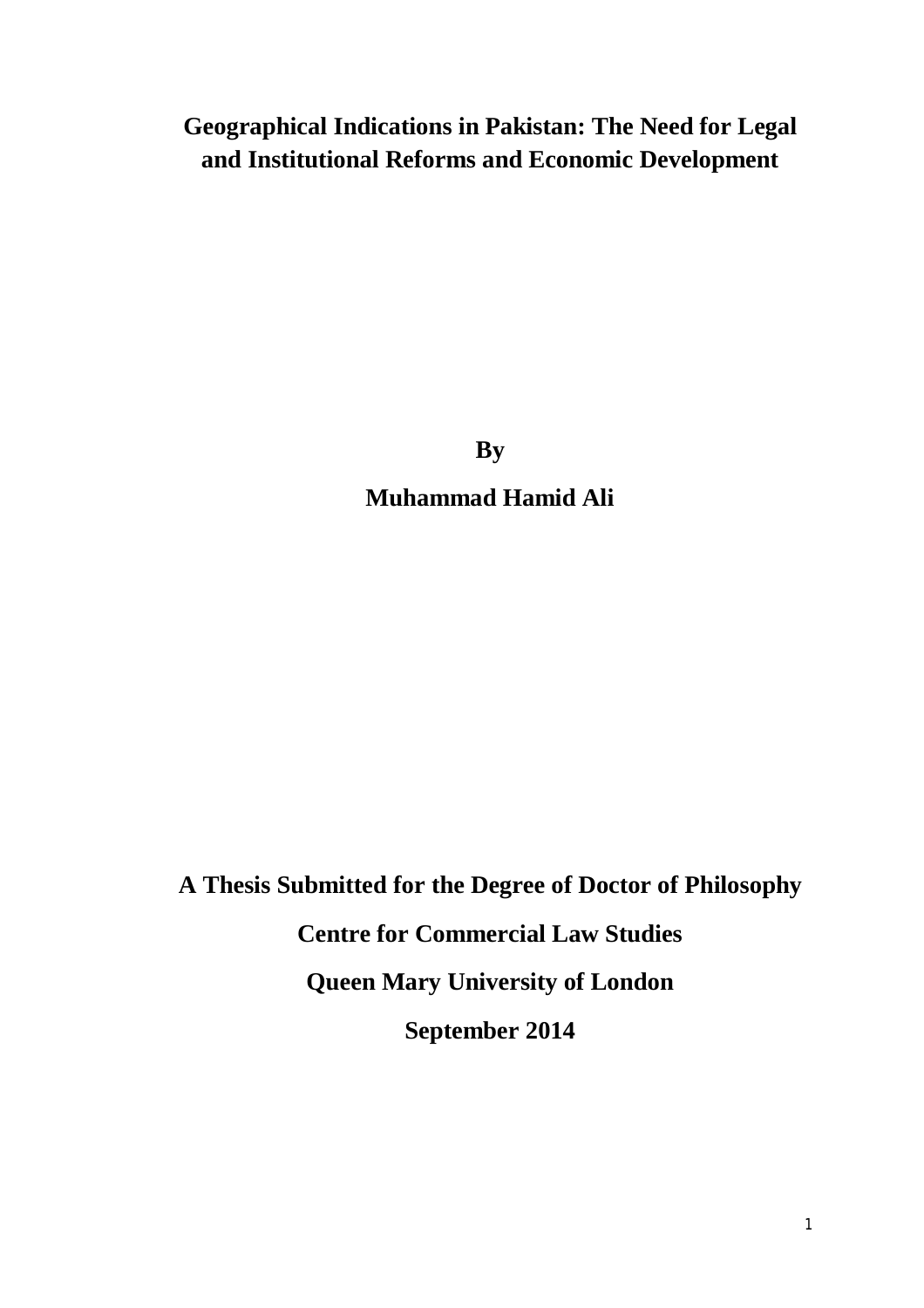#### **DECLARATION**

I, Muhammad Hamid Ali, confirm that the research included within this thesis is my own work or that where it has been carried out in collaboration with, or supported by others, that this is duly acknowledged below and my contribution indicated. Previously published material is also acknowledged below.

I attest that I have exercised reasonable care to ensure that the work is original, and does not to the best of my knowledge break any UK law, infringe any third party's copyright or other Intellectual Property Right, or contain any confidential material.

I accept that the College has the right to use plagiarism detection software to check the electronic version of the thesis.

I confirm that this thesis has not been previously submitted for the award of a degree by this or any other university.

The copyright of this thesis rests with the author and no quotation from it or information derived from it may be published without the prior written consent of the author.

Muhammad Hamid Ali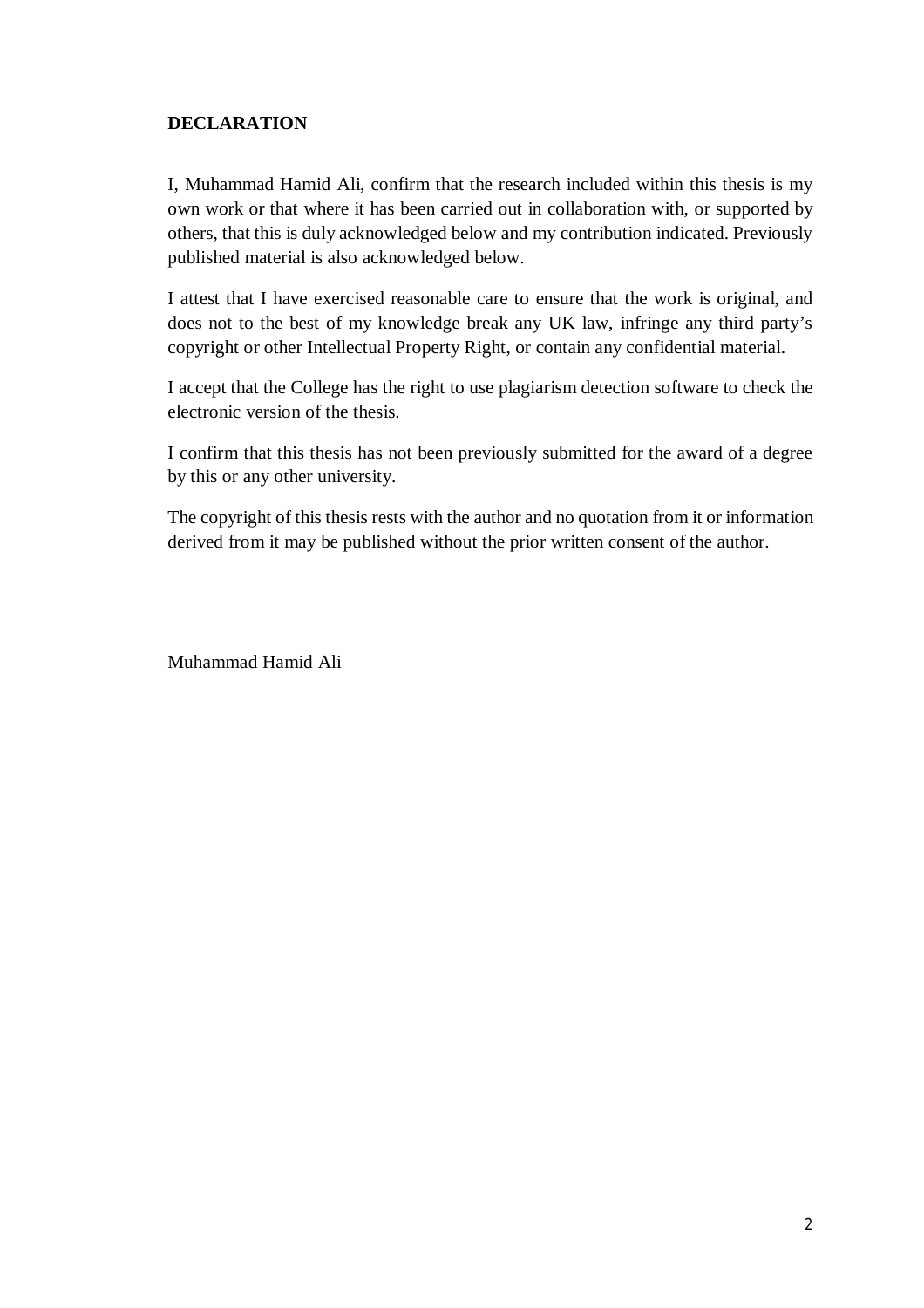#### **ABSTRACT**

Geographical indications assumed prominence in terms of juridical development and economic importance with their inclusion in the TRIPS Agreement. Due to their nexus with place of origin, the importance of agricultural GIs has increased manifold. Pakistan has a strong agriculture-based economy. It has many valuable GIs, like Basmati rice, with significant trade worth billions of dollars. Nevertheless, not a single GI has been registered in Pakistan due to factors such as the inadequacies in the present system of protection of GIs in Pakistan, institutional weaknesses and the absence of an active role of the state. This thesis argues that a sui generis law for the regulation of agricultural GIs will facilitate better protection of GIs and economic development in Pakistan provided that it is also accompanied by the necessary institutional reforms. Pakistan is making efforts to enact a separate GI law for better protection of its GIs. However, there are administrative hurdles and institutional incapacities in Pakistan which need to be reformed. Examples have been taken from the sui generis laws of the EU and India in the discussions on legislative and institutional reforms in Pakistan. The EU and Indian sui generis laws have shown better protection of their GIs resulting in the registration of hundreds of their GIs and economic development. The situation in neighbouring India was the same as is currently found in Pakistan until 2003 when it introduced its sui generis law; it has now registered hundreds of GIs. Besides literature reviews, interviews have been conducted with public and private sector stakeholders to gain an insight into the weaknesses and strengths of the system of protection of GIs in Pakistan, as well as potential reforms. Based on the findings, a sui generis law and institutional reforms for better protection of agricultural GIs and economic development in Pakistan are proposed.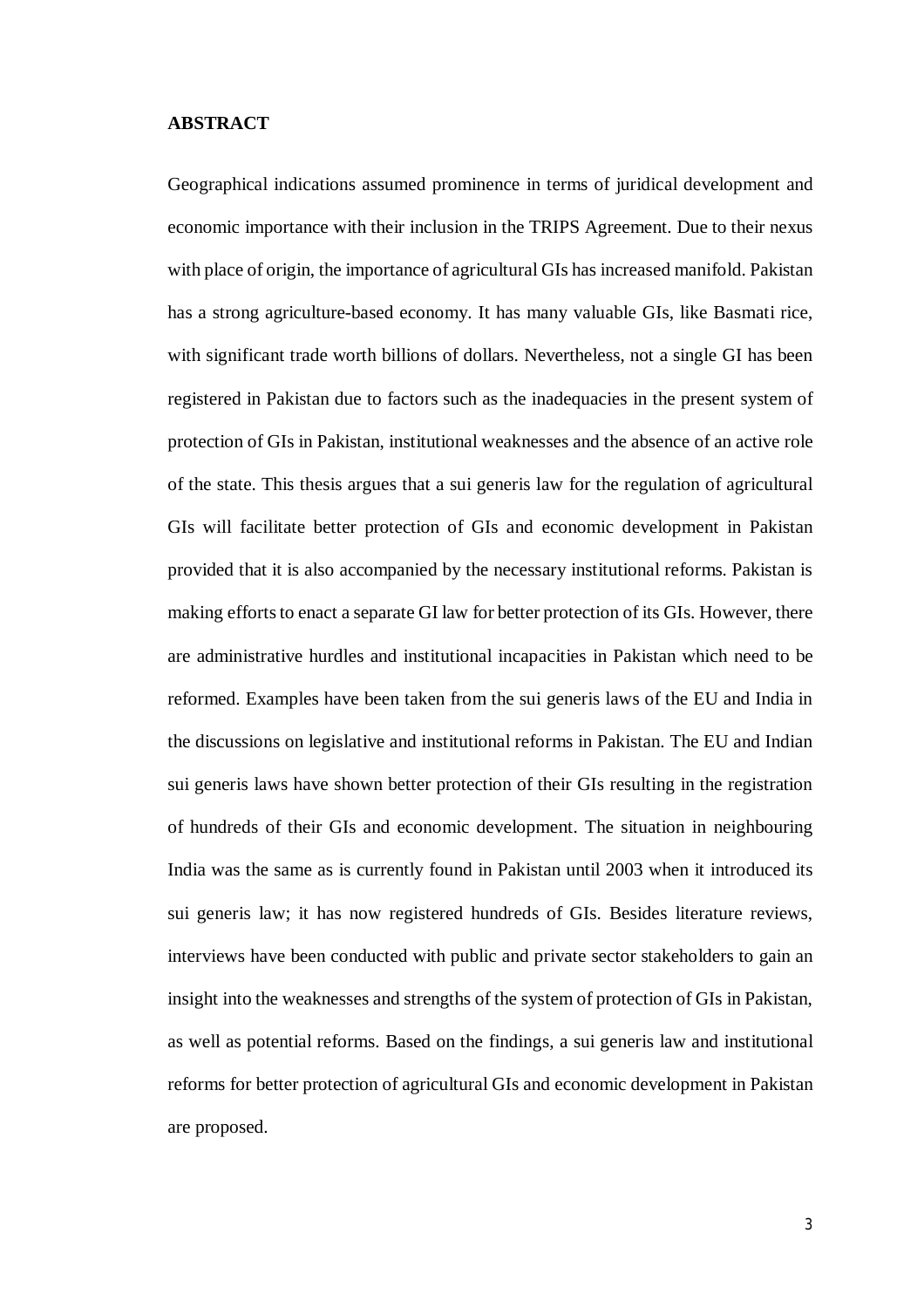### **TABLE OF CONTENTS**

| LEGAL AND ECONOMIC RATIONALE OF GIS, AGRICULTURE GIS AND<br>THE RELATIONSHIP BETWEEN LAW, INSTITUTIONS AND |  |
|------------------------------------------------------------------------------------------------------------|--|
|                                                                                                            |  |
|                                                                                                            |  |
|                                                                                                            |  |
|                                                                                                            |  |
|                                                                                                            |  |
|                                                                                                            |  |
|                                                                                                            |  |
|                                                                                                            |  |
|                                                                                                            |  |
|                                                                                                            |  |
|                                                                                                            |  |
|                                                                                                            |  |
|                                                                                                            |  |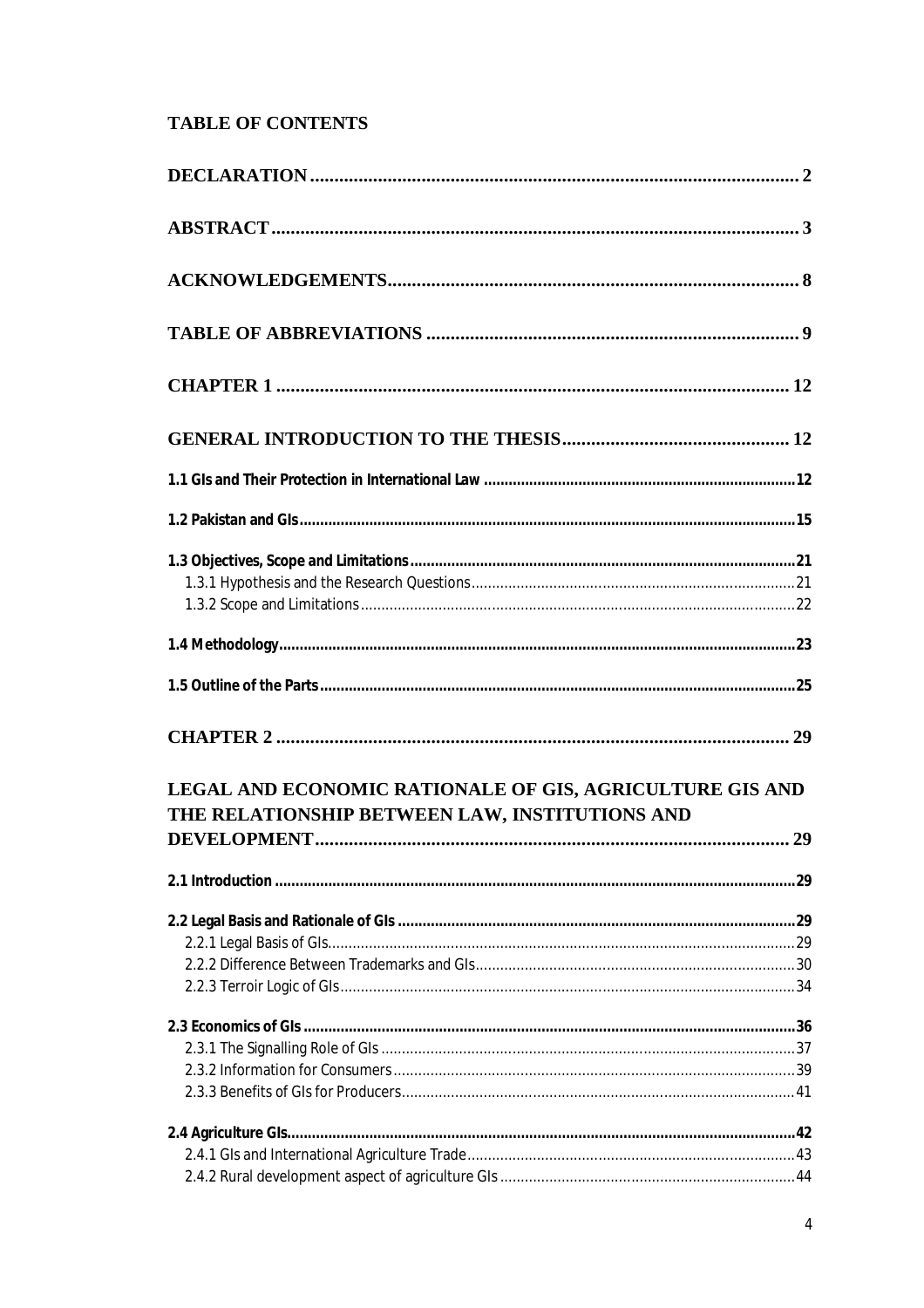| THE SYSTEM OF PROTECTION OF GEOGRAPHICAL INDICATIONS IN                             |  |
|-------------------------------------------------------------------------------------|--|
|                                                                                     |  |
|                                                                                     |  |
|                                                                                     |  |
|                                                                                     |  |
|                                                                                     |  |
|                                                                                     |  |
|                                                                                     |  |
|                                                                                     |  |
|                                                                                     |  |
|                                                                                     |  |
|                                                                                     |  |
|                                                                                     |  |
|                                                                                     |  |
|                                                                                     |  |
| DEVELOPMENT OF GIS IN INTERNATIONAL LAW, DEVELOPMENT OF                             |  |
| THE SUI GENERIS SYSTEM OF PROTECTION AND EFFORTS TO                                 |  |
|                                                                                     |  |
|                                                                                     |  |
|                                                                                     |  |
| 4.4 Madrid Agreement for the Repression of False or Deceptive Indications 1891 110  |  |
| 4.5 The Madrid Agreement Concerning the International Registration of Marks 1891113 |  |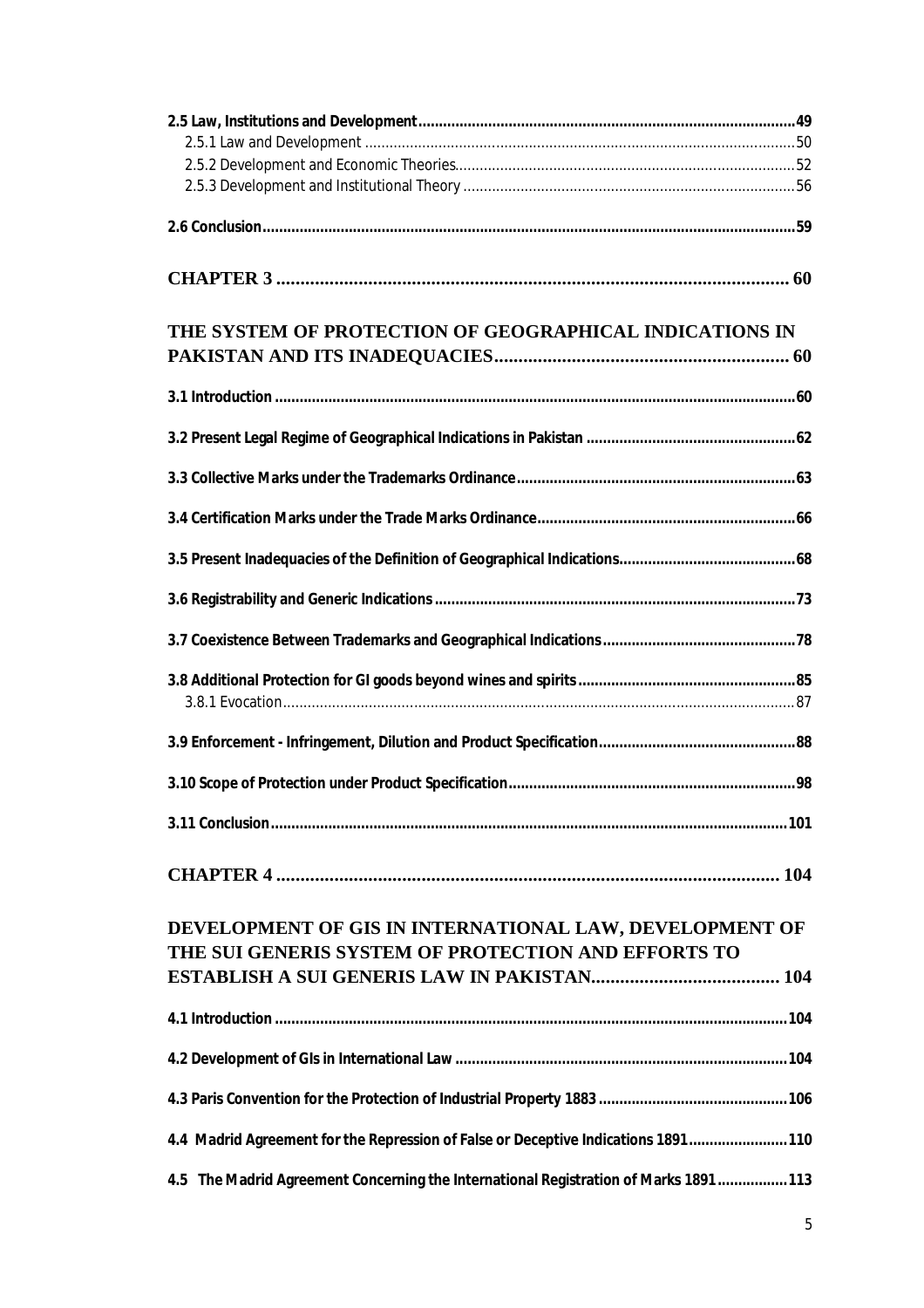| 4.8 Lisbon Agreement for the Protection of Appellations of Origin and their Registration, 1958117 |
|---------------------------------------------------------------------------------------------------|
|                                                                                                   |
|                                                                                                   |
|                                                                                                   |
|                                                                                                   |
|                                                                                                   |
|                                                                                                   |
| EU AND INDIAN SUI GENERIS LAWS: WAY FORWARD FOR PAKISTAN                                          |
|                                                                                                   |
|                                                                                                   |
|                                                                                                   |
| 5.4 Key Provisions of EU and Indian Sui Generis Regimes and Way Forward for Pakistan 149          |
| 5.5 Definitions of Geographical Indications in EU and Indian Sui Generis Laws  150                |
|                                                                                                   |
| 5.7 Application and Registration of GIs under EU and Indian Sui Generis Laws  160                 |
|                                                                                                   |
|                                                                                                   |
| 5.10 Homonymous Geographical Indications under EU and Indian Sui Generis Laws 170                 |
| 5.11 Relationship Between Trademarks and Geographical Indications under EU and Indian Sui         |
| 5.12 Official Controls and Verification under EU and Indian Sui Generis Laws 176                  |
|                                                                                                   |
|                                                                                                   |
|                                                                                                   |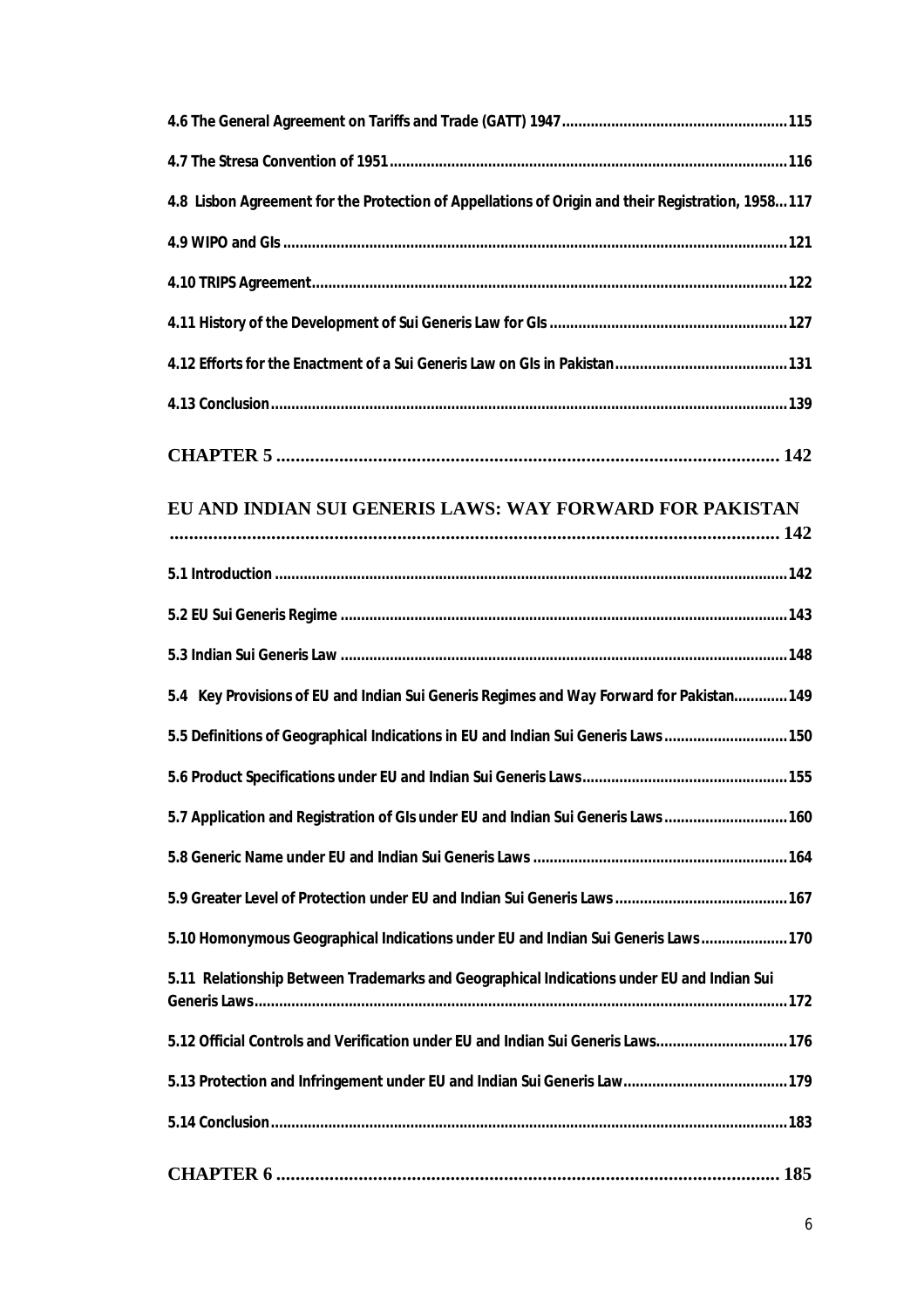| ROLE OF THE STATE AND INSTITUTIONAL FRAMEWORK IN                                              |  |
|-----------------------------------------------------------------------------------------------|--|
|                                                                                               |  |
|                                                                                               |  |
|                                                                                               |  |
|                                                                                               |  |
|                                                                                               |  |
|                                                                                               |  |
| 6.4 Emerging Themes in the Interviews: Strengths and Weaknesses of the Public and the Private |  |
|                                                                                               |  |
|                                                                                               |  |
|                                                                                               |  |
|                                                                                               |  |
|                                                                                               |  |
|                                                                                               |  |
|                                                                                               |  |
|                                                                                               |  |
|                                                                                               |  |
|                                                                                               |  |
|                                                                                               |  |
|                                                                                               |  |
|                                                                                               |  |
|                                                                                               |  |
|                                                                                               |  |
|                                                                                               |  |
|                                                                                               |  |
|                                                                                               |  |
|                                                                                               |  |
|                                                                                               |  |
|                                                                                               |  |
|                                                                                               |  |
|                                                                                               |  |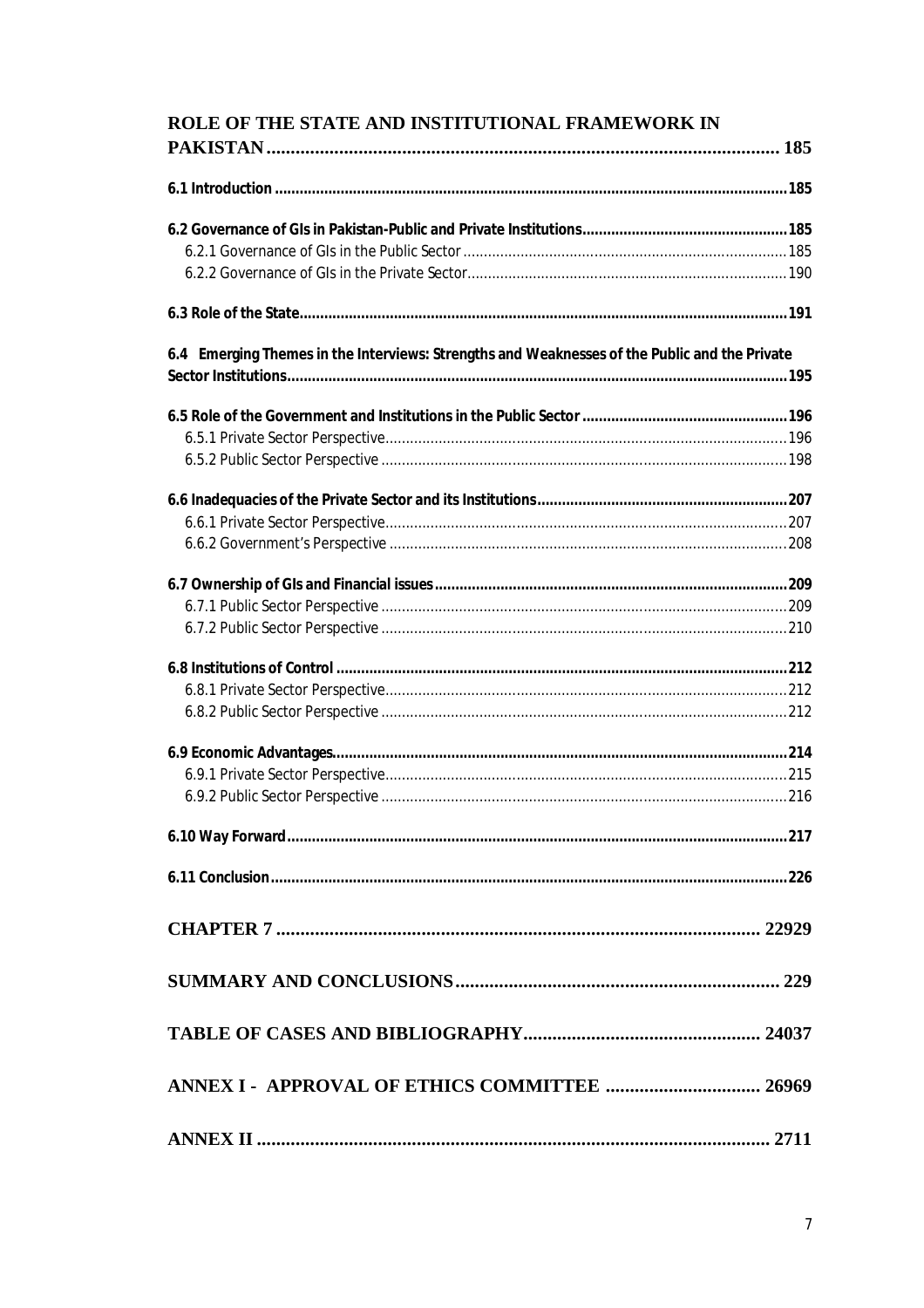#### **ACKNOWLEDGEMENTS**

I am obliged to the Herchel Smith bequest for funding my doctoral studies between 2010 and 2013.

I am grateful to Professor Spyros Maniatis for his supervision, guidance, support and encouragement. I am thankful to the staff and colleagues at CCLS, Queen Mary College for their valuable exchange of thoughts and great company. It would be impossible to acknowledge everyone who supported me during the research. My special thanks go to the interviewees who took out their time to exchange their thoughts and viewpoints which helped in the research of my thesis.

This thesis is dedicated to my late father Abdul Aleem for his love and for instilling in me the passion for the pursuit of education, my mother Haleema Begum and my wife Sahar Nadeem Hamid for their deep love, inspiration and unfailing support. I also dedicate this thesis to my two little princesses Emaan and Zasha who were the source of continuous comfort and blessing for me while I was writing this thesis.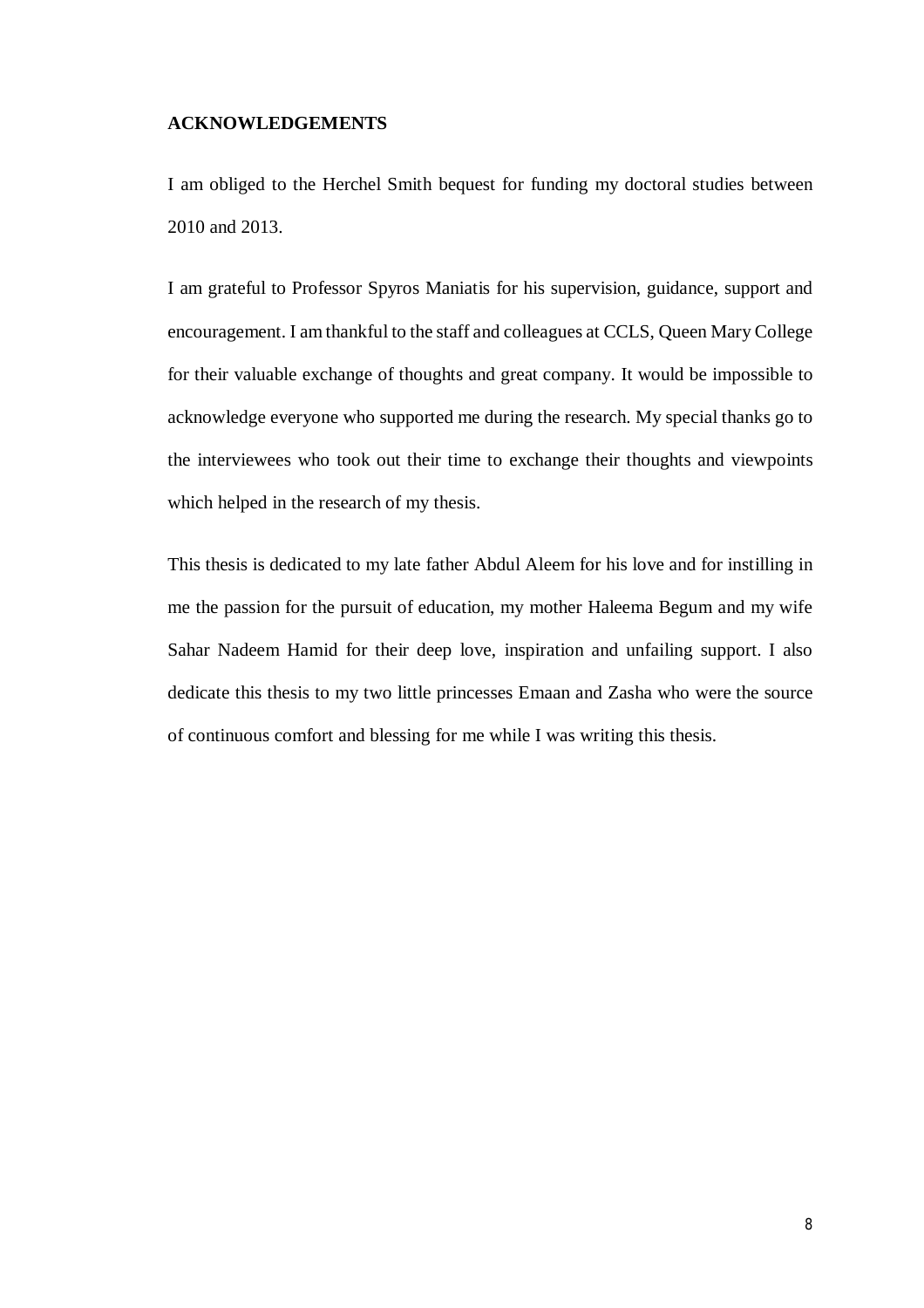## **TABLE OF ABBREVIATIONS**

| <b>ACP</b>    | Africa, Caribbean and Pacific                  |
|---------------|------------------------------------------------|
| <b>ADB</b>    | <b>Asian Development Bank</b>                  |
| AOS           | Appellations of Origin                         |
| <b>AOC</b>    | Appellation d'Origine Controlee                |
| <b>APEDA</b>  | <b>Agriculture and Processed Food Products</b> |
|               | <b>Export Development Authority</b>            |
| <b>CAP</b>    | Common Agricultural Policy                     |
| <b>CJEU</b>   | Court of Justice of the European Union         |
| <b>BGA</b>    | <b>Basmati Growers Association</b>             |
| <b>DD</b>     | Deputy Director                                |
| <b>DNA</b>    | Deoxyribonucleic Acid                          |
| <b>DDA</b>    | Doha Development Agenda                        |
| <b>ECJ</b>    | European Court of Justice                      |
| $EC - TRTA$   | European Commission - Trade Related            |
|               | <b>Technical Assistance</b>                    |
| <b>EMDF</b>   | <b>Export Marketing Development Fund</b>       |
| EU            | European Union                                 |
| <b>FITFIR</b> | First in Time First in Right                   |
| <b>GATT</b>   | General Agreement on Tariff and Trade          |
| <b>GIs</b>    | <b>Geographical Indications</b>                |
| <b>GOP</b>    | Government of Punjab                           |
| <b>ICTSD</b>  | <b>International Centre for Trade and</b>      |
|               | Sustainable Development                        |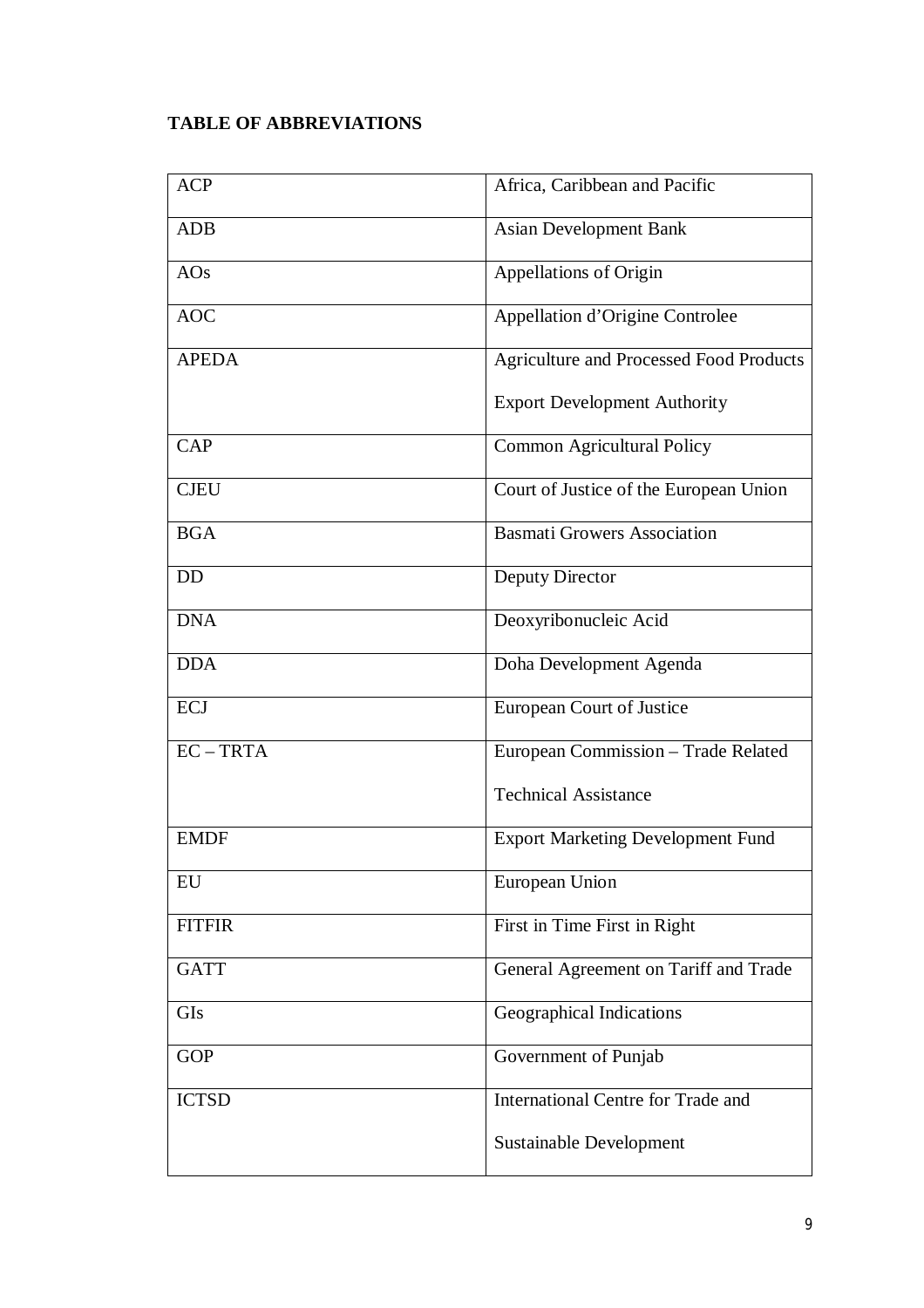| <b>INAO</b>   | <b>Institut National des Appellations</b>      |
|---------------|------------------------------------------------|
|               | d'Origine                                      |
| <b>IPO</b>    | <b>Intellectual Property Office</b>            |
| <b>IPR</b>    | <b>Intellectual Property Rights</b>            |
| <b>JS</b>     | Joint Secretary                                |
| <b>MINFAL</b> | Ministry of Food and Agriculture               |
| <b>MOC</b>    | Ministry of Commerce                           |
| <b>PDOs</b>   | Protected Designations of Origin               |
| PGIs          | Protected Geographical Indications             |
| <b>PHDEB</b>  | Pakistan Horticulture Development and          |
|               | <b>Export Board</b>                            |
| <b>PIPRA</b>  | Pakistan Industrial and Intellectual           |
|               | <b>Property Rights Association</b>             |
| <b>PIPRO</b>  | Pakistan Intellectual Property Rights          |
|               | Organization                                   |
| <b>PNAC</b>   | <b>Pakistan National Accreditation Council</b> |
| <b>PSQC</b>   | Pakistan Standards and Quality Control         |
| <b>QSR</b>    | <b>Quality Schemes Regulation</b>              |
| <b>REAP</b>   | Rice Exporters Association of Pakistan         |
| <b>RFID</b>   | Radio Frequency Identification                 |
| <b>SPS</b>    | Sanitary and Phytosanitary Measures            |
| <b>TCP</b>    | <b>Trading Corporation of Pakistan</b>         |
| <b>TBT</b>    | <b>Technical Barriers to Trade</b>             |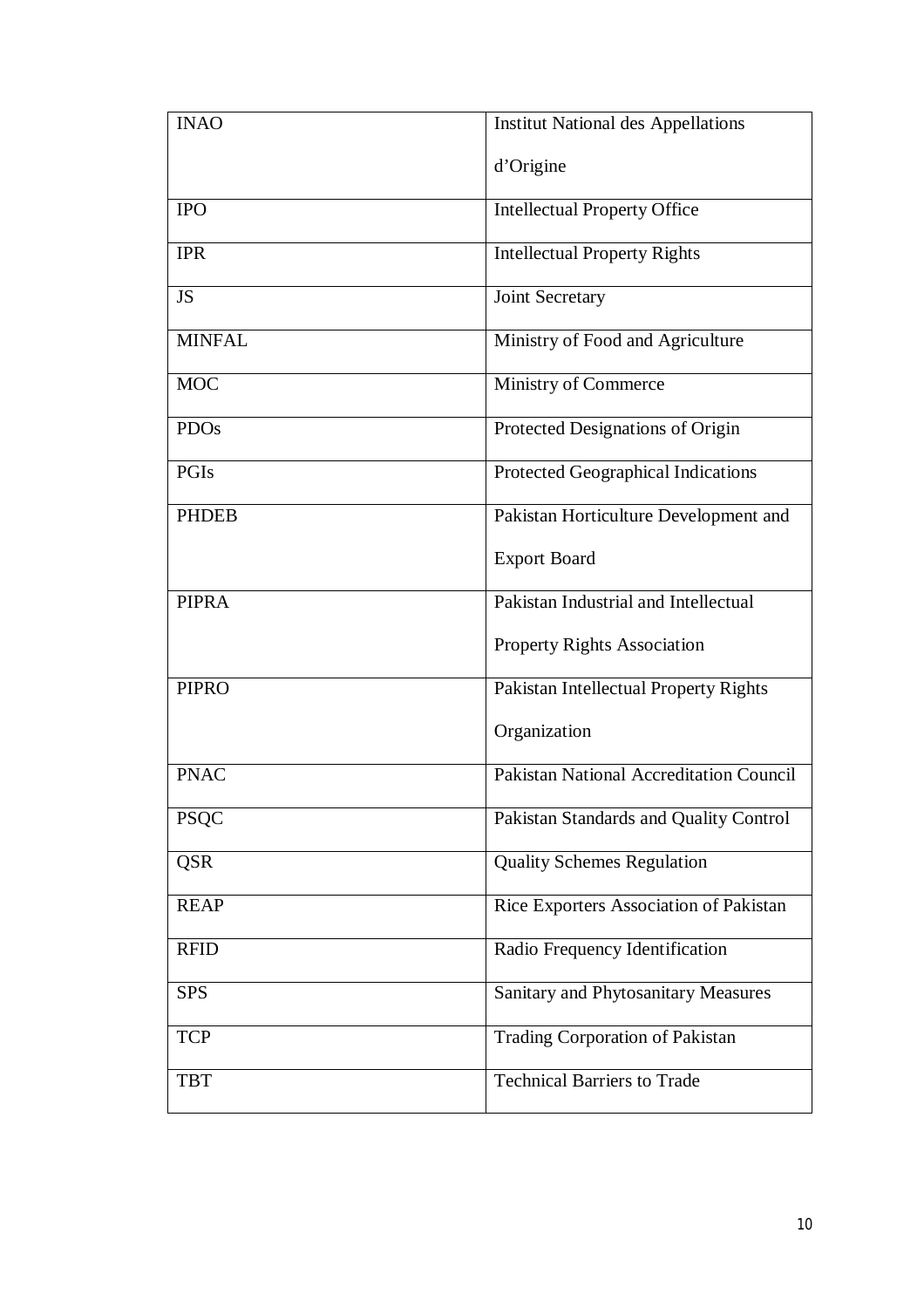| TDAP          | Trade Development Authority of             |
|---------------|--------------------------------------------|
|               | Pakistan                                   |
| <b>TRIPS</b>  | Trade Related Aspects of Intellectual      |
|               | <b>Property Rights</b>                     |
| <b>TSGs</b>   | <b>Traditional Specialities Guaranteed</b> |
| <b>UNCTAD</b> | United Nations Conference on Trade and     |
|               | Development                                |
| <b>WIPO</b>   | World Intellectual Property Organization   |
| WTO           | World Trade Organization                   |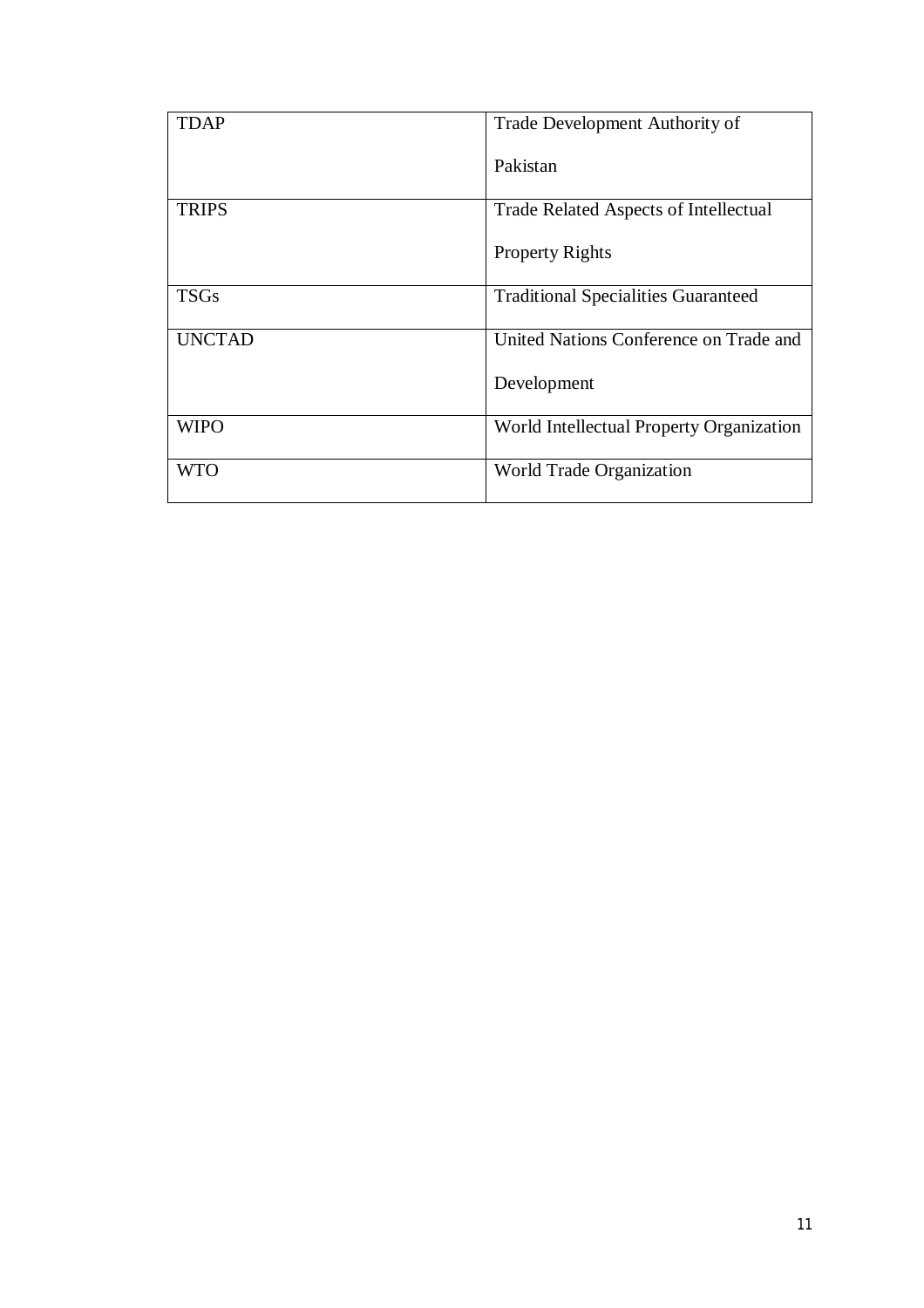#### **CHAPTER 1**

 $\overline{\phantom{a}}$ 

#### **GENERAL INTRODUCTION TO THE THESIS**

#### **1.1 GIS AND THEIR PROTECTION IN INTERNATIONAL LAW**

Geographical Indications (GIs) have been recognised as part of intellectual property rights for centuries. However, their legal protection regime has developed at a relatively slow pace compared to trademarks and copyright.<sup>1</sup> GIs have assumed greater importance with their inclusion in the Agreement on Trade-Related Aspects of Intellectual Property Rights  $(TRIPS)^2$  of the World Trade Organization (WTO). This has given a fillip to their protection and the implementation of GI laws. The juridical development of GIs has evolved through geographical names showing 'indications of source' and 'appellations of origin'. This practice originated in the 1883 Paris Convention and was later refined in the 1958 Lisbon Convention.<sup>3</sup> Different terms and definitions for GIs existed before the TRIPS Agreement in national and international legal frameworks. However, the definition of GIs provided by the TRIPS Agreement, which was adopted in 1994, has become the broader reference. Article 22.1 of the TRIPS Agreement defines GIs as 'indications which identify a good as originating in

<sup>1</sup> Bernard O'Connor, *The Law of Geographical Indications* (Cameron May 2004).

<sup>2</sup> Agreement on Trade-Related Aspects of Intellectual Property Rights, (Annex 1c, Marrakesh Agreement Establishing the World Trade Organization, signed 15 April 1994).

<sup>3</sup> Wagle, S, 'Geographical Indications as Trade-Related Intellectual Property: Relevance and Implications for Human Development in Asia- Pacific' (Discussion Paper, Asia-Pacific Trade and Investment Initiative: UNDP Regional Centre in Colombo, 2007). Further see Article 1(2) of the Paris Convention which states: 'The protection of industrial property has as its object patents, utility models, industrial designs, trademarks, service marks, trade names, indications of source or appellations of origin, and the repression of unfair competition'; Paris Convention for the Protection of Industrial Property (20 March 1883, amended 28 September 1979). There has been an evolution towards protection of GIs and this can be seen in the definition of Appellation of Origin in the Lisbon Agreement. Lisbon Agreement describes Appellation of Origin as 'the geographical denomination of a country, region or locality, which serves to designate a product originating therein, the quality or characteristics of which are due exclusively or essentially to the geographical environment, including natural and human factors'; Lisbon Agreement for the Protection of Appellations of Origin and their International Registration (31 October 1958, amended 28 September 1979).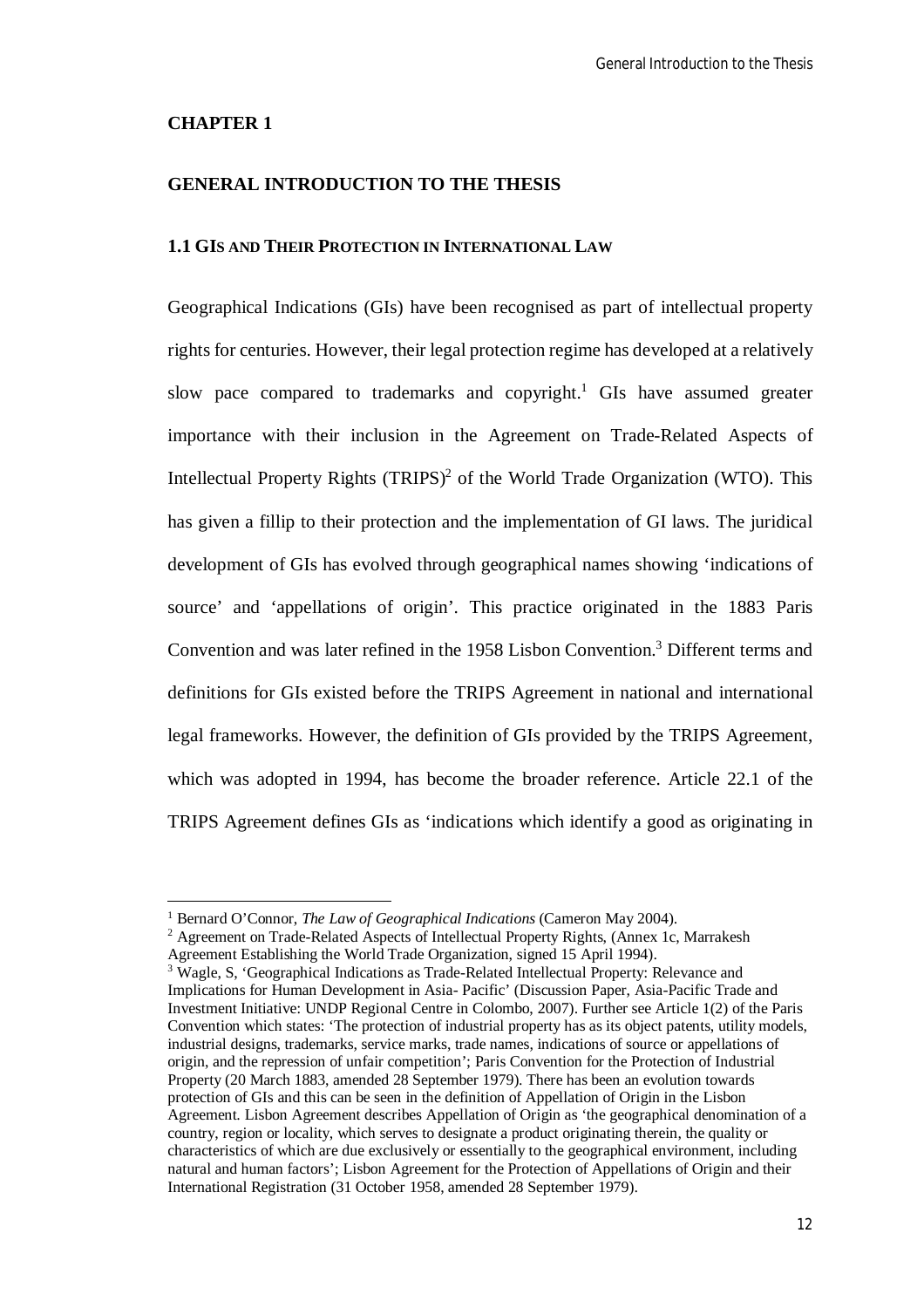the territory of a Member, or a region or locality in that territory, where a given quality, reputation or other characteristic of the good is essentially attributable to its geographical origin'.

Articles 22 to 25 of the TRIPS Agreement pertain to GIs and set minimum standards for the protection of GIs by member countries of the WTO. The TRIPS Agreement is flexible for the members of the WTO in protecting the GIs as it does not specify a particular legal means for their protection. Rather, it is left to countries to provide for the protection of GIs in their respective laws.<sup>4</sup> There are different ways prevalent in the world for the protection of GIs. These include sui generis law, certification marks, collective marks, unfair competition and passing off.<sup>5</sup> Most countries protect their GIs either through a sui generis law or trademark law, and this has given rise to varying degrees of protection.<sup>6</sup> The older economies tend to give more protection to GIs through separate legislation whereas newer economies tend to protect GIs within trademark legislation. This is the reason why 'countries in Europe and the former Soviet Union tend to have a stronger interest in protecting geographic indications than do countries with more recently developed economies, such as the United States'.<sup>7</sup> The trademark registration system protects GIs through certification marks and collective marks. In contrast, in a sui generis system GIs are mainly protected under terroir<sup>8</sup> logic.

<sup>4</sup> Article 22-24 of the TRIPS Agreement of WTO.

 $5$  O'Connor (n 1).

<sup>6</sup> For example, the EU and India protect their GIs through a sui generis system, whereas countries like USA and Australia protect their GIs through trademarks law in the form of collective marks and certification marks.

<sup>&</sup>lt;sup>7</sup> Lee Bendekgey and Caroline H Mead, 'International Protection of Appellations of Origin and Other Geographic Indications' (1992) 82 Trademark Reporter 765.

<sup>8</sup> Elizabeth Barham, 'Translating terroir: the global challenge of French AOC labelling' (2003) Journal of Rural Studies 127. The French appellation system emerged on the notion of terroir. Barham (p 131) defines terroir as 'expression of place' which refers 'to an area or terrain, usually rather small, whose soil and microclimate impart distinctive qualities to food products. The word is particularly closely associated with the production of wine. A terroir can be identified, for example, as one that produces a grand cru, or a particularly excellent wine. It can also be said that a certain wine has a gout, or taste, of its particular terroir'.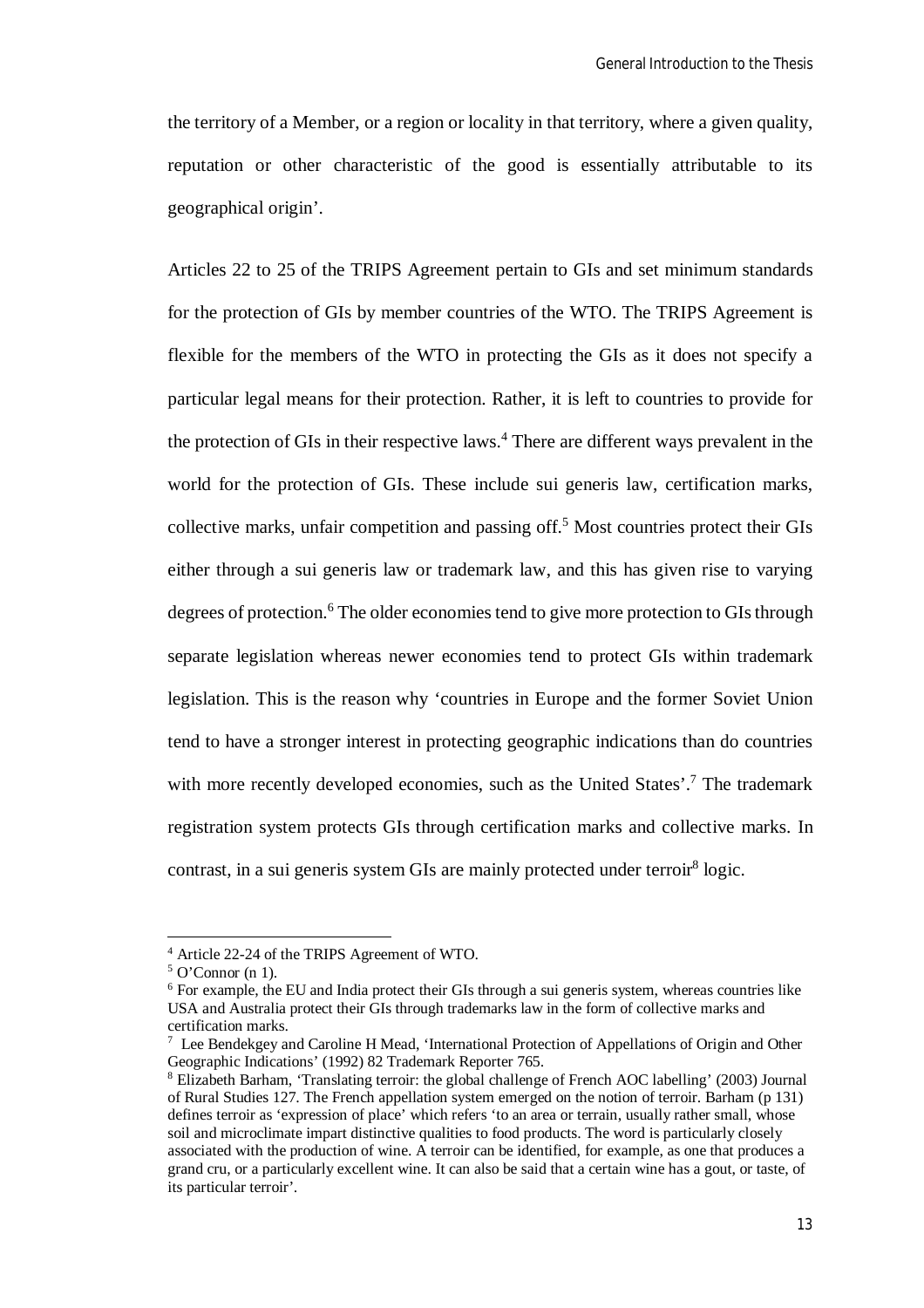GIs are now seen as an important tool for rural and economic development and poverty reduction. There is empirical evidence which shows a substantial increase in consumer demand for GIs. Apart from wines and spirits, an EU estimate puts wholesale consumption of GIs for agricultural products and foodstuffs somewhere in the region of 14.2 billion Euros.<sup>9</sup> According to a comprehensive study in 2012 in the European Union, where GIs are protected under sui generis law, the worldwide sales value of GI products relating to agriculture and foodstuffs is 15.8 billion Euros. It is 29% of the overall sales value of GIs of Europe worldwide.<sup>10</sup>

They have assumed a central place in the debate between the member countries of the WTO in the Doha Development Agenda  $(DDA)^{11}$  with respect to the higher level of

 $\overline{\phantom{a}}$ 

<sup>10</sup> Tanguy Chever, Christian Renault, Severine Renault and Violen Romieu, 'Value of Production of Agricultural products and Foodstuffs, Wines, Aromatised Wines and Spirits Protected by a Geographical Indication (GI)' (Final Report for European Commission, 2012) 6 <http://ec.europa.eu/agriculture/external-studies/2012/value-gi/final-report\_en.pdf>. 'The worldwide sales value of GI products registered in the EU 27 was estimated at  $\text{\textsterling}3$  billion in 2010 at wholesale

<sup>9</sup> See Dev Gangjee, *Relocating the Law of Geographical Indications* (Cambridge University Press 2012) 183. Also see Commission, 'Proposal for a Regulation of the European Parliament and of the Council on Agricultural Product Quality Schemes' COM (2010) 733 final, 6. 'The overall value of agricultural products and foodstuffs sold under PDOs and PGIs is 14.2 (Euro) billion (1997) at wholesale prices, and estimated at 21 (Euro) billion at consumer prices'.

stage in the region of production; it increased by 12% between 2005 and 2010. GIs represented 5.7% of the total food and drink sector in the EU27  $(\bigoplus 56.2$  billion, source: FoodDrinkEurope). Wines accounted for 56% of total sales ( $\epsilon$ 30.4 billion), agricultural products and foodstuffs for 29% ( $\epsilon$ 15.8 billion), spirit drinks for 15% (€8.1 billion) and aromatised wines for 0.1% (€31.3 million). Domestic sales remained the main markets for GI products (60%), intra-EU trade accounted for 20% and extra-EU accounted for 19%. Over the period, extra-EU trade increased by 29%.'

<sup>&</sup>lt;sup>11</sup> WTO, 'The Doha Agenda' <http://www.wto.org/english/thewto\_e/whatis\_e/tif\_e/doha1\_e.htm> accessed 5 January 2014; 'At the Fourth Ministerial Conference in Doha, Qatar, in November 2001 WTO member governments agreed to launch new negotiations. They also agreed to work on other issues, in particular the implementation of the present agreements. The entire package is called Doha Development Agenda (DDA)'.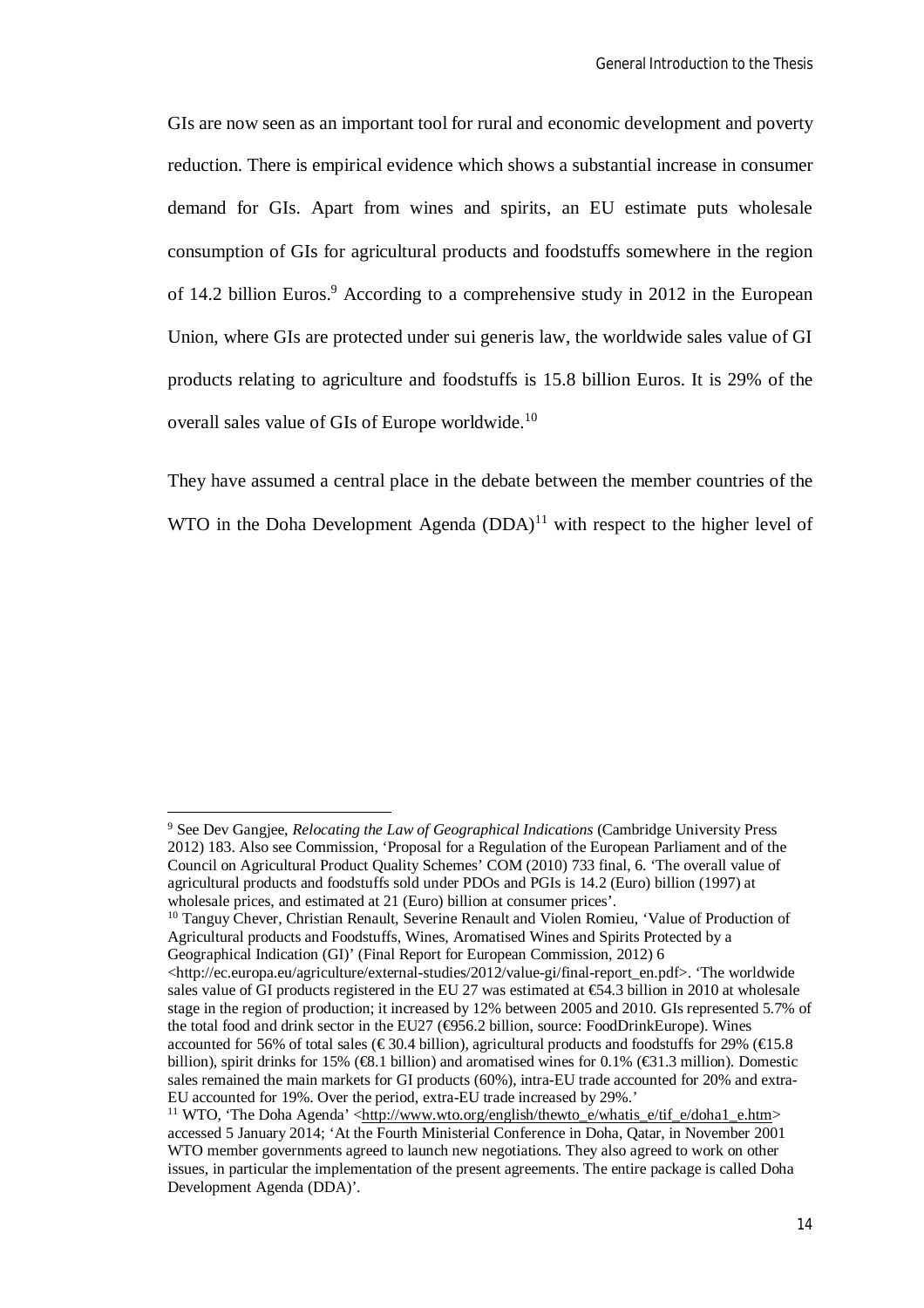protection<sup>12</sup> and the creation of a multilateral register with respect to wines and spirits.<sup>13</sup> Under paragraph 18 of the  $DDA<sub>14</sub>$  many developing countries have advocated an extension of additional protection of GIs for agricultural products beyond wines and spirits. Further negotiations on implementation and extension of GIs by developing countries have formed part of the DDA since these are seen as a tool of rural development. Pakistan is part of the group entitled 'Friends of GIs'. This group includes the EU, the ACP Group, the African Group, India, Switzerland, Turkey and fourteen other countries. They have submitted draft modalities for consideration by ministers for TRIPS related issues. These draft modalities include extension of the protection of Article 23 of the TRIPS Agreement to GIs for all products, including the extension of the Register.<sup>15</sup>

#### **1.2 PAKISTAN AND GIS**

 $\overline{a}$ 

Pakistan is a developing country with a strong agriculture base which amounts to 21% percent of its GDP. The agriculture sector employs 43.7% of the country's labour force,

 $12$  Higher level of protection or additional protection refers to the protection given to wines and spirits under the TRIPS Agreement. Article 23.1 of the TRIPS Agreement states that: 'Each Member shall provide the legal means for interested parties to prevent use of a geographical indication identifying wines for wines not originating in the place indicated by the geographical indication in question or identifying spirits for spirits not originating in the place indicated by the geographical indication in question, even where the true origin of the goods is indicated or the geographical indication is used in translation or accompanied by expressions such as "kind", "type", "style", "imitation" or the like.' This means that even if the consumers are not confused regarding the origin, GIs cannot be used by unauthorised users. For example, a Pakistani trader or an American trader cannot write 'Pakistani made Roquefort Cheese' or 'Made in America Roquefort Cheese' to sell cheese originally made in Pakistan or the USA.

<sup>&</sup>lt;sup>13</sup> Article 23.4 of the TRIPS Agreement states that: 'In order to facilitate the protection of geographical indications for wines, negotiations shall be undertaken in the Council for TRIPS concerning the establishment of a multilateral system of notification and registration of geographical indications for wines eligible for protection in those Members participating in the system'.

<sup>&</sup>lt;sup>14</sup> WTO, 'Doha Development Agenda' <http://www.wto.org/english/tratop\_e/dda\_e/dda\_e.htm> accessed 26 April 2006.

<sup>&</sup>lt;sup>15</sup> WTO, 'Draft Modalities for TRIPS Related Issues' (19 July 2008) (Communication) TN/C/W/52.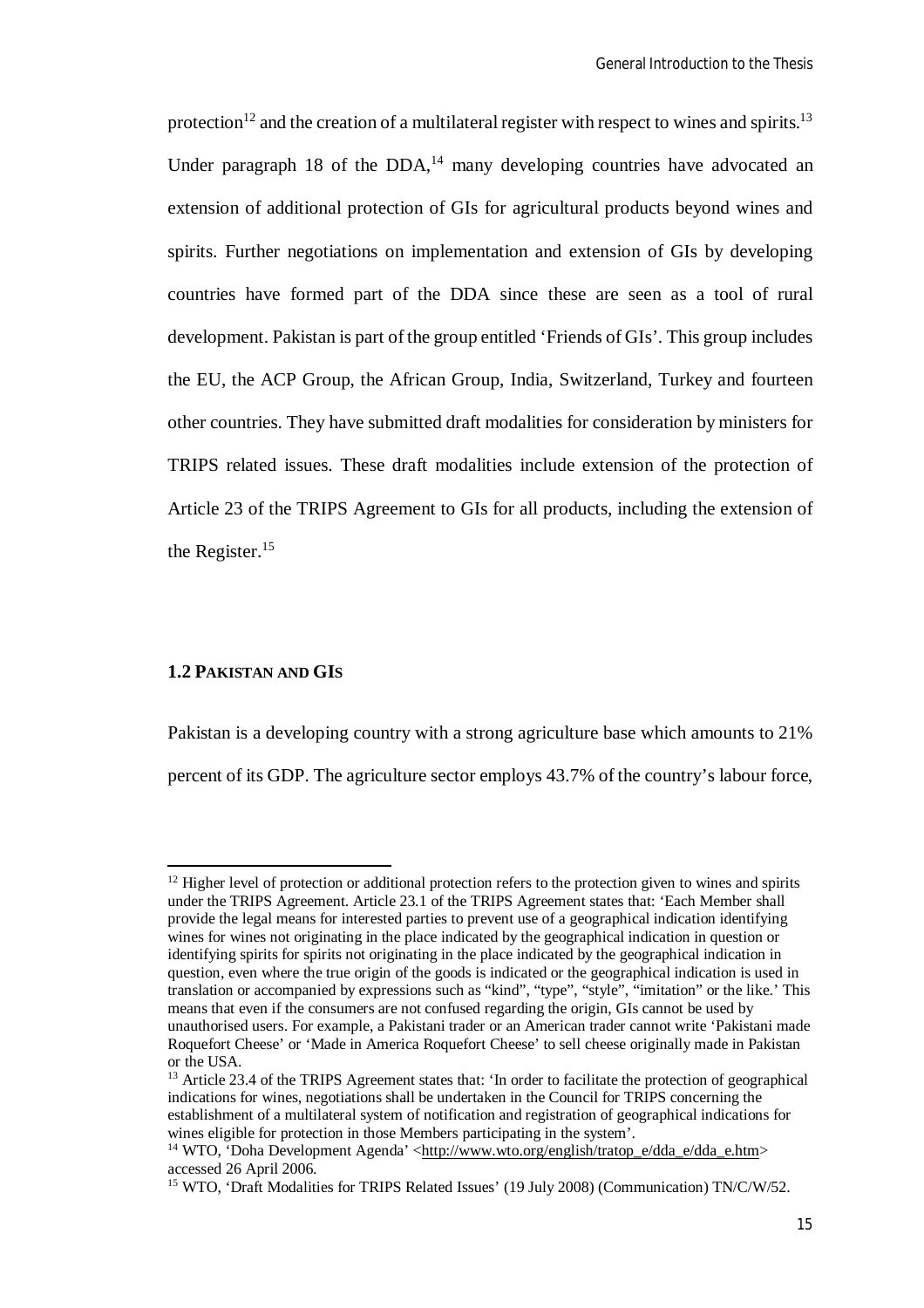and around 42% of the merchandise export of Pakistan is earned through this sector.<sup>16</sup> Agriculture has an important direct and indirect role in generating economic growth. The importance of agriculture to the economy is seen in three ways: first, it provides food to consumers and fibres for the domestic industry; second, it is a source of scarce foreign exchange earnings; and third, it provides a market for industrial goods.<sup>17</sup>

In the case of developing countries such as Pakistan and India which have competing economies and strong agriculture, handicrafts and traditional knowledge sectors, GIs can be a very important public policy tool for the development of their economies and the maintenance of the livelihoods of farmers and skilled workers. GIs have the potential to increase rural incomes and establish broader rural development dynamics as evidenced by the policies of the  $EU^{18}$  and supported by international academic literature.<sup>19</sup> GIs can play an important role in the rural development of Pakistan and increase its exports earnings.

<sup>&</sup>lt;sup>16</sup> See, Government of Pakistan, 'Overview of the Economy'

<sup>&</sup>lt;http://finance.gov.pk/survey/chapters\_14/Overview.pdf> accessed 14 August 2014; Current Social, 'Agriculture Studies & Updates' <http://www.currentsocial.com/agriculture/agriculture-sector-ofpakistan-introduction.html> accessed 14 August 2014.

 $\frac{17}{17}$  See overview of Pakistan's agricultural sector at

<sup>&</sup>lt;http://www.pakistan.com/english/agri.overview/fao.agricultural.sector.pakistan1.shtml> accessed 14 August 2014.

<sup>&</sup>lt;sup>18</sup> See Preamble to Council Regulation (EEC) No. 2081/92 of 14 July 1992 on the protection of geographical indications and designations of origin for agricultural products and foodstuffs [1992] OJ L208/1. It states that: 'The desire to protect agricultural products or foodstuffs which have an identifiable geographical origin has led certain Member States to introduce 'registered designations of origin'; whereas these have proved successful with producers, who have secured higher incomes in return for a genuine effort to improve quality, and with consumers, who can purchase high quality products with guarantees as to the method of production and origin'. See also the preamble to Council Regulation (EC) No 510/2006 of 20 March 2006 on the protection of geographical indications and designations of origin for agricultural products and foodstuffs [2006] OJ L93/12 (EU GI Regulation): 'The diversification of agricultural production should be encouraged so as to achieve a better balance between supply and demand on the markets. The promotion of products having certain characteristics can be of considerable benefit to the rural economy, particularly in less favoured or remote areas, by improving the incomes of farmers and by retaining the rural population in these areas.' See also Regulation (EU) No 1511/2012 of the European Parliament and of the Council of 21 November 2012 on quality schemes for agricultural products and foodstuffs [2012] OJ L343/1, Recital 4 and Recital 18. <sup>19</sup> See Alessandro Pacciani and others, 'The role of typical products in fostering rural development and the effects of regulation (EEC 2081/92)' (73rd Seminar of the European Association of Agricultural Economists, ANCONA, 28-30 June 2001) <http://www.originfood.org/pdf/partners/belmarscaparole.pdf> accessed 13 August 2014.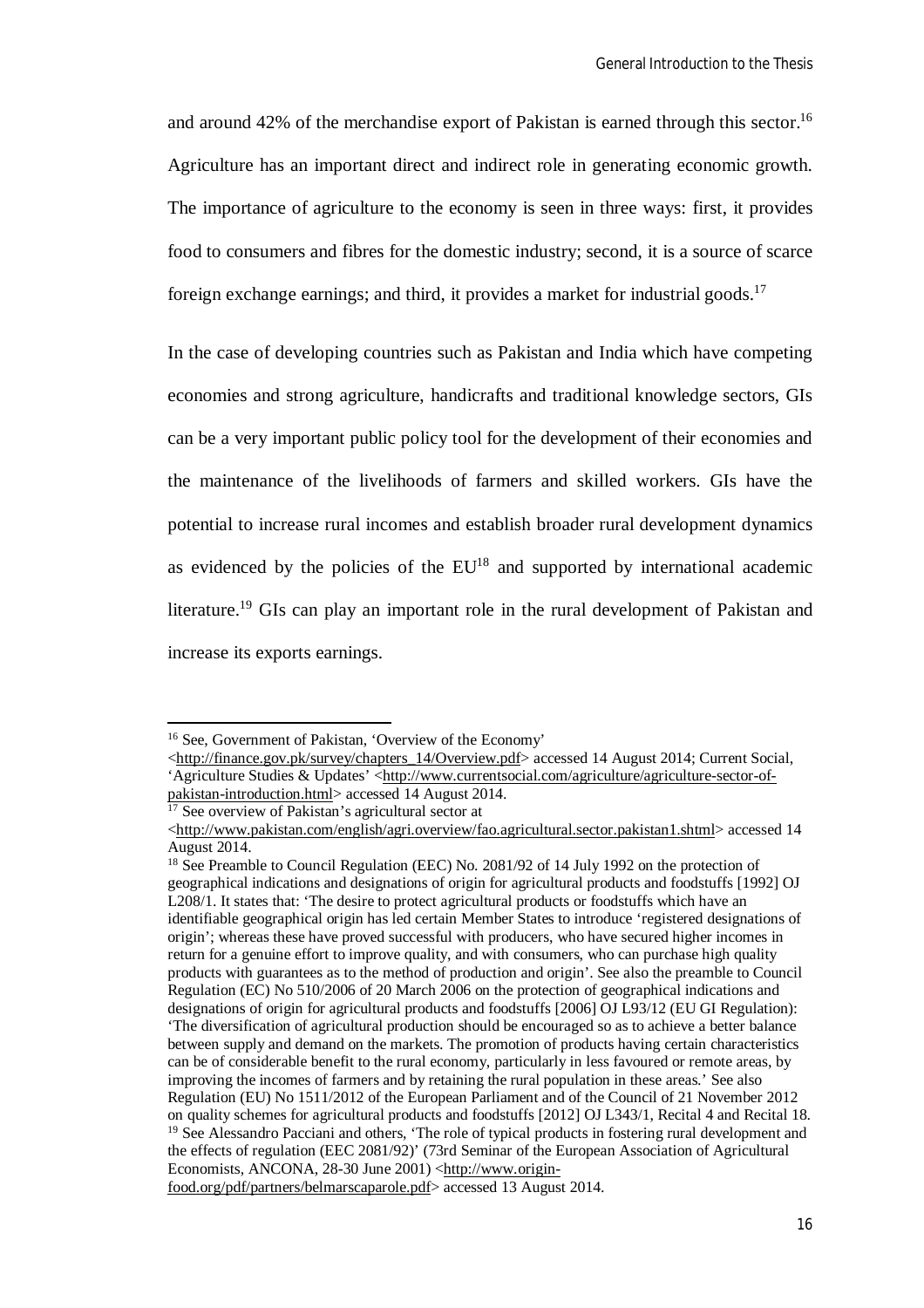Currently, GIs may only be registered in Pakistan as collective marks or certification marks under the Trademarks Ordinance 2001.<sup>20</sup> As Pakistan's region is rich in culture and traditions, there are a number of GIs in both the agriculture and the manufacturing sector.<sup>21</sup> The most famous agriculture GIs of Pakistan are Basmati rice,<sup>22</sup> Kinoos<sup>23</sup> and Sindhri mangoes.<sup>24</sup> The valuable trade of GIs of Pakistan amounts to billions of dollars. Rice exports alone are worth around 2 billion dollars annually.<sup>25</sup> Pakistan also exports millions of dollars of mangoes and kinoos. In addition to this, Pakistan has a sizeable population of over 180 million people and there is huge domestic consumption of GIs. Rice is the second most important staple food of Pakistan after wheat and the livelihood of thousands of farmers is dependent on this crop. It is the third largest crop in terms of the farming area it occupies.<sup>26</sup> Hence, it is important for Pakistan to protect its valuable GIs as these will promote rural and economic development.

 $^{20}$  An Ordinance to amend and consolidate the law relating to trade marks (Ordinance No 19 of 2001, 13 April 2001) (Trademarks Ordinance).

 $21$  Pakistan has a number of GIs; these include, Chiniot woodwork, Gujrat Pashmina, Sharakpur Guava, Phulkari, Kinnos (citrus family fruit), Sindhri mangoes, Qasoori Maithi, Pakistani Shu (Windproof clothing), Ajrak (designed cloth from Sindh), Thadal (beverage), Manawala Carrot, Falsa (A special kind of berries) and Makai (Maize from Punjab).

<sup>22</sup> Around 2 billion dollars export every year.

<sup>&</sup>lt;sup>23</sup> Kino is a citrus family fruit. It has a unique taste. In the fiscal year 2012-2013, Kino contributed over 25 per cent of the overall exports of fruits, both fresh and dried, totalling \$83.155 million while its share in the fresh fruit exports was much bigger, 50 per cent excluding dried dates (\$23.449 million) and dried fruits (\$8.766 million). See Pakistan Economist, 'The prospects for Kino Exports' <http://www.pakistaneconomist.com/issue2003/issue50/i&e2.asp> accessed 13 August 2014.

<sup>&</sup>lt;sup>24</sup> Sindhri is the most famous of Pakistan's mango varieties, often referred to as the Honey mango – the national fruit of Pakistan. This is an incredibly delicate fruit with a deep yellow thin peel and a distinct elongated and pointed curved shape. The flesh is also deep yellow, soft and melting with incredible sweetness and flavour. See <http://goodfruitguide.co.uk/fruits/mangoes/sindhri> accessed 14 August 2014.

<sup>&</sup>lt;sup>25</sup> 'The rice exports hit all time high level of \$2.265 billion in the year 2009 - 10, and in the fiscal year 2010-11, total rice exports stood at \$2.091 billion.' Export News, 'Rice exports cross \$2bn mark yet again' <http://www.tdap.gov.pk/pdf/Vol\_09\_2012.pdf> accessed 14 August 2014.

<sup>&</sup>lt;sup>26</sup> Muhammad Zulfiqar and others, 'Trade Liberalization could Improve Producers Profitability in Agriculture: A case of Basmati Rice' 1

<sup>&</sup>lt;http://pide.org.pk/psde/pdf/Day2/Muhammad%20Zulfiqar.pdf> accessed 15 August, 2014.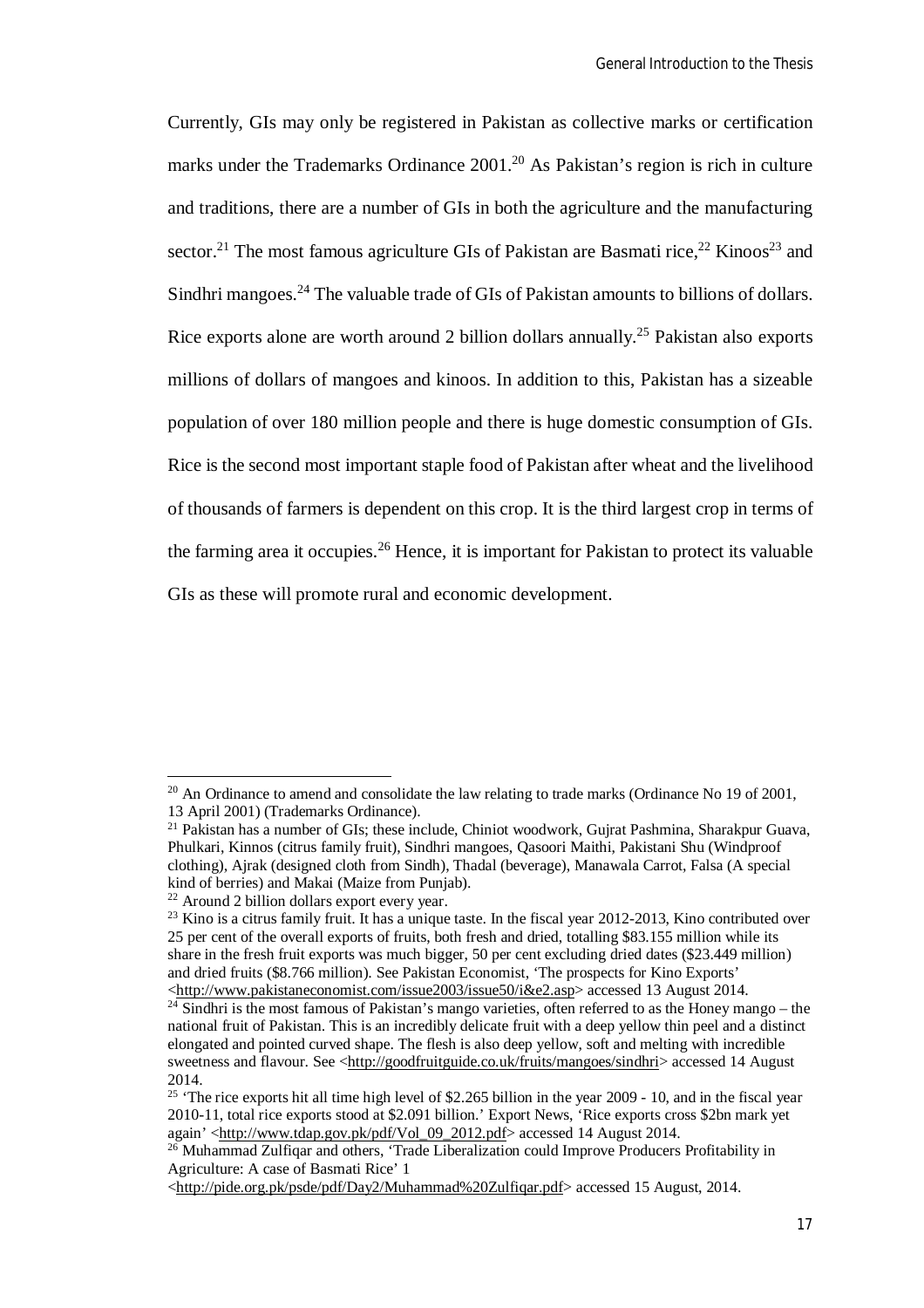Despite having hundreds of potential GIs, paradoxically, not a single GI has been registered in Pakistan.<sup>27</sup> Pakistan shares its history, Indus civilization and common law system with its neighbour India, where GIs are protected under a sui generis law. Until 2003, like Pakistan, India did not have a separate law for protection of its GIs. It protected its GIs under a trademark system and the registration of GIs was nonexistent.<sup>28</sup> However, the implementation of its sui generis law encouraged the registration of GIs in India. By March 2014, India had registered 215 GIs for different products ranging from tea, coffee, agricultural products, textiles, horticulture to foodstuff and handicrafts. Out of these,  $52^{29}$  registered GIs belong to the agriculture sector. This registration for the protection of GIs in India started on the  $15<sup>th</sup>$  of September  $2003$ <sup>30</sup> Both India and Pakistan were one country before the  $14<sup>th</sup>$  of August 1947 and, therefore, there are a number of homonymous<sup>31</sup> GIs in the two countries such as Phulkari,<sup>32</sup> Green cardamom<sup>33</sup> and Basmati rice.<sup>34</sup> India has already registered many

 $\overline{\phantom{a}}$ 

 $27$  The application for registration of Basmati as a GI under a collective mark has been decided by the Trademarks Registry of Pakistan but the decision of the Registrar is being challenged in the High Court of Sindh. Interview with Registrar of Trademarks (Pakistan, September, 2013).

<sup>28</sup> Interview with Registrar of Trademarks (September, 2013).

<sup>&</sup>lt;sup>29</sup> Out of these 52,  $\overline{49}$  GIs are registered in Agriculture category and 3 in Foodstuff Category.

<sup>&</sup>lt;sup>30</sup> To see the complete list of Indian GIs, see <http://ipindia.nic.in/girindia/> accessed 15 August 2014. <sup>31</sup> See WIPO, 'Possible solutions for conflicts between trademarks and geographical indications and for conflicts between homonymous geographical indications' (Document SCT 5/3, 8 June 2000) 20 <http://www.wipo.int/edocs/mdocs/sct/en/sct\_5/sct\_5\_3.doc> accessed 14 August 2014. 'The term homonym is defined in Merriam Webster's Collegiate Dictionary (10th edn, 2002) as "one of two or more words spelled and pronounced alike but different in meaning'". This definition describes accurately the problems created by the use of homonymous geographical indications, namely two or more identical geographical indications used to designate the geographical origin of products stemming from different countries. The most frequent cases of homonymous geographical indications concern the names of regions which are located in different countries. An example of such a region would be an area situated along a river running through several countries, such as the Rhine river'. However homonymous marks between Pakistan and India have identical meaning although they stem from different countries. On this, the document says that 'Conflicts typically arise where products on which homonymous geographical indications are used are sold into the same market. The problem is accentuated where the homonymous geographical indications in question are used on identical products. Honest use of such geographical indications should be possible, because the indications designate the true geographical origin of the products on which they are used.'

<sup>&</sup>lt;sup>32</sup> It is a special kind of embroidery and a potential GI of Punjab in Pakistan. It is common to industrial civilization. See news report in 'The Nation', Sunday, 7 November 2010 (on file with author). <sup>33</sup> It is an expensive spice grown in Pakistan and India.

<sup>&</sup>lt;sup>34</sup> There are a number of homonymous marks in India and Pakistan. India has already registered many of these homonymous marks as GIs, such as 'Phulkari'. Pakistan is losing in terms of economic gains by delaying the registration of 'Phulkari' and other GIs abroad. Registration of its GIs will help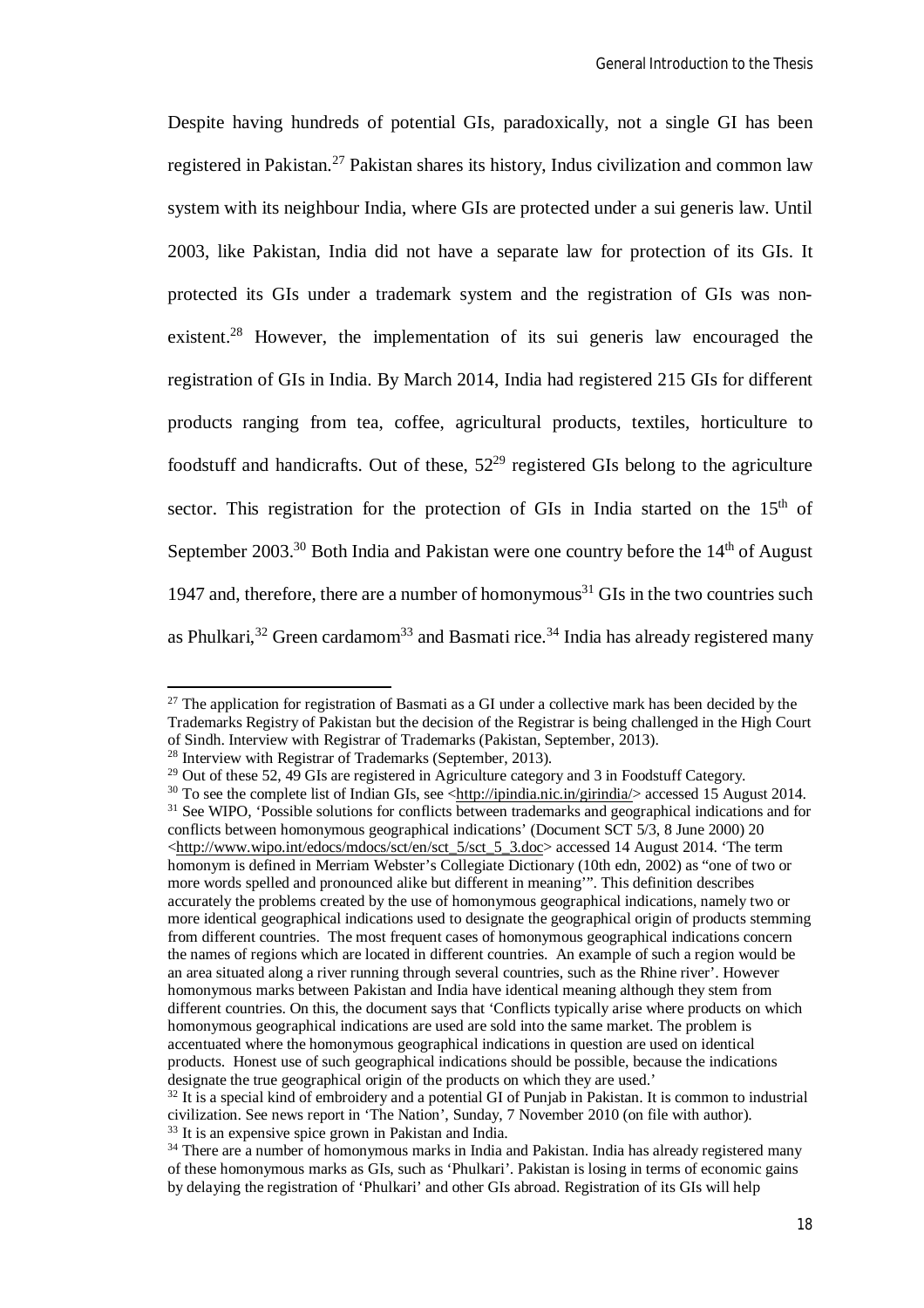of these homonymous marks like 'Phulkari' and 'Green cardamom' as its GIs. Pakistan is losing in terms of economic gains by delaying the registration of its GIs abroad. Registration of its GIs will help Pakistan in the promotion and marketing of its GIs in the domestic market and abroad. This will also encourage India and Pakistan to consider a bilateral agreement for the protection and registration of homonymous marks between the two countries.<sup>35</sup> The most famous homonymous mark shared by India and Pakistan is Basmati rice. Pakistan is losing its international market and India is gaining maximum market access including Pakistan's due share.

Pakistan does not have a separate law on GIs like India. However, a sui generis GI law is being prepared by the government of Pakistan which has yet to be enacted through legislation.<sup>36</sup> The trademark system of protection which is prevalent in Pakistan is indifferent to terroir factors. This absence of terroir factors for the protection of GIs is likely to compromise the quality of the GIs and cause damage to their reputation.<sup>37</sup> Terroir factors are part and parcel of the sui generis system for the protection of GIs. In order to improve the protection of its GIs, Pakistan should look at the Indian and EU model of sui generis law. The EU is the biggest proponent of sui generis law for GIs

Pakistan in the promotion and marketing of its GIs in the domestic market and abroad. This will also encourage India and Pakistan to consider a bilateral agreement for the protection and registration of homonymous marks between the two countries. The most famous homonymous mark in India and Pakistan is Basmati rice. Pakistan is losing its international market and India is gaining maximum market access including due share of Pakistan because of the inability of Pakistan to register its homonymous GIs with India abroad.

<sup>&</sup>lt;sup>35</sup> Interview with Additional Secretary Cabinet (September 2013, Pakistan). Indian Minister Kamal Nath wrote a letter to the Commerce Minister of Pakistan regarding negotiations on joint registration of 'Basmati' rice between Pakistan and India in 2006. There have been continuous exchanges between Pakistan and India with regard to joint registration of Basmati rice since then. No agreement has been reached yet and there is much to be done especially with regard to consent and preparation of the private sector in both Pakistan and India.

<sup>&</sup>lt;sup>36</sup> Interview with DD Law of IPO (September 2013). DD Law of IPO confirmed in her interview that efforts are underway for the enactment of a separate GI Law. Trade policies of Pakistan also envisage a separate law for the protection of GIs in Pakistan.

 $37$  Gangjee (n 9) 208. 'The French AOC system emerged in response to concerns that the quality guarantee was eroding, which was damaging to the reputation of well-known wines'.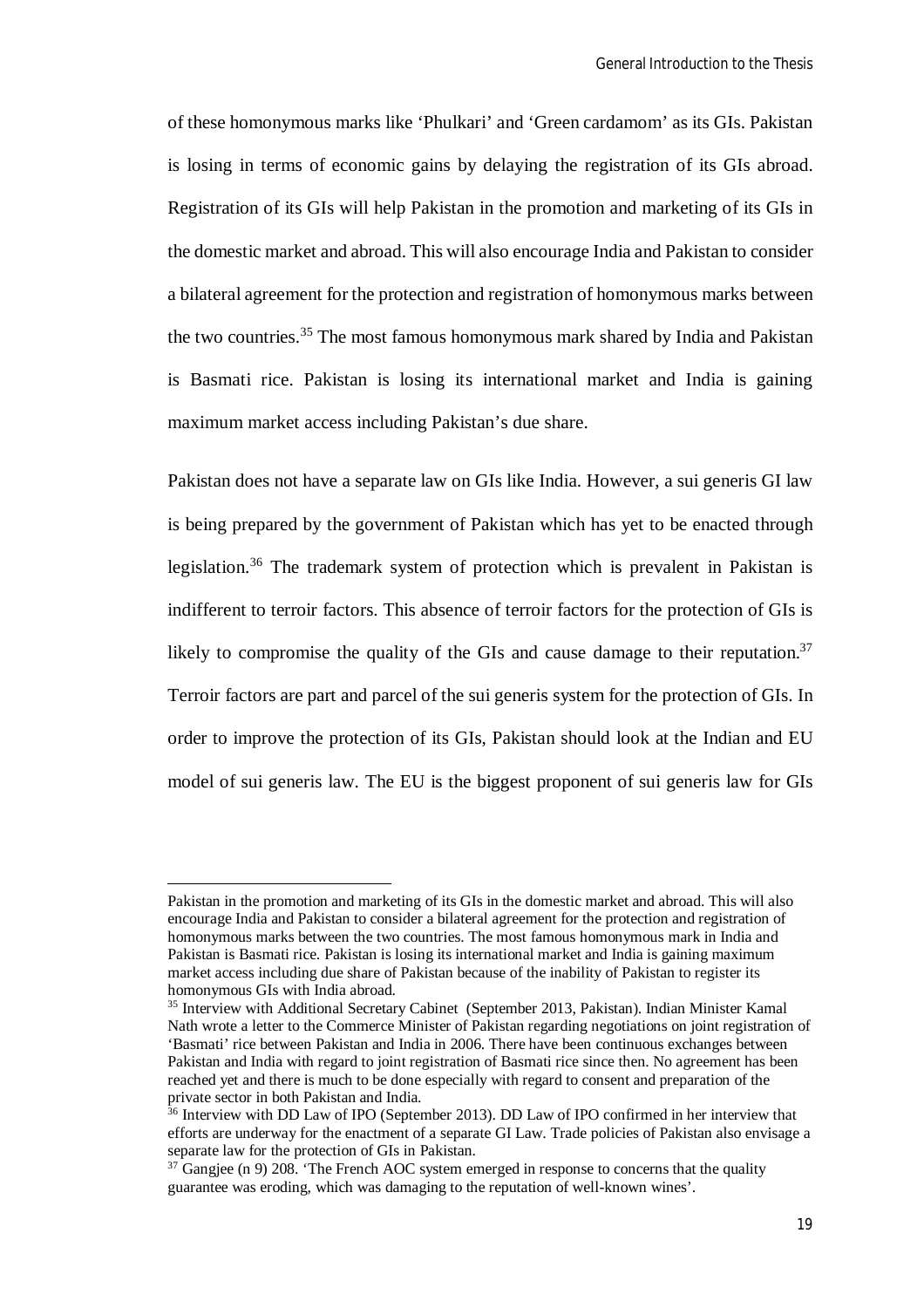and it has played a large part in developing this specific law.<sup>38</sup> Further, the Indian sui generis law should be analysed because of its shared history, common law system and the similarities in its economic development. The importance of GIs in Pakistan, like India, should be seen in the broader context of protecting GIs of traditional cultures, products and production methods in one of the world's oldest human civilizations.<sup>39</sup>

Pakistan may not be able to register and protect its GIs abroad until it provides for their protection at home. According to Article 29 of the TRIPS Agreement, a country is not obliged to register a GI which is not protected in its country of origin. This potentially impedes any association or government body from applying for registration of GIs in different jurisdictions outside Pakistan. Pakistan needs to register and protect its GIs at home and abroad. This would usher in economic development and increase Pakistan's exports. Besides the preservation of culture, this would also be an important tool in poverty reduction in different geographical areas. It should follow the EC and Indian models. Once product names are protected as GIs, European products can be sold at higher prices, thus ensuring their quality. $40$ 

<sup>38</sup> Jean-Louis Rastoin, 'The Concept of Terroir as the Basis of Corporate Strategy in Agribusiness: The European Social, Economic and Institutional Model' in Louis Augustin-Jean, Hélène Ilbert and Neantro Saavedra-Rivano (eds), *Geographical indications and international agricultural trade: the challenge for Asia* (Palgrave Macmillan 2012) 126.

<sup>39</sup> Waglé (n 3).

<sup>40</sup> See preamble to EC Regulation 2081/92 (n 16). Also see Banga, R. (2008) 'Geographical Indications: 'UNCTAD's Initiatives', Presentation delivered in the 'Regional Conference on IPR Protection through Geographical Indications', co-organized by the UNCTAD India Programme and the Textile Committee, Lucknow, India, 4-5 September. According to it, a study conducted by UNCTAD India Programme showed that price premium in terms of agriculture based GIs was around 10-15%.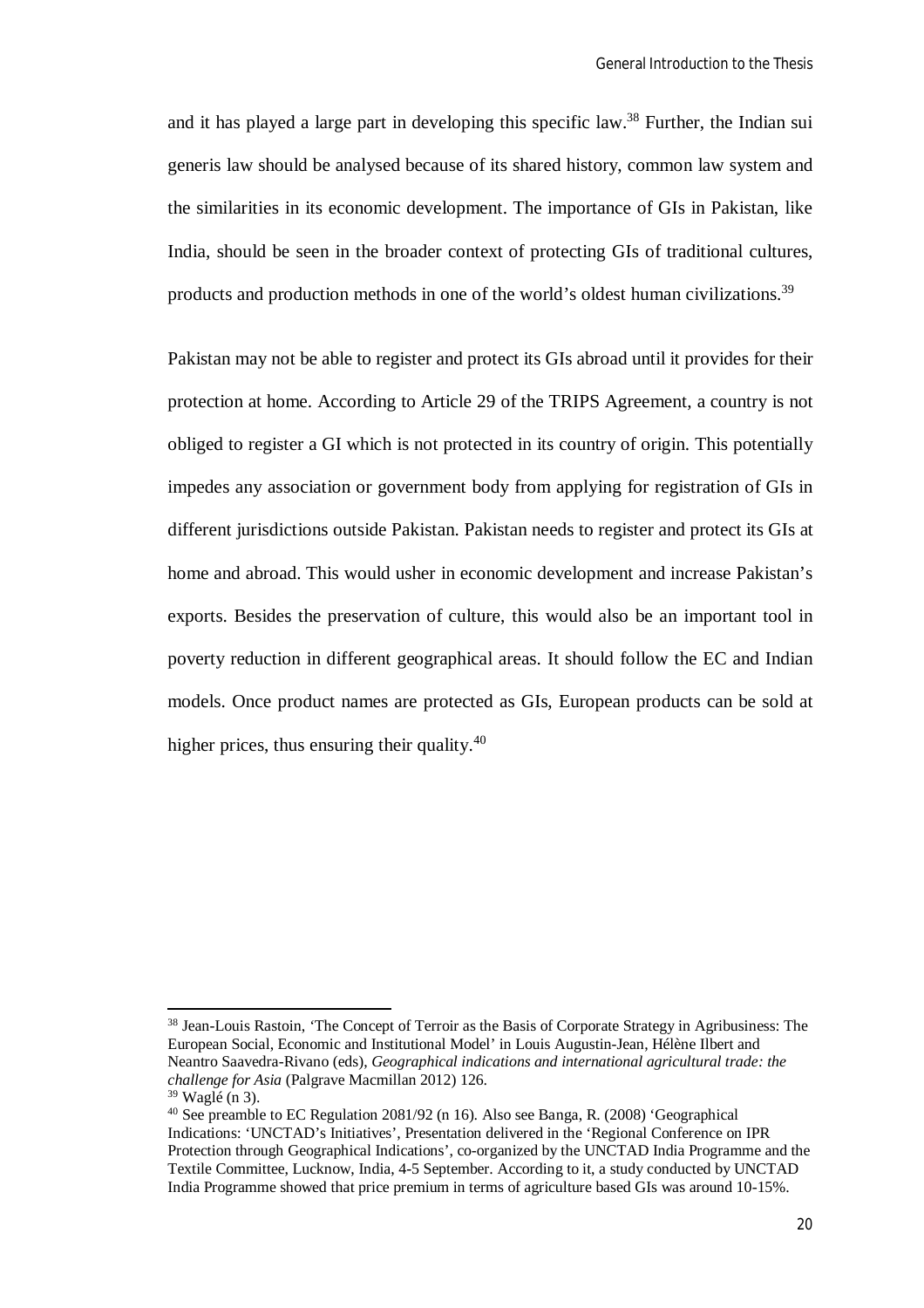#### **1.3 OBJECTIVES, SCOPE AND LIMITATIONS**

Pakistan has a strong agriculture-based economy with hundreds of potential GIs. However, at present, there is not a single GI registered in Pakistan. Due to this, Pakistan cannot protect its many valuable GIs in foreign countries as well.<sup>41</sup> Hence, Pakistan is losing in terms of its economic development, especially in rural and export sectors.

There are inadequacies in the present law and the state is not playing an active role in the protection of GIs in Pakistan due to administrative incapacities and legal hurdles.<sup>42</sup> The private sector has a lack of capacity to deal with matters such as registration, promotion and protection of GIs. Hence, reforms are necessary of the present law and the public sector institutions.

#### **1.3.1 Hypothesis and the Research Questions**

 $\overline{a}$ 

The hypothesis is that a sui generis law for the regulation of agricultural GIs would facilitate better protection of GIs and economic development in Pakistan provided that it was also accompanied by the necessary institutional reforms. The main research questions examined in the thesis are the following:

- What are the inadequacies in the present system of protection of GIs in Pakistan?
- What are the inadequacies in the institutional framework of the public and private sector for the protection of GIs in Pakistan?
- What is the way forward for introducing sui generis law in Pakistan?
- What is the way forward for institutional reforms in both the public and the private sector in Pakistan?

<sup>&</sup>lt;sup>41</sup> As already discussed in this chapter, a country cannot register its GIs abroad until it is protected in the country of origin as per the TRIPS Agreement.

<sup>&</sup>lt;sup>42</sup> There are few applications for GIs in Trademarks Registry of Pakistan under collective mark. However government bodies cannot apply for GIs as collective marks under current trademarks law of Pakistan.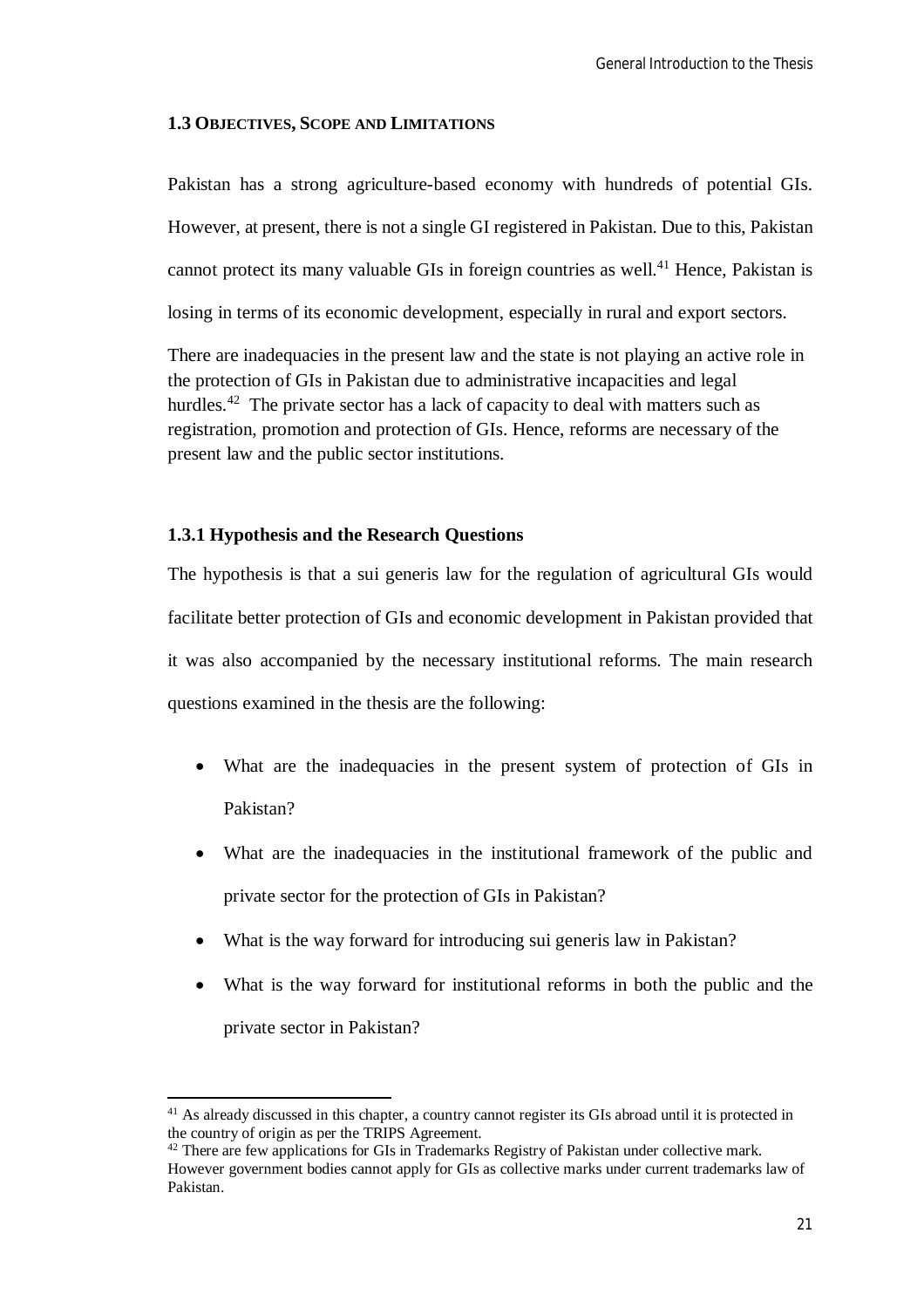- What is the role of the State in Pakistan?
- How will the legal and institutional reforms in the GIs regime usher in economic development in Pakistan?

These are the main questions that this thesis attempts to tackle by examining the inadequacies in the present system of protection for GIs and the institutional framework for the protection of GIs in the public and the private sector. This thesis proposes a sui generis law for Pakistan along the lines of the sui generis laws found in the EU and India. Further, it addresses the questions of institutional weaknesses and suggests the way forward for its reforms. This thesis shows the connection between law, institutions and development and argues that institutional and legal reforms of the GIs regime will usher in economic development.

#### **1.3.2 Scope and Limitations**

 $\overline{\phantom{a}}$ 

There are numerous GIs in Pakistan besides agriculture GIs, such as handicrafts and textiles. Nevertheless, the subject of this thesis is limited to agriculture GIs.<sup>43</sup> The economic development described in the thesis focuses on improvements in the rural income of farmers, rural sustainability and enhancement of agriculture exports from Pakistan. The scope of the thesis is not to provide a definite solution for improvements in the system of protection of GIs but to show that for Pakistan, which is a developing country like India with an agriculture-based economy, the provision of a sui generis law coupled with institutional reforms will promote better protection for its GIs and economic development.

<sup>&</sup>lt;sup>43</sup> 'The impact of agriculture GIs is huge in terms of agriculture economy and exports of Pakistan'. Interview with Additional Secretary Cabinet (September, 2013, Lahore, Pakistan). Also see footnotes 22 and 23.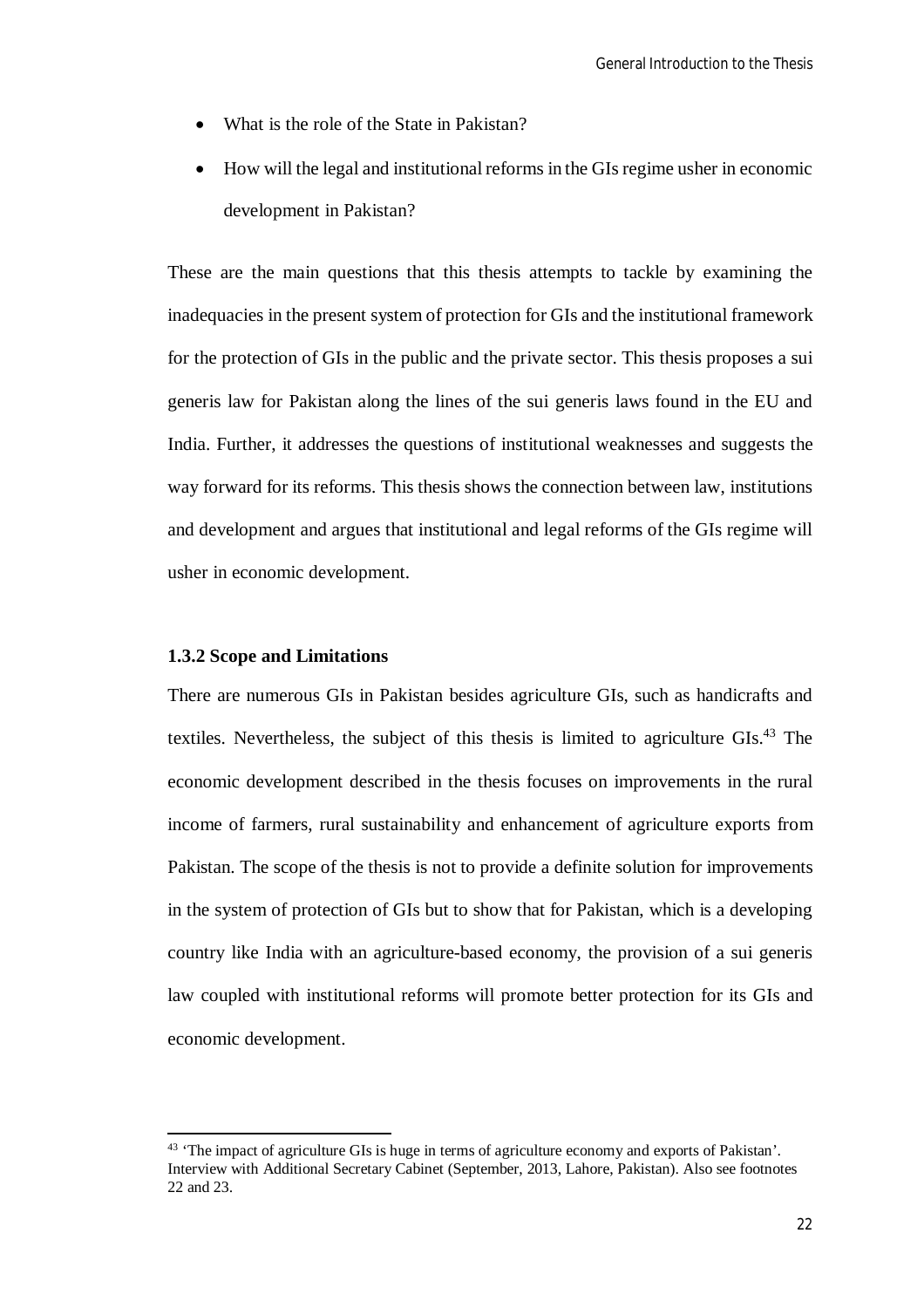There is no case law with regard to GIs in Pakistan. Hence, there will not be any citation in the thesis on GI-related case law from Pakistan. The case law of Europe and India will be used as examples. Further, there are no economic studies on the economic benefits of GIs in Pakistan. Therefore, examples of a correlation between GIs and economic development are mainly taken from Europe due to its key role in the development of sui generis law and from India because of its similar background. Further, in this thesis, the term GIs will be used in its widest sense. It covers indication of source, GI (within the meaning of Article 22.1 of the TRIPS Agreement) and appellation of origin. However, depending on the applicable notion of protection, dissimilarities exist concerning the condition of protection, the right to use and the scope of protection of GIs.

#### **1.4 METHODOLOGY**

 $\overline{a}$ 

This thesis contains both the theoretical and the qualitative review. The theoretical review is based on intensive literature review, case law, news items, reports and documents of the WTO and World Intellectual Property Organization (WIPO), official documents<sup>44</sup> of the government of Pakistan and analysis by the author. The official documents obtained were from the Ministry of Agriculture, Ministry of Commerce, Trademarks Registry of Pakistan, Intellectual Property Office of Pakistan, and the Department of Commerce and Industries, government of Punjab.

The qualitative review is based on in-depth interviews with different stakeholders of GIs in Pakistan. The stakeholders consisted of growers, exporters and government

<sup>&</sup>lt;sup>44</sup> These documents were given by the stakeholders of GIs in Pakistan during their interviews or afterwards by email.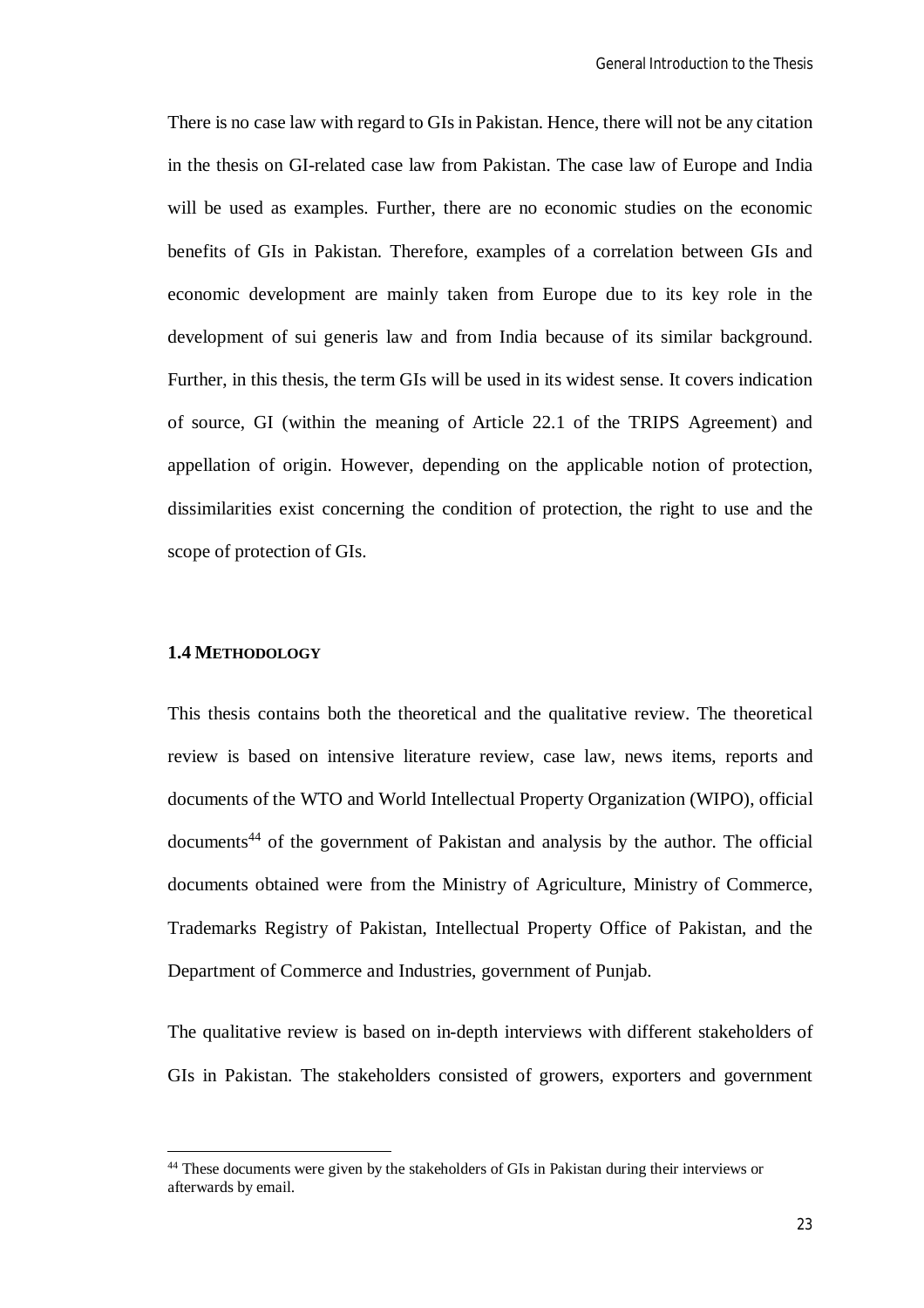representatives. These interviews were carried out in Pakistan and the expenses for the author's travel were borne by Queen Mary, University of London. The interviews were duly carried out and used in this thesis with the approval of the ethics committee of Queen Mary, University of London.<sup>45</sup> There is a dearth of GI literature on Pakistan and the awareness of the subject is minimal amongst the farmers and users of GIs in Pakistan. Therefore, a detailed questionnaire for the interviews was made in order to get maximum feedback from the stakeholders. The questionnaire is attached to the thesis at Annexure II. Representatives of the private sector dealing with Basmati were chosen for interview since Basmati is the most famous GI of Pakistan and makes a substantial contribution to Pakistan's economy. Interviews were conducted with regard to the overall potential for agricultural GIs in Pakistan. However, the issues that were raised with the private sector representatives were mainly about Basmati rice. Government sector representatives discussed in detail the policy issues which were applicable to the overall protection of GIs in Pakistan. Questions were also posed with special reference to agricultural GIs during the interviews. The responses are used in this thesis at different places. However, most of the responses are used in chapter 6 on the 'Role of the state and institutional reforms'. Twenty individuals were contacted for the interviews. Out of these, twelve gave interviews. The rest were not available primarily due to pre-scheduled engagements.

Amongst the private sector interviewees, the growers were represented by the President of Basmati Growers Association of Pakistan, Chaudhry Hamid Malhi and Mr. Asad Ullah who, besides being a farmer, is also currently a member of the Punjab Provincial Assembly. Whereas the exporters of Basmati were represented by the ex-President of

<sup>45</sup> Letter of Ethics Committee attached (Annexure I).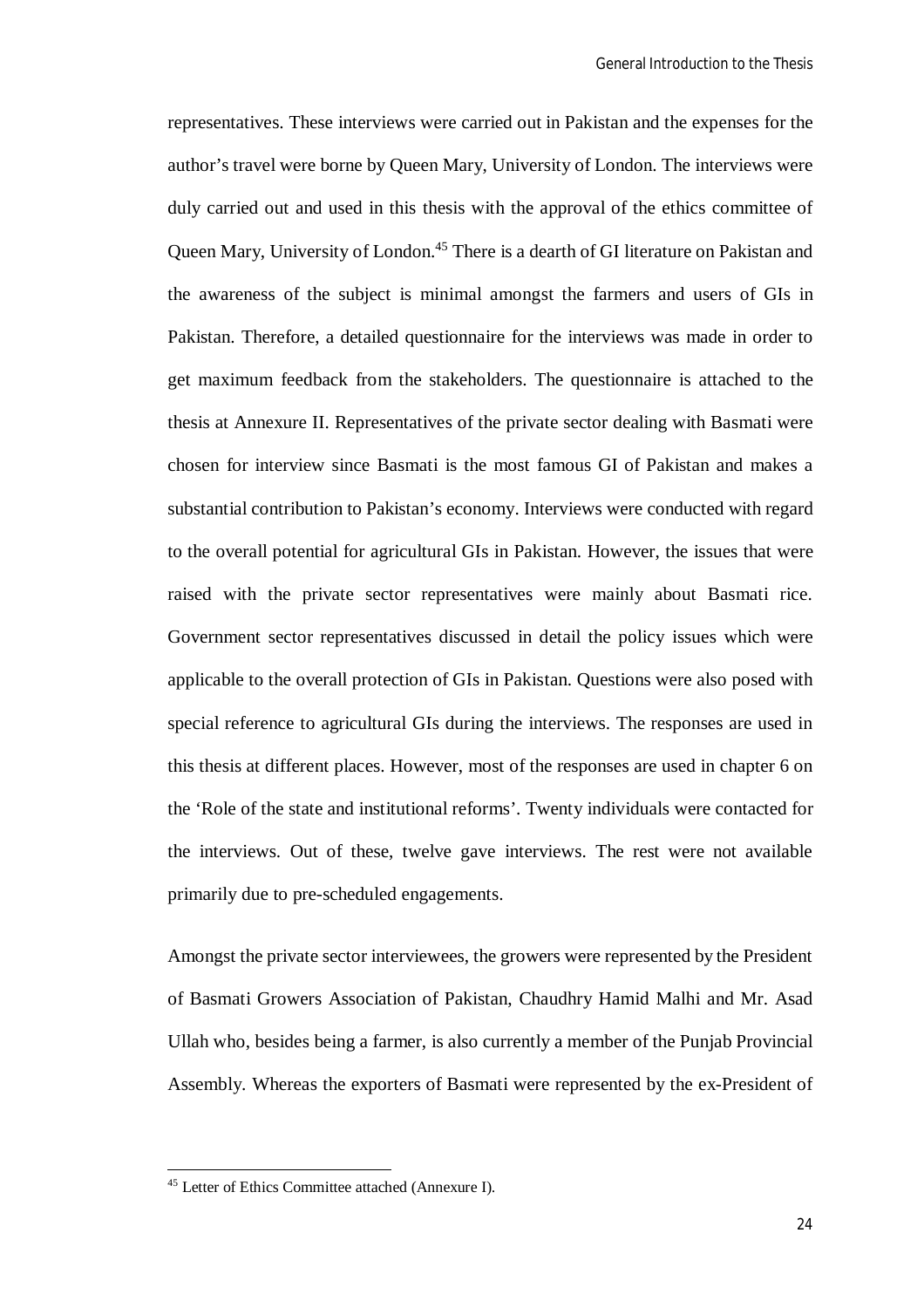the Rice Exporters Association of Pakistan, Mr. Islam Ahmed and two $46$  more prominent domestic traders and exporters of rice.

The government sector interviewees were the former Additional Secretary, Cabinet Division of Pakistan, Mr. Naved Arif, $47$  the ex-Registrar of the Trademarks Registry of Pakistan, Mr. Khalid Hidayat, Deputy Director (DD) Law, the Intellectual Property Office of Pakistan, Ms. Nadia Shah, Joint Secretary (WTO), the Ministry of Commerce of Pakistan, Mr. Asad Hayauddin, Civil Judge, Sheikh Kashif and Additional Secretary and Chief WTO, Department of Commerce and Industries, government of Punjab, Mr. Nasir Rafique. Further, Mr. Zulfiqar Ahmed, a prominent lawyer specializing in intellectual property laws and a long-standing member of the Pakistan Industrial and Intellectual Property Rights Association (PIPRA) was also interviewed. Efforts were made to cover all the main stakeholders in the interviews. The interviewees also shared a number of official documents and news reports which will be used for analysis in this thesis.

#### **1.5 OUTLINE OF THE PARTS**

 $\overline{a}$ 

This chapter has provided a general introduction to GIs and this thesis. After defining GIs, it has described the emergence of GIs at the international level and different approaches for its protection by member countries of the WTO. This was followed by a brief introduction to Pakistan and its GI regime, its weaknesses and the need for a

<sup>&</sup>lt;sup>46</sup> Two domestic traders and exporters of rice wanted to remain anonymous. However they signed the consent form for the interviews.

<sup>&</sup>lt;sup>47</sup> The Secretary of the Cabinet Division in Pakistan is the federal secretary head of all the matters with regard to intellectual property law and institutions in Pakistan. Mr. Naved Arif was in charge of intellectual property matters in the capacity of Additional Secretary Cabinet Division and as Special Secretary Cabinet in the years 2010-2011 and 2011-2012. Before this, he was the Secretary (Executive Head) of Trade Development Authority of Pakistan for 2 years. The entire policy making with regard to intellectual property matters was ultimately made and approved by his office with regards to proposals for the enactment of laws or institutional administration and reforms.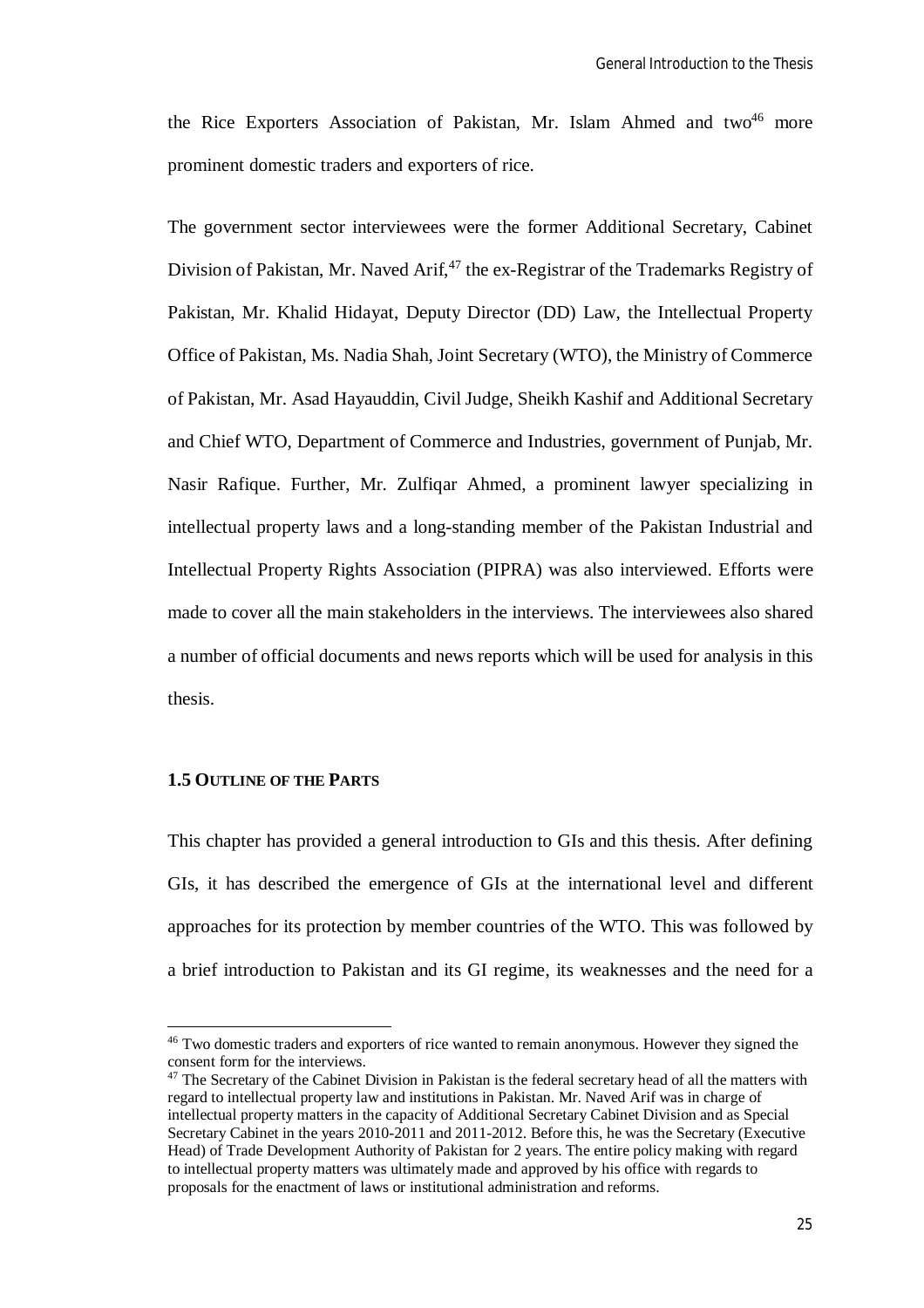way forward for reforms in the law and institutional framework of Pakistan to improve the protection of its GIs and economic development. Finally, this chapter outlined the objectives, scope and limitations of the thesis as well as methodology in order to assess the hypothesis.

This thesis will be divided into five largely self-contained chapters. In chapter 2, the thesis discusses the legal and economic basis of GIs. The difference between the legal and economic rationale of trademarks and GIs and the terroir logic for the protection of GIs is considered. Since the focus of the thesis is on the protection of agricultural GIs, the link between protection of agriculture-based GIs and development is also deliberated. The current hypothesis suggests that the provision of a sui generis law in Pakistan for the regulation of its agriculture-based GIs would provide better protection of GIs and economic development provided that it was accompanied by institutional reforms. In this regard, the literature on the correlation between law and development, and law and institutions is discussed as a basis for justifying the connection between law, institutions and development.

Chapter 3 discusses the present system of protection of GIs in Pakistan and its inadequacies. It looks at the main provisions of the Trademarks Ordinance of Pakistan for the protection of its GIs and examines its shortcomings. It looks at the case law and legislation in Europe and India in order to quote them as examples and compare the protection given by EU and India with Pakistan. This chapter also shows the importance of sui generis law whilst considering the inadequacies of the present system of protection for GIs in Pakistan.

Chapter 4 gives an overview of the history of international juridical development of GIs from before the Paris Convention of 1883 to the TRIPS Agreement. There is also a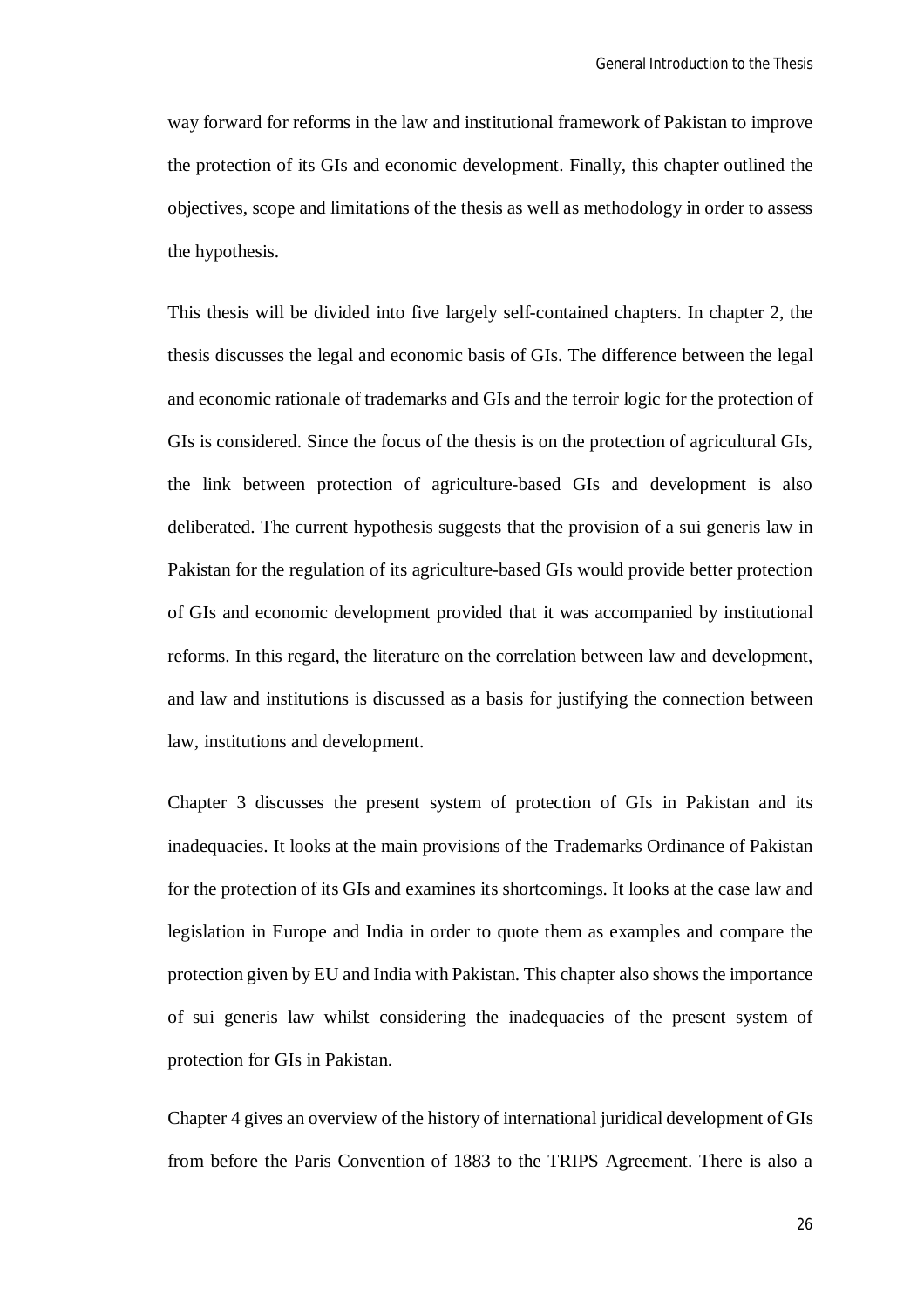section on the history of development of sui generis law. Finally, this chapter discusses the efforts of the government of Pakistan in enacting a sui generis law for the protection of its GIs.

Chapter 5 of the thesis analyses the main provisions of EU and Indian sui generis laws. It shows the success of both the EU and India in registering and protecting their GIs to the advantage of their farmers and users of GIs. This chapter examines the strengths of the EU and Indian sui generis laws and highlights the weaknesses of the system of protection of GIs in Pakistan. On the basis of these strengths and the protection of GIs with terroir logic, this chapter suggests a way forward for Pakistan in enacting its own GI law for the better protection of its GIs and economic development.

After looking at the way forward for a sui generis law for Pakistan in chapter 5, this thesis examines the role of the state and institutional weaknesses in the arena of GIs in Pakistan in chapter 6. This chapter mainly focuses on the interviews of different stakeholders of GIs in Pakistan. On the basis of the feedback, literature review and analysis of the author, this chapter proposes the way forward for the active role of the state and institutional reforms in Pakistan for protecting its GIs and economic development.

Finally, in the concluding chapter the thesis summarises the findings of all the previous chapters and tests the hypothesis that a sui generis model for the regulation of GIs would provide a more effective means of facilitating better protection of GIs and economic development in Pakistan provided that it is also accompanied by the necessary institutional reforms.

The bibliography incorporates full references to all the sources mentioned in the thesis. It includes news items and newspaper articles.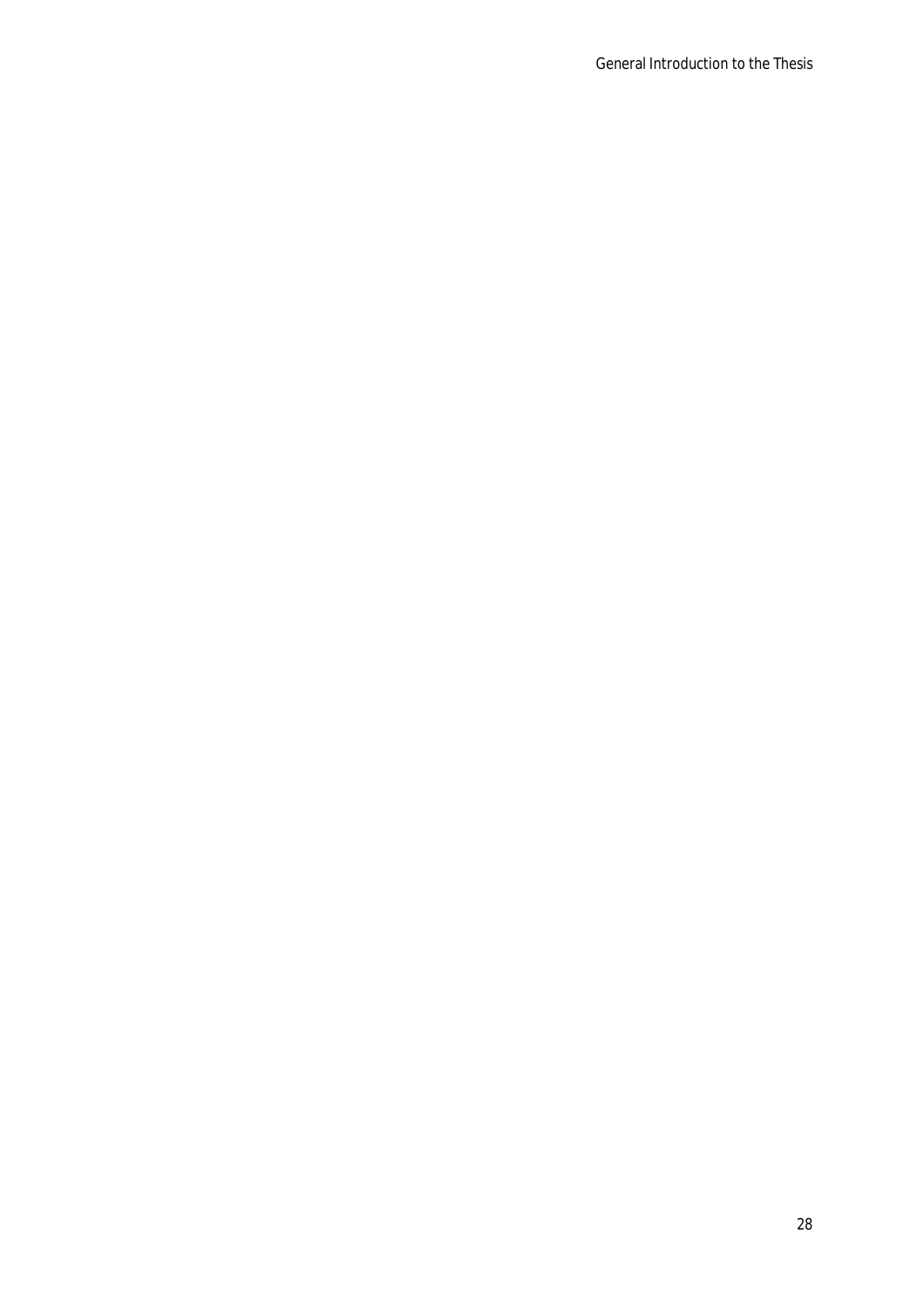#### **CHAPTER 2**

# **LEGAL AND ECONOMIC RATIONALE OF GIS, AGRICULTURE GIS AND THE RELATIONSHIP BETWEEN LAW, INSTITUTIONS AND DEVELOPMENT**

#### **2.1 INTRODUCTION**

This chapter will discuss the legal and economic justification for the protection of GIs. Since the focus of the thesis is on the protection of agricultural GIs, the correlation between agriculture-centred GIs and development will also be discussed. It will also be proposed that provision of a separate GI law and institutional reforms will usher in economic development. At the end of the chapter, the theoretical perspective of the correlation between law and development will be discussed. Similarly, the correlation between institutions and development will also be shown.

#### **2.2 LEGAL BASIS AND RATIONALE OF GIS**

#### **2.2.1 Legal Basis of GIs**

 $\overline{a}$ 

The present legal structure of GIs is governed by the TRIPS Agreement.<sup>1</sup> GIs have a long history. However, in contrast to other forms of intellectual property rights (IPRs), such as trademarks and copyrights, they are a new addition to the TRIPS Agreement. This aspect has already been discussed in chapter 1.

<sup>&</sup>lt;sup>1</sup> Agreement on Trade-Related Aspects of Intellectual Property Rights, (Annex 1c, Marrakesh Agreement Establishing the World Trade Organization, signed 15 April 1994).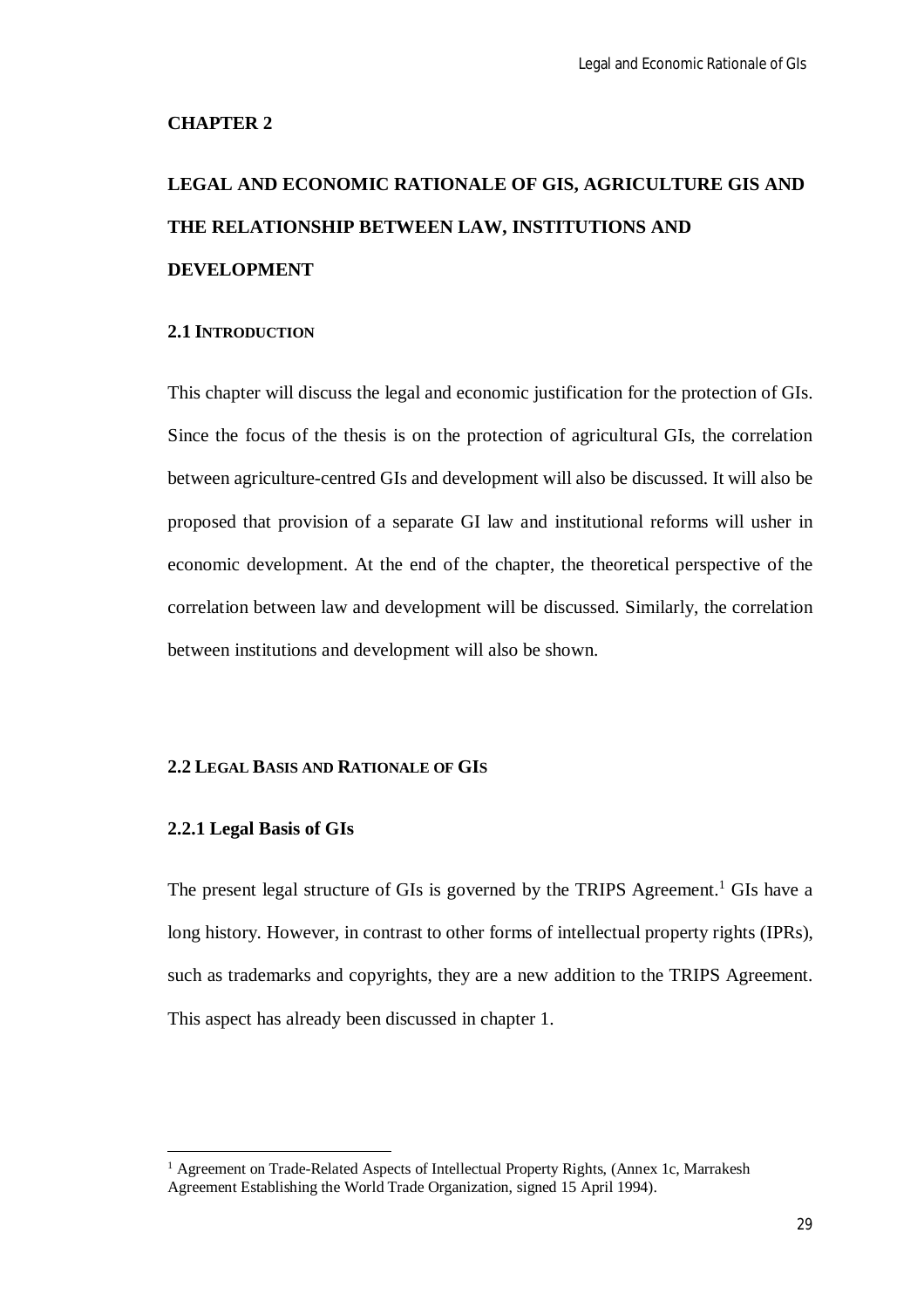Many countries prefer a sui generis system which offers a discrete system of regulation for GIs. This is the approach in the EU and India, and this gives stronger protection to GIs. Other countries, such as the USA and Australia, protect GIs under trademark legislation. Trademarks and GIs may gain commercial value and good reputation and because of this they may be counterfeited and misappropriated. However, there are dissimilarities between GIs and trademarks.<sup>2</sup>

#### **2.2.2 Difference Between Trademarks and GIs**

 $\overline{a}$ 

Trademarks identify goods or services from a specific producer, manufacturer or service provider in order to distinguish such goods or services from those provided by other producers, manufacturers or service providers. In contrast, GIs do not identify the manufacturer or producer of a good but rather the place of origin and specific quality of the good originating in that place. Moreover, a trademark is a personal property whereas a GI is a collective right. That is why, unlike trademarks, GIs cannot be licensed to third parties.. No individual can own GIs but rather they are owned by the community of users of a locality or region which they represent. A trademark is developed by human creativity in the shape of a novel sign or expression that differentiates a certain product or service from similar products or services. In contrast, a geographical indication is associated with something more than human creativity and

<sup>2</sup> M Vitoria, 'Trademarks; geographical names' (March 1982) Journal of Business Law 137; D Lagprugne, 'Trademarks and geographical names in the field of wine production' (1983) 81 Patent and Trademark Review 60. See also Dwijen Rangnekar, 'The Socio-Economics of Geographical Indications: A Review of Empirical Evidence from Europe' (UNCTAD/ICTSD Capacity Building Project on Intellectual Property Rights and Sustainable Development, 2004) 16  $\lt$ http://www.ictsd.org/downloads/2008/07/a.pdf> accessed 14 August 2014. Further, see Dev Gangjee, *Relocating the Law of Geographical Indications* (Cambridge University Press 2012) 255.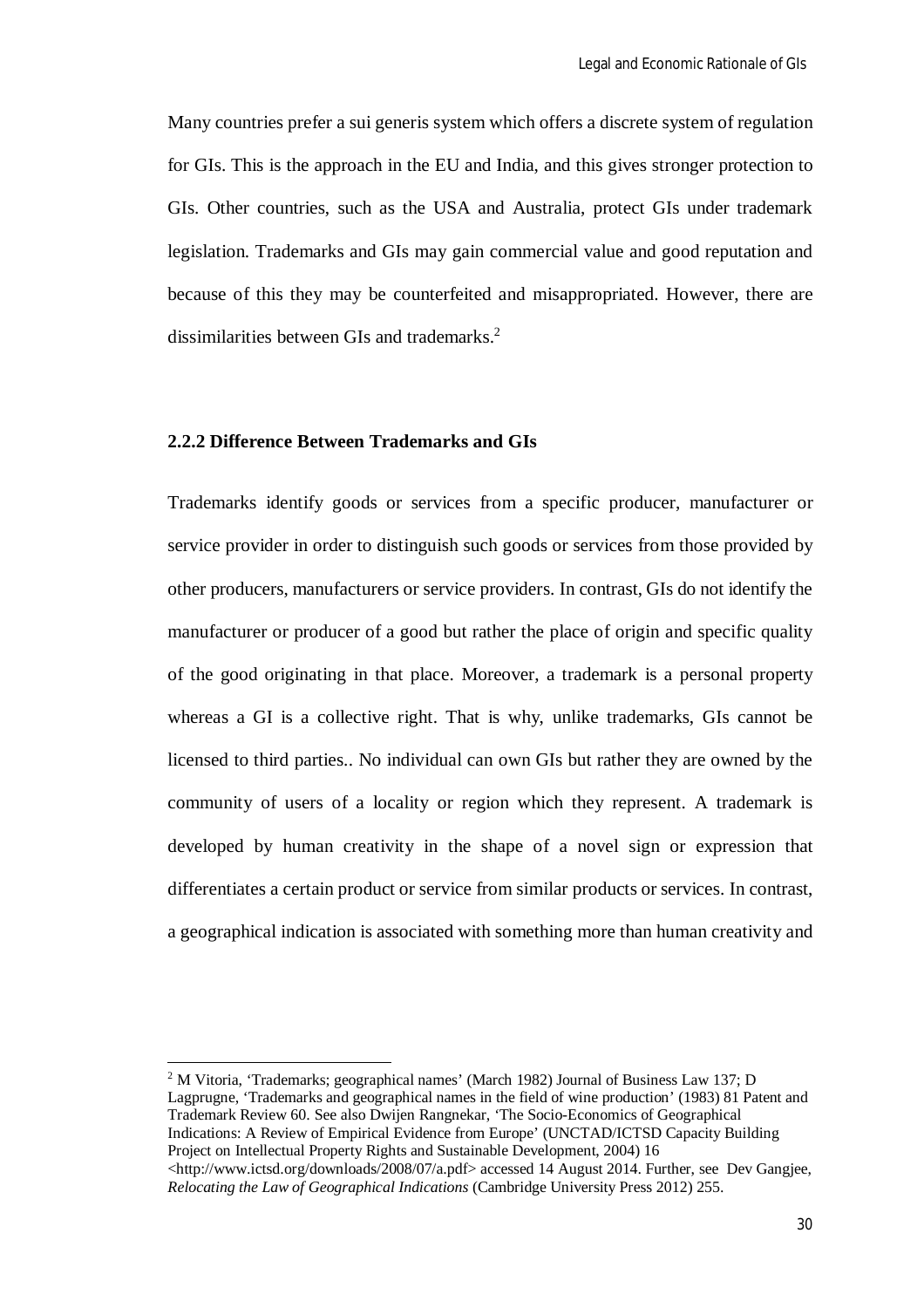it often represents the topography, climate or other factors that are free from human creativity.<sup>3</sup>

Unlike trademarks, GIs maintain a strong product-place nexus and sui generis systems respond to the GI rationale through an institutional plan that allows for strong public oversight and ensures localisation of a GI right. The rural development impact of GIs goes beyond the standard criteria of higher prices, higher sales, employment and income levels to include also the spread of economic effects within the rural area, the level of participation of local stakeholders, the sustainability of the social system and environmental impacts.<sup>4</sup> GIs as a distinctive sign are understood to signal a value proposition which extends beyond a mere link with the region to elements such as specific production methods, authenticity and traceability.<sup>5</sup>

The countries with sui generis systems tend to view GIs as public goods. It is argued that the TRIPS Agreement describes them as private property.<sup>6</sup> The reasons for describing intellectual property rights as private rights are given in order to identify private party interests as the focus of TRIPS, contrary to governmental measures in the other agreements of the  $WTO<sup>7</sup>$  According to Gangiee, 'this implicit taxonomic status as private property has important repercussions in at least two situations. The first

 $\overline{\phantom{a}}$ 

<sup>3</sup> Bernard O'Connor, *Geographical Indications and TRIPS* (Cameron May 2004) 113: 'The link between the product and its geographical origin cannot be broken and no delocalization of the production is possible, for example "Ecuadorian bananas" as a geographical indication, could only be used in relation to bananas from Ecuador. In the case of a trademark "Dole Banana", this name could be used on bananas of whatever origin. Consequently whereas trademarks put emphasis on the producer of a product, a geographical indication underlines the geographical origin of a god and the characteristics that are derived therefrom.' Also see AIPPI, 'Resolution on Appellations of Origin' (23rd Congress of Stockholm, 26-31 May 1958) Annuaire 44.

B Sylvander, 'Development of Origin labelled Products: Humanity, Innovation and Sustainability' (Dolphins WP7 Report, January 2004).

<sup>5</sup> Gail Evans, 'The Strategic Exploitation of Geographical Indications and Community Trademarks for the Marketing of Agricultural Products in the European Union' (2010) 1(2) WIPO J 159. Also see Warren Moran, 'Rural Space as Intellectual Property' (1993) 12(3) Political Geography 263. <sup>6</sup> See TRIPS Preamble.

<sup>7</sup> Correa, CM, *Trade Related Aspects of Intellectual Property Rights: A Commentary on the TRIPS Agreement* (Oxford University Press, 2007) 10-11; see also Gangjee (n 2) 202.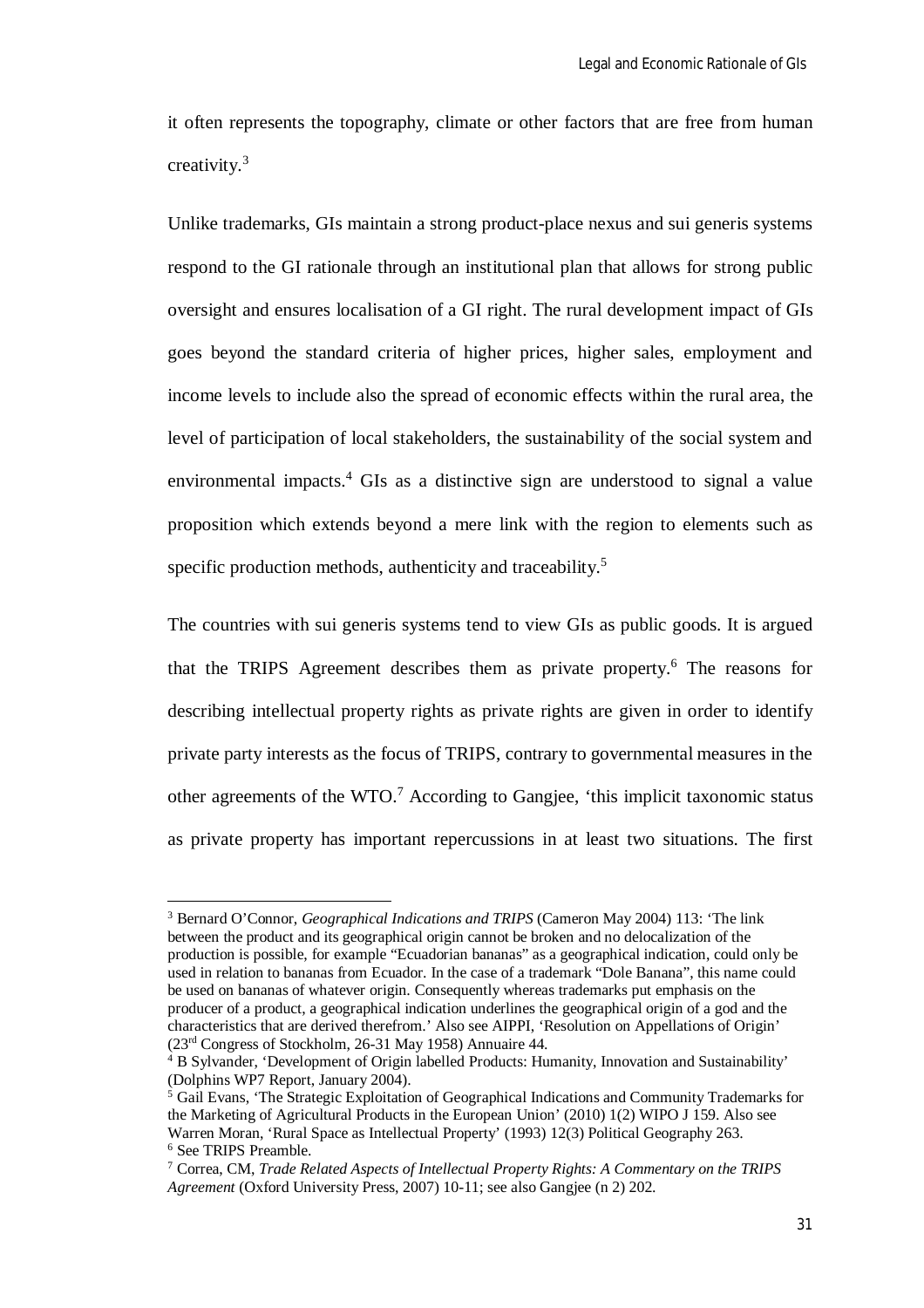concerns … expropriation … the second situation … relates to conflicts between trademarks and GIs'.<sup>8</sup> With regard to denial of the right to use GIs by state action, the ECJ's *Tocai* decision rejected the expropriation argument and hence dismissed the question of compensation. This case discussed the legality of an exclusion of the use in Italy on wine labels of the grape variety names 'Tocai Friulano' and its synonym 'Tocai Italico'. This prohibition originally stemmed from the agreement between Hungary and the EU to protect the Hungarian geographical indication 'Tokaj'. In this challenge to Italian law, it was maintained that the prohibition was not consistent with the right of ownership. It was argued that the right of ownership was protected by the Charter of Fundamental Rights of the European Union<sup>9</sup> and the European Convention on Human  $Rights<sup>10</sup>$ .

The Court decided that a grape varietal designation is different from a geographical indication. The Court took into account the facts and circumstances of this case in the broader category of 'incorporeal goods of economic value'. However, the Court held that the prohibition was reasonable and it was not disproportionate. The Court further held that:

[T]here has been no suggestion that continued use of the name "Tocai Friulano" for the grape variety used in the production of wines from the Friuli Venezia Giulia region is one of the principal conditions for carrying on the business of producing such wines, nor any substantiation of the Italian Government's implication that prohibiting such use would have adverse effects on the goodwill and value of that business. The wine

<sup>8</sup> Gangjee (n 2) 202-203.

<sup>9</sup> 7 December 2000; OJ 2000 C 364, 1, Article 17 of the Charter.

<sup>&</sup>lt;sup>10</sup> Convention for the Protection of Human Rights and Fundamental Freedoms (adopted on 4 November 1950, First Protocol adopted on 20 March 1952). Article 1 of the First Protocol to the European Convention on Human Rights provides that 'every natural or legal person is entitled to the peaceful enjoyment of his possessions except in the public interest and subject to the conditions provided for by law and by the general principles of international law'.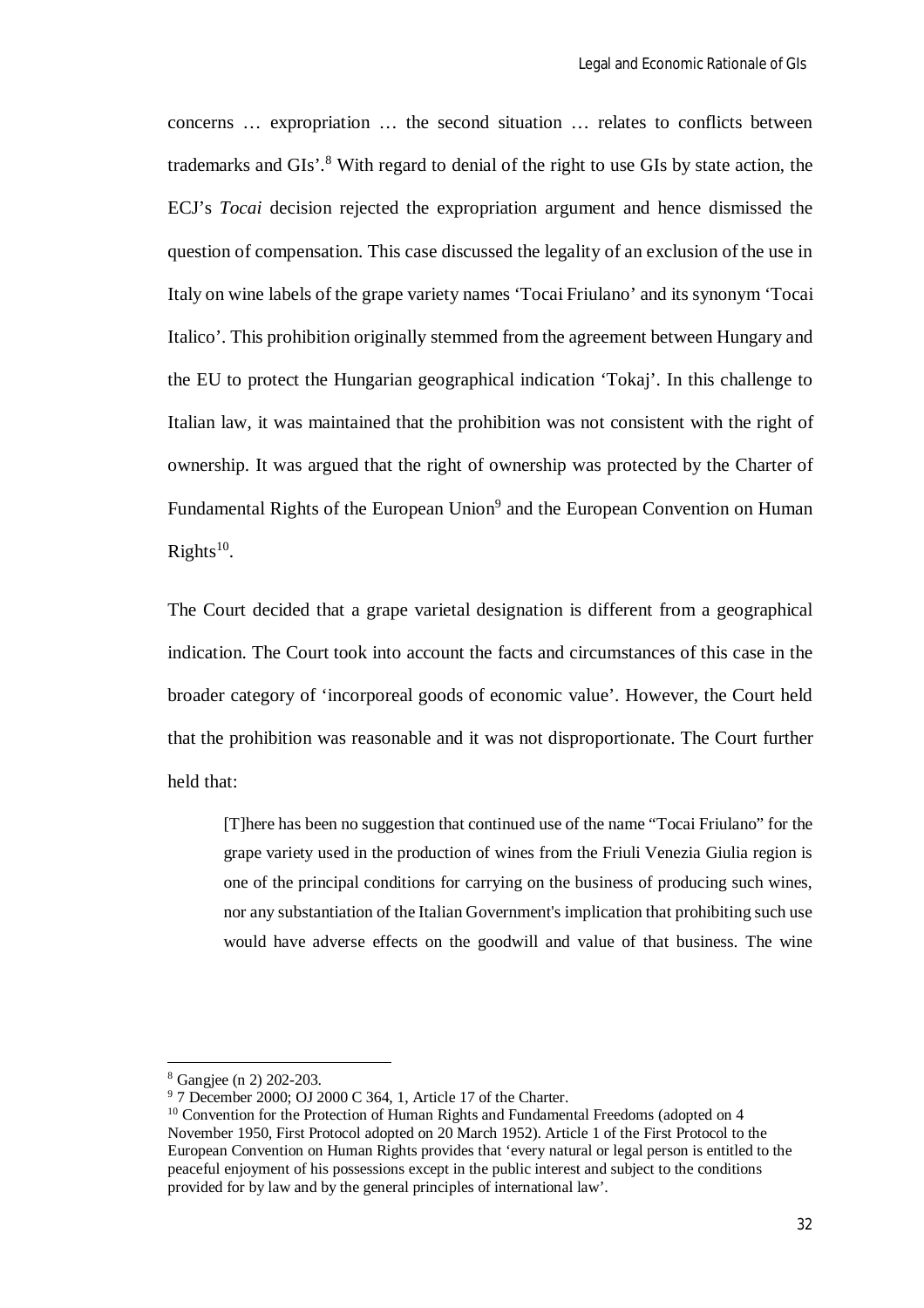producers affected will remain entitled to market their wines under the various designations of origin which have been registered for the area.<sup>11</sup>

The second situation referred to above by Gangjee with regard to the private property tag on GIs relates to conflicts between GIs and trademarks.<sup>12</sup> He maintains that it is not even clear if GIs as appellations of origin (AOs) are part of conventional private property rights. He states that:

[T]hose who contrast GI law with trademark law suggest that GIs lack key indicia of private property since they cannot be bought, sold or licensed to producers outside of the region. This is further developed in a debate between Professors Jim Chen and Louis Lorvellec when considering the French AOC regime. While the former focuses on the powerful property-like rights of producers to exclude outsiders in situations of misrepresentation and misappropriation under French appellation laws, the latter argues that 'it is legally inaccurate to characterize this as a perpetual property right' since the AOC 'can never be privately owned, and this is where AOC law differs from intellectual property law'.<sup>13</sup>

According to the WIPO paper on emerging economies, an appellation is a public good.

It belongs inalienably to the respective national or regional community. Further, it is usually the responsibility of the state or the public authorities to protect AOs. They are 'considered part of the national heritage and ultimately under State Control'.<sup>14</sup> Supporting the above assertion, in a WTO survey, France officially maintained that appellations were not associated with private ownership but in its place they were

<sup>11</sup> Case C-347/03 *Regione autonoma Friuli-Venezia Giulia v Ministero delle Politiche Agricole e Forestali* [2005] ECR I-3785, Opinion of Advocate General Jacob. See also Gangiee (n 2) 202. <sup>12</sup> See L Beresford, 'Geographical Indications: The Current Landscape' (2007) 17 Fordham Intellectual Property Media & Entertainment Law Journal 979.

<sup>&</sup>lt;sup>13</sup> Gangjee (n 2) 204. See also L Baeumer, 'Protection of Geographical Indications under WIPO Treaties and Questions Concerning the Relationship between those Treaties and the TRIPS Agreement' (October 1997) WIPO/GEO/EGR/97/1 Rev, [19]; Y Benard, 'Geographical Indication around the World' (22 July 2003) WIPO/GEO/SFO/O3/20/Rev, 2; J Chen, 'A Sober Second Look at Appellation of origin: How the United States will Crash France's Wine and Cheese Party' (1996) 5 Minnesota Journal of Global Trade 37-8; L Lorvellec, 'You've Got to Fight for Your Right to Party: A Response to Professor Jim Chen' (1996) 5 Minnesota Journal of Global Trade 65.

<sup>&</sup>lt;sup>14</sup> cf LA Garcia Munoz-Na'jar, 'Some Notes on the Protection of Appellations of Origin in Countries with Emerging Economies: the Andean Community' (November 2001) WIPO/GEO/MVD/01/6, 6. See also Gangjee (n 2) 203.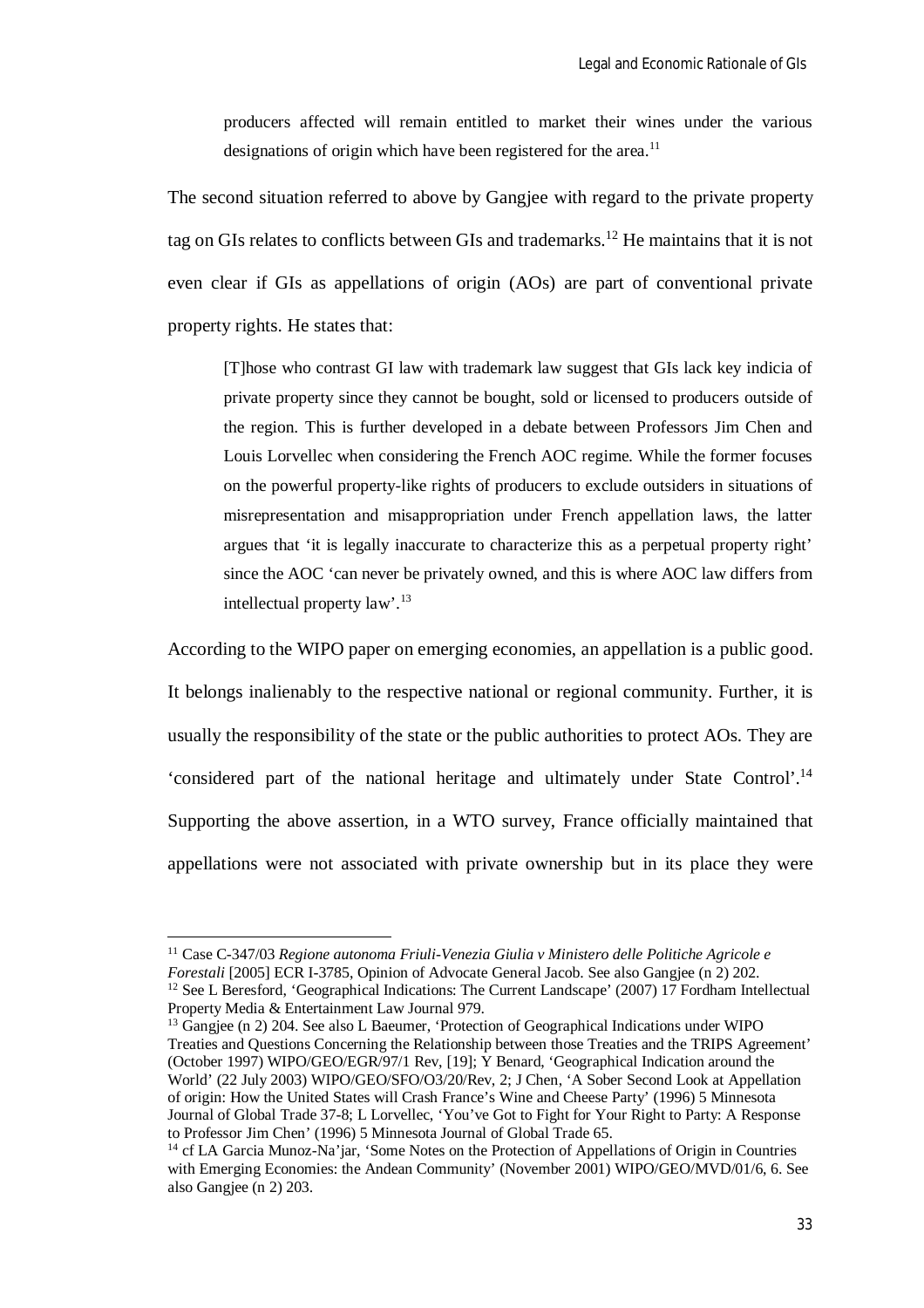associated with a right to use.<sup>15</sup> Similarly, in a survey by AIPPI most of the countries said that GIs were not parts of private property rights.<sup>16</sup>

#### **2.2.3 Terroir Logic of GIs**

GIs for agriculture goods are known for their links to the land and environment from

which they come, a concept which is described by the French as 'terroir'  $logic$ <sup>17</sup>

According to Gangiee:<sup>18</sup>

 $\overline{\phantom{a}}$ 

[W]hile the IS represented a simplified link between product and place of origin, terroir suggested that certain products were anchored more tightly to their origins, thereby strengthening opposition to use by outsiders. At this stage the communicative logic supporting IS protection, that is shared with trade mark law, is layered over with terroir logic.

Terroir means 'expression of place'<sup>19</sup> and is the foundation for the French appellation system which appeared as a result of the urgency for state intervention due to the

<sup>&</sup>lt;sup>15</sup> European Commission, 'Response to the Checklist of Questions: Review under Art 24.2' (26 March 1999) IP/C/W/117/Add.10, 61, Question 17. See also Gangjee (n 2) 204.

<sup>&</sup>lt;sup>16</sup> AIPPI Working Committee, 'Response to Question 191: Relationship between Trademarks and Geographical Indications' (2006) 3

<sup>&</sup>lt;https://www.aippi.org/download/commitees/191/SR191English.pdf> accessed 17 August 2014. According to the Committee, 'some of the Group Reports (Argentina, Chile, Czech Republic, Denmark, Egypt, Indonesia, Italy, Norway, Panama, Romania and Thailand) state that GIs are (industrial) property rights. However, the majority of Group Reports (Australia, Belgium, Brazil, Estonia, Germany, Latvia, Luxembourg, Malaysia, Peru, Portugal, Republic of Korea, Singapore, Switzerland and the UK) note that the registration of a GI does not confer a property right. Similarly, there is generally no individual "proprietor" or "right holder" in these countries. A number of Group Reports (Belgium, Brazil, France, Latvia, Luxembourg, Portugal, Russia, Slovenia, Spain and Thailand) state that a GI is best seen as a public good or a collective right. The Slovenian Group speaks of a collective property right, the French Group of a sui generis right. A number of Groups (Belgium, Bulgaria, Croatia, Germany, Luxembourg, Malaysia, New Zealand, Norway, Russia, Spain, Sweden, Switzerland and the UK) point out that anyone may use a GI as long as the goods in respect of which the GI is used meet the specific geographic and quality requirements set forth by the law. The Group Reports from Mexico, Peru and Venezuela note that the GI right belongs to the state and the state may authorize the use of such right.'

<sup>&</sup>lt;sup>17</sup> The French appellation system emerged from the notion of terroir. See Gangjee (n 2) 83.

<sup>&</sup>lt;sup>18</sup> See Gangjee (n 2) 75-76.

<sup>19</sup> Elizabeth Barham, 'Translating terroir: the global challenge of French AOC labelling' (2003) 19(1) Journal of Rural Studies 127, 131. See also E Barham, 'Translating "Terroir": Social Movement Appropriation of a French Concept' (Paper presented at the Workshop on International Perspectives on Alternative Agro-Food Networks, Quality, Embeddedness, and Bio-Politics, at the University of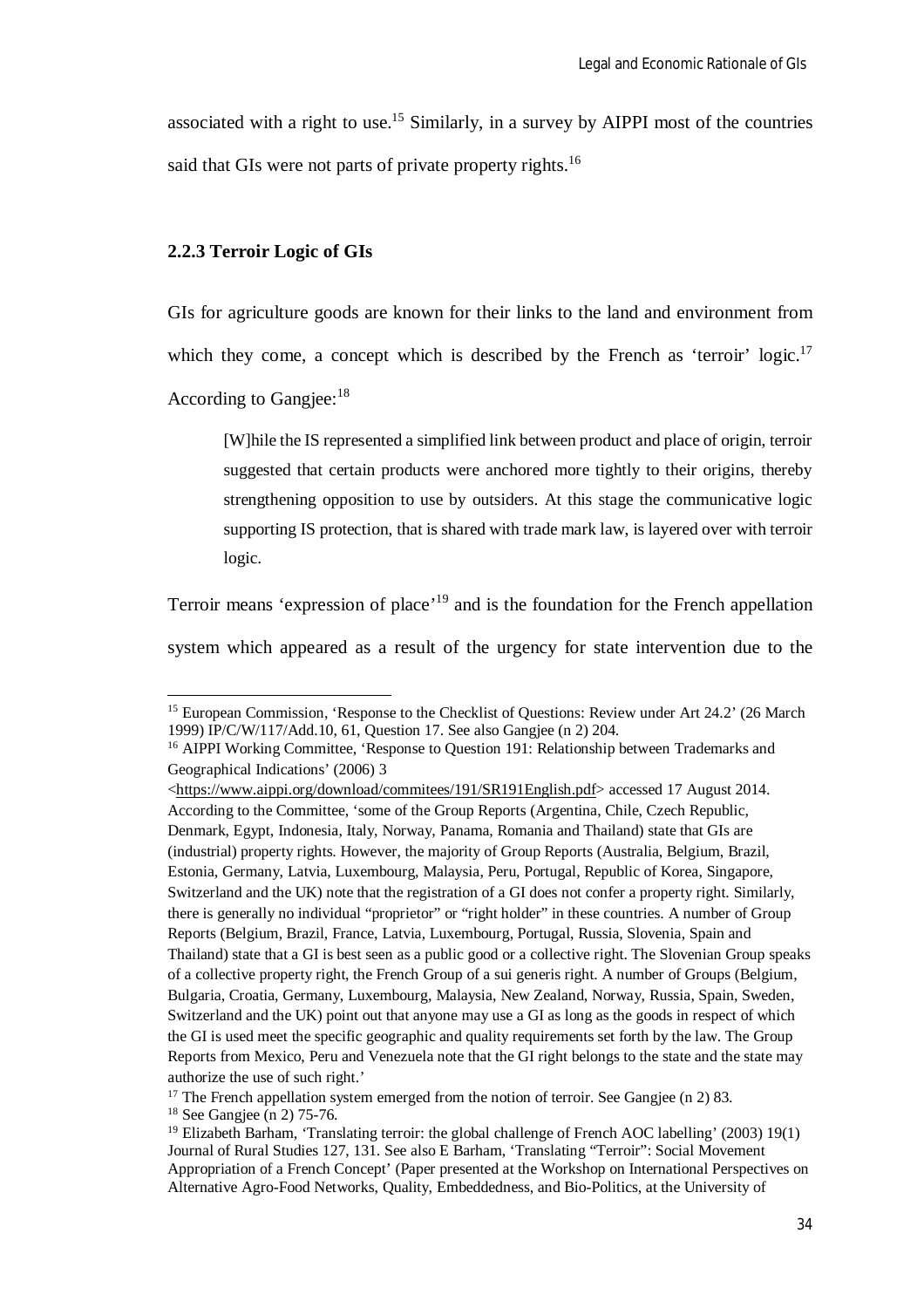Phylloxera crisis<sup>20</sup> of the nineteenth century. This resulted in terroir becoming a key ingredient in differentiating wines by indicating a distinct region.<sup>21</sup> However, Moran points out the limitations of the French model founded on terroir logic:

The justifiability of appellation systems depends on the validity of their assumptions, the most important of which is that the character of the product derives from the physical and human environment in which it is produced. While at first sight this statement seems like a truism, its truth really depends on the extent that the various components that give agricultural products character and quality are irrevocably tied to territory. Could a product with exactly the same characteristics be produced in a different locality?<sup>22</sup>

Soil and climate cannot be duplicated. The two characteristics of prime importance for the uniqueness of Champagne, for instance, are soil and climate, where the grapes are grown and the process of manufacture by skilled workers. Here, the soil and climate cannot be exactly duplicated whereas the process of manufacture may be duplicated. That is why wine experts recognise that precise geographical location for the growth of a vine is the most important factor governing the final product. $2<sup>3</sup>$ 

In addition to terroir, the human factor is also acknowledged by authors such as Barham, Wilson<sup>24</sup> and Gangjee. According to Barham:

[T]he historical terroir concept viewed wine production is a complex dance with nature with the goal of interpreting or translating the local ecology, displaying its qualities to

 $\overline{\phantom{a}}$ 

California, Santa Cruz October 12-13, 2001)

<sup>&</sup>lt;http://cgirs.ucsc.edu/conferences/agro/2374893432035342/papers/barham\_paper.pdf> accessed 14 August 2014.

 $20$  A widespread disease which destroys the roots of wine plantations.

<sup>&</sup>lt;sup>21</sup> See Gangjee (n 2) 83. Terroir 'is a cipher operating as the explanation for why place of origin influences quality.'

<sup>&</sup>lt;sup>22</sup> W Moran, 'Rural Space as Intellectual Property' (1993) 12 Political Geography 263, 266-7.

<sup>23</sup> *Comite' Interprofessional du Vin de Champagne v Wineworths Group Ltd* [1991] 2 NZLR 432, [10] (Wellington HC).

<sup>&</sup>lt;sup>24</sup> James E Wilson, 'Terroir: The Role of Geology, Climate, and Culture in the Making of French Wines' (Wine Wheels) (Wine Appreciation Guild 1998) 55.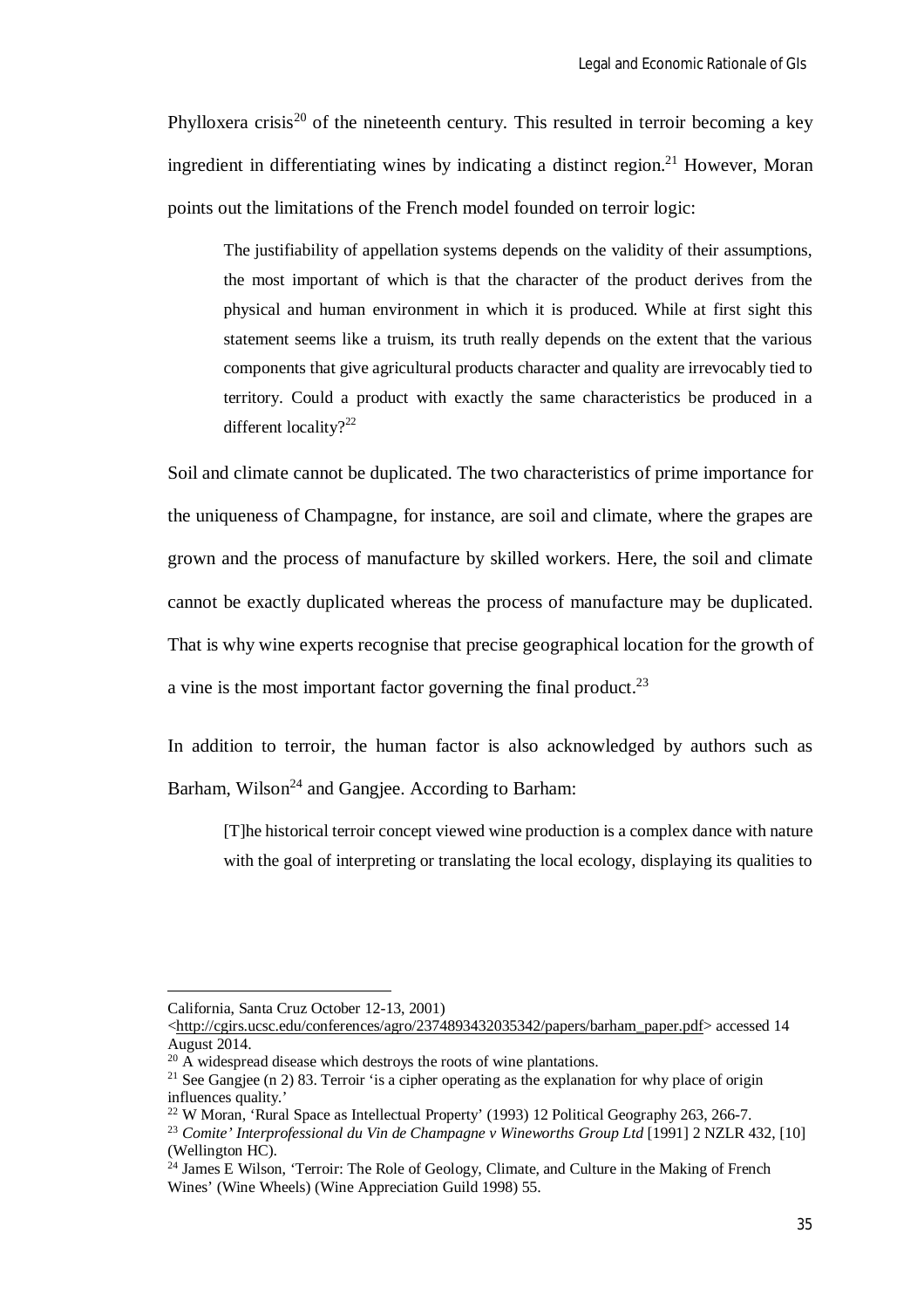best advantage. A great deal of knowledge about the local terrain is needed for success, as well as respect for local natural conditions that can be expressed through the wine.<sup>25</sup>

According to Josling, the concept of products of terroir has been provided with a legal existence by the term 'geographical indications'. Nevertheless, the concept of terroir also has wider connotations in terms of international agriculture trade.<sup>26</sup> This type of trade is discussed in detail in section 2.4.1 of this chapter.

Having considered the legal rationale of GIs, the economic justification of GIs will be deliberated below followed by a discussion on agriculture-based GIs and their connection with economic development.

#### **2.3 ECONOMICS OF GIS**

GIs are one of the oldest categories of trademarks and hence there is a shared history of commonality between trademarks and GIs as far as the economic rationale for their protection is concerned. The common rationale for the protection of trademarks and GIs is 'based on the informational asymmetries between buyers and sellers and the role of reputation, conveyed through distinctive signs, in ameliorating such asymmetries'.<sup>27</sup> It would be worthwhile to look into three aspects of GIs in terms of economics. These

 $\overline{\phantom{a}}$ 

<sup>&</sup>lt;sup>25</sup> Elizabeth Barham (n 19) 127, 131. See also Gangjee (n 2) 83 who describes human agency alongside terrain as the 'ideal pairing of people and place'.

 $^{26}$  T Josling, 'The War on Terroir: Geographical Indications as a Transatlantic Trade Conflict' (2006) 57(3) Journal of Agricultural Economics 337. According to Josling, 'The issues raised by the concept of terroir and the protection of GIs are of some significance for those who study trade and policy in agricultural and food products. Yet the topic has not been given much attention. The subject tends to be treated primarily as a legal issue, of reconciliation between alternative ways of granting protection to producers from usurpation of names and signs. The sociology of terroir and its significance in establishing and preserving identity has also been the subject of some research. But the question as to what level of protection to grant to a geographical identifier in a open trading system is rarely asked. And yet it is of considerable importance in the framing of trade rules and in the understanding of the process of globalisation in food markets'. See also Louis Augustin-Jean, Hélène Ilbert and Neantro Saavedra-Rivano (eds), *Geographical indications and international agricultural trade: the challenge for Asia* (Palgrave Macmillan 2012) 2.

 $^{27}$  Rangnekar (n 2).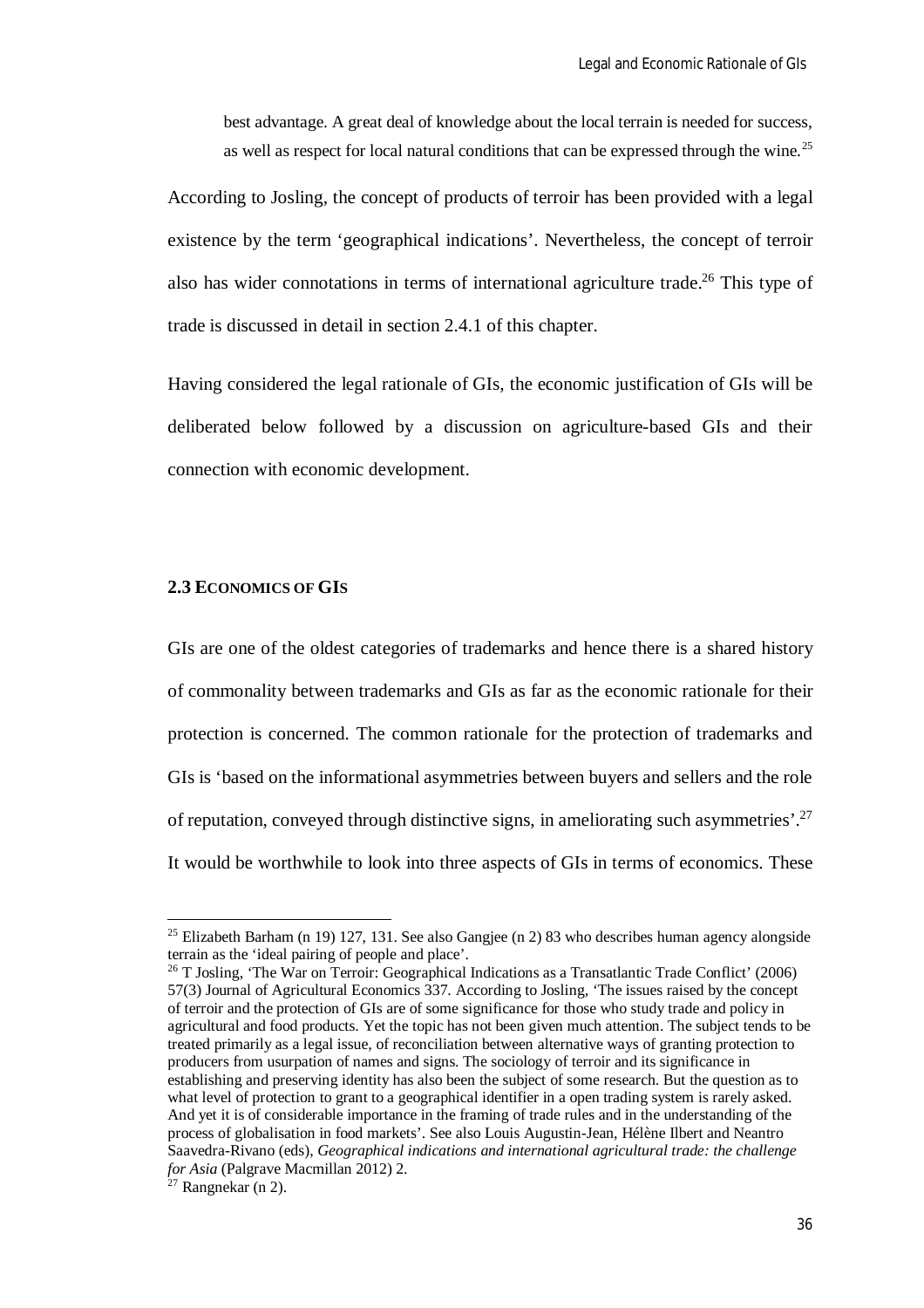are the signalling role of GIs; the consumers' aspect of GIs; and the producers' aspect of GIs.

# **2.3.1 The Signalling Role of GIs**

 $\overline{a}$ 

GIs are signs that identify a link between a product's quality, reputation or some other characteristic and its geographical origin. Attributes linked to environment and the local knowledge used during the production process of these products create unique product characteristics which are signalled through the GI. The justification for the protection of GIs stems from the economics of reputation and information in the same way as with trademarks. Here, the impact of product quality is focused with regard to inhibiting information asymmetry for the consumers and the producers by giving information about the provenance of the goods. Further, the role of reputation is also highlighted with regard to preventing negative impacts of information asymmetry on the consumers and the producers.<sup>28</sup>

The signalling role of GIs is recognised by Josling. According to him, the protection of GIs that are beneficial for transmitting information needed by consumers could well be welfare enhancing. It can 'improve quality as well as signal to consumers the quality attribute that they expect'.<sup>29</sup> Bramley also stresses the importance of conveying

<sup>&</sup>lt;sup>28</sup> Cerkia Bramley, 'A Review of the Socio-Economic Impact of Geographical Indications: Considerations for The Developing World' (Paper prepared for presentation at the WIPO Worldwide Symposium on Geographical Indications, Lima, Peru, 22 June 2011) 1. See also Elmer William Hanak, 'The Quality Assurance Function of Trademarks' (1974) 43(3) Fordham Law Review 363; K Lancaster, 'A New Approach to Consumer Theory' (1966) 74 Journal of Political Economy 132. <sup>29</sup> Tim Josling, 'What is in a Name? The economics, law and politics of Geographical Indications for foods and beverages' (Freeman Spogli Institute for International Studies, Stanford University, January 2006) 3, 4. Josling states that, 'The protection is of a reputation associated with a quality attribute linked to a geographical area … Though the rents from GI protection can be ploughed back into improvements of quality, another impact is to restrict the use of technology to substitute for the elements contributed by geography. So the economic benefits of GIs must rest in large part on the provision of information to consumers who may need help in making wise choices of experience and credence goods'.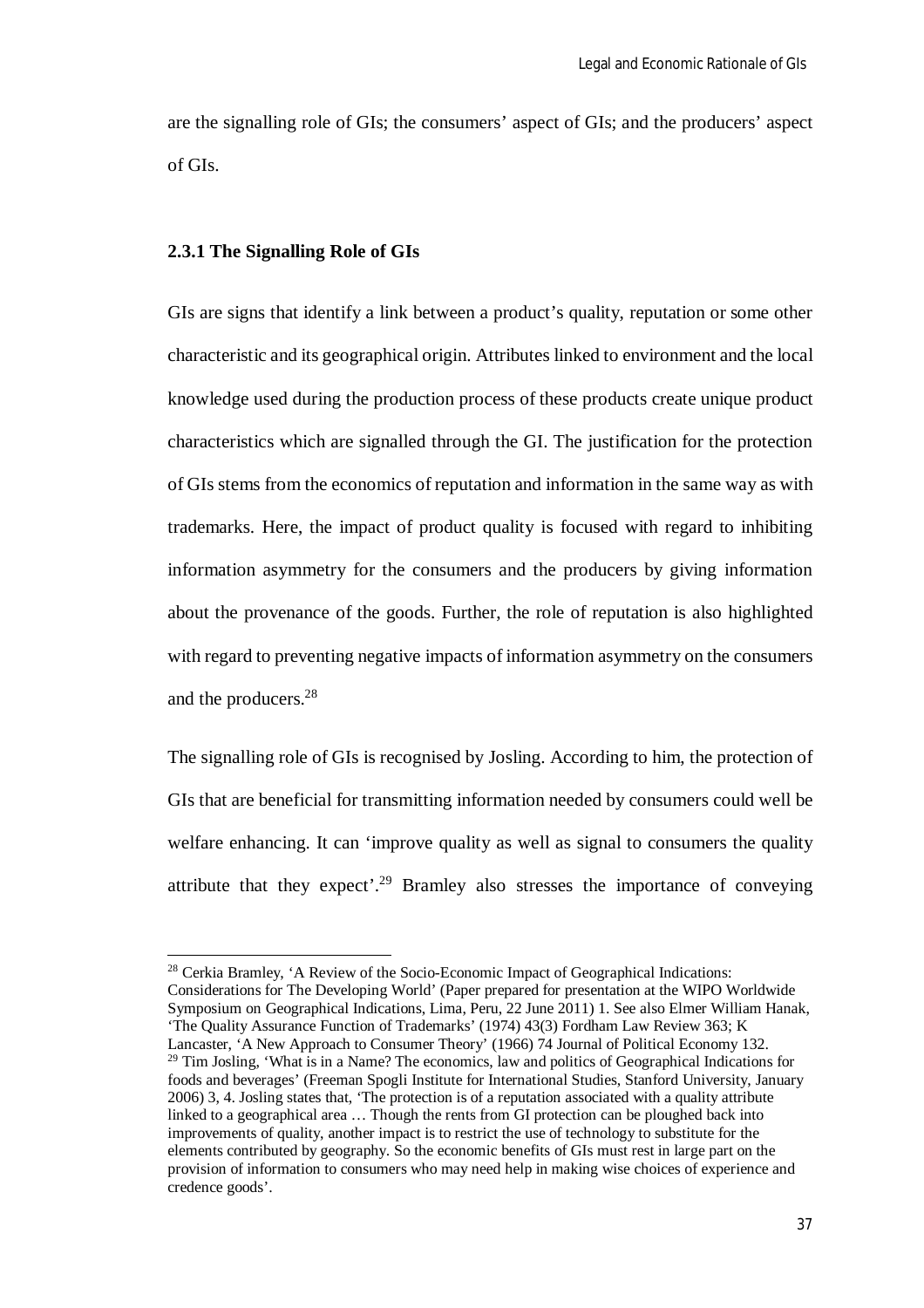information of benefit to consumers as the economic and social justification of GIs. According to Bramley:

The idea of including the place of origin on a label deserves to be taken seriously as a way of correcting consumer information asymmetries, by providing information about the provenance of a product that might be otherwise difficult to divine. So long as that information relates in a reasonably reliable way to a consumer attribute (real or perceived) then it can be presumed to be of benefit. So, using a GI as a proxy for information about the consumer attributes of a good may have sound economic as well as social justification.<sup>30</sup>

Nelson describes three categories of goods through which consumers can access a product's quality:<sup>31</sup>

- 1. Search goods for which consumers can determine quality before purchase by means of inspection and/ or research.
- 2. Experience goods for which consumers can determine quality only after purchase through use and experience.
- 3. Credence goods for which neither inspection nor use enables an assessment of quality.

Agricultural markets are characterised by search, experience and credence goods. Consumers look for credible information to make their choices as there are huge risks of adverse selection. Here, GIs play a key role as signalling devices by conveying quality signals and support in the form of reputation. This reduces search costs for consumers.<sup>32</sup> GIs have a lot of value in the case of experience goods and credence goods. According to Josling, Roberts and Orden:

<sup>30</sup> Cerkia Bramley, Estelle Biénabe and Johan Kirsten (eds), *Developing Geographical Indications in the South: the Southern African Experience* (Springer Science + Business Media 2013)

<sup>31</sup> See P Nelson, 'Information and Consumer Behaviour' (March-April 1970) Journal of Political Economy 78. See also Bramley (n 28) 2.

 $32$  See Rangnekar (n 2); Bramley (n 28) 2.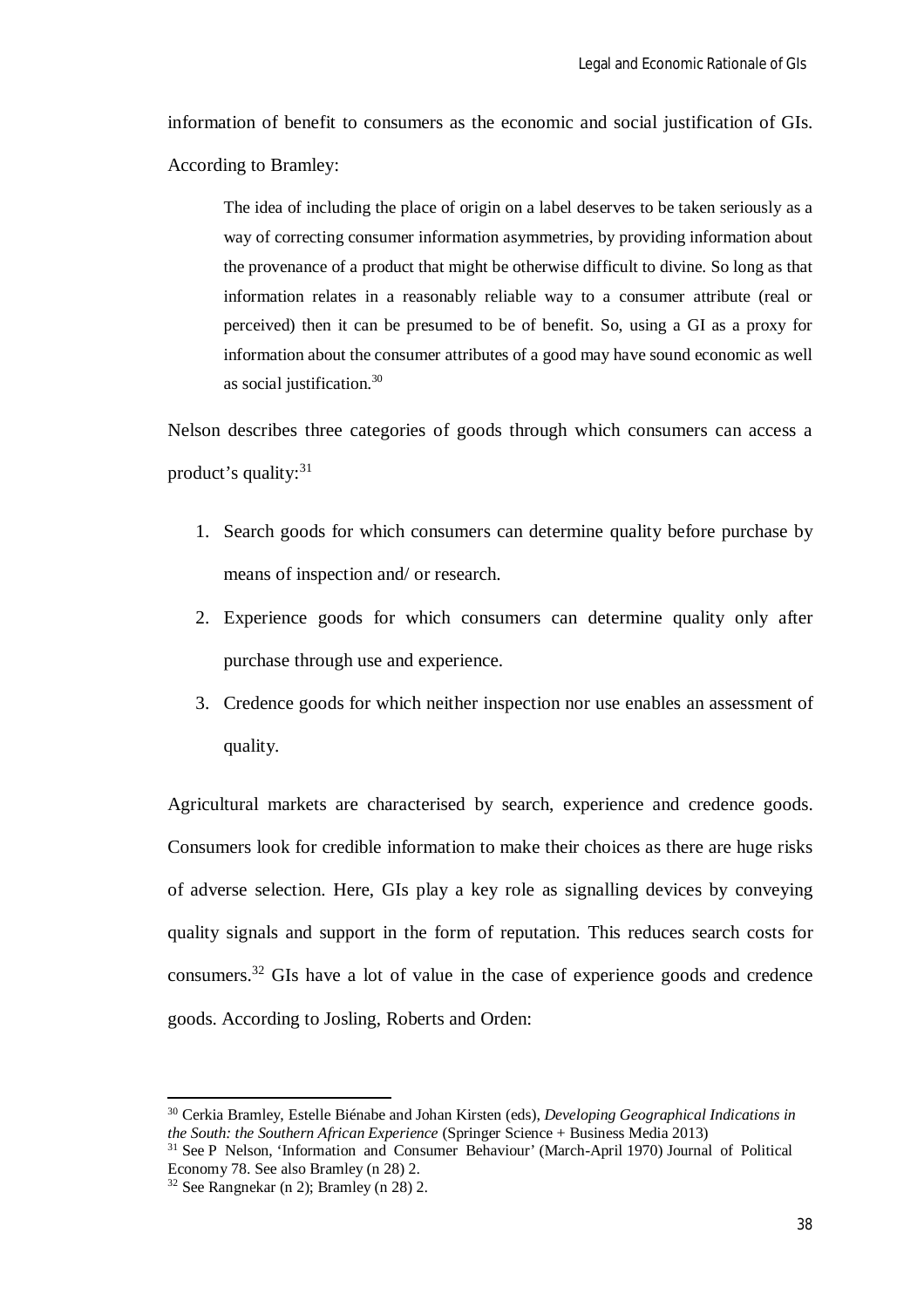GIs are unlikely to be of much value in the case of search goods, where consumers can see the quality attributes without knowing the origin. Experience goods, where repeated purchases can overcome information asymmetries, are natural candidates for trademarks and GIs as these improve the information flow. For credence goods, where the consumer cannot easily ascertain the quality even by experience, GIs can also provide a valuable signal. In essence, the label showing the region of origin turns both an experience good and a credence good into a search good.<sup>33</sup>

# **2.3.2 Information for Consumers**

 $\overline{\phantom{a}}$ 

The fact that a geographical place name indicates taste, quality or other associated attributes to the consumers is the core of a GI. Consumers cannot appreciate the quality of the goods without search and use. In contrast, the producer already knows about the quality of the goods. This gives rise to the problem of asymmetrical information. As such, some producers may lower the quality and those who maintain high quality are exposed to unfair competition and free riding.<sup>34</sup>

One of the economic justifications of GIs is based on this consumer information. If the benefit that the exclusive labelling of the region of origin gives to the consumers outweighs the cost associated with the provision of that information and the restrictions associated with it then the GI is justified. Here, the role of the state is also important. In some cases, information is provided by the producers as in the case of trademarks, and the maintenance of quality is a private concern. The state provides the legal framework for protecting GIs in order to prevent deception and fraud.

The use of GIs requires for definition of specific qualities and demonstration of their link to the geographical origin. This necessitates GI rules rather than labelling laws.

<sup>33</sup> Tim Josling, Donna Roberts and David Orden, *Food Regulation and Trade* (Peterson Institute for International Economics 2004) 129.

 $34$  Bramley (n 32) 2. See also Josling (n 29) 4; Josling, Roberts and Orden (n 33) 2, 4-8.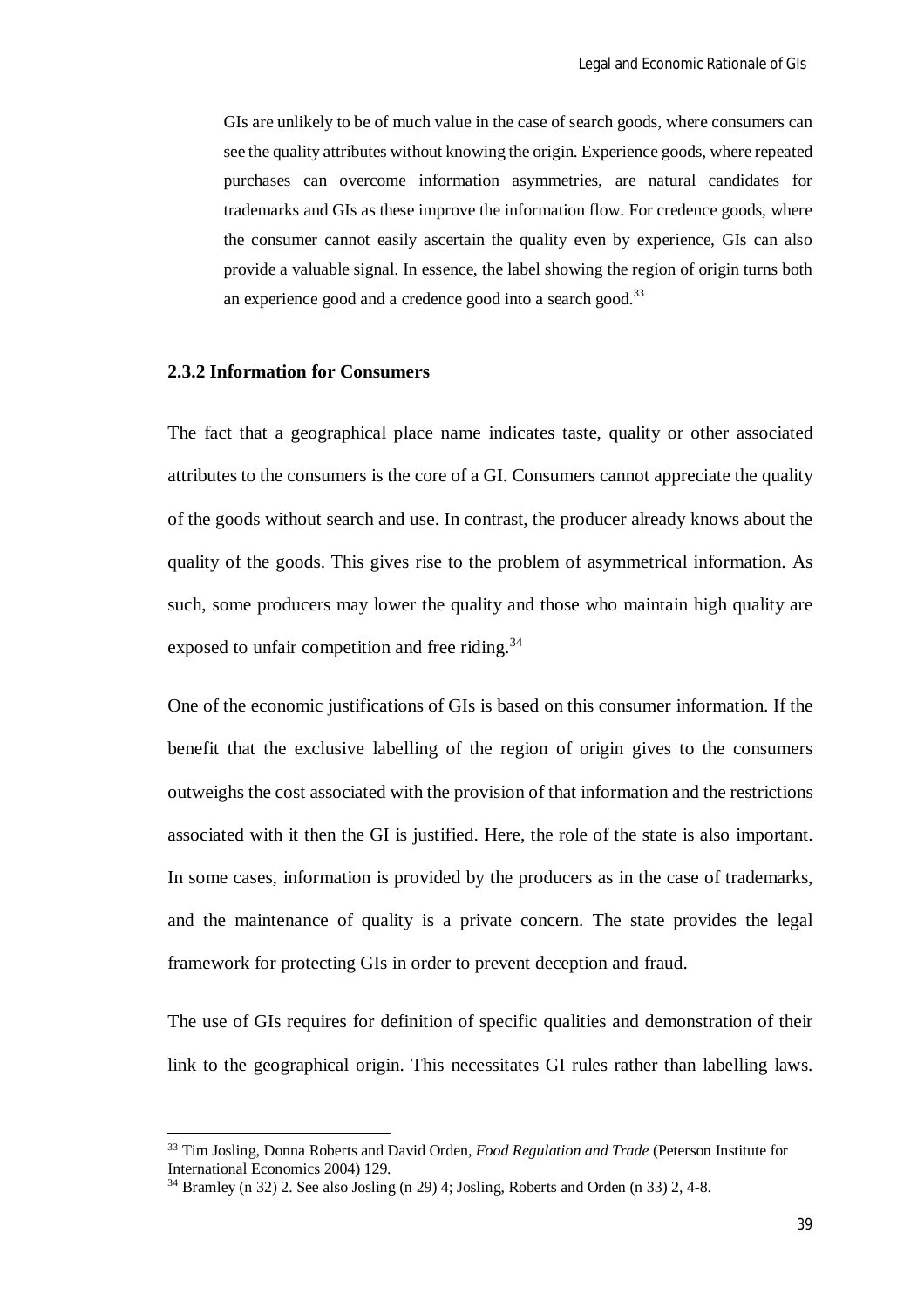The product's definition along with the indigenous rules which are followed by the value chain actors during the production of a GI product are described in the form of a document called 'code of practice'. This code provides quality assurance to the consumers and gives clear guidance to the local producers.<sup>35</sup> However, when the attributes are linked with a group of people, unlike trademarks, there are capacity problems and limitations where these producers cannot provide a credible system of information and quality with regard to respective GIs. In such cases, government intervention is justified as there can be regional public good problems without regulatory intervention. The government has a greater role than simply providing a legal means to curb deception. Public authorities can establish a registry, provide for quality control and can ensure protection of GIs with regard to their reputation.<sup>36</sup> There is an increased role for government in the countries which protect their GIs through a sui generis system of protection. In these countries, there is a separate law for GIs and state institutions control the quality by sustained verification checks on the specifications of registered GIs. In India, state institutions not only regulate GIs but also register GIs in their own names. According to Belletti, market efficiency can be improved by reputation provided there is a process of 'institutionalisation of reputation' and this is provided by legal instruments, such as GIs, which create a causal link between a product's attributes and its origin.<sup>37</sup> Here, it is worth mentioning that the protection of

<sup>35</sup> Janice Albert (ed), *Innovations in food labelling* (FAO and Woodhead Publishing 2010) 139.  $36$  Josling (n 29) 4 '[T]here may be situations where a greater degree of government involvement is justified. If the attributes are linked with a group of producers in a region, rather than one firm that establishes a trademark, and these producers are unable to operate a credible information/quality scheme then there could be a regional public good problem if there were no regulatory intervention. So public authorities may need to do more than provide legal remedies for deception: they may need to establish a registry, define quality standards and take steps to protect the reputation inherent in the GI from devaluation. In either case "protection" of the GI is essentially a public policy, but the responsibility for quality maintenance can be assumed by the public authorities or left to the private sector'. There are other economic and social justifications with regard to providers of GIs, rural sustainability, traditional knowledge preservation etc.

<sup>&</sup>lt;sup>37</sup> G Belletti, 'Origin labelled products, reputation and heterogeneity of firms' in B Sylvander, D Barjolle and F Arfini, *The socio-economics of origin labelled products in agro-food supply chains:*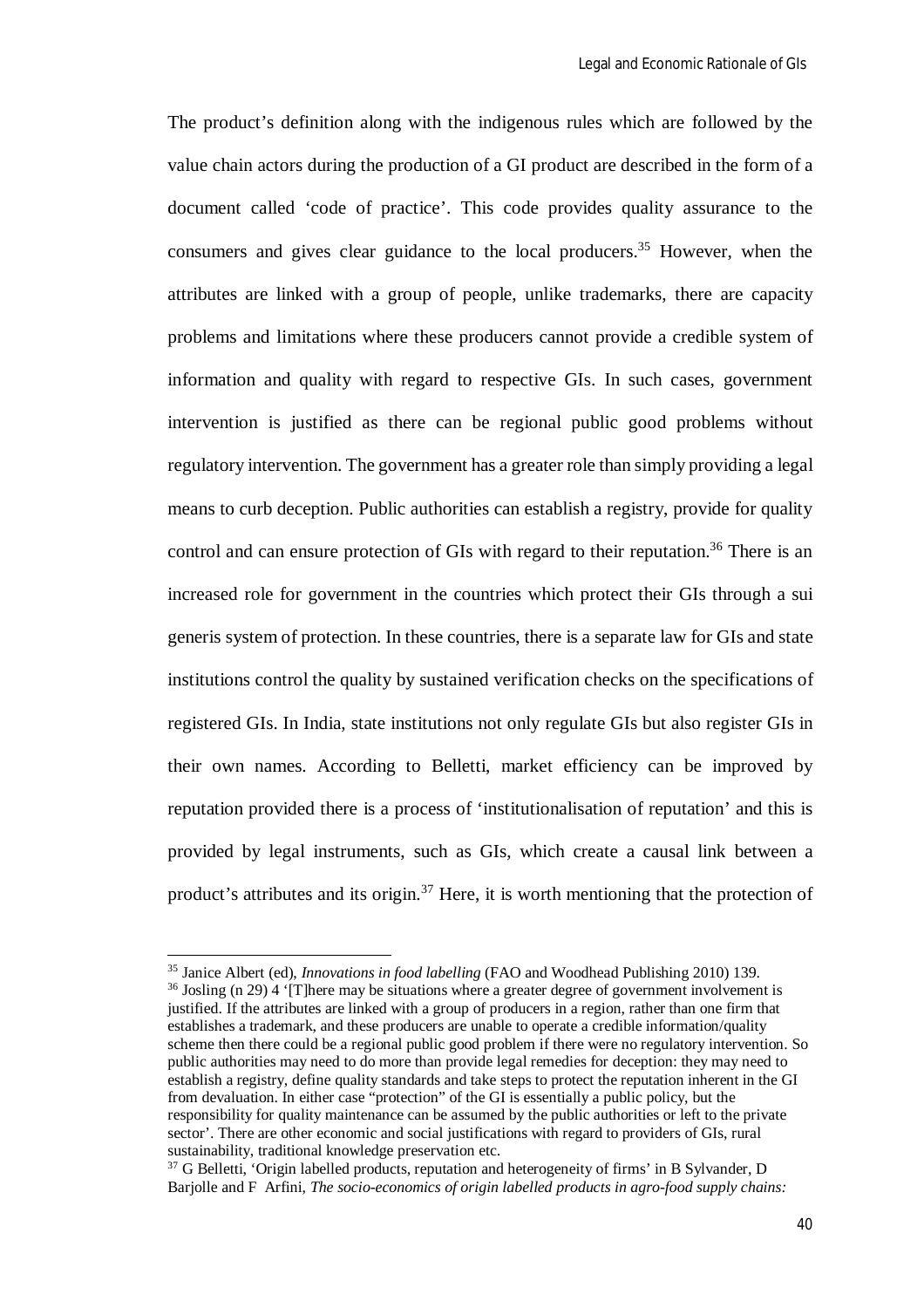GIs is essentially a public policy issue and governments decide according to their national circumstances whether to protect them under a trademark system or under a sui generis system.<sup>38</sup>

### **2.3.3 Benefits of GIs for Producers**

Although it is widely believed that GIs are for the protection of consumers, producer groups are also major stakeholders in advocating systems of GI registration. Hence, disputes tend to arise amongst producers regarding the extent of protection of GIs. According to Josling:

The keenest advocates of systems of GI registration are producer groups, and the disputes tend to be among those groups, whether "old world" or "new world" producers, domestic and foreign farmers or large and small firms. GIs confer some degree of market power, and the associated rents are the reward for gaining legal protection against competitors. For firms, or groups of firms, to rise from the flat plains of perfect competition to the foothills of monopolistic competition is a major transformation. Product differentiation converts farmers into active market participants, with the need to consider consumer desires and meet unfilled needs. But, at the same time, relations with those with more market power, the processors and supermarkets on the mountain peaks of oligopoly markets can also be improved. Participation in a food chain as a source of a specialised product is likely to be more rewarding (if possibly more risky) than providing undifferentiated raw materials to a wholesale market.<sup>39</sup>

*spatial, institutional and co-ordination aspects* (Serie Actes et Communications, 17, INRA, Paris 2000). See also Bramley (n 28) 2.

<sup>&</sup>lt;sup>38</sup> See WIPO, 'Geographical Indications: Historical Background, Nature of Rights, Existing Systems for Protection and Obtaining Effective Protection in Other Countries (SCT/6/3, 6<sup>th</sup> Session, Geneva 2001) <www.wipo.int/edocs/mdocs/sct/en/sct\_6/sct\_6\_3.pdf> accessed 14 August 2014. 'Protection of geographical indications on the national and regional levels is characterized by the existence of a variety of different legal concepts. Those concepts were developed in accordance with different national legal traditions and within a framework of specific historical and economic conditions. These differences have a direct bearing on important questions such as condition of protection, entitlement to use and scope of protection.'

 $39$  Josling (n 29).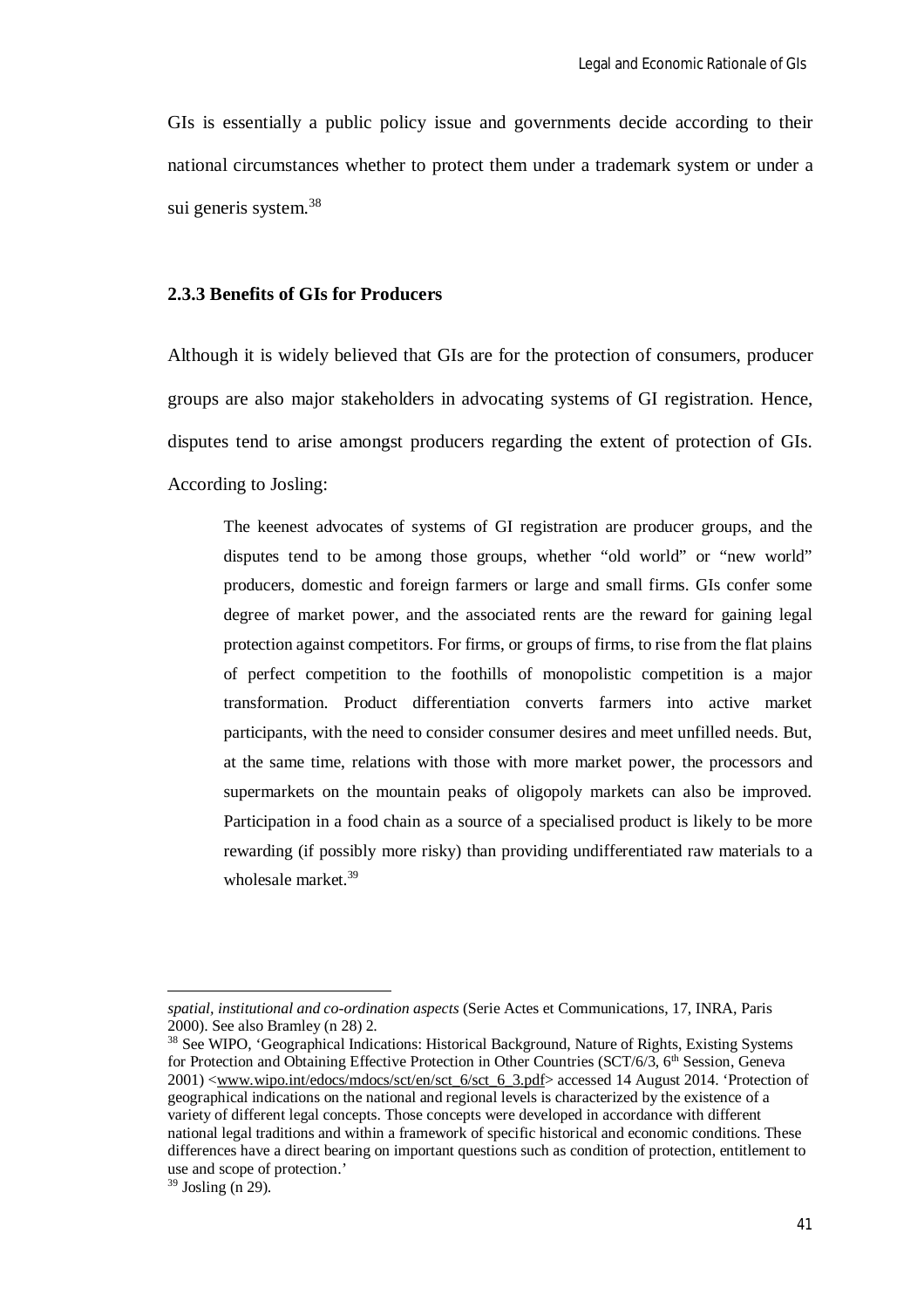According to Zago and Pick, the impact of GIs for producers is also welfare enhancing where there are high quality differences and imperfect information. In the same way as trademarks, GIs become commercial assets for their respective firms and organisations with the role of signalling quality and reputation.<sup>40</sup>

Following this discussion of the economics of GIs, the international trade and development aspect of agriculture GIs will be discussed below.

## **2.4 AGRICULTURE GIS**

 $\overline{a}$ 

Traditionally, the use of GIs is linked to agricultural products, their topography, specific geographical, climatic and geological conditions. GIs may also highlight the specific qualities of a product due to human factors that can only be found in the place of origin of the products, such as specific manufacturing skills and traditions. Therefore, the inclusion of handicraft and industrial products within the scope of protection of geographical names is also justified and can be found in the legislation of a number of countries.<sup>41</sup> Pakistan is an agriculture-based economy and most of its potential GIs, such as rice, mangoes, kinoos, and apples are agriculture-centred. The protection of agriculture-based GIs promotes rural development and improves the living conditions of the farmers. This has been shown in the case of Basmati rice growers in Pakistan.<sup>42</sup>

<sup>40</sup> Bramley (n 28) 3*.* See also AM Zago and D Pick, 'Labelling policies in Food Markets: Private incentives, Public Intervention and Welfare Effects (2004) 29(1) Journal of Agricultural and Resource Economics.

<sup>&</sup>lt;sup>41</sup> 'Traditionally, the use of GIs is linked to agricultural products due to specific geographical, climatic and geological conditions … However GIs may also highlight the specific qualities of a product due to human factors that can only be found in the place of origin of the products such as specific manufacturing skills and traditions. Therefore inclusion of handicraft and industrial products within the scope of protection of geographical names is also justified and can be found in the legislation of a number of countries.' See Irina Kireeva and Bernard O'Connor, 'Geographical Indications and the TRIPS Agreement: What Protection is Provided to Geographical Indications in WTO Members?' (2010) 13(2) JWIP 275, 281.

 $42$  This information was given by the President of the Basmati Growers Association of Pakistan, September 2013.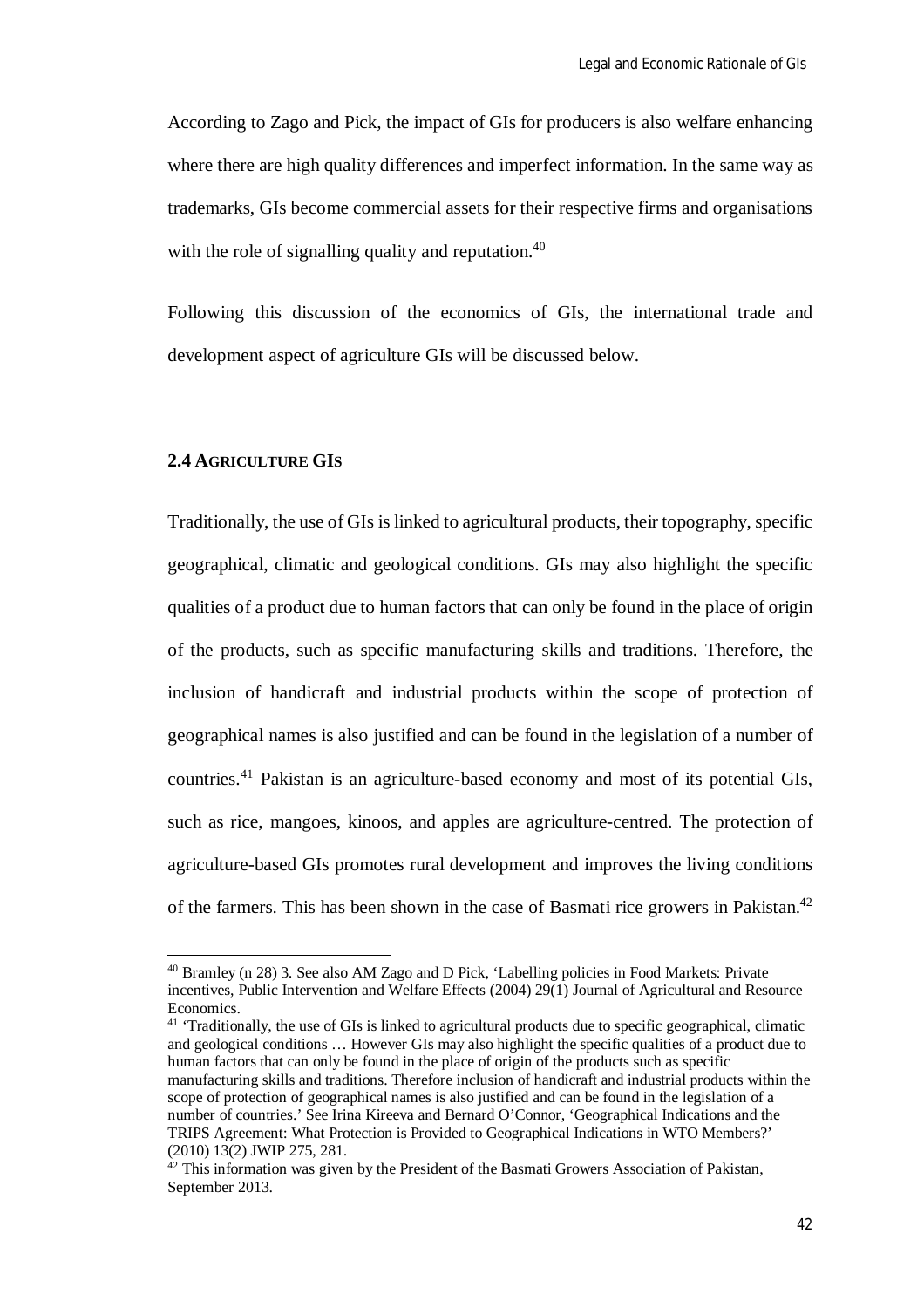Jena and Grote have determined that adoption of a GI increases household welfare. They did this by testing the income effect of the Basmati GI on an empirical basis.<sup>43</sup> The potential of Pakistan's agriculture-centred GIs is significant. The rice crop of Pakistan accounts for 0.6% of the GDP of Pakistan and this crop is a major source of foreign exchange earnings for Pakistan, at more than 2 billion dollars every year. Basmati has a major share in the exports of different varieties of rice from Pakistan.<sup>44</sup>

# **2.4.1 GIs and International Agriculture Trade**

Immediately following the Second World War, the dominant food production model, particularly in developed countries, was characterised by economies of scale, mass consumption and production of standardised goods aiming to attain cheaper prices. This is termed the Fordist model of food production.<sup>45</sup>

During the period of reconstruction that followed the Second World War, there came a shift in this model of production due to the increase in food production in Europe and the New World. Europe developed the Common Agricultural Policy (CAP), and there was a growing appetite from consumers for quality products with specific labelling that indicated source of origin and quality.<sup>46</sup> This led to alternative modes of production, such as products of origin, organic food, fair trade products and products of terroir.

<sup>&</sup>lt;sup>43</sup> Pradyiot R Jena and Ulrike Grote, 'Changing institutions to protect regional heritage: A case for geographical indications in the Indian Agrifood sector' (2010) 28(2) Development Policy Review 217. However, Jean and Grote have said there are caveats as well. See also Bramley (n 32) 1, 'The lack of empirical studies on a broader diversity of GI products however clearly limits definitive conclusions on the socio-economic impact of GIs.'

<sup>44</sup> See Haris Zamir (article on agriculture, *The Dawn*, 16 September 2013).

<sup>45</sup> See Louis Augustin-Jean, 'The Globalization of Geographical Indications: The Challenge for Asia' in Louis Augustin-Jean, Hélène Ilbert and Neantro Saavedra-Rivano (eds), *Geographical Indications and International Agricultural Trade: The Challenge for Asia* (Palgrave Macmillan 2012) 1.  $46$  ibid 1.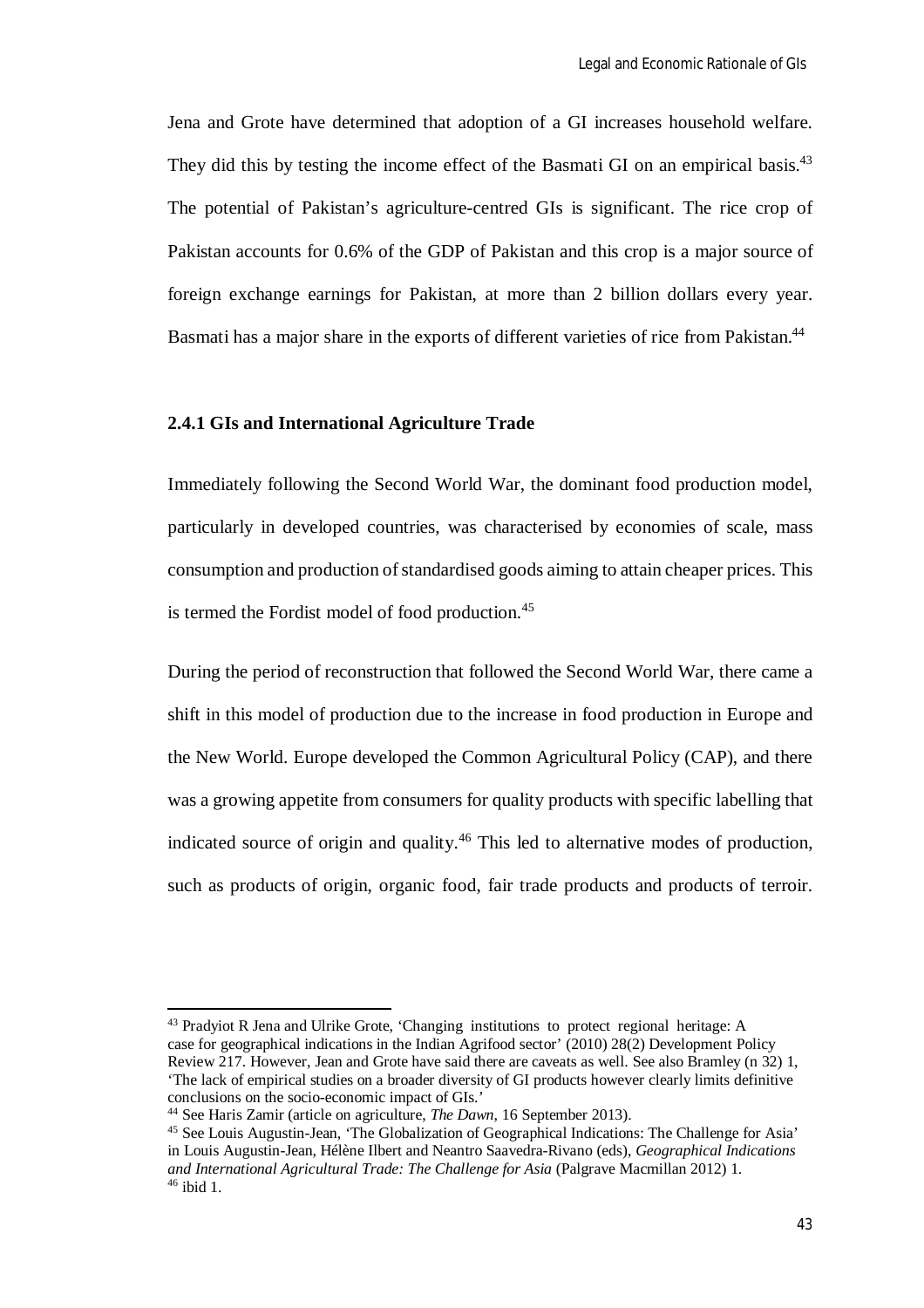Both GI products and products of terroir emphasise the geographical origin of the product which adds a premium to the products.<sup>47</sup>

Due to broader economic and social factors, there is a growing demand and search in the international trade for 'authenticity' and 'tradition'. This shows the growing desire and the need for products of terroir and GIs. A number of factors has led to the growing demand for GIs, such as rising living standards after the 1970s in the developed world, sanitary and phyto-sanitary issues<sup>48</sup> with regard to multiple food crises, such as BSE or avian flu, and the appetite of consumers for quality and authentic traditional food and products.<sup>49</sup>

# **2.4.2 Rural development aspect of agriculture GIs**

Rural development has become increasingly important on government agendas in both developed and developing countries. The potential of agriculture GIs, in terms of rural development, comes from their strong link to their geographical origin and from the use of specific local resources in the production process.<sup>50</sup>

Unlike trademarks, GIs maintain a strong product-place nexus. Bramley states that:

[This rationale] gives rise to unique product characteristic(s). As a distinctive sign, GIs attach to a product from a specific region rather than to a particular producer, signalling geographical rather than commercial origin and constructing a collective rather than an individual right. Given their regional embeddedness and collective nature, sui generis systems respond to the GI rationale through an institutional design that allows for

<sup>47</sup> ibid 2.

<sup>&</sup>lt;sup>48</sup> The sanitary and phyto-sanitary issues have become very important in international trade with the inclusion of the Sanitary and Phyto-Sanitary (SPS) Agreement in the WTO.

 $49$  Augustin-Jean (n 45) 3.

<sup>50</sup> Giovanni Belletti and Andrea Merescotti,'Origin Products, Geographical Indications and Rural Development' in Elizabeth Barham and Bertil Sylvander (eds), *Labels of Origin For Food: Local Development, Global Recognition* (CABI 2011) 75.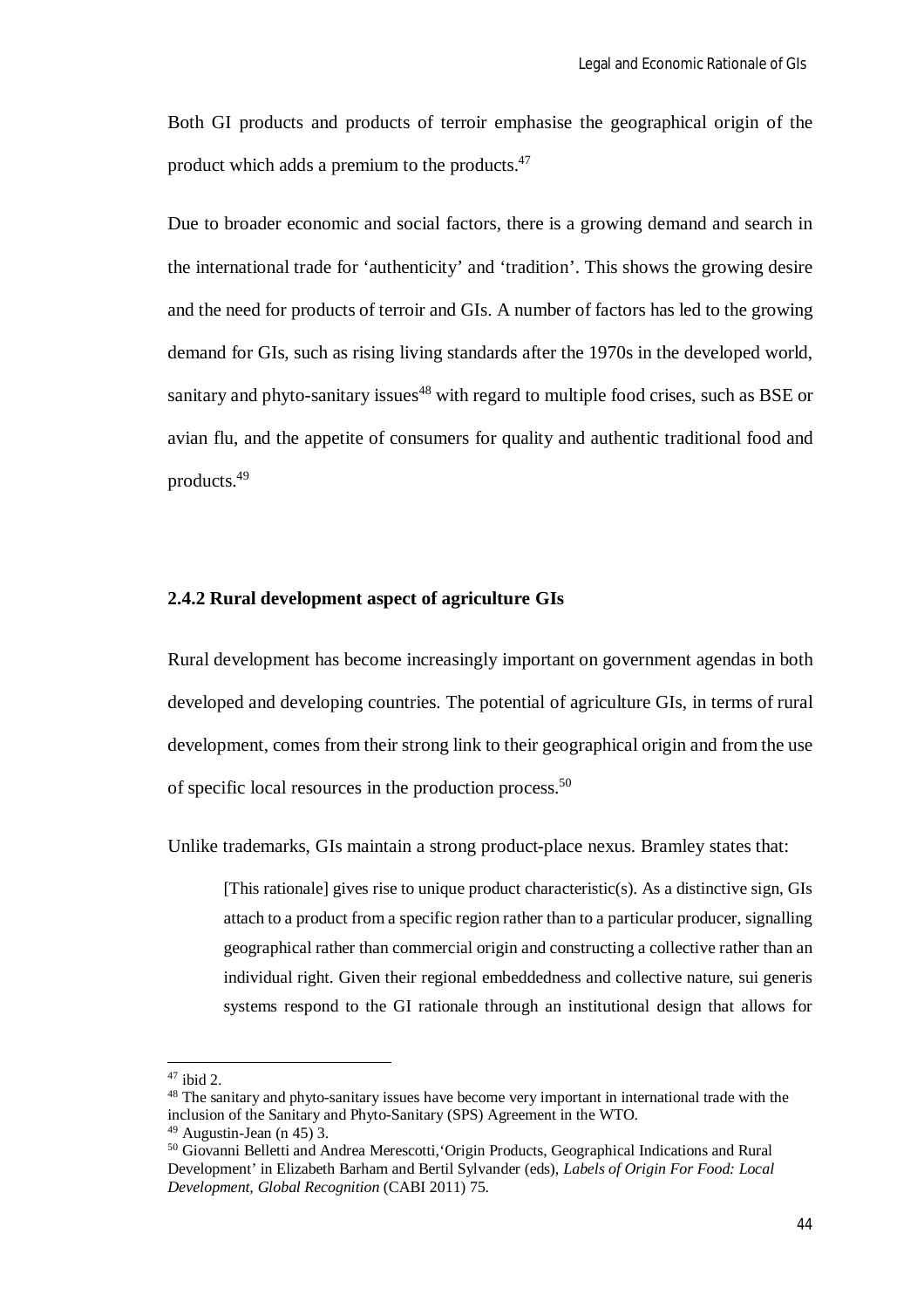strong public oversight and collective right of use, and which ensures localisation of the GI right. $51$ 

The rural development aspect of GIs and its impact go beyond the usual criteria of better sales, higher prices and better income levels and employment. It also includes the range of economic effects within the rural area, the level of involvement of local actors, environmental sways and the sustainability of the social system.<sup>52</sup> As a distinctive sign, a GI is understood as signalling a significant proposition which is beyond a mere link with the region to features such as traceability, authenticity and specific production methods.<sup>53</sup> There are also other social benefits attached to GIs, such as the protection of biodiversity, traditional knowledge and cultural preservation. However, they will not be specifically addressed in this thesis. According to Belletti and Merescotti:

[C]onsumers are looking for a reconnection to the locality where food is being produced, sometimes for reasons of identity, in other cases for food safety and quality. Given this conjuncture, GI production systems are expected to exert positive rural development effects: economic effects (both inside and outside the OP supply chain, at a local level), and social, cultural and environmental effects.<sup>54</sup>

The economies of developing countries depend heavily on agriculture and many of their GIs, such as Antigua coffee, Jasmeen rice, Argan oil, Sindhri mangoes, Sumatra Mandheling coffee, Basmati rice and Darjeeling tea. According to empirical evidence, more Darjeeling tea and Antigua coffee are sold compared to the actual production of these GIs in Darjeeling and Antigua. This proves that there is an increasing market for GIs. However, it also proves that there are elements that are deceiving a section of the

<sup>51</sup> Bramley (n 28) 24.

<sup>52</sup> B Sylvander, 'Development of Origin labelled Products: Humanity, Innovation and Sustainability' (Dolphins WP7 Report, January 2004). See also Bramley (n 28) 24.

 $53$  See Gail E Evans, 'The Comparative Advantages of Geographical Indications and Community Trade Marks for the Marketing of Agricultural Products in the European Union' (2010) 29 (1) Yearbook of European Law 224. See also Bramley (n 28) 25.

<sup>&</sup>lt;sup>54</sup> Belletti and Merescotti (n 50) 75-76.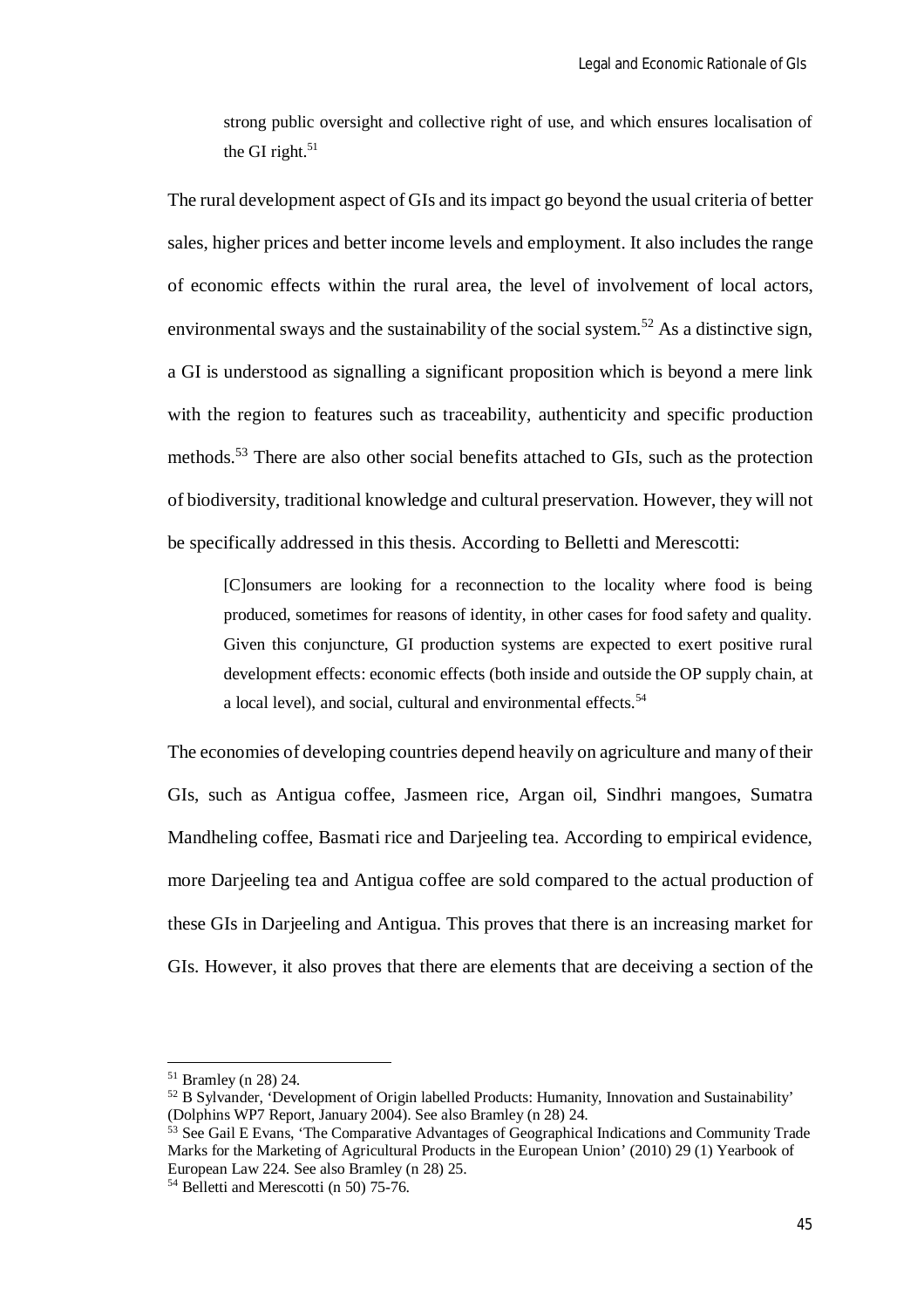consuming public.<sup>55</sup> This is why it is important to protect these GIs for the welfare of the farmers and the economic development of developing countries.

Developing countries are also lobbying for the grant of additional protection to agricultural products like wines and spirits under the TRIPS Agreement. Despite the positive efforts of the Tea Board of India to protect 'Darjeeling' tea, it is still facing large scale counterfeiting and passing off. According to Das, 'the prime reason behind this inadequacy is … discriminatory treatment of TRIPS against GIs other than those designating wines and spirits, which leaves sufficient scope for misuse of the goodwill and reputation associated with "Darjeeling", along with all other GIs of Indian origin'.<sup>56</sup>

The sui generis system benefits small farmers. In the EU vision, 'collective' organisation' has a strong effect on the EU GI Regulation. The EU considers GIs as collective property.<sup>57</sup> Small farmers are unable to negotiate a reasonable price for the special quality products. Once they are part of the collective organisation, they become part of collective bargaining to achieve a high premium. Belletti and Merescotti add that: 'Research studies conducted in Europe and worldwide acknowledge the ability of

<sup>55</sup> LR Nair and R Kumar, *Geographical Indications: A Search for Identity* (LexisNexis Butterworths 2005) 8. See also Dwijen Rangnekar, 'The International Protection of Geographical Indications: The Asian Experience' (UNCTAD/ICTSD Regional Dialogue in collaboration with IDRC, University of Hong Kong, Hong Kong, November 2004). Darjeeling tea is reputed to be one of the best teas for flavour and quality. It is considered the 'Champagne of teas' on account of the exclusive geographical location, the processing method and the type of tea plant. Nonetheless, according to estimates, 80% of internationally traded Darjeeling tea is counterfeit, with most of the tea being passed off as Darjeeling when it is actually coming from Kenya, Sri Lanka and Nepal. See also Daphne Zagrafos, 'Geographical Indications and Socio-Economic Development' (IQ Sensato, Working Paper 3, December 2008). 'See for example US trade mark application of RiceTec Inc, a Texas based corporation, for TEXMATI and US patent nb5663484 on "Basmati Rice Lines and Grains" granted in September 1997 to the same company. Following India's protest, RiceTec withdrew four of its 20 claims in September 2000. In March 2001, the USPTO approved three of the 20 initial claims and issued RiceTec with a varietal patent to market the types of Basmati developed by itself alone, as opposed to the ones cultivated and developed by farmers in India and Pakistan.' For further empirical evidence on GIs like rice lines of 'Basmati', 'Jasmine' and on Antigua Coffee, see U Grote, 'Environmental Labeling, Protected Geographical Indications and the Interests of Developing Countries' (2009) 10(1) The Estey Centre Journal of International Law and Trade Policy 105. <sup>56</sup> Kasturi Das, 'International Protection of India's Geographical Indications with Special Reference to "Darjeeling" Tea' (2006) 9(5) JWIP 483, 484.

<sup>57</sup> Belletti and Merescotti (n 50) 46.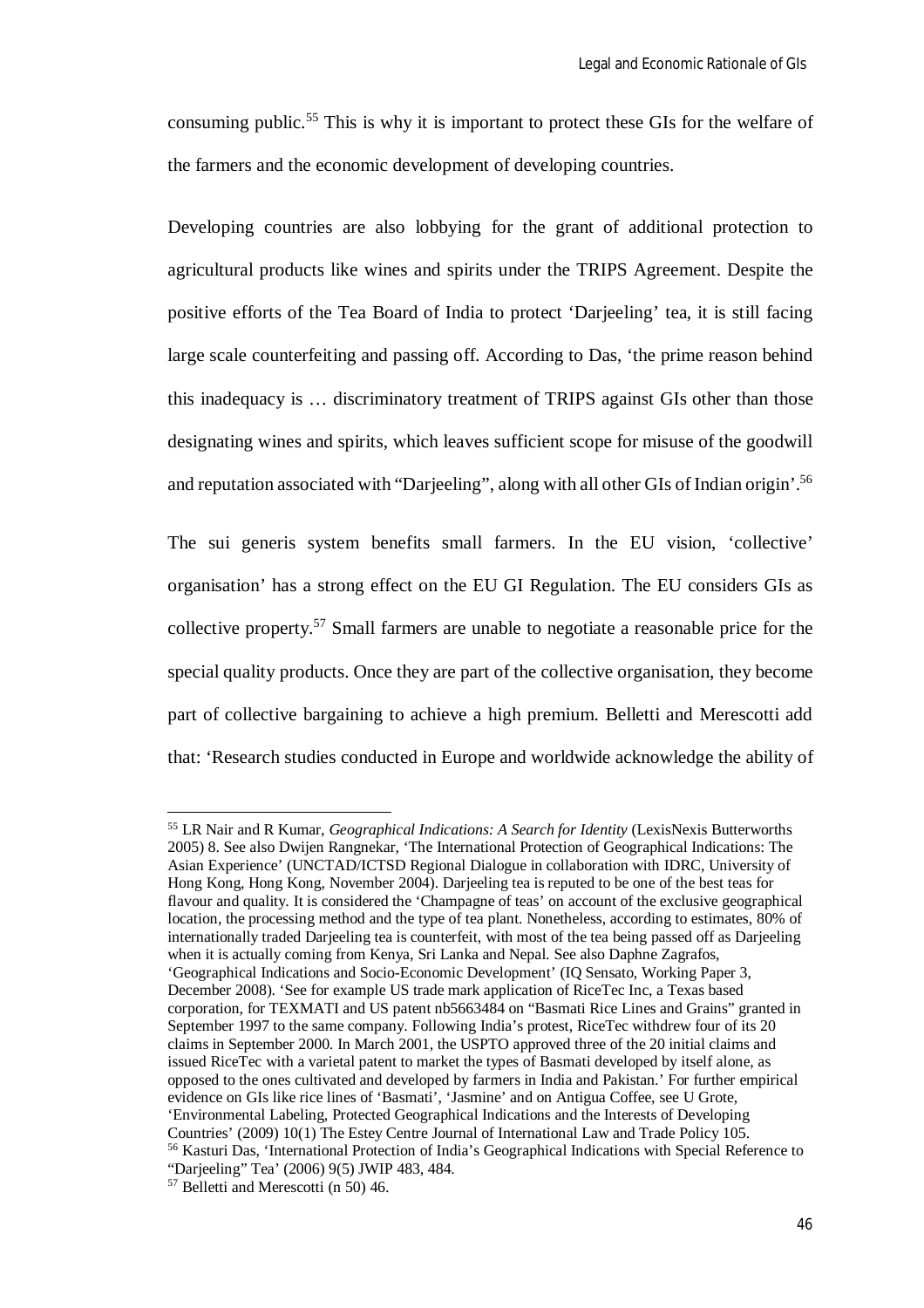GI product organizations to create and distribute added value among partners through an efficient marketing strategy and organisational performance'.<sup>58</sup>

GIs signal the origin and the quality of products to consumers. There is a need to adequately protect those GIs which have acquired valuable reputations. Otherwise, they can be misrepresented by dishonest commercial operators. Any such false use of GIs is detrimental to consumers and legitimate producers. The former are deceived and they end up buying worthless imitations. The latter lose their valuable business and their established reputation once their GIs are damaged.<sup>59</sup>

According to the EC, many European goods are sold at a premium price once their names are protected as GIs.<sup>60</sup> Evidence in the case study of Tuscany (extra virgin olive oil) shows that the indication is the reference point for quality and it commands a premium price.<sup>61</sup>

Barham states that:

[A]gro-food literature contains many references to the growing consumer demand for these products, often as evidence of the emergence of a new rural development paradigm … Most authors identify origin labeled products as important manifestations of "local", "quality", or "endogenous" food systems. They are seen as contributing to the "consumer turn" which may portend major shifts in the conventional agricultural model, in fact, estimates that as global agricultural production differentiates into a bipolar system of high volume "day-to-day" foods produced and distributed by multinational corporations and lower volume niche or specialty products such as those

<sup>58</sup> ibid 48.

<sup>59</sup> WIPO, 'About Geographical Indications: Why do Geographical Indications need Protection' <www.wipo.int/geo\_indications/en/about.html> accessed 14 August 2014.

<sup>&</sup>lt;sup>60</sup> European Commission, 'Why do Geographical Indications matter to us? (Memo/03/160/Brussels, 30 July 2003).

 $61$  Rangnekar (n 2).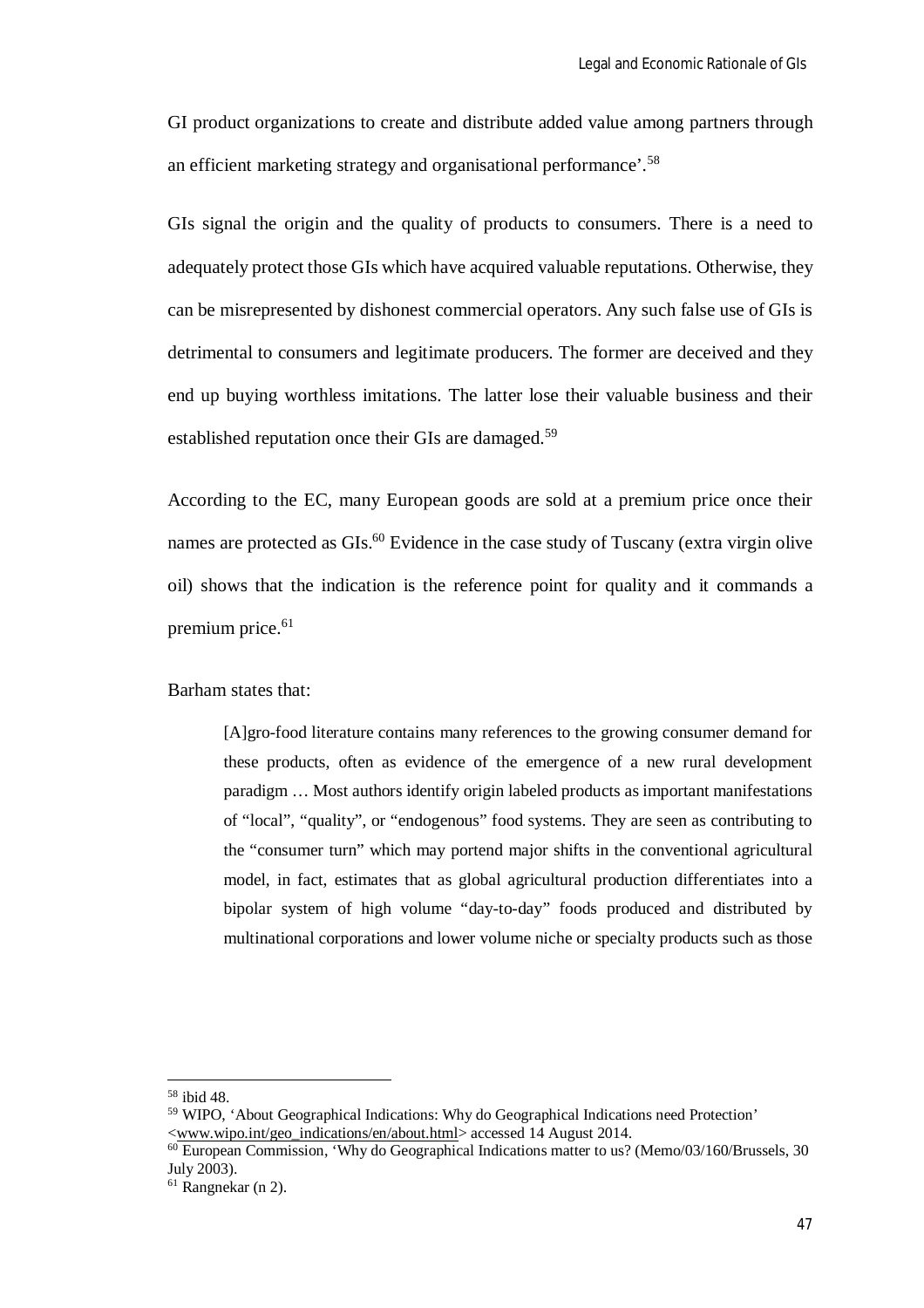produced under labels of origin, the latter category could come to account for as much as 30 percent of overall food sales due to their higher value.<sup>62</sup>

The turnover for food products bearing GIs in France amounted to  $\in$  8 billion in 2004. The total turnover for the global food industry was  $\in$  23 billion. Thus, the turnover in France accounted for 15% of global industry turnover. With regard to exports of food products, out of  $\text{\textless}\, 88$  billion total food exports, GI exports were worth  $\text{\textless}\, 11$  billion. This was almost  $30\%$  of the overall exports.<sup>63</sup> These encouraging figures show the importance and potential of GIs in Europe. Over the last decade, there has been an increased interest amongst developing countries with regard to GIs,<sup>64</sup> and it has been claimed that GIs can be valuable development tools.<sup>65</sup>

There is a need for enhanced protection of agricultural  $\text{GIs}^{66}$  at national and international levels. GIs deserve special attention as collective public rights with a huge potential for rural development. The Millennium Development Goals (MDGs) may not have a direct link with the significance of GIs. Nevertheless, if the MDGs are localized then 'better protection and marketing of GIs could be seen as capable of directly contributing to MDG-1 (reducing income poverty) through increased local inflow of

 $62$  Barham (n 19). See also T Marsden, J Banks and G Bristow, 'Food supply chain approaches: exploring their role in rural development, (2000) 40(4) Sociologia Ruralis 224; JD Van der Ploeg and A Long (eds), *Born from Within: Practice and Perspectives of Endogenous Rural Development* (Van Gorcum 1994); M FitzSimmons and D Goodman, 'Incorporating nature: environmental narratives and the reproduction of food' in B Bruce and N Castree (eds), *Remaking Reality: Nature at the Millennium* (Routledge 1998) 194; B Fine and E Leopold, *The World of Consumption* (Routledge 1993); J Urry, *Consuming Places* (Routledge 1995); A Gilg, *Countryside Planning: The First Half Century* (2nd edn, Routledge 1996) 71.

<sup>63</sup> Stephane Passeri, Protection and Development of Geographical Indications (GIs) in Asia (Conference on IP

in Hong Kong and Mainland China: Best Practices and International Impact, 22 March 2007) 8.

<sup>&</sup>lt;sup>64</sup> Some famous GIs of developing countries are Basmati rice, Darjeeling, Phu Quoc fish sauce, Argan oil, Korla Pears, Pinggu peaches and Ceylon teas.

<sup>65</sup> For example, see Gail E Evans and Michael Blakeney, 'The Protection of Geographical Indications after Doha: Quo Vadis?' (2006) Journal of International Economic Law 575; See also Rangnekar (n 56).

<sup>&</sup>lt;sup>66</sup> There are famous agricultural GIs in Pakistan, such as Basmati rice, Chaunsa mangoes, Sindhri mangoes and Kinoos.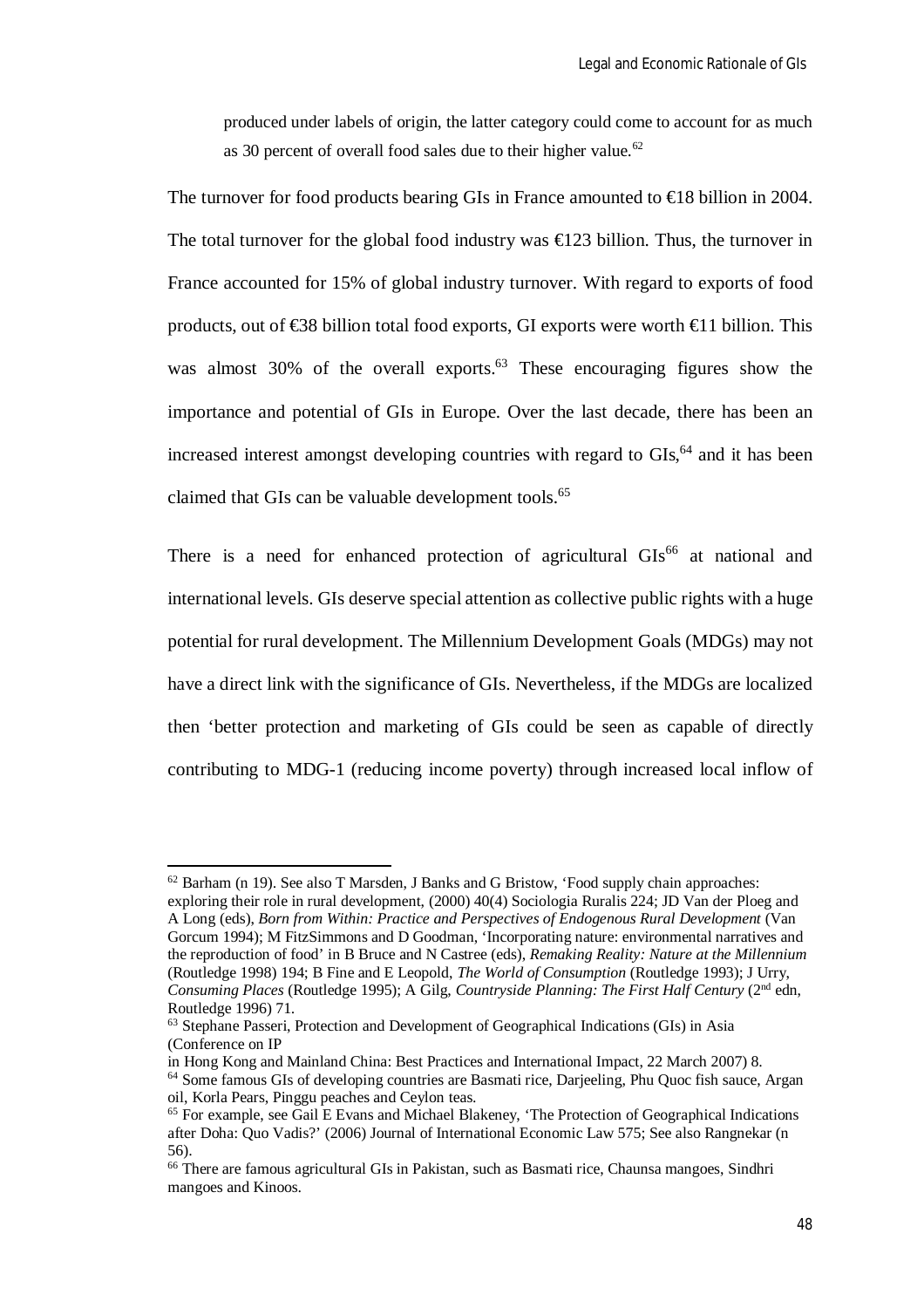cash earnings. Higher incomes are also correlated with successes in other development goals, like the reduction of disease burden and child and maternal mortality'.<sup>67</sup>

According to Josling, GIs have an old history and their basic rationale is on sound footings. He states that:

Clearly, GIs are here to stay … they have a long history, and a basic rationale that is difficult to fault. The idea of including the place of origin on a label deserves to be taken seriously as a way of correcting consumer information asymmetries, by providing information about the provenance of a product that might be otherwise difficult to divine. So long as that information relates in a reasonably reliable way to a consumer attribute (real or perceived) then it can be presumed to be of benefit. So, using a GI as a proxy for information about the consumer attributes of a good may have sound economic as well as social justification.<sup>68</sup>

The benefits of GIs can be realized in a system where there is a provision of a law for their protection which is supported by an enabling institutional framework. The inadequacies of the present law and institutions in Pakistan will be discussed in detail in the next chapters, as well as the way forward. The relationship between law, institutions and development is discussed below.

#### **2.5 LAW, INSTITUTIONS AND DEVELOPMENT**

 $\overline{\phantom{a}}$ 

The lack of capacity of institutions and the absence of adequate laws and governance are major factors affecting the protection of GIs in Pakistan. For any GI strategy to

<sup>67</sup> Swarnim Waglé, *Geographical Indications as Trade Related Intellectual Property: Relevance and Implications for Human Development in Asia-Pacific* (Asia Pacific Trade and Investment Initiative, UNDP Regional Centre in Colombo, 2007) 14.

<sup>68</sup> Josling (n 29) 338. Josling states that in this case, the concept of terroir is useful and if the link between location and quality is not reliable then the information may reflect choice and instead provide marketing advantages to one group of producers at the cost of restricting competition. Here the 'asymmetric information' argument for GIs rests on an empirical foundation as a principle at least and demands further investigation. Josling has also described here the 'cultural context' as peripheral to this argument.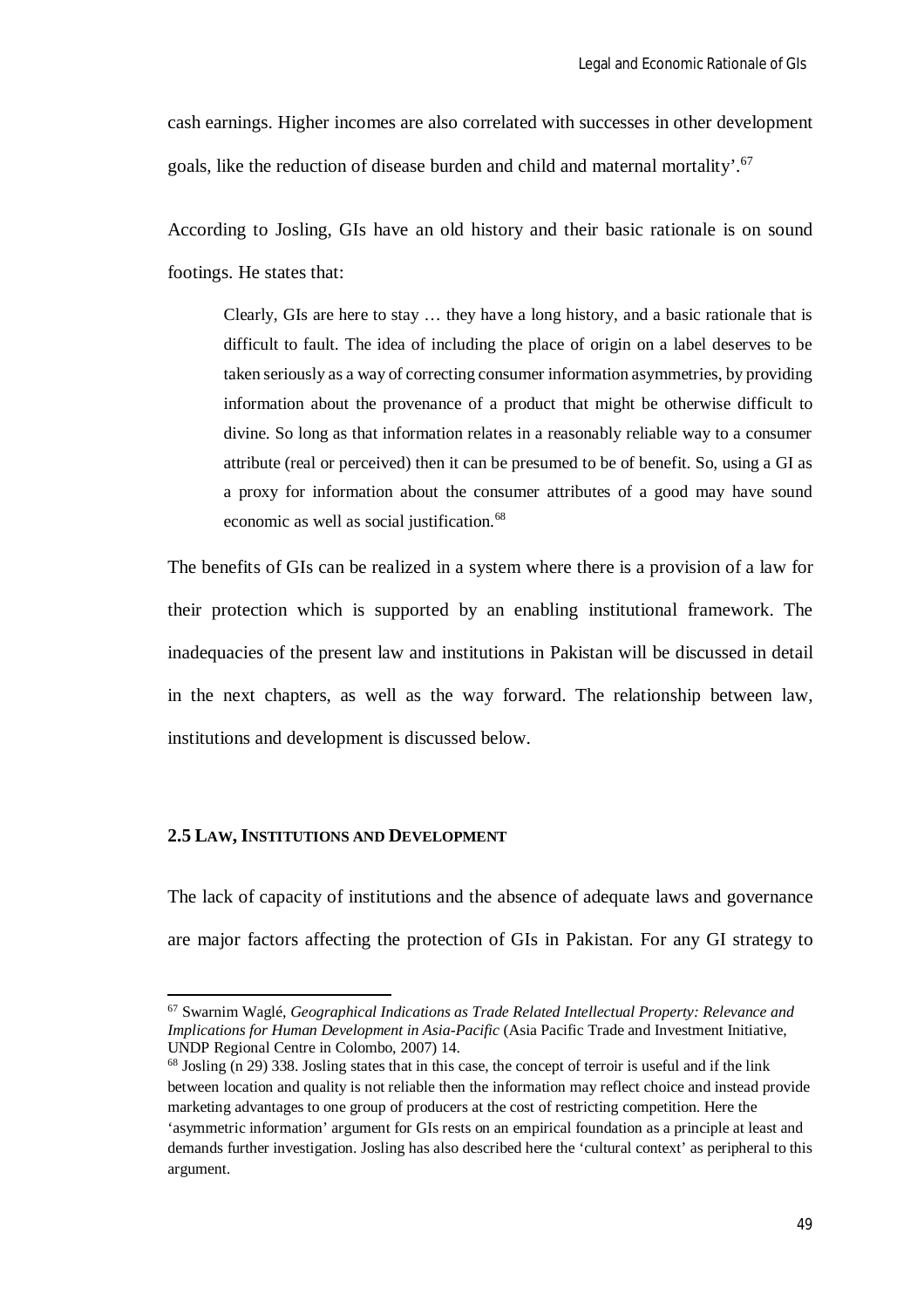work, the first and most important step is to ensure that there is a good legal system available for the protection of GIs. Further, this system has to be governed by efficient organizations. Here, the state has to play an important role by providing an enabling environment through the enactment of laws and by providing an efficient institutional framework.

### **2.5.1 Law and Development**

 $\overline{\phantom{a}}$ 

The claim about law and development is not new and was made in the early 1960s as part of the 'law and development movement'. This was based on the assumption that law was vital for development and that educating the lawyers of developing countries would usher in reforms.<sup>69</sup> This movement did not prove to be sustainable and shortly after it began it was declared dead by two of its founders, David Trubek and Marc Galanter.<sup>70</sup> Tamanaha<sup>71</sup> criticises them by pointing out that:

Informative though it was, the legal liberal paradigm elucidated by Trubek and Galanter was seriously misleading insofar as it implied that all the elements described were prerequisite to a rule of law system. Even the United States as they observed, did not satisfy the description. Operating around the world today are many variations of the rule of law, coexisting with individualist-oriented as well as with communicationoriented cultures. It has always consisted more of a bundle of ideals than a specific or necessary set of institutional arrangements.

Although the law and development movement fizzled out by the 1970s, there was a resurgence of scholarly interest in the link between law and development in the 1990s.

<sup>69</sup> Michael J Trebilcock and Mariana Mota Prado, *What Makes Poor Countries Poor? Institutional Determinants of Development* (Edward Elgar 2011) 45.

<sup>70</sup> David Trubek and Marc Galanter, 'Scholars in Self-Estrangement: Some Reflections on the Crisis in Law and Development Studies in the United States' (1974) 4 Wisconsin Law Review 1062.

<sup>71</sup> Brian Tamanaha, 'The Lessons of Law and Development Studies' (1995) 89 Journal of International Law 470.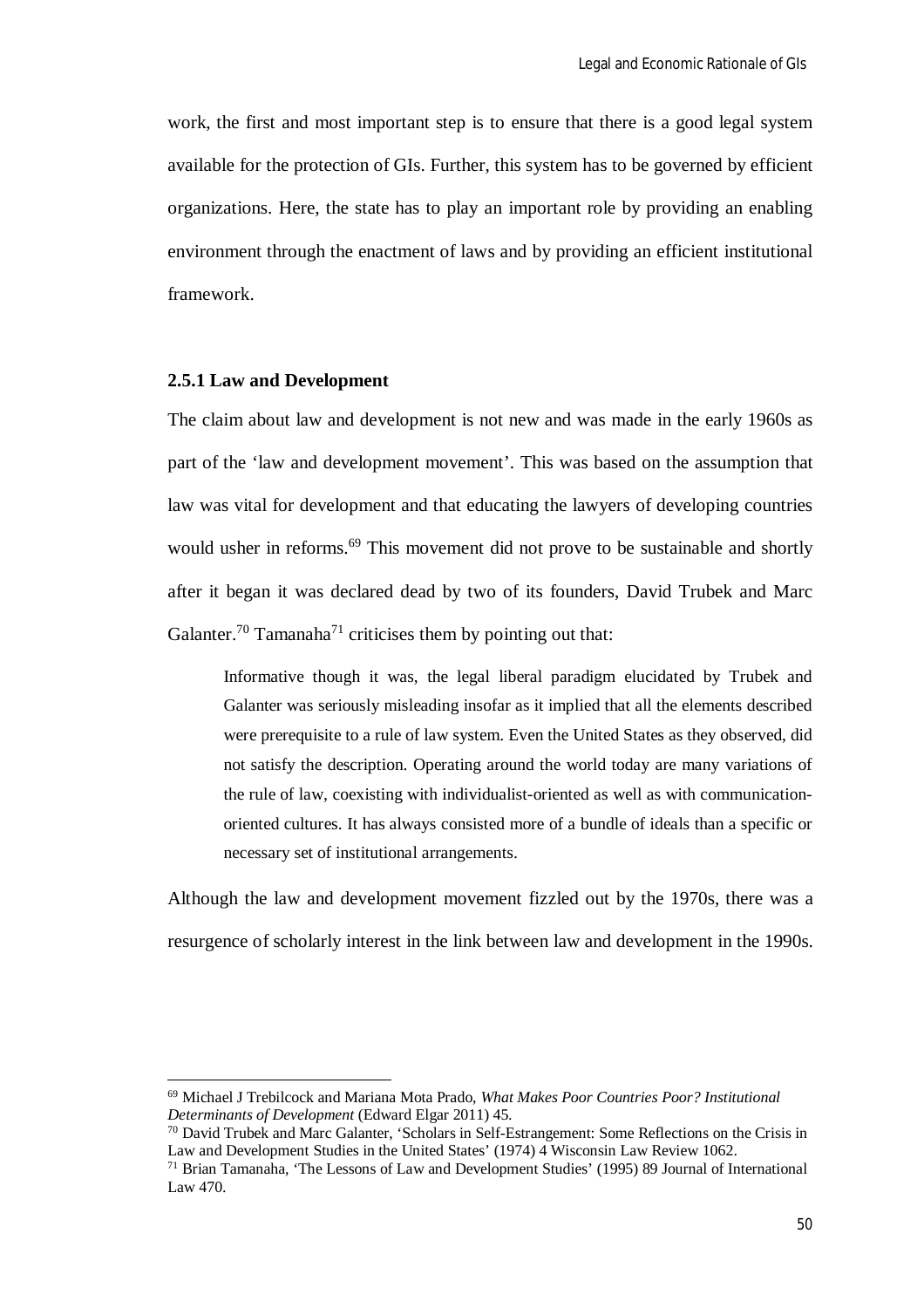This was coupled with a huge surge in the assistance in the development of law reform projects in developing and transition economies which were worth billions of dollars.<sup>72</sup>

Economists dominated development theory and practice in the years after the Second World War. Nevertheless, it was gradually acknowledged that law was inextricably linked with development as it 'focuses on the idea that institutions in general – and legal institutions in particular – matter for development'. There is empirical evidence to support the argument that institutions matter for development' in the World Bank's publication Governance Matters and in the papers by the economist Dani Rodrik.<sup>73</sup>

There are likely to be dramatic impacts on the outcome of development by improving the rule of law.<sup>74</sup> The World Bank has maintained that an improvement in the rule of law by one standard deviation from the current levels in Ukraine up to the current middling levels in South Africa would result in a fourfold increase in per capita income in the long run.<sup>75</sup> Hernando de Soto in his book, The Other Path, states that: 'The legal system may be the main explanation in the difference in development that exists between industrialized countries and those that are not industrialized.<sup>76</sup>

McAdams has argued that formal law and legal institutions have the potential to shape and modify social norms over time.<sup>77</sup> Similarly, Trebilcock and Mota Prado in their book refer to a body of literature that 'finds a two way relationship between trade policy

 $<sup>72</sup>$  David Trubek, 'The Rule of Law and Development Assistance: Past, Present and Future' in David</sup> Trubek and Alvaro Santos (eds), *The New Law and Economic Development: A Critical Appraisal* (CUP 2006) 74. See also Trebilcock and Mota Prado (n 69) 41.

<sup>73</sup> Trebilcock and Mota Prado (n 69) preface vi.

<sup>74</sup> ibid 41.

<sup>75</sup> Daniel Kaufmann, 'Governance Redux: The Empirical Challenge' in Xavier Sala-i-Martin (ed), *The Global Competitive Report 2003-2004* (OUP 2004).

<sup>76</sup> Hernando de Soto, *The Other Path: The Invisible Revolution in the Third World* (Basic Books 1989) 185.

<sup>77</sup> Richard McAdams, 'The Origin, Development and Regulation of Norms' (1997) 96 *Michigan Law Review* 338; Richard McAdams, 'The Legal Construction of Norms: A Focal Point Theory of Expressive Law' (2000) 86 *Virginia Law Review* 1649.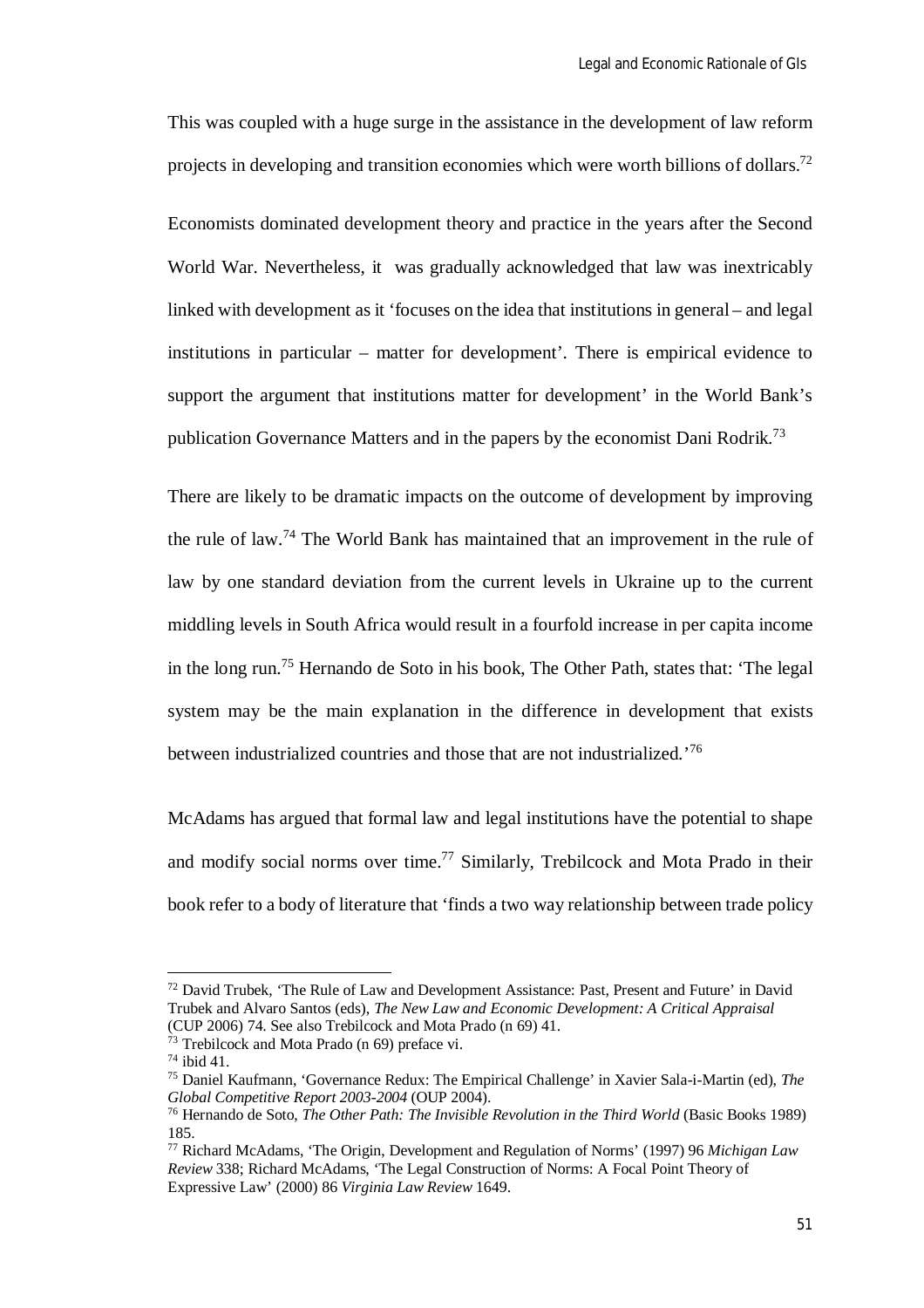and domestic institutional quality: countries with better domestic institutions (especially legal institutions) tend to be more successful exporters (especially of more complex products) because of credible commitments they can offer to their customers'.<sup>78</sup> This makes a lot of sense as formal law and legal institutions provide predictability and transparency.

### **2.5.2 Development and Economic Theories**

In the post war period, different economic theories of development emerged, such as capital fundamentalism (linear stages approach); structural change theories or international dependent theories; the Washington Consensus – the neoliberal theory or market fundamentalism; endogenous growth theories; and an eclectic combination of all of the foregoing.<sup>79</sup> However, 'despite generally ignoring or rejecting the importance of institutions for development, most of these theories have institutional connections … these so-called non-institutional theories have important institutional implications that are not always acknowledged or recognized.'<sup>80</sup>

The class of theories identified as 'capital fundamentalism' or 'linear stages approach' state that in order to create adequate investment and accelerate GDP growth, countries have to activate foreign investment and domestic savings.<sup>81</sup> This theory had a central policy implication of a state-centred approach for the promotion of savings and investments in the post-war period. There were tax incentives for production by private

<sup>78</sup> Trebilcock and Mota Prado (n 69) 41.

<sup>79</sup> ibid 8.

 $80$  ibid.

<sup>&</sup>lt;sup>81</sup> Michael Todaro and Stephen Smith, *Economic Development* (11<sup>th</sup> edn, Addison Wesley 2012) 110.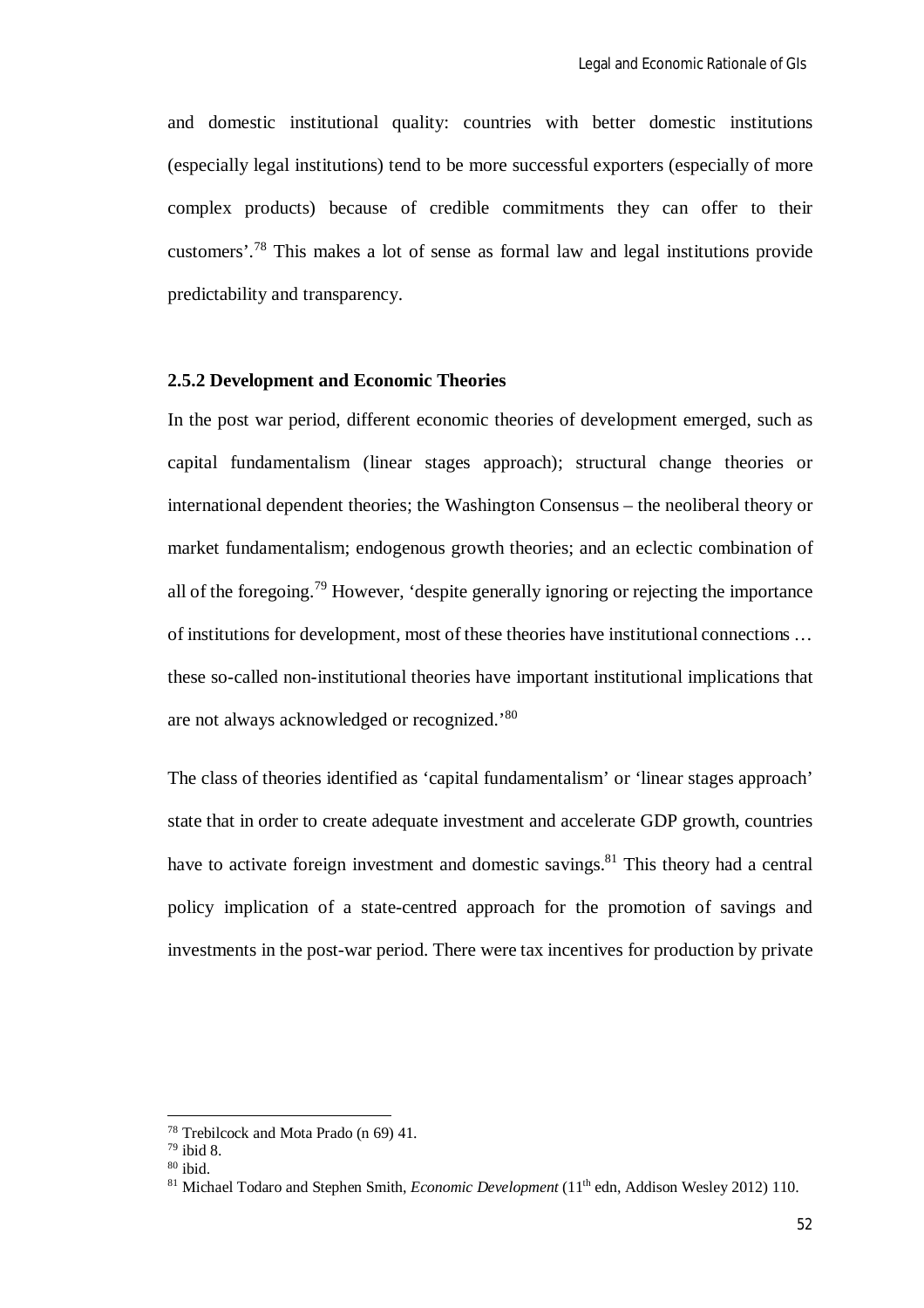companies to promote savings and investment. Further, there were high levels of investment in state-owned companies.<sup>82</sup>

The 'capital fundamentalists' presumed that there was a functioning bureaucracy, tax organisation and institutional features of a working economy. Nevertheless, they did not find the solution for acquiring these institutions.<sup>83</sup>

Two competing categories of theories, structural change theories and international dependence theories replaced the 'linear stages approach' in the 1970s. These two theories went further than economic policies and emphasised the need for political and social change to foster development.<sup>84</sup> According to structural change theories, 'underdeveloped economies transform their domestic economic structures from a heavy emphasis on traditional subsistence agriculture to a more modern, more urbanized, and more industrially diverse manufacturing and service economy'.<sup>85</sup>

Dependency theories emerged in developing nations, such as those in Latin America, in response to an overly-simplistic consideration of economic development. According to these theories, the international economic order is divided and there is a need for a link between an agrarian boundary and the industrial centre.<sup>86</sup> These theorists advocated economic nationalism.<sup>87</sup> The theories envisaged high levels of tariff protection to safeguard local industry based on import substitution industrialisation.<sup>88</sup>

<sup>&</sup>lt;sup>82</sup> Michael Trebilcock, 'What makes poor countries poor? The role of institutional capital in economic development', in Eduardo Buscaglia and others (eds), *The Law and Economics of Development* (JAI Press 1997) 17.

<sup>83</sup> Pranab Bardhan, 'Symposium on the State and Economic Development' (1990) 4 Journal of Economic Perspectives 3.

<sup>84</sup> Trebilcock and Mota Prado (n 69) 9.

<sup>85</sup> Todaro and Smith (n 81) 110-111.

<sup>86</sup> ibid 122.

<sup>&</sup>lt;sup>87</sup> Brian Tamanaha, 'The Lessons of Law and Development Studies' (1995) 89(2) American Journal of International Law 478.

<sup>88</sup> John Coatsworth, 'Structures, Endowments and Institutions in the Economic History of Latin America' (2005) 40(3) Latin America Research Review 126.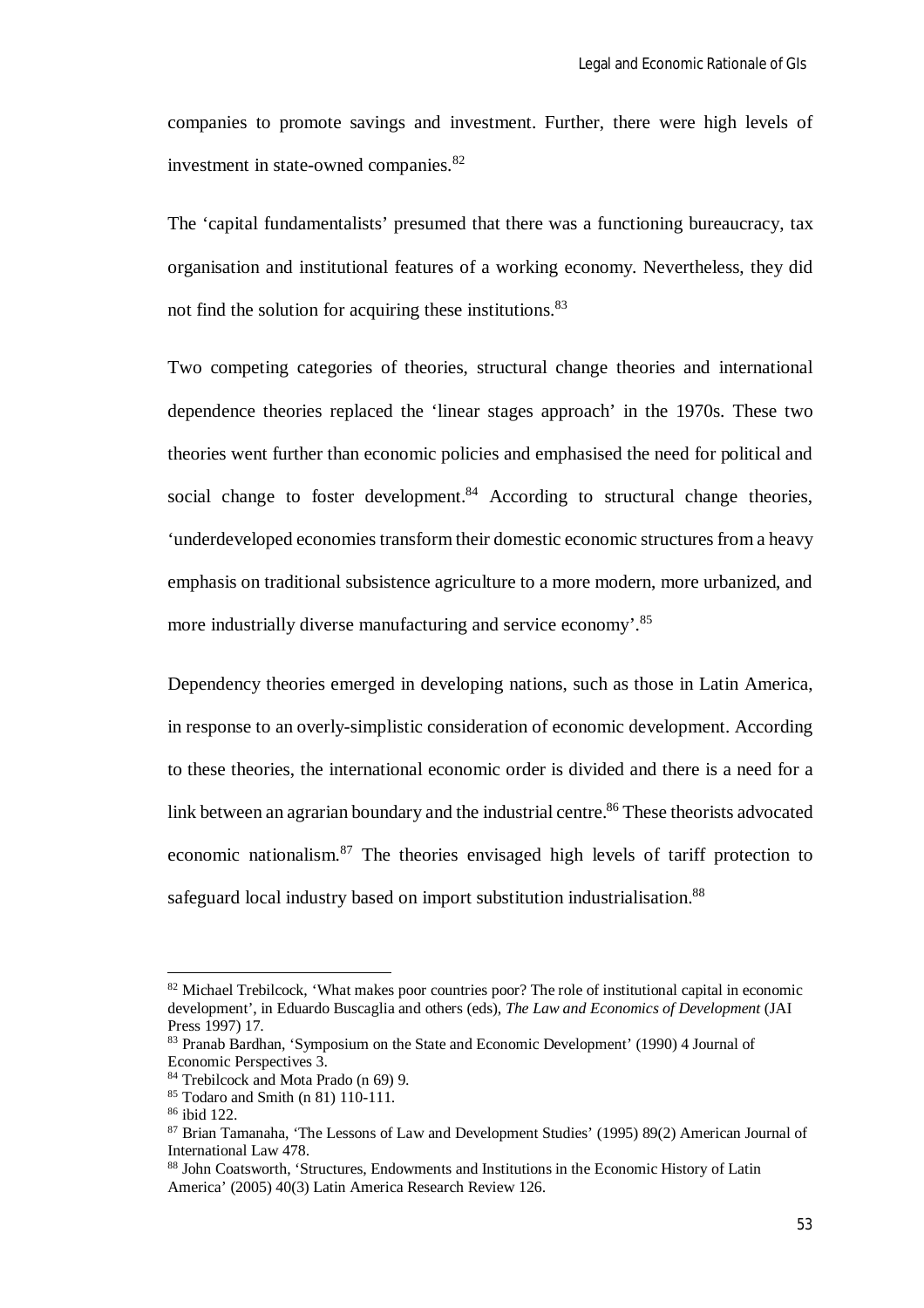Regarding the polarisation of the international economic order, these theories based their claim on the assumption that exploitation of former colonies had remained, and in some cases had been intensified, after independence. The transformation required under these theories demanded that the state implement polices to nurture industrialisation and modernisation of the agricultural sector. This needed a modern educational system to train the agriculturists and workforce as well as urban planning and infrastructure investments. However, these assumptions did not take into account the complex institutional framework that is required by the state to implement them. Hence, like 'capital fundamentalism' or the 'linear stages approach', these theories did not address the institutional implications in their theoretical models.<sup>89</sup>

Structural change and dependence theories were replaced by the development theory and practice which was dominated by a single predominant paradigm that positioned market forces at the centre of the policy. That prevailing paradigm was termed 'market fundamentalism' by financier George Soros. This theory and practice came to be known as 'neoliberalism' in Latin America.<sup>90</sup> This neoliberal theory comprised policy prescriptions known as the 'Washington Consensus'.<sup>91</sup>

The main principles of the Washington Consensus were liberalisation, macro-economic stability, foreign direct investment (FDI) priority, privatisation and stimulation of private entrepreneurship. It was followed by Latin American countries in a meticulous

<sup>89</sup> Trebilcock and Mota Prado (n 69) 9, 10 and 45: 'some *dependencistas* were also influenced by Marxist ideas that the division between rich and poor is required to support the global capitalist system.'

<sup>&</sup>lt;sup>90</sup> Robin Broad, 'The Washington Consensus Meets the Global Backlash: Shifting Debates and Policies' (December 2004) 1(2) Globalizations 129. See also G Soros, *On Globalization* (Public Affairs 2002) 4–10.

<sup>&</sup>lt;sup>91</sup> See John Williamson, 'The Washington Consensus as policy prescription for development' in Timothy Besley and Roberto Zagha (eds), *Development Challenges in the 1990s: Leading Policymakers Speak from Experience* (OUP 2005) 33.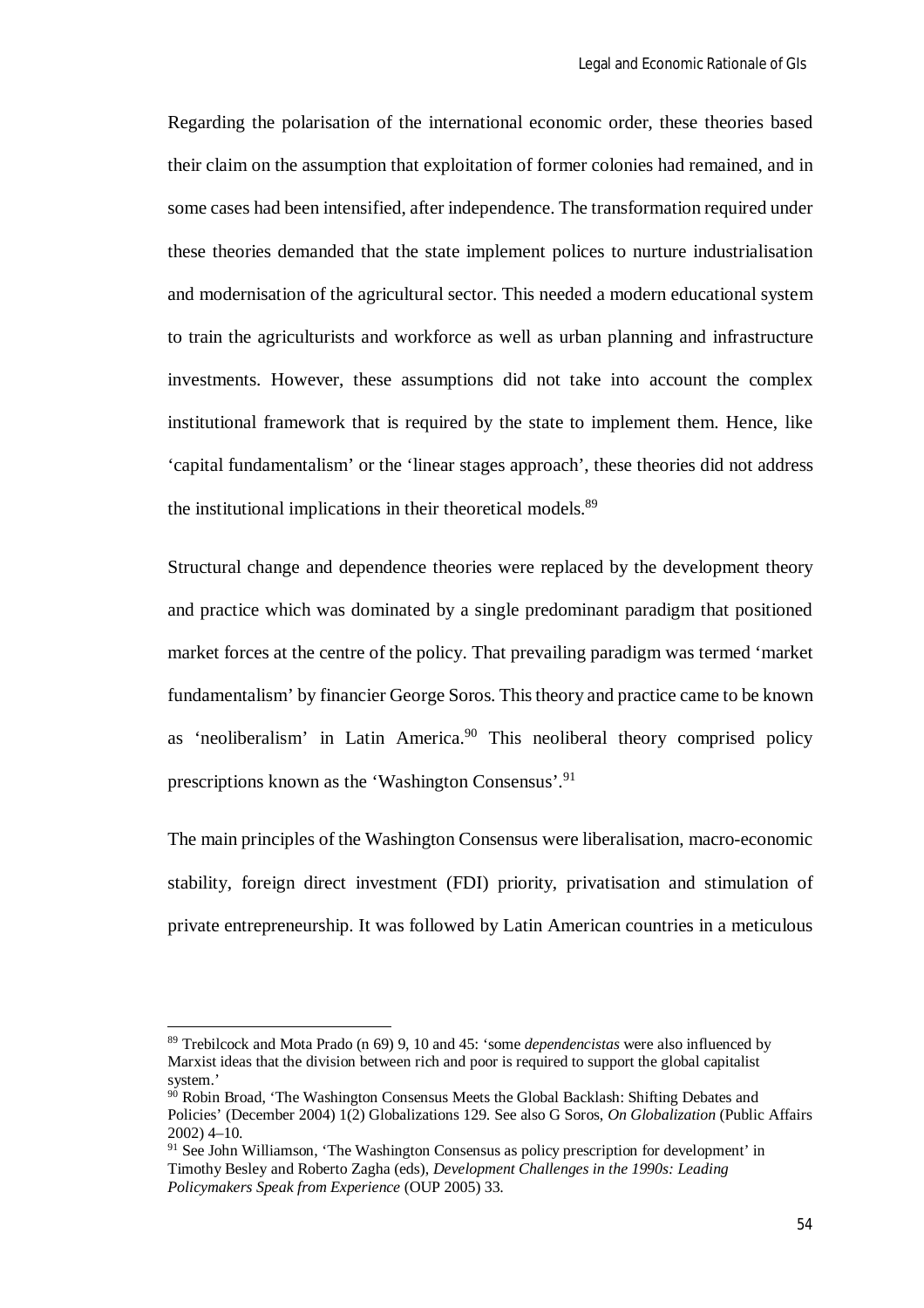manner. However, the approach of developing countries in other regions of the world was more cautious.<sup>92</sup>

The neoliberal theory or the Washington Consensus disregarded the role of the state in the provision of pre-conditions for the markets to operate. Markets require the regulation of the banking sector, capital markets, the trade system, the tax system, healthcare, education, competition policies, infrastructure investment and an effective legal system. The lack of attention on these institutional networks became one of the main reasons for the failure of the Washington Consensus.<sup>93</sup> The neoliberal theory did not explain the rates of technological change and productivity growth. Neither could it explain the fickle, long-term growth rates experienced by various countries.<sup>94</sup>

Endogenous growth theory replaced the neoliberal theory. This theory emphasises that economic development is an endogenous outcome of an economic system. It is not the consequence of forces that intrude from outside.<sup>95</sup> Trebilcock states that:

Endogeneity, in economics, refers to the fact that variables in a certain model are not independent – that is, changes in one variable will produce changes in another variable, and vice versa. Endogenous theories of growth thus claim that these variables, such as technological change, are not independent: they impact on growth, which in turn impacts on them.<sup>96</sup>

In this theory, there is a two way interaction between economic life and technology for economic growth. Technological progress in this system transforms the very economic

<sup>92</sup> V Bulmer-Thomas, *The Economic History of Latin America since Independence* (CUP 2003) 3. 93 Dani Rodrick, 'Goodbye Washington Consensus, Hello Washington Confusion? A Review of the World Bank's Economic Growth in the 1990s: Learning from a Decade of Reform' (2006) 44(4) Journal of Economic Literature 973. Also see Robin Broad and John Cavanagh, 'The death of the Washington Consensus' in Walden F Bello, Nicola Bullard and Kamal Malhotra (eds), *Global Finance: New Thinking on Regulating Speculative Capital Markets* (Zed Books 2000).

<sup>&</sup>lt;sup>94</sup> Subrata Ghatak, *Introduction to Development Economics* (4<sup>th</sup> edn, Routledge 2003) 58.

<sup>95</sup> Paul M Romer, 'The Origins of Endogenous Growth' (1994) 8 Journal of Economic Perspectives 3.

<sup>&</sup>lt;sup>96</sup> Trebilcock and Mota Prado (n 69) 12.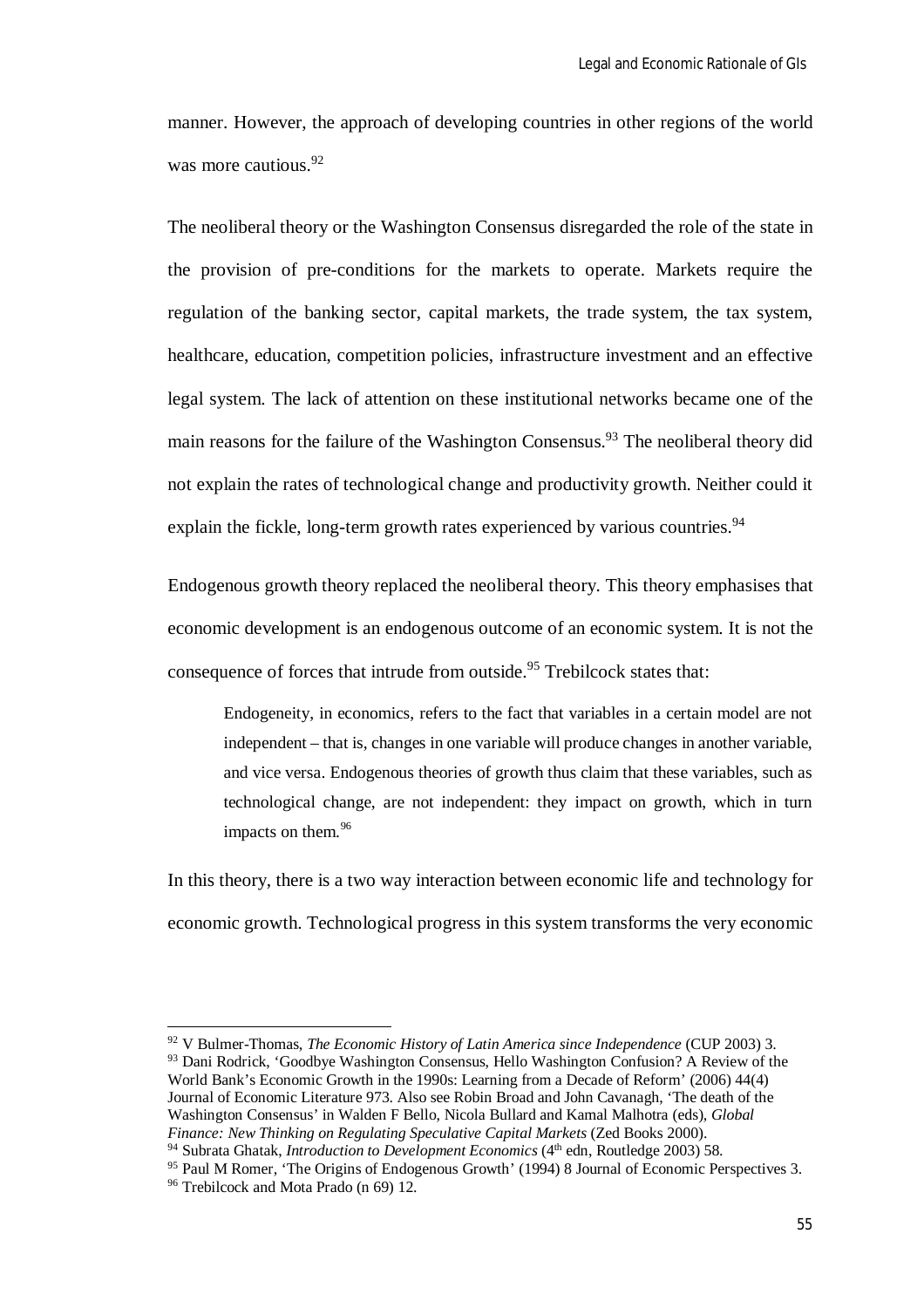system that generates it. Endogenous growth theories understand and concentrate on this interplay to achieve economic growth.<sup>97</sup>

It is striking with regard to this theory that, in contrast to the neo-liberal theory, it is 'somewhat more sympathetic to a more activist policy role for the state in realizing the dynamic economies associated with the introduction and exploitation of modern technology and its accompanying externalities and spillovers'.<sup>98</sup>

This theory is the one that most explicitly advocates the role of institutions amongst all economic theories of development. However, this theory lacks any insight that would improve the institutions. Eventually, because of the deficiencies in neoliberal policies, an agreement has evolved that it is the quality of state intervention which matters rather than its quantity. In the last decade, the institutional perspective on development has become important in development thinking as depicted in the mantra, 'institutions matters' or 'governance matters'.<sup>99</sup>

# **2.5.3 Development and Institutional Theory**

The fact that institutions matter for development has both 'a theoretical and an empirical pedigree'.<sup>100</sup> The theoretical pedigree is based on arguments developed by new institutional economics (NIE).<sup>101</sup> According to North, 'the basic assumption of NIE is that people are rational actors who respond to incentives and these incentives are

<sup>97</sup> Phillipe Aghion and Peter Howitt, *Endogenous Growth Theory* (MIT Press 1998) 1. See also Todaro and Smith (n 81) 150. 'According to endogenous growth theories, technological change is dependent upon investment in education, human capital, research and development in knowledge based industries and infrastructure, by public and private sector.'

<sup>98</sup> Trebilcock (n 82) 18.

 $99$  Trebilcock (n 69) 45.

<sup>100</sup> ibid 26.

<sup>101</sup> Geoffrey M Hodgson, 'The Approach of Institutional Economics' (1998) XXXVI Journal of Economic Literature 168.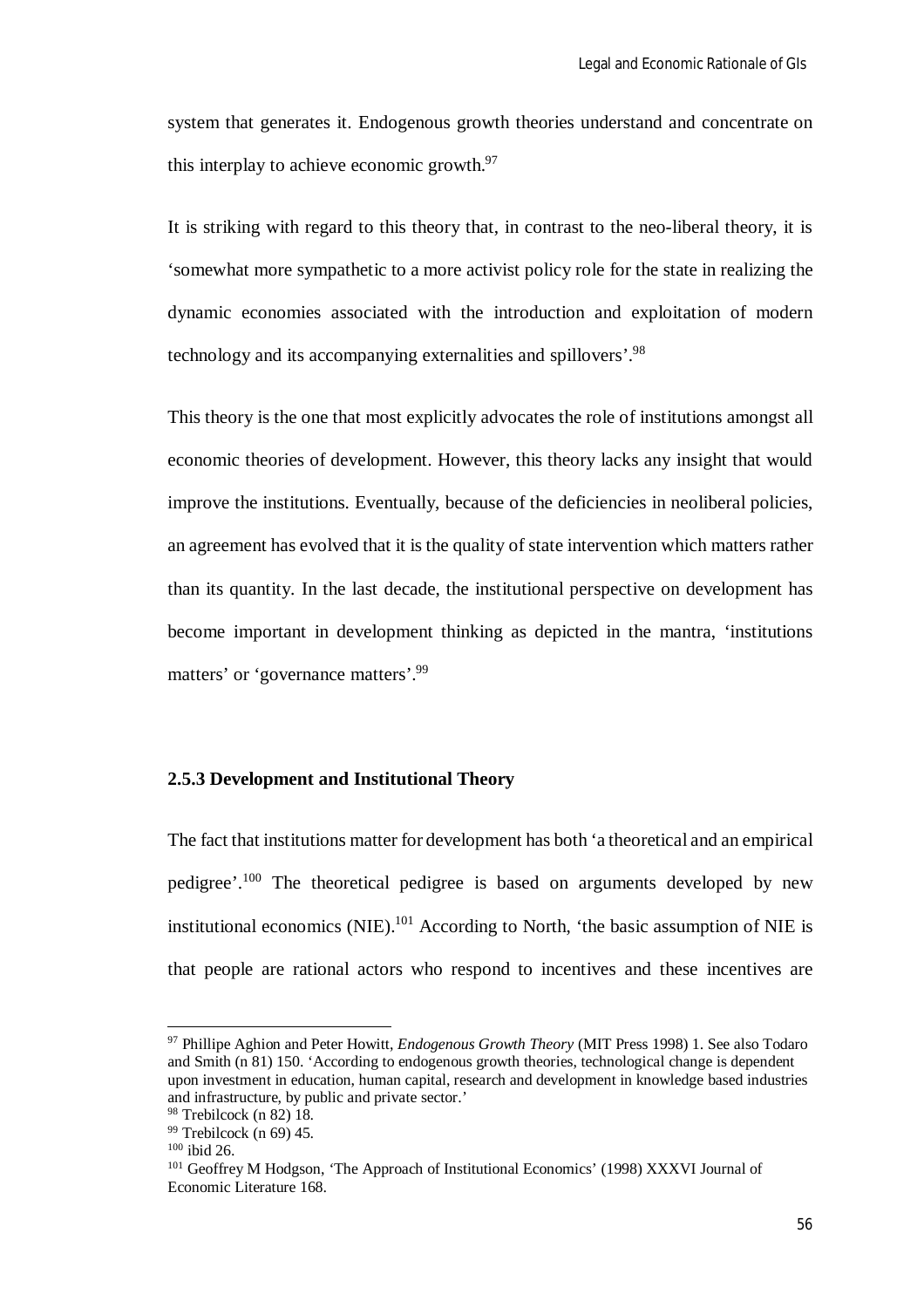influenced, if not determined, by institutions that induce individuals and organizations to engage in productive activities - or the converse'.<sup>102</sup> Regarding empirical pedigree, there are cross-country studies which show that institutional quality and growth have a correlation with development.<sup>103</sup>

There are a number of definitions of institution, including one by North which is used by many scholars.<sup>104</sup> Nevertheless, this thesis deals with legal institutions and so the definition by Trebilcock is worth mentioning and following. This depicts 'institutions to mean those organizations (formal and informal) that are charged or entrusted by a society with making, administering, enforcing or adjudicating its laws or policies'.<sup>105</sup>

According to North, 'the institutional framework dictates the kind of skills and knowledge perceived to have the maximum payoff … If the institutional matrix rewards piracy (or more generally redistributive activities) more than productive activity, then learning will take the form of learning to be better pirates.<sup>'106</sup> On an expanded conception of development, such as Sen's conception of development as freedom, institutions matter not only for growth or development but also for deontological reasons, such as freedom of expression and association.<sup>107</sup> Fukuyama acknowledges that institutionalists have won the debate over the causes of underdevelopment.<sup>108</sup>

<sup>&</sup>lt;sup>102</sup> Douglass North, 'The new institutional economics in Third World development' in J Harris and others (eds), Economics and Third World Development (Routledge 1995) 17.

<sup>103</sup> Trebilcock and Mota Prado (n 69) 26.

<sup>&</sup>lt;sup>104</sup> 'Institutions are the rules of the game of a society, or, more formally, are the humanly devised constraints that structure human interactions. They are composed of formal rules (statute law, common law, regulation), informal constraints (convention, norms of behaviour and self-imposed codes of conduct), and the enforcement characteristics of both. Organizations are the players: groups of individuals bound by a common purpose to achieve objectives. They include political bodies (political parties, the senate, a city council, a regulatory agency); economic bodies (firms, trade unions, family farms, cooperatives); social bodies (churches, clubs, athletic associations); and educational bodies (schools, colleges, vocational training centres).' North (n 102) 18.

<sup>&</sup>lt;sup>105</sup> Trebilcock and Mota Prado (n 69) 27-28.

<sup>106</sup> North (n 102) 17.

<sup>&</sup>lt;sup>107</sup> Trebilcock and Mota Prado (n 69) 33.

<sup>108</sup> Francis Fukuyama, 'Development and the limits of institutional design' in Global Development Network' (St Petersburg, Russia, 20 January 2006) 1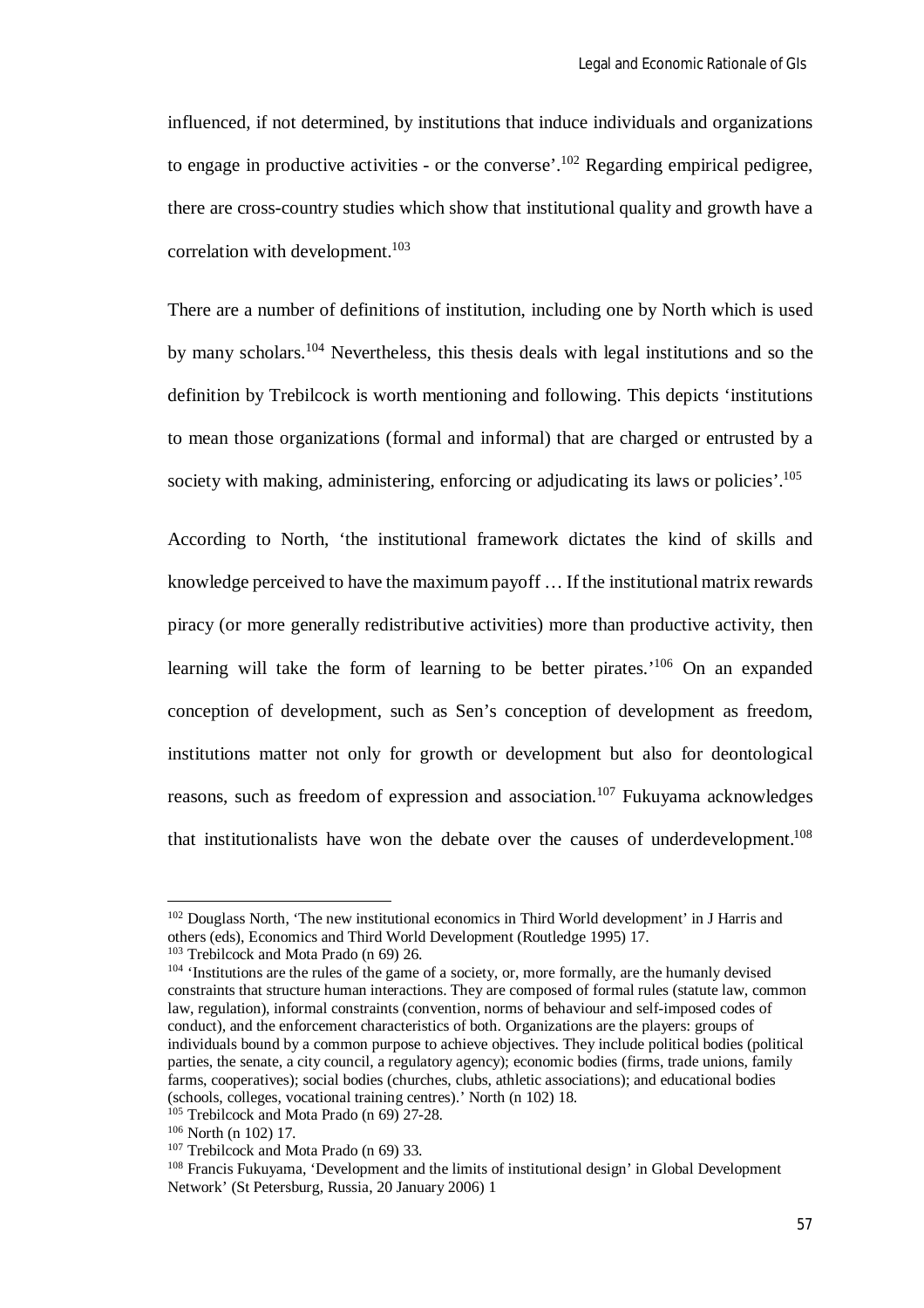According to him, the specification of good institutions depends upon the context. This will change over time and interact with the values, informal norms and traditions of the society in which they are embedded.<sup>109</sup>

According to Pande and Udry: $110$ 

[R]ecent years have seen a remarkable and exciting revival of interest in the empirical analysis of how a broad set of institutions affect growth. The focus of the recent outpouring of research is on exploiting cross-country variation in 'institutional quality' to identify whether a causal effect runs from institutions to growth. These papers conclude that institutional quality is a significant determinant of a country's growth performance.

There is no one size fits all solution for institutional building or legal reforms in a country. It is more useful for a developing country to reform its institutions based on the information, ideas and experience of those developing countries which share the same historical experience and institutional characteristics than those countries which share few common characteristics with it.<sup>111</sup> This is why the Indian legal regime is being compared with Pakistan in order to make law reforms for the protection of GIs in Pakistan. Since the most established and elaborate sui generis system of protection for GIs exists in Europe, it will also be discussed and compared in the next chapters.

<sup>&</sup>lt;http://depot.gdnet.org:6666/gdnshare/pdf2/gdn\_library/annual\_conferences/seventh\_annual\_conferen ce/Fukuyama\_Plenary1.pdf> accessed 14 August 2014.

<sup>109</sup> Trebilcock and Mota Prado (n 69) 34.

<sup>110</sup> Rohini Pande and Christopher Udry, 'Institutions and development: a view from below' in R Blundell, W Newey and T Persson (eds), *Proceedings of the 9th World Congress of the Econometric Society* (CUP, 2005).

<sup>&</sup>lt;sup>111</sup> Sharun Mukand and Dani Rodrick, 'In Search of the Holy Grail: Policy Convergence, Experimentation and Economic Performance' (2005) 95 American Economic Review 374.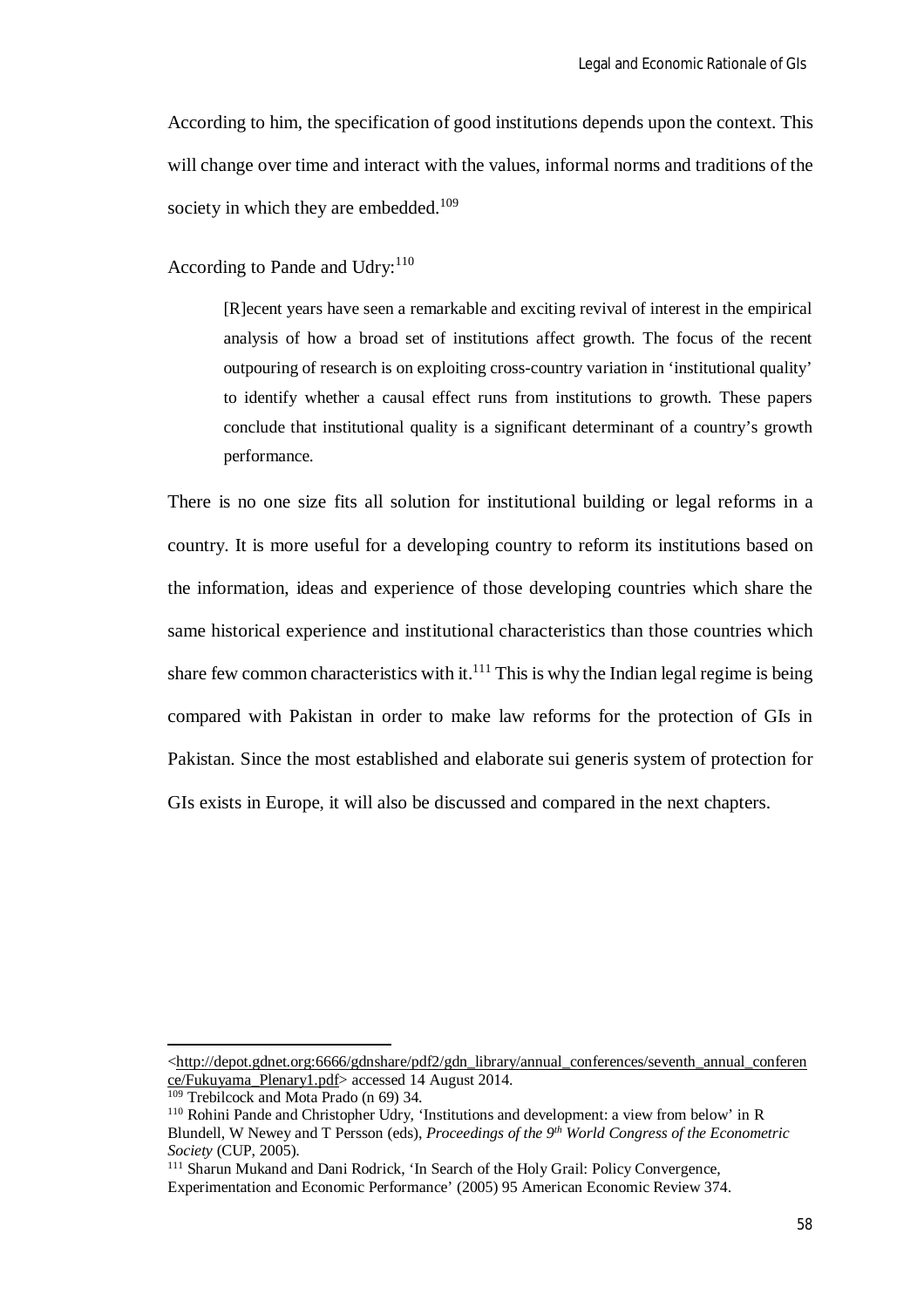# **2.6 CONCLUSION**

This chapter has discussed the legal and economic rationale behind GIs, the development aspect of agricultural GIs, and the theoretical perspective of law, institutions and development. This background has been given in order to understand the legal and economic rationale of GIs with an emphasis on the rural and economic development aspect of agriculture-based GIs. Further, it has been shown that laws and institutions are inextricably linked with development. It was important to discuss in the background that the current thesis is proposing a separate GI law for Pakistan, for the better protection of GIs and economic development provided that there is also institutional reform.

The next chapters will discuss the inadequacies in the present system of protection of GIs in Pakistan. Whilst examining the shortcomings of the trademark law of Pakistan, the legislation and case law of the EU and India will be considered as examples of the protection of agricultural GIs.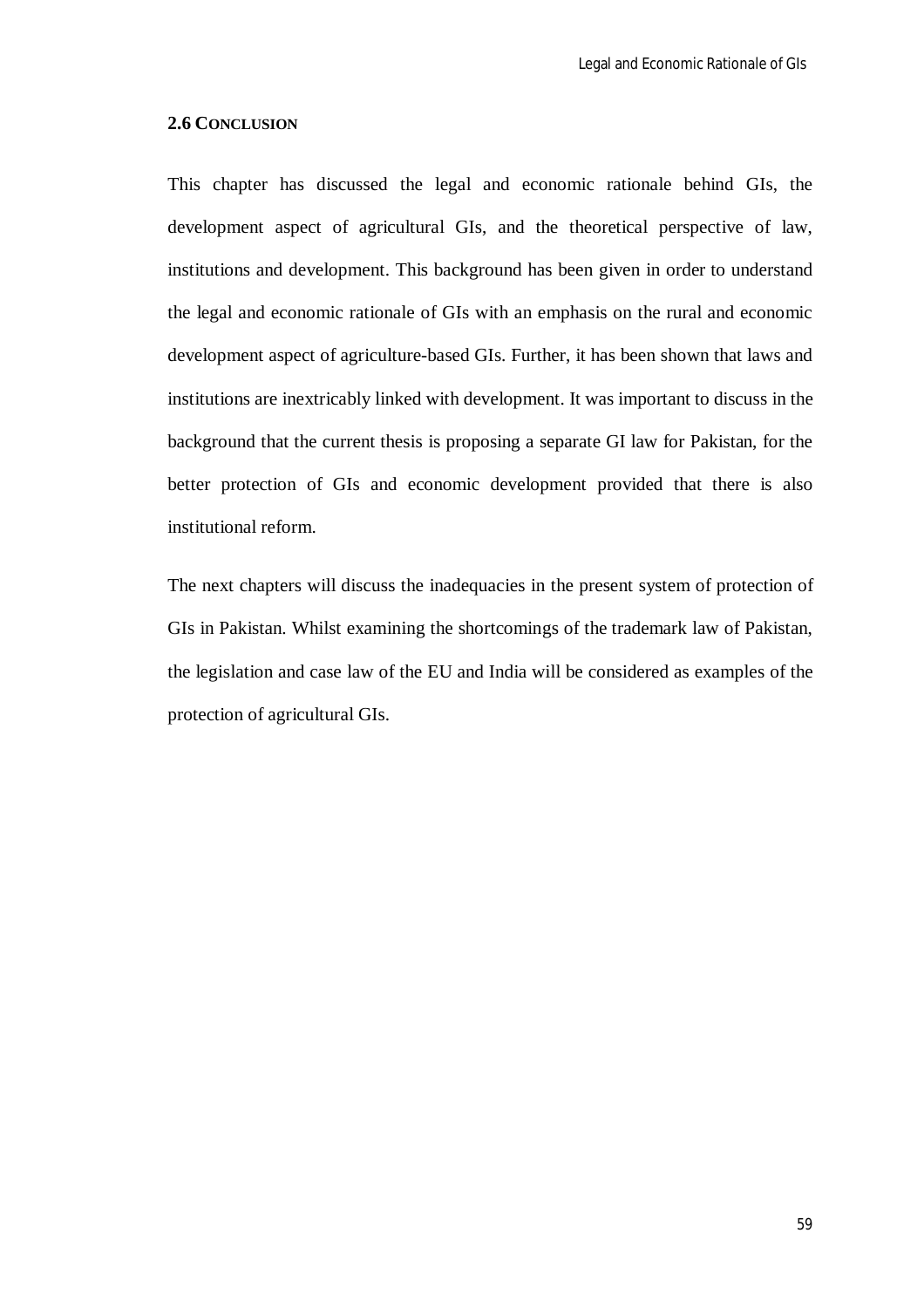#### **CHAPTER 3**

# **THE SYSTEM OF PROTECTION OF GEOGRAPHICAL INDICATIONS IN PAKISTAN AND ITS INADEQUACIES**

### **3.1 INTRODUCTION**

 $\overline{\phantom{a}}$ 

The last chapter considered the legal and economic justifications of GIs. It also discussed the correlation between law, institutions and development. This chapter will examine the present system of protection of GIs in Pakistan and will shed light on its inadequacies. While examining the shortcomings of the trademark law of Pakistan, the legislation and case law of the EU and India will also be looked at as examples of protection for their agricultural GIs.

There is no denying that the emergence of the WTO acted as a catalyst for resolving the decades old, contentious issues surrounding GI protection globally. In fact, the TRIPS Agreement has endeavoured to effectuate a compromise in terms of different demands. It 'has succeeded in effecting a compromise between civil and common law systems, arguably by providing no more than minimum standards of protection, and allowing members the freedom to choose the legal means of protection'.<sup>1</sup>

Out of the 167 countries that protect GIs, 111 have adopted a sui generis or other specific system of protection and 56 countries rely on their trademark protection systems.<sup>2</sup> In the case of developing countries, such as Pakistan and India which have a strong agriculture sector and a tradition in handicrafts and potentially valuable

Gail Evans: Protection of Geographical Indications in the EU and US under Sui Generis & Trademarks Systems(19), See also Article 22.2 of the TRIPS Agreement. Agreement on Trade-Related Aspects of Intellectual Property Rights, (Annex 1c, Marrakesh Agreement Establishing the World Trade Organization, signed 15 April 1994).

<sup>2</sup> See Dev Gangjee, *Relocating the Law of Geographical Indications* (Cambridge University Press 2012) 201.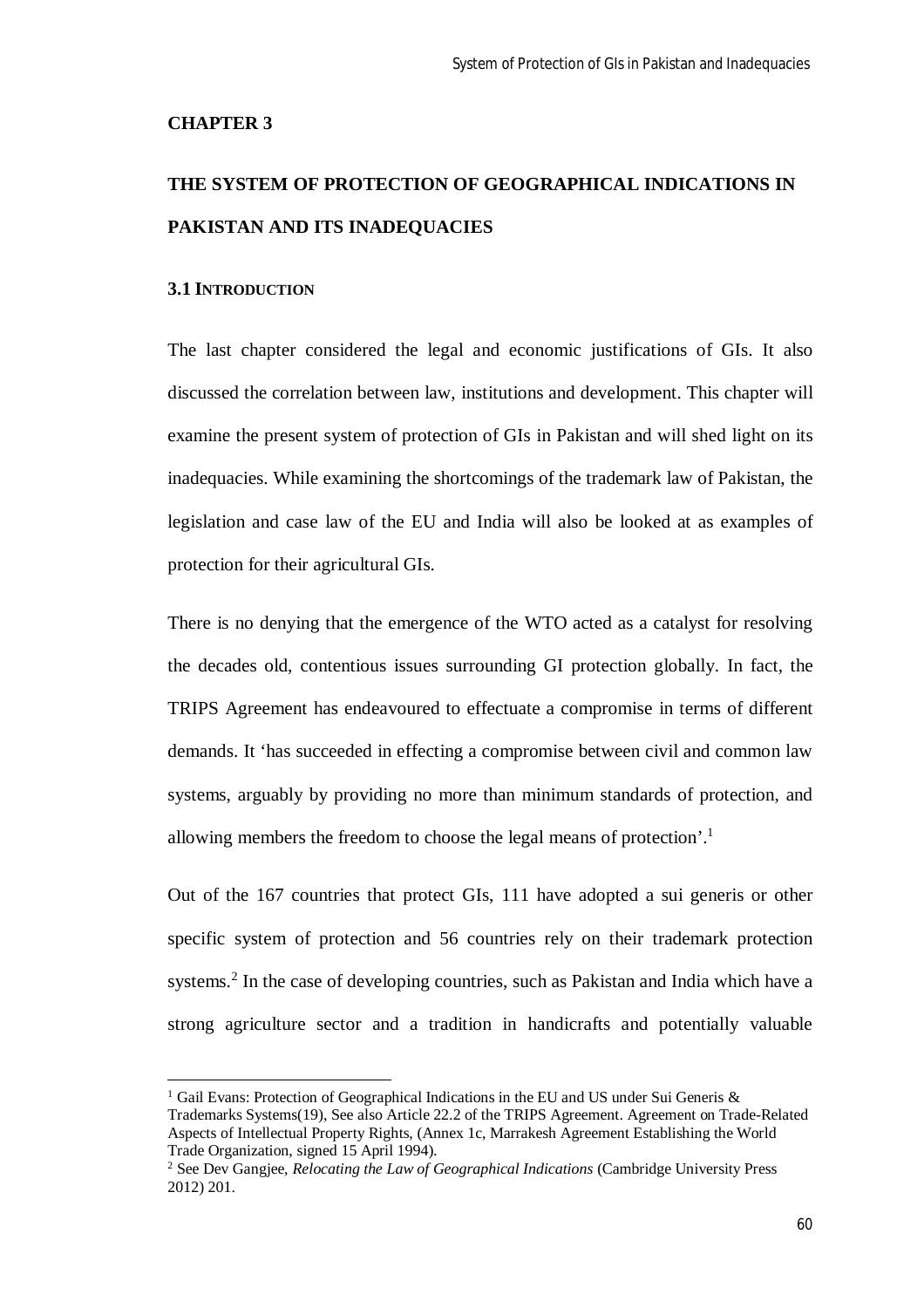traditional knowledge, GIs can be an important public policy tool for the development of the economy and livelihood of farmers and skilled workers. According to Waglé, 'the importance of GIs in Asia-Pacific has to be understood in the wider context of protecting and preserving IP pertaining to traditional cultures, assets and production methods in some of the world's oldest human settlements'.<sup>3</sup>

The aim of this chapter is to examine the present Trademarks Ordinance<sup>4</sup> of Pakistan and to shed light on its inadequacies with regard to legal protection of GIs. There is no case law on GIs in Pakistan, hence the case law of Europe will be used in this chapter for examples. The legislations of both EU and India will also be looked at as examples for comparison in this chapter. In the case of Europe, both the recently repealed EU Regulation 510/2006 and the current Quality Schemes Regulation 1511/2012 (QSR) will be referred to.<sup>5</sup>

<sup>3</sup> Swarnim Waglé, *Geographical Indications as Trade Related Intellectual Property: Relevance and Implications for Human Development in Asia-Pacific* (Asia Pacific Trade and Investment Initiative, UNDP Regional Centre in Colombo, 2007) 6, 7.

<sup>4</sup> The Trademarks Ordinance 2001 of Pakistan was promulgated in order to comply with the TRIPS Agreement; An Ordinance to amend and consolidate the law relating to trade marks (Ordinance No 19 of 2001, 13 April 2001) (Trademarks Ordinance). Due to the coup in Pakistan in October 1999, there was no Parliament Assembly until 2002. The Chief Executive/President at that time could only promulgate Ordinances and this is why it is not written as an Act. However, it has the same effect as an Act of Parliament, since after Parliament was restored in Pakistan, it was ratified by the Assembly as part of the Seventeenth Amendment in the Constitution of the Islamic Republic of Pakistan. The Trademarks Ordinance 2001 was made implementable after the issuance of its Rules in 2003.

<sup>&</sup>lt;sup>5</sup> The main case law on GIs in Europe has developed from the interpretation and application of EU Regulation 510/2006 and its predecessor Regulation 2081/92. EU Regulation 1511/2012 has been enforced only since last year. Both the former EU Regulation 510/2006 and current Regulation 1511/2012 are used for having broad spectrum to use as examples. Nevertheless, the Quality Schemes Regulation 1511/2012 is discussed in detail in Chapter 5. Regulation (EU) No 1511/2012 of the European Parliament and of the Council of 21 November 2012 on quality schemes for agricultural products and foodstuffs [2012] OJ L343/1; Council Regulation (EEC) No 2081/92 of 14 July 1992 on the protection of geographical indications and designations of origin for agricultural products and foodstuffs [1992] OJ L208/1; Council Regulation (EC) No 510/2006 of 20 March 2006 on the protection of geographical indications and designations of origin for agricultural products and foodstuffs [2006] OJ L93/12.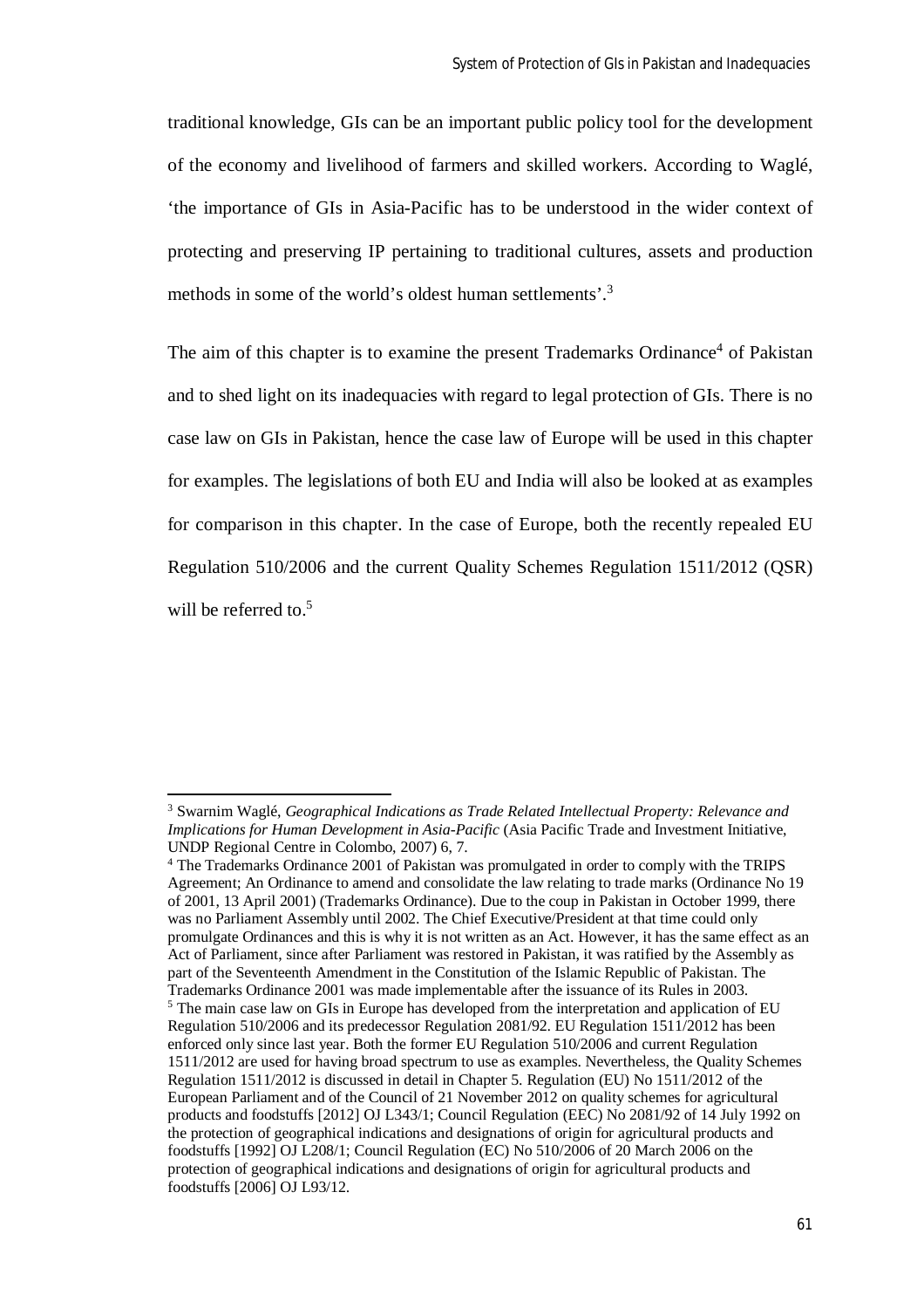# **3.2 PRESENT LEGAL REGIME OF GEOGRAPHICAL INDICATIONS IN PAKISTAN**

GIs in Pakistan are currently protected under the Trademarks Ordinance in the form of collective marks<sup>6</sup> and certification marks.<sup>7</sup> In the TRIPS Agreement, a trademark is defined<sup>8</sup> as a mark which is composed of a sign that is capable of distinguishing the goods or services of one undertaking from those of other undertakings; this means a sign that distinguishes the goods or services of one business undertaking from that of another. The Trademarks Ordinance defines<sup>9</sup> a trademark as 'any mark capable of being represented graphically which is capable of distinguishing goods or services of one undertaking from those of other undertakings'.

The Trademarks Ordinance defines GIs as follows:

[G]eographical indication in relation to goods originating in a particular country or in a region or locality of that country means a mark recognized in that country as a mark indicating that the goods: (a) originated in that country, region or locality; and (b) have a quality, reputation or other characteristic attributable to their geographical region.<sup>10</sup>

<sup>6</sup> Section 82 of the Trademarks Ordinance: 'Collective marks - (1) A collective mark shall be a mark distinguishing the goods or services of members of the association which is the proprietor of the mark from those of other undertakings. (2) The provision of this Ordinance shall apply to collective marks subject to the provisions of the First Schedule.'

<sup>7</sup> Section 83 of the Trademarks Ordinance: 'Certification marks - (1) A certification mark shall be a mark indicating that the goods or services in connection with which it is used are certified by the proprietor of the mark in respect of origin, mode of manufacture of goods or performance of services, quality, accuracy or other characteristics (2) The provisions of this Ordinance shall apply to certification marks subject to the provisions of the Second Schedule.'

<sup>&</sup>lt;sup>8</sup> 'Any sign, or any combination of signs, capable of distinguishing the goods or services of one undertaking from those of other undertakings, shall be capable of constituting a trademark. Such signs, in particular words including personal names, letters, numerals, figurative elements and combinations of colours as well as any combination of such signs, shall be eligible for registration as trademarks. Where signs are not inherently capable of distinguishing the relevant goods or services, Members may make registrability dependent on distinctiveness acquired through use. Members may require, as a condition of registration, that signs be visually perceptible.'

<sup>9</sup> Section 2(xlvii) of the Trademarks Ordinance introduces the registration of service marks for the first time in Pakistan as per the TRIPS Agreement. Before this under the Trademarks Act 1940 of Pakistan, there was no provision for the registration of service marks.

<sup>&</sup>lt;sup>10</sup> Trademarks Ordinance, Section  $2(xix)$ .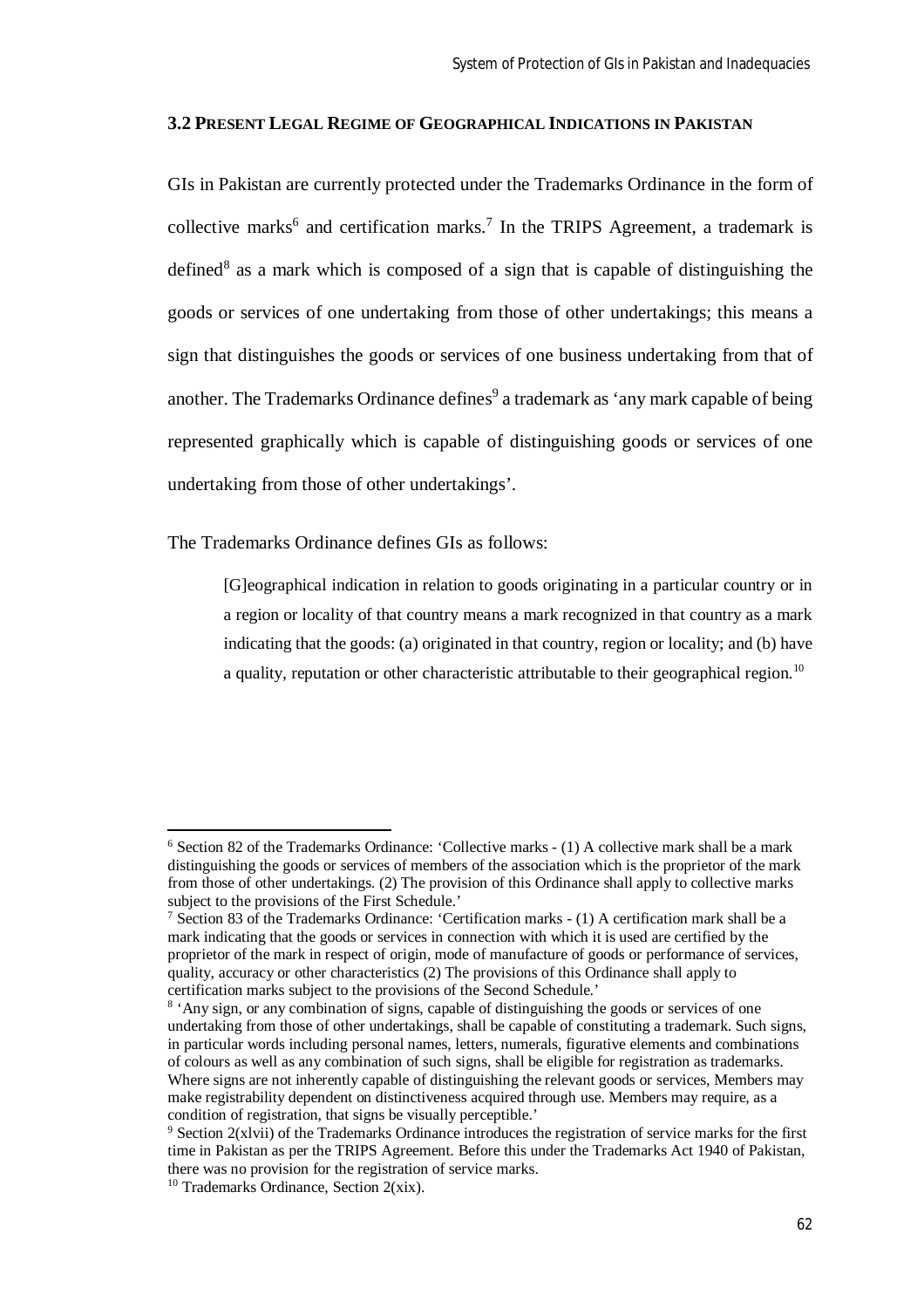Section 2(xix) defines GIs for 'goods' only. Therefore, if a GI is registered under this Act, it will only be for goods. Further, Schedule  $1^{11}$  and Schedule  $2^{12}$  of the Trademarks Ordinance allow registration of GIs as collective and certification marks.<sup>13</sup>

If a trademark is applied to be registered and it is descriptive of the quality of the goods applied for registration or if it contains a geographical expression then such a trademark may be registered depending on the distinctiveness acquired through use. For the registration of GIs, there are derogations in the Trademarks Ordinance with regard to the obstacle of geographical descriptiveness, which will be discussed below under the headings of collective marks and certification marks.

# **3.3 COLLECTIVE MARKS UNDER THE TRADEMARKS ORDINANCE**

Collective marks are governed by Schedule 1 of the Trademarks Ordinance.<sup>14</sup> Section 82(1) of the Trademarks Ordinance defines a collective mark as a 'mark distinguishing the goods or services of members of the association which is the proprietor of the mark from those of other undertakings'. Further, according to Schedule 1 of the Trademarks Ordinance, 'a collective mark may be registered which consists of marks or indications which may serve, in trade, to distinguish the geographical origin of goods or services'.<sup>15</sup>

<sup>&</sup>lt;sup>11</sup> Schedule 1 of the Trademarks Ordinance may be seen in Appendix 2.

<sup>&</sup>lt;sup>12</sup> Schedule 1 of the Trademarks Ordinance may be seen in Appendix 3.

<sup>13</sup> Schedule 1 and Schedule 2 of the Trademarks Ordinance.

<sup>14</sup> Trademarks Ordinance, Schedule 1, para 1.

<sup>&</sup>lt;sup>15</sup> Trademarks Ordinance, Section 3 of Collective Marks, Schedule 1. Section 49(1) of the UK Trademarks Act 1994 also defines a collective mark as 'a mark distinguishing the goods or services of members of the association which is the proprietor of the mark from those of other undertakings'. Further, collective marks are subject to the provisions of Schedule 1. See UK Trademarks Act, Section 49(2).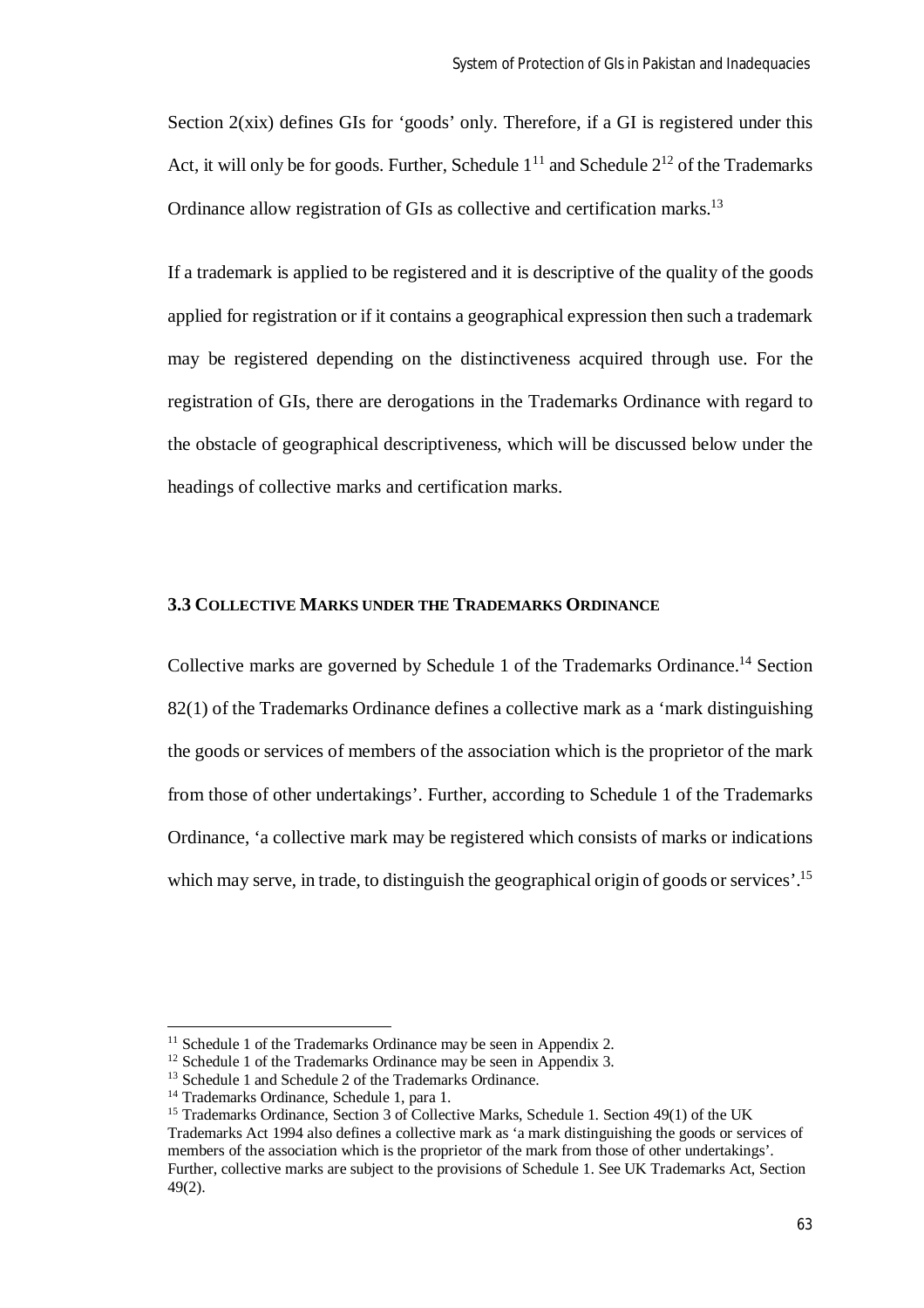However, in the definition of GIs in Section 2(xix), GIs may only be registered for goods.

This form of mark is different from an ordinary trademark. There has to be an association to register this mark which is a legal entity and its members will be the owners of the mark collectively. According to the Registrar of Trademarks, the government cannot apply for collective marks under the Trademarks Ordinance. This could hinder the government in Pakistan from playing any direct role in registering GIs in its name. In a developing country like Pakistan, there is a weak private sector and the role of the state is significant in registering and protecting its GIs. In the interview, the Registrar gave the example of India where most of the GIs are registered in the name of the government of India and its institutions. He further said that in the case of Basmati which was applied to be registered as a GI collective mark by a private organisation, the government of Pakistan, despite its desire, could not oppose it due to the prevailing law. However, he stated that the Indian government sought to oppose it through its state organisation, APEDA.<sup>16</sup> In developing countries like Pakistan, the role of the state is significant in registering, facilitating and protecting GIs. Giovanucci sees that this role of the government in taking an active part in registering and facilitating registration of geographical indications can be better realised in a sui generis system. He states that 'publicly oriented or sui generis systems of GI protection can be bureaucratic but tend to conceive of GIs as a public good and thus cover many of the costs associated with securing and enforcing their protection. Privately oriented systems, such as those that rely primarily on trade mark law … can be more accessible and responsive but the responsibility and costs, especially for detection and

<sup>16</sup> Interview with Registrar of Trademarks (July 2013).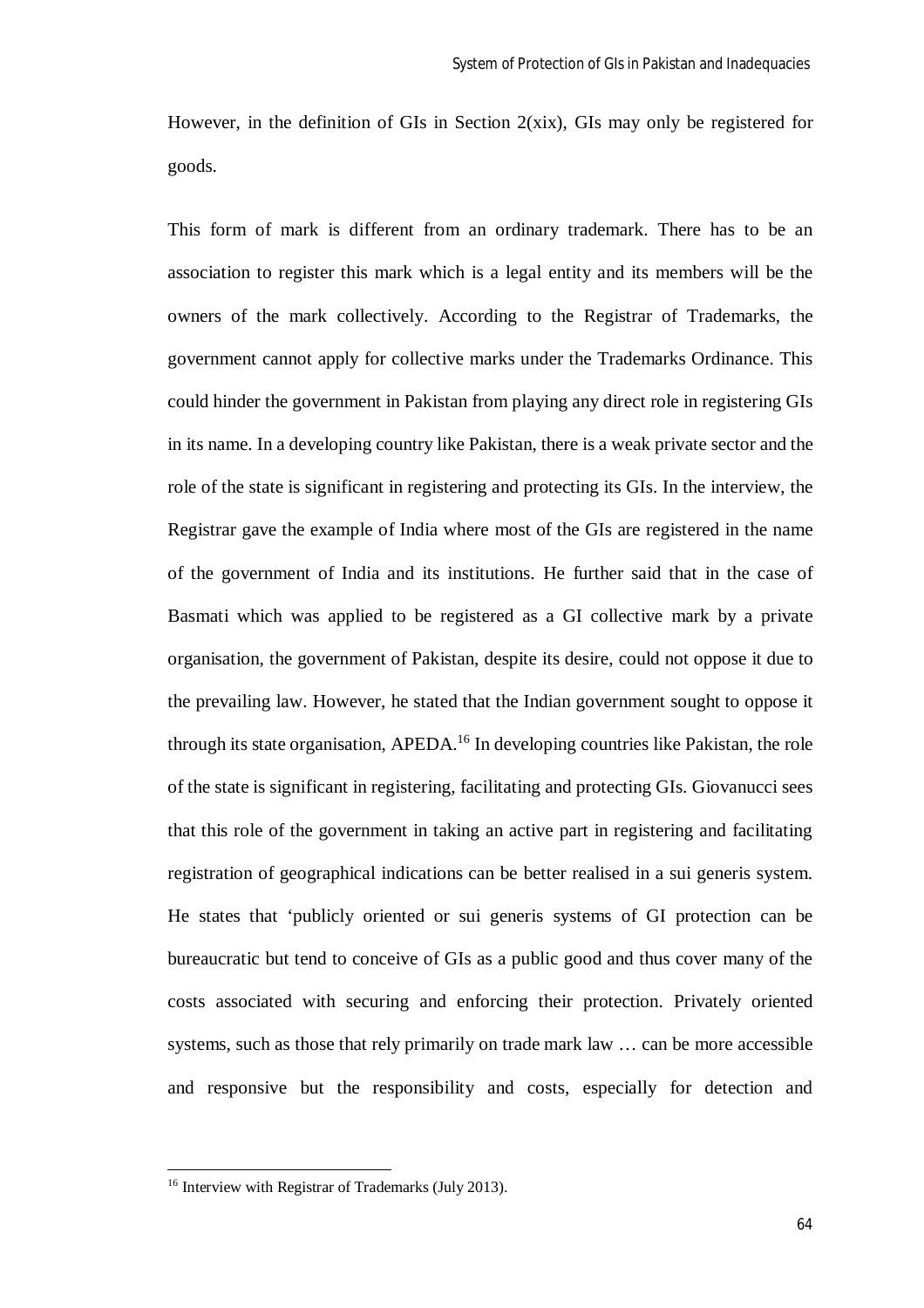enforcement, are borne by the GI [applicant] itself'.<sup>17</sup> At present, there is not a single GI registered in Pakistan.<sup>18</sup> There are a number of reasons for this lack of registration. One of the reasons is the inability of the government to play an active role in the registration of GIs under the Trademarks Ordinance. This is also partly due to a lack of awareness and capacity issues, such as weak private and public sectors related to GIs in Pakistan. There is also the issue of clear policy direction. Despite the presence of a trademark registration system for GIs, the government of Pakistan envisages the enactment of a separate sui generis law for GIs as is evident from the trade policies of Pakistan.<sup>19</sup> These aspects are further explored in Chapter 5 and Chapter 6.

Geographic descriptiveness is a major hurdle in registering trademarks. The problem of registrability of collective marks with respect to geographical descriptiveness is overcome by statutory provisions. GIs can be registered as collective marks according to Section 3<sup>20</sup> of Schedule 1 of the Trademarks Ordinance which provides derogation from Section 14(1)c of the Trademarks Ordinance. Under it, 'a collective mark may be registered which consists of marks or indications which may serve to distinguish the geographical origin of the goods or services'.

The term of registration of collective marks is 10 years, and this is renewable indefinitely as long as the mark continues to be in use. In contrast, the GI is more absolute in nature insofar as the rights the EU accords to Protected Geographical

<sup>&</sup>lt;sup>17</sup> Daniele Giovanucci and others, 'Guide to Geographical Indications: Linking Products and their Origins' (2009) 14 <http://papers.ssrn.com/sol3/papers.cfm?abstract\_id=1736713> accessed 10 August 2014.

The cost of a sui generis system and the role of government are discussed in detail in Chapter 6. <sup>18</sup> Official document from Trade Marks Registry of Pakistan, 2012.

<sup>&</sup>lt;sup>19</sup> Part of the Trade policy 2010-2012 and also earlier trade policies.

<sup>&</sup>lt;sup>20</sup> '3. Indication of geographical origin. (1) Notwithstanding the provisions of clause (c) of sub-section (1) of section 14, a collective mark may be registered which consists of marks or indications which may serve, to distinguish the geographical origin of the goods or services.'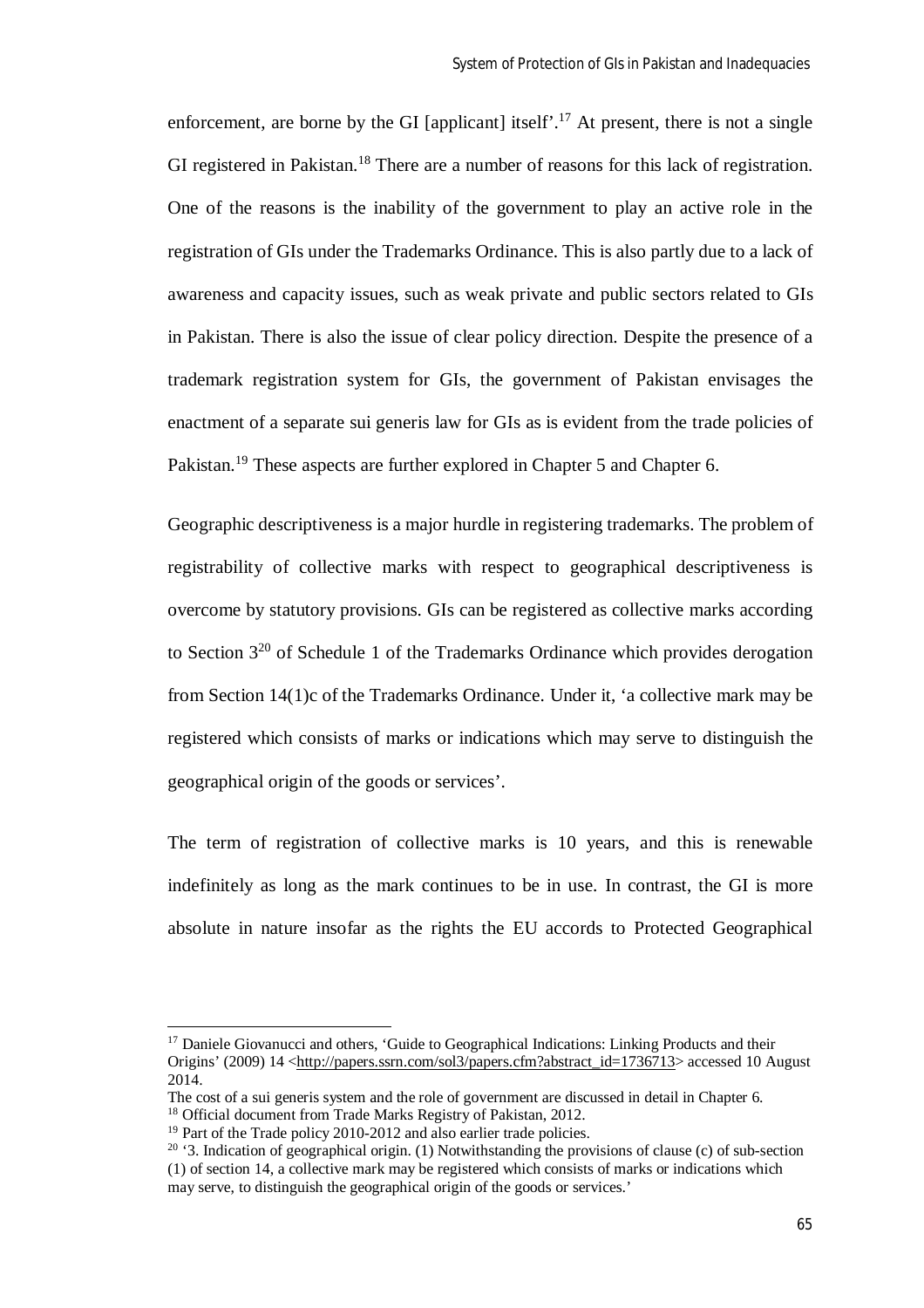Indications (PGIs) and Protected Designations of Origin (PDOs) are of indefinite duration provided the conditions of the product specification continue to be met.<sup>21</sup>

#### **3.4 CERTIFICATION MARKS UNDER THE TRADE MARKS ORDINANCE**

GIs under the Trademarks Ordinance can also be registered as certification marks. Schedule 2 of the Trademarks Ordinance relates to certification marks. It states that 'a certification mark may be registered which consists of signs or indications which may serve, in trade, to designate the geographical origin of the goods or services'. Just as in the case of collective marks, GIs can only be registered for goods as certification marks. Services cannot be registered as GIs under the Trademarks Ordinance.<sup>22</sup>

Section 83(1) of the Trademarks Ordinance defines certification marks as follows:

A certification mark shall be a mark indicating that the goods or services in connection with which it is used are certified by the proprietor of the mark in respect of origin, mode of manufacture of goods or performance of services, quality, accuracy or other characteristics.

Schedule 2 clarifies that:

 $\overline{\phantom{a}}$ 

[I]n relation to a certification mark the reference in clause (x1vii) of Section two to distinguish goods or services of one undertaking from those of other undertakings shall be construed as a reference to distinguish goods or services which are certified from those which are not  $23$ 

<sup>&</sup>lt;sup>21</sup> Gail Evans, 'Protection of Geographical Indications in the European Union and the United States under Sui Generis and Trade Mark Systems: Signs of Harmonisation?' (2013) 1 IPQ 25, 26. However in the case of India, a GI is renewable after every ten years even as part of sui generis law. <sup>22</sup> See Trademarks Ordinance, Section  $2(xix)$ .

<sup>&</sup>lt;sup>23</sup> Trademarks Ordinance, Schedule 2, para 2, Section 50(1) of the UK Trademarks Act 1994 is also similar. It states that, 'a certification mark is a mark indicating that the goods or services in connection with which it is used are certified by the proprietor of the mark in respect of origin, material, mode of manufacture of goods or performance of services, quality, accuracy or other characteristics'.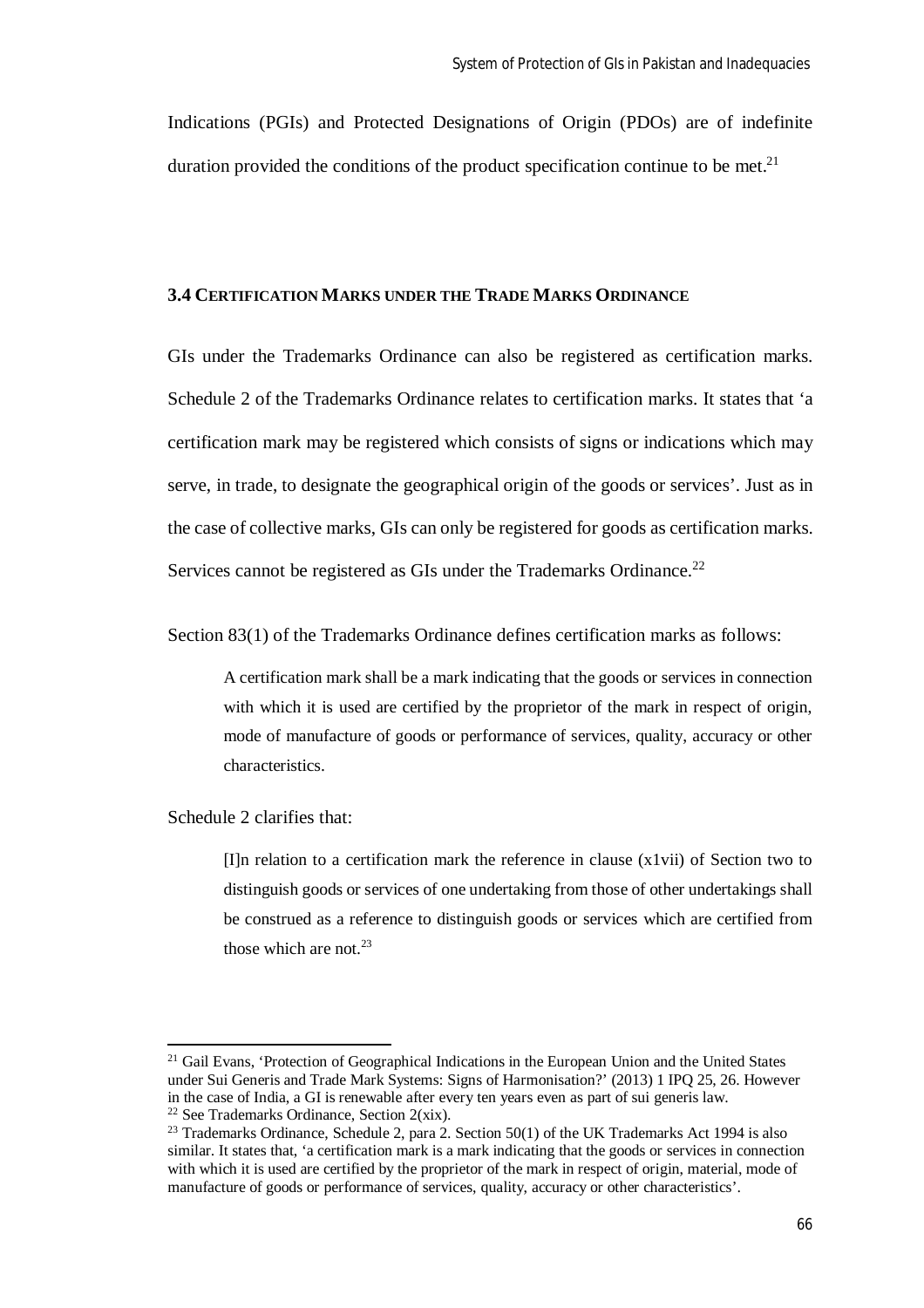The problem of registrability with respect to geographic descriptiveness is overcome by statutory provision. Just as in the case of collective marks, Section 3(1) of Schedule 2 of the Trademarks Ordinance provides for the derogation from certification marks for registering the geographical names as certification marks. It states that:

[N]otwithstanding the provisions of clause (c) of sub-section (1) of section 14, a certification mark may be registered which consist of signs or indications which may serve, in trade, to designate the geographical origin of the goods or services.<sup>24</sup>

In the case of collective marks, the users of the marks are also their proprietors. However, in the case of certification marks, the proprietor is not the user of the mark. The proprietor certifies the quality, manufacture and geographical origin of the mark. Hence, any third party who is not involved in any business activity with regard to the GI product can apply for registration of a GI as a certification mark.<sup>25</sup>

The certification mark is subject to revocation if the proprietor has begun to carry on a business involving the supply of goods or services of the kind certified. This goes to the heart of the nature of a certification mark. The owner may not use the mark. The owner's function is to exercise control over the use of the mark by others, thereby ensuring that their products meet his required standards. This 'arm's length' requirement is intended to ensure objectivity in the certification process.

Like a collective mark, the certification mark is registered for 10 years and is indefinitely renewable subject to the continuous use of the mark. A certification mark does not have a statutory requirement to demarcate a geographic area. It can be registered as a GI under a certification mark which certifies that it originates from a

<sup>24</sup> Trademarks Ordinance, Schedule 2, Section 3(1).

<sup>25</sup> ibid Schedule 2, para 4.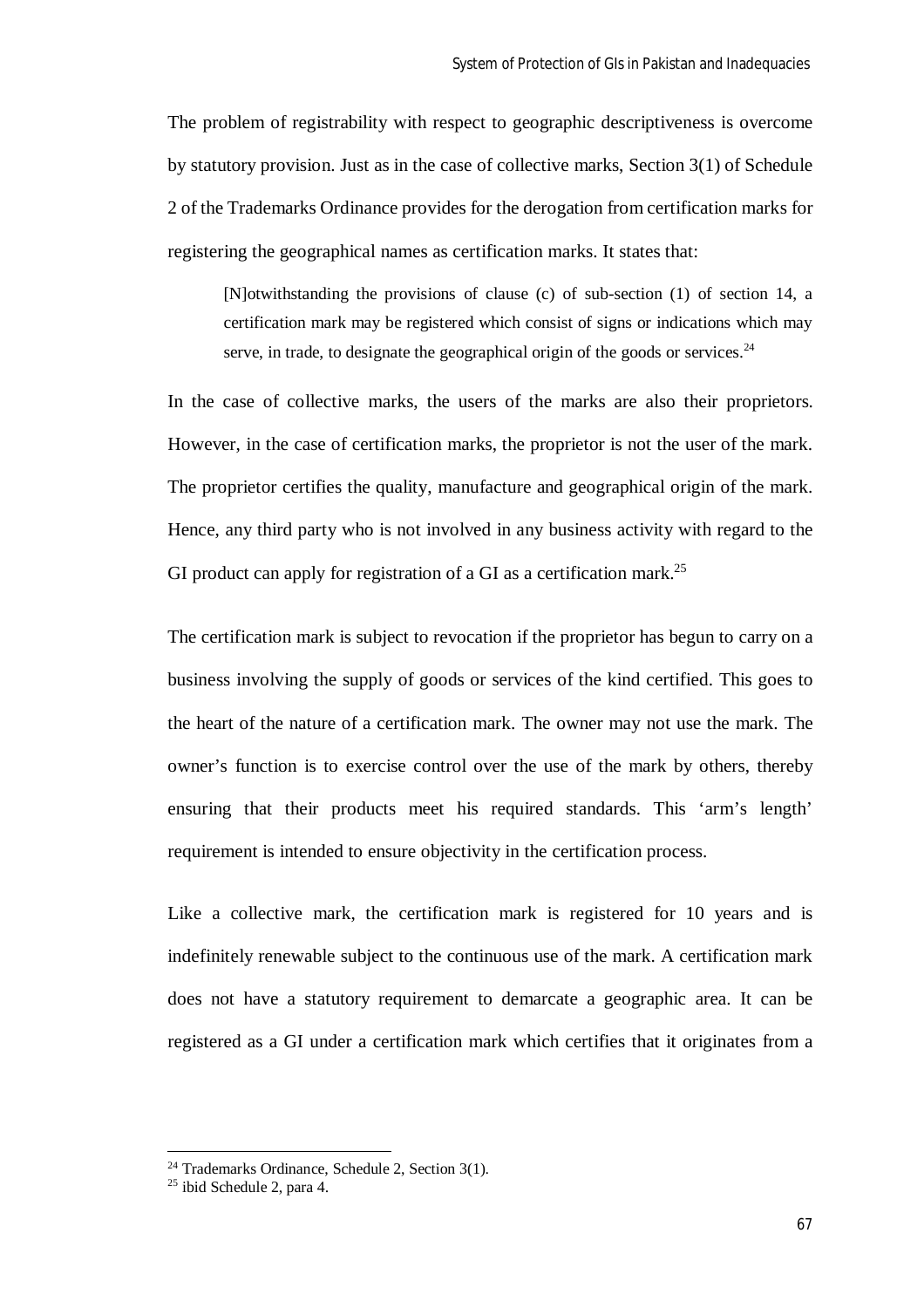particular region. For example, Roquefort<sup>26</sup> cheese registered as a certification mark in the USA showed only that it originated from a particular region.<sup>27</sup> On the other hand, a geographical area is to be demarcated under sui generis law.

After this brief overview of the present legal regime of GIs in Pakistan, this chapter will discuss in detail the inadequacies of the trademark registration system in Pakistan. The chapter will look at the definition of GIs, registrability and generic indications, coexistence between trademarks and GIs, the need for additional protection for products beyond wines and spirits, enforcement of GIs including infringement, dilution and product specification with respect to protection of GIs in Pakistan. Due to the absence of case law in the juridical development of GIs in Pakistan, this chapter will refer to EU and Indian legislation. Further, EU case law will be used in this chapter as examples.

# **3.5 PRESENT INADEQUACIES OF THE DEFINITION OF GEOGRAPHICAL INDICATIONS**

The TRIPS Agreement is flexible in terms of its definition, catering for the preferences of different countries that protect their GIs under the trademark registration system or sui generis system. Article 22.1 of the TRIPS Agreement defines GIs as 'indications which identify a good as originating in the territory of a Member, or a region or locality in that territory, where a given quality, reputation or other characteristic of the good is essentially attributable to its geographical origin.'

The definition of GIs in the Trademarks Ordinance is covered under Section 2(xix). It states that 'geographical indication' in relation to goods originating in a particular

<sup>26</sup> A type of sheep's milk cheese originating from the caves of Roquefort, France; see *Community of Roquefort v William Fehndrich Inc* 303 F 2d 494, 133 USPQ 633 (2d Cir 1962).

 $27$  Evans (n 21) 26.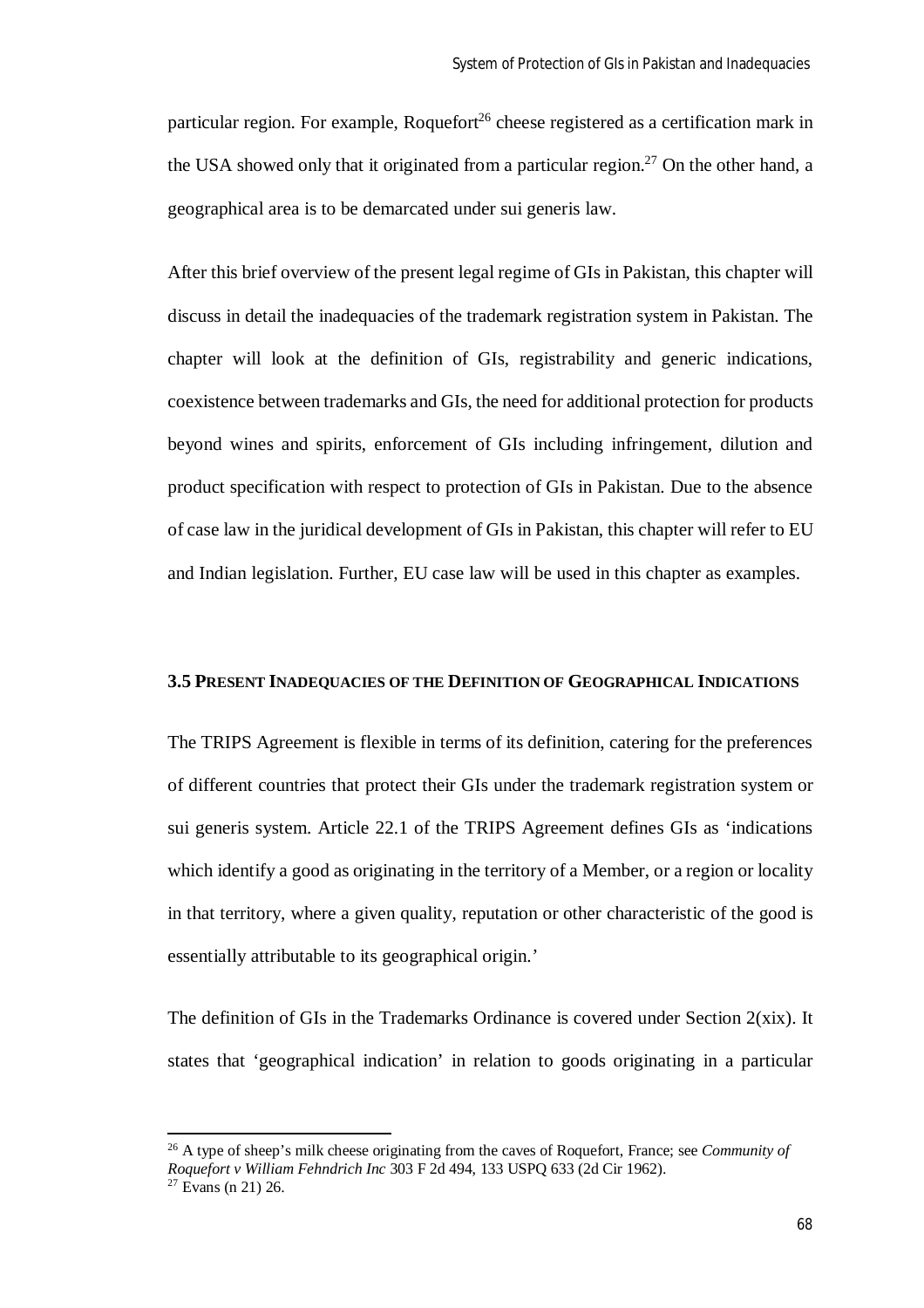country or in a region or locality of that country means a mark recognised in that country as a mark indicating that the goods: '(a) originated in that country, region or locality; and (b) have a quality, reputation or other characteristic attributable in then geographical region'. It can be noted that in the last part of the definition of GIs under Pakistan's law, where it refers to GIs which 'have quality, reputation or other characteristics attributable in their Geographical Origin", the word essentially is missing from the definition of GIs. This is in contrast to the TRIPS Agreement definition of GIs: 'indications which identify a good as originating in a territory … where a given quality, reputation and other characteristics of the good is essentially attributable to its geographical region'.

This absence of the word essentially makes the connection of quality, reputation and other characteristics comparatively weaker. The words 'essentially attributable' are understood as establishing a causal connection between the quality of the product or other distinctive features and the origin of the goods.<sup>28</sup> This causal connection is a link and, according to the EU Guide to PDOs and PGIs, this link 'must provide an explanation of why a product is linked to one area, and not another, i.e. how far the final product is affected by the characteristics of the region in which it is produced'.<sup>29</sup>

Apart from this inadequacy, the registration of GIs under the trademark system does not primarily base itself on terroir  $logic^{30}$  'which is a crucial ingredient in the process of legitimation whereby IGOs are treated as a discrete category of protected signs'.<sup>31</sup>

 $28$  See Gangjee (n 2) 233.

<sup>&</sup>lt;sup>29</sup> European Commission, 'Protection of Geographical Indications of Origin, Designations of Origin and Certificates of Special Character for Agricultural Products and Foodstuffs: Guide to Community Regulations' (Working Document of the Commission Services, 2nd edn, 2004)) 13.

<sup>&</sup>lt;sup>30</sup> Jean-Louis Rastoin, 'The Concept of Terroir as the Basis of Corporate Strategy in Agribusiness: The European Social, Economic and Institutional Model' in Louis Augustin-Jean, Hélène Ilbert and Neantro Saavedra-Rivano (eds), *Geographical indications and international agricultural trade: the challenge for Asia* (Palgrave Macmillan 2012) 126.

 $31$  See Gangiee (n 2) 77.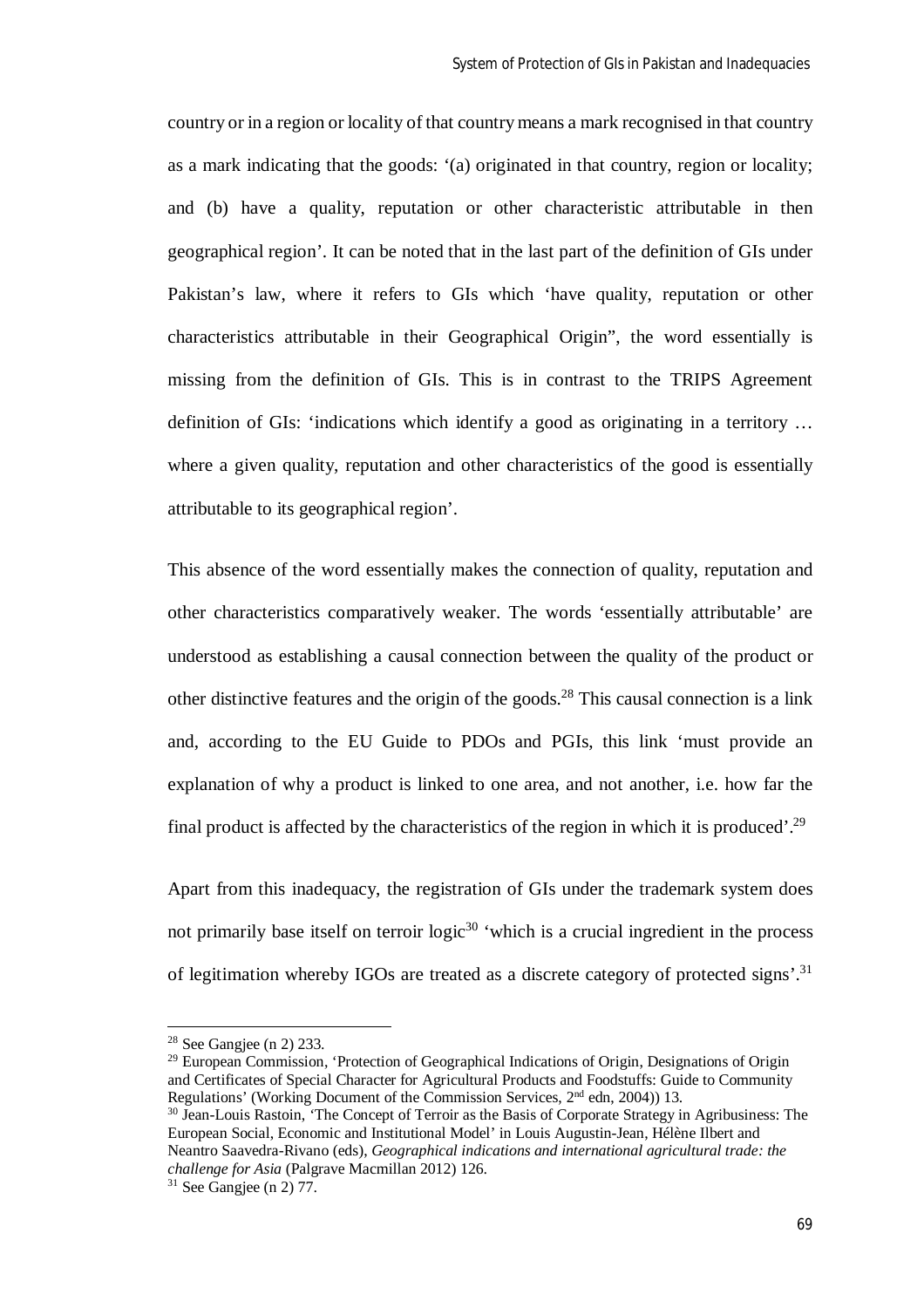According to Audier, 'the link between agricultural products and foodstuffs, the goods and their originating place can be understood in different ways. The stronger the technical, historical, cultural and social link is, the more the producers will demand an efficient protection of the geographical name used to designate the product.<sup>32</sup> The underlying rationale of protection under a trademark system is different from a GI protection system. It is reasonable to say that 'by and large, the trademark regime is indifferent to terroir factors'.<sup>33</sup> The Italian Supreme Court aptly stated that the reputation of a product for GI protection rests upon the qualities derived from a geographical source. It also noted that:

[T]he reason for affording protection [for designation of origin] lies in the fact that the product draws a particular character from its place of origin. This character is objectively discernible through a complex of the natural and human elements making up its environment of production … [It] is aimed at reassuring the consumer of the place of origin, itself also an assurance of quality.<sup>34</sup>

The Indian GI Act<sup>35</sup> has a more extensive definition of a GI. It states that:

[G]eographical indication, in relation to goods, means an indication which identifies such goods as agricultural goods, natural goods or manufactured goods as originating, or manufactured in the territory of a country, or a region or locality in that territory, where a given quality, reputation or other characteristic of such goods is essentially attributable to its geographical origin and in case where such goods are manufactured goods one of the activities of either the production or of processing or preparation of the goods concerned takes place in such territory, region or locality, as the case may be.

<sup>&</sup>lt;sup>32</sup> Jacques Audier, 'Protection of Geographical Indications in France' (Lecture, Symposium on the Protection of Geographical Indications in the Worldwide Context, WIPO, Eger, Hungary, 24-25 October 1997) 2. See also D Gervais, 'The Lisbon Agreement's Misunderstood Potential' (2009) 1 WIPO Journal 87.

 $33$  See Gangiee (n 2) 208.

<sup>34</sup> *Pilsen Urquell* v *Industrie Poretti SpA* [1998] ETMR 168, 172 (Corte Suprema di Cassazione 1996). <sup>35</sup> The Geographical Indications of Goods (Registration and Protection) Act, 1999, Section 2(1) (Indian

GI Act).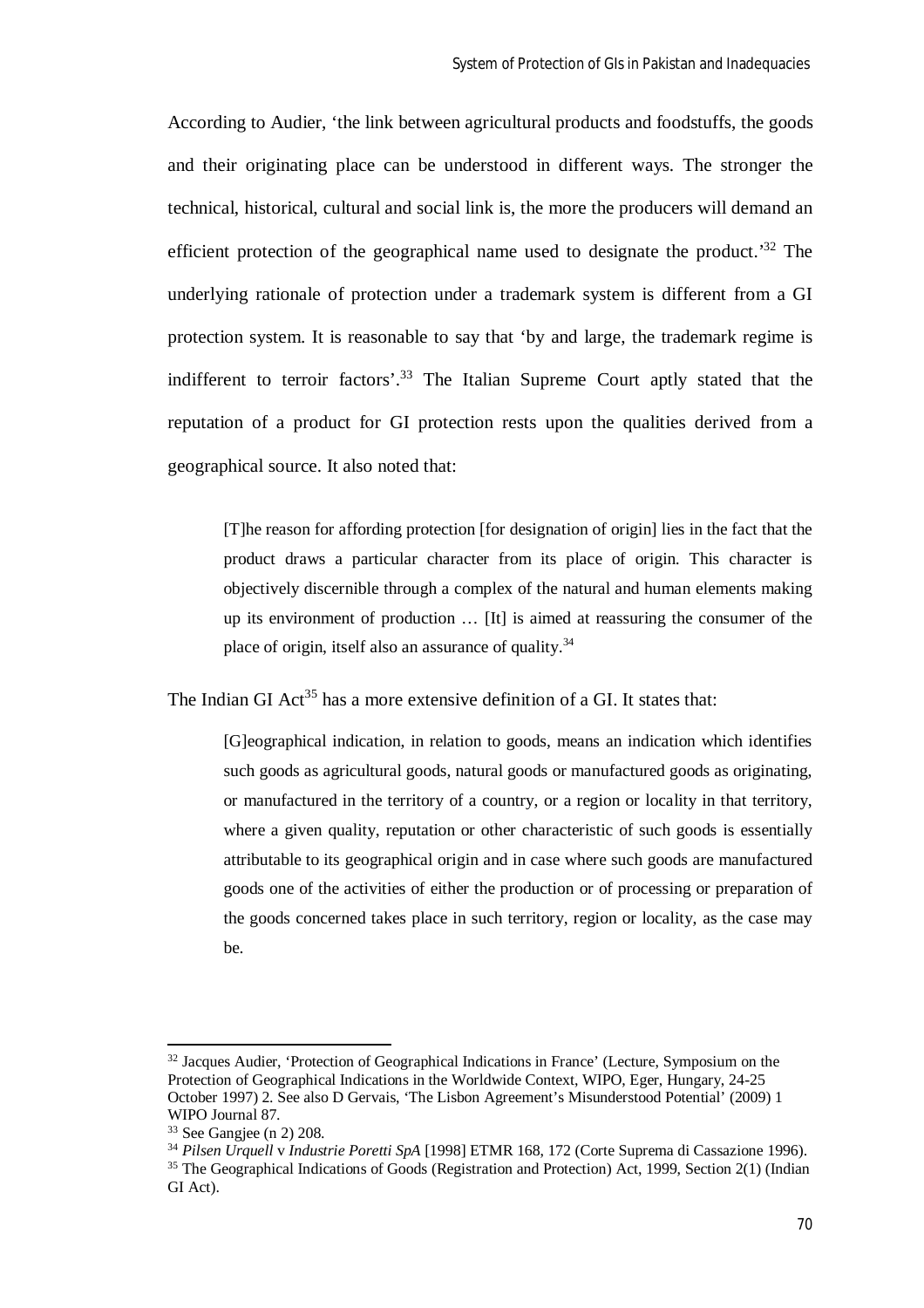This definition is closer to the TRIPS definition. It includes all the goods in the category of admissible GIs and the words 'essentially attributable', as discussed above, establishing a causal link as part of the definition. There is also flexibility and predictability in terms of a single definition compared to different definitions in the EU GI Regulation.

Under the repealed EU Regulation 510/2006, GIs could be registered in two ways, either as PGIs or as PDOs.<sup>36</sup> Both PDO and PGI were different with regard to the scope of the linkage of production to the defined geographical region. The requirements for the registration of GIs as PDOs were stringent for registration compared to the requirements for registration of GIs as PGIs. In the case of PDOs, the product must originate in the place and its quality should also be exclusively due to the specific geographical environment along with its integral natural and human factors. On the other hand, there were relaxed criteria for registration of GIs as PGIs. In order to register as a PGI, the product has to be produced, processed or prepared in the geographical area. Further, the quality, reputation or other characteristics of the product ought to be generally 'attributable' rather than 'essentially due' to that area.<sup>37</sup> In the EU QSR, the definition of  $PDO<sup>38</sup>$  remains almost the same. However, the definition of PGI was amended to make it similar to the definition of GIs in the TRIPS Agreement. Article  $5(2)^{39}$  of the current Regulation 1151/2012 makes the link between the product and the specific geographical origin stronger compared to the one in the former EU Regulation

<sup>36</sup> See Article 2(1a) and 2(1b) of EU Regulation 510/2006 for definitions of PGI and PDO. GIs can also be protected in the EU as Community Trademarks under Council Regulation (EC) No 207/2009 of 26 February 2009 on the Community Trade Mark [2009] OJ L78/1.

<sup>37</sup> Evans (n 21) 22.

<sup>38</sup> See Article 5(1) of EU Regulation 1511/2012.

<sup>39</sup> Article 5 (2) of EU Regulation states:

<sup>&#</sup>x27;For the purpose of this Regulation, 'geographical indication' is a name which identifies a product: (a) originating in a specific place, region or country; (b) whose given quality, reputation or other characteristic is essentially attributable to its geographical origin; and (c) at least one of the production steps of which take place in the defined geographical area'.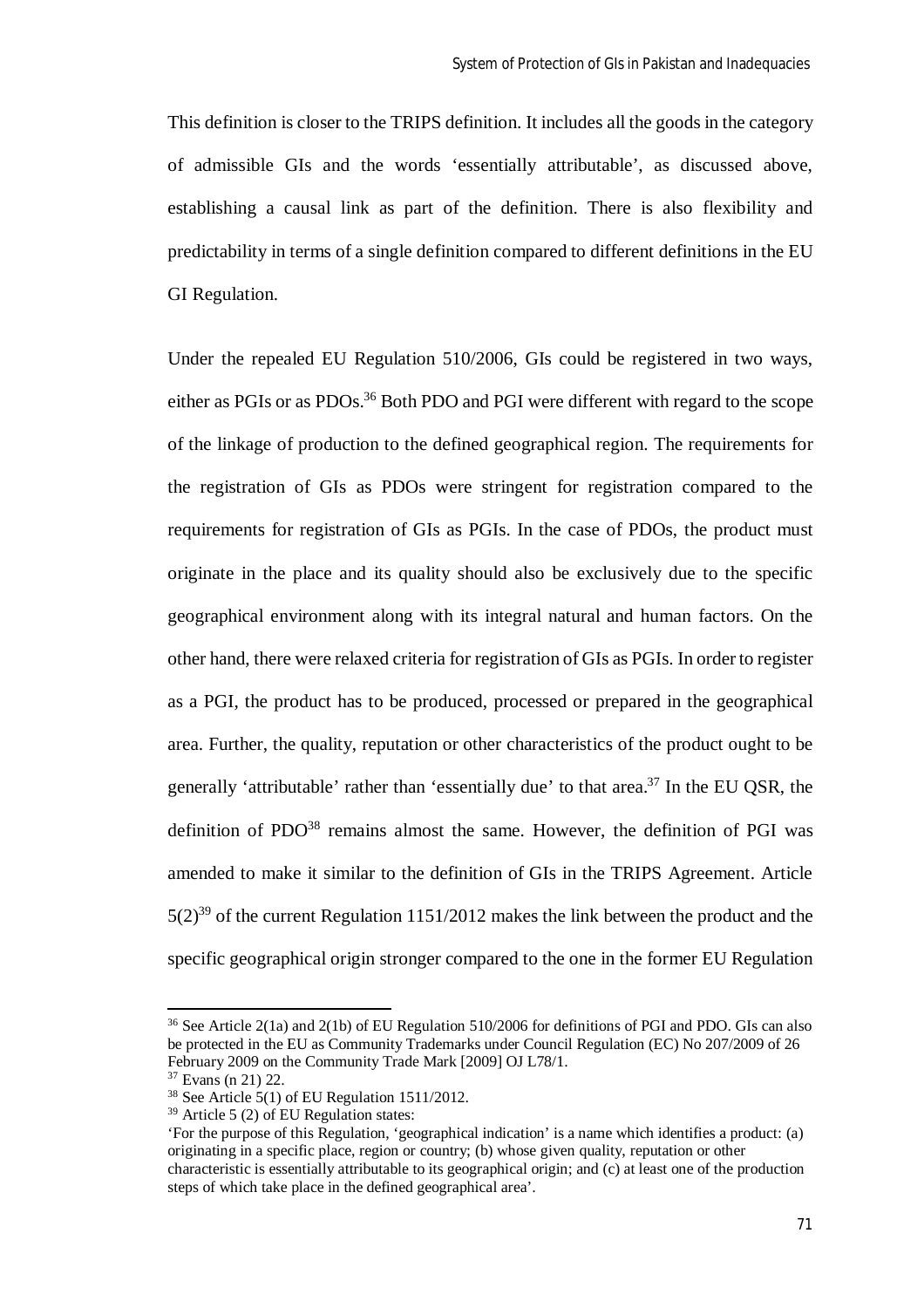510/2006. This development is further discussed in detail in chapter 5 under the heading 5.5.

There is a single definition of GIs under the Indian GI Act. It states that:

[G]eographical indication, in relation to goods, means an indication which identifies such goods as agricultural goods, natural goods or manufactured goods as originating, or manufactured in the territory of a country, or a region or locality in that territory, where a given quality, reputation or other characteristic of such goods is essentially attributable to its geographical origin and in case where such goods are manufactured goods one of the activities of either the production or of processing or preparation of the goods concerned takes place in such territory, region or locality, as the case may  $be.40$ 

This definition is more comprehensive than the definition of PGI under the EU Regulations discussed above. Nevertheless, it is less stringent than the definition of PDO under the EU Regulations.<sup>41</sup>

Pakistan therefore has room to further improve its definition of GIs by adding the word 'essentially' and by inserting 'quality, reputation or other characteristics of the good is essentially attributable to its geographical origin' within its existing definition rather than saying 'quality, reputation and other characteristics of the good is attributable to its geographical origin'. By introducing provisions similar to definitions of GIs under Indian law and the one given for PDO in the EU Regulations, Pakistan can strongly protect its GIs, such as Basmati rice, Hunza apricots and Sindhri mangoes. This will enhance the income of its farmers since GIs are much more than simply the identification of a product with a place and as a type of intellectual property which is attached to territory; GIs are a means for social and industrial groups to protect and

<sup>40</sup> See Section 2 of the Indian GI Act 1999.

<sup>&</sup>lt;sup>41</sup> This is further discussed in Chapter 5 under heading 5.5.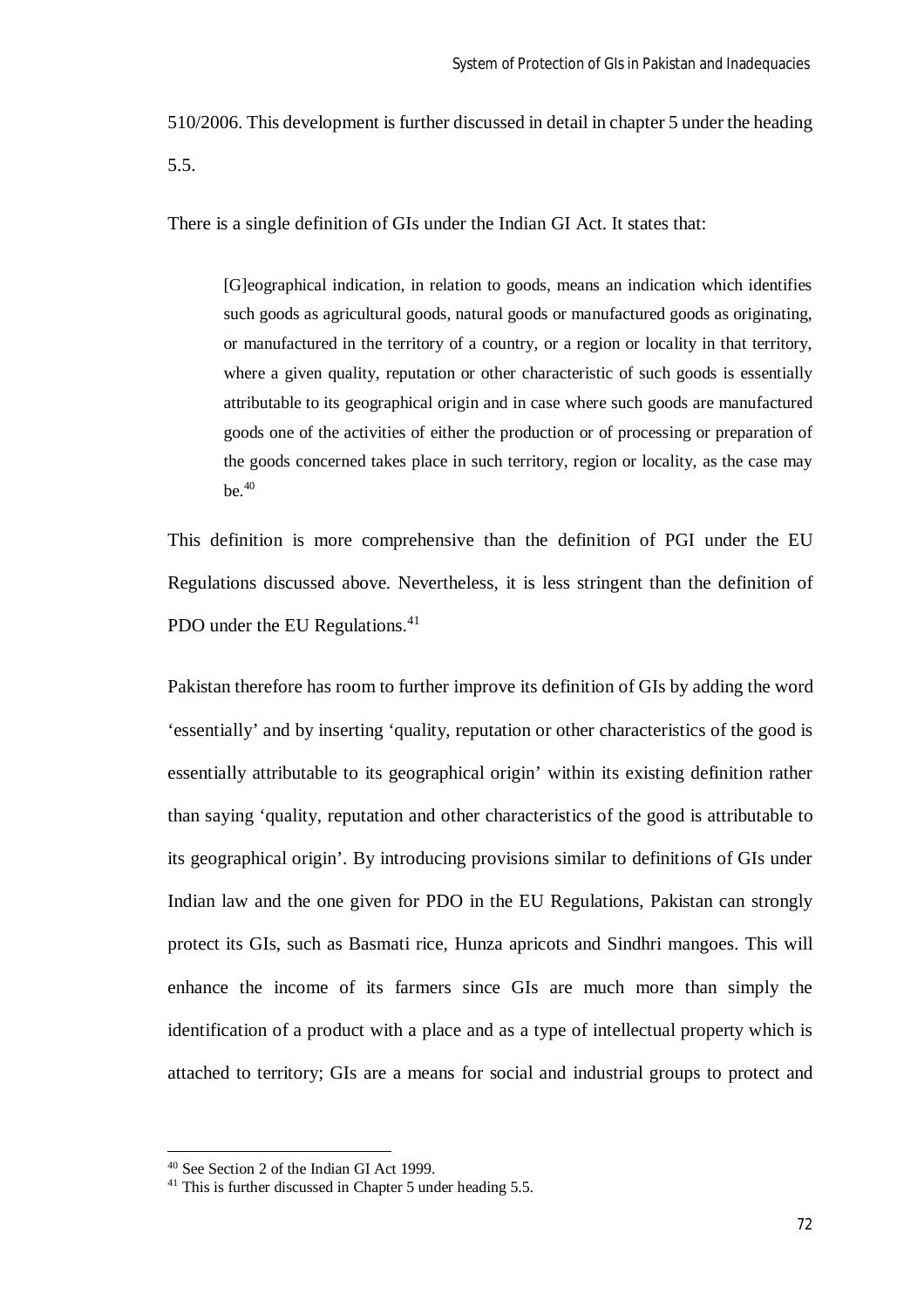distinguish their products. This is especially the case for small local producers and farmers who are able to use them to enhance their reputations and compete effectively with large corporations.<sup>42</sup>

## **3.6 REGISTRABILITY AND GENERIC INDICATIONS**

Pakistan's legislation does not define factors of genericness.<sup>43</sup> However, Section 73 of the Trademarks Ordinance does refer to such situations. It says that the registration of a trademark may be revoked 'if it has become a common name in the trade for a product or service for which it has been registered' and 'that in consequence of the use made of it by the proprietor or with his consent in relation to the goods or services for which it is registered, it is liable to mislead the public, particularly as to the nature, quality or geographical origin of those goods or services'. <sup>44</sup> This disqualification applies to GIs registered as collective or certification marks.<sup>45</sup> Even if GIs are registered under the Trademarks Ordinance, the certification or collective marks have to be renewed every 10 years.<sup>46</sup> According to the Registrar of Trademarks, this treatment of renewal of GIs under the Trademarks Ordinance would be problematic as it would include legal costs and possible litigation for the GI proprietors at the time of renewal in the future.

<sup>43</sup> The Registrar of the Trade Marks Registry said in the interview that there was no definition of generic names in the Trademarks Ordinance and this area needed juridical development.

<sup>42</sup> W Moran, 'Rural Space as intellectual property' (1993) Political Geography 263.

<sup>44</sup> Section 73. 'Revocation of registration. (1) The registration of a trade mark may be revoked on any of the following grounds, namely: (a) that within the period of five years following the date of completion of registration procedure it has not been put to bona fide use in Pakistan by the proprietor or by an authorised user thereof, in relation to the goods or services for which it is registered and there are no proper reasons for its non-use; (b) that the bona fide use has been suspended for an uninterrupted period of five years and there are no proper reasons for its non-use; (c) that in consequence of acts or inactivity of the proprietor, it has become the common name in the trade for a product or service for which it is registered.'

<sup>45</sup> As per Schedules 1 and 2 of the Trademarks Ordinance.

<sup>46</sup> This aspect has already been addressed before under the 'Present legal regime of GIs in Pakistan' in this chapter. Under Section 34(1), a trademark may be registered for 10 years and under Section 35 it can be renewed for another 10 years provided that it has been in use.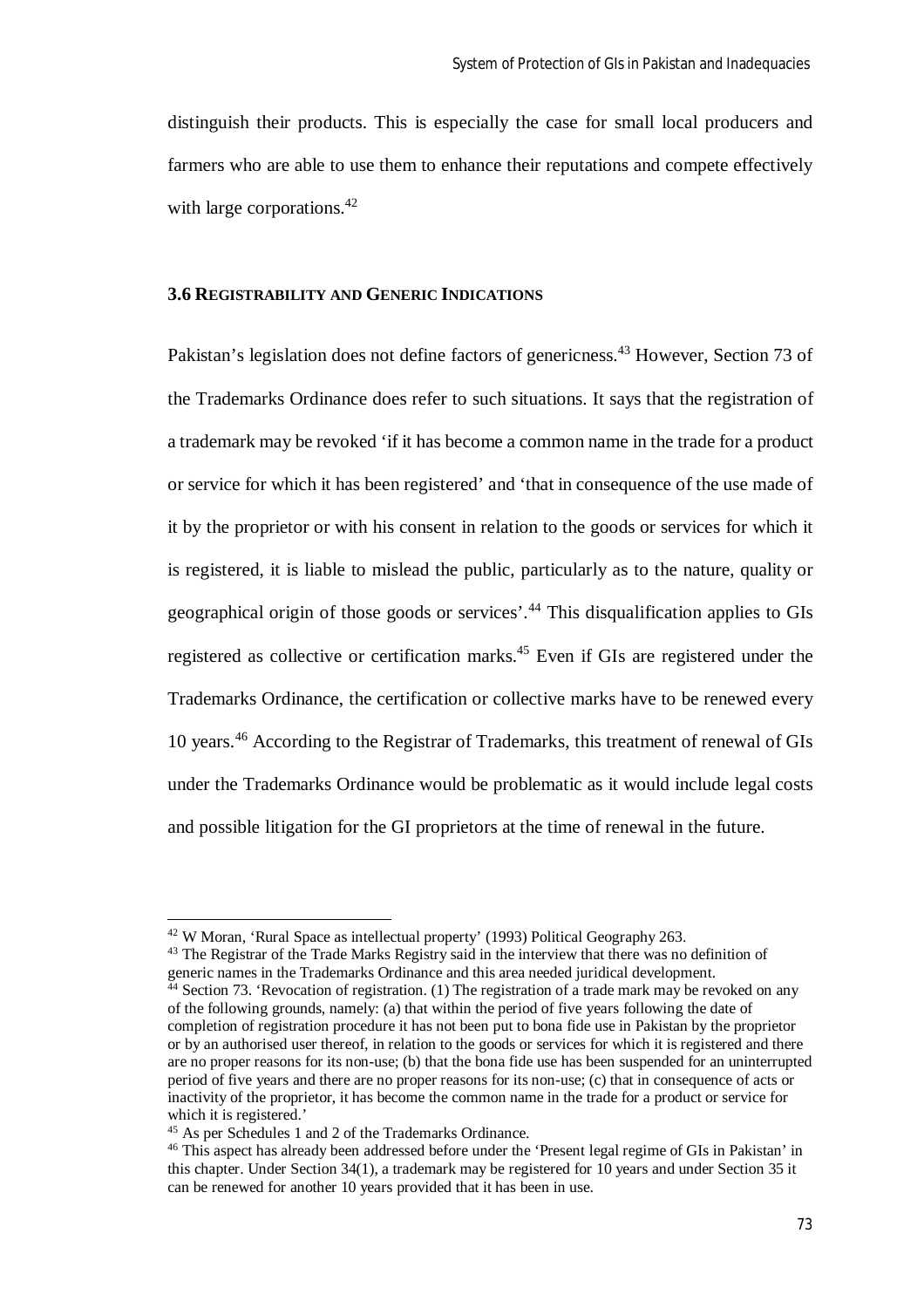According to Article 3(1) of the EU Regulation 510/2006, a generic name means the name of a GI (such as an agriculture product) which relates to the place or the region where this GI was originally produced or marketed and which has become the common name of that product in the Community.<sup>47</sup> The definition of 'generic' under EU Regulation  $1511/2012$  is ostensibly the same.<sup>48</sup> Referring to the issue of 'common name in the trade', the Registrar of Trademarks said that Pakistan had lost a few of its potential GIs owing to a lack of protection. He said that one of the examples is that of 'Nimko'<sup>49</sup> which had become a generic name whereas it could have been protected as a GI.<sup>50</sup> Article 3(1) of the EU Regulation further states that in order to establish whether or not a name has become generic, authorities and courts should take all factors into account. In particular, they should consider (a) the existing situation in the member states and in areas of consumption; and (b) the relevant national or Community laws. Further, in the *Parmesan* case the CJEU elaborated on the factors for determining the status of a name.<sup>51</sup>

<sup>47</sup> EU GI Regulation, Article 3(1) states that:

<sup>&#</sup>x27;Names that have become generic may not be registered.

For the purposes of this Regulation, a "name that has become generic" means the name of an agricultural product or a foodstuff which, although it relates to the place or the region where this product or foodstuff was originally produced or marketed, has become the common name of an agricultural product or a foodstuff in the Community.

To establish whether or not a name has become generic, account shall be taken of all factors, in particular:

<sup>(</sup>a) the existing situation in the Member States and in areas of consumption;

<sup>(</sup>b) the relevant national or Community laws.'

<sup>48</sup> According to Article 3(6) of the EU Regulation 1511/2012,

<sup>&#</sup>x27;"generic terms" means the names of products which, although relating to the place, region or country where the product was originally produced or marketed, have become the common name of a product in the Union'.

<sup>&</sup>lt;sup>49</sup> It comprises of a mixture of spicy dried ingredients. It may include peanuts, fried lentils, chickpea flour noodles, corns, chickpeas, vegetables, curry leaves, dried raisins, flaked rice, coriander salt and a blend of spices.

<sup>50</sup> Interview with Registrar of Trademarks (July 2013).

<sup>51</sup> *Parmesan* [2008] ECR 1-957, [2008] ETMR 32 [53] and [101]; See also *Feta* [2005] ECR 1-9115, [2006] ETMR 16 [76]-[99].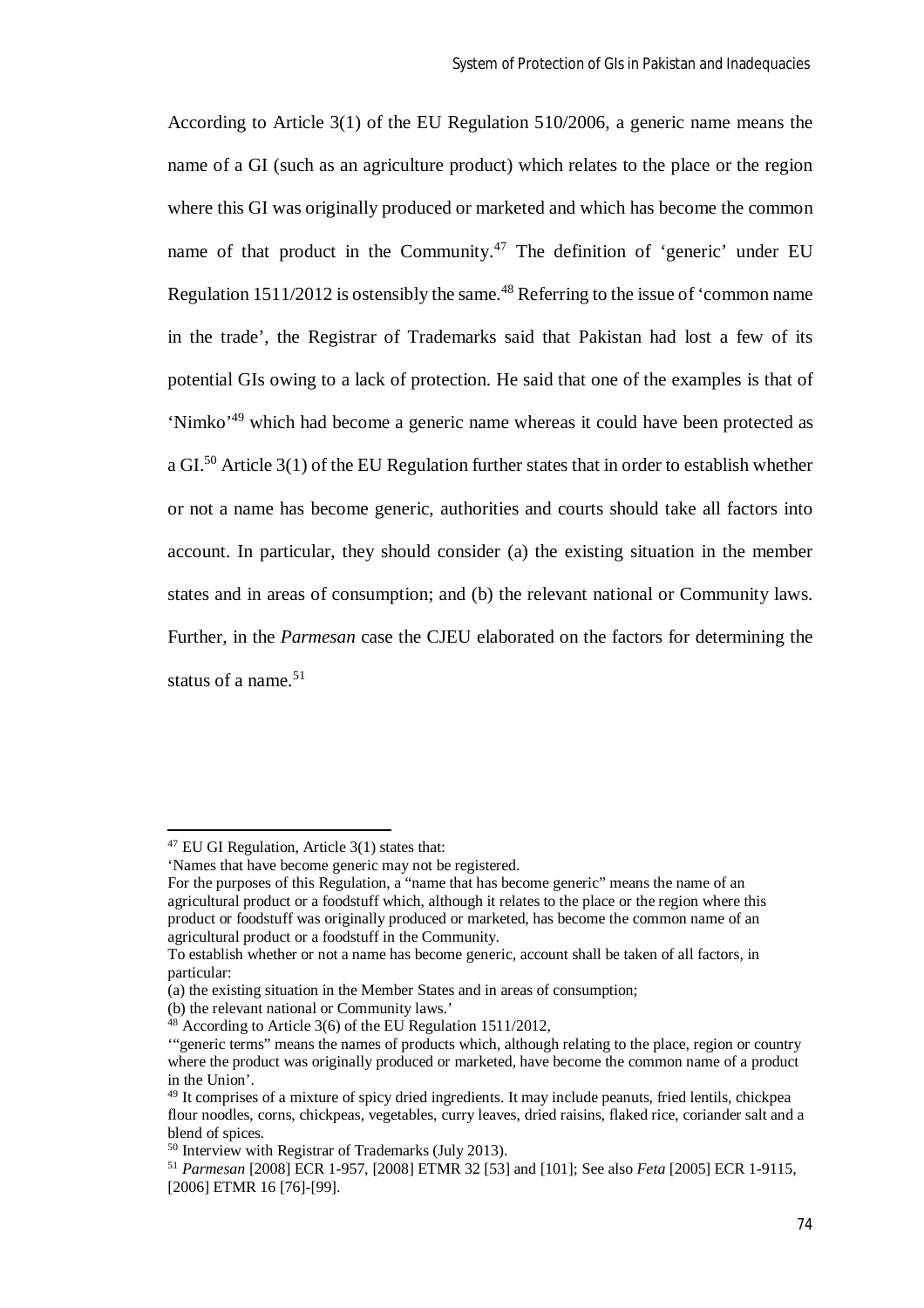Under EU sui generis law, once registered, a GI may not become generic. It does not need to be renewed every ten years as is required for GIs registered under the Trademarks Ordinance. According to Article 13(2) of the EU GI Regulation, 'protected names may not become generic'. This means that a GI as per the EU Regulation may alter or may even be lost but the usage and understanding of the protected name remains intact.<sup>52</sup>

Further, Pakistan does not subscribe to any international agreement which protects its GIs from becoming generic. Pakistan is not a signatory of either the Madrid Agreement for the Repression of False or Deceptive Indications of Source on Goods,  $53$  or the Lisbon Agreement for the Protection of Appellations of Origin and their International Registration.<sup>54</sup> The Madrid Agreement grants discretion to the national courts to determine whether a product, with the exception of wines, has become generic. As per Article 6 of the Lisbon Agreement,  $AOS<sup>55</sup>$  cannot become generic for any member of the Lisbon Union as far as they are protected in the country of origin. This makes it more important for Pakistan to legislate to protect its GIs.

It can be seen that, in terms of case law, courts have taken a narrow interpretation of genericness in the EU. In the *Feta* case,<sup>56</sup> 'the Commission reasoned that because feta labelling made references to Greek images and iconography, this specifically (and misleadingly) communicated a Greek origin for the product, thereby suggesting it was

 $52$  Evans (n 21) 28. However it is subject to interpretation by the courts.

<sup>&</sup>lt;sup>53</sup> The Madrid Agreement for the Repression of False or Deceptive Indications of Source on Goods (14 April 1891, as amended 14 July 1967) 828 UNTS 389.

<sup>&</sup>lt;sup>54</sup> Lisbon Agreement for the Protection of Appellations of Origin and their International Registration (31 October 1958, amended 28 September 1979). It entered into force on 25 September 1966, and is administered by the World Intellectual Property Organization (WIPO).

<sup>55</sup> AOs are defined in Article 2(1) of the Lisbon Agreement as indications whose qualities and characteristics are 'exclusively or essentially due to the geographical environment, including natural and human factors.'

<sup>56</sup> See *Feta* [2005] ECR 1-9115; [2006] ETMR 16.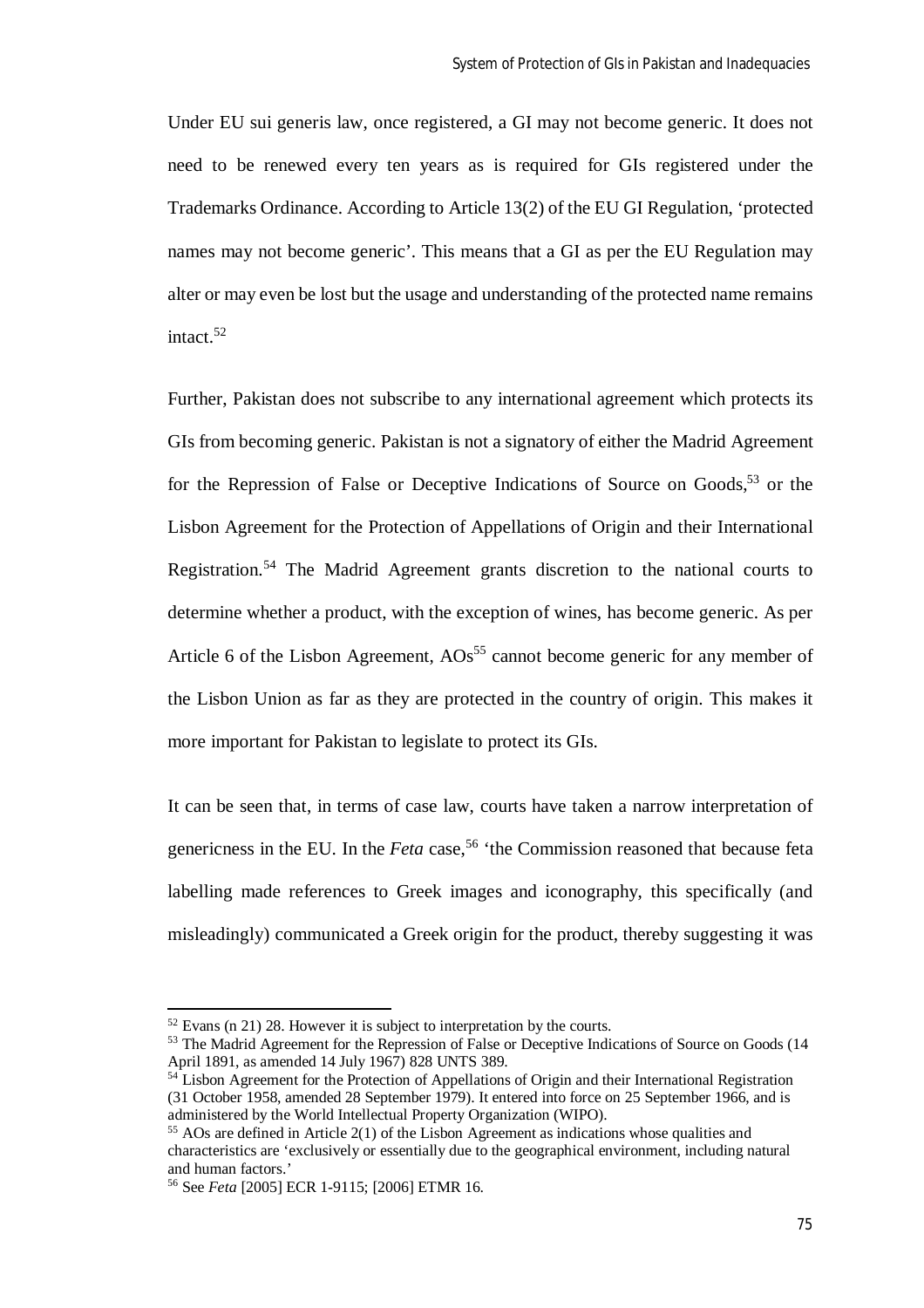not used generically … The Court seems to have endorsed the Commission's view that such labelling could cause a "real risk of consumer confusion" when this may have been merely evocative referencing'.<sup>57</sup> Thus the CJEU rejected claims that 'Feta' was generic in the EU.<sup>58</sup>

The Court held in this case that:

[M]ore than 85% of Community consumption of feta, per capita and per year, takes place in Greece. As noted by the scientific committee, the consumption of feta is therefore concentrated in Greece. The information provided to the court indicates that the majority of consumers in Greece consider that the name 'feta' carries a geographical and not a generic connotation … The evidence adduced to the Court also shows that, in member states other than Greece, feta is commonly marketed with labels referring to Greek cultural traditions and civilization. It is legitimate to infer from this that consumers in those member states perceive feta as a cheese associated with the Hellenic Republic, even if in reality it has been produced in another member state.<sup>59</sup>

Further, it is possible to see the difference in the protection levels for GIs that is given by a trademark registration system and a sui generis law if the protection of Parmesan cheese is considered in these systems. Parmesan cheese is a geographical name which is now generic in the US where GIs are registered under trademark law whereas in the EU 'Parmigiano Reggiano' is a protected designation of origin<sup>60</sup> and is under a sui generis law.

Section 9(f) of the Indian GI Act prohibits registration of GIs, including those which are determined to be generic names or indications of goods and are, therefore, not or

<sup>57</sup> Dev Gangjee, 'Say Cheese! A Sharper Image of Generic Use through the Lens of Feta' (Oxford Intellectual Property Research Centre, 2007) 18 <http://www.oiprc.ox.ac.uk/papers/EJWP0706.pdf> accessed 24 August 2014.

<sup>58</sup> See also Evans (n 21) 31. See also *Feta* [2005] ECR 1-9115; [2006] ETMR 16, [21], [53], [54], [89] and [10].

<sup>59</sup> See *Feta* [2005] ECR 1-9115; [2006] ETMR 16, [21], [53], [54], [89] and [10].

<sup>60</sup> Evans (n 21) 26.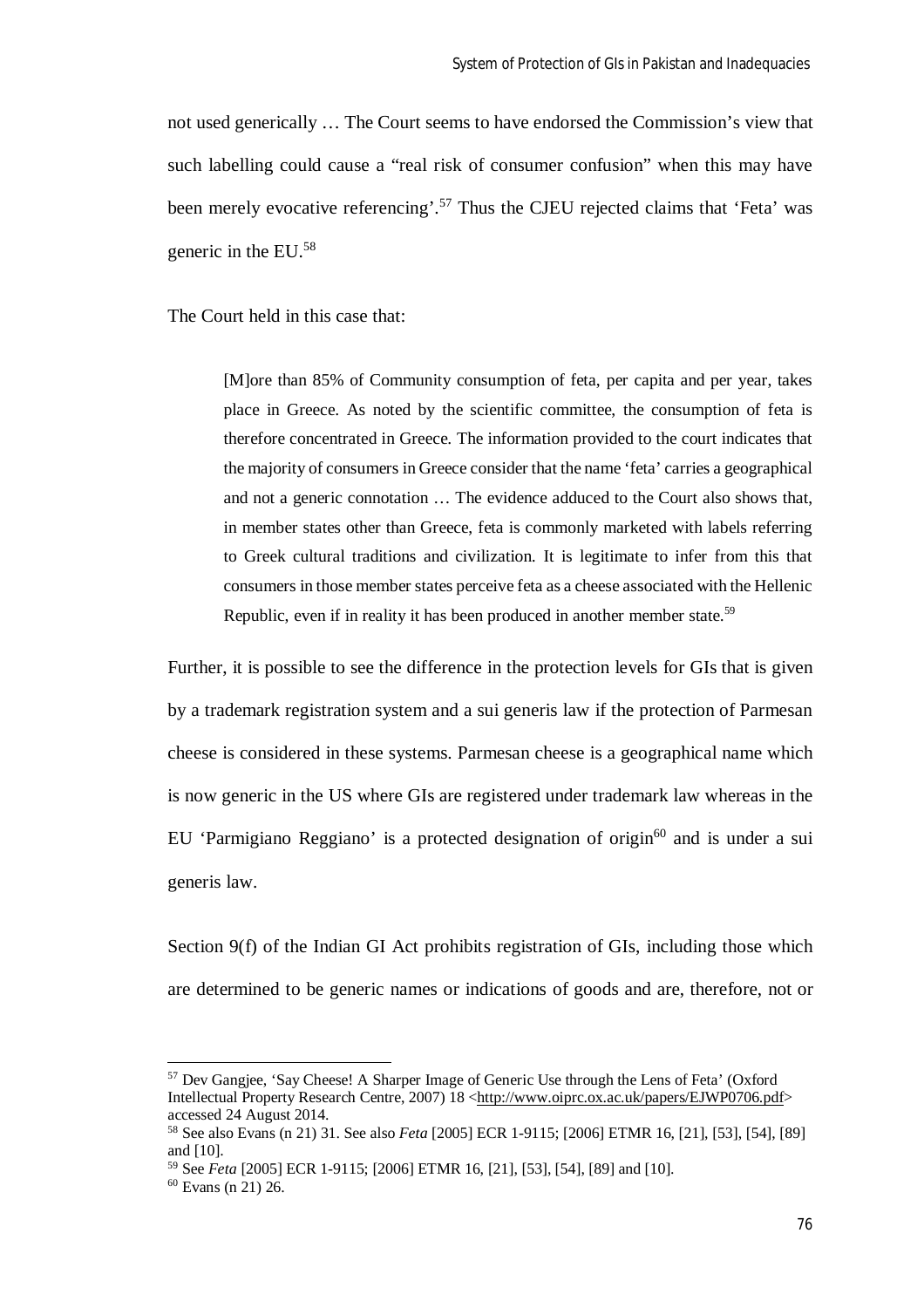have ceased to be protected in their country of origin, or which have fallen into disuse in that country. There are two explanations<sup>61</sup> given in Section 9 of the Indian GI Act for defining generic names or indications. According to it, a generic good is one that 'has lost its original meaning and has become the common name for that good … and account shall be taken of all factors including the existing situation in the region or place in which the name originates'. However under Section 18 of the Indian GI Act, a GI has to be renewed every ten years. This seems to be a hybrid approach in a sui generis law.

Under the TRIPS Agreement, if GIs in a country are not protected or have ceased to be protected then those GIs may not be protected by other member states. As per Article 24.9 of TRIPS,  $62$  there is no obligation for a member to protect a geographical indication which is not protected in its country of origin, which ceases to be protected in that country, or which has fallen into disuse in that country. Here, those GIs which are referred to as having been 'ceased to be protected' would, inter alia, also fall under the category of those GIs which become generic. In the trademark system, the benchmark for deciding the generic status is different from the one in the EU with its sui generis law. The threshold in EU law is higher in order to protect GIs from easily becoming generic.<sup>63</sup> Regarding the benchmark for becoming generic in the US,<sup>64</sup> the

 $<sup>61</sup>$  Explanation 1: 'For the purpose of this section, "generic names or indications" in relation to Goods</sup> means the name of a good which, although relates to the place or the region where the good was originally produced or manufactured, has lost its original meaning and has become the common name of such goods and serves as a designation for or indication of the kind, nature, type or other property or characteristic of the goods.'

Explanation 2: 'In determining whether the name has become generic, account shall be taken of all factors including the existing situation in the region or place in which the name originates and the area of consumption of the goods.'

 $62$  Article 24.9 of the TRIPs Agreement states that: 'There shall be no obligation under this Agreement to protect geographical indications which are not or cease to be protected in their country of origin, or which have fallen into disuse in that country.'

 $63$  See Gangiee (n 2) 251.

<sup>&</sup>lt;sup>64</sup> In the US, GIs are protected as certification marks under trademark law.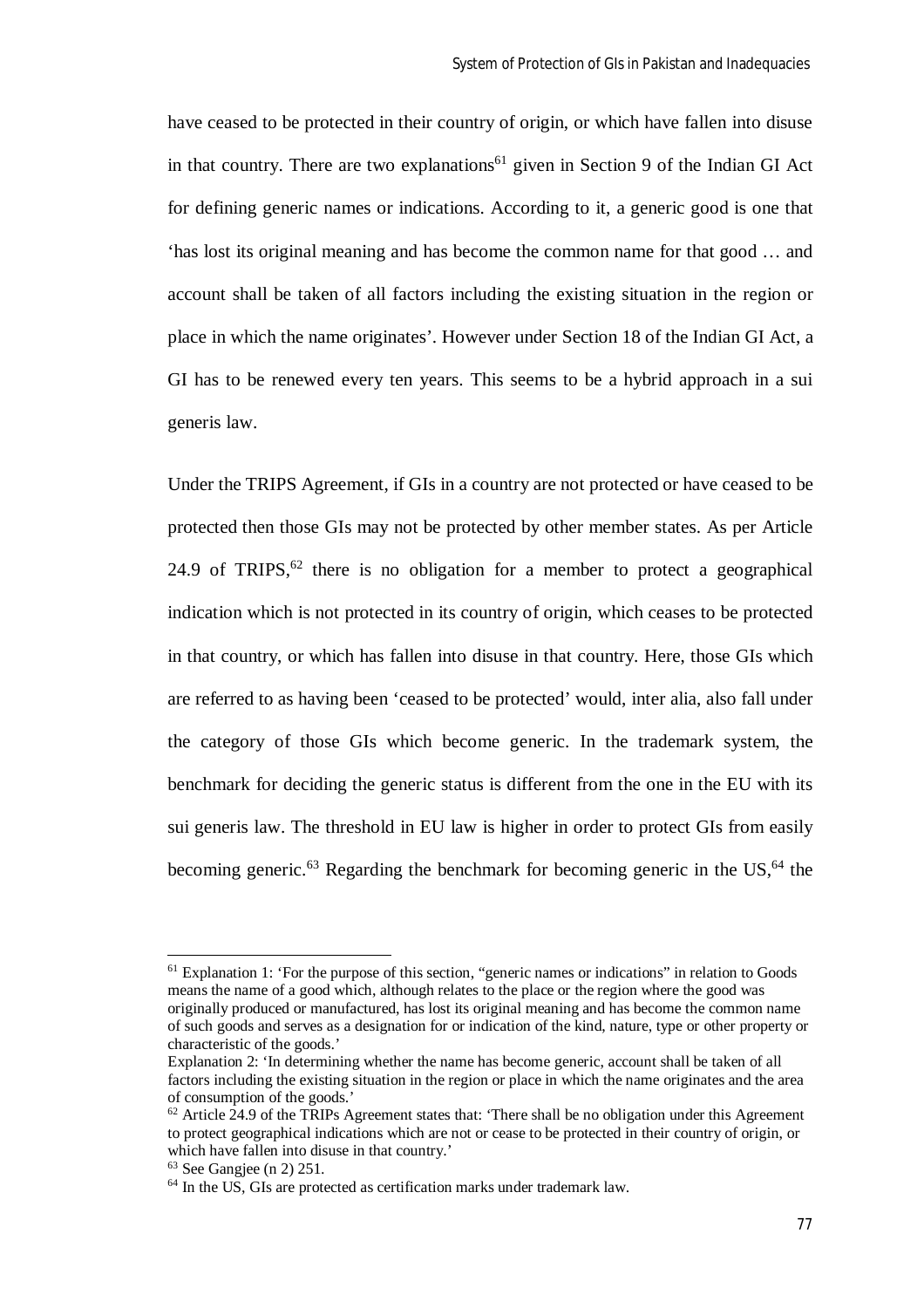test is determined on the basis of the perception of the majority of consumers that the 'primary significance' of the sign is to describe a class or category of goods.<sup>65</sup> In contrast to this 'majoritarian' approach, it can be seen in the *Feta* case in the EU that generic status is achieved 'only when there is in the relevant territory no significant part of the public concerned that still considers the indication as a geographical indication'.<sup>66</sup>

There have been threats of generic status to established GIs like Darjeeling tea $^{67}$  and Kobe beef<sup>68</sup>. Keeping in mind the potential number of GIs in Pakistan, it can be seen that a sui generis system provides better protection in terms of protecting GIs from genericness when compared with the protection under a trademark registration system.

# **3.7 COEXISTENCE BETWEEN TRADEMARKS AND GEOGRAPHICAL INDICATIONS**

Countries with a trademark registration system provide more protection to trademarks in case of conflict with GIs following the  $FITFIR<sup>69</sup>$  principle. On the other hand, countries with a sui generis system give more protection to GIs and also allow the coexistence of later GIs with earlier trademarks. In a sui generis system, GIs enjoy a

 $\overline{a}$ 

<sup>66</sup> Commission Regulation (EC) No 1829/2002 of 14 October 2002 amending the annex to Regulation (EC) No 1107/96 with regard to the name Feta [2002] OJ L277/10, Recital 23. See also Gangjee (n 2). <sup>67</sup> See *Tea Board of India v The Republic of Tea* (92006) 80 USPQ 2d 1881 (TTAB). See also Gangjee (n 2) 250. 'An applicant for 'Darjeeling Nouveau' unsuccessfully argued that the 'Darjeeling' certification mark registered by the Tea Board of India was invalid, having become generic in the US'. <sup>68</sup> See D Gangjee, 'Protecting Geographical Indications as Trade Marks: Prospects and Pitfalls' (Report for the Institute of Intellectual Property, Tokyo 2006).

<sup>65</sup> Lanham Act, Section 14(3), 15 USCA S 1064(30). See also JT McCarthy, *McCarthy on Trademarks and Unfair Competition* (4<sup>th</sup> edn, Thomson West 2011) S 12:6; See also Gangiee (n 2) 251.

<sup>&</sup>lt;sup>69</sup> It stands for 'first in time, first in right' and the formal fairness of this right 'rests on the assumption of complete functional equivalence between these two types of signs', which are trademarks and GIs. See Gangiee (n 2) 255. WIPO, 'Possible solutions for conflicts between trademarks and geographical indications and for conflicts between homonymous geographical indications' (Document SCT 5/3, 8 June 2000) 20 <http://www.wipo.int/edocs/mdocs/sct/en/sct\_5/sct\_5\_3.doc> accessed 14 August 2014.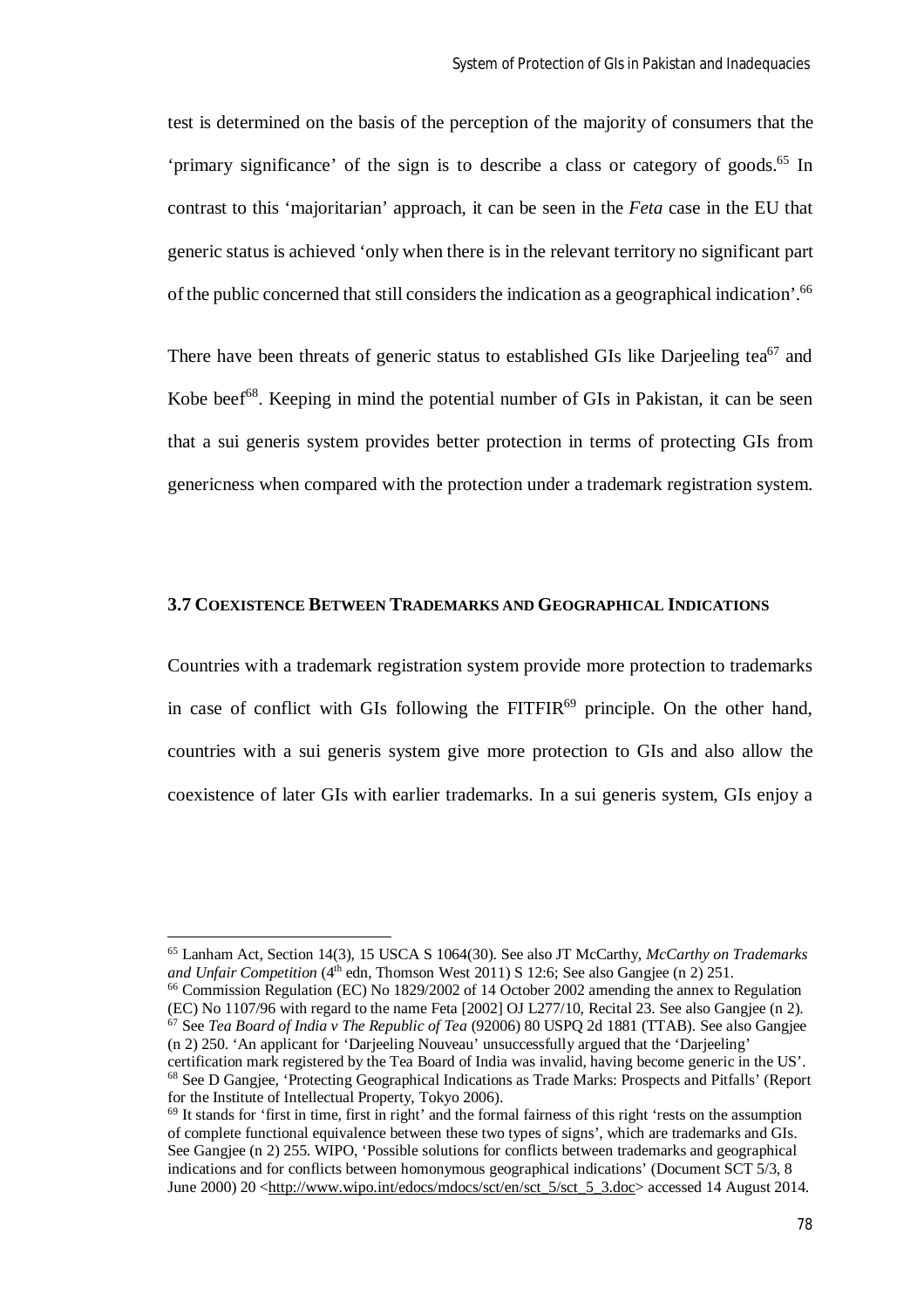privileged position in the case of conflict between a trademark and a later registered  $GL^{70}$ 

Pakistan's law allows the possibility of registration of trademarks even after a GI has been registered that contains geographical terms. Section  $3(2)$  of Schedule  $1<sup>71</sup>$  and Section  $3(2)$  of Schedule  $2^{72}$  of the Trademarks Ordinance provides for the possibility of the use of the geographical name by other trademark holders in accordance with honest practices.

Under the EU Regulation on GIs, a trademark may be challenged by a later registered PGI or PDO unless, due to a trademark's reputation and renown and the length of time it has been used, the registration of the PDO or PGI is liable to mislead the consumer as to the true identity of the product.<sup>73</sup> Further, under EU law GIs also have a better prospect with regard to the 'principle of co-existence'. In the case of conflict between trademarks and later registered GIs, the latter may coexist. Article 14(2) of EU Regulation 510/2006 on GIs states that:

With due regard to community law, a trademark the use of which corresponds to one of the situations referred to in Art 13 which has been applied for, registered, or established by use, in good faith within the territory of the community, before either the date of protection of the designation of origin or geographical indication in the country of origin or before 1 Jan 1996, may continue to be used notwithstanding the registration of a designation of origin or geographical indication.

<sup>70</sup> Evans (n 21) 40.

 $71$  Section 3(2) of Schedule 1 of the Trademarks Ordinance regarding collective marks states that: 'The proprietor of such a mark shall not be entitled to prohibit the use of the marks or indications in accordance with honest practiced in industrial or commercial matters, in particular, by a person who is entitled to use a geographical name'.

<sup>72</sup> Trademarks Ordinance, Schedule 2, Section 3(2) regarding certification marks states that: 'The proprietor of such a mark shall not be entitled to prohibit the use of the marks or indications in accordance with honest practiced in industrial or commercial matters, in particular, by a person who is entitled to use a geographical name'.

<sup>73</sup> Article 3(4) of EU GI Regulation: 'A designation of origin or geographical indication shall not be registered where, in the light of a trademark's reputation and renown and the length of time it has been used, registration is liable to mislead the consumer as to the true identity of the product.'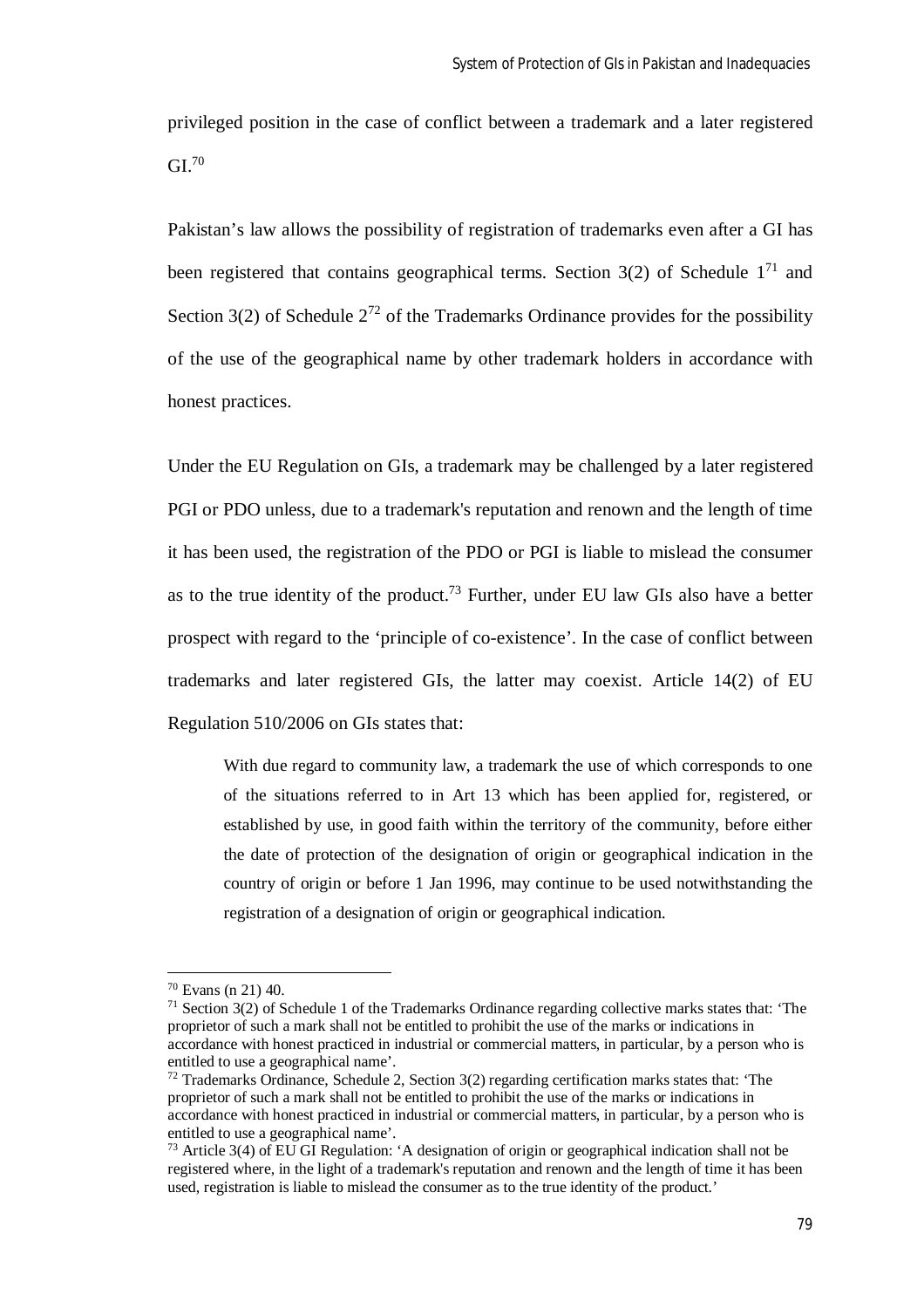There is a slight change in the same article of the current EU Regulation 1511/2012. Here it does not refer to '1 January 1996' with regard to the date of protection of any conflicting trademark.<sup>74</sup>

This position of allowing coexistence of later registered GIs has been endorsed by the WTO in a dispute between the USA and Australia as complainants and the EU as defendant.<sup>75</sup> In this dispute, the TRIPS notion of 'legitimate interests' was developed by the Panel as a 'normative claim calling for protection of interests that are "justifiable" in the sense that they are supported by relevant public policies or other social norms<sup>'76</sup>

With respect to coexistence of GIs and trademarks, the WTO Panel looked at Article 17 of the TRIPS Agreement which provides that, 'members may provide limited exceptions to the rights conferred by a trademark, such as fair use of descriptive terms, provided that such exceptions take account of the legitimate interests of the owner of the trademark and of third parties'. The EC maintained that Article 17<sup>77</sup> is an exception to the requirements contained in Article  $16^{78}$  and, furthermore, citing the viewpoint of

 $74$  See Article 14(2) of EU Regulation 1511/2012. This is further discussed in Chapter 5 under heading 5.11.

<sup>75</sup> WTO, *European Communities – Protection of Trademarks and Geographical Indications for Agricultural Products and Foodstuffs–Report of the Panel* (15 March 2005) WTO/DS174/R. The EC won its argument before the WTO Panel where it stated that GIs and trademarks were independent but equal form of intellectual property as per the structure of TRIPS Agreement and especially Article 24.5 of the TRIPS Agreement concerning their interrelationship. Their co-existence comes under the general exception on to trademarks rights as per TRIPS Article 17, which constitutes a valid defence against the exclusive rights of trademark holders. See WTO Report of the Panel, paras 7.512 to 7.531. <sup>76</sup> See WTO (n 75) 143-145.

<sup>77</sup> Article 17 of TRIPS Agreement deals with 'Exceptions'. It states that 'members may provide limited exceptions to the rights conferred by a trademark, such as fair use of descriptive terms, provided that such exceptions take account of the legitimate interests of the owner of the trademark and of third parties.'

 $78$  Article 16 TRIPS deals with 'Rights Conferred'. It states that:

<sup>&#</sup>x27;1. The owner of a registered trademark shall have the exclusive right to prevent all third parties not having the owner's consent from using in the course of trade identical or similar signs for goods or services which are identical or similar to those in respect of which the trademark is registered where such use would result in a likelihood of confusion. In case of the use of an identical sign for identical goods or services, a likelihood of confusion shall be presumed. The rights described above shall not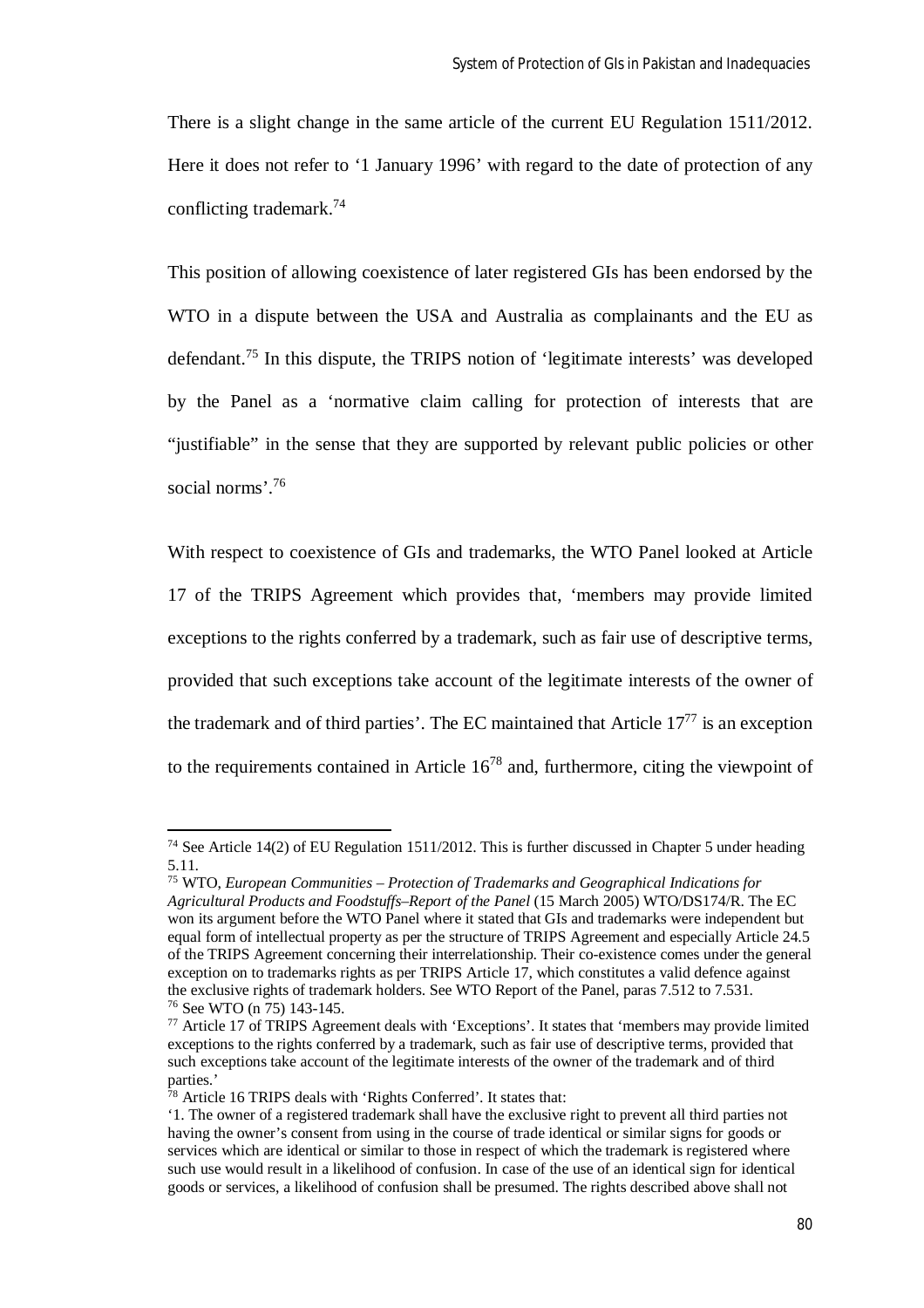previous panels it accepted that the EC bears the burden of proof in this case. The EC maintained that, 'the coexistence of GIs and earlier trademarks would be justified under Article 17 of the TRIPS Agreement'.<sup>79</sup>

The Panel agreed that Article 17 limited the rights available in Article 16.1. Nevertheless, this was only to a limited extent. These are 'limited exceptions' and subject to the proviso that 'such exceptions take account of the legitimate interests of the owner of the trademark and of third parties'. <sup>80</sup> Therefore, the Panel started examining the Article 17 defense of the EC by looking at the 'limited exceptions' as used in Article 17. In order to ascertain this, the Panel agreed with the interpretation of Article 30<sup>81</sup> of the TRIPS Agreement of a previous Panel in *Canada – Pharmaceutical patents* that 'the word "exception" by itself connotes a limited derogation, one that does not undercut the body of rules from which it is made'. The Panel observed, 'the addition of the word "limited" emphasises that the exception must be narrow and permits only a small diminution of rights'. It also observed that these limited exceptions applied to the rights conferred by trademarks which in this case were the exclusive rights of the owner of a trademark under Article 16.1 of the TRIPS Agreement.<sup>82</sup>

prejudice any existing prior rights, nor shall they affect the possibility of Members making rights available on the basis of use.

<sup>2.</sup> Article 6bis of the Paris Convention (1967) shall apply, mutatis mutandis, to services. In determining whether a trademark is well-known, Members shall take account of the knowledge of the trademark in the relevant sector of the public, including knowledge in the Member concerned which has been obtained as a result of the promotion of the trademark.

<sup>3.</sup> Article 6bis of the Paris Convention (1967) shall apply, mutatis mutandis, to goods or services which are not similar to those in respect of which a trademark is registered, provided that use of that trademark in relation to those goods or services would indicate a connection between those goods or services and the owner of the registered trademark and provided that the interests of the owner of the registered trademark are likely to be damaged by such use.'

<sup>79</sup> WTO (n 75) paras 7.640-641.

<sup>80</sup> WTO (n 75) para 7.648.

<sup>&</sup>lt;sup>81</sup> Article 30 of the TRIPS Agreement states that: 'Members may provide limited exceptions to the exclusive rights conferred by a patent, provided that such exceptions do not unreasonably conflict with a normal exploitation of the patent and do not unreasonably prejudice the legitimate interests of the patent owner, taking account of the legitimate interests of third parties'.

 $82$  WTO (n 75) paras 7.650-7.651.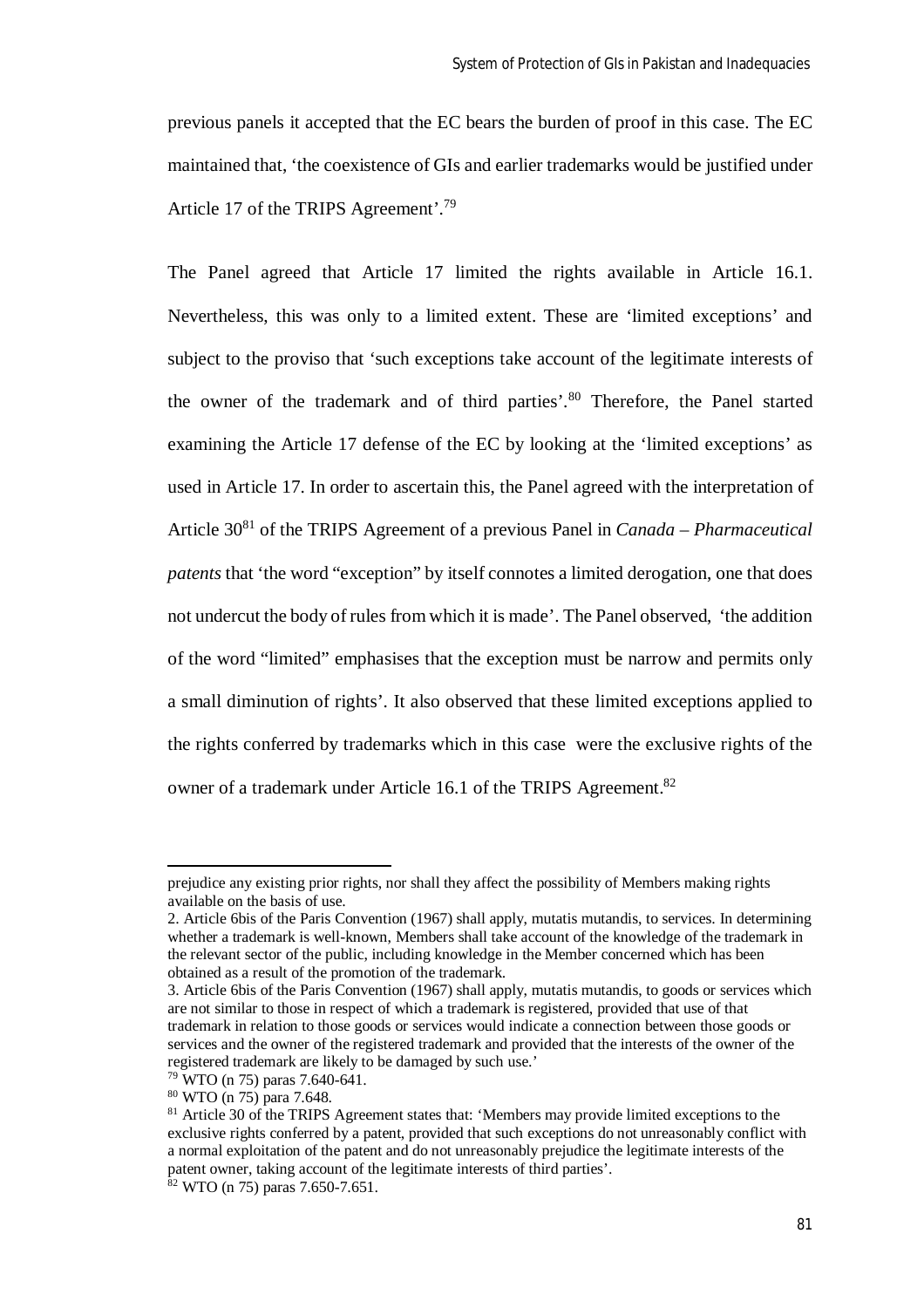The Panel also discussed 'fair use of descriptive terms' in the text of Article 17 and observed that it implicitly applied only to those third parties who would use those in the course of trade and to those goods or services which those terms described. It stated that it would not matter what number of trademarks or trademark owners were affected but that those marks which were used in a descriptive manner would be affected implicitly.<sup>83</sup>

#### The Panel found that:

[The Regulation] curtails the trademark's owner's right in respect of certain goods but not all goods identical or similar to those in respect of which the trademark is registered. It prevents the trademark owner from exercising the right to prevent confusing uses of a sign for the agricultural product or foodstuff produced in accordance with the product specification in the GI registration.<sup>84</sup>

The Panel then turned to the proviso in Article 17 which states that 'such exceptions take account of the legitimate interests of the owner of the trademark and of third parties'. In order to interpret this, the Panel again referred to the previous Panel finding in *Canada – Pharmaceutical Patents* which interpreted the term 'legitimate interests' for a patent owner and third parties in Article 30 of the TRIPS Agreement as follows:

To make sense of the term 'legitimate interests' in this context, that term must be defined in the way that it is often used in legal discourse – as a normative claim calling for protection of interests that are "justifiable" in the sense that they are supported by relevant public policies or other social norms.

Regarding the 'legitimate interests' of the owner of the trademark, the Panel said that the function of trademarks could be understood by reference to Article 15.1 that distinguishes 'goods and services of undertakings in the course of trade'. The Panel observed that the legitimacy of some interests of a trademark owner was there in Article

<sup>83</sup> ibid para 7.654.

 $84$  ibid para 7.655.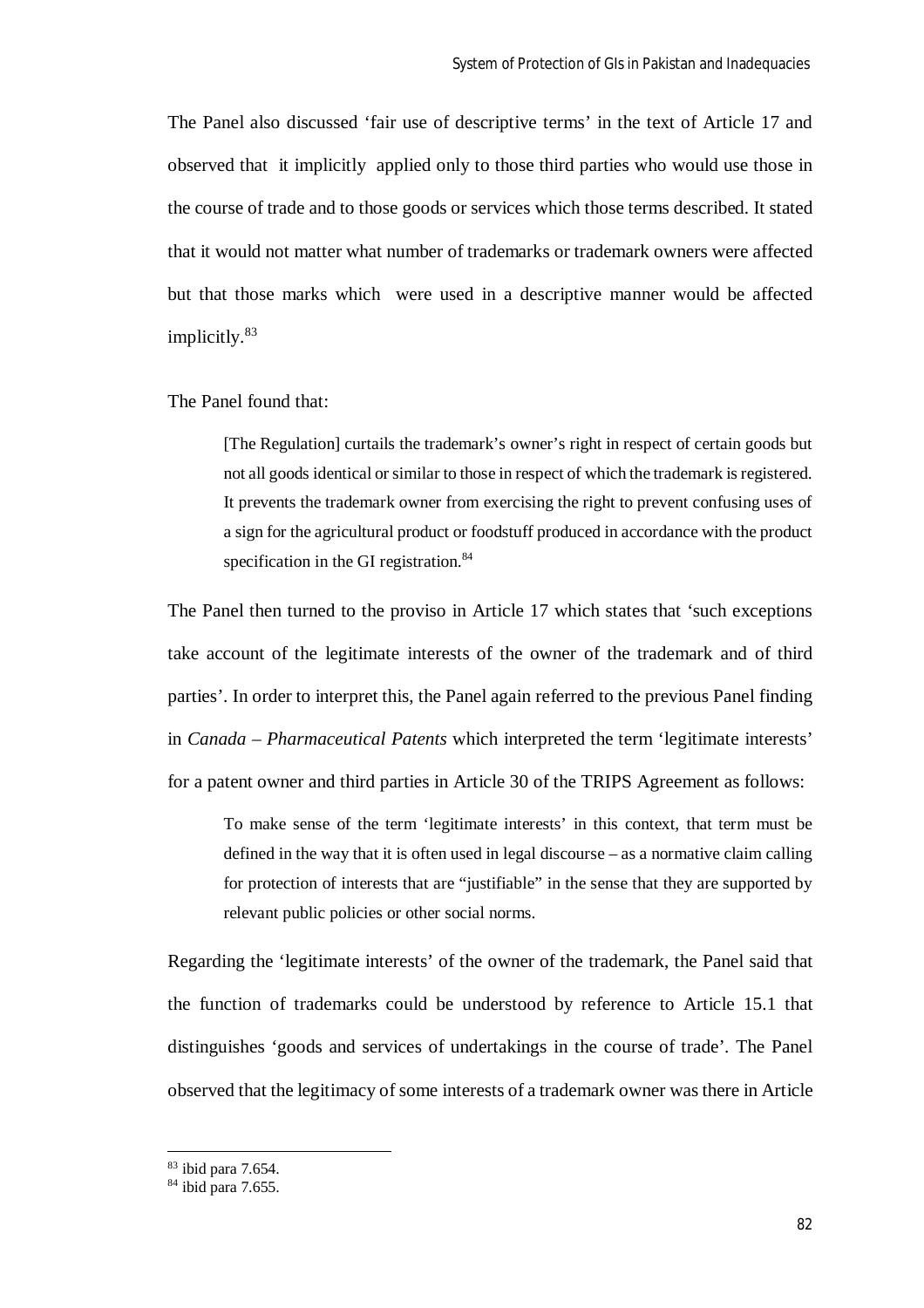17. This legitimate interest also takes account of the 'trademark owner's interest in the economic value of its mark arising from the reputation that it enjoys and the quality that it denotes'.<sup>85</sup> Article 24.5 of the TRIPS Agreement also protects trademarks applied or registered in good faith or which have been in use before the date of application of provisions of the GI Section in that member state in part VI or before the GI is protected in its country of origin. In this way, the steps taken for the implementation of this section shall not prejudice eligibility for or the validity of the registration of a trademark, or the right to use a trademark, on the basis that such a trademark is identical with, or similar to, a GI. Taking stock of the above, the Panel concluded that:

[The EC] has succeeded in raising a presumption that the exception created by the Regulation to the trademark owner's right provided for in Article 16.1 of the TRIPS Agreement but, on the basis of the evidence presented to the Panel, this is justified by Article 17 of the TRIPS Agreement. Article 24.3 and Article 24.5 of the TRIPS Agreement are inapplicable.<sup>86</sup>

Hence, coexistence was endorsed as permissible under Article 17 of the TRIPS Agreement.

Under the trademark registration system in Pakistan, there is a risk of GIs being registered as trademarks by different proprietors. For example, Kobe beef from Japan has already been registered as a trademark by producers based outside Japan in the countries with trademark registration systems for protecting GIs, such as the US, Australia and Canada. $87$  On the other hand, under sui generis law, GIs are better protected in terms of their co-existence with trademarks.

 $\overline{\phantom{a}}$ 

<sup>87</sup> See Gangjee (n 2) 256. See also Dev Gangjee, 'Protecting Geographical Indications as Trademarks: The Prospects and Pitfalls' (Institute of Intellectual Property, Tokyo, March 2006) <http://www.lse.ac.uk/collections/law/staff%20publications%20full%20text/gangjee/Gangjee\_IIP%20

<sup>85</sup> WTO (n 75) para 7.664.

<sup>86</sup> ibid para 7.688.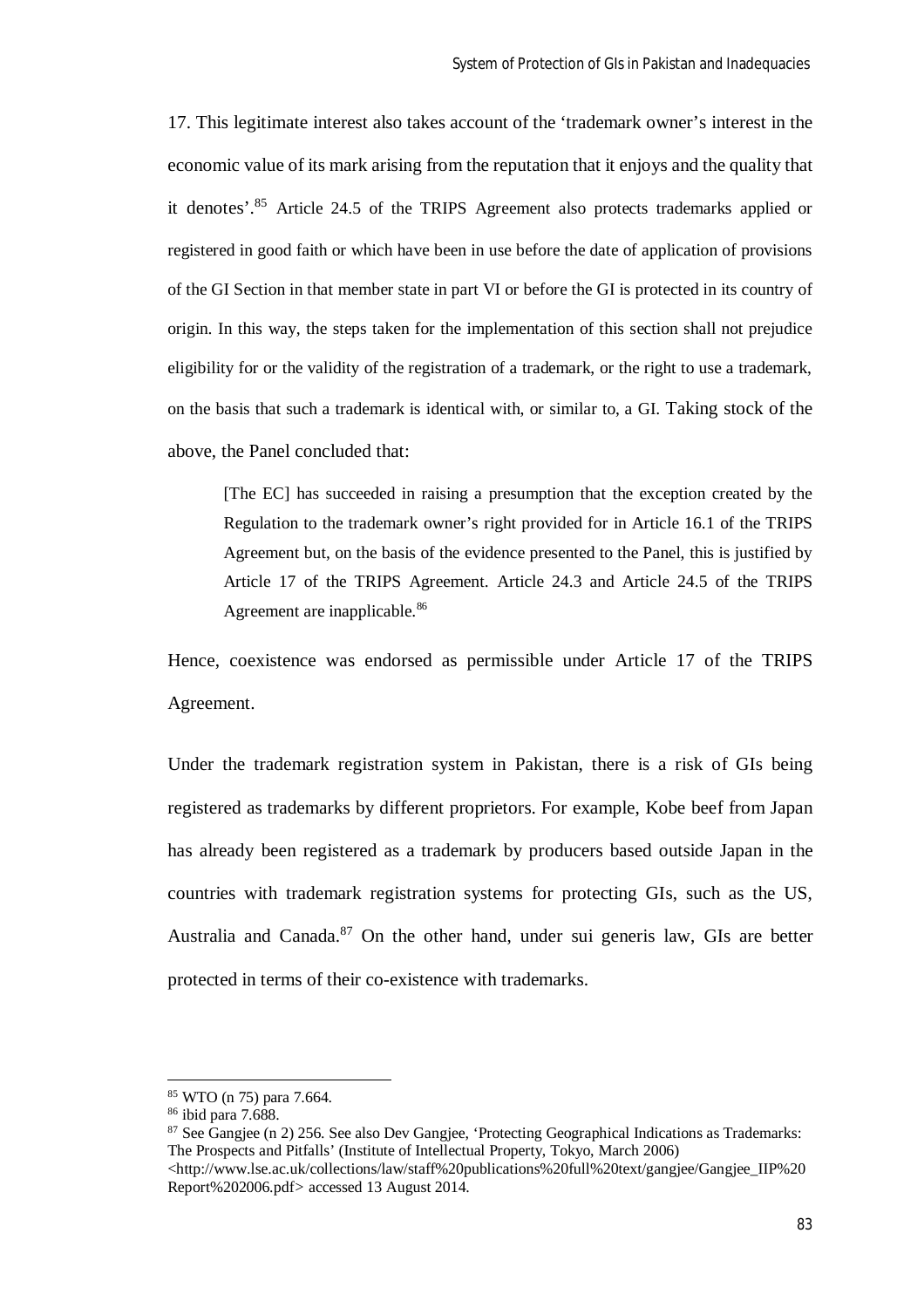The principle of co-existence is evident in the EU sui generis system. In the case of *Bavaria NV and Bavaria Italia Srl v Bayerischer Brauerbund*, <sup>88</sup> Bayerischer Brauerbund, an association of Bavarian brewers,<sup>89</sup> was having a PGI registered in its name for Bavarian beer. The dispute was about the geographical name Bavaria for beer. Brauerei Bavaria started using the designation 'Bavaria' in 1925 and in 1930 it became part of its company name. It was one of the biggest producers of beer in the Netherlands. This company also owned various trademarks internationally for the name 'Bavaria' along with a few figurative elements or expressions.<sup>90</sup> Subsequently, in 2001, the PGI 'Bayerisches Bier' was registered in the name of Baverische Brauerbund<sup>91</sup> of Munich.

Later, the Bavarian Brewers' Association brought a case against Bavaria NV in Italy to prevent the Dutch company from using the name Bavaria in Italy and sought cancellation of the company's trademark that was registered in Italy. When the matter came in front of the Turin Court of Appeal, it referred it to the Court of Appeal of the CJEU. The question it posed was whether the fact that a PGI had been granted protection after the registration of the trademark in the name of a Dutch company meant that the company could still continue using the marks. In reply to this question, in July 2009 the CJEU affirmed the principle of co-existence, holding that the trademarks of third parties registered before the date of application for registration of PGI 'Bayerisches Bier', in which the word 'Bavaria' was used, could continue to exist.<sup>92</sup> Hence, under a sui generis system there is more protection to later registered GIs and

<sup>88</sup> *Bayerische Bier* [2009] ECR 1-5491, [2009] ETMR 61.

<sup>&</sup>lt;sup>89</sup> It is an old association whose statutes date back to 1917 and it has been the proprietor of registered collective trademarks Bayrisch Beer and Bayerisches Bier from 1968.

<sup>90</sup> The registration dates were 1947, 1971, 1982, 1991, 1992 and 1995; *Bayerische Bier* [2009] ECR 1- 5491, [2009] ETMR 61 at [17].

<sup>&</sup>lt;sup>91</sup> The Bavarian Brewers Association.

 $92$  The CJEU saw no adverse impact of the registration of PGI upon the validity of Bavaria trademarks; the co-existence principle as enshrined in Article 14(2) of the former EU Regulation 2081/92 was endorsed to continue. *Bayerische Bier* [2009] ECR 1-5491; [2009] ETMR 61 at [125]. See also the opinion of AG Mazek at [161].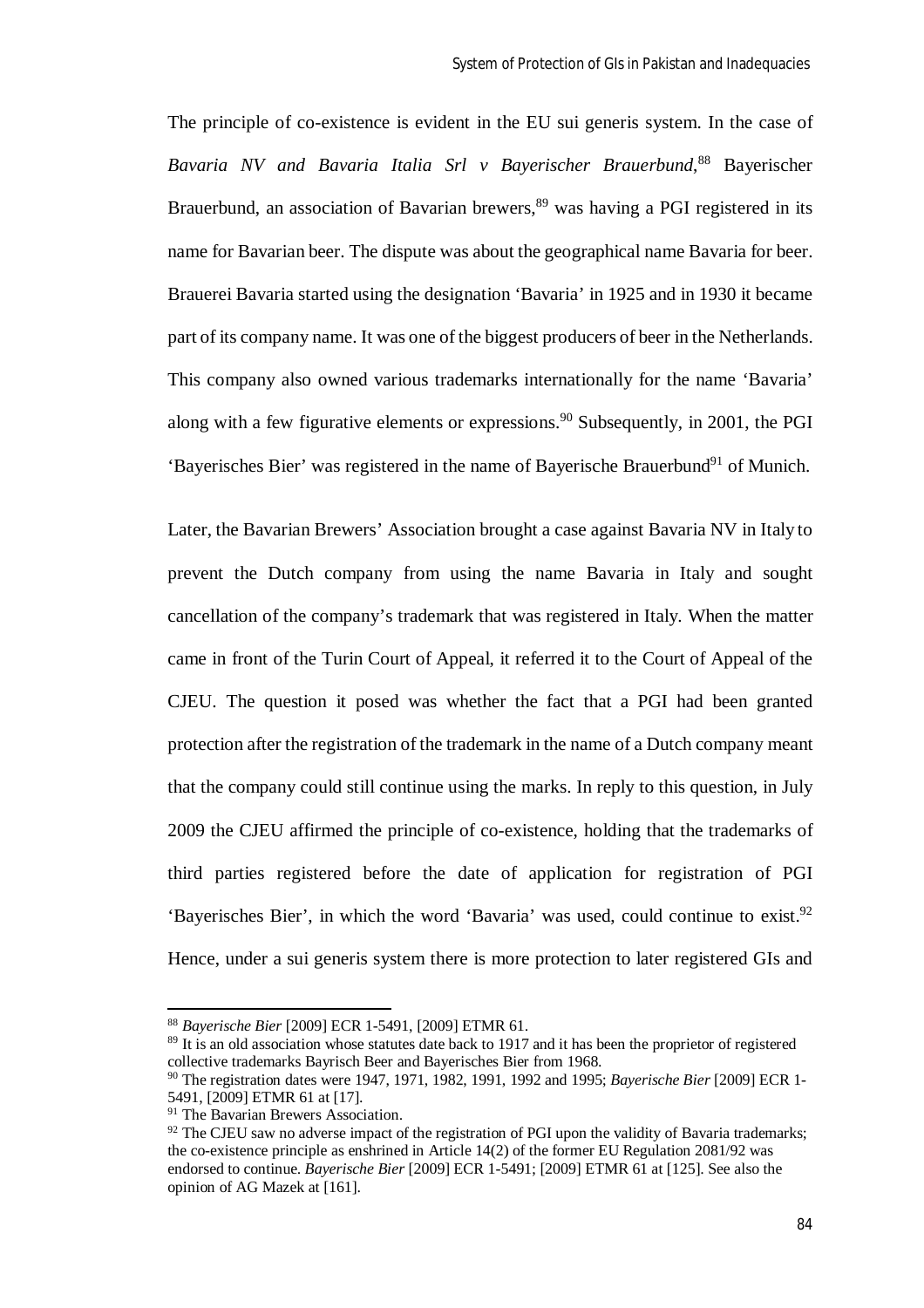they can be registered even in the presence of prior registered similar or identical trademarks.<sup>93</sup>

Pakistan has many potential GIs which are yet to be registered. The current trademark system for protection for GIs in Pakistan does not support registration of GIs in the presence of earlier registered similar or identical trademarks. The above analysis highlights the strengths of a sui generis system and the weakness of a trademark system with regard to the coexistence of trademarks and GIs.

## **3.8 ADDITIONAL PROTECTION FOR GI GOODS BEYOND WINES AND SPIRITS**

Pakistan's trademark law does not provide for additional protection of its GIs. Article 23.1 of TRIPS provides for additional protection for GIs for wines and spirits. It states that:

Each member shall provide the legal means for interested parties to prevent use of a geographical indication identifying wines for wines not originating in the place indicated by the geographical indication in question or identifying spirits for spirits not originating in the place indicated by the geographical indication in question, even where the true origin of the goods is indicated or the geographical indication is used in translation or accompanied by expressions such as "kind", "type", "style", "imitation" or the like.

This Article gives an absolute protection against any type of use of a registered GI by a third party. Article 23.1 is the most important and contentious provision of TRIPS with regard to GIs. It has caused an impasse in DDA negotiations between countries following the trademark model, in particular the USA and Australia, and those asking

 $93$  Article 14(2) of the EU GI Regulation allows registration by a later GI applicant under the coexistence principle provided that the earlier registered trademarks are not well known.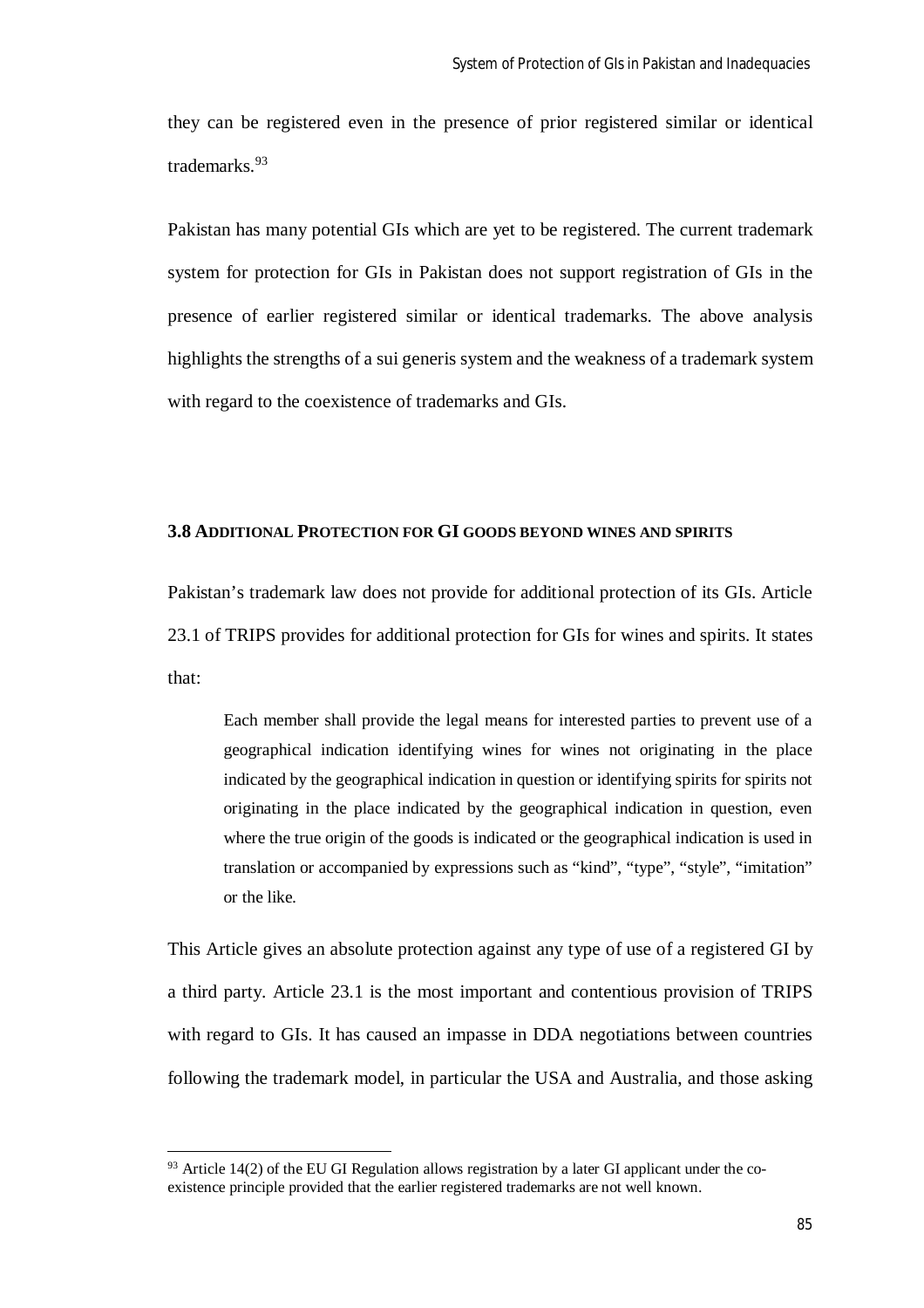for additional protection for GIs beyond wines and spirits, such as the EU, India, Turkey, Russia and Pakistan.<sup>94</sup>

In a trademark system, the exclusive rights afforded to trademark owners are not affected if in the course of trade third parties use geographical origin provided they do it in accordance with honest commercial practice.<sup>95</sup> For example, use of terms by third parties, like Basmati type, Basmati style etc. may not attract any legal action as long as the true origin of the product is clearly shown on the label. In contrast, under the EU's sui generis system, registered PDOs or PGIs are protected against terms used by third parties directly or indirectly for commercial use of the registered product, for comparable names and any misuse, imitation or evocation. For example, for Basmati, using like Basmati type, style, kind, imitation etc. will infringe the GI and will attract legal action in the EU.<sup>96</sup>

<sup>&</sup>lt;sup>94</sup> It is paradoxical that Pakistan supports more protection for GIs at the WTO yet it currently protects its GIs through the trademark system. See WTO Doc WT/MIN(01)/11 of 14 Nov 2002).

<sup>95</sup> Council Regulation 207/09 (n 35), Article 12. See also *Gerolsteiner Brunnen GmbH & Co v Putsch Gmbh* (C-100/02) [2004] ECR 1-69, [2004] ETMR 40.

<sup>&</sup>lt;sup>96</sup> Article 13(1)b of repealed EU Regulation 510/2006 says that registered names shall be protected against 'any misuse, imitation or evocation, even if the true origin of the product is indicated or if the protected name is translated or accompanied by an expression such as "style", "type", "method", "as produced in", "imitation" or similar'. Similarly, Article 13(1)b of EU Regulation 1511/2012 says that registered names shall be protected against 'any misuse, imitation or evocation, even if the true origin of the products or services is indicated or if the protected name is translated or accompanied by an expression such as 'style', 'type', 'method', 'as produced in', 'imitation' or similar, including when those products are used as an ingredient'.

<sup>&#</sup>x27;1- Registered names shall be protected against:

any direct or indirect commercial use of a registered name in respect of products l8not covered by the registration in so far as those products are comparable to the products registered under that name or in so far as using the name exploits the reputation of the protected name; (b); (c) any other false or misleading indication as to the provenance, origin, nature or essential qualities of the product, on the inner or outer packaging, advertising material or documents relating to the product concerned, and the packing of the product in a container liable to convey a false impression as to its origin; (d) any other practice liable to mislead the consumer as to the true origin of the product.

Where a registered name contains within it the name of an agricultural product or foodstuff which is considered generic, the use of that generic name on the appropriate agricultural product or foodstuff shall not be considered to be contrary to points (a) or (b) in the first subparagraph. Also see CTM Regulation art 7 (1) (k). Example of Basmati is given supposing if it is registered.'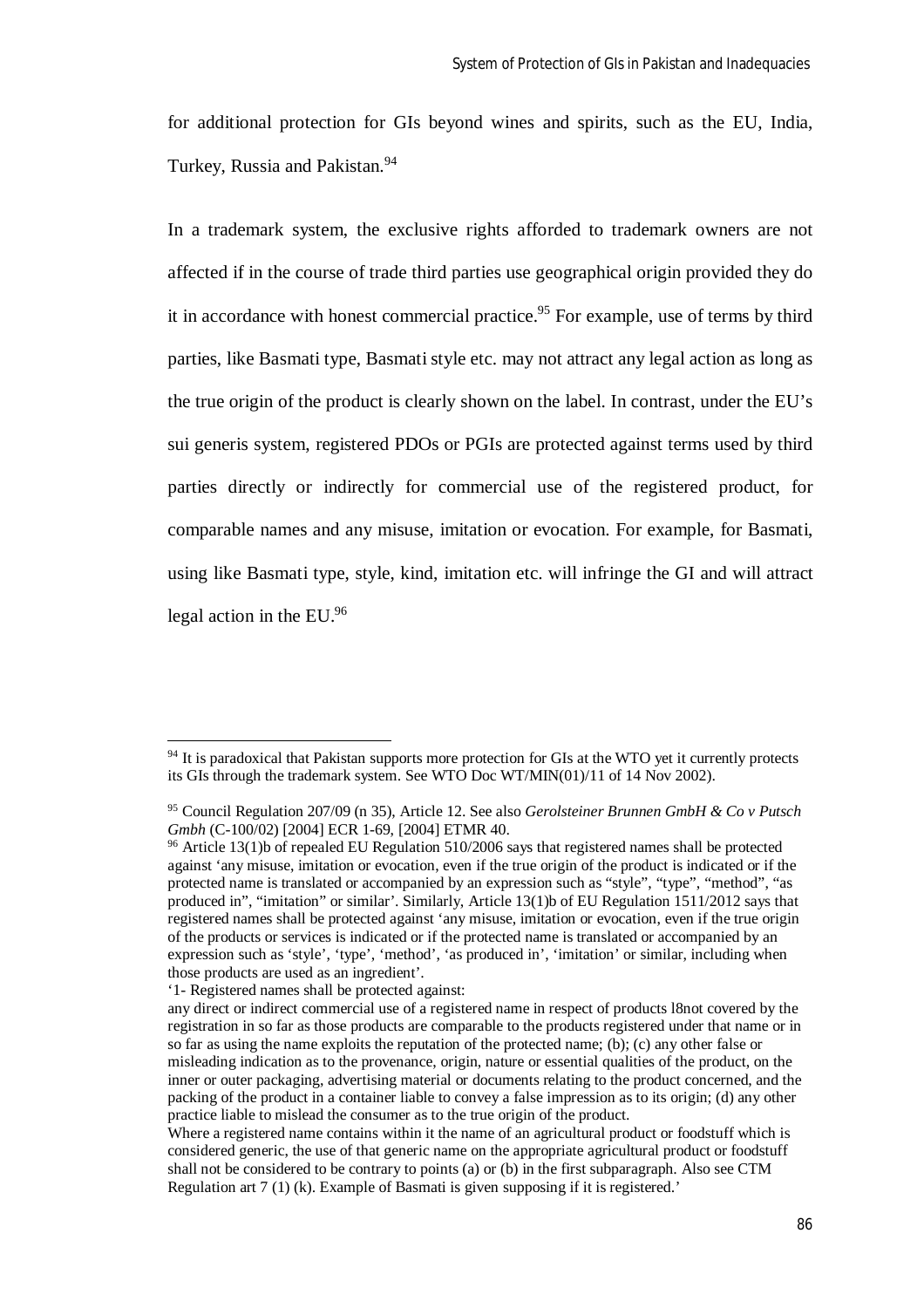#### **3.8.1 Evocation**

 $\overline{\phantom{a}}$ 

There have been two cases where the CJEU has interpreted the term 'evocation'. In *Gorgonzola*<sup>97</sup> the issue was whether a PDO 'Gorgonzola (Italy)' was infringed by the packaging of the cheese 'Cambozola' which clearly bore the indication of the country of manufacture as Germany. It was held in this case that the protected name was evoked under Article 13(1)(b) of Regulation 2081/92. The CJEU held that the concept of evocation 'covers a situation where the term used to designate a product incorporates part of a protected designation, so that when the consumer is confronted with the name of the product, the image brought to his mind is that of the product whose designation is protected'.<sup>98</sup>

Similarly, under Indian GI law, GIs notified by the central government of India have additional protection in the same way as the EU. India protects its GIs through Sections  $22(2)^{99}$  and  $22(3)^{100}$  of its GI Act. The registration of GIs in India does not qualify them for 'additional protection'. Rather, according to the Indian GI law, the central government, 'if it thinks necessary' notifies in the Official Gazette of India such goods which have to be given 'additional protection'.

<sup>97</sup> Case C-87/97 Consorzio per la tutela del formaggio Gorgonzola [1999] ECR 1-1301.

<sup>98</sup> ibid para. 25. It was also affirmed in the second *Parmesan* Case C-132/05 Commission of the European Communities v Federal Republic of Germany [2008] ECR 1-00957, para. 44.

<sup>99</sup> Section 22 (2) of the EU GI Act states that: 'The Central Government may, if it thinks necessary so to do for providing additional protection to certain goods or classes of goods under sub-section (3), by notification in the Official Gazette, specify such goods or class or classes of goods, for the purposes of such protection.'

<sup>&</sup>lt;sup>100</sup> Section 22(3) states that: 'Any person who is not an authorised user of a geographical indication registered under this Act in respect of the goods or any class or classes of goods notified under subsection (2), uses any other geographical indication to such goods or class or classes of goods not originating in the place indicated by such other geographical indication or uses such other geographical indication to such goods or class or classes of goods even indicating true origin of such goods or uses such other geographical indication to such goods or class or classes of goods in translation of the true place of origin or accompanied by expression such as "kind", "style", "imitation", or the like expression, shall infringe such registered geographical indication.'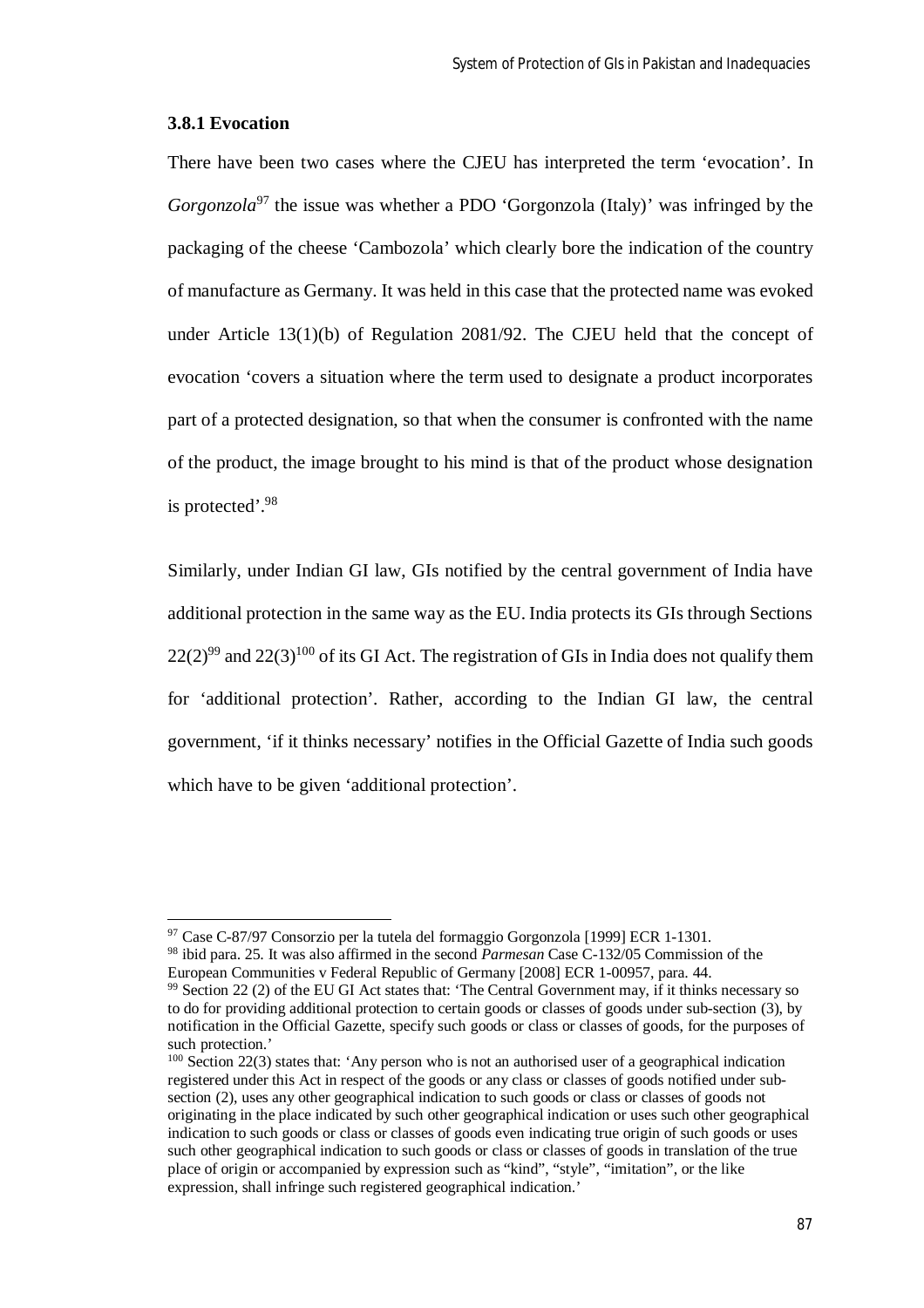Provision of additional protection to all GIs by Pakistan will decrease the legal costs for the users of GIs because confusion of the consumers does not need to be proved by the owners of GIs in case of infringement. Without this, for each case of alleged violation of its rights the owner would have to establish the confusion of the consumer because in the trademark systems, costs linked to the trial or, upstream, to the monitoring of the compliance with the defined standards are entirely supported by the owner.<sup>101</sup>

Pakistan has many potential agricultural products which need additional protection, such as Basmati rice, Phulkari, Sindhi Ajrak and Sindhri mangoes to name but a few. Pakistan does not have a sui generis law and its trademark system does not provide any legal means or administrative action to provide additional protection to its GIs. Because of this inadequacy, Pakistan's GIs are vulnerable to dilution and infringement.

#### **3.9 ENFORCEMENT - INFRINGEMENT, DILUTION AND PRODUCT SPECIFICATION**

There are inadequacies in the trademark law of Pakistan with regard to the enforcement of GIs in terms of infringement (covering both traditional confusion and dilution), the scope of the defences on types of use by third parties and in terms of product specification. The Trademarks Ordinance gives exclusive rights to a proprietor of a registered trademark. Any use of the mark without the proprietor's consent is deemed to be an infringement.<sup>102</sup> Article  $11^{103}$  and  $12^{104}$  of Schedule 1 of the Trademarks

<sup>101</sup> Bernard O'Connor, Geographical Indications and TRIPS (Cameron May 2004) 14-19.

<sup>102</sup> Trademarks Ordinance, Section 39.

<sup>&</sup>lt;sup>103</sup> 11. 'Infringement of rights of authorized user- The following provisions shall apply in relation to an authorized user of a registered collective mark as in relation to a licensee of a trade mark, namely:- (a) sub-section (7) of section 40; (b) sub-section (2) of section 51; and (c) section 53.'

 $104$  12. 'Infringement of a registered collective mark- (1) The provisions of this para shall have effect as regards the rights of an authorized user in relation to infringement of a registered collective mark.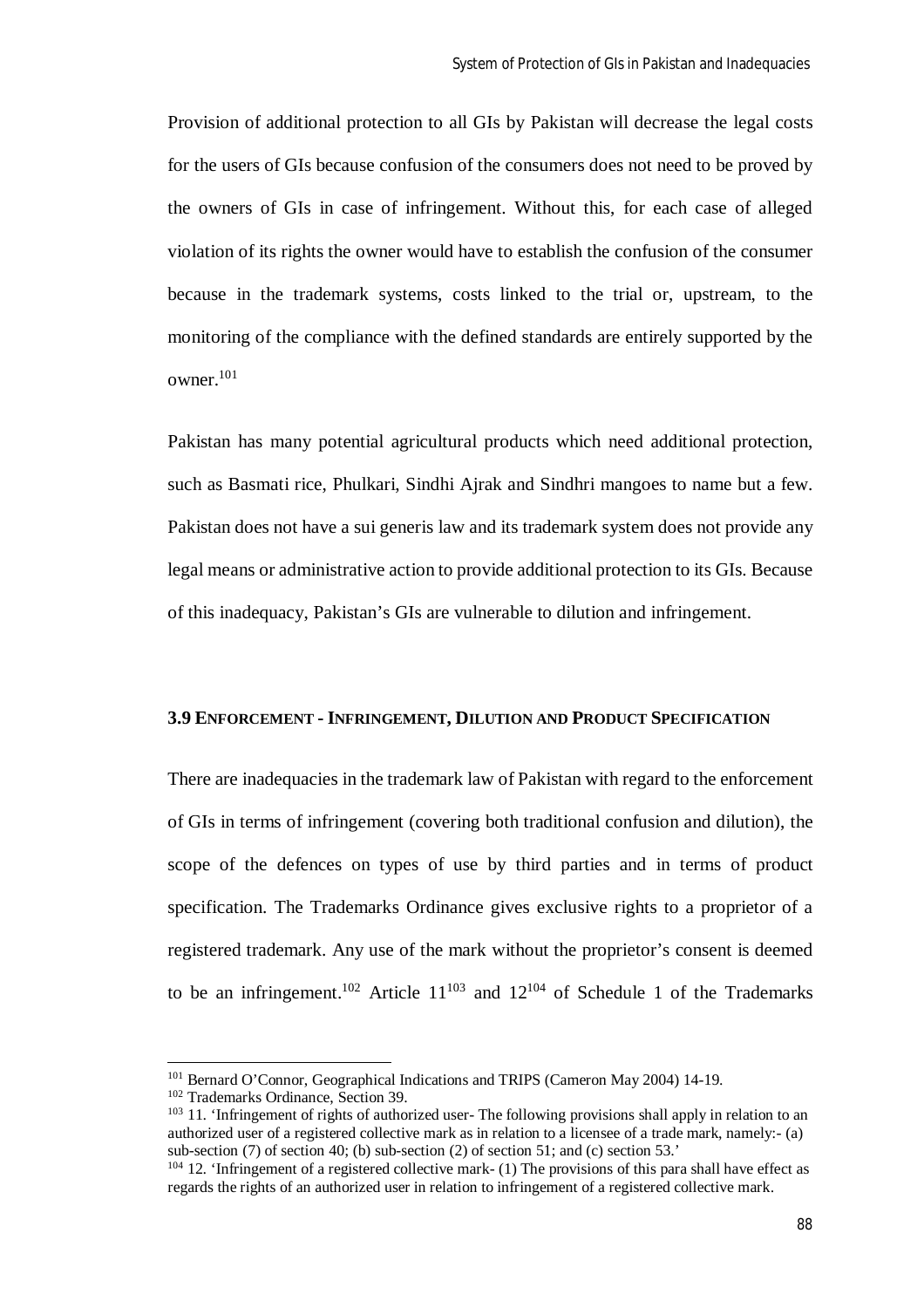Ordinance covers the infringement actions for GIs registered as collective marks. Article 13<sup>105</sup> of Schedule 2 of the Trademarks Ordinance covers infringement actions for GIs registered as certification marks.

Section 40(7) states that a person who applies a registered trademark<sup>106</sup> to material intended to be used for labelling or packaging goods will be treated as a party to any use of the material which infringes the registered trademark if when he applied the mark he knew or had reason to believe that the application of the mark was not duly authorised by the proprietor or a licensee.

Section  $51(2)$  states that, in considering what order, if any should be made, the High Court or District Court should consider whether other remedies available in an action for infringement of the registered trademark (in the case of GIs it will be registered GIs as per Article 11 of Schedule 1 and Article 13 of Schedule 2 of the Trademarks Ordinance) would be adequate to compensate the proprietor and any licensee and protect their interests.

<sup>(2)</sup> An authorized user shall be entitled, subject to any agreement to the contrary between him and the proprietor, to call on the proprietor to take infringement proceedings in respect of any matter which affect his interests.

<sup>(3)</sup> If the proprietor - (a) refuses to do so; or (b) fails to do so within two months after being called upon. The authorized user may bring the proceedings in his own name as if he were the proprietor. (4) Where infringement proceedings are brought under this para, the authorized user may not, without the leave of the High Court, proceed with the action unless the proprietor is either joined as a plaintiff or added as a defendant.

<sup>(5)</sup> The provisions of para (4) shall not affect the grating of interlocutory relief on an application by an authorized user alone.

<sup>(6)</sup> A proprietor who is added as a defendant as provided in sub-para (4) shall not be made liable for any costs in the action unless he takes part in the proceedings.

<sup>(7)</sup> In infringement proceedings brought by the proprietor of a registered collective mark, any loss suffered or likely to be suffered by authorised user shall be taken into account, and the High Court or a District Court may give such directions as it thinks fit as to the extent to which the plaintiff shall hold the proceeds of any pecuniary remedy on behalf of such users.'

 $105$  13. 'Infringement of rights of authorised user: The following provisions shall apply in relation to an authorised user of a registered certification mark as in relation to a licensee of a trade mark, namely:- (a) sub-section  $(7)$  of section  $40$ ; (b) sub-section  $(2)$  of section  $51$ ; and (c) section  $53$ .

<sup>&</sup>lt;sup>106</sup> In the case of GIs, it will be registered GIs as per Article 11 of Schedule 1 and Article 13 of Schedule 2 of the Trademarks Ordinance.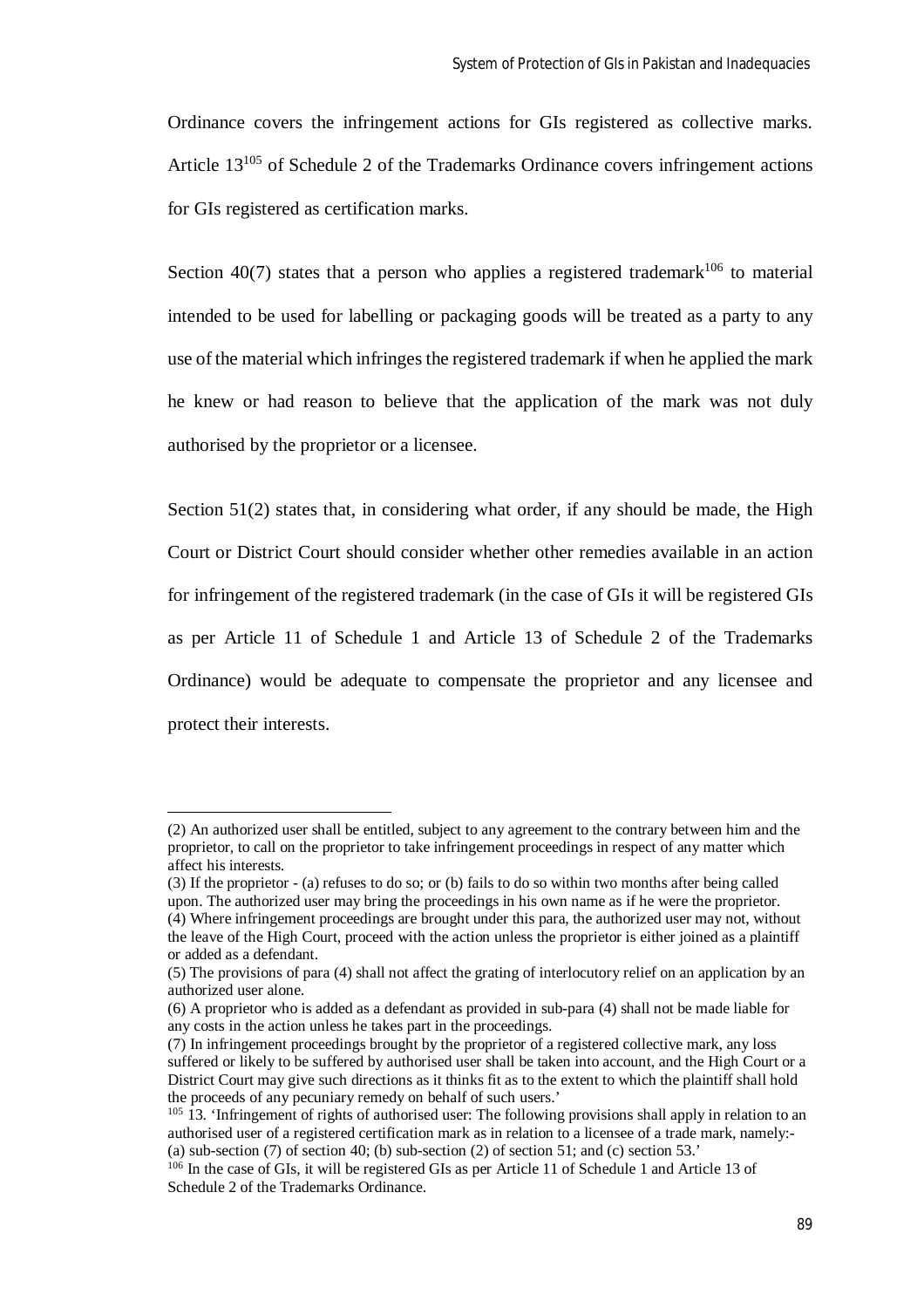Under Article 4 of Schedule 1, a collective mark should not be registered if the public is liable to be misled as regards the character or significance of the mark, in particular, if it is likely to be taken to be something other than a collective mark. Similarly, under Article 5(1) of Schedule 2, a certification mark should not be registered if the public is liable to be misled as regards the character or significance of the mark; in particular, if it is likely to be taken to be something other than a certification mark.

There is a scope of defence on the type of use by third parties. Although the Trademarks Ordinance gives exclusive rights to the proprietor of the trademark, there are derogations in the law with respect to exclusive rights enjoyed by a trademark proprietor. The derogations allow third parties to use, in the course of trade, indications of geographical origin, and 'the proprietor of such a mark shall not be entitled to prohibit the use of the marks or indications in accordance with honest practices in industrial or commercial matters, in particular, by a person who is entitled to use a geographical name'.<sup>107</sup> This means that third party use of terms like 'Basmati type' or 'Basmati style' will not be actionable under the Trademarks Ordinance as long as the true origin of the product is clearly shown. There are no cases of passing off on GIs in the courts in Pakistan.<sup>108</sup> However, as a common law country it is likely that protection will be granted to GIs. In the *Spanish Champagne* decision,<sup>109</sup> an injunction was sought by Champagne producers to prevent import and sale of sparkling wine from Spain under the labels 'Champagne' and 'Spanish Champagne'. The court in this case held that:

 $107$  See Article 3(2) of Schedule 1 pertaining to collective marks in the Trademarks Ordinance; see also Article 3(2) of Schedule 2 pertaining to certification marks in the Trademarks Ordinance.

<sup>&</sup>lt;sup>108</sup> Interviews with Mr. Khalid Hidayat Registrar of the Trademarks and Sheikh Kashif, Civil Judge (Pakistan, September 2013).

<sup>109</sup> *J Bollinger v Costa Brava Wine Co Ltd* [1960] Ch 262 (*Spanish Champagne*).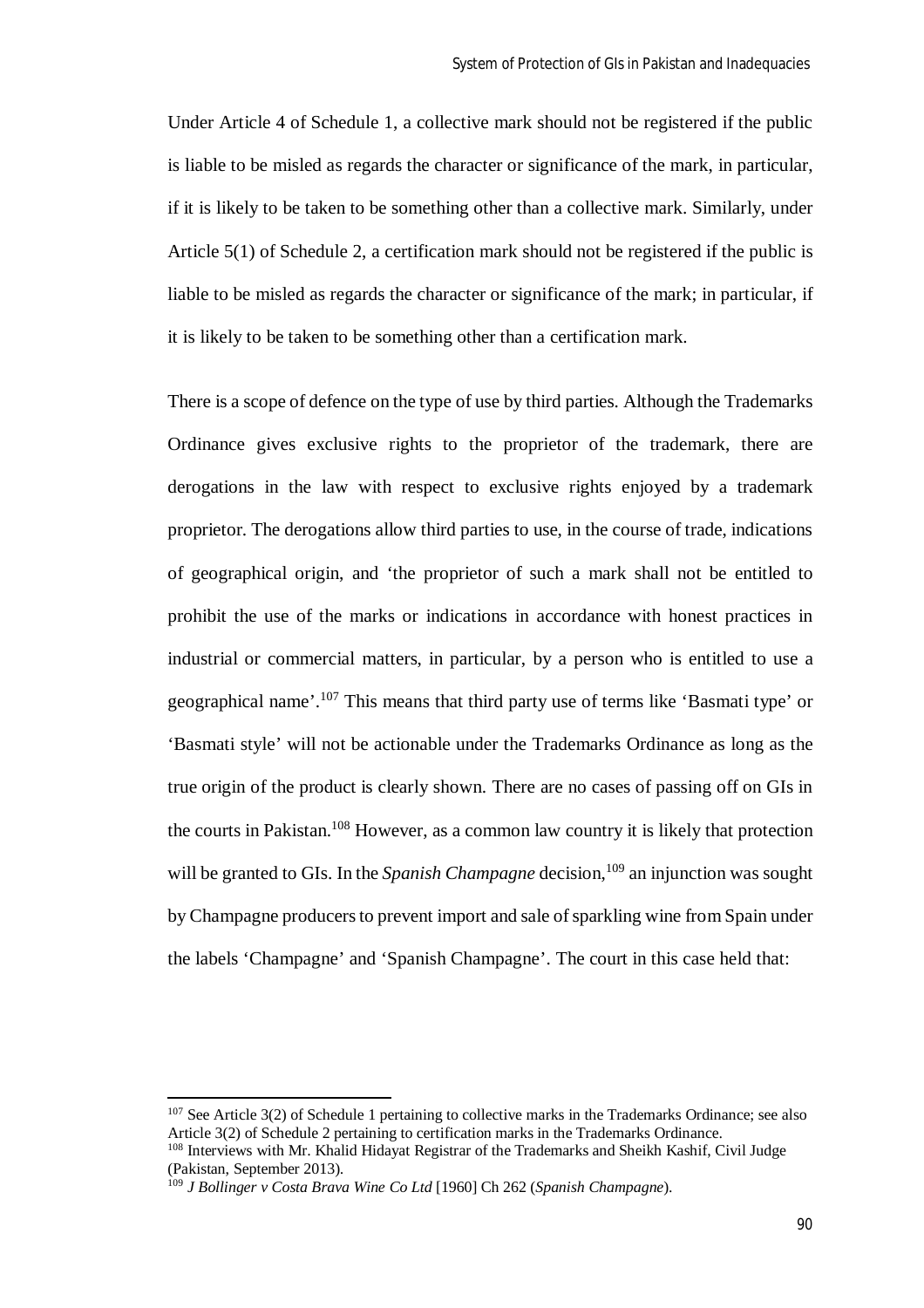[I]t ought not to matter that the persons truly entitled to describe their goods by the name and description are a class producing goods in a certain locality, and not merely one individual. The description is part of their goodwill and a right of property.

This was based on the fact that consumers would be misled into thinking that goods were associated with someone else, and the fact that 'someone else' was an individual or a group should not matter. This was a doctrinal expansion into 'extended passing off' as it recognised collective goodwill.<sup>110</sup> There was further juridical development of this concept of collective goodwill in the  $Advocaat$  case<sup>111</sup> where traders of a product of a particular quality or characteristics can stop rival traders from using that term or a confusingly similar term with regards to the products which do not correspond to that particular quality or characteristics. The court in this case held that:

[It] is the reputation that the type of product itself has gained in the market by reason of its recognisable and distinctive qualities that has generated the relevant goodwill. So if one can define with reasonable precision the type of product that has acquired the reputation, one can identify the members of the class entitled to share in the goodwill as being all those traders who have supplied a product which possesses those recognisable and distinctive qualities … it cannot make any difference in principle whether the recognisable and distinctive qualities by which the reputation of the type of product has been gained are the results of having been made in, or from ingredients produced in, a particular locality or are the result of its having been made from particular ingredients regardless of their provenance.<sup>112</sup>

<sup>110</sup> See Gangjee (n 2) 121. See also Champagne case involving *HP Bulmer Ltd and Showerings Ltd V J Bollinger SA*, 636 (Buckley LJ), where it was held that 'the ability of any one Champagne House to describe its products as Champagne is of value to it not in relation to the Champagne market but in relation to the wider wine market distinguishing their products from other wines'.

<sup>111</sup> *Erven Warnink BV v J Townend & Sons (Hull) Ltd* [1979] FSR 397 (HL). See also Gangjee (n 2) 121.

<sup>112</sup> *Erven Warnink BV v J Townend* (n 111). For further juridical development, see also *Chocosuisse Union des Fabricants Suisse de Chocolat v Cadbury Ltd* [1998] RPC 117, 128 (Ch D). In this case, Laddie J expanded the extended passing off and held that it was applicable when 'a reasonably identifiable group of products … have a perceived distinctive quality and ingredients between goods sold under or by reference to the term and competing goods, that should not prevent a successful passing off action from being brought.'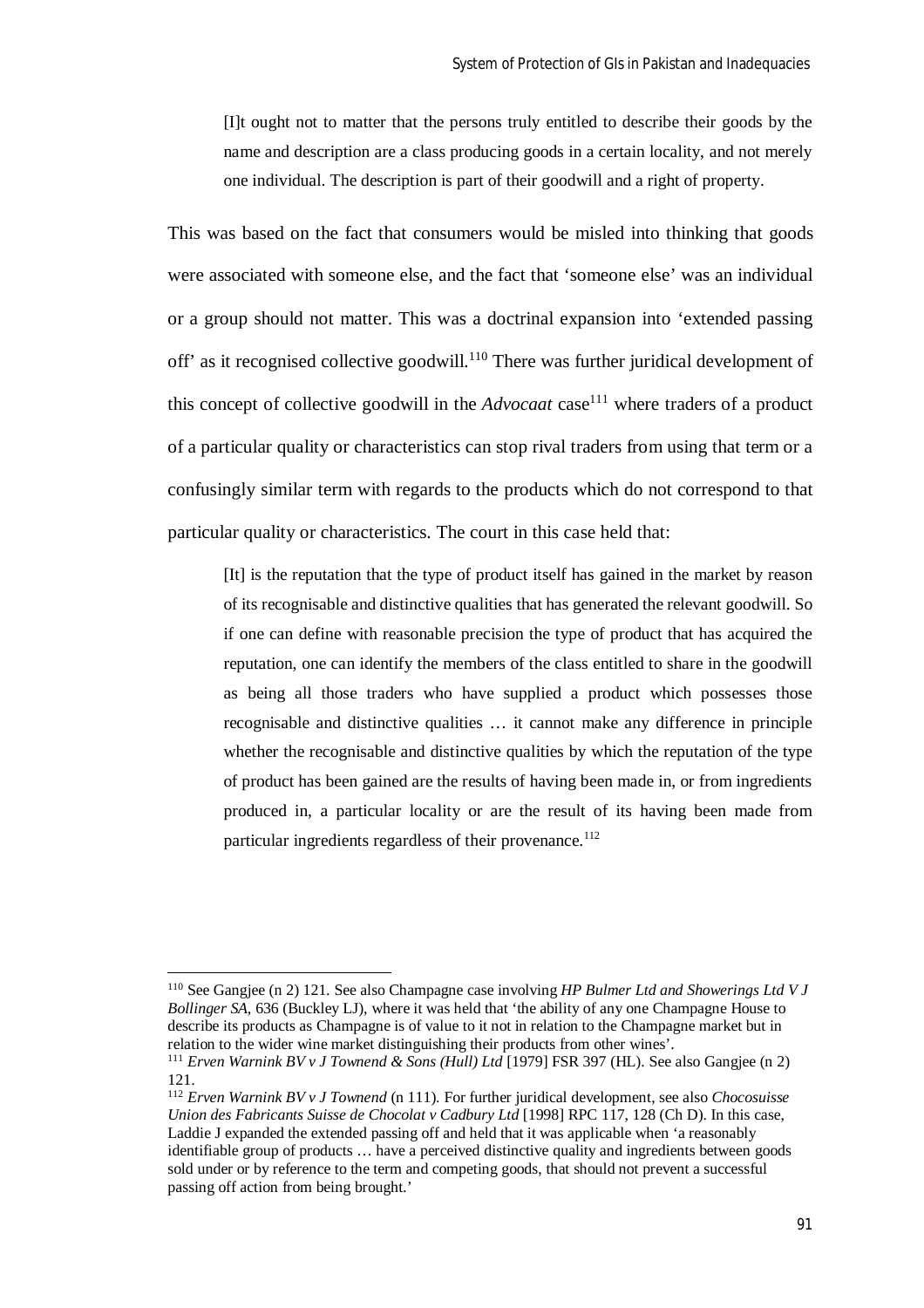Nevertheless, the court in this case also observed that geographical limitation might make it easier to outline the qualities and type of product, and the resultant harm to goodwill.

According to the Registrar of the Trademarks Registry of Pakistan, there are a few reported cases of passing off in the case of renowned trademarks in Pakistan. However, there is no case of collective trademarks or certification trademarks being passed off. Passing off protects proprietors of potential GIs against misappropriation as a common law remedy. According to the Registrar, this remedy is not widely used in Pakistan because of a lack of awareness amongst proprietors. He said that case law development in Pakistan was also very lean in this field.

Further, there is the problem of dilution under the trademark registration system where a mark registered by a proprietor for one product may be registered by another proprietor for a different product. Nevertheless, if the mark is a well-known mark then it is well protected. Section 86 of the Trademarks Ordinance states that a well-known trademark is entitled to protection under the Paris Convention and sets out the criteria for a tribunal or court to use to determine the well-known status of a trademark without requiring registration or actual use in the form of sales of goods or services under the trademark law in Pakistan. The most important criteria are: $113$ 

- the degree of Pakistani or worldwide recognition of the trademark (this may include public awareness of the mark in Pakistan, neighbouring countries and the region);
- the degree of inherent or acquired distinctiveness of the trademark (on the basis of worldwide use);
- the duration of the use and advertising of the trademark in Pakistan or worldwide (this may include sales and publicity/advertising and the amount invested in promoting the trademarked product);

<sup>113</sup> Trademarks Ordinance, Section 86.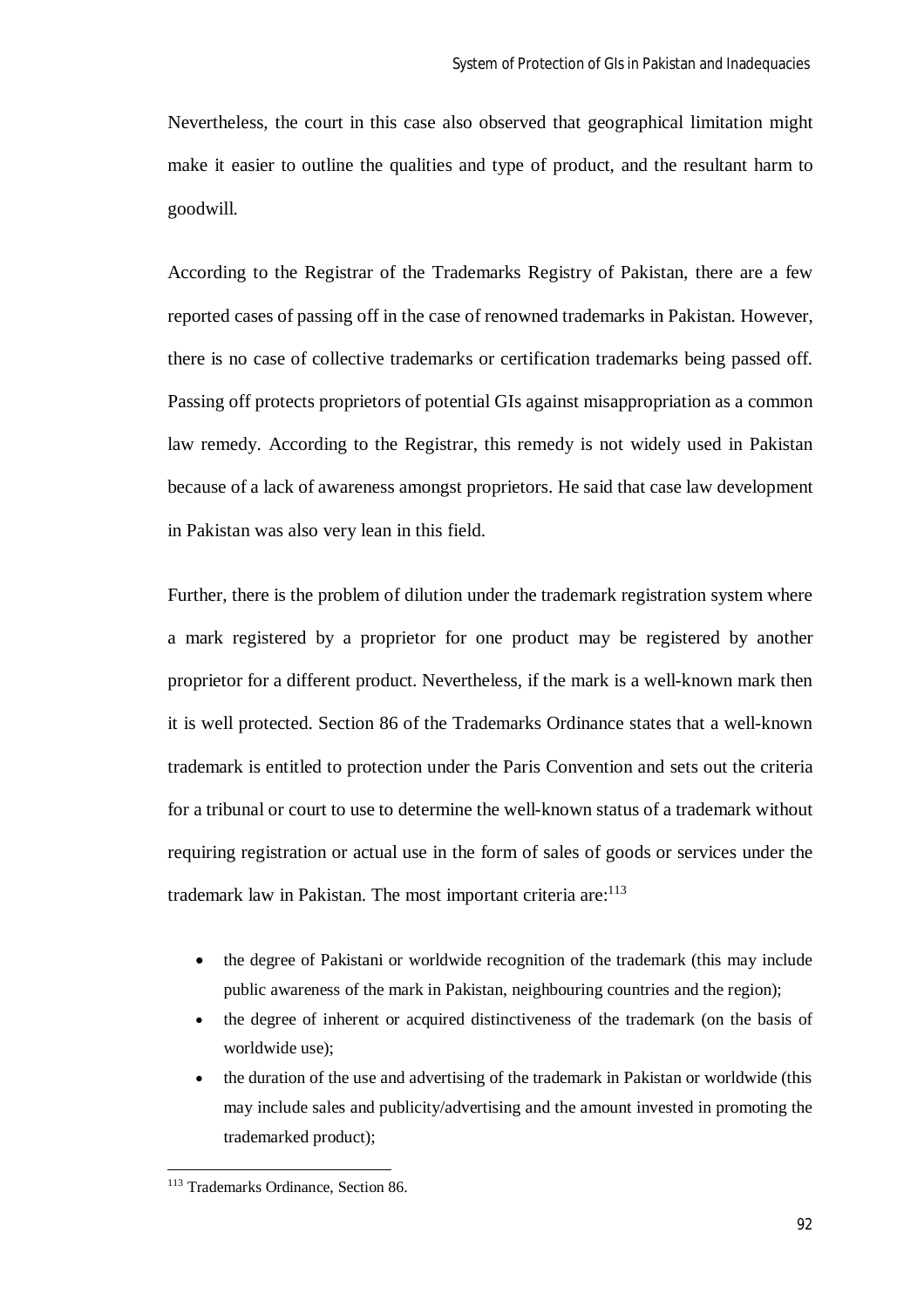- the commercial value attributed to the trademark in Pakistan or worldwide (i.e. accrued value of use and registrations);
- the geographical scope of the use and advertising of the trademark in Pakistan or worldwide (this may include the number of countries in which the mark is registered and used, and the geographical extent and duration of its use);
- the quality and image that the trademark has acquired in Pakistan or worldwide; and
- the exclusivity of use and registration attained by the trademark in Pakistan or worldwide and the presence or absence of identical or deceptively similar third-party trademarks validly registered or used in relation to identical or similar goods and services.

Under Section 86(3) of the Ordinance, the proprietor of a well-known trademark can also initiate court action to restrain by injunction the use by others of a mark that is identical or deceptively similar to the well-known trademark and that is likely to cause confusion with and/or dilute the distinctive quality of the well-known trademark in Pakistan. 'Dilution' as defined in the ordinance refers to the 'lessening of the capacity of a well-known trademark to identify and distinguish the goods or services'.<sup>114</sup> Further, under Section 29(4) of the Ordinance, the owner of a well-known trademark (registered or not) or a trademark with an acquired reputation in Pakistan may oppose the registration of a mark on the grounds that it is substantially identical or deceptively similar to its own mark and/or would cause dilution or is likely to deceive or cause confusion.

Section 17(3) of the Ordinance caters for relative grounds for refusal of registration of a trademark. It states that a mark cannot be registered if it is similar or identical to an 'earlier trademark'<sup>115</sup> and is used for dissimilar goods if the earlier trademark has a

<sup>114</sup> Trademarks Ordinance, Section 2(XIII).

<sup>115</sup> Section 18 of the Trademarks Ordinance defines 'earlier trademark' in the following way:

<sup>&#</sup>x27;(a) a registered trade mark or a Convention trade mark as per the Paris Convention which has a date of application for registration earlier than that of the trade mark in question, talking account, where appropriate, of the priorities claimed in respect of the trade marks;

<sup>(</sup>b) a trade mark filed under sub-section(1) of section 26; or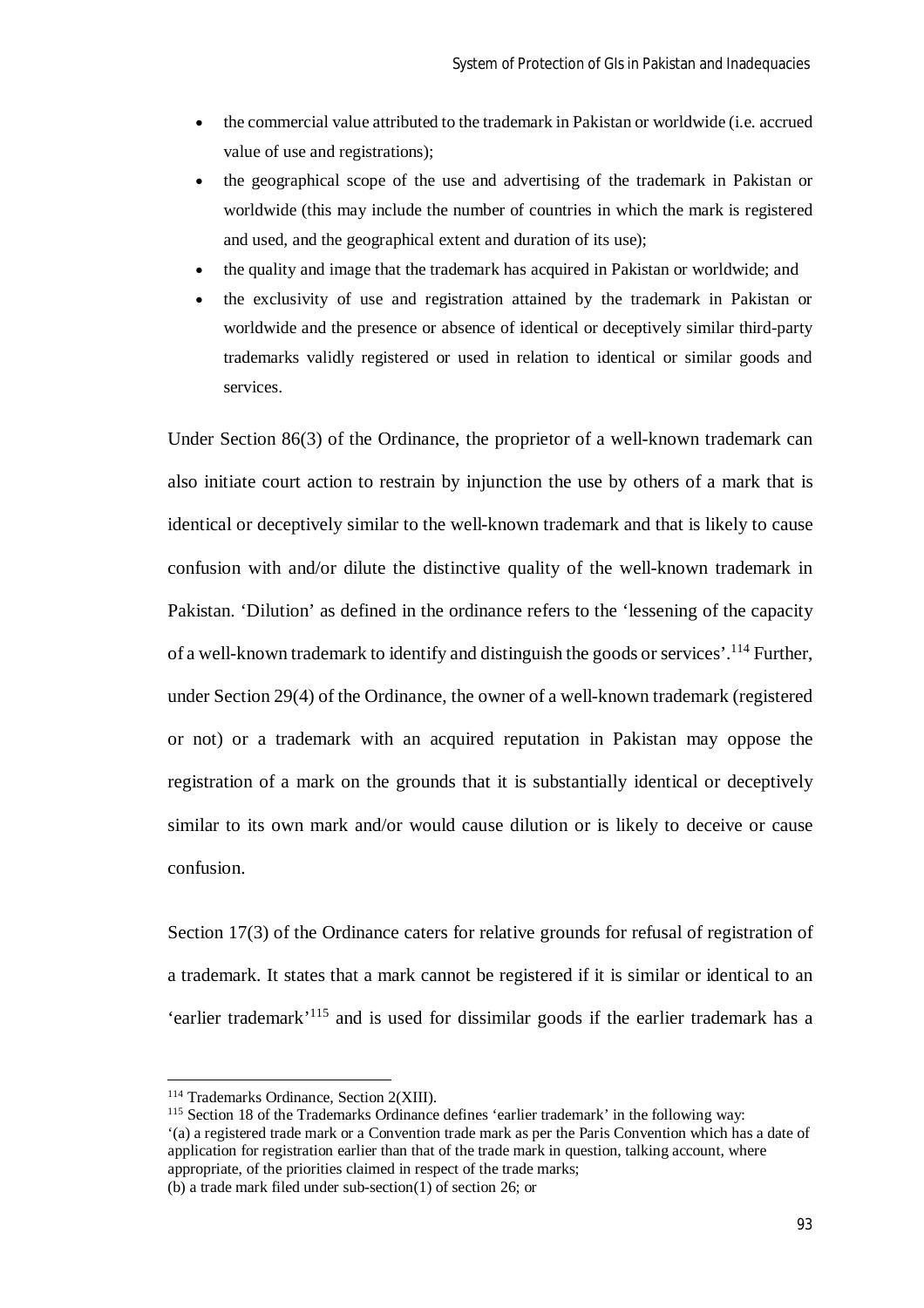reputation in Pakistan and the use of the later mark without due cause would take unfair advantage of, or be detrimental to, the distinctive character or reputation of the earlier trademark.

Courts in Pakistan were protecting well-known marks long before the legislation on well-known marks under the Trademarks Ordinance was enacted. Initially, courts were not amenable to the idea of dilution as can be seen in the *7UP* case. In this case, the proprietor used and registered the trademark 7UP for beverages and opposed the registration of the identical trademark for confectionery items such as 'pan-masala'.<sup>116</sup> The High Court viewed the matter as an attempt to enforce a monopoly.<sup>117</sup> However, the Supreme Court<sup>118</sup> of Pakistan did not adopt this approach and refused registration to the applicants. The Supreme Court was not deterred in refusing registration by the difference in the goods for which registration was sought and for which the proprietor had used and registered the trademark. This trend was continued in the subsequent cases of *Philips*, <sup>119</sup> where Philips, a foreign company, had never used or registered that brand for sewing machines for which the same mark was sought to be registered by a local person; and *Toshiba*, <sup>120</sup> where Toshiba, a Japanese company, had never used or registered a trademark for fans for which the same mark was sought to be registered by a local trader. This juridical development is a healthy sign for well-known GIs in

<sup>(</sup>c) a trade mark which, on the date of application for registration of the trade mark in question, or where appropriate, of the priority claimed in respect of the application, was entitled to protection under the Paris Convention as a well known trade mark.

<sup>(2)</sup> References in this Ordinance to an earlier trade mark include a trade mark in respect of which an application for registration has been made and which, if registered, would be an earlier trade mark by virtue of clause (a) or (b) of sub-section (1), subject to its being so registered.

<sup>(3)</sup> A trade mark shall, within clause (a) or (b) of sub-section (1), where registration expires, continue to be taken into account in determining of a later mark for a period of one year after the unless the Registrar is satisfied that there was no bona fide use of the mark during two years immediately preceding the expiry.'

<sup>&</sup>lt;sup>116</sup> This is a famous confectionery item in Pakistan.

<sup>117</sup> See *PLD 1976 Karachi 895, 900.*

<sup>118</sup> See *PLD 1990 SC 313.*

<sup>119</sup> *PLD 1990 SC 1074.*

<sup>120</sup> *PLJ 1991 SC 57.*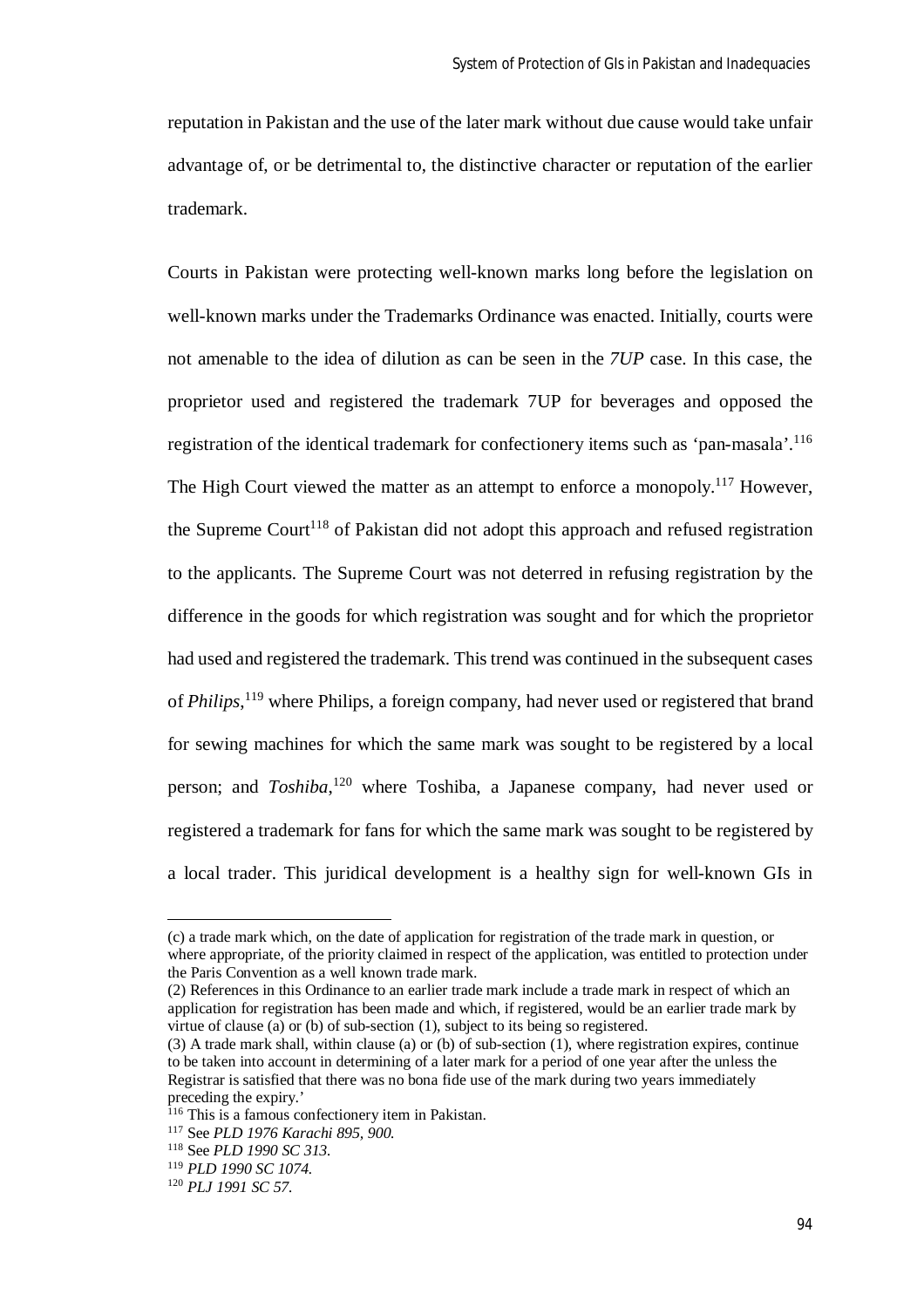Pakistan as it discourages registration of a trademark that is similar to a well-known GI in other classes of goods. However, the problem remains for those potential GIs which are not well-known.

GIs are well protected under sui generis law against infringement, dilution and use by third parties. Article 13 of the former EU Regulation 510/2006 is comprehensive in this regard.<sup>121</sup> Article 13 of EU Regulation 1511/2012 is similar to Article 13 of EU Regulation 510/2006 except with the addition in Article 13(3) of further responsibilities for member states to take administrative and judicial steps.<sup>122</sup> Generally, infringement actions in relation to GIs arise in two cases. Firstly, for the wrongful use of a GI in breach of Article 13(1)(a) of both former and current EU Regulations for the protection of GIs. In this case, an action is brought by the entity responsible for protecting the integrity of the GI. Secondly, with regard to a misleading use of a GI in breach of Article  $13(1)(b)$ , (c) or (d) of the Regulations.<sup>123</sup>

 $121$  Article 13 of EU Regulation 510/2006 states:

<sup>&#</sup>x27;1- Registered names shall be protected against:

any direct or indirect commercial use of a registered name in respect of products not covered by the registration in so far as those products are comparable to the products registered under that name or in so far as using the name exploits the reputation of the protected name; (b) any misuse, imitation or evocation, even if the true origin of the product is indicated or if the protected name is translated or accompanied by an expression such as "style", "type", "method", "as produced in", "imitation" or similar;

<sup>(</sup>c) any other false or misleading indication as to the provenance, origin, nature or essential qualities of the product, on the inner or outer packaging, advertising material or documents relating to the product concerned, and the packing of the product in a container liable to convey a false impression as to its origin; (d) any other practice liable to mislead the consumer as to the true origin of the product.' Where a registered name contains within it the name of an agricultural product or foodstuff which is considered generic, the use of that generic name on the appropriate agricultural product or foodstuff shall not be considered to be contrary to points (a) or (b) in the first subparagraph. See also CTM Regulation, Article 7(1)(k). Example of Basmati is given supposing if it is registered.

 $122$  See Article 13 of EU Regulation 1511/2012. Further details are discussed under heading 5.13 in Chapter 5.

<sup>123</sup> See Michael Blakeney, *The Protection of Geographical Indications, Law and Practice* (Edward Elgar 2014) 116.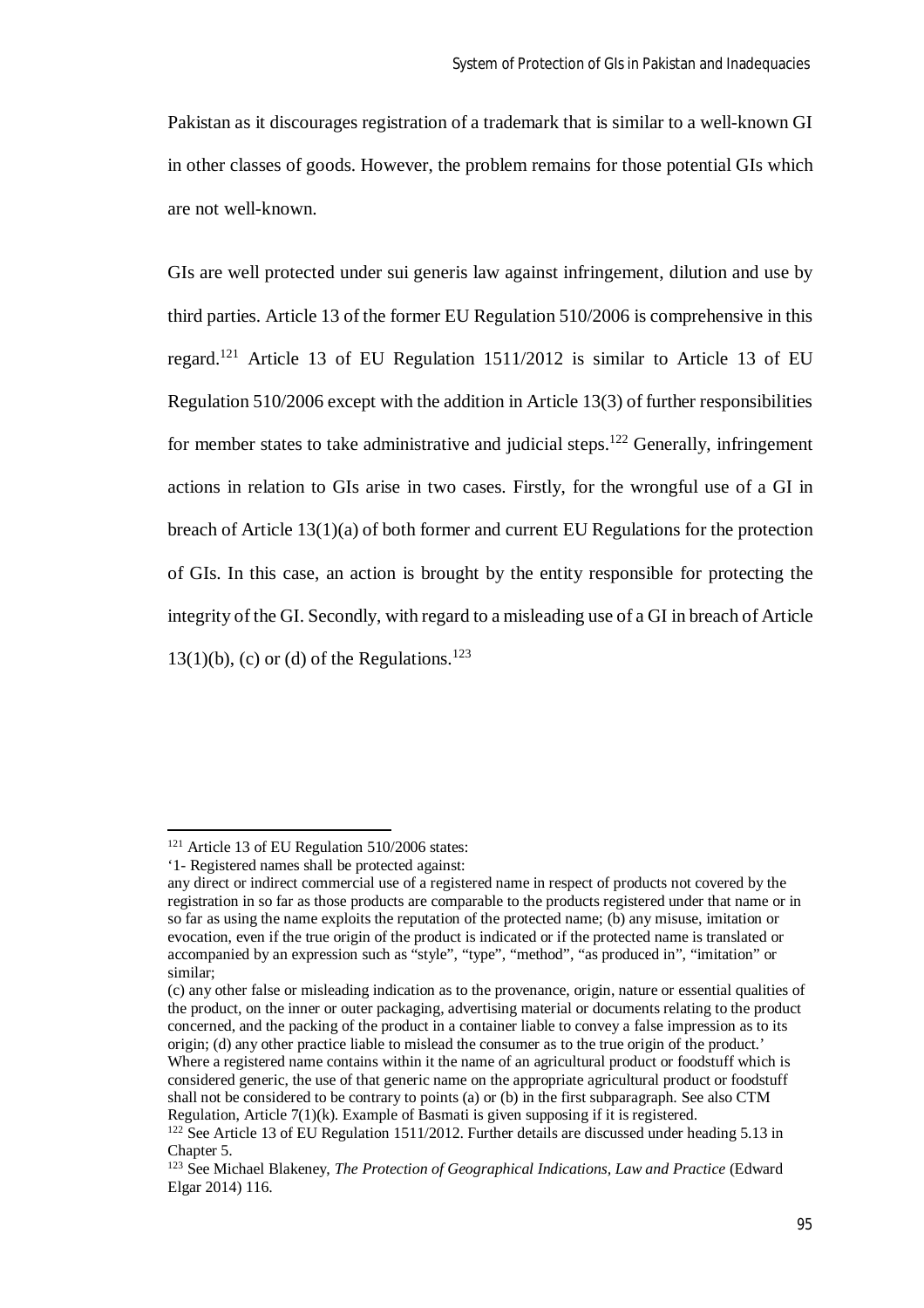In criminal proceedings cases in France (Cases C-129/97 and C-130/97), $^{124}$  the ECJ was requested by the Tribunal de Grande Instance, Dijon, France to offer a preliminary ruling in the criminal proceedings pending in that court regarding, inter alia, whether an action could be brought against an undertaking that used part of a compound PDO. France had provided for the registration of 'Époisses de Bourgogne' as a PDO under its law. Two enterprises were prosecuted under the law because they used the name *Époisses* for their cheeses. In response to a question, the ECJ ruled that with regard to a compound designation of origin, the non-appearance of the footnote in the applicable regulation specifying that registration was not sought for one of the parts of that designation of origin did not essentially mean that each of its parts was protected.<sup>125</sup>

Article 13(1)(b) of EU Regulation 510/2006 extends the additional protection guaranteed for wines and spirits in the TRIPS Agreement to all the agricultural products under the EU's GI Regulation, thus extending the scope of infringement.

Further, Article 14(1) of the EU Regulation 510/2006 states that:

 $\overline{a}$ 

[W]here a designation of origin or a geographical indication is registered under this Regulation, the application for registration of a trademark corresponding to one of the situations referred to in Article 13 and relating to the same class of product shall be refused if the application for registration of the trademark is submitted after the date of submission of the registration application to the Commission.<sup>126</sup>

<sup>124</sup> Criminal Proceedings against *Yvon Chiciak and Others* (*Époisses) C-129/97 and C-130/97 [1998] ECR 1-3315.*

<sup>&</sup>lt;sup>125</sup> Michael Blakeney, *The Protection of Geographical Indications, Law and Practice* (Edward Elgar 2014) 116.

<sup>126</sup> Article 13 of EU GI Regulation relates to protection accorded to PDOs and PGIs. Article 13(4) referred to in Article 14 states that: 'Without prejudice to Article 14, the Commission may decide to allow, under the procedure provided for in Article 15(2), the coexistence of a registered name and an unregistered name designating a place in a Member State or in a third country where that name is identical to the registered name, provided that all the following conditions are met: the identical unregistered name has been in legal use consistently and equitably for at least 25 years before 24 July1993; it is shown that the purpose of its use has not at any time been to profit from the reputation of the registered name and that the consumer has not been nor could be misled as to the true origin of the product; the problem resulting from the identical names was raised before registration of the name. The registered name and the identical unregistered name concerned may co-exist for a period not exceeding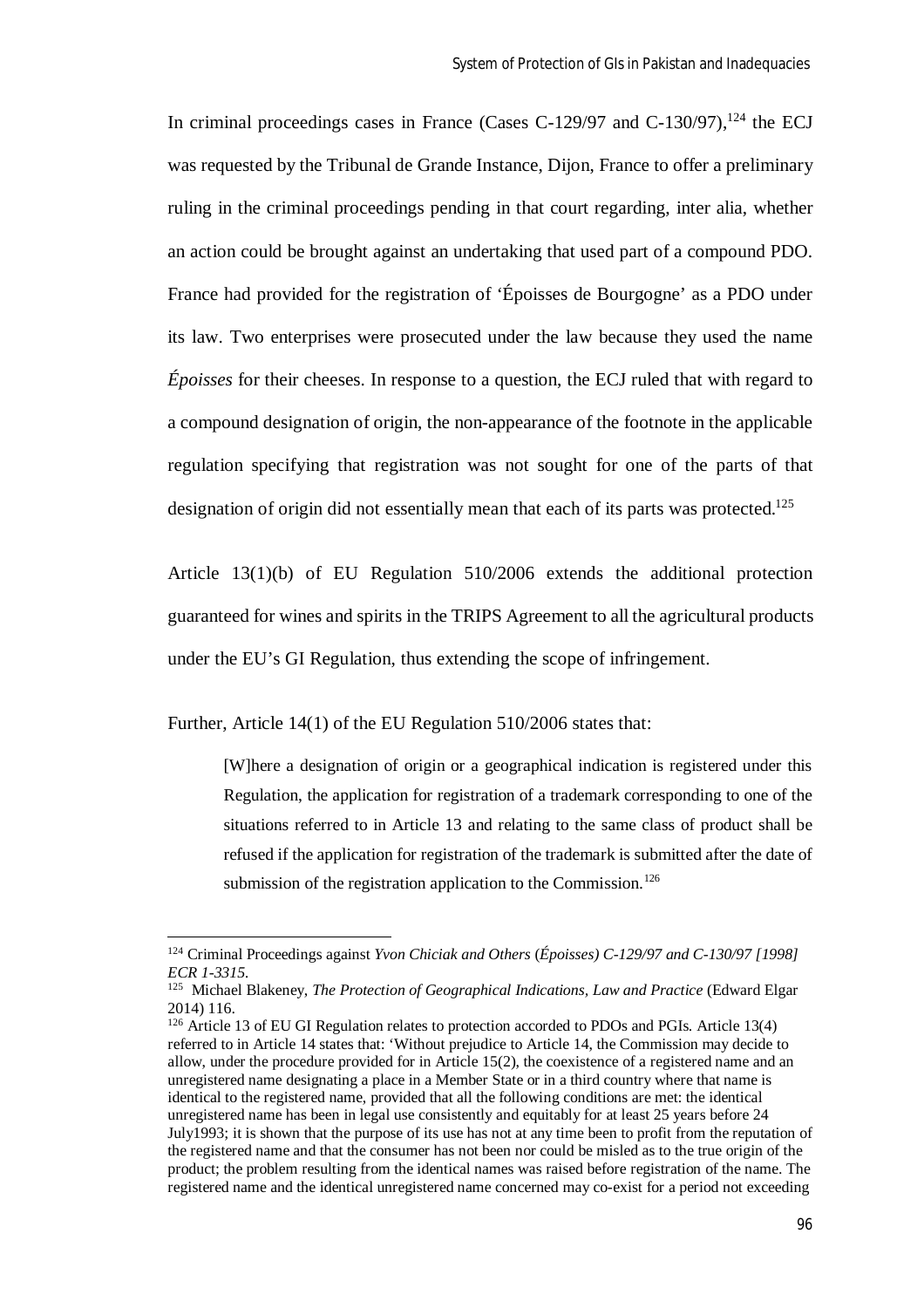Under this Article, the proprietor of the PDO, Grana Padano, $127$  received the declaration of cancellation of the CTM 'Grana Biraghi' registered by Biraghi SpA in 1998.<sup>128</sup> This can also be seen in the case of *Bureau National Interprofessional du Cognac v Gust*  Ranin,<sup>129</sup> where the association of producers responsible for the enforcement of PGI 'Cognac'<sup>130</sup> in the EU successfully opposed registration of two Finnish trademarks containing the name Cognac. Evans states that:

[This] shows how under the GI system, producers of Cognac may effectively reserve the name Cognac to their exclusive use. This was the case even though "Cognac", as incorporated in the defendant's mark, did not seek to mislead consumers about the origin of the goods with respect to liqueurs containing Cognac.<sup>131</sup>

Section 22(1) of the Indian GI law provides that a registered GI is infringed by a person who, not being an authorised user thereof, uses such a GI by any means in the designations or presentation of goods that indicates or suggests that such goods originate in a geographical area other that the true place of origin of such goods in a manner which misleads the persons as to the geographical origin of such goods or uses any geographical indications in such a manner which constitutes an act of unfair competition including passing off in respect of registered GI. Moreover, like Article 22.2 of TRIPS Agreement,  $132$  competition is elucidated in explanations 1 and 2 after

a maximum of 15 years, after which the unregistered name shall cease to be used. Use of the unregistered geographical name concerned shall be authorised only where the country of origin is clearly and visibly indicated on the label.'

<sup>127</sup> Portuguese (Brazil) 'Consorzio per la Tutela del Formaggio Grana Padano'. Grana Padano was registered as a PDO in 1996 for Italian hard cheese.

<sup>128</sup> *Consorzio per la Tutela del Formaggio Grana Padano v OHIM, Biraghi SpA* (T-291/03) [2007] ECR 11-3081, [2008] ETMR 3, [89] regarding Biraghi's defence that the 'grana' is generic. <sup>129</sup> *Bureau National Interprofessional du Cognac v Gust. Ranin Oy (GRO)* (C-4/10 and C-27/10)

<sup>[2011]</sup> ETMR 53.

<sup>&</sup>lt;sup>130</sup> Cognac is a GI protected under Regulation 110/2008 (Annex III) which identifies it in Category No.4, in the wine spirit category, with France as its country of origin. Regulation (EC) No 110/2008 of the European Parliament and of the Council of 15 January 2008 on the definition, description, presentation, labelling and the protection of geographical indications of spirit drinks and repealing Council Regulation (EEC) No 1576/89.

<sup>131</sup> Evans (n 21).

<sup>&</sup>lt;sup>132</sup> Article 22.2 of the TRIPS Agreement states that: 'In respect of geographical indications, Members shall provide the legal means for interested parties to prevent: (a) the use of any means in the designation or presentation of a good that indicates or suggests that the good in question originates in a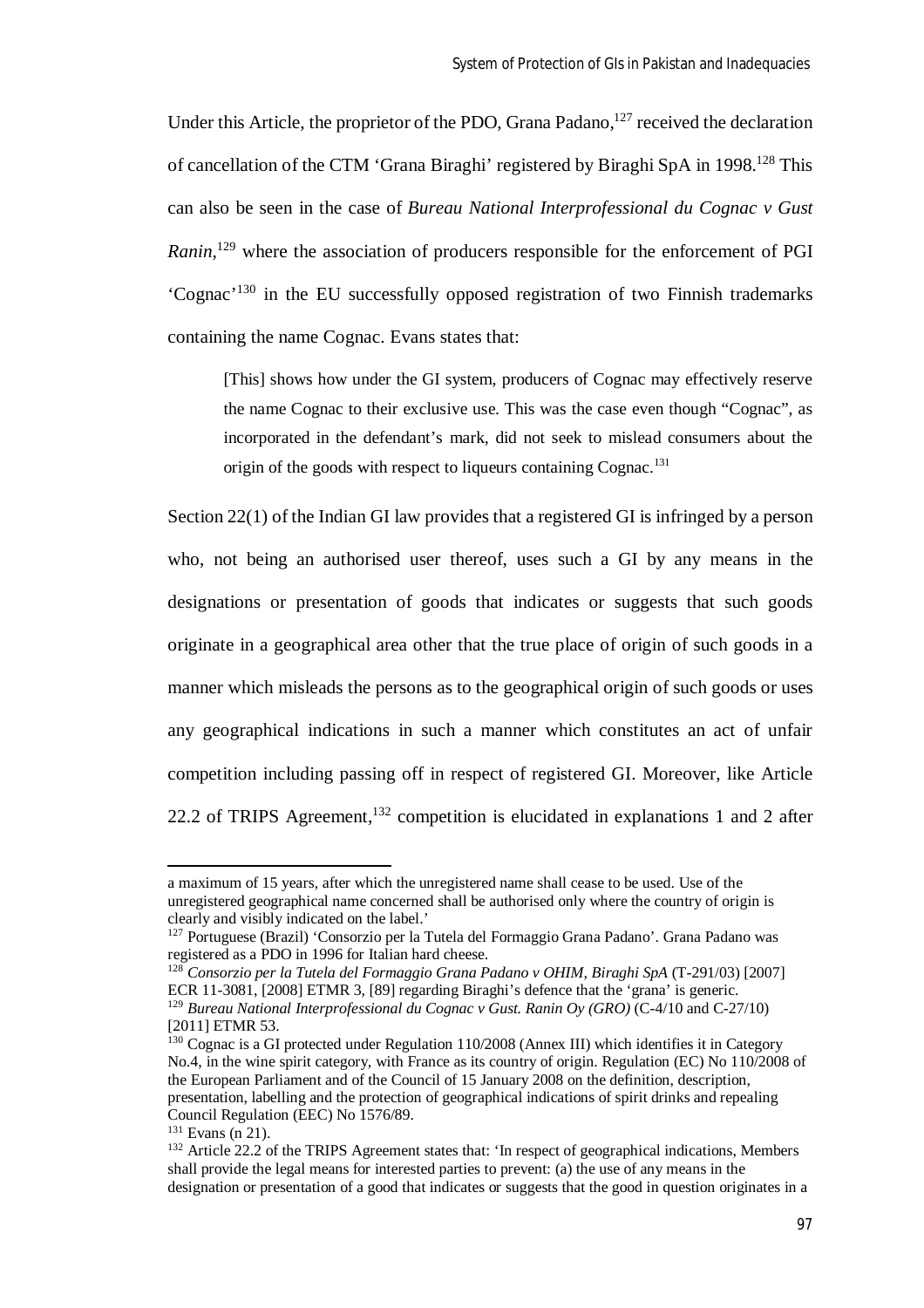Section 22(1) of Indian GI Act in consonance with Article 10bis of the Paris Convention.<sup>133</sup> It can be seen from that there is scope for better enforcement under the sui generis system as in the European cases discussed above.

#### **3.10 SCOPE OF PROTECTION UNDER PRODUCT SPECIFICATION**

In a trademark protection system, specifications of GIs are given by the proprietors in certification mark and collective mark applications. However, these specifications are generally narrower than the one demanded by sui generis law. Further, an applicant under the trademark system for a GI, as under a certification system, may include details regarding local geographical conditions, environment and methods of production. Nevertheless, the system is not designed around the verification of such requirements.<sup>134</sup> A sui generis system caters for verification of details of the specifications to ensure quality and sustainability of the GI products. There are inadequacies with regard to product specification and their verifications in the system of protection of GIs in Pakistan. If the government of Pakistan decides to introduce sui generis law for the protection of  $\text{GIs},^{135}$  it will have to legislate for the provision of

geographical area other than the true place of origin in a manner which misleads the public as to the geographical origin of the good; (b) any use which constitutes an act of unfair competition within the meaning of Article 10*bis* of the Paris Convention (1967)'.

<sup>&</sup>lt;sup>133</sup> Explanation 1: For the purposes of this clause, "act of unfair competition" means any act of competition

contrary to honest practices in industrial or commercial matters.'

Explanation 2: 'For the removal of doubt, it is hereby clarified that the following acts shall be deemed to be acts of unfair competition, namely:

<sup>(</sup>i) all acts of such a nature as to create confusion by any means whatsoever with the establishment, the goods or the industrial or commercial activities, of a competitor;

<sup>(</sup>ii) false allegations in the course of trade of such a nature as to discredit the establishment, the goods or the industrial or commercial activities, of a competitor;

<sup>(</sup>iii) geographical indications, the use of which in the course of trade is liable to mislead the persons as to the nature, the manufacturing process, the characteristics, the suitability for their purpose, or the quantity, of the goods.'

 $134$  See Gangjee (n 2) 208.

 $135$  The priority for the government of Pakistan is to enact a sui generis law. This has been confirmed by the Special Secretary of the Cabinet Division, the Registrar of the Trademarks Registry, DD Law and the Intellectual Property Office. (Interviews taken in September 2013)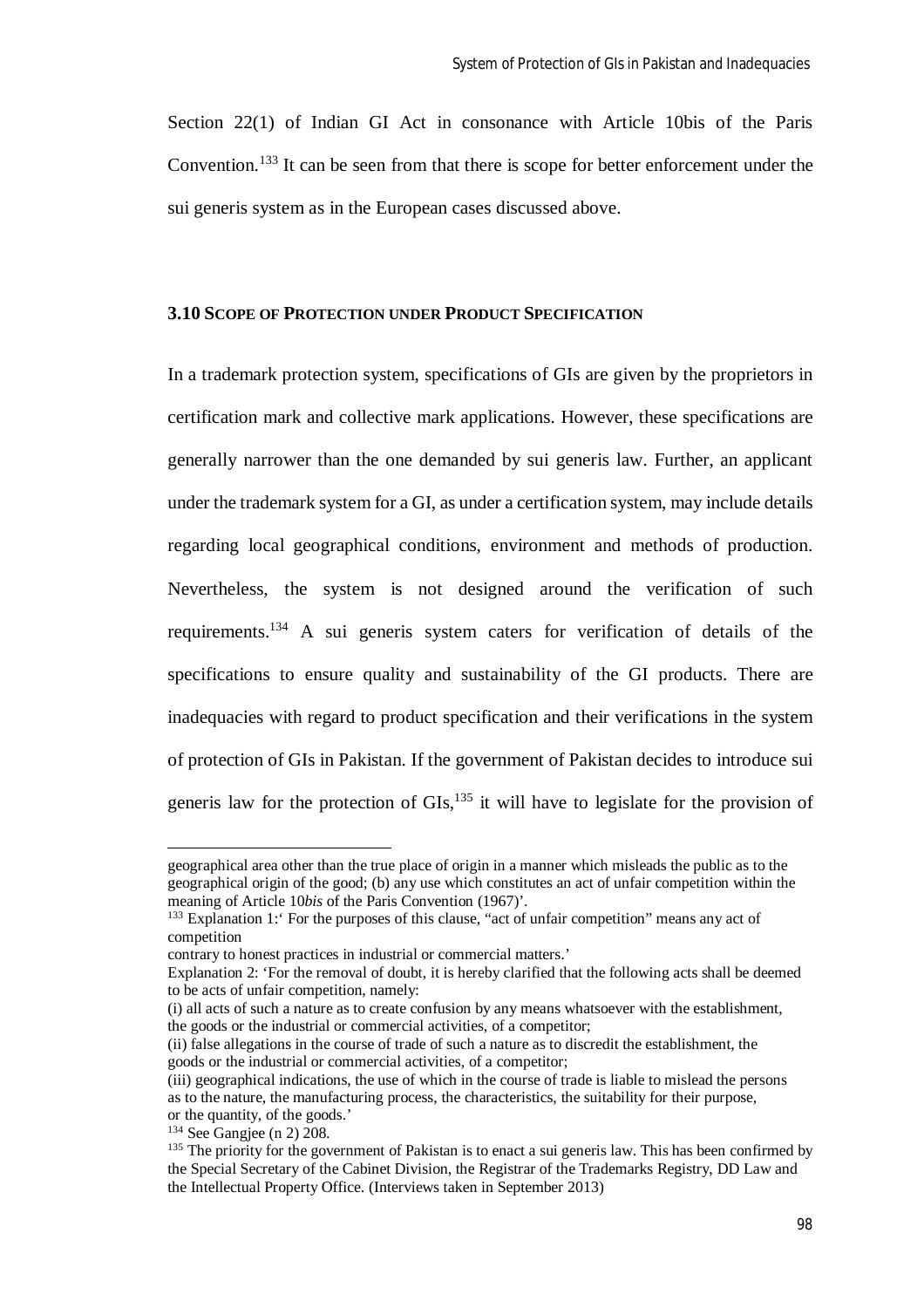detailed product specifications by applicants of GIs. Further, it will have to equip its system for sustained verification of specifications given by the applicants of GIs. Such a system is working efficiently for the protection of GIs in Europe under the EU's sui generis law.

Article 4 of the EU GI Regulation provides for a description of the agricultural product or foodstuff, including the raw materials, if appropriate, and principal physical, chemical, microbiological or organoleptic characteristics of the product or the foodstuff. It also provides a description of the method of obtaining the agricultural product or foodstuff and, if appropriate, the authentic and unvarying local methods as well as information concerning packaging, the definition of the geographical area, a description of the method of obtaining the agricultural product or foodstuff and, if appropriate, the authentic and unvarying local methods as well as information concerning packaging etc. as detailed in Article  $4^{136}$  of the Regulation. Article 7 of the current EU Regulation 1511/2012 is similar to Article 4 of the former EU Regulation 510/2006 with some additions. These are discussed in detail under heading 5.6 in chapter 5. Although there is not yet any case law in Pakistan to show the extent of

<sup>&</sup>lt;sup>136</sup> Article 4 of the EC GI Regulation: 'To be eligible for a protected designation of origin (PDO) or a protected geographical indication (PGI), an agricultural product or foodstuff shall comply with a product specification. The product specification shall include at least: the name of the agricultural product or foodstuff comprising the designation of origin or the geographical indication; a description of the agricultural product or foodstuff, including the raw materials, if appropriate, and principal physical, chemical, microbiological or organoleptic characteristics of the product or the foodstuff; the definition of the geographical area and, where appropriate, details indicating compliance with the requirements of Article 2(3); evidence that the agricultural product or the foodstuff originates in the defined geographical area referred to in Article  $2(1)(a)$  or (b), as the case may be; a description of the method of obtaining the agricultural product or foodstuff and, if appropriate, the authentic and unvarying local methods as well as information concerning packaging, if the applicant group within the meaning of Article 5(1) so determines and gives reasons why the packaging must take place in the defined geographical area to safeguard quality or ensure the origin or ensure control; details bearing out the following the link between the quality or characteristics of the agricultural product or foodstuff and the geographical environment referred to in Article  $2(1)(a)$  or, as the case may be, the link between a specific quality, the reputation or other characteristic of the agricultural product or foodstuff and the geographical origin referred to in Article 2(1)(b); the name and address of the authorities or bodies verifying compliance with the provisions of the specification and their specific tasks; any specific labelling rule for the agricultural product or foodstuff in question; any requirements laid down by Community or national provisions.'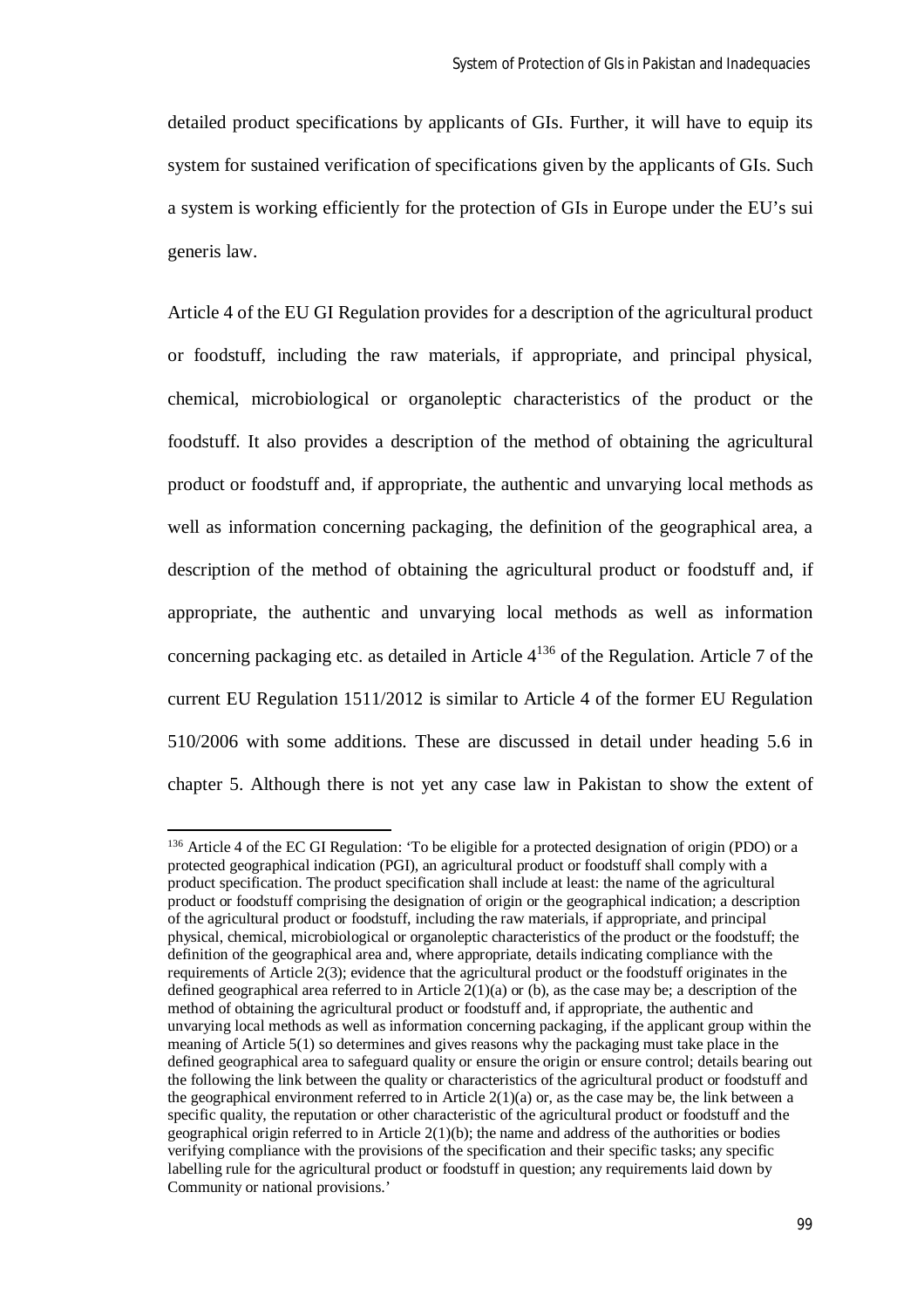protection under product specification, it is possible to analyse the case law in the EC. For example, the case of *Consorzio del Prosciutto di Parma v Asda Stores Ltd*<sup>137</sup> illustrates the breadth and the way in which the specification may be drawn and the standards it contains may be enforced against third parties to maintain premium rates.<sup>138</sup>

The action in this case was brought by the Consorzio di Parma<sup>139</sup> against the defendant Asda Stores Ltd<sup>140</sup> which was selling *Prosciutto di Parma* bearing the description 'Parma Ham'. This had been purchased from the second defendant Hygrade Foods Ltd and the packets bore the words 'Genuine Italian Parma Ham'. The ham was purchased by Hygrade from an Italian producer who was a member of the Consorzio. Subsequently, Hygrade undertook the packaging, labelling and slicing for Asda. In this case, it was affirmed by the ECJ that under the GI Regulation, the Consorzio di Parma, as proprietor of the PDO, had the right to restrain the retail sale of Parma ham which had not been sliced, packaged, and labelled in the region of production, provided that it was consistent with the specification'.<sup>141</sup>

Hence, it can be seen that a sui generis system gives the applicants for a PGI or PDO the opportunity to exercise control over marketing and distribution by exploiting the product specification containing the conditions and standards for quality control and inspection.<sup>142</sup>

 $\overline{\phantom{a}}$ 

 $142$  ibid 9.

<sup>137</sup> *Consorzio del Prosciutto di Parma & Salumificio S RitaSpA v Asda Stores Ltd & Hygrades Food Ltd* (C-108/01) [2003] ECR 1-5121, [2004] ETMR 23 (*Parma v Asda*).

<sup>138</sup> Evans (n 21) 44.

<sup>&</sup>lt;sup>139</sup> The Association responsible for the administration of PDO 'Prosciutto di Parma' registered for dry cured ham.

<sup>140</sup> A UK supermarket chain.

<sup>141</sup> Evans GE, 'The Comparative Advantages of Geographical Indications and Community Trade Marks for the Marketing of Agricultural Products in the European Union' (2010) 41(6) *IIC-INT REV*  645, 10

<sup>&</sup>lt;https://qmro.qmul.ac.uk/jspui/bitstream/123456789/2047/2/GEvans\_Comparative%20advantage.pdf> accessed 26 August 2014.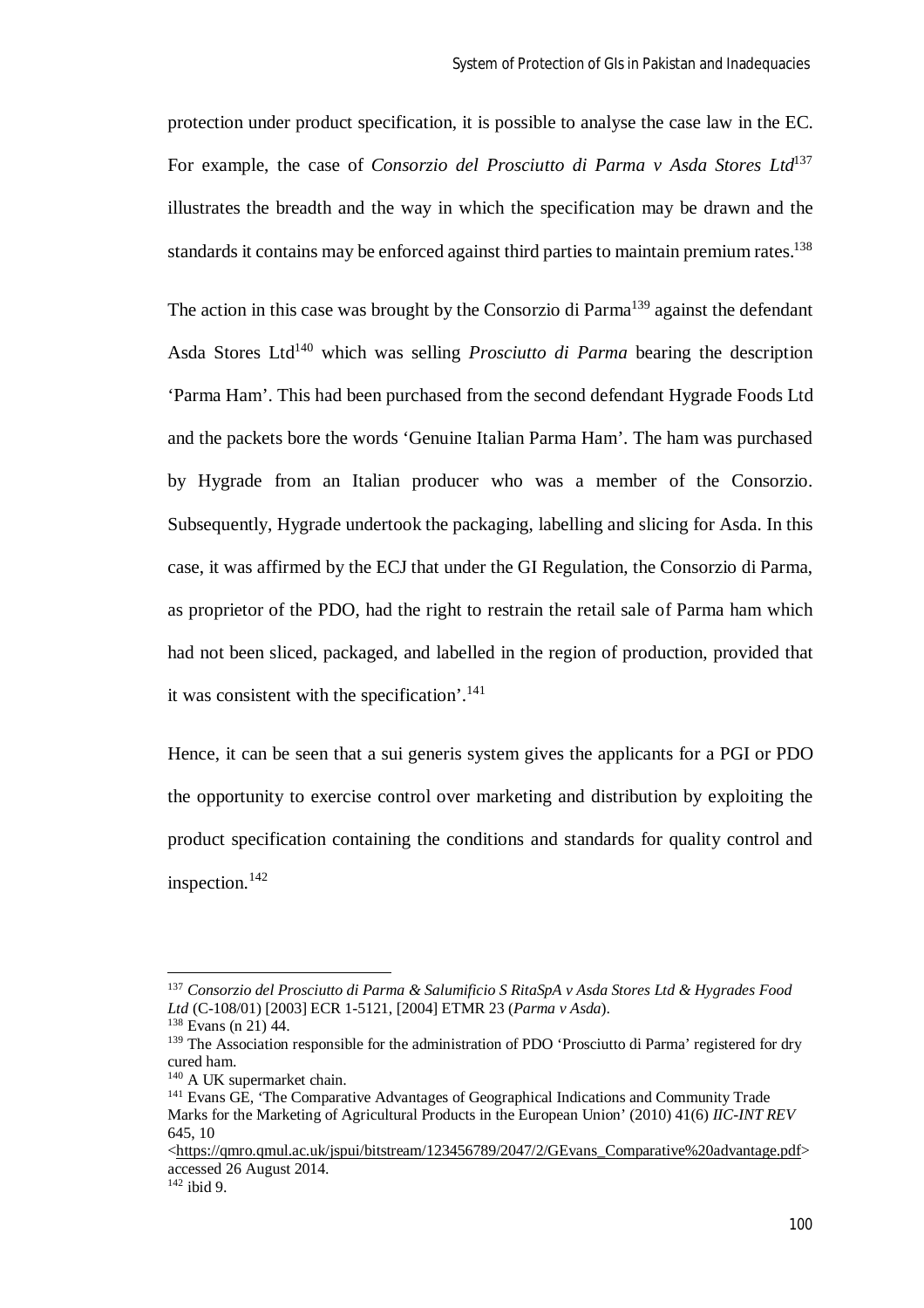## **3.11 CONCLUSION**

There are inadequacies in a trademark registration system for a country like Pakistan with a strong agricultural background and an old economy with traditional knowledge and a rich cultural heritage. In developing countries like Pakistan, the state can play an important role in registration and protection of its GIs. Nonetheless, the role of the state is marginalized in the trademark registration system of Pakistan. There is a lack of protection under the trademark registration system of Pakistan with regard to registrability, dilution, coexistence issues between GIs and trademarks, and enforcement as compared to a sui generis registration system. The registration of a geographical name under the current system does not prevent a third party from using its  $GIs<sup>143</sup>$  in translated version in another language, using the name preceded by a place name like 'Texas Basmati' or using terms like 'style', 'type' and 'kind'.

Pakistan has hundreds of potential GIs which need to be registered. The protection of GIs under a trademark system does not support the registration of GIs in the presence of similar earlier trademarks. Further, the trademark system does not cater for GIs as a separate intellectual property right and there are no provisions for the protection of GIs against genericness.<sup>144</sup> Further, the threshold of GIs to become generic is high under trademark law as compared to sui generis law. The registration of GIs under the Trademarks Ordinance is not of an indefinite nature like those registered under the EU's sui generis law. It has to be renewed every ten years.

<sup>143</sup> Pakistan has many agriculture-based GIs, such as Basmati rice, Hunza apricots, Sindhri mangoes, Kinoos and Phulkari worth billions of dollars of domestic and international trade that benefit traders and farmers.

<sup>&</sup>lt;sup>144</sup> Interview with the Registrar of Trademarks (September 2013, Pakistan).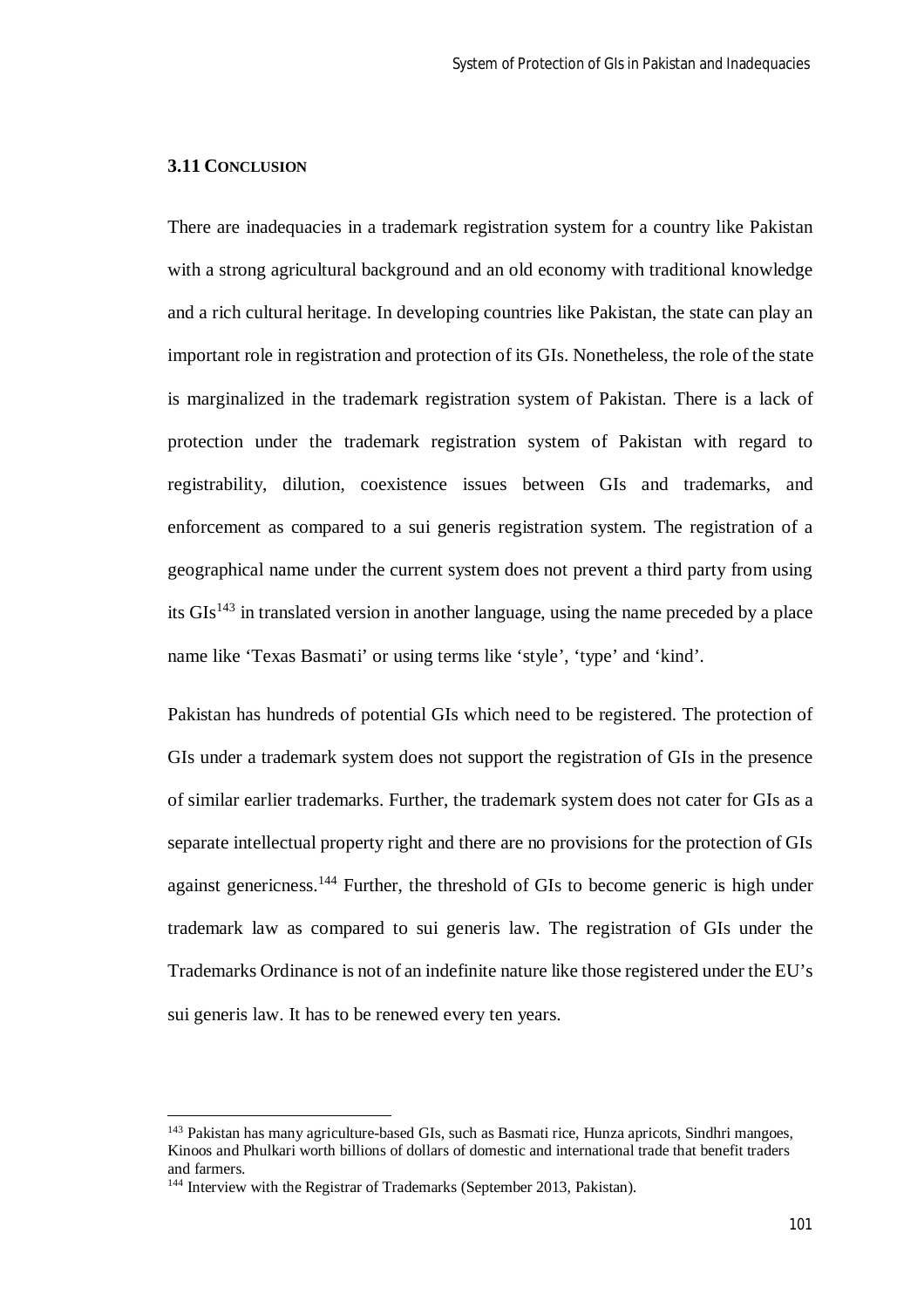The trademark registration system is not stringent with regard to specifications of the products given by GI applicants. A certification mark does not require an applicant to demarcate a geographical area. It is enough for the applicant to make it clear that the product originates from a particular region. The definition of a GI under the Trademarks Ordinance ignores the terroir logic for the protection of GIs under sui generis law.

The sui generis system allows the state to play an active role in registering and protecting GIs. This is important for developing countries with a weak private sector.<sup>145</sup> The protection of GIs against misuse, imitation or evocation<sup>146</sup> in sui generis systems such as the one found in the EU is strong as it effectively amounts to the protection of GIs similar to the common law action of passing off without the burden on right holders to prove consumer confusion.<sup>147</sup> It is also likely to lower the costs of renewal of GIs and associated legal costs. A sui generis system protects GIs from genericness and also allows coexistence of later registered GIs along with earlier registered GIs.

In addition, there are advantages for enacting sui generis law because of the multifunctional nature of GIs proposed as an instrument for strengthening market access, promoting sustainable rural development and preserving elements of biodiversity and indigenous knowledge.<sup>148</sup> Better protection of GIs in Pakistan will help the farmers and skilled workers that own GIs to realise better price premiums on their products. Both Pakistan and its farmers and skilled workers will benefit as a result of

<sup>&</sup>lt;sup>145</sup> India has benefitted a great deal from the role that the government has played in registering and promoting GIs.

<sup>&</sup>lt;sup>146</sup> See Article 13(1) of the EU GI Regulation.

<sup>&</sup>lt;sup>147</sup> It is not necessary to show the likelihood of confusion as ruled by the ECJ. See

*Gorgonzola/Cambozola* (87/97, 4 March 1999) (1999) ECR 1 1301.

<sup>&</sup>lt;sup>148</sup> Cerkia Bramley and Estelle Biénabe, 'Why the need to consider GIs in the South' in C Bramley, E Biénabe and Johan Kirsten (eds), *Developing Geographical Indications in the South: the Southern African Experience* (Springer Science + Business Media 2013) 6. See also D Rangnekar, 'The Socio-Economics of Geographical Indications: A Review of Empirical Evidence from Europe' (UNCTAD/ICTSD Capacity Building Project on Intellectual Property Rights and Sustainable

Development, 2004) <http://www.ictsd.org/downloads/2008/07/a.pdf> accessed 10 August 2014.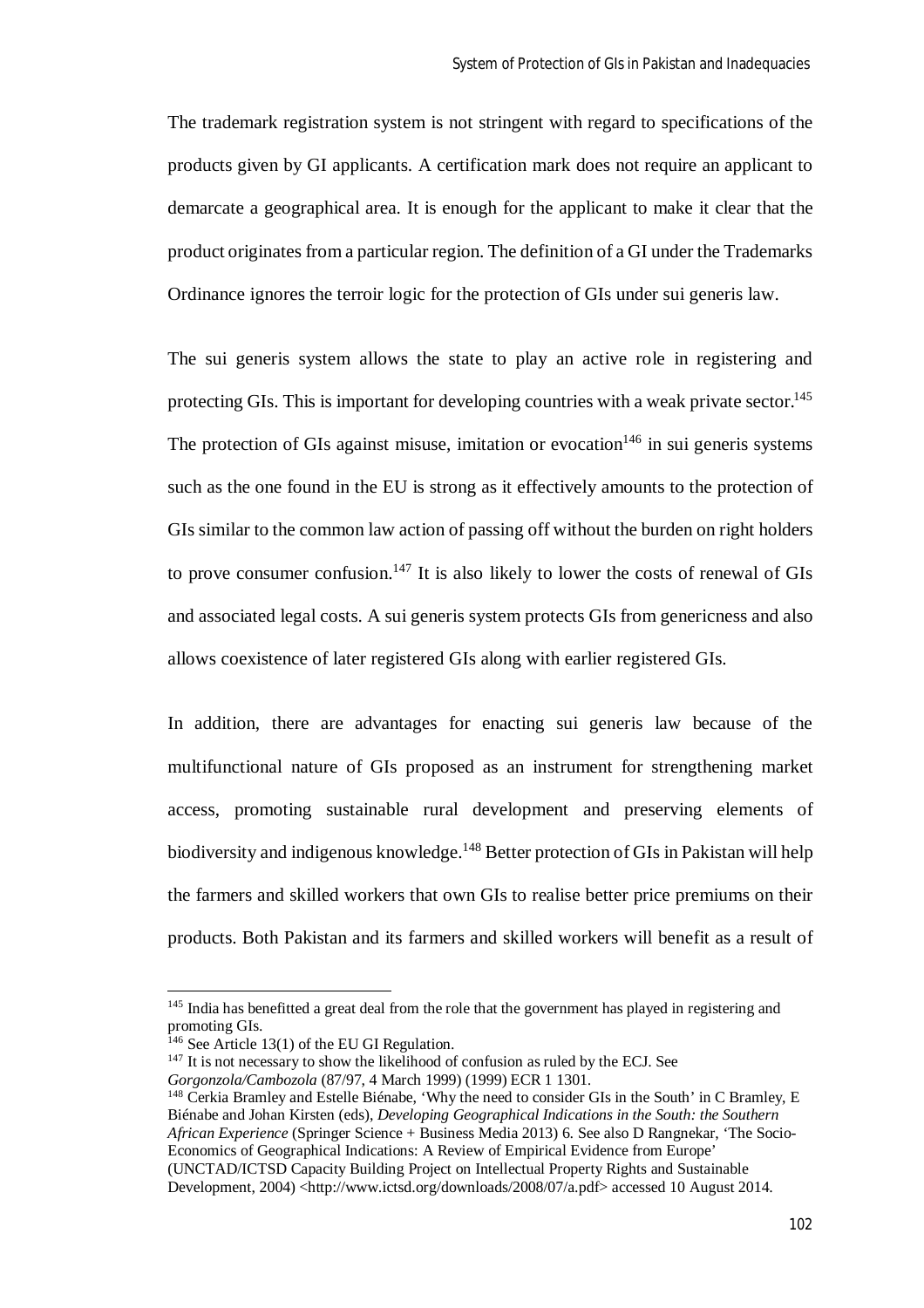economic and social sustainability attached to well-protected GIs in terms of employment generation, higher income and export benefits, besides domestic commerce. In the long run, Pakistan will benefit from a sui generis system as 'the greater breadth of protection offered by the GI system will better maintain price premium'<sup>149</sup> of the GIs of Pakistan.

This chapter has examined the insufficiencies of the current system of protection of GIs under the trademark law in Pakistan. It has also shown the strengths of a sui generis system of protection in comparison to the trademarks law in an agriculture-based country like Pakistan. The next chapter will discuss the evolution of GIs in international law and the development of a sui generis law. It will further examine the steps taken by the government of Pakistan to enact a sui generis law and protect its GIs.

 $149$  Evans (n 141) 646-647.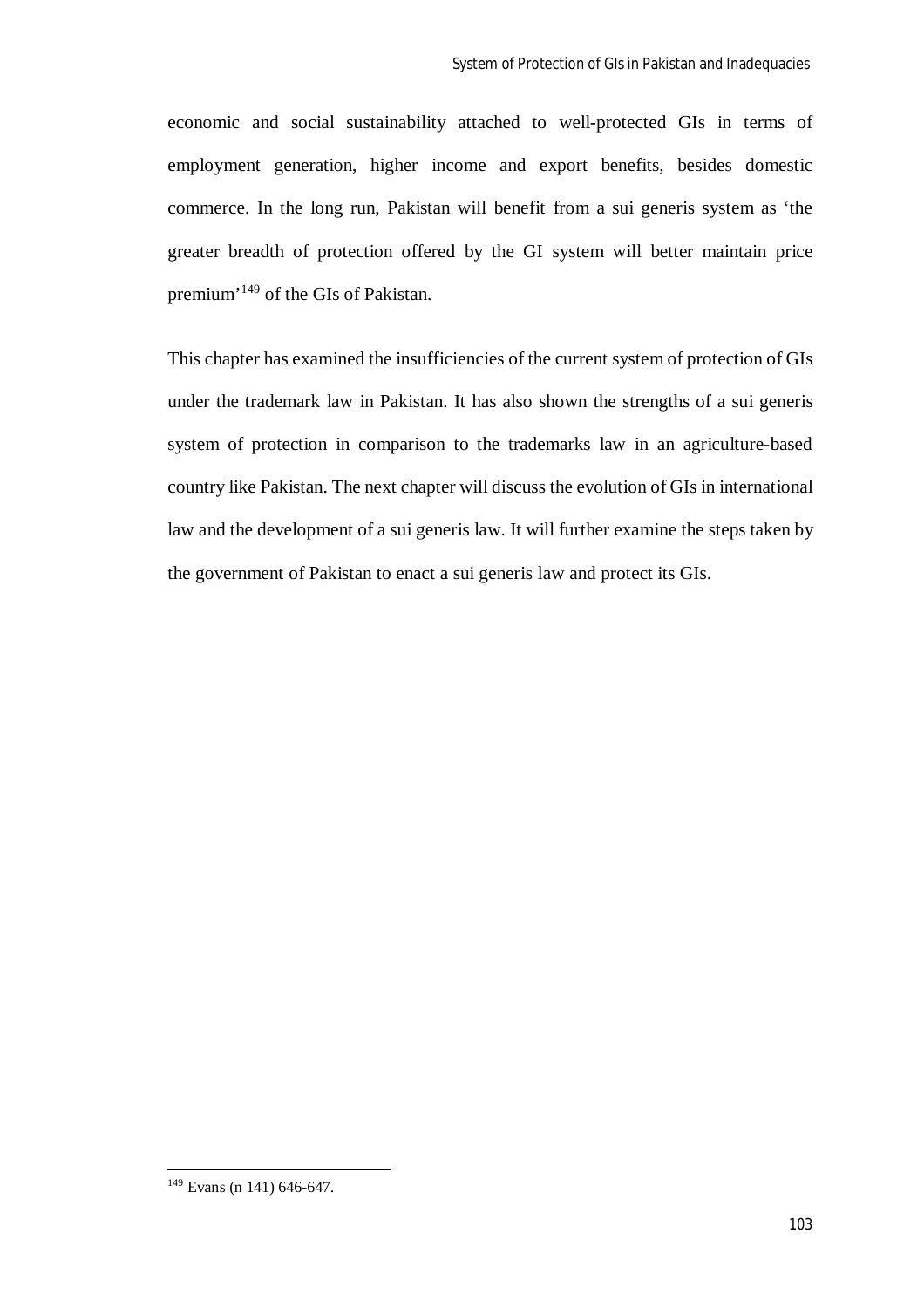### **CHAPTER 4**

# **DEVELOPMENT OF GIS IN INTERNATIONAL LAW, DEVELOPMENT OF THE SUI GENERIS SYSTEM OF PROTECTION AND EFFORTS TO ESTABLISH A SUI GENERIS LAW IN PAKISTAN**

# **4.1 INTRODUCTION**

The last chapter considered the inadequacies of the present system of protection of GIs in Pakistan. It was concluded that Pakistan needs to legislate a sui generis law in order to better enforce and protect its GIs, and for rural development.

This chapter will discuss the history of development of GIs in international law. It will be followed by the history of the development of sui generis law. At the end of this chapter, efforts to enact a sui generis law in Pakistan will be examined.

## **4.2 DEVELOPMENT OF GIS IN INTERNATIONAL LAW**

The development of GIs law at an international level has had an impact in shaping sui generis laws. Marks indicating appellation of geographical origin were the earliest types of trademark. For example, tapestries made in continental Europe were marked with the place of origin. Sometimes, these tapestries displayed an official stamp. Some tapestries also showed the personal mark of the weaver. Another example of the use of marks of geographical origin was in the cloth trade in England. These marks became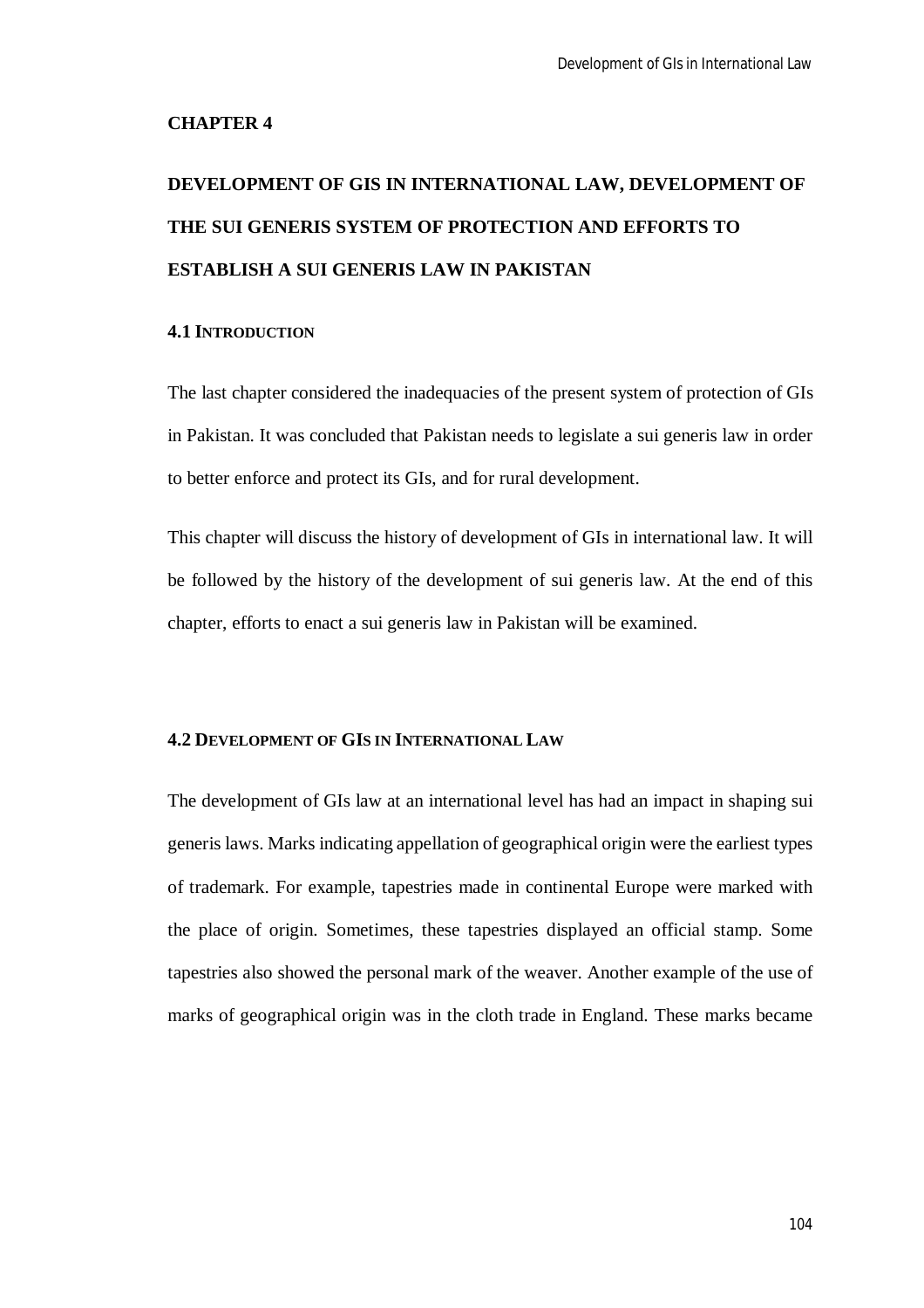known by the end of the fifteenth century as ones that identified cloth of a superior quality. $1$ 

Laws which protect GIs have existed for hundreds of years and used to be issued by local and regional authorities. For example, the sale of wine was governed by a Charter of Steven 1 as early as 1222. The 'guild marks' were a common means to indicate the geographical origin of goods in the Middle Ages. Many of these, such as Murano glass, are still in use today.<sup>2</sup> The products of specific regions were historically more saleable than products of other regions because of quality traits due to climate, geology, manufacturing skills, indigenous raw material and/or food processing techniques of a region.<sup>3</sup>

France provided the most comprehensive system of protection for GIs.<sup>4</sup> However, protection of GIs was not common in many parts of the world. According to Ladas, before the Paris Convention of 1883<sup>5</sup> 'few countries protected indications of origin by their domestic law, and the remedies for the repression of false indications of origin were very inadequate'.<sup>6</sup> The first effort to internationalise GI law was through the Paris Convention of 1883.

<sup>1</sup> See SA Diamond, 'The Historical Development of Trademarks' (1983) 73 TMR 230; FI Schechter*, The Historical Foundation of Law Relating to Trade-Marks* (1925); O'Connor, *The Law of Geographical Indications* (Cameron May 2004) 21.

 $2$  O'Connor (n 1). Murano Glass is from the island of Murano. This island is near Venice, Italy. <sup>3</sup> O'Connor (n 1) 21, 22. 'A study by the Swiss Institute IHA shows that consumers pay a great deal of attention to the geographical origin of products at the time of purchase. For example when buying wine, the place of origin remains the most important purchasing criterion: it accounts for 45 percent of the decision to purchase, compared with 25 percent for the price, 11 percent for the vintage, 10 percent for the type of grape, 4 percent for the type of label, 4 percent for the producer, and 1 percent for the shape of bottle.'

<sup>4</sup> L Berard and P Marchenay, 'Tradition, regulation and intellectual property: local agricultural products and foodstuffs in France' in SB Brush and D Stabinsky (eds) *Valuing Local Knowledge: Indigenous Peoples and Intellectual Property Rights* (Island Press 1996) 230.

<sup>5</sup> Paris Convention for the Protection of Industrial Property (20 March 1883, last amended 28 September 1979).

<sup>6</sup> SP Ladas, *The International Protection of Industrial Property* (Harvard University Press 1930), 658- 9.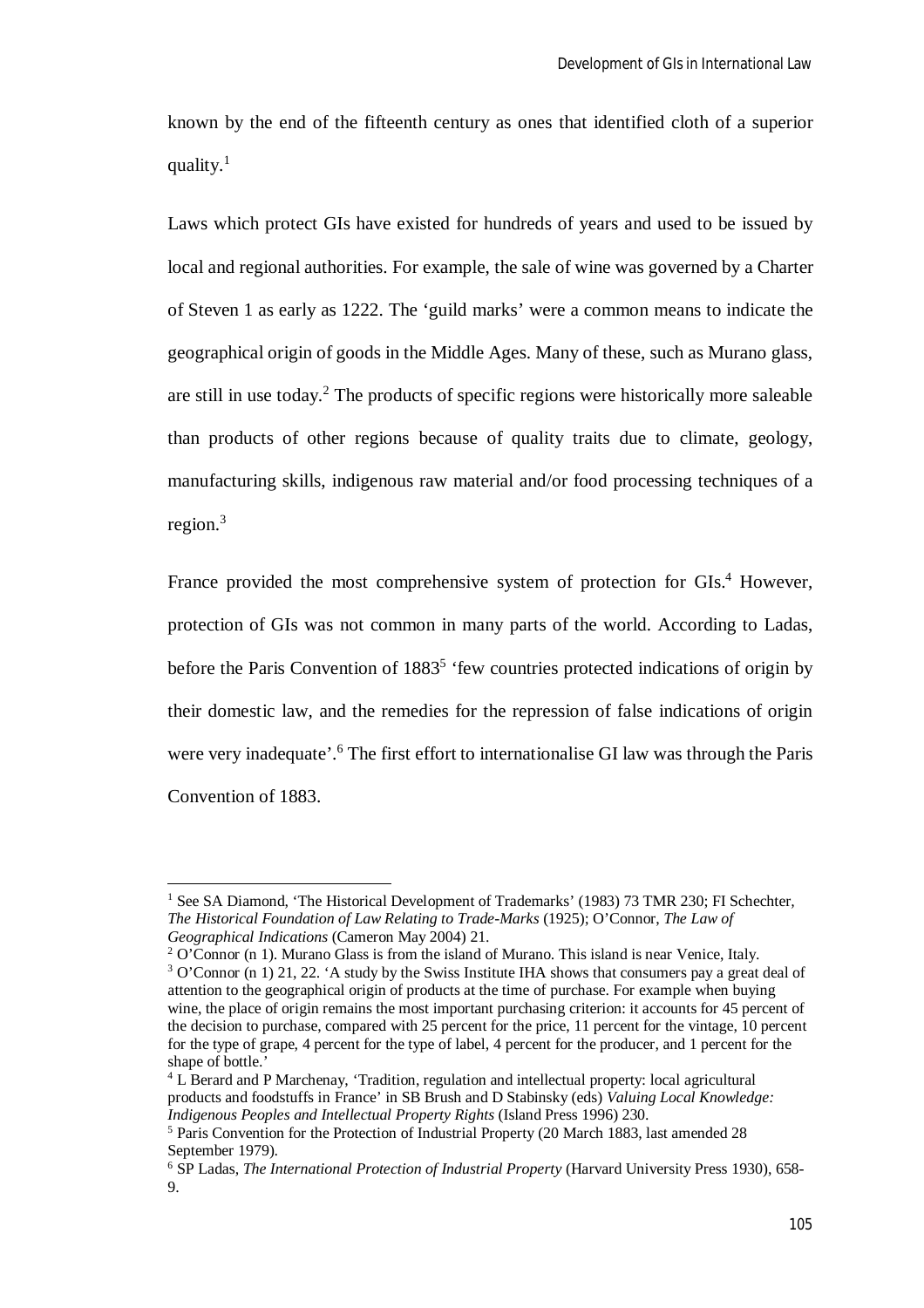#### **4.3 PARIS CONVENTION FOR THE PROTECTION OF INDUSTRIAL PROPERTY 1883**

The development of GI law at an international level started with the Paris Convention of 1883. Since its creation it has gone through a number of revisions.<sup>7</sup> Among other protected subject matter, it included 'indications of source or appellations of origin'. It protected industrial property in general. It stated that: 'the protection of industrial property has as its object patents, utility models, industrial designs, trademarks, service marks, trade names, indications of source or appellation of origin (AOs), and the repression of unfair competition.'<sup>8</sup>

The Paris Convention provides for a clear distinction between trademarks and GIs in terms of the protection given to trademarks under Article 1(2) which includes indications of source or AOs and trademarks.<sup>9</sup> However, it does not define 'indications of source' or 'appellations of origin'.<sup>10</sup> The Convention defines industrial property broadly. It states that 'industrial property shall be understood in the broadest sense and shall apply not only to industry and commerce proper, but likewise to agricultural and extractive industries and to all manufactured or natural products, for example, wines, grain, tobacco leaf, fruit, cattle, mineral waters, beer, flowers and flour'.

Further under Article  $6<sup>11</sup>$  trademarks may be invalidated when they are:

<sup>7</sup> WIPO, 'Summary' <http://www.wipo.int/treaties/en/ip/paris/summary\_paris.html> accessed 1 August 2014. 'The Paris Convention, concluded in 1883, was revised at Brussels in 1900, at Washington in 1911, at The Hague in 1925, at London in 1934, at Lisbon in 1958 and at Stockholm in 1967, and it was amended in 1979.'

<sup>8</sup> Article 1(2) Paris Convention states that: 'the protection of industrial property has as its object patents, utility models, industrial designs, trademarks, service marks, trade names, indications of source or appellations of origin, and the repression of unfair competition.'

<sup>9</sup> Paris Convention, Article 1(2). See also O'Connor (n 1) 28.

<sup>10</sup> Nair, LR and Kumar, R, *Geographical Indications, A Search for Identity* (LexisNexis Butterworths 2005) 13. 'The Paris Convention does not use the term "geographical indications" but it is the first multilateral agreement which provided protection of "indications of source" and "appellations of origin".'

<sup>&</sup>lt;sup>11</sup> Paris Convention, Article 6 (quinquies)(B)(2).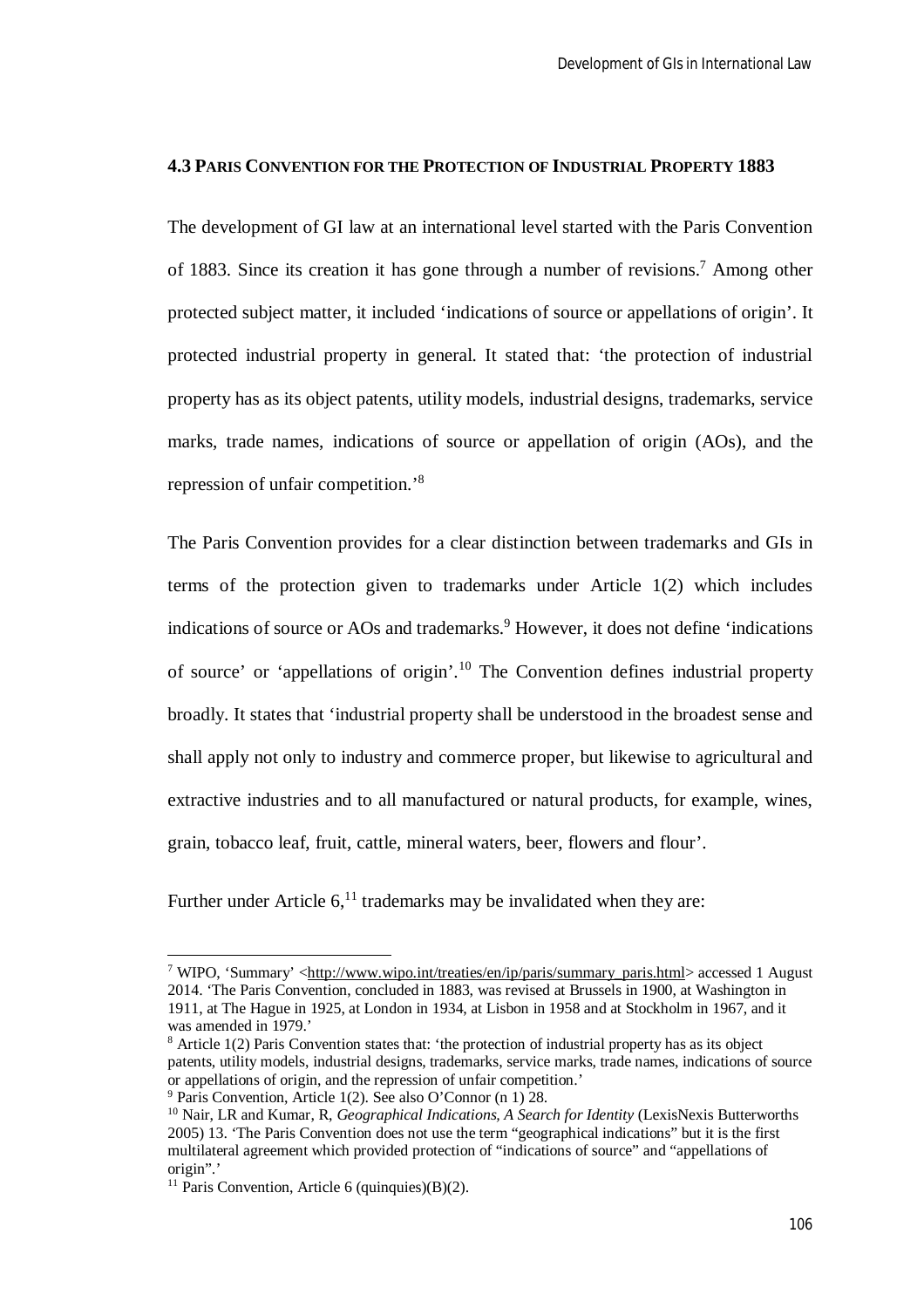[D]evoid of any distinctive character or consist exclusively of signs or indications which may serve, in trade, to designate the kind, quantity, quality, intended purpose, value, place of origin, of the goods, or the time of production, or have become customary in the current language or in the bona fide and established practices of the trade of the country where protection is claimed.

The term 'indications of source' was included within the Paris Convention 'on the basis of collective reputation protection'.<sup>12</sup> Ladas explains this protection as the 'common right to use the name of a place … by all the producers, manufacturers, or traders of, and the right of these persons to exclude others from the use of the same name'.<sup>13</sup> Recognising this valuable collective reputation in 'indications of source', the Paris Convention provided for collective marks under Article 7bis.<sup>14</sup>

<sup>&</sup>lt;sup>12</sup> See Dev Gangiee, *Relocating the Law of Geographical Indications* (Cambridge University Press 2012) 40. 'The "indications of source" differ here from trademarks because of two aspects. Firstly, there is collective ownership for 'indications of source' and they are used by only those who are from designated place. Secondly, 'indications of source' indicate geographical signs which are descriptive and prima facie make it unsuitable for a trademark to be registered under trademark registration rules.' <sup>13</sup> See S Ladas, *Patents, Trademarks and Related Rights* (Harvard 1975) 36, 158. See also GD Cushing, 'On Certain Cases Analogous to Trade Marks' (1891) 4 Harvard Law Review 321; Gangjee (n 12) 39, 40. According to Gangjee, 'by the close of the nineteenth century, indications of source were placed in the conceptual category of unregistered designation protection alongside trade names.' Ladas opines that, 'Trade marks are only one means of distinguishing the goods of one producer from those of another and generally, of protecting advantageous business relations. This end may also be served by the trade name of a producer, by the indication of the place of origin of his product or by any other distinctive badge.'

<sup>&</sup>lt;sup>14</sup> Paris Convention, Article 7bis defines collective marks as follows:

<sup>&#</sup>x27;(1) The countries of the Union undertake to accept for filing and to protect collective marks belonging to associations the existence of which is not contrary to the law of the country of origin, even if such associations do not possess an industrial or commercial establishment. (2) Each country shall be the judge of the particular conditions under which a collective mark shall be protected and may refuse protection if the mark is contrary to the public interest. (3) Nevertheless, the protection of these marks shall not be refused to any association the existence of which is not contrary to the law of the country of origin, on the ground that such association is not established in the country where protection is sought or is not constituted according to the law of the latter country.'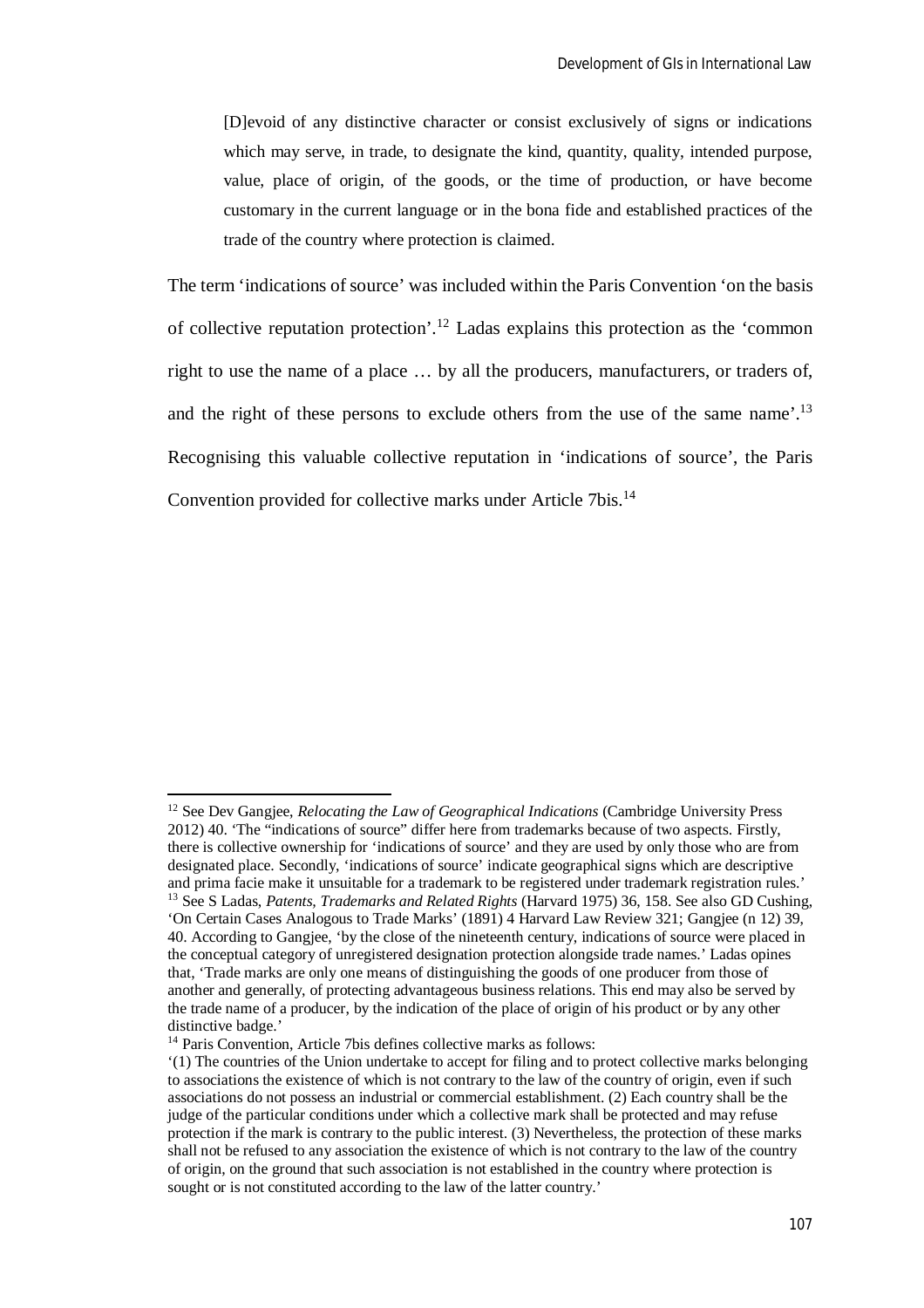It is the first international agreement in the field of intellectual property law which granted 'national treatment' for foreigners.<sup>15</sup> Under Article  $4(A)1$ ,<sup>16</sup> the Paris Convention provided for 'minimum substantive standards for its protection … however, a well-recognised limitation is the variable implementation of its substantive standards at the national level'.<sup>17</sup>

With regard to protection of GIs under the Paris Convention, Article 10(1) provides for seizure upon importation with respect to goods bearing false indication of the source of the goods or the identity of the producer.<sup>18</sup> It states that, 'the provisions of the preceding Article shall apply in case of direct or indirect use of a false indication of the source of the goods or the identity of the producer, manufacturer, or merchant.'<sup>19</sup>

<sup>&</sup>lt;sup>15</sup> Paris Convention, Article 2 on the 'National Treatment for Nationals of Countries of the Union' states that: '(1) Nationals of any country of the Union shall, as regards the protection of industrial property, enjoy in all the other countries of the Union the advantages that their respective laws now grant, or may hereafter grant, to nationals; all without prejudice to the rights specially provided for by this Convention. Consequently, they shall have the same protection as the latter, and the same legal remedy against any infringement of their rights, provided that the conditions and formalities imposed upon nationals are complied with. (2) However, no requirement as to domicile or establishment in the country where protection is claimed may be imposed upon nationals of countries of the Union for the enjoyment of any industrial property rights. (3) The provisions of the laws of each of the countries of the Union relating to judicial and administrative procedure and to jurisdiction, and to the designation of an address for service or the appointment of an agent, which may be required by the laws on industrial property are expressly reserved.'

<sup>&</sup>lt;sup>16</sup> Paris Convention, Article  $4(a)1$  states that: 'any person who has duly filed an application for a patent, or for the registration of a utility model, or of an industrial design, or of a trademark, in one of the countries of the Union, or his successor in title, shall enjoy, for the purpose of filing in the other countries, a right of priority during the periods hereinafter fixed.'

<sup>&</sup>lt;sup>17</sup> See Gangjee (n 12) 24. See Paris Convention Article 1 (definition of industrial property); Article 9 (sanctions including seizure on importation); Article 1 (proscription against false indications); Article 10bis (unfair competition) and Article 10ter (standing to initiate proceedings and remedies). See also GHC Bodenhausen, *Guide to the Application of the Paris Convention for the Protection of Industrial Property* (Bureau de l'Union 1968) 15. Paris Convention leaves 'considerable freedom to the countries of the Union to legislate on questions of industrial property according to their interests or preferences'. <sup>18</sup> Michael Blakeney, 'Geographical Indications and TRIPS' in Michael Blakeney and others, *Extending the Protection of Geographical indications* (Earthscan 2012) 10.

<sup>&</sup>lt;sup>19</sup> The preceding Article referred to here is Article 9 of the Paris Convention. Article 9 deals with 'Seizure, on Importation, etc., of Goods Unlawfully Bearing a Mark or Trade Name.' It states that: '(1) All goods unlawfully bearing a trademark or trade name shall be seized on importation into those countries of the Union where such mark or trade name is entitled to legal protection. (2) Seizure shall likewise be effected in the country where the unlawful affixation occurred or in the country into which the goods were imported. (3) Seizure shall take place at the request of the public prosecutor, or any other competent authority, or any interested party, whether a natural person or a legal entity, in conformity with the domestic legislation of each country. (4) The authorities shall not be bound to effect seizure of goods in transit. (5) If the legislation of a country does not permit seizure on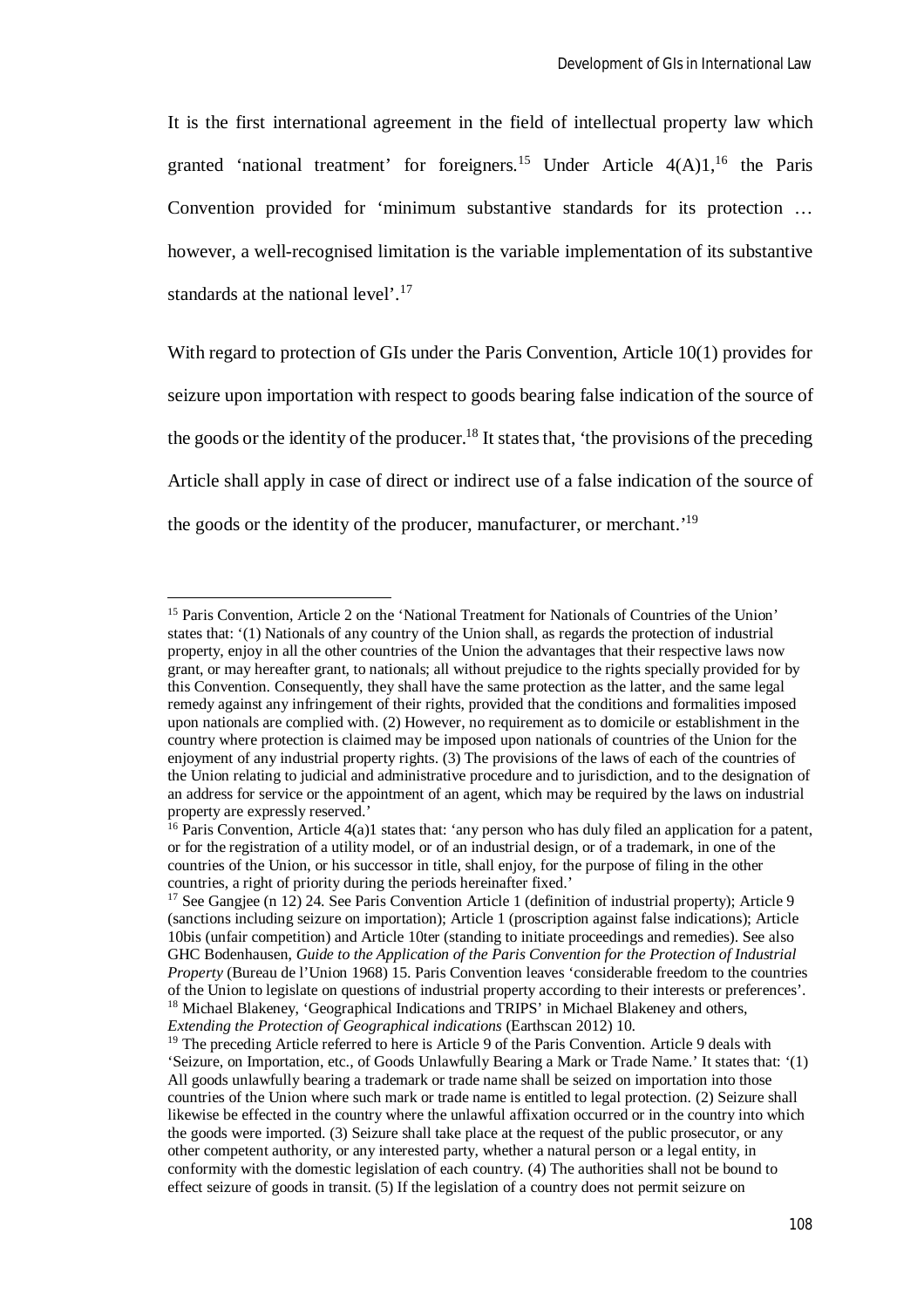At the time of importation, seizure of the goods or the prohibition of importation and seizure within the country are the available remedies against the unlawful use of an indication of source under the Paris Convention.<sup>20</sup> With regard to 'interested parties' applying to competent authorities for seizure of the goods,<sup>21</sup> Article 10(2) of the Paris Convention states that:

Any producer, manufacturer, or merchant, whether a natural person or a legal entity, engaged in the production or manufacture of or trade in such goods and established either in the locality falsely indicated as the source, or in the region where such locality is situated, or in the country falsely indicated, or in the country where the false indication of source is used, shall in any case be deemed an interested party.

On the face of it, Article 10 of the Paris Convention does not use the term AOs. However, this is covered by the expression 'indications of source' because the Paris Convention gives both expressions the same treatment and AO at a minimum constitutes an indication of source. $22$ 

Further, protection is also available under Article 10bis of the Paris Convention which binds member countries to provide protection against unfair competition.<sup>23</sup> The

 $\overline{a}$ 

 $23$  Article 10bis (1) of the Paris Convention deals with unfair competition. It states:

importation, seizure shall be replaced by prohibition of importation or by seizure inside the country. (6) If the legislation of a country permits neither seizure on importation nor prohibition of importation nor seizure inside the country, then, until such time as the legislation is modified accordingly, these measures shall be replaced by the actions and remedies available in such cases to nationals under the law of such country.'

<sup>20</sup> Paris Convention (n 19).

 $21$  Under Article 9(3), request for seizure can be made by the 'public prosecutor, or any other competent authority, or any interested party, whether a natural person or a legal entity, in conformity with the domestic legislation of each country'.

<sup>&</sup>lt;sup>22</sup> See JT McCarthy and VC Devitt. 'Protection of geographical denominations: domestic and international' (1979) 69 TMR 199. See also O'Connor (n 1) 30.

<sup>&#</sup>x27;1) The countries of the Union are bound to assure to nationals of such countries effective protection against unfair competition. 2) Any act of competition contrary to honest practices in industrial or commercial matters constitutes an act of unfair competition. (3) The following in particular shall be prohibited:

<sup>(</sup>i) all acts of such a nature as to create confusion by any means whatever with the establishment, the goods, or the industrial or commercial activities, of a competitor; (ii) false allegations in the course of trade of such a nature as to discredit the establishment, the goods, or the industrial or commercial activities, of a competitor; (iii) indications or allegations the use of which in the course of trade is liable to mislead the public as to the nature, the manufacturing process, the characteristics, the suitability for their purpose, or the quantity, of the goods.'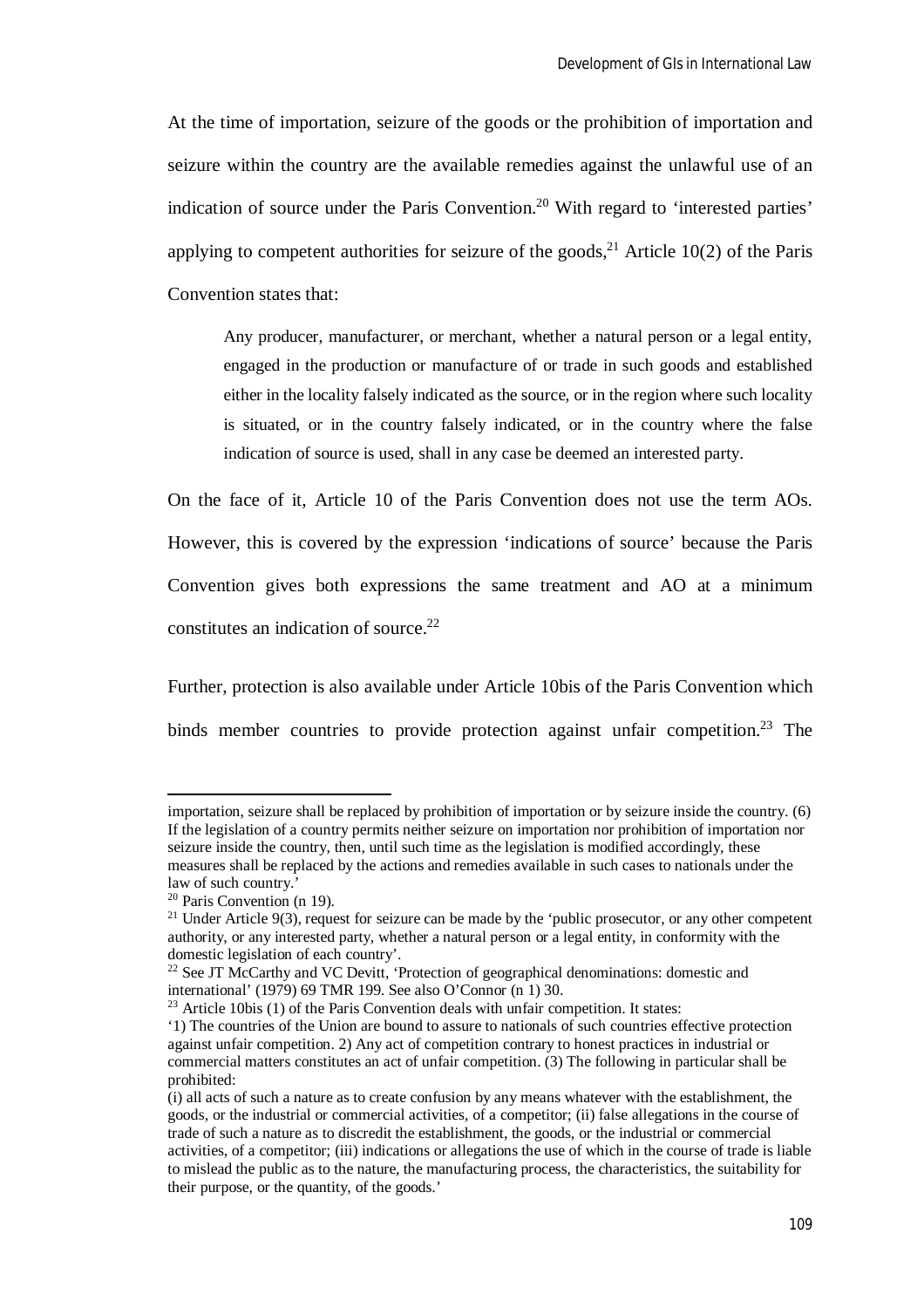implementation of unfair competition varies noticeably in form and effect across jurisdictions.<sup>24</sup> This is contended by Nims. According to him:

[T]he law of unfair competition has developed in part also in response to a general feeling that the honest and fair-dealing merchant is entitled to the fruits of his skill and industry, and must be protected against loss caused by fraudulent and unfair methods used by business rivals. It is recognition by the courts of the duty to be honest and fair in all relations of business life … The gradual judicial development of this doctrine is an embodiment of the principles of sound common sense and business morality although it involves nice discriminations between what may not be done in honourable business rivalry.<sup>25</sup>

Under Article 19, the Paris Convention of 1883 provided the countries of the Union with the right to make special agreements with regard to protection.<sup>26</sup> It was an important article in the sense that the Madrid Agreement<sup>27</sup> and the Lisbon Agreement<sup>28</sup> were concluded in pursuance of this Article.<sup>29</sup>

# **4.4 MADRID AGREEMENT FOR THE REPRESSION OF FALSE OR DECEPTIVE INDICATIONS OF SOURCE OF GOODS, 1891**

The Madrid Agreement has an important place in the juridical development of GI law. This Agreement was established under Article 19 of the Paris Convention which allows its members to carry out special agreements for the protection of industrial property.

<sup>&</sup>lt;sup>24</sup> See Gangjee (n 12) 54.

<sup>25</sup> HD Nims, *The Law of Unfair Business Competition* (Baker, Voorhis & Co 1909) iii-iv. See also Gangjee (n 12) 54.

<sup>&</sup>lt;sup>26</sup> Paris Convention Article 19 deals with special agreements. It states that: 'it is understood that the countries of the Union reserve the right to make separately between themselves special agreements for the protection of industrial property, in so far as these agreements do not contravene the provisions of this Convention'.

<sup>&</sup>lt;sup>27</sup> The Madrid Agreement for the Repression of false or Deceptive Indications of Source (adopted 14 April 1891, entered into force 145 July 1892).

 $^{28}$  Lisbon Agreement for the Protection of Appellations of Origin and their International Registration (concluded 31 October 1958), revised 14 July 1967, further amended 28 September 1979).

 $29$  O'Connor (n 1) 30.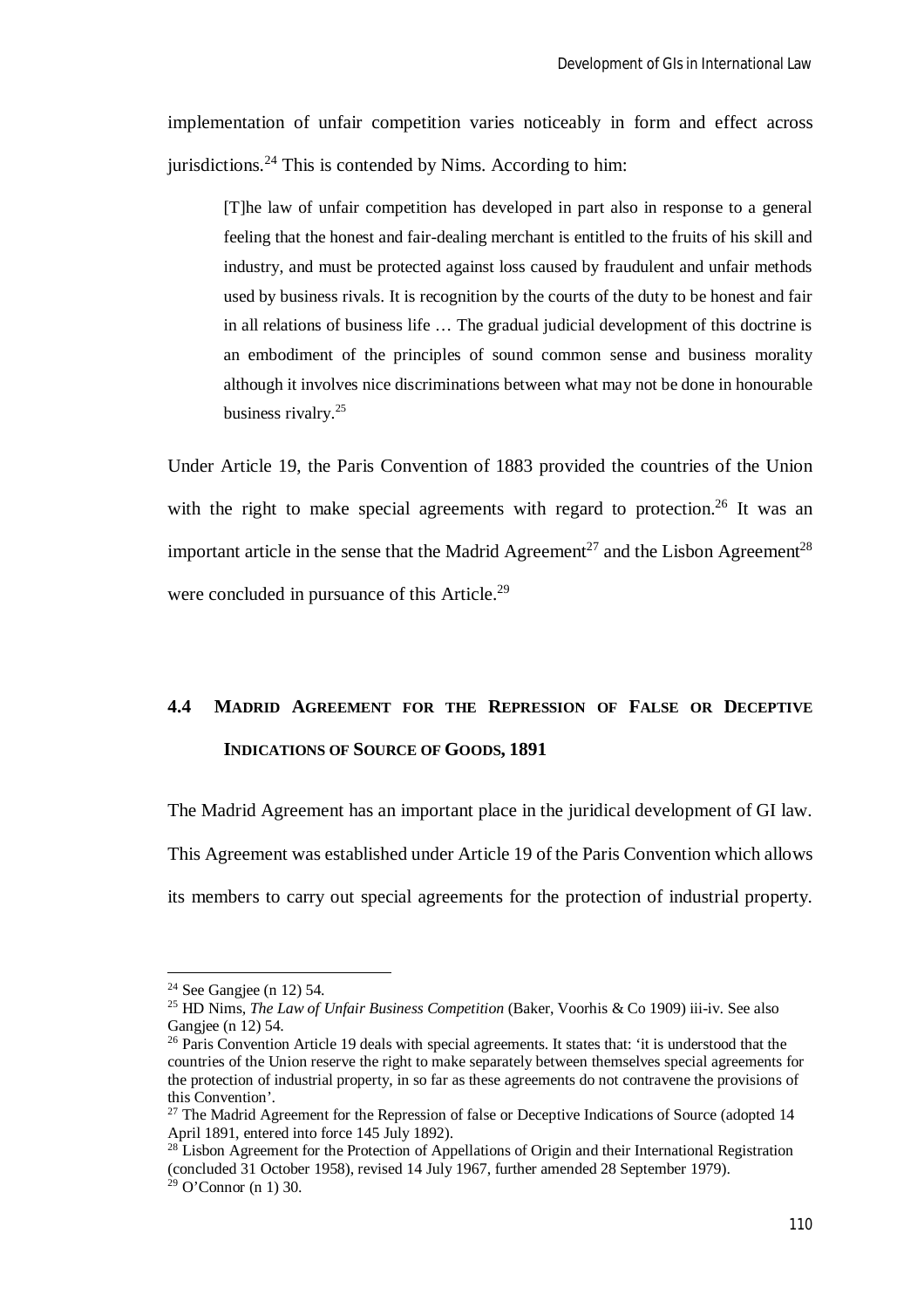The intention of this agreement was to protect 'celebrated goods' manufactured at places which were well known for them.<sup>30</sup>

This Agreement was negotiated to mitigate the 'dissatisfaction with the original Article 10 of the Paris Convention, almost before the ink was  $\text{div}^3$ . The proponents of 'indications of source' realised the limitations of communicative logic of a sign for GIs and this limitation is there to this today. If a sign is considered generic, for example, Champagne in the US, the infringement proceedings cannot take place. In order to safeguard 'indications of source', this is where the transition towards AOs based on terroir logic started.<sup>32</sup>

The Paris Convention of 1883 prohibited the use of false geographical indications. However, a number of signatory countries proposed a more comprehensive regulation and prohibited false or deceptive indications under the Madrid Agreement.<sup>33</sup> Article 1(1) of this Agreement states that:

All goods bearing a false or deceptive indication by which one of the countries to which this Agreement applies, or a place situated therein, is directly or indirectly indicated as being the country or place of origin shall be seized on importation into any of the said countries.

According to Article 1(2) of this agreement, the seizure shall also be effected in the country into which the goods bearing that false indication have already been imported or in the country where the false or deceptive indications have been applied.

<sup>&</sup>lt;sup>30</sup> M Ostertag, 'International Unions for the Protection of Industrial, Literary and Artistic Property' (1926) 25 Michigan Law Review 107, 115.

 $31$  See Gangjee (n 12) 65.

<sup>&</sup>lt;sup>32</sup> ibid. 'The vector of the AO and its undergirding *terroir* logic are subsequently mobilised in response to the limits of a truth-telling model. The Madrid Agreement is interesting because it represents the beginning of this transition.'

<sup>33</sup> Blakeney (n 18) 10.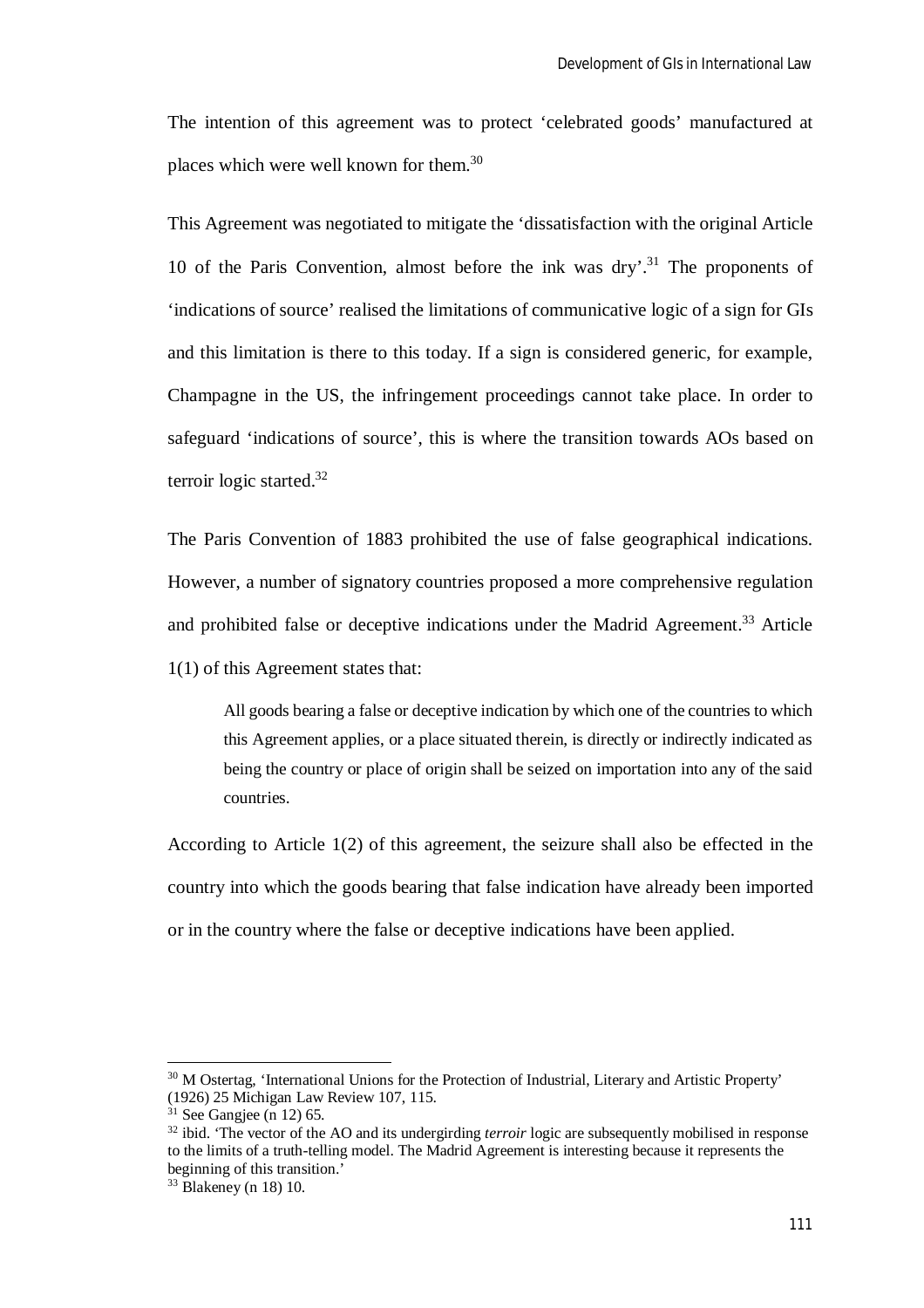This was an important agreement as it prohibited deceptive indications from registration. A deceptive indication of source may be the true name of the place from where goods originate. The true name may be deceptive where the indication usurps the renown of a famous GI and the purchaser is confused with regard to the quality and true origin of the good. On the contrary, a false indication cannot be the true name of the place from where the product originates. $34$ 

According to Article 3bis of the Madrid Agreement:

[T]he countries to which this Agreement applies also undertake to prohibit the use, in connection with the sale or display or offering for sale of any goods, of all indications in the nature of publicity capable of deceiving the public as to the source of the goods, and appearing on signs, advertisements, invoices, wine lists, business letters or papers, or any other commercial communication.

This Article expanded the number of situations in which misleading uses could be recognised. This provision, coupled with other provisions, gave better protection against infringing uses compared to the Paris Convention.<sup>35</sup>

The Madrid Agreement lost much of its effectiveness because many important trading countries, such as Germany, the USA and Italy did not accede to it. They did not do so for two reasons. One was the 'home' rule based registration. There was an inherent inequality in the prevailing systems in different countries. Registration was given in France by depositing the registration whereas in many countries a thorough examination was a pre-requisite before a name was granted. The second problem was the inability of member countries to agree on the issue of names that may have become generic or homonymous.<sup>36</sup> Under Article 4 of the Agreement, national courts were to

<sup>34</sup> O'Connor (n 1) 31.

<sup>35</sup> See Gangjee (n 12) 69.

 $36$  O'Connor (n 1) 32.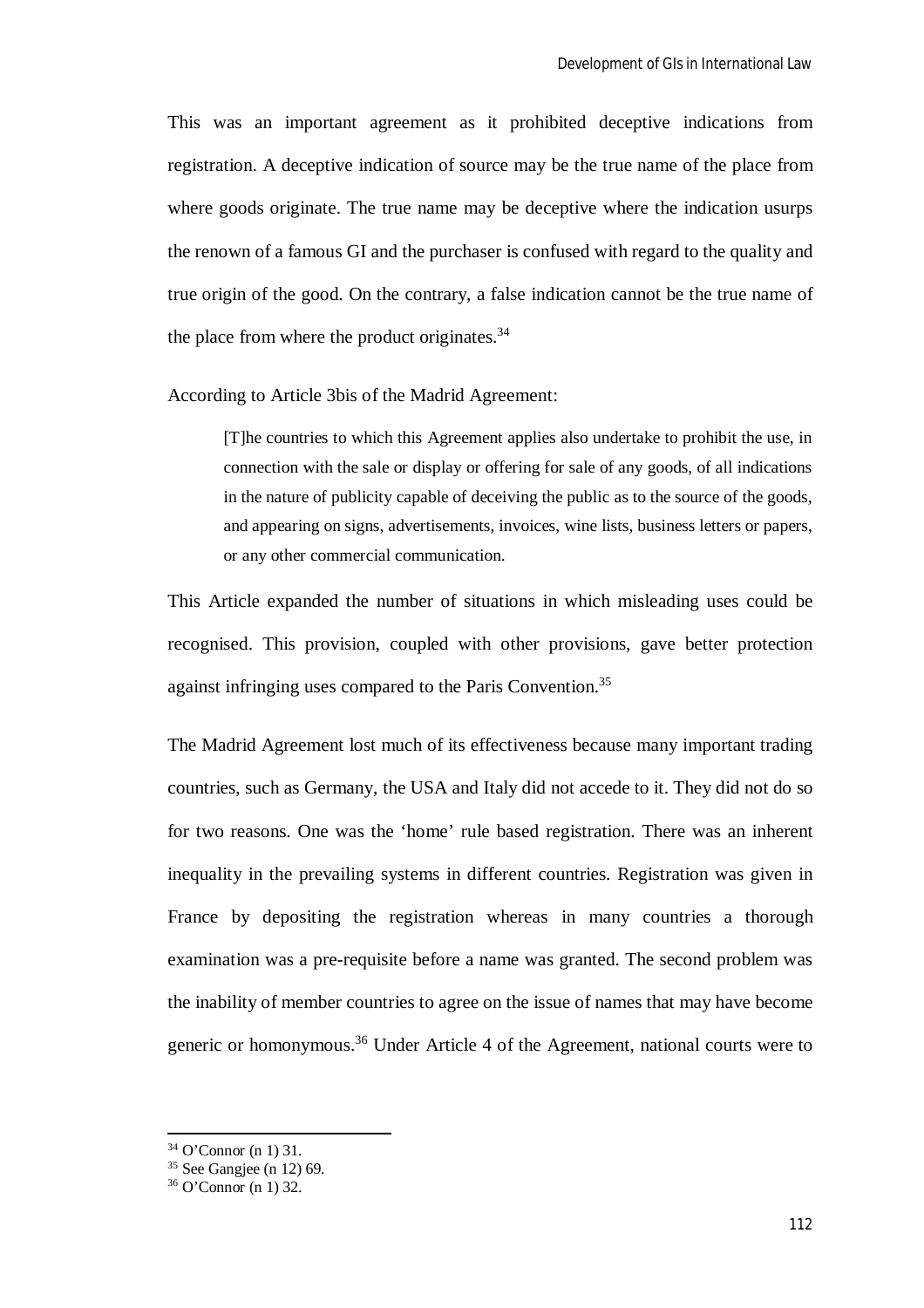determine whether the product had become generic.<sup>37</sup> This means that the name of those products which have been declared generic could be used on products not coming from the designated area and would not be taken as misleading. Further, under Article 4, vine products were excluded from the judicial scrutiny and given special status. This is how terroir became part of multilateral negotiations.<sup>38</sup> Nevertheless, adherence to the Madrid Agreement was and remains limited.<sup>39</sup>

# **4.5 THE MADRID AGREEMENT CONCERNING THE INTERNATIONAL REGISTRATION OF MARKS 1891**

Both the Madrid Agreement of 1891<sup>40</sup> and the Protocol relating to the Madrid Agreement  $1989<sup>41</sup>$  for the International Registration of Marks provide for an international registration system for trademarks and also for the registration of GIs

<sup>39</sup> WIPO, 'List of the Contracting Parties'

<sup>&</sup>lt;sup>37</sup> Article 4 of the Madrid Agreement states that: 'the courts of each country shall decide what appellations, on account of their generic character. Do not fall within the provisions of this Agreement, regional appellations concerning the source of products of the vine being, however, excluded from the reservation specified by this Article.'

<sup>38</sup> See Gangjee (n 12) 68, 69. 'The original draft of this provision (Article 4) contained a straightforward rule exempting all generic expressions from Article 1 scrutiny and was passed by the delegates, whereupon the Portuguese delegate proposed an additional rider to this rule (Actes de Madrid, 82). M. De Oliveira Martins recommended that *all agricultural products* should be excluded as they could never become merely descriptive of a type or class. He distinguished between industrial or manufactured products such as eau de Cologne or Russian Leather which were susceptible to the vagaries of genericide as they could be reproduced anywhere and, by contrast, agricultural products such as the wines of Bordeaux, which were *uniquely* causally linked to the climate and *terroir* of a particular region. Designations for such products could never legitimately be used in a generic sense. It is therefore on 8 April 1990 that terroir makes its appearance in multilateral IGO negotiations. This term encapsulates the epistemic shift from the IS to the AO by suggesting that certain products are uniquely, or at least distinctively, linked to specific regions.'

<sup>&</sup>lt;http://www.wipo.int/export/sites/www/treaties/en/documents/pdf/madrid\_source.pdf> accessed 24 August 2014.

<sup>&</sup>lt;sup>40</sup> Madrid Agreement Concerning the International Registration of Marks (adopted 14 April 1891 amended 28 September 1979).

<sup>&</sup>lt;sup>41</sup> The Protocol relating to the Madrid Agreement Concerning the International Registration of Marks (signed 28 June 1989)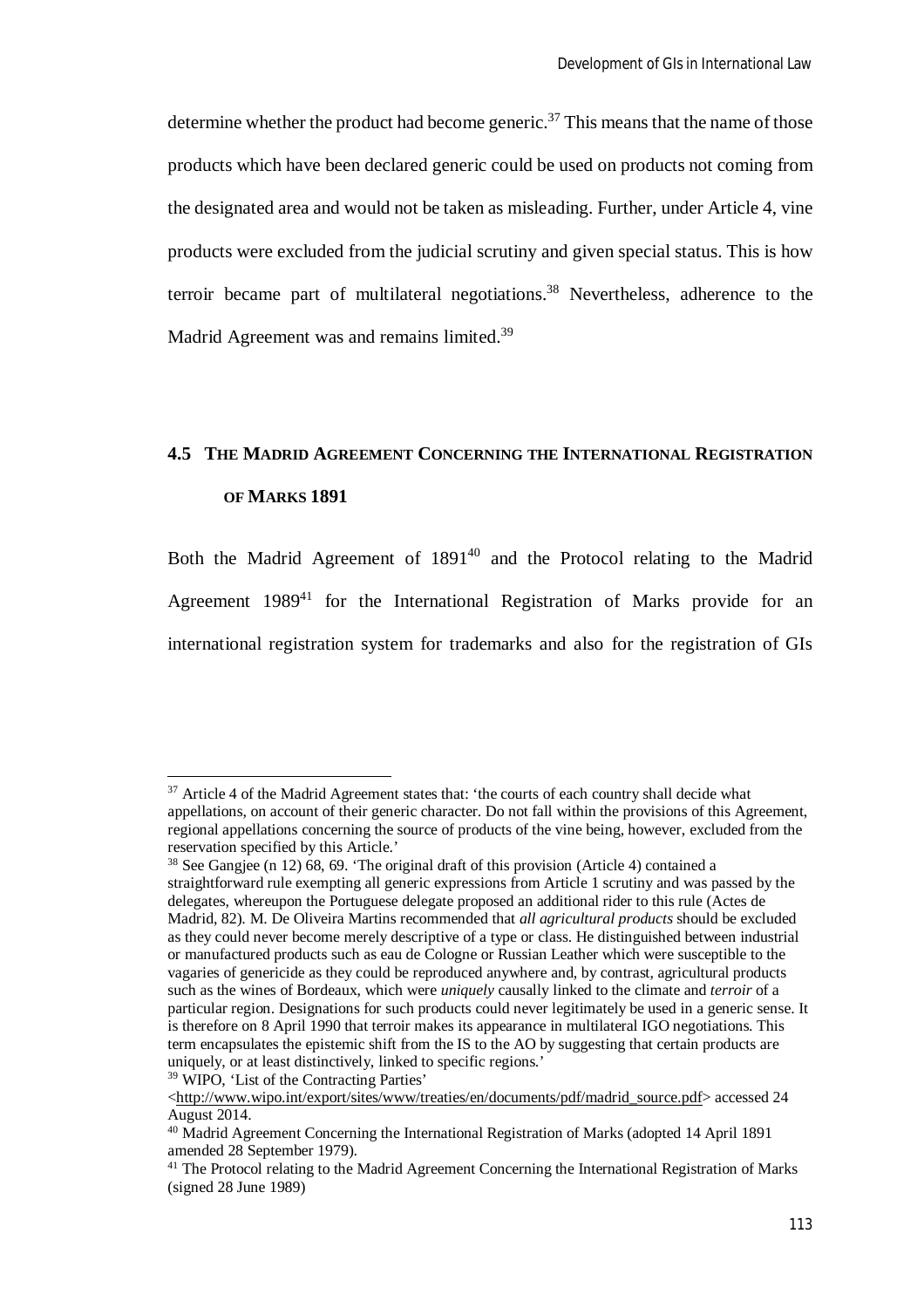internationally. GIs can be registered under them as collective marks, certification marks or guarantee marks.<sup>42</sup>

The Agreement itself was not initially successful for two reasons. Firstly, there was a lack of international acceptance. Countries like the USA, the UK and Japan as well as many others did not join it. Secondly, there was an absence of an actual registration system. The International Bureau under this Agreement merely forwarded a uniform application to different member countries.<sup>43</sup>

In order to strengthen the Madrid Agreement, WIPO supplemented it with the Madrid Protocol. It has been a success and up to the present 91 countries have signed the Protocol.<sup>44</sup> An international registration under the Protocol gives the same results as an application for the registration of a mark by an applicant in each of the designated countries. Under the Protocol, if the Trademark Office of a designated country does not refuse an application within a specified period of 12 or 18 months then the mark gets protected as if it had been registered by that office.<sup>45</sup>

Nevertheless, the Madrid Agreement and the Protocol have limitations for many countries who desire to register their GIs. Only countries with a trademark protection system for the registration of their GIs can take advantage of this system. The countries which protect their GIs through sui generis law cannot use this system for the registration of their GIs.

 $42$  O'Connor (n 1) 32, 33. 'The Madrid System gives a trademark owner the possibility of having his mark protected in several countries by simply filing one application with a single Trademark office, in one language, with one set of fees in one currency.'

<sup>43</sup> O'Connor (n 1) 33, 34. Attempts were made to improve the situation with regard to international registration of trademarks. The Trademarks Registration Treaty came into effect in 1980 but it also failed. It is no longer in force.

<sup>44</sup> Madrid Protocol, 'List of Contracting Parties'

<sup>&</sup>lt;http://www.wipo.int/treaties/en/ShowResults.jsp?treaty\_id=8> accessed 11 August 2014.

 $45$  O'Connor (n 1) 34.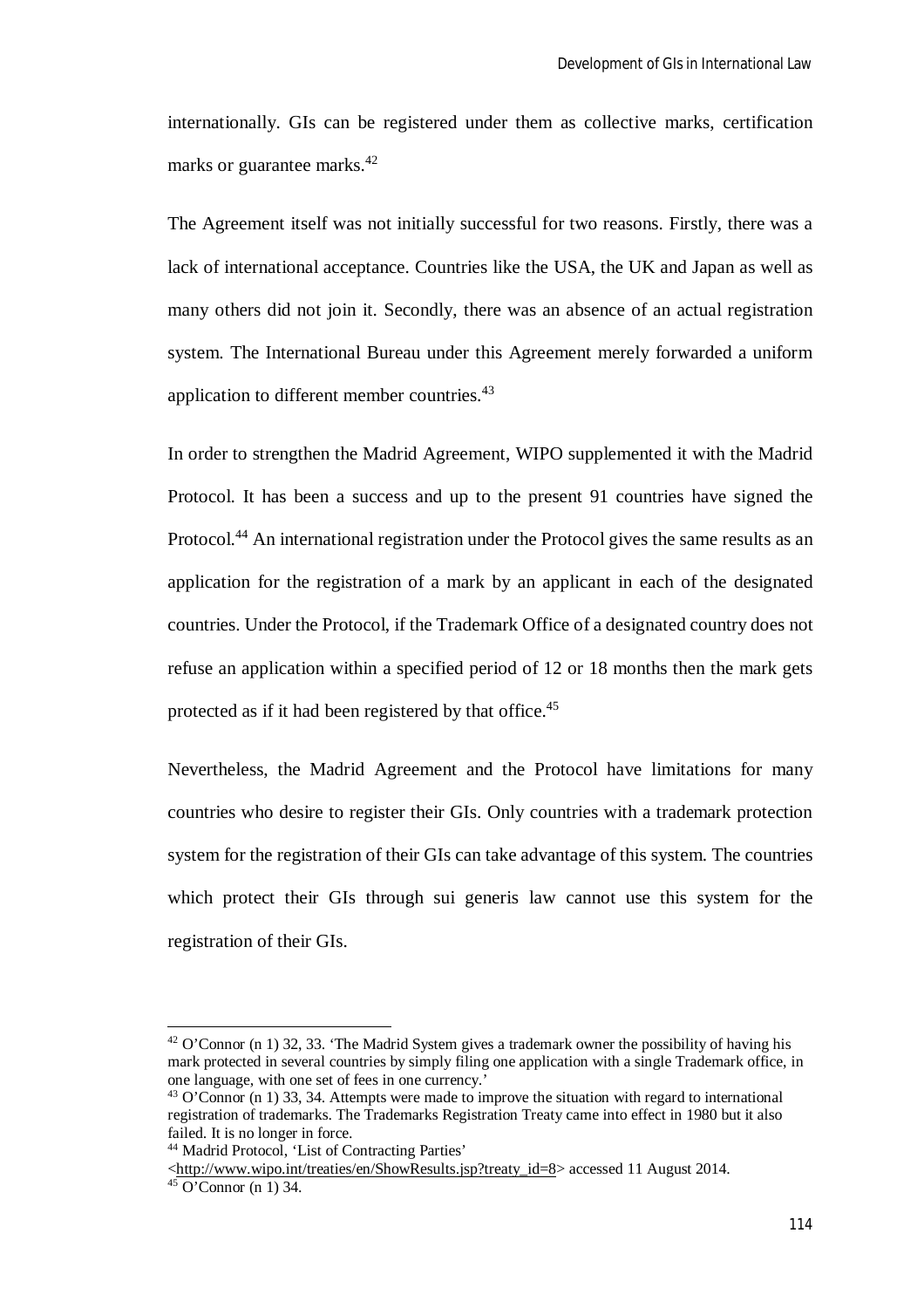#### **4.6 THE GENERAL AGREEMENT ON TARIFFS AND TRADE (GATT) 1947**<sup>46</sup>

The GATT 1947 addresses marks of origin in its Article IX.<sup>47</sup> Article IX:1 required contracting parties to the GATT 1947 to apply the Most Favoured Nation (MFN) treatment for marks of origin. Article IX:2 addresses the question of protection of consumers against fraudulent marks. Article IX:3 to Article IX:5 discuss the scope of marks of origin to be affixed at the time of importation.

Article IX:6 previews the concept of  $\text{GIs.}^{48}$  It states that:

The contracting parties shall co-operate with each other with a view to preventing the use of trade names in such manner as to misrepresent the true origin of a product, to the detriment of such distinctive regional or geographical names of products of the territory of a contracting party as are protected by its legislation. Each contracting party shall accord full and sympathetic consideration to such requests or representations as may be made by any other contracting party regarding the application of the

<sup>46</sup> WTO, 'General Agreement on Tariffs and Trade: General Text of the Agreement' (Geneva, July 1986) Preface: 'The General Agreement on Tariffs and Trade came into force on 1 January 1948 … The General Agreement is applied "provisionally" by all contracting parties. The original contracting parties, and also those former territories of Belgium, France, the Netherlands and the United Kingdom which, after attaining independence, acceded to the General Agreement under Article XXVI:5(c), apply the GATT under the Protocol of Provisional Application, the text of which is reproduced in this volume. Chile applies the General Agreement under a Special Protocol of September 1948. The contracting parties which have acceded since 1948 apply the General Agreement under their respective Protocols of Accession'.

<sup>47</sup> Article IX of GATT 1947 on 'Marks of Origin' states:

<sup>&#</sup>x27;1. Each contracting party shall accord to the products of the territories of other contracting parties treatment with regard to marking requirements no less favourable than the treatment accorded to like products of any third country.

<sup>2.</sup> The contracting parties recognize that, in adopting and enforcing laws and regulations relating to marks of origin, the difficulties and inconveniences which such measures may cause to the commerce and industry of exporting countries should be reduced to a minimum, due regard being had to the necessity of protecting consumers against fraudulent or misleading indications.

<sup>3.</sup> Whenever it is administratively practicable to do so, contracting parties should permit required marks of origin to be affixed at the time of importation.

<sup>4.</sup> The laws and regulations of contracting parties relating to the marking of imported products shall be such as to permit compliance without seriously damaging the products, or materially reducing their value, or unreasonably increasing their cost.

<sup>5.</sup> As a general rule, no special duty or penalty should be imposed by any contracting party for failure to comply with marking requirements prior to importation unless corrective marking is unreasonably delayed or deceptive marks have been affixed or the required marking has been intentionally omitted. 6. [see in the text on the page below].'

<sup>48</sup> *Resource Book on TRIPS and Development, UNCTAD-ICTSD* (CUP 2005) 272.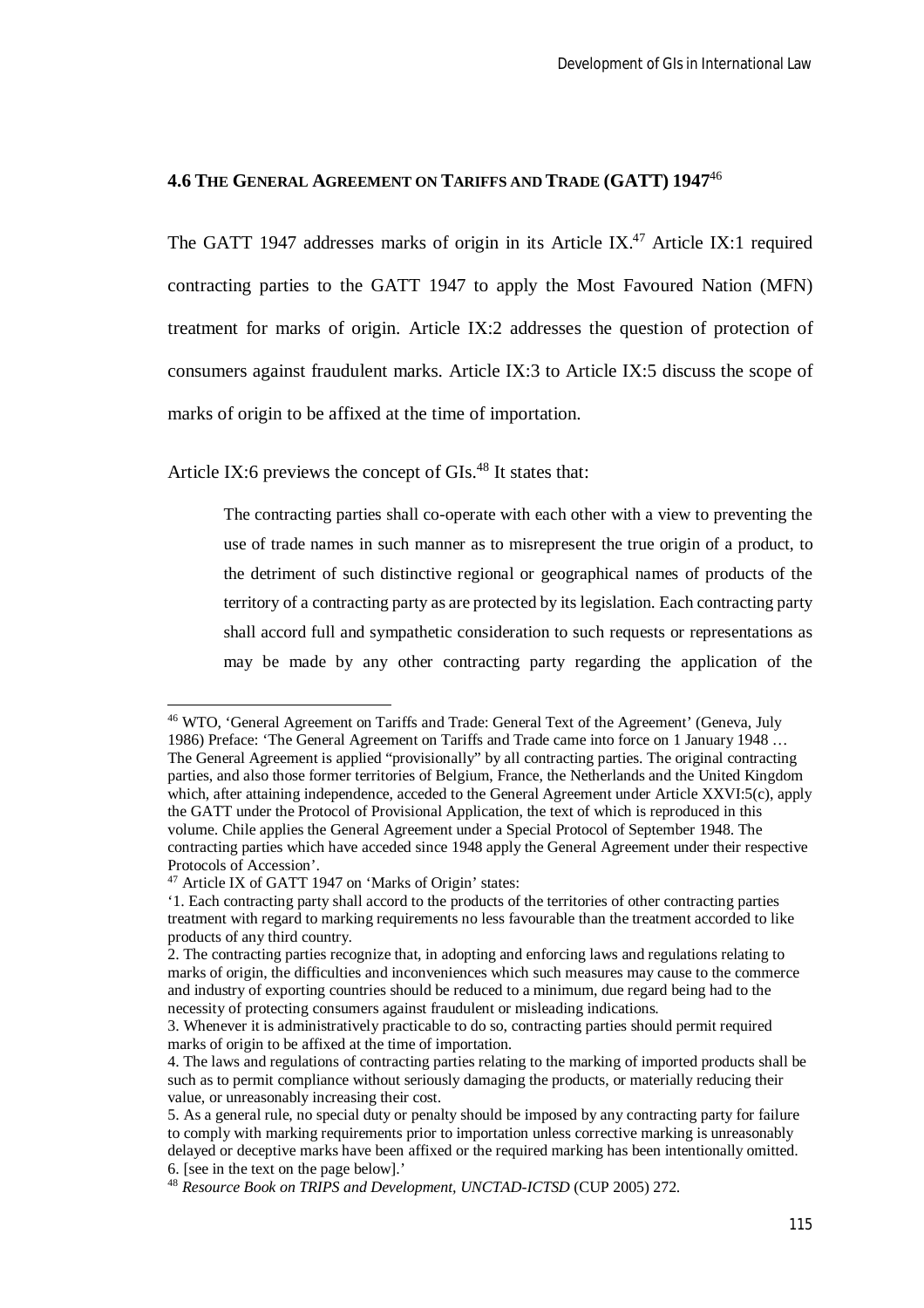undertaking set forth in the preceding sentence to names of products which have been communicated to it by the other contracting party.

Article IX:6 of the GATT 1947 previews the concept of GIs. It was not made for strict obligation rather in terms of cooperation to prevent misrepresentation. Further, this article states that, 'the duty to cooperation is based on the protection of a distinctive regional or geographic name by legislation in the country requesting cooperation, and further based on notification of the applicable names.'<sup>49</sup>

## **4.7 THE STRESA CONVENTION OF 1951**

The first specific international framework for the protection of GIs was the International Convention for the Use of Appellations of Origin and Denominations of Cheese. It was also known as the Stresa Convention and was signed in the Italian town of Stresa in 1951 by eight cheese-producing European states: Austria, France, Denmark, the Netherlands, Italy, Norway, Sweden and Switzerland. As listed in Annex A, the Convention accorded the highest degree of protection to four cheese GIs as AOs. These are: Gorgonzola, Parmigiano Reggiano, Pecorino Romano and Roquefort.<sup>50</sup> This higher degree of protection can be compared with the Additional Protection granted to wines and spirits under Article 23 of the TRIPS Agreement. Under Article 3 of the Stresa Convention, the AOs of Annex A listed cheeses 'manufactured or matured in traditional regions, by virtue of local, loyal and uninterrupted usages' as exclusively reserved for those cheeses, 'whether they are used alone or accompanied by a qualifying or even corrective term such as "type", "kind", "imitation" or other term'.<sup>51</sup> There is another

 $49$  ibid.

<sup>50</sup> Nod-Mottet and D Marie-Vivien, 'Legal Debates on Geographical Indications' in Elizabeth Barham and Bertil Sylvander (eds), Labels of Origin For Food; O'Connor 'The Law of Geographical Indications' 34.

 $51$  Blakeney (n 18) 11.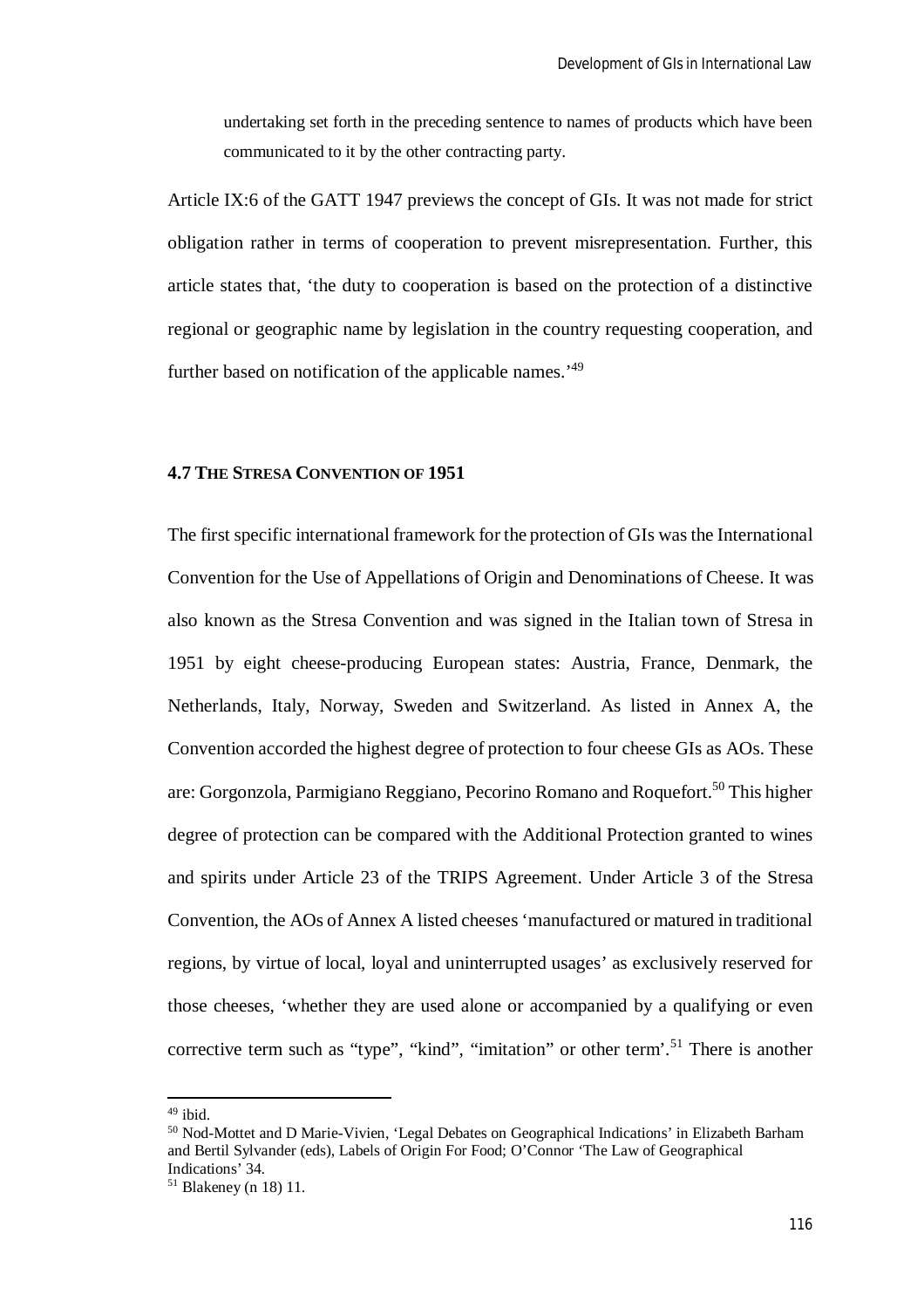second group of products which have less extensive protection compared to Annex A products. These are listed in Annex B of the Convention and include Camembert, Danablu, Emmental, Pinzgauer Berkase and Samso.<sup>52</sup>

The Stresa Convention did not attract large numbers of signatories. However, it gave the idea of greater protection of AOs and this idea was further confirmed in the juridical development of GI law at an international level by the Lisbon Agreement.

# **4.8 LISBON AGREEMENT FOR THE PROTECTION OF APPELLATIONS OF ORIGIN AND THEIR REGISTRATION, 1958**

The Lisbon Agreement was an important and comprehensive agreement for the international registration and protection of AOs. This Agreement created another 'Special Union' under Article 19 of the Paris Convention after the Madrid Agreement on the Indications of Source, 1891. It strengthened AOs beyond the protection provided to them under the Paris Convention of 1883 and the Madrid Agreement on the Indications of Source, 1891.<sup>53</sup>

This agreement defined AOs along French lines. It restricted protected GIs to the cases where the characteristics and quality of a product were 'due exclusively or essentially to the geographical environment, including natural and human factors'.<sup>54</sup> Article 2 of the Lisbon Agreement defines AOs as **'**the geographical denomination of a country, region, or locality, which serves to designate a product originating therein, the qualityor

<sup>52</sup> O'Connor (n 1) 35.

<sup>53</sup> See Gangjee (n 12) 127. See also 'The Law of Geographical Indications' 37.

<sup>54</sup> Blakeney (n 18) 11.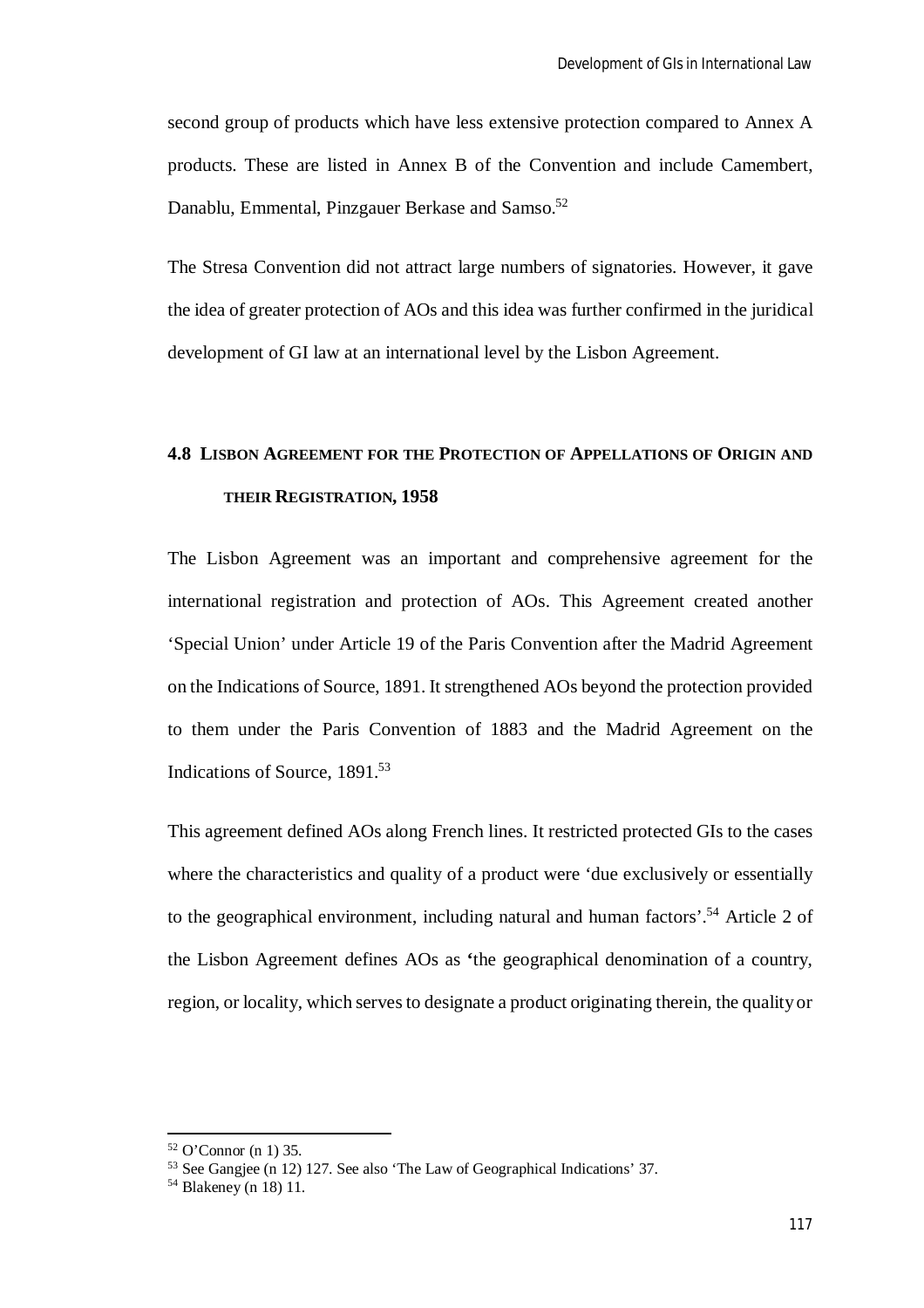$characteristics<sup>55</sup>$  of which are due exclusively or essentially to the geographical environment, including natural and human factors'. This definition later influenced the definition of GIs in Article 22.1<sup>56</sup> of the TRIPS Agreement. This Agreement is also important and different from the earlier treaties and conventions because 'beyond the consumer-centric agenda the proposal introduced the Appellation of Origin (AO) and recognised the need to protect economic benefits associated with valuable reputations'.<sup>57</sup>

Article 2(1) identifies the link between the place and the product where the 'quality or characteristics of (the product) are due exclusively or essentially to the geographical environment'. Therefore, 'either quality or (qualitatively evaluated) distinctive features are 'exclusively or essentially' attributable to the influence of place'.<sup>58</sup>

Further, there is greater protection granted under the Lisbon Agreement. Protection of AOs under this agreement 'shall be ensured against any usurpation or imitation, even if the true origin of the product is indicated or if the appellation is used in translated form or accompanied by terms such as "kind", "type", "make", "imitation", or the like'. $59$ 

Article 5<sup>60</sup> of the Lisbon Agreement provides for the registration and notification of AOs. Article 5(1) provides for the registration of AOs with the International Bureau,

<sup>&</sup>lt;sup>55</sup> There was confusion over whether the provision meant 'quality and characteristics' as in earlier English translation or otherwise as described by the official French text as 'quality or characteristics'. The latter is acknowledged now. See Gangjee (n 12) 131.

<sup>56</sup> Article 22.1 of the TRIPS Agreement states that: 'geographical indications are, for the purposes of this Agreement, indications which identify a good as originating in the territory of a Member, or a region or locality in that territory, where a given quality, reputation or other characteristic of the good is essentially attributable to its geographical origin'. Agreement on Trade-Related Aspects of Intellectual Property Rights, (Annex 1c, Marrakesh Agreement Establishing the World Trade Organization, signed 15 April 1994).

<sup>57</sup> See Gangjee (n 12) 127, 131.

<sup>58</sup> ibid 137, 138.

<sup>59</sup> Lisbon Agreement, Article 3.

 $60$  Article 5 of the Lisbon Agreement states that: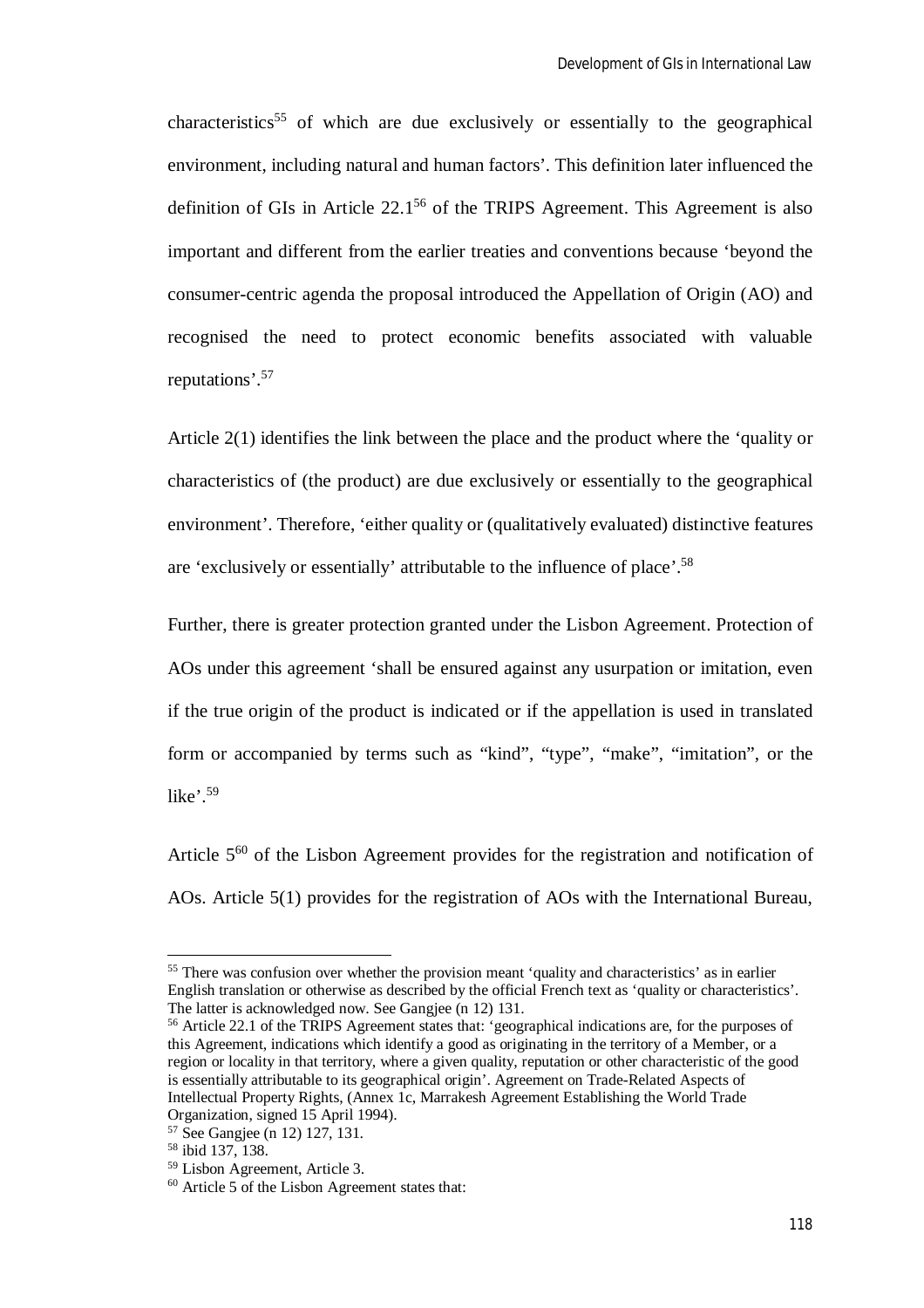'at the request of the Authorities of the countries of the Special Union, in the name of any natural persons or legal entities, public or private, having, according to their national legislation, the right to use such appellations'. Hence, such a registration requires the existence of national registration for international protection. Article 5(2) requires the International Bureau to notify the Authorities of the Special Union of such registration without delay.

The Lisbon Agreement is not clear on the duration of protection for AOs. According to its Article 7: '(1) Registration effected with the International Bureau in conformity with Article 5 shall ensure, without renewal, protection for the whole of the period referred to in the foregoing Article.' Article 5 of the Lisbon Agreement does not refer to the time period for protection but only 'to the process of declaring that certain appellations cannot be protected. However, since Article 7(1) refers to an absence of renewals, the

<sup>&#</sup>x27;International Registration; Refusal; Notifications; Use Tolerated for a Fixed Period

<sup>(1)</sup> The registration of appellations of origin shall be effected with the International Bureau, at the request of the Authorities of the countries of the Special Union, in the name of any natural persons or legal entities, public or private, having, according to their national legislation, the right to use such appellations.

<sup>(2)</sup> The International Bureau shall, without delay, notify the Authorities of the various countries of the Special Union of such registrations, and shall publish them in a periodical.

<sup>(3)</sup> The Authority of any country may declare that it cannot ensure the protection of an appellation of origin whose registration has been notified to it, but only in so far as its declaration is notified to the International Bureau, together with an indication of the grounds therefor, within a period of one year from the receipt of the notification of registration, and provided that such declaration is not detrimental, in the country concerned, to the other forms of protection of the appellation which the owner thereof may be entitled to claim under Article 4, above.

<sup>(4)</sup> Such declaration may not be opposed by the Authorities of the countries of the Union after the expiration of the period of one year provided for in the foregoing paragraph.

<sup>(5)</sup> The International Bureau shall, as soon as possible, notify the Authority of the country of origin of any declaration made under the terms of paragraph (3) by the Authority of another country. The interested party, when informed by his national Authority of the declaration made by another country, may resort, in that other country, to all the judicial and administrative remedies open to the nationals of that country.

<sup>(6)</sup> If an appellation which has been granted protection in a given country pursuant to notification of its international registration has already been used by third parties in that country from a date prior to such notification, the competent Authority of the said country shall have the right to grant to such third parties a period not exceeding two years to terminate such use, on condition that it advise the International Bureau accordingly during the three months following the expiration of the period of one year provided for in paragraph (3), above.'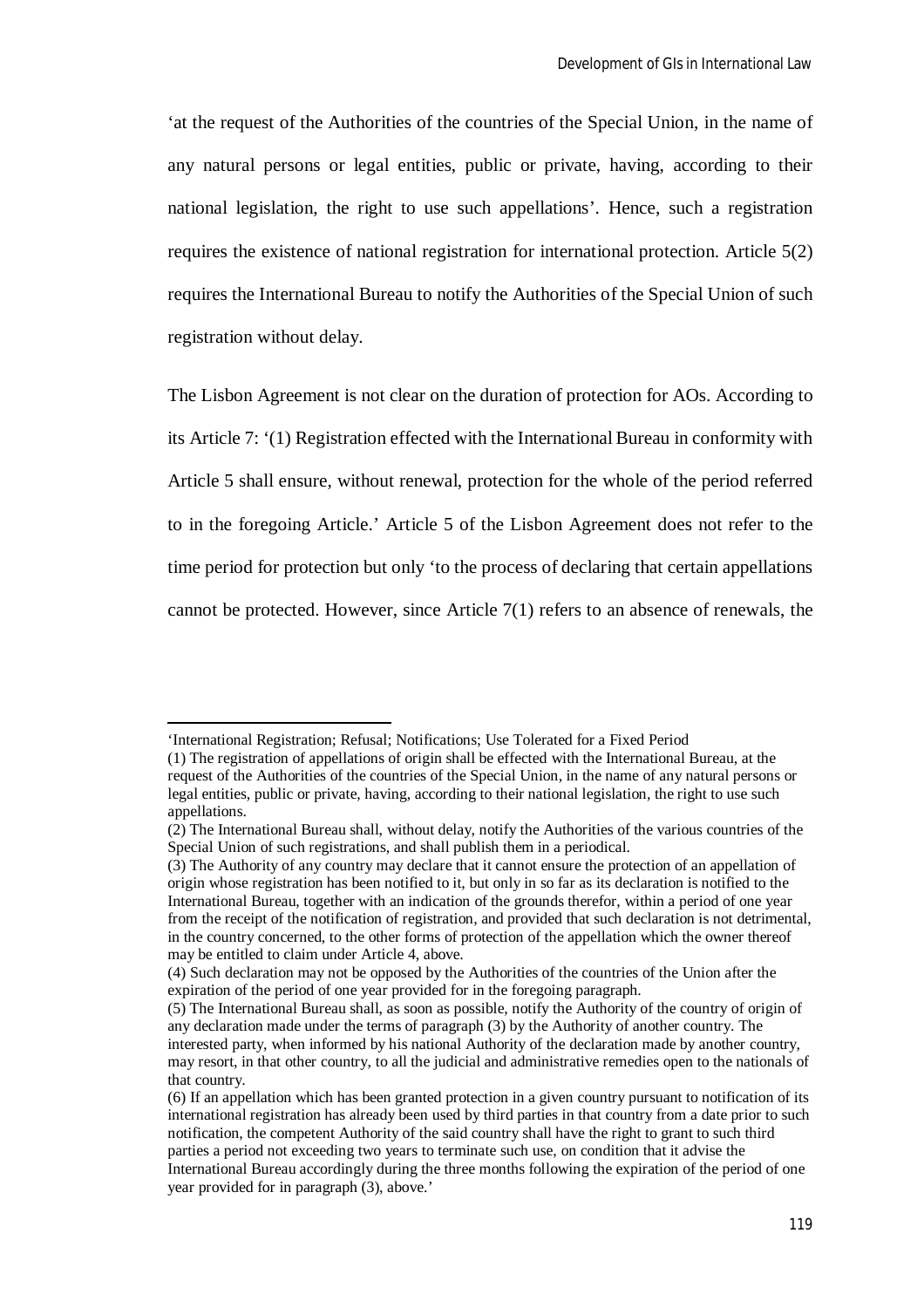assumption is that an appellation is protected for as long as it remains an appellation in the relevant country of origin.'<sup>61</sup>

Article 6 of the Lisbon Agreement shields AOs against becoming generic. It states that: 'an appellation which has been granted protection in one of the countries of the Special Union pursuant to the procedure under Article 5 cannot, in that country, be deemed to have become generic, as long as it is protected as an appellation of origin in the country of origin'.

Gangjee has described the Lisbon Agreement as 'the high water mark in the international protection' of GIs. The salient features of the Agreement are:

recognition of the AO as distinct subject matter'; 'international registration based on prior recognition at the national level'; and 'desirable consequences flowing from this registration, including the prohibition of a range of (mis)uses beyond misleading ones and the prevention of subsequent generic use after registration. $62$ 

Few countries became part of this Agreement. Accession was possible for those countries which protected GIs as AOs; countries which protected GIs under unfair competition law or consumer protection laws were precluded. Further, the agreement did not cater for any solution for those GIs which had become generic in respective member states.<sup>63</sup> Nevertheless, the Lisbon Agreement set in motion the formal transition from 'indications of source' to 'appellations of origin'.<sup>64</sup>

<sup>61</sup> Michael Blakeney, *The Protection of Geographical Indications: Law and Practice* (Edward Elgar 2014) 16.

 $62$  See Gangiee (n 12) 128.

 $63$  Blakeney (n 18) 11.

<sup>&</sup>lt;sup>64</sup> See Gangiee (n 12) 177.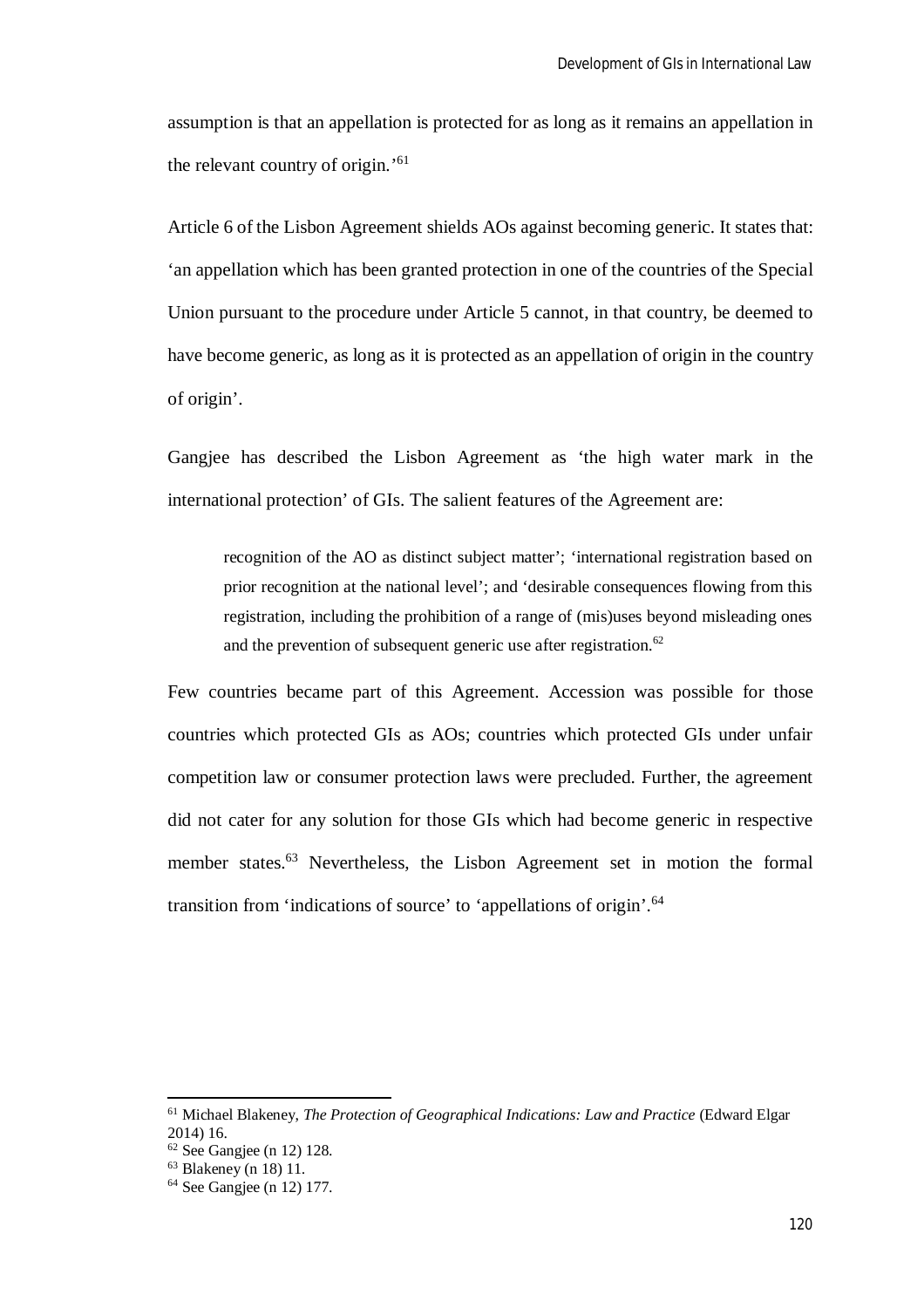#### **4.9 WIPO AND GIS**

The WIPO issued a draft treaty for the protection of AOs and GIs in 1975. Unlike the Lisbon Agreement, this draft treaty did not require the signatories to have AOs in their domestic law.<sup>65</sup> Work on the draft treaty could not progress because of the need to revise the provisions of the Paris Convention 1883.

WIPO also issued a Model Law in 1975 for developing countries.<sup>66</sup> This Model Law was made for use in national laws of member states and a number of developing countries used it as a basis for their respective legislations, such as India, Thailand and Chile.<sup>67</sup>

An 'appellation of origin' is defined in the Model Law as:

[T]he geographical name of a country, region or specific place which serves to designate a product originating therein, the characteristic qualities of which are due exclusively or essentially to the geographical environment, including natural factors, human factors or both….; any name which is not that of a country, region or specific place is also considered a geographical name if it relates to a specific geographical area, when used in connection with certain products.<sup>68</sup>

Further, Section 1 of the Model Law defines an 'indication of source' as 'any expression or sign used to indicate that a product or service originates in a country or region or a specific place'.

Any agricultural product, natural product or product of handicraft or industry is included under the scope of protection provided by the Model Law. The 'producer' in the Model Law means not only the producer of an agricultural product or other products

<sup>65</sup> Blakeney (n 18) 12.

<sup>66</sup> WIPO, 'Model Law for Developing Countries on Appellations of Origin and Indications of Source' (Geneva 1975) Sign 6/W. See also O'Connor (n 1) 42.

 $67$  O'Connor (n 1) 42.

<sup>68</sup> Section 1 of the Model Law.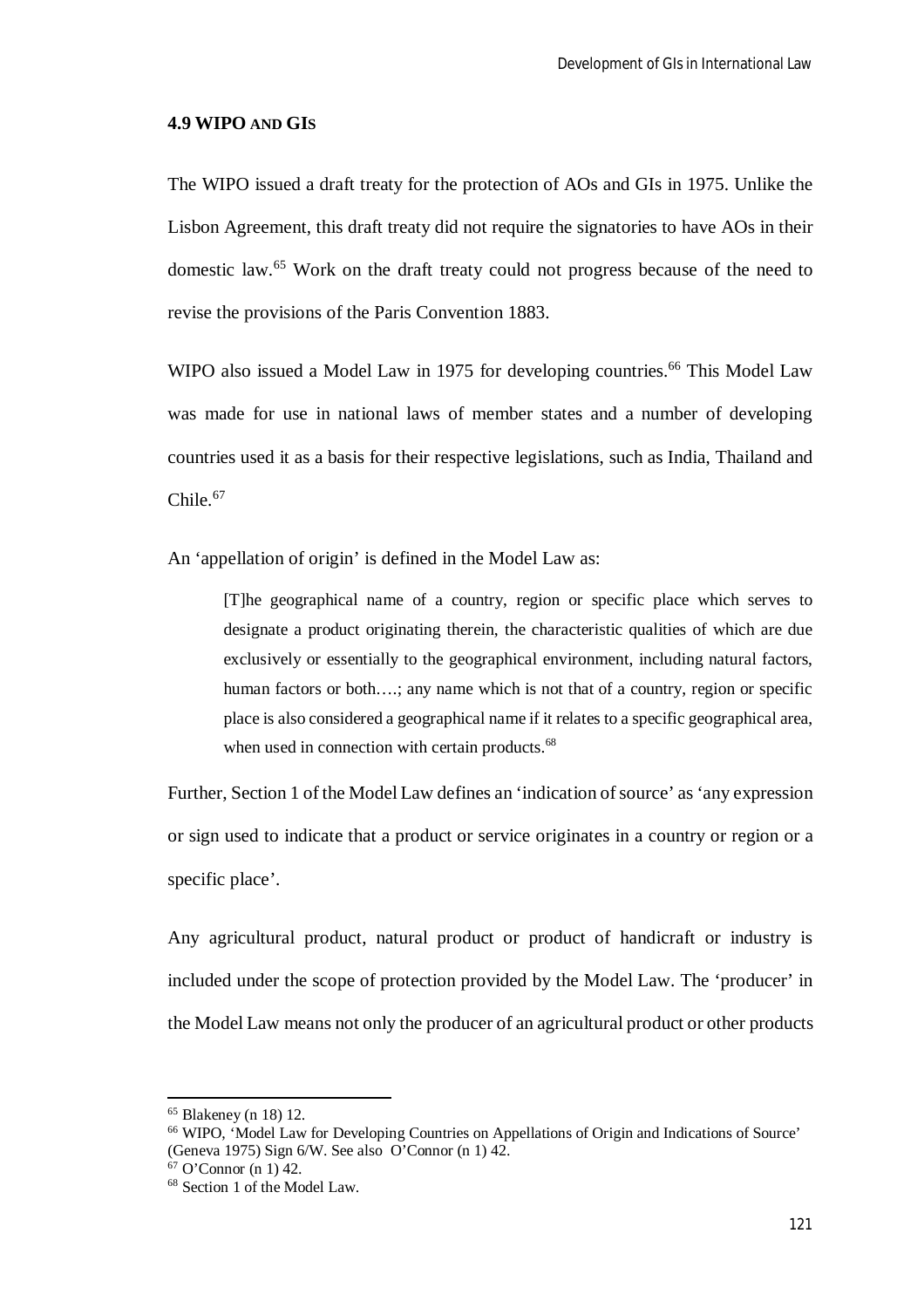but also persons trading such products. Further, there is national treatment for foreigners and only those AOs which are registered in the Model Law are protected.<sup>69</sup>

Moreover the concept of 'Additional Protection' later introduced for wines and spirits under the TRIPS Agreement, is also enshrined in the Model Law where it states that:

It shall be unlawful to use, in the course of trade a registered appellation of origin, or similar name, with respect to the products specified in the register or similar products, even if the true origin of the product is indicated, or if the appellation is in the form of a translation or is accompanied by terms such as "kind", "type", "make", "imitation", or the like.<sup>70</sup>

A memorandum was issued by WIPO in 1990 which asserted the continuing need for a treaty on GIs.<sup>71</sup> However, this has yet to be taken up by the WIPO Committee of Experts on the International Protection of Geographical Indications.<sup>72</sup>

## **4.10 TRIPS AGREEMENT**

The importance and status of GIs reached its peak with their inclusion in the TRIPS Agreement. The TRIPS Agreement is the most significant international treaty in the field of intellectual property rights in the  $20<sup>th</sup>$  century.<sup>73</sup> According to Gangiee, 'the GI provisions in TRIPS attest to the continuing relevance of the local in the face of the global. Improved transportation, migration flows, profile of regionally specific foodstuffs, beverages and crafts … As these products gain in commercial significance, GIs can no longer afford to remain as exotic footnotes in the IP story'.<sup>74</sup> GIs are now

<sup>69</sup> O'Connor (n 1) 43.

<sup>70</sup> Section 14(4) of the Model Law.

<sup>71</sup> O'Connor (n 1) 37. See also report by the Committee of Experts on the International Protection of Geographical Indications (1<sup>st</sup> Session, Geneva, 28 May-1 June 1990) GEO/CE/1/2.

 $72$  Blakeney (n 18) 12.

<sup>73</sup> O'Connor (n 1) 50; D Gervais, *The Trips Agreement: drafting history and analysis* (2nd edn, Sweet and Maxwell 2003).

<sup>74</sup> See Gangjee (n 12) 183.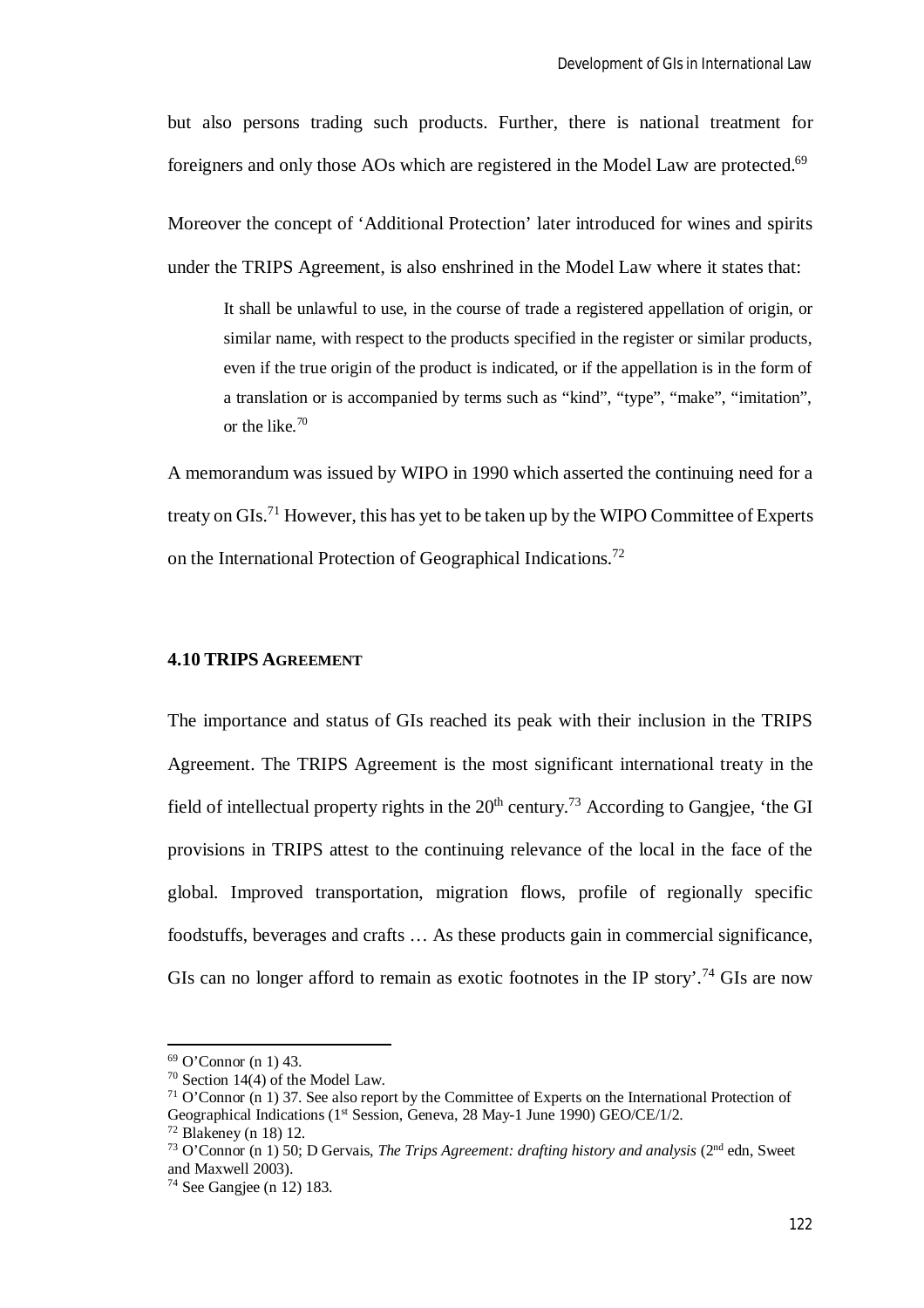taken as an important tool for economic development and poverty reduction and have also assumed a central place in the debate between the member countries of the WTO in the DDA.<sup>75</sup>

Articles 22 to 25 of the TRIPS Agreement pertain to GIs and set minimum standards for the protection of GIs. The TRIPS Agreement is flexible for the members of the WTO for protecting the GIs as it does not specify a particular legal means for their protection. Rather, it is left up to countries to provide for the protection of GIs in their respective laws.<sup>76</sup>

In terms of GIs, the TRIPS Agreement can be divided into four themes, which are: 'the definition of a GI'; 'general protection for all GIs'; 'enhanced protection for wines and spirits'; and 'exceptions as well as unresolved issues for further negotiations'.<sup>77</sup>

Article 22.1 of the TRIPS Agreement defines GIs as 'indications which identify a good as originating in the territory of a Member, or a region or locality in that territory, where a given quality, reputation or other characteristic of the good is essentially attributable to its geographical origin'. This definition in the TRIPS Agreement is apparently based on the definition of AO in Article 2 of the Lisbon Agreement. However, it deviates from it in a number of ways. GIs are defined in Article 21.1 of the TRIPS Agreement as 'indications which identify a good'. The Lisbon Agreement defines AOs as 'the geographical name of a country, region, or locality, which serves to designate a product'. The definition under the Lisbon Agreement does not shield AOs which are constituted by signs other than geographical names, such as a figurative element or a

<sup>&</sup>lt;sup>75</sup> WTO, 'Doha Development Agenda'<http://www.wto.org/english/tratop\_e/dda\_e/dda\_e.htm> accessed 26 April 2006.

<sup>76</sup> TRIPS Agreement.

 $77$  See Gangiee (n 12) 185.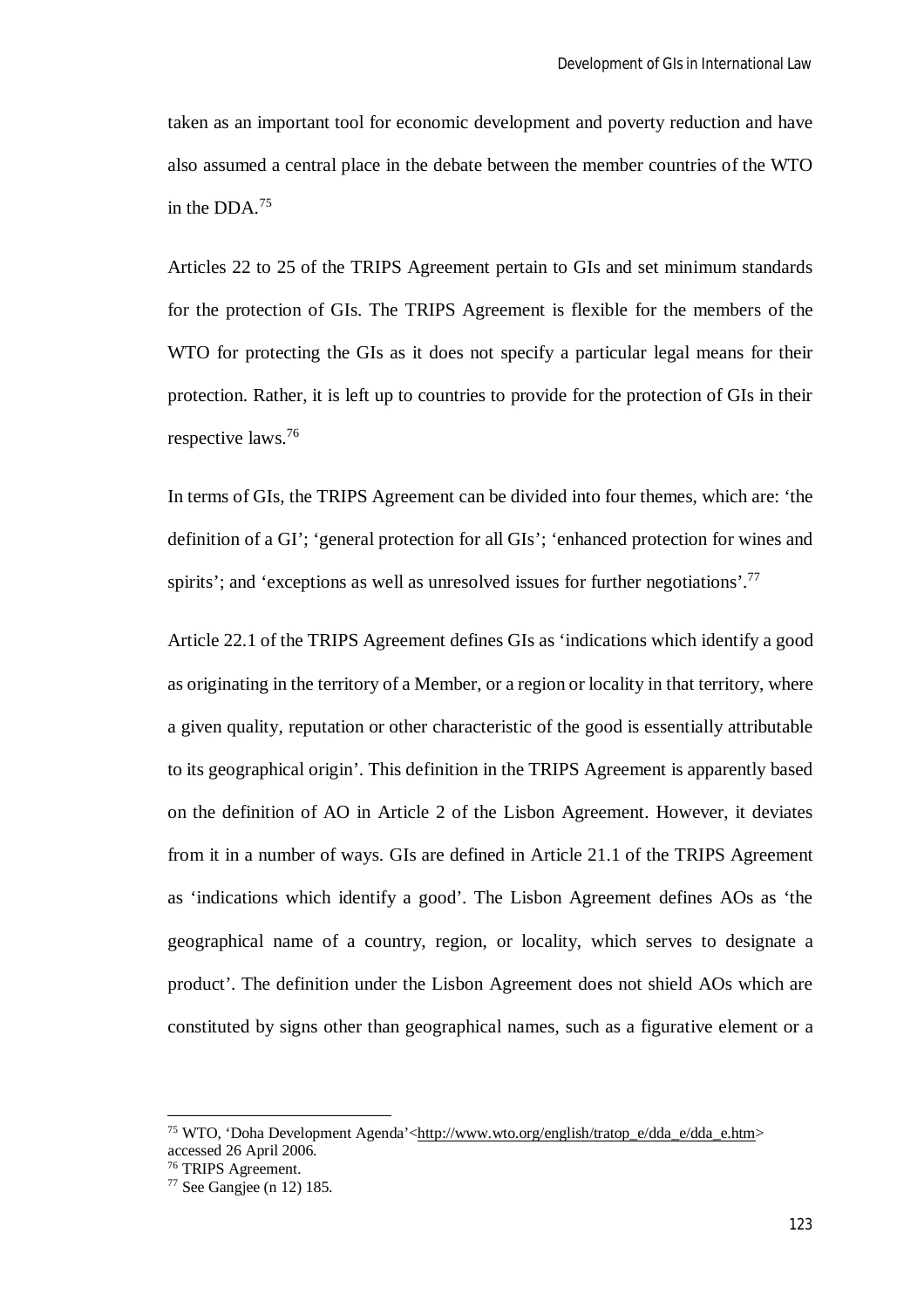non-geographical name.<sup>78</sup> The TRIPS Agreement further expands the definition of AO given under the Lisbon Agreement by protecting goods that only derive a reputation from their place of origin. Goods in this case may not possess a given quality or characteristics which are due to place of origin.<sup>79</sup>

The name of a GI under the TRIPS Agreement has to be an indication rather than the name of a place. In that sense, Basmati rice which is not the name of a place but one of the most famous GIs of Pakistan and India qualifies for registration as an indication.

There is special treatment given to wines and spirits under the TRIPS Agreement. Article 23.1 TRIPS gives additional protection to wines and spirits. According to Article 23.1:

Each Member shall provide the legal means for interested parties to prevent use of a geographical indication identifying wines for wines not originating in the place indicated by the geographical indication in question or identifying spirits for spirits not originating in the place indicated by the geographical indication in question, even where the true origin of the goods is indicated or the geographical indication is used in translation or accompanied by expressions such as "kind", "type", "style", "imitation" or the like.

The scope of protection under Article 23.1 to wines and spirits is stronger than the protection given to all the goods under Article 22 of the TRIPS Agreement. This is often referred to as 'absolute' protection.<sup>80</sup> According to Geuze:

[Article 23] provides for a more absolute form of protection for GIs for wines and spirits … This applies even where the public is not being misled, there is no unfair

<sup>78</sup> See WIPO, 'Possible solutions for conflicts between trademarks and geographical indications and for conflicts between homonymous geographical indications' (Document SCT 5/3, 8 June 2000) 6 <http://www.wipo.int/edocs/mdocs/sct/en/sct\_5/sct\_5\_3.doc> accessed 14 August 2014.

 $79$  O'Connor (n 1) 51, 52.

<sup>&</sup>lt;sup>80</sup> See Gangjee (n 12) 187. It is also worth noting that under Article 23.3 and 23.4 of TRIPS Agreement there is extra additional protection for wines.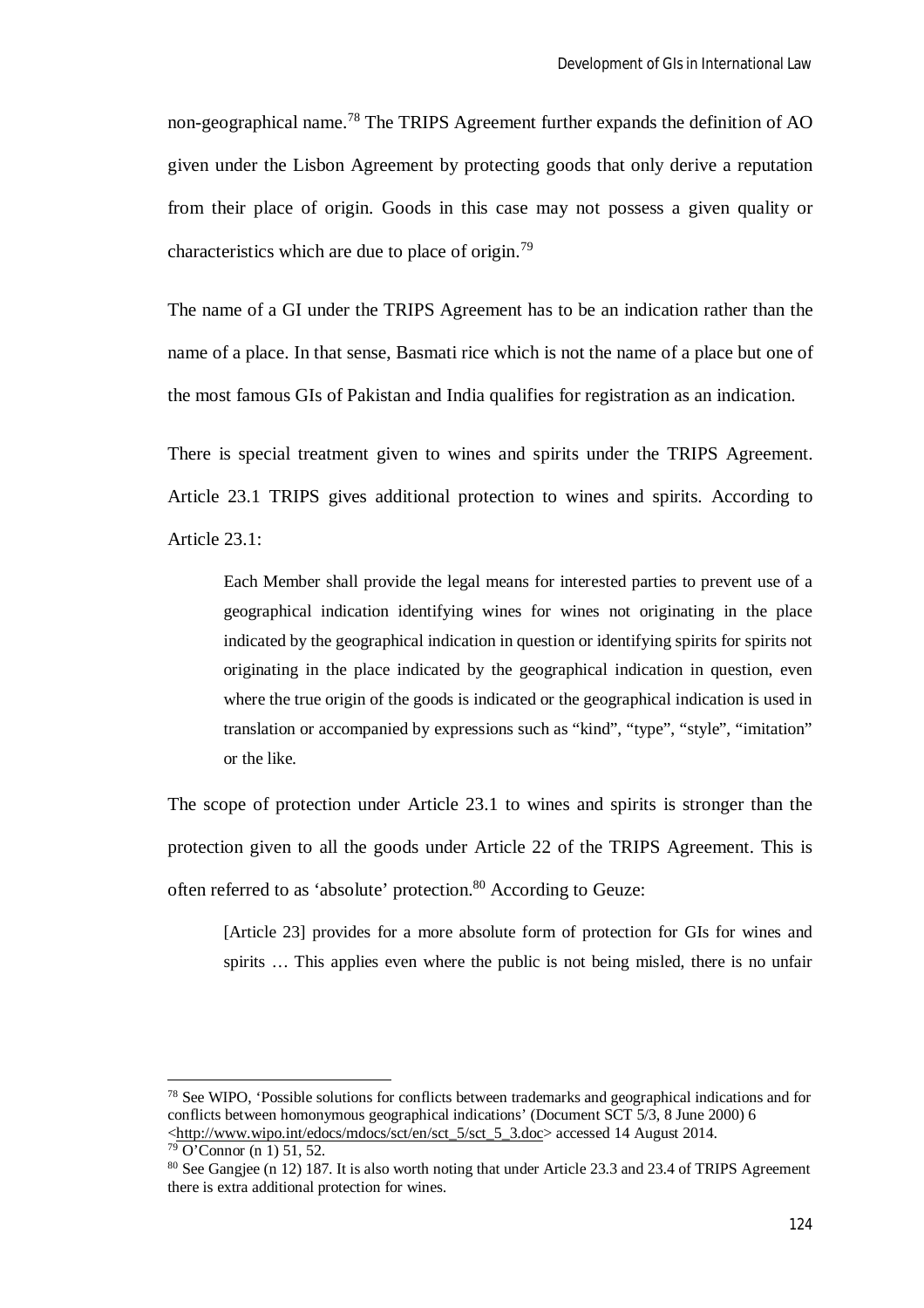competition and the true origin of the good is indicated or the geographical indication is accompanied by expression such as "kind", "style", "type", "imitation" or the like. $81$ 

After the provisions relating to definition and scope of protection, the TRIPS Agreement provides for exceptions and future negotiation. Article 23.4<sup>82</sup> of the TRIPS Agreement provides for commitment for further negotiating at the TRIPS Council to establish a multilateral system of registration and notification for wines registered as GIs.<sup>83</sup> Members have also agreed to enter into negotiations under Article  $24.1^{84}$  of the TRIPS Agreement in order to increase the protection of individual GIs for wines and spirits under Article  $23^{85}$  of the TRIPS Agreement. In this regard, the EU has pursued and entered into bilateral wine agreements to strengthen its AOs.<sup>86</sup> Further, under Article 24.2 'the Council for TRIPS shall keep under review the application of the provisions of this Section; the first such review shall take place within two years of the

 $\overline{a}$ 

<sup>83</sup> See Gangjee (n 12) 188. 'Spirits were subsequently included in the negotiations for this register despite not being mentioned in the text of the agreement'. This was done around the time of the Singapore Ministerial Conference of 1996. See WTO, 'Report (1996) of Council for TRIPS' (6 Nov 1996) IP/C/8, [34]. See also WTO, 'Doha Ministerial Declaration' (November 2001)

<sup>&</sup>lt;sup>81</sup> M Gueze, 'Protection of Geographical Indications under the TRIPS Agreement and Related Work of the World Trade Organisation' (October 1997) WIPO/GEO/EGR/97/2, [9]. See also Gangjee (n 12) 187.

<sup>82</sup> Article 23.4 of TRIPS Agreement states that: 'in order to facilitate the protection of geographical indications for wines, negotiations shall be undertaken in the Council for TRIPS concerning the establishment of a multilateral system of notification and registration of geographical indications for wines eligible for protection in those Members participating in the system'.

WT/MIN(01)/DEC/1, [18], Members 'agree to negotiate the establishment of a multilateral system of notification and registration of geographical indications for wines and spirits'. Members have also agreed to enter into negotiations under Article 24.1 of the TRIPS Agreement to increase the protection of individual GIs for wines and spirits under Article 23 of the TRIPS Agreement.

<sup>84</sup> Article 24.1 of the TRIPS Agreement states that 'members agree to enter into negotiations aimed at increasing the protection of individual geographical indications under Article 23. The provisions of paragraphs 4 through 8 below shall not be used by a Member to refuse to conduct negotiations or to conclude bilateral or multilateral agreements. In the context of such negotiations, Members shall be willing to consider the continued applicability of these provisions to individual geographical indications whose use was the subject of such negotiations'.

<sup>&</sup>lt;sup>85</sup> Article 23 of the TRIPS Agreement states that: 'each Member shall provide the legal means for interested parties to prevent use of a geographical indication identifying wines for wines not originating in the place indicated by the geographical indication in question or identifying spirits for spirits not originating in the place indicated by the geographical indication in question, even where the true origin of the goods is indicated or the geographical indication is used in translation or accompanied by expressions such as "kind", "type", "style", "imitation" or the like".'

<sup>86</sup> See Agreement between the European Community and Australia on Trade in Wine [2002] OJ L28/3; Agreement between European Community and the Republic of South Africa on Trade in Wines [2002] OJ L28/4. See also Gangjee (n 12) 188.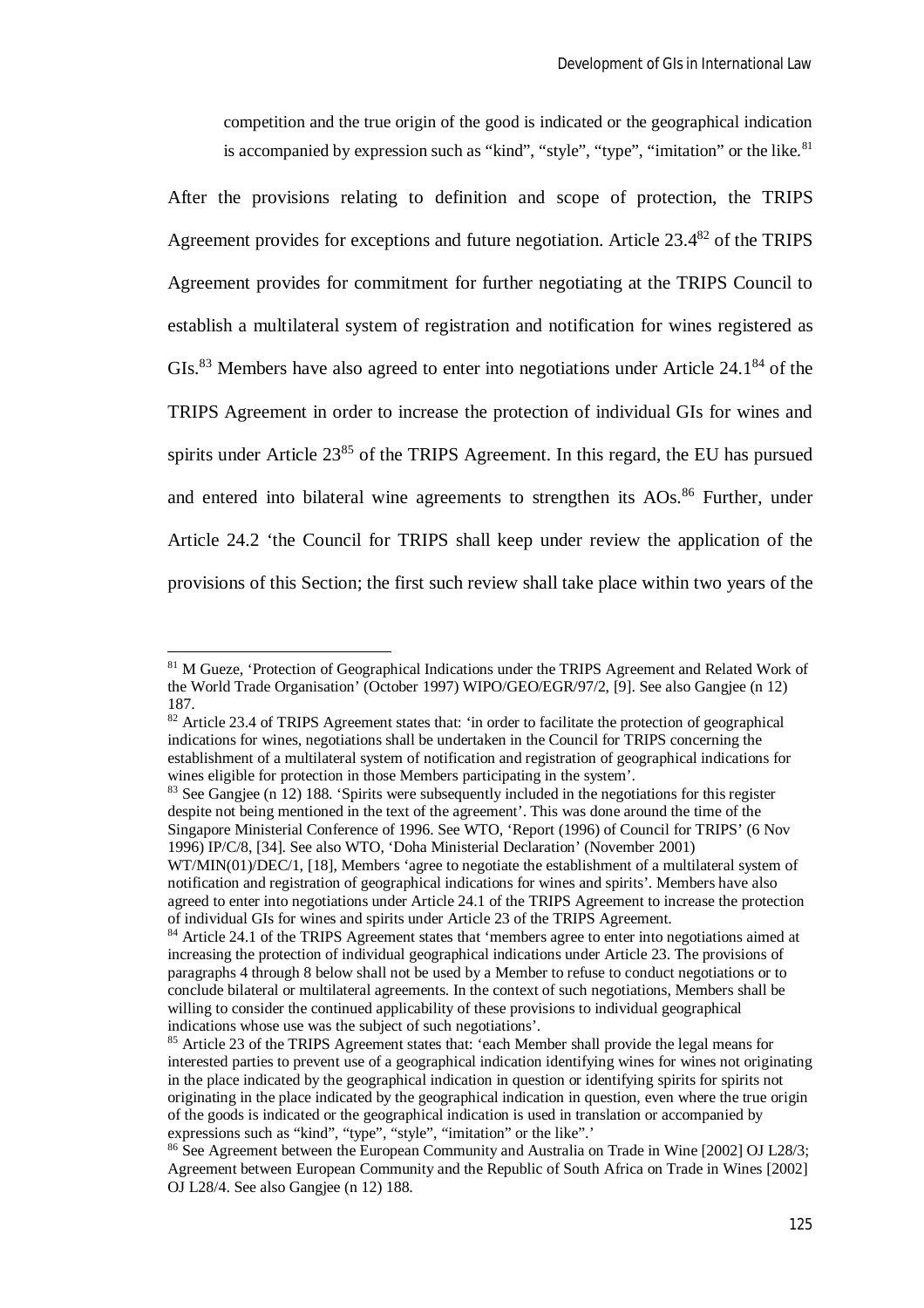entry into force of the WTO Agreement'. Moreover, under exceptions, Members are not allowed to reduce the protection of GIs that were in existence prior to the date on which TRIPS entered into force.<sup>87</sup>

There are a number of grandfathering provisions<sup>88</sup> in the TRIPS Agreement, such as Article 24.4 with regard to wines and spirits. It states that:

Nothing in this Section shall require a Member to prevent continued and similar use of a particular geographical indication of another Member identifying wines or spirits in connection with goods or services by any of its nationals or domiciliaries who have used that geographical indication in a continuous manner with regard to the same or related goods or services in the territory of that Member either (*a*) for at least 10 years preceding 15 April 1994 or (*b*) in good faith preceding that date.

With regard to trademarks, there is a grandfathering clause in Article 24.5 which states that:

Where a trademark has been applied for or registered in good faith, or where rights to a trademark have been acquired through use in good faith either:

(a) before the date of application of these provisions in that Member as defined in Part VI; or

(b) before the geographical indication is protected in its country of origin;

measures adopted to implement this Section shall not prejudice eligibility for or the validity of the registration of a trademark, or the right to use a trademark, on the basis that such a trademark is identical with, or similar to, a geographical indication.

The above is a brief narrative of the juridical development of GIs at the international level from the Paris Convention to the TRIPS Agreement. Negotiations on TRIPS at the international level are still proceeding albeit at a snail's pace. These negotiations

<sup>87</sup> TRIPS Agreement, Article 24.3.

<sup>&</sup>lt;sup>88</sup> These are those provisions which exempt someone already involved in an activity from the effects of new rules on that activity. See Gangiee (n 12) 189.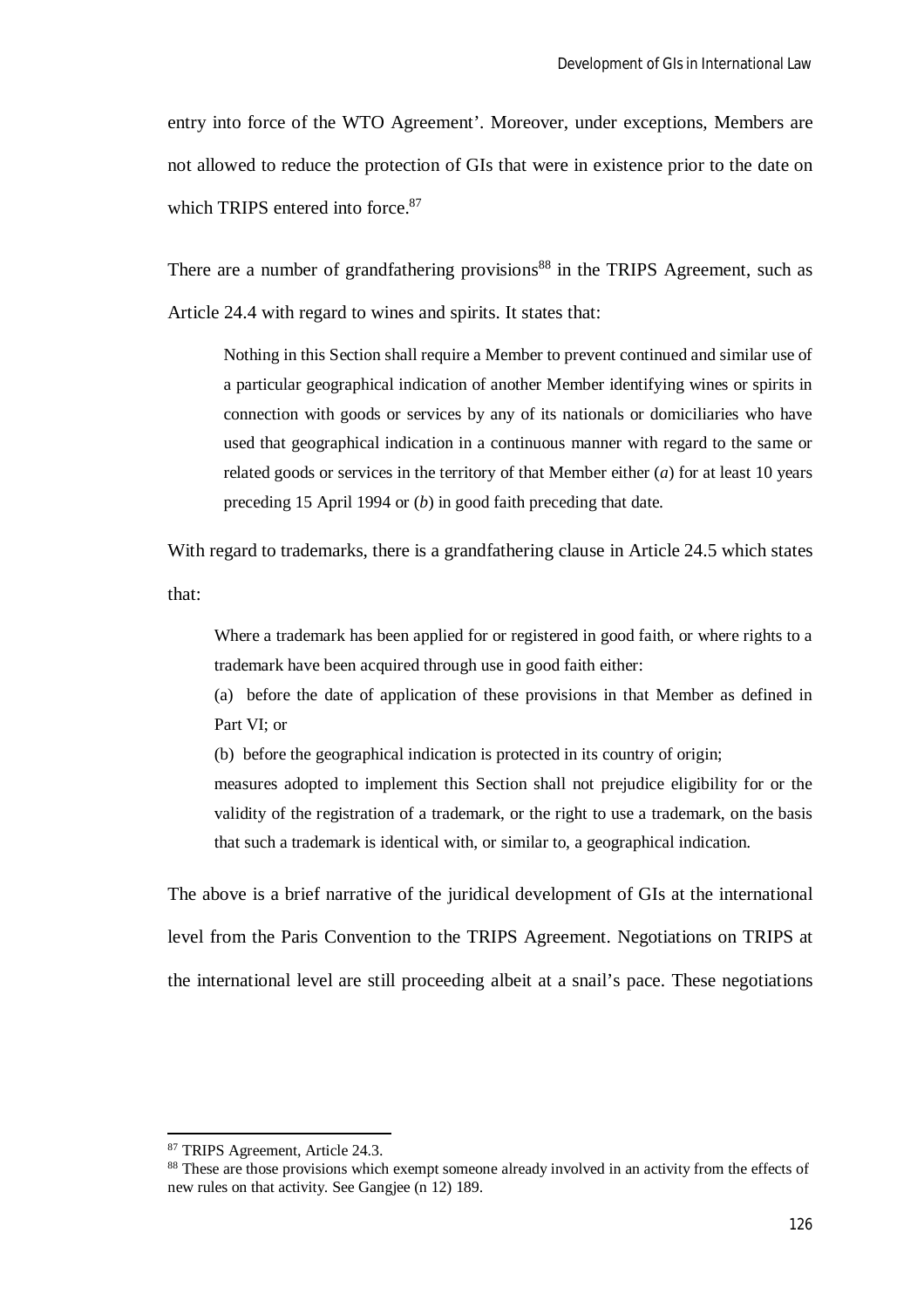pertain to the extension of Article 23; additional protection to all products beyond wines and spirits; and the establishment of an international registration system for GIs.<sup>89</sup>

It is important to briefly consider the historical development of sui generis law before examining specific sui generis regimes in the next chapter.

#### **4.11 HISTORY OF THE DEVELOPMENT OF SUI GENERIS LAW FOR GIS**

GIs have been protected at national and regional levels through various legal means. They range from unfair competition, trademark registration systems, consumer protection and passing off to sui generis law. These different modes of protection were adopted by different countries, taking into account their respective national traditions along with historical and economic conditions.<sup>90</sup>

The concept of GI originates in Europe<sup>91</sup> and the shaping of sui generis GI law stems from the French wine appellation system which is grounded on terroir logic. The legal protection of GIs started through the policies of southern European countries for the protection of their wines under the supervision of their ministries of agriculture. After a request by the EU to include GIs in the TRIPS Agreement, GIs began to be treated like patents, copyrights and trademarks, and implemented by WTO member countries as one of the IPRs. $92$ 

<sup>89</sup> See Gangjee (n 12) 191.

<sup>90</sup> O'Connor (n 1) 21.

<sup>91</sup> Jean-Louis Rastoin, 'The Concept of Terroir as the Basis of Corporate Strategy in Agribusiness: The European Social, Economic and Institutional Model' in Louis Augustin-Jean, Hélène Ilbert and Neantro Saavedra-Rivano (eds), *Geographical indications and international agricultural trade: the challenge for Asia* (Palgrave Macmillan 2012) 126.

<sup>&</sup>lt;sup>92</sup> Delphine Marie-Vivien, 'The Role of the State in the Protection of Geographical Indications: From Disengagement in France/Europe to Significant Involvement in India' (2010) 13(2) JWIP 121, 122.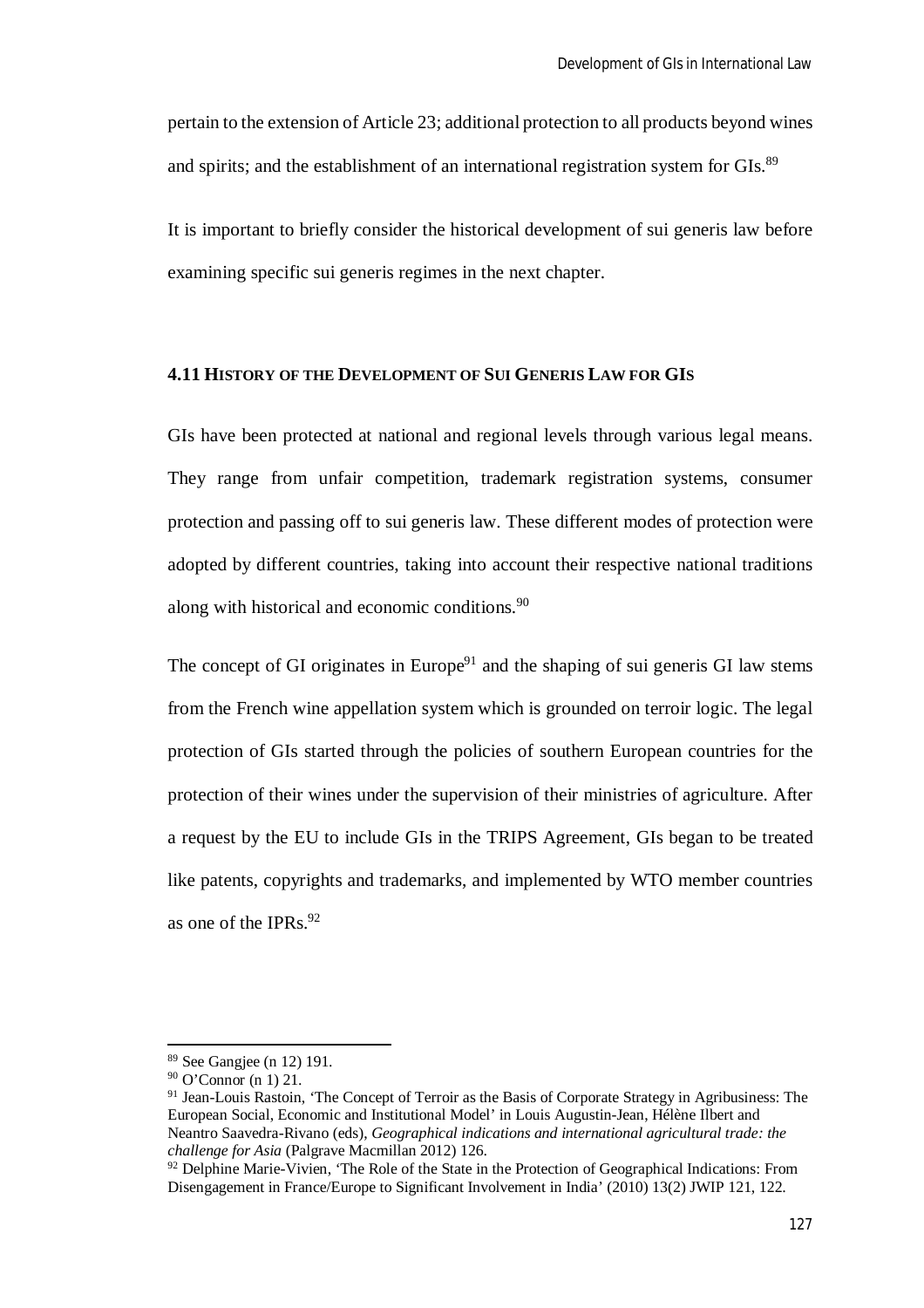The French appellation system emerged in response to the Phylloxera<sup>93</sup> crisis towards the end of nineteenth century which demanded urgent state intervention.<sup>94</sup> Signs of the Phylloxera crisis emerged in the early 1860s when the owners of the vineyards in France started noticing that some of the vines were dying for no apparent reason. It became obvious by 1867 that a serious threat was present and the vineyards of Provence and Rhône were facing a new and dangerous problem as many hectares of vines were found dead or dying. Whalen states that the 'challenges confronting French wineproducing regions during the late nineteenth and early twentieth centuries were collectively known as 'the wine crisis' (*la crise du vin*)'. Lasting nearly three quarters of a century, the wine crisis haunted the industry's biological, legal, sociological and economic vectors. Three biological blights of American provenance (imported with infected vines): Phylloxera (particularly between 1863 and 1900), mildew plasmopora viticola (1884), and blackrot uncinula necator (1898), directly attacked the leaves, fruit and roots of French vines.<sup>95</sup>

It took some time to find the cause of this damage. The connection between Phylloxera and the destruction of vineyards was established in 1868 by the efforts of a Commission created by the Société Centrale d'Agriculture de l'Hérault. It took a long time to cure this menace and it engulfed the whole of France as well as most parts of Europe in Portugal, Turkey, Austria-Hungary, Switzerland, Spain, Italy and Germany. It was

<sup>&</sup>lt;sup>93</sup> 'Phylloxera is a tiny sap-sucking, aphid-like, root-louse that feeds on the roots of grapevines. Native to the United States, it was accidentally introduced into Europe in the 1860s when infested vines from the East Coast of America were sent to France as museum specimens … The consequences were devastating. As the roots of infected vines become distorted, the regeneration of new roots is inhibited thereby affecting the root system's ability to absorb water and minerals". See Gangjee (n 12) 93. France experienced a 'wine crisis' in the late nineteenth and early 20<sup>th</sup> century. There was crisis in the industry's biological, legal, sociological and economic vectors. It was due to 'three biological blights of American provenance (imported with infected vines) – phylloxera (particularly between 1863 and 1900), mildew plasmopora viticola (1884), and blackrot uncinula necator (1898) – directly attacked the leaves, fruit and roots of French vines' see Tim Unwin, *Wine and the Vine* (Routledge 1991) 283-4. <sup>94</sup> See Gangjee (n 12) 78, 83.

<sup>&</sup>lt;sup>95</sup> Philip Whalen, 'Insofar as the Ruby Wine seduces them' (2009) 18 Contemporary European History 68. See also Gangjee (n 12) 93.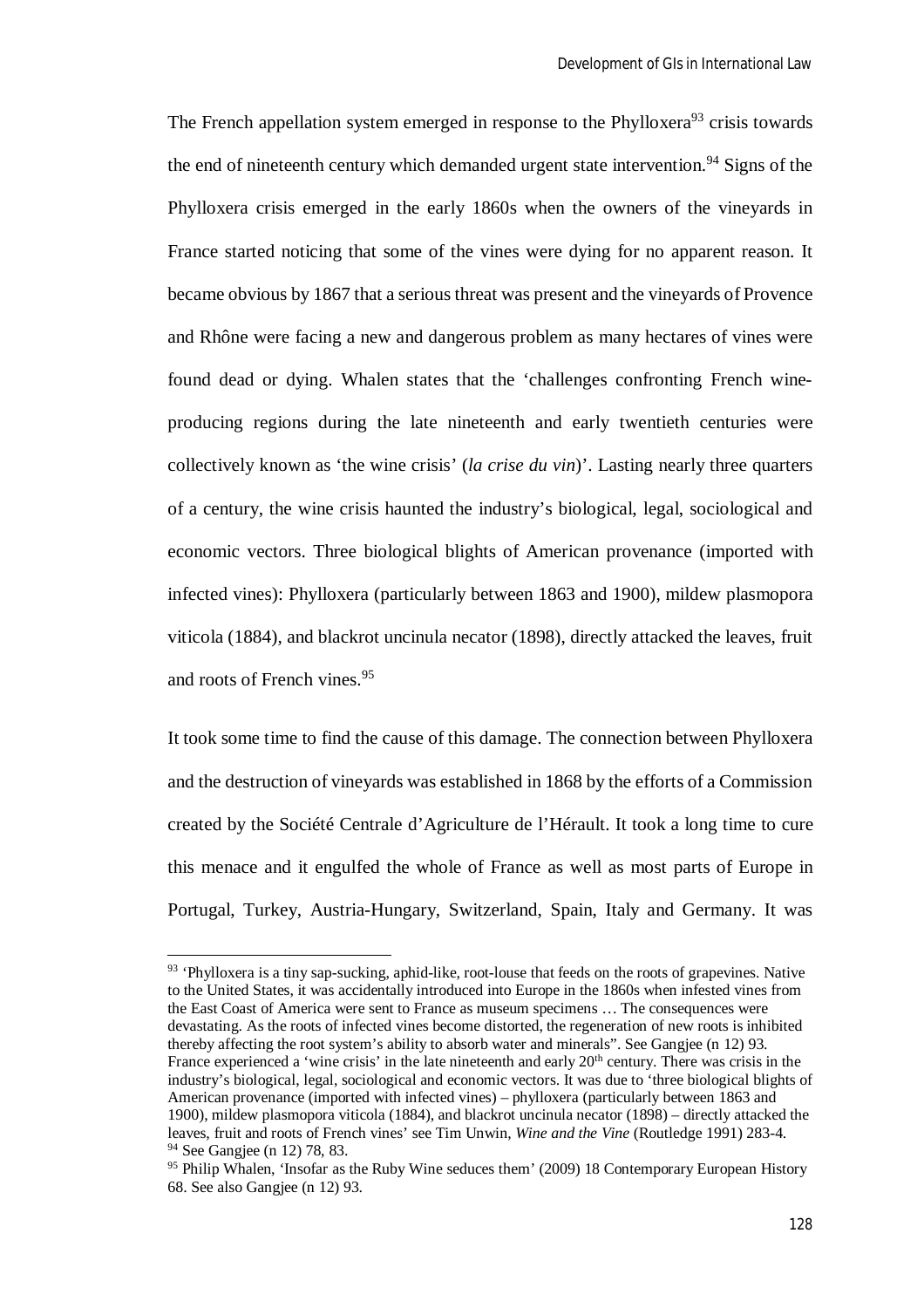believed that Phylloxera had spread many years before it was known and it had spread to Europe from France through the distribution of American vines despite strict control measures.<sup>96</sup>

Because of this infestation, 'deleterious practices' emerged in the shape of hybrid vines producing unsuitable grapes, compromising quality for quantity and halting the acetification process by the addition of lead oxide.<sup>97</sup> Further, with the decrease in quality, there was a surge in quantity in the aftermath of the crisis. This resulted in price crashes for grape harvests. There emerged concerns about the cultivation of high yielding, low quality vines which pushed down prices. There was also a wide perception of fraud which devalued the wine and resulted in the decline of the French economy. At this juncture, the French government intervened with legislation to stop fraud and ensure quality.<sup>98</sup> A law in 1905 was a well-directed effort to combat fraud in sales, including the repression of false indications of source and origin in the agro-food sector. The motivation behind this law was the need to identify wines originating from a specific geographical area in order to curtail significant misuses. There were grave concerns at that time as the misuses of the appellations had also led to the poisoning of consumers with fake products, leading to a public health threat. Hence, the definition of the appellation became important and was done by the administration through enactments of notifications. This definition of the appellation was done only according to the delimitation of the geographical area. It did not mention any methods of production which resulted in the specific quality.<sup>99</sup>

<sup>96</sup> Unwin (n 93) 250, 251. See also Gervais (n 73) 1904.

<sup>97</sup> Unwin (n 93) 313, 314. See also Gangjee (n 12) 95.

<sup>98</sup> See Gangjee (n 12) 96. See also CK Warner, *The Winegrowers of France and the Government since 1875* (Columbia University Press 1960) 26-9.

<sup>99</sup> Marie-Vivien (n 92) 121, 123. According to Marie-Vivien, 'repression of fraud, according to the Law of 1905, was under the umbrella of the General Directorate for Competition Policy, Consumer Affairs and Fraud Control (DGCCRF)'.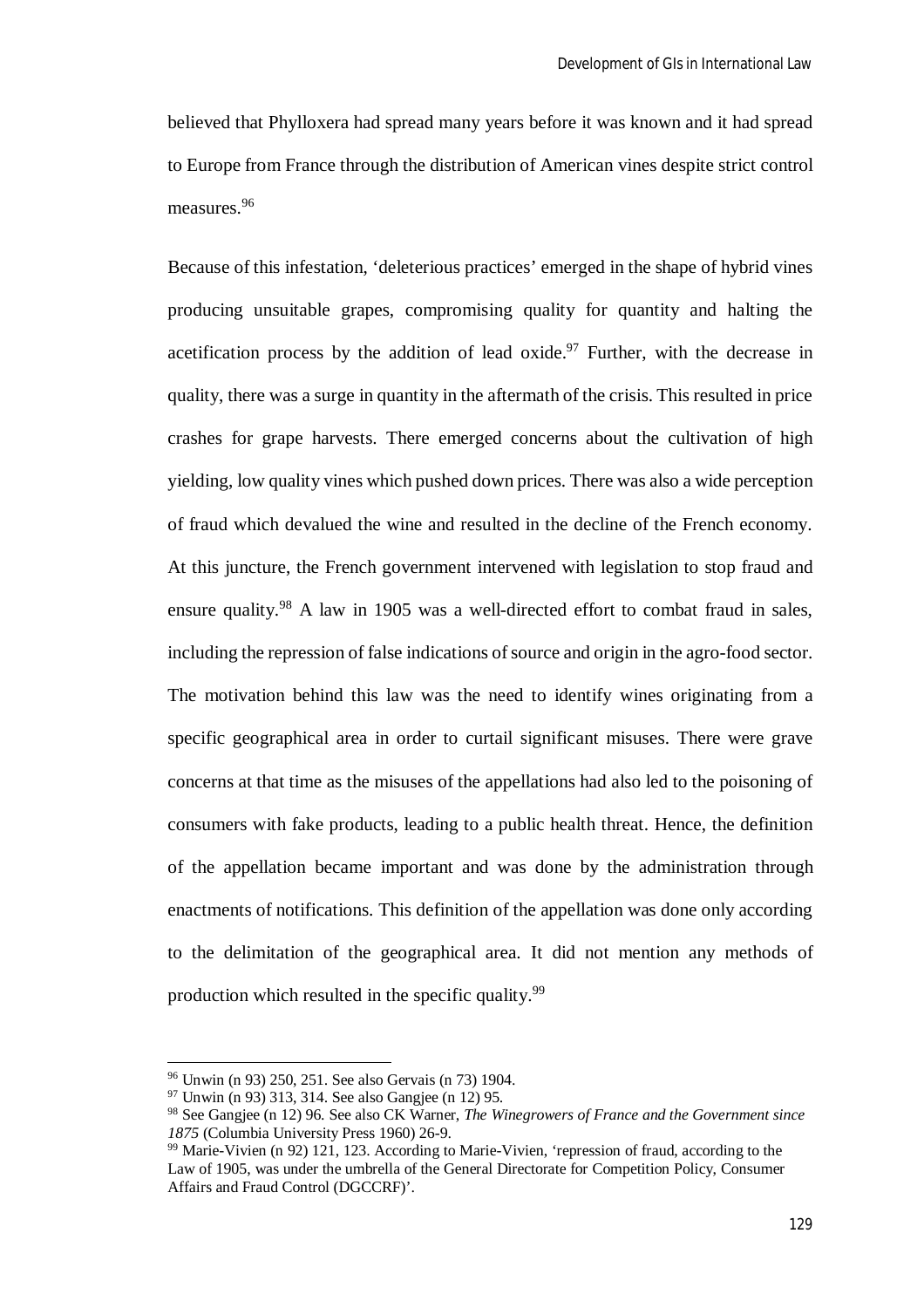A later law in 1908 touched upon the demarcation process by proposing that boundaries of GIs should be established based on constant local usages. The law of 1919 further responded to shortcomings of the law of 1905 and gave an elaborate formula for determining the place of origin. It took the powers of determining the place of origin from the executive and gave it to the judiciary in order to determine it on a case by case basis. These culminated in the law of 1935 which created the Appellation d'Origine Controlee (AOC) regime as a system for guaranteeing both origin and quality. This was needed as merely guaranteeing geographical origin was deemed insufficient and a body was needed in order to recognise both geographical area and product specifications. Judicial determination of geographical origin was generating uncertainty; hence this task was also given to the  $AOC<sup>100</sup>$  This institution was renamed the Institut National des Appellations d'Origine (INAO) under the law of 1947.<sup>101</sup>

The INAO was established as a public sector body operating under the aegis of France's Ministry of Agriculture. This organisation consisted of industry professionals involved in the production, qualified experts and members of official agencies and departments. Finally, the French law no. 66-48 of 6 July 1966 amended the law of 1991 on the protection of AOs. For the first time, a law provided 'an explicit definition of appellation of origin: the geographical name of a country, region or locality, which serves to designate a product originating therein, the quality and characteristics of which are due to the geographical environment, including natural and human

<sup>100</sup> See Gangjee (n 12) 97-110.

<sup>&</sup>lt;sup>101</sup> Decret du 16 Juillet 1947 Fixant La Composition Du Comite National Des Appellations d'Origine (19 July 1947) Journale Officiel 6948*.*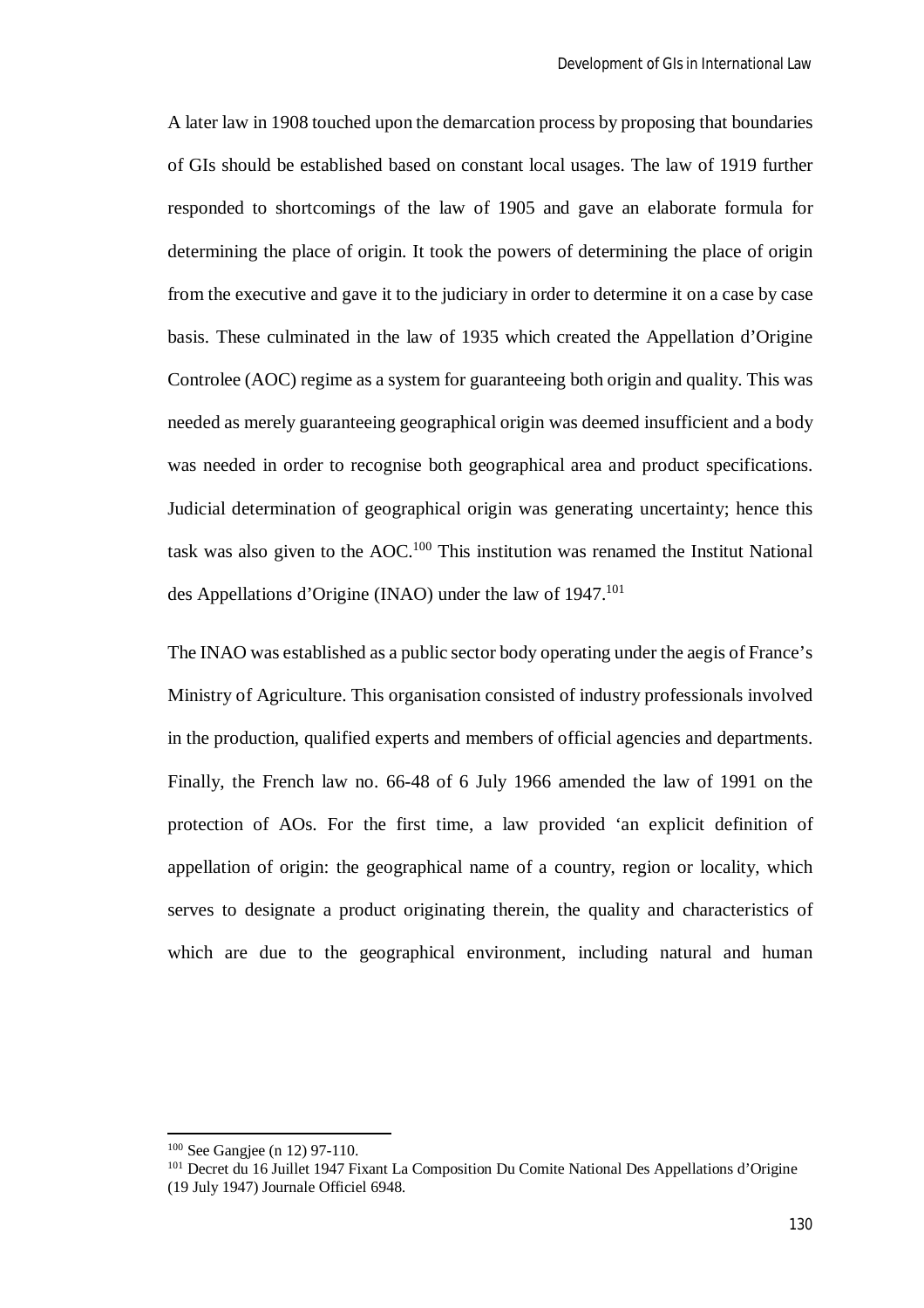factors'.<sup>102</sup> The recognition of AOC through INAO was originally only for wines and spirits. It was extended to other agricultural products in  $1990$ <sup>103</sup>

This historical information explains why regimes that develop around the AO concept also incorporate a guarantee that connects origin, quality and reputation.<sup>104</sup> A discussion will now follow on the efforts made by Pakistan in enacting its own sui generis law.

#### **4.12 EFFORTS FOR THE ENACTMENT OF A SUI GENERIS LAW ON GIS IN PAKISTAN**

At present, Pakistan does not have its own sui generis law. There has been an effort by the government to legislate a stand-alone law, such as the ones in India and the EU for the protection of GIs. Nevertheless, there has been deadlock due to the diversity of views of different stakeholders and the change of administrative control of intellectual property matters between the various federal ministries of Pakistan. Before the promulgation of an Ordinance<sup>105</sup> to form an intellectual property office (IPO), IPRs in Pakistan were administered by different ministries. The Trade Marks Registry was administered by the Ministry of Commerce, the Copyright Office by the Ministry of Education and the Patent Office by the Ministry of Industries. Following the realisation

<sup>&</sup>lt;sup>102</sup> Marie-Vivien (n 92) 124. According to Marie-Vivien, 'the protection of the appellation of origin as well as the indication of source was harmonized at the European level in 1992, through the enactment of the European Regulation 2081/92 of 14 July 1992 on the protection of geographical indications and designations of origin for agricultural products and foodstuffs (the EU Regulation 1992).' EU Regulation 2081/92 was supplanted by EU Regulation 510/2006.

<sup>103</sup> Marie-Vivien (n 92) 124.

<sup>104</sup> See Gangjee (n 12) 210.

<sup>&</sup>lt;sup>105</sup> The Ordinance for the formation of an IPO was promulgated and the government wanted to expedite the process. It would have taken a long time for the government to enact the law as there was a deadlock amongst the ministries. There was implicit lobbying going on between the proponents of various ministries, amongst the stakeholder ministries, to take control of the IPO. It would have delayed the passing of an Act in the Parliament. The Constitution of the Islamic Republic of Pakistan empowers the President of Pakistan to promulgate Ordinances at times when the Parliament is not in session. These Ordinances have the same effect as an Act of Parliament. Nevertheless, the Ordinances must subsequently be confirmed by the Parliament. Interview with Additional Secretary Cabinet Division, Mr. Naved Arif, September 2013.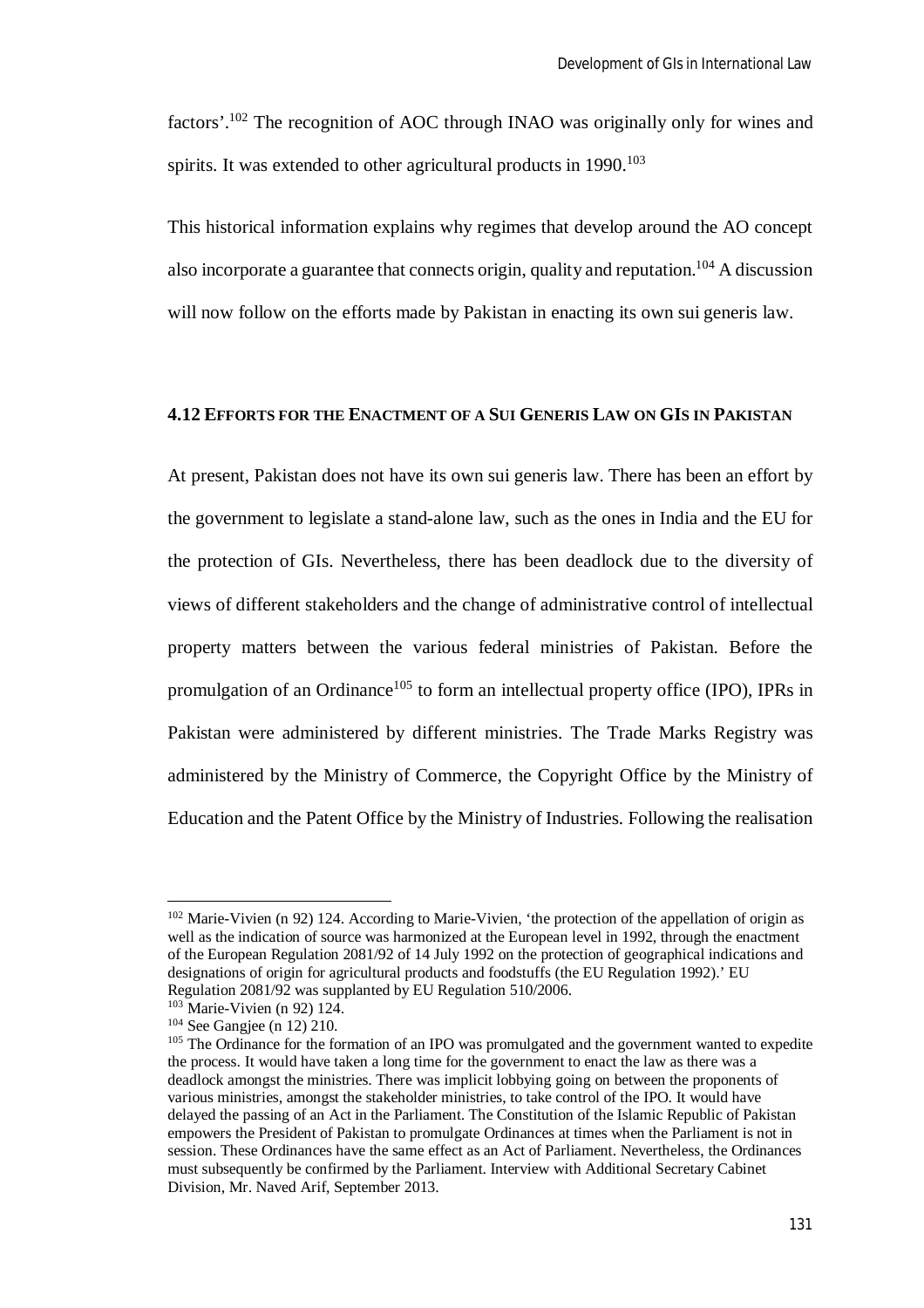of the importance of IPRs for investment and trade in Pakistan, the government decided to bring all intellectual property matters under one body.<sup>106</sup> This resulted in a turf war between the three ministries to take control of all IP issues. An IPO was established under the IPO Ordinance  $2005$ <sup>107</sup>. The IPO took some time to deal with some teething issues and now the issue of GIs is again being discussed in order to legislate a standalone law.<sup>108</sup> Efforts were made in Pakistan to introduce a sui generis law from 2001 to 2005. According to the Registrar of the Trademarks Registry, the draft law of GIs was finalised by the Ministry of Commerce by 2005. It was made in consultation with the public and private sector in relation to GIs. However, due to the discord between the government institutions on governance issues, a stand-alone law could not be enacted until now.<sup>109</sup> In the Strategic Trade Policy Framework 2009-2012, the government stated that the absence of a GI sui generis law had exposed Pakistan's GIs to infringement, especially Basmati rice. It announced that it was resolved to make a separate GI Act on a fast-track basis. $110$  This was at the time when the IPO wanted to go ahead with a separate law on GIs. However, things were once again put on the backburner followings objections from the Ministry of Law with regard to proposed

<sup>&</sup>lt;sup>106</sup> There were a number of delegations from WIPO which pleaded with the government of Pakistan to place the administration of all intellectual property matters under one government body. There were number of complaints from countries like the USA that wished it to put an end to optical media piracy in Pakistan. At the same time, the government was drafting a GI law. Above all, these matters were also important for concluding free trade agreements as IP matters were one of the few issues of disagreement between the USA and Pakistan concerning the conclusion of a BIT. Interview with JS (WTO) of Ministry of Commerce of Pakistan, Mr. Asad Hayyauddin.

<sup>&</sup>lt;sup>107</sup> The original name of the organisation was the Pakistan Intellectual Property Rights Organization (PIPRO). The name was amended to IPO in 2007.

<sup>108</sup> Interview with Registrar of Trade Marks Registry, IPO, Cabinet Division, Pakistan.

<sup>&</sup>lt;sup>109</sup> Interview with Registrar (September 2013). The Intellectual Property Organization of Pakistan Act 2012 has also been enacted. It came into effect on 28 August 2012 <

http://ipo.gov.pk/UploadedFiles/IPO-Act-2012.pdf> accessed 13 August 2014.

<sup>110</sup> Ministry of Commerce (Government of Pakistan), 'Strategic Trade Policy Framework of Pakistan 2009-12' 1.5.3.3

<sup>&</sup>lt;http://webcache.googleusercontent.com/search?q=cache:hiol73Plz\_EJ:www.pakistantanners.org/docu ments/PTA-173%2520ST%2520Policy%2520Frame%2520Work%25202009-

<sup>12.</sup>pdf+strategic+trade+policy+framework+2009-

<sup>12+</sup>pakistan+geographical+indications+law&cd=2&hl=en&ct=clnk&gl=uk> accessed 28 Feb 2013.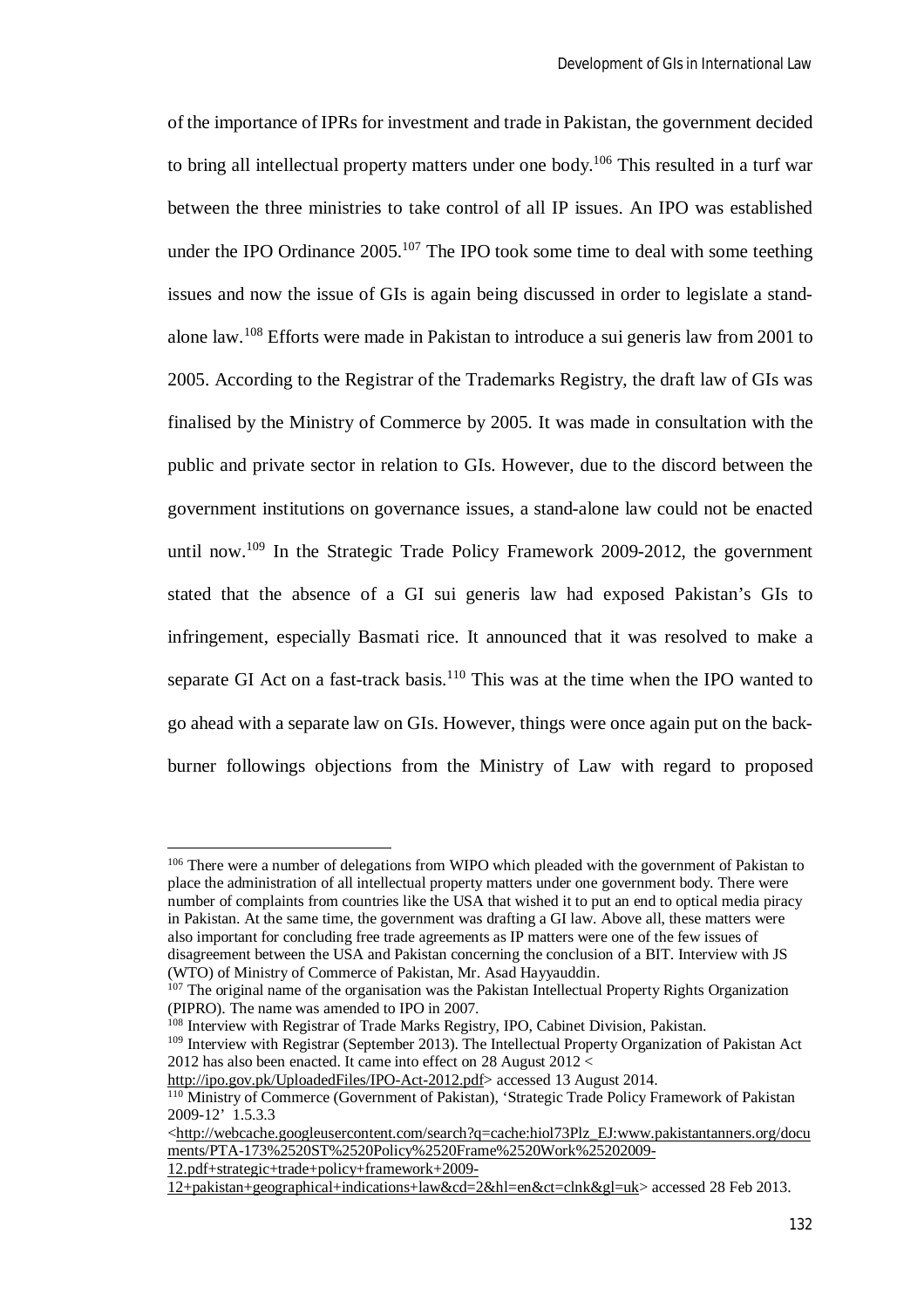inclusion of GIs in the definition of IPRs in the new IPO Act.<sup>111</sup> According to the Deputy Director of Law (DD Law) at the IPO, there was disagreement between the IPO and the Ministry of Law regarding the status of GIs under the Constitution of Pakistan after the 18th Amendment. According to Ministry of Law officials, the GI subject was not clear in the Federal Legislative List<sup>112</sup> of the Constitution of Pakistan as there was no mention of GIs in it. This disagreement was delaying the enactment of the IPO Act 2012. Hence, in order to expedite the enactment, the IPO omitted GIs from the definition of IPRs in the IPO Act 2012. However, it kept the subject open by adding 'ancillary rights' in the definition of IP, in addition to trademarks, copyright, patents, industrial designs, layout designs of integrated circuits and related rights. The DD Law stated that for almost eight months after the enactment of the IPO Act, the initiative for enacting sui generis law to protect GIs of Pakistan was put on hold. However, since the GIs were already part of trademark legislation and given that it was a signatory of the TRIPS Agreement, the IPO again started working on a separate GI law. The DD Law said that it became possible with the change of administrative heads in the IPO and the Ministry of Law after the change of government as a result of new elections in Pakistan in 2013.<sup>113</sup> In order to avoid such an administrative impasse in the future, it would be helpful to amend the IPO Act to make it clearer by adding 'geographical indication' in the definition of IP.

<sup>&</sup>lt;sup>111</sup> Interview with DD Law, IPO (September 2013).

 $112$  Before the 18<sup>th</sup> Amendment, there were three lists dividing administrative subjects between the federal government and the provincial governments. These were the provincial list, federal list and concurrent list. The subjects which could not be found here were supposed to be in the Federal list. Further, in case of conflict between federal law and provincial law, the former would prevail. After the 18th Amendment, there are now two lists, the federal list and the provincial list. Subjects which are not anywhere will not automatically come in the federal list as before.

 $113$  Interview with DD Law, IPO (September 2013). According to Article 2(g) of the IPO Act 2012: '"Intellectual Property" includes a trademark, patent, industrial design, layout design (topographies) of integrated circuits, copyright and related rights and all other ancillary rights.'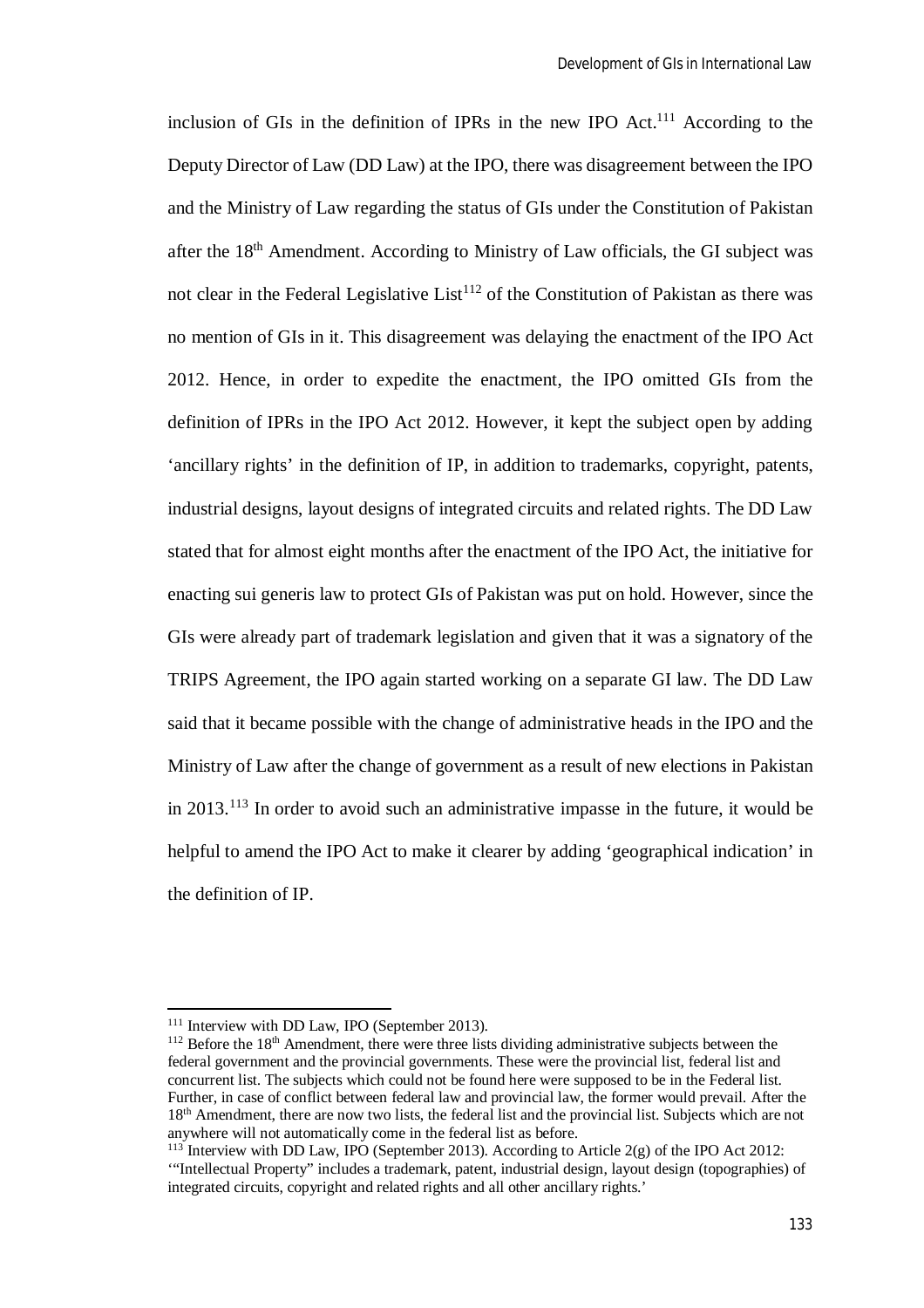A separate GI law could not be created because of capacity issues and the turf war already mentioned. This is despite the fact that most of the stakeholders were in favour of introducing a separate law for the protection of GIs in Pakistan. The private sector related to Basmati rice, which is the most popular GI of Pakistan, has been a stakeholder in this issue and both the Rice Exporters Association of Pakistan and the Basmati Growers Association have been in favour of a sui generis law.<sup>114</sup>

The Ministry of Commerce worked on a draft of the legislation for the protection of GIs but it has not seen the light of day. According to the Joint Secretary (WTO) of the Ministry of Commerce, the Ministry, in consultation with both the public and the private stakeholders, conducted an extensive exercise in 2004 on the draft Geographical Indications for Goods Registration and Protection Ordinance, 2001. Pakistan's mission to the WTO, the REAP (Rice Exporters' Association of Pakistan), the Ministry of Commerce and the Ministry of Agriculture supported stand-alone legislation in this regard. Nevertheless, because of the dispute between the various Ministries of the government with regard to the ownership of the IP matters, the draft could not be approved by the Cabinet for enactment. At that time, twenty-five GIs were earmarked to be registered on priority with the possibility of many others. These included Basmati rice, Sindhri mangoes, kinoos, Chaunsa mangoes, Pashmina and carpets amongst others.<sup>115</sup> According to the Additional Secretary Cabinet, the government reflected on the set-up costs but it was decided that the benefits to farmers and to domestic and international commerce would outweigh the costs.<sup>116</sup> Nevertheless, with the shifting of control of IP matters to the Cabinet Division from the Commerce Ministry in 2005,

<sup>&</sup>lt;sup>114</sup> Interviews with the President of the BGA and the former Chairman of REAP (September 2013).

<sup>&</sup>lt;sup>115</sup> Interview with Mr. Asad Hayyaudin, JS (WTO), September 2013, Ministry of Commerce of Pakistan. JS (WTO) said that this draft was being prepared in 2001 and was consulted by various government departments and the private sector. It was finalised by the Ministry of Commerce in 2004.

<sup>&</sup>lt;sup>116</sup> Interview with Additional Secretary Cabinet Division (September, 2013, Pakistan)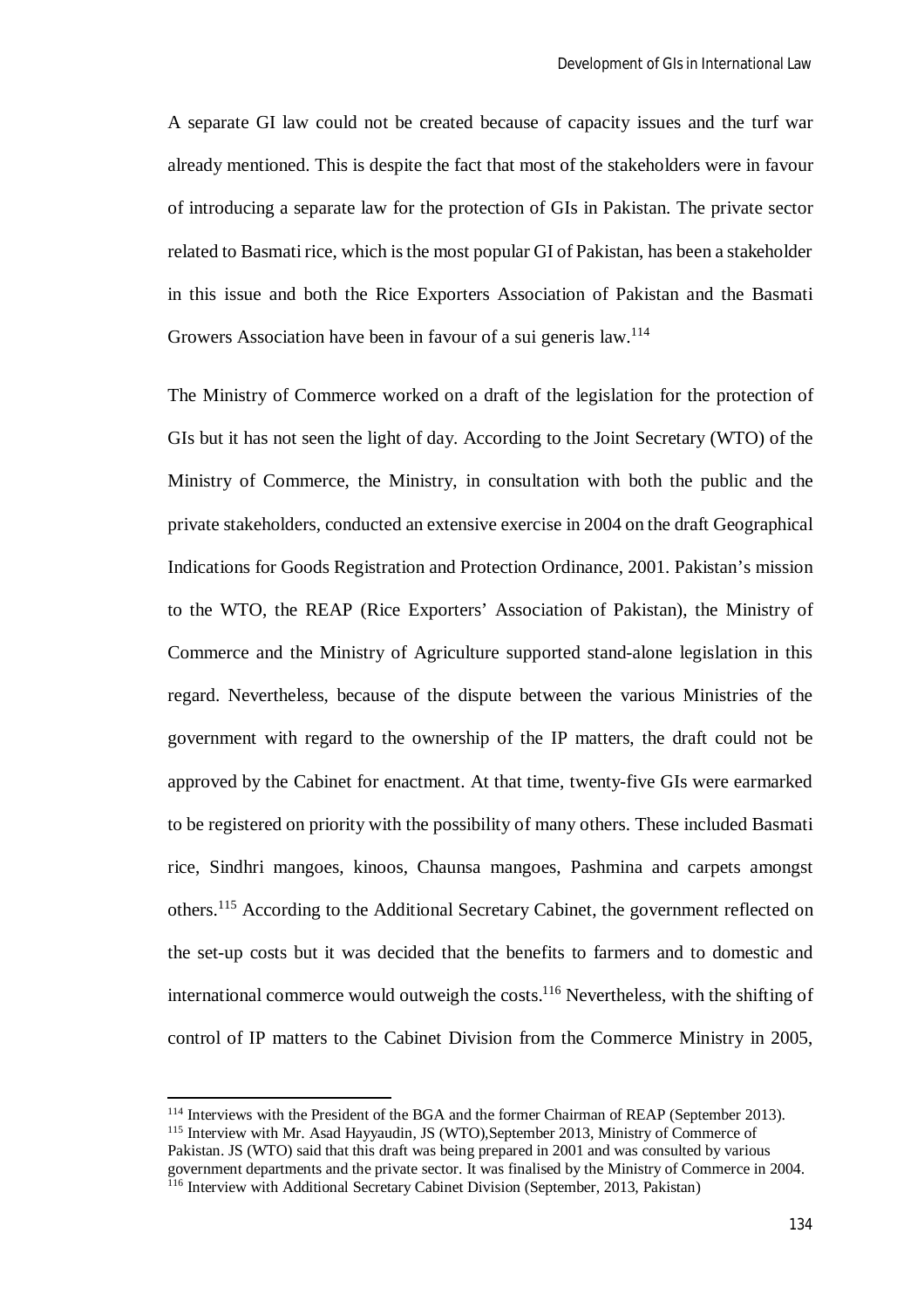there was a major halt in the development of GI law in Pakistan.<sup>117</sup>

The Ministry of Commerce and the Ministry of Food and Agriculture  $(MINFAL)^{118}$ have been in favour of a standalone law. The Ministry of Commerce is the focal ministry of the government for WTO negotiations, domestic commerce and international trade. MINFAL was then the main stakeholder for agricultural GIs. MINFAL wrote to the IPO in October 2006 giving recommendations for the enactment of a stand-alone law.<sup>119</sup> Afterwards, in order to take the view of the stakeholders on a stand-alone law on GIs, there was an inter-ministerial meeting organised by the IPO in October 2006. MINFAL sent its recommendations in writing, in response to this meeting, to the IPO and also to the Ministry of Commerce, the Ministry of Foreign Affairs and Pakistan's Permanent Mission to WTO in Geneva. These official communications from MINFAL explained a number of factors in favour of enacting a separate GI law such as the one in India in order to better protect its GIs and rural development.<sup>120</sup> The main points are as follows.

MINFAL maintained that GI products change hands many times before they are exported. Growers of many GIs do not know about the importance of its registration and there are capacity issues in the private sector. There was a need for all stakeholders, such as growers and exporters, to be represented. According to MINFAL, the government was the best forum to register GIs and the present law of collective marks did not allow public sector organisations to apply directly for the registration of GIs.

<sup>&</sup>lt;sup>117</sup> Interview with the Registrar of the Trademarks Registry (September 2013).

<sup>118</sup> Ministry of Food and Agriculture, Government of Pakistan. This Ministry was dissolved in 2012 and its powers were transferred to different provinces as per the 18<sup>th</sup> and 19<sup>th</sup> Constitutional Amendments in Pakistan which made food and agriculture exclusively provincial subjects.

<sup>&</sup>lt;sup>119</sup> Communication of the Federal Secretary of MINFAL to the DG IPO, a copy of which is with the writer.

<sup>&</sup>lt;sup>120</sup> Evidence of Communications of the Federal Secretary of MINFAL to the stakeholders regarding enacting GI law is held by the writer. A copy of the letter of the Federal Secretary MINFAL to the IPO is also with the writer. These documents were given to the writer during the interviews.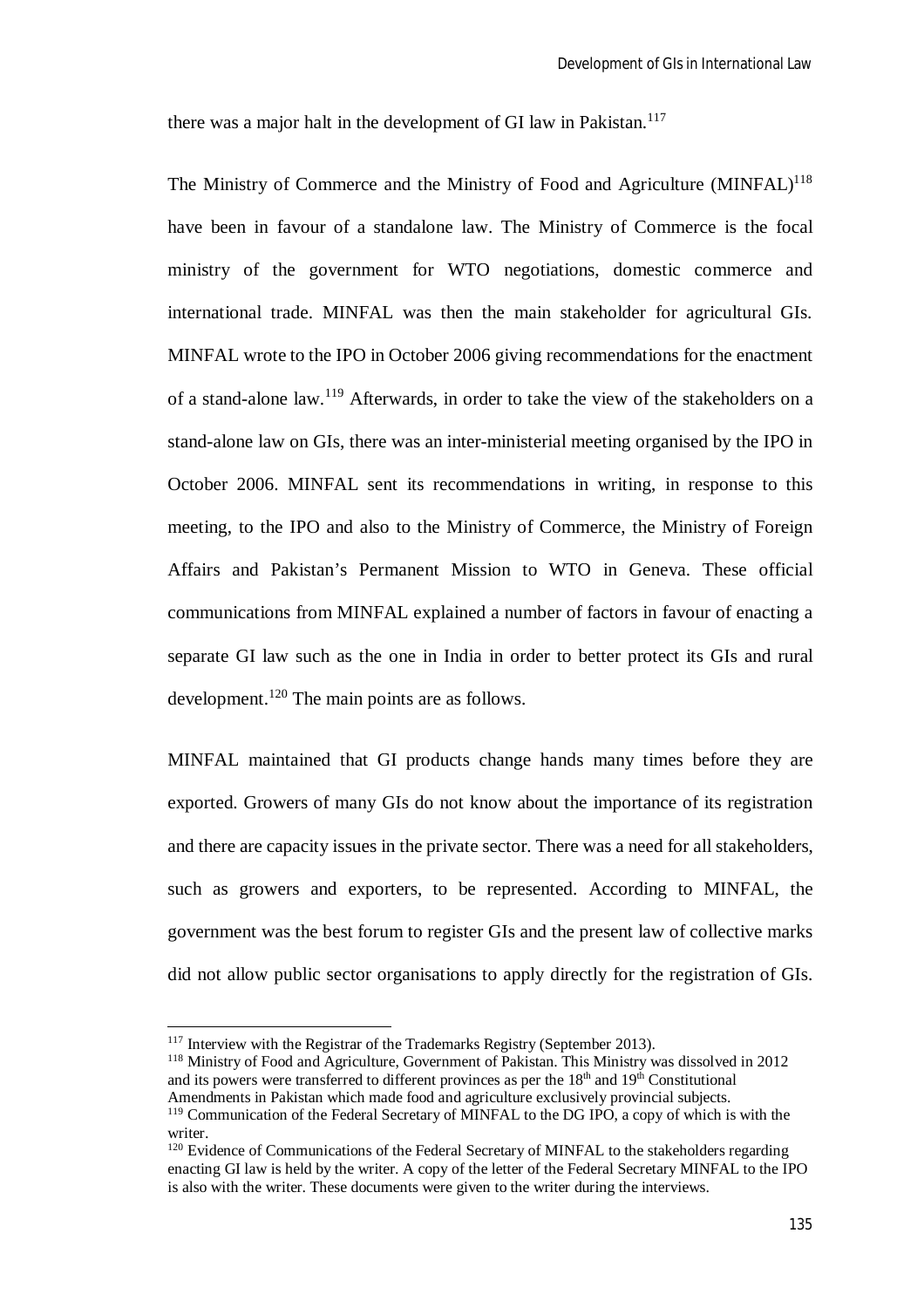Therefore, there was a need for a sui generis law in order to increase the role of government.

This stand of MINFAL is supported by the Basmati Growers Association and REAP. For the last five years, both organisations have been fighting in a court of law for the ownership of Basmati as their collective mark. Now, both the organisations are suggesting that if the government takes ownership of it then they would be willing to withdraw their applications for a collective mark.<sup>121</sup>

Further, MINFAL have stated that collective marks are a type of trademark and need to be renewed. They also place GIs at the risk of becoming generic. This is also true of certification marks.

MINFAL also gave the example of India and Iran who are neighbours of Pakistan. According to MINFAL, Pakistan shares many of its agricultural products and handicrafts with India and Iran. These are homonymous GIs. Both India and Iran have enacted sui generis laws for the protection of their GIs. Therefore, the situation needs to be seen in a regional context.

It is true that there are many homonymous marks between Pakistan and India. Further, there have been talks between India and Pakistan about joint registration of Basmati  $\text{rice}^{122}$  and India has proposed joint registration. At the same time, Pakistan and India have had a major disagreement on 'Super Basmati' which Pakistan says is an exclusive Pakistani variety under its Seed Act. India has also classified it as its variety. Both Pakistan and India have invested a great deal of time and money in litigation over various homonymous GIs and there is constant disagreement on this issue even today.

<sup>&</sup>lt;sup>121</sup> Interview with BGA President and Ex REAP Chairman (September 2013).

<sup>&</sup>lt;sup>122</sup> Communication of Secretary of MINFAL Pakistan (October 2006) copy is with the author.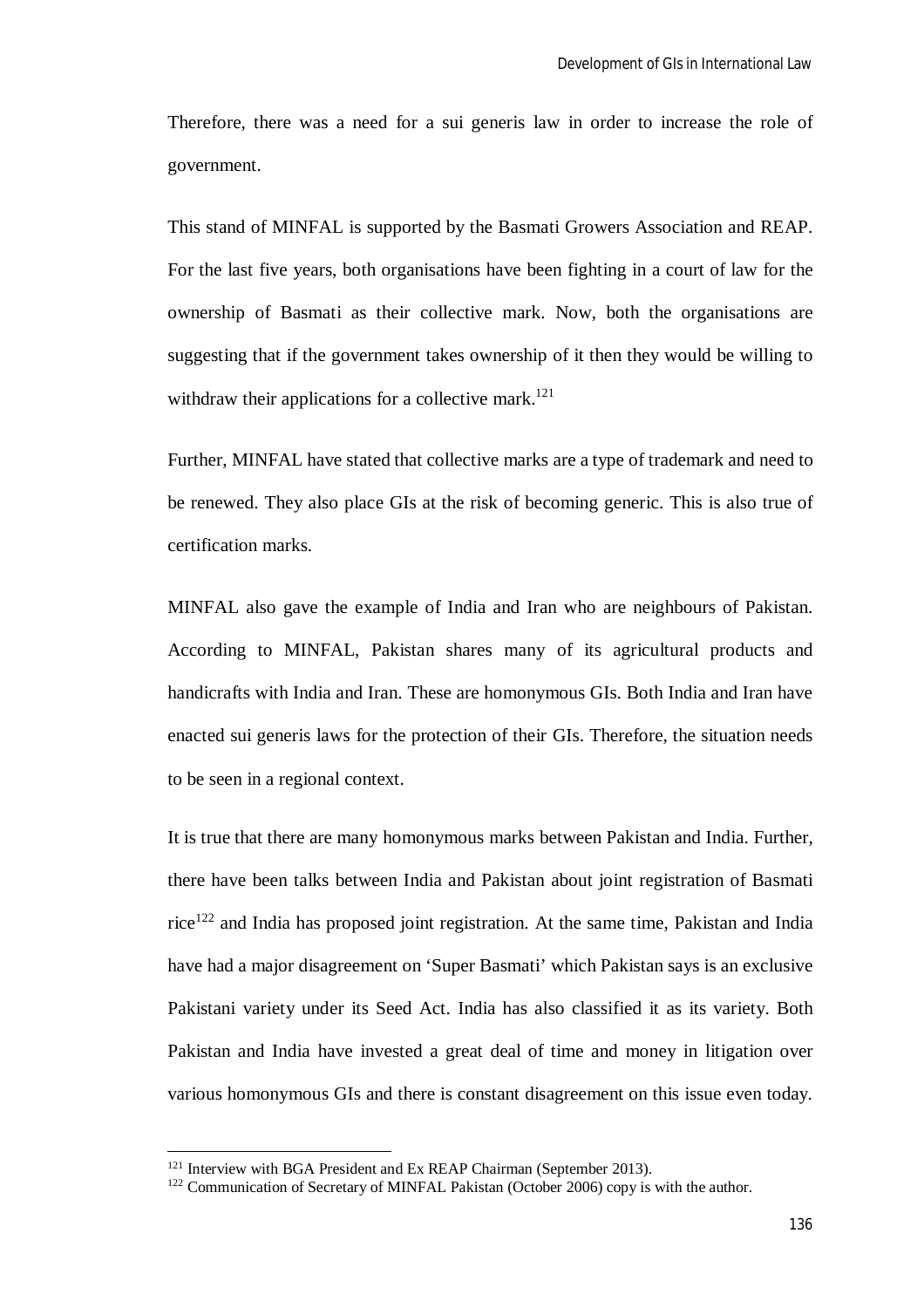India and Pakistan share many homonymous GIs, such as Basmati, Phulkari, Kani shawls and Kashmir Pashmina.

Both India and Pakistan have filed cases against each other claiming Basmati to be their own in each other's courts.<sup>123</sup> The REAP has filed an opposition to the Indian Basmati registration in India in 2004, and the case is still pending in the Indian courts. Oppositions were filed against three GIs in the Indian GI Registry by Rawalpindi Chamber of Commerce in tandem with other chambers through the Trade Minister of Pakistan in the Pakistan High Commission in Delhi. Oppositions were filed in respect of GI Application Nos. 46 Kashmir Pashmina, 48 Kashmir Sozani Craft, and 51 Kani shawl.<sup>124</sup> There have been political connotations as well. In the opposition, the applicant from the Indian side took the stand that the area for which the applicant was seeking registration fell exclusively in its territorial jurisdiction. Therefore, the area on whose behalf the notice of opposition was filed 'may be referred to as some other name but is not Kashmir'.<sup>125</sup> According to the opposing party, the geographical area of manufacture of Kashmir Pashmina and Kani shawl also covers the area of the opposing party. The areas given by the applicant lie between latitude 32 17' south to 36 58' north and longitude 73 26' west to 80 3' east, and this covers some areas of the opposing party. The said geographical area included areas of Jammu and Kashmir within the actual control and territory of Pakistan, within the state of Jammu and Kashmir of Pakistan, known as Azad Jammu & Kashmir.<sup>126</sup> According to the Registrar of Trademarks in

<sup>&</sup>lt;sup>123</sup> Interview with REAP Chairman.

<sup>124</sup> Letter of Trade Minister India No (5) (Com.2-17/2006, 22 May 2007).

<sup>&</sup>lt;sup>125</sup> Letter of Trade Minister No (6) (6 November 2007).

<sup>126</sup> Notice of Opposition to Application for Registration of a GI or an Authorised User No (7) (15 January 2007) page. Further, in this Opposition it is maintained that there are many shawl weaving centres and training institutes, including the ones at Muzzafarabad, Kotli and Rawalkot. Rearing of the goat- Capra Hircus and collection and trade of its fleece and spinning the same into fine wool - Kashmir Pashmina and thereafter weaving the wool into Kani shawls is an important industry in the said geographical area and in the Northern Areas of Pakistan, including Gilgit.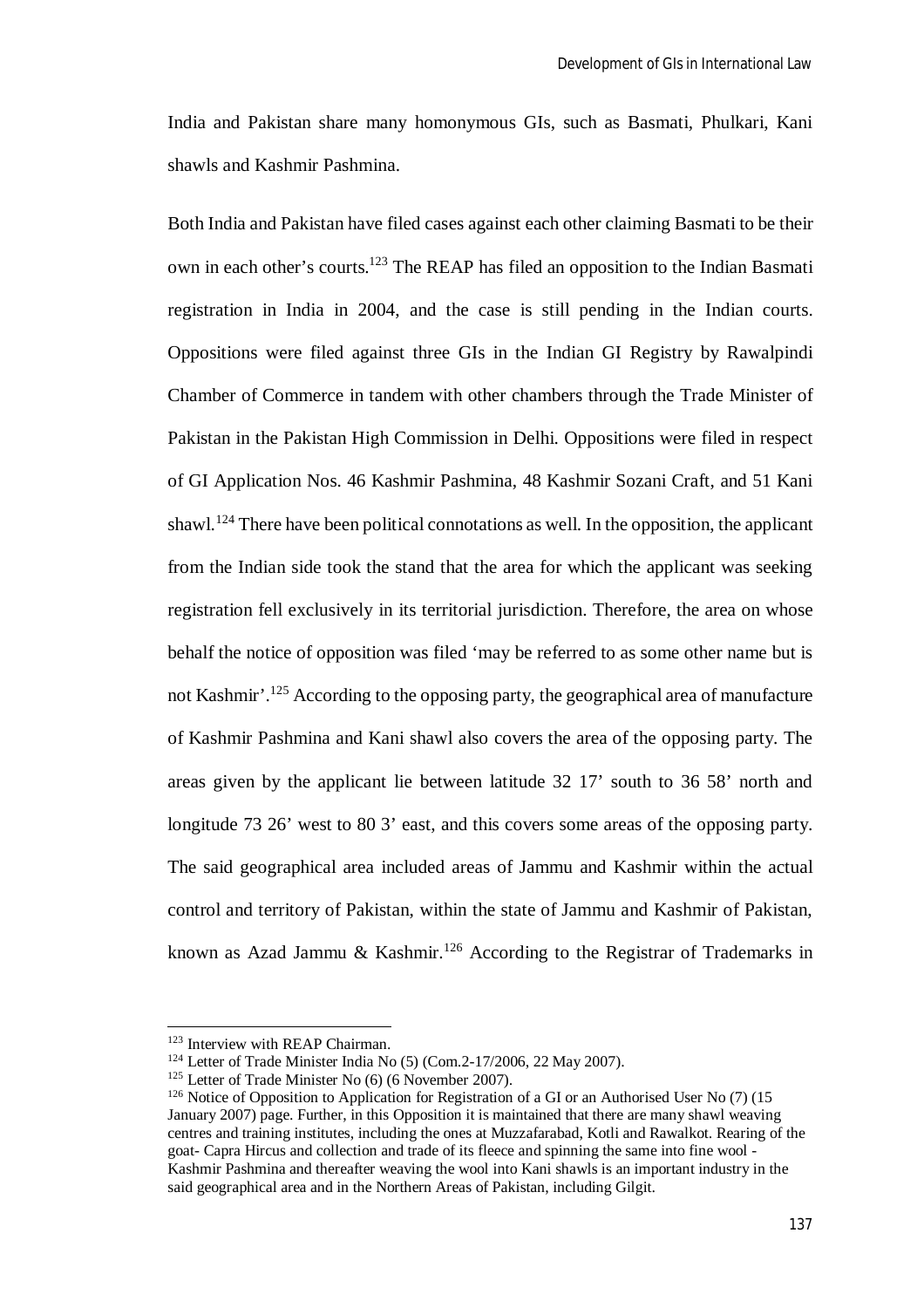Pakistan, the Indian GI Registry decided cases in favour of the Applicant, and this makes it necessary for Pakistan to make its own law and register them in the name of users of GIs in Pakistan with additional protection. He was of the view that India would register these GIs abroad and things would get complicated for Pakistan if their GIs were not safeguarded within their own country. Pakistan will also lose market access once the Indian GI market of homonymous marks is established in different countries. Pakistan has spent millions of Rupees on litigation and there are dozens of cases in the pipeline.<sup>127</sup>

Interestingly, Pakistan is challenging GIs in India but it has not registered a single GI in Pakistan. According to the Chairman of the REAP, Pakistan should enact a separate GI law like India's. It would help towards the registration of Basmati rice and other homonymous marks in respective jurisdictions and abroad. Further, it would be easier to negotiate a bilateral agreement on homonymous marks between two countries due to their similar sui generis laws for the protection of GIs in both the countries.<sup>128</sup>

Moreover, in the WTO TRIPS Council, Pakistan co-sponsored a paper with a group of countries called 'Friends of GIs'<sup>129</sup> in order to gain additional protection of products beyond wines and spirits. The Secretary of MINFAL maintained that in that paper Pakistan demanded additional protection for all the products. Therefore, Pakistan should provide in its law for additional protection of its  $GIs.<sup>130</sup>$  It is interesting to note that, with the exception of Pakistan, all the countries that were members of 'Friends of GIs' have enacted sui generis laws for the protection of GIs in their respective jurisdictions.

<sup>&</sup>lt;sup>127</sup> Interview with the Registrar of the Trademarks Registry.

<sup>&</sup>lt;sup>128</sup> Interview with the REAP Chairman.

<sup>129</sup> WTO Doc WT/MIN(01)/11 of 14 Nov 2002).

<sup>&</sup>lt;sup>130</sup> Communication of Secretary MINFAL Pakistan (Oct 2006(1)) copy is with the author.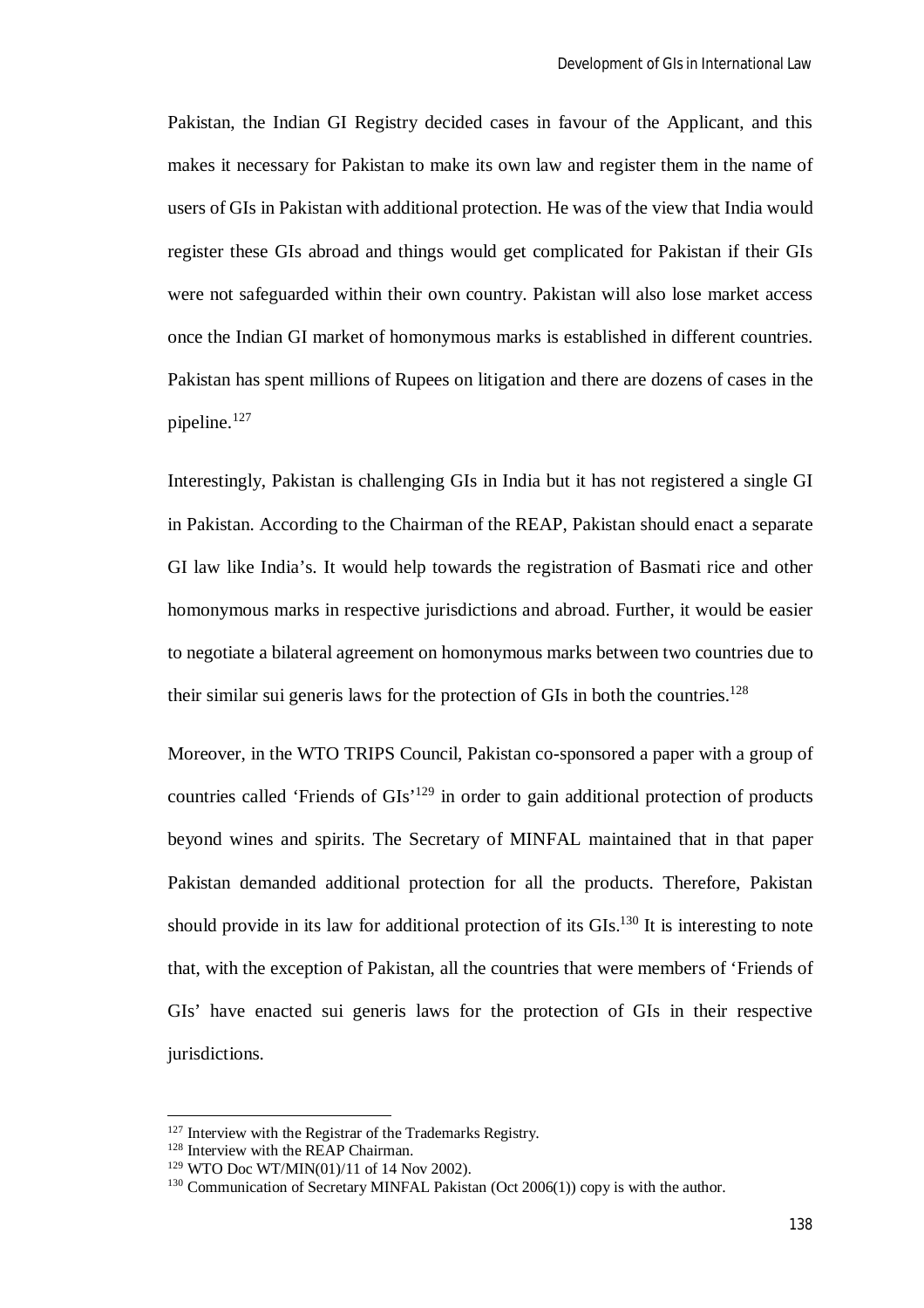MINFAL also referred to the EC – TRTA Programme that Pakistan signed with the EU as a technical assistance cooperation agreement. Under the IP component of this agreement, the EC and WIPO have provided technical assistance to Pakistan to develop appropriate legislation for the protection of GIs by compiling a database of GIs. MINFAL further communicated that the consultation between WIPO Experts and the Ministry of Agriculture also concluded during the consultation held on 5 July 2006 in MINFAL that there was the need for a stand-alone law for the protection of GIs in Pakistan. Further, MINFAL maintained that Pakistan had hundreds of GIs, and being a traditional world country with an old economy it made sense to opt for a stand-alone law to protect its GIs as this would usher in economic development.<sup>131</sup>

According to the Joint Secretary (WTO), 'the Ministry of Commerce has also been in favour of a sui generis law and still hopes that it will materialise. However, since the IPO is now dealing with IP matters, the Ministry of Commerce can only recommend this'.<sup>132</sup> According to the Registrar of Trademarks, the failure to make a separate GI law is probably also due to it being a low priority for the government. There are further policies and institutions that are related to this which will be discussed in the chapter entitled Institutional Reforms.

### **4.13 CONCLUSION**

 $\overline{a}$ 

In this chapter, the developments of GIs and sui generis system for protection in international law have been discussed. The chapter has shown how the Paris

<sup>&</sup>lt;sup>131</sup> Evidence of communication of July 2005 consultations with WIPO and Recommendations of a separate GI law is held by the writer. This was also corroborated by the Registrar of Trademarks (Interview, September 2013).

<sup>&</sup>lt;sup>132</sup> Interview with JS (WTO), Ministry of Commerce (September 2013).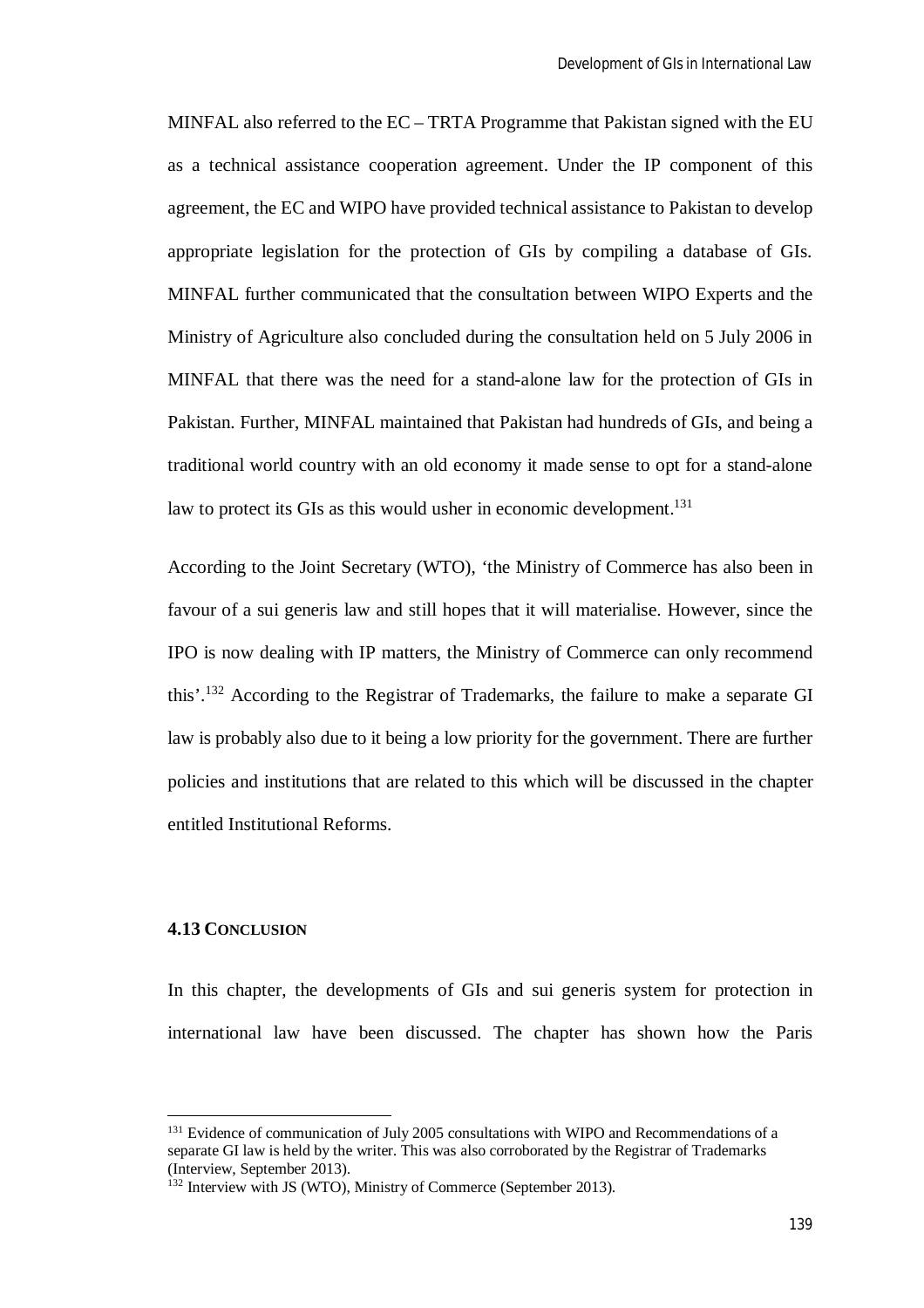Convention laid out the concept of protection of GIs in international law. It enabled its member countries to conclude the Madrid Agreement which introduced terroir in multilateral negotiations; and the Lisbon Agreement which defined and strengthened the concept of AO based on the French sui generis law model. For registration of GIs, the Lisbon Agreement made it necessary for the characteristics and quality of a product to be 'due exclusively or essentially to the geographical environment, including natural and human factors'. It became the basis of the definition of GIs under the TRIPS Agreement. The TRIPS Agreement became the most important international treaty in the field of IPRs which include GIs.

This chapter also examined the history of the development of sui generis laws in Europe, which gave this concept to the world. It showed how the Phylloxera crisis of the nineteenth century in France strengthened this system and offered better protection and quality maintenance of GIs. It showed that the concept initially came from the French wine appellation system which is based on terroir logic. This concept became the basis of EU Regulations for the protection of GIs.

The final part of this chapter examined the efforts of the government to enact a sui generis law for the protection of GIs. It has been shown that despite intending to enact a sui generis law and being convinced of its allied advantages, the government of Pakistan has been unable to do this because of a turf war between different ministries over administering IPRs in Pakistan as well as capacity issues. This was also due to the lack of clarity on the legal position of GIs, whether they are the subject of federal government or provincial governments, under the prevailing constitution and laws in Pakistan.

The next chapter will include an analysis of the main provisions of the recently repealed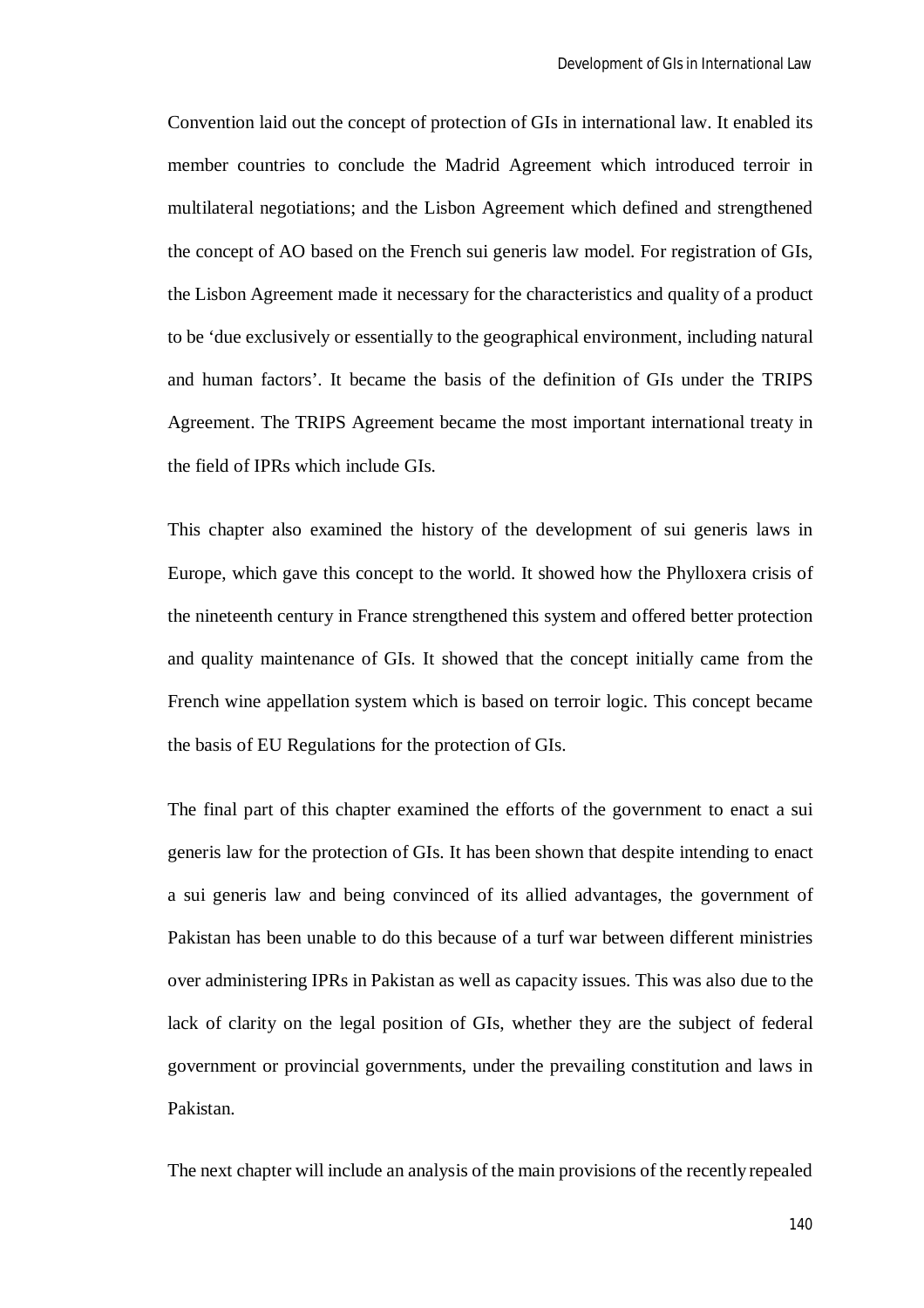EU GI Regulation  $510/2006$ ,  $^{133}$  EU QSR $^{134}$  and the Indian sui generis law. During the discussions on EU and Indian legislation, a GI law for Pakistan will also be proposed.

<sup>&</sup>lt;sup>133</sup> Council Regulation (EC) No 510/2006 of 20 March 2006 on the protection of geographical indications and designations of origin for agricultural products and foodstuffs [2006] OJ L93/12 (EU GI Regulation).

<sup>&</sup>lt;sup>134</sup> Regulation (EU) No 1511/2012 of the European Parliament and of the Council of 21 November 2012 on quality schemes for agricultural products and foodstuffs [2012] OJ L343/1.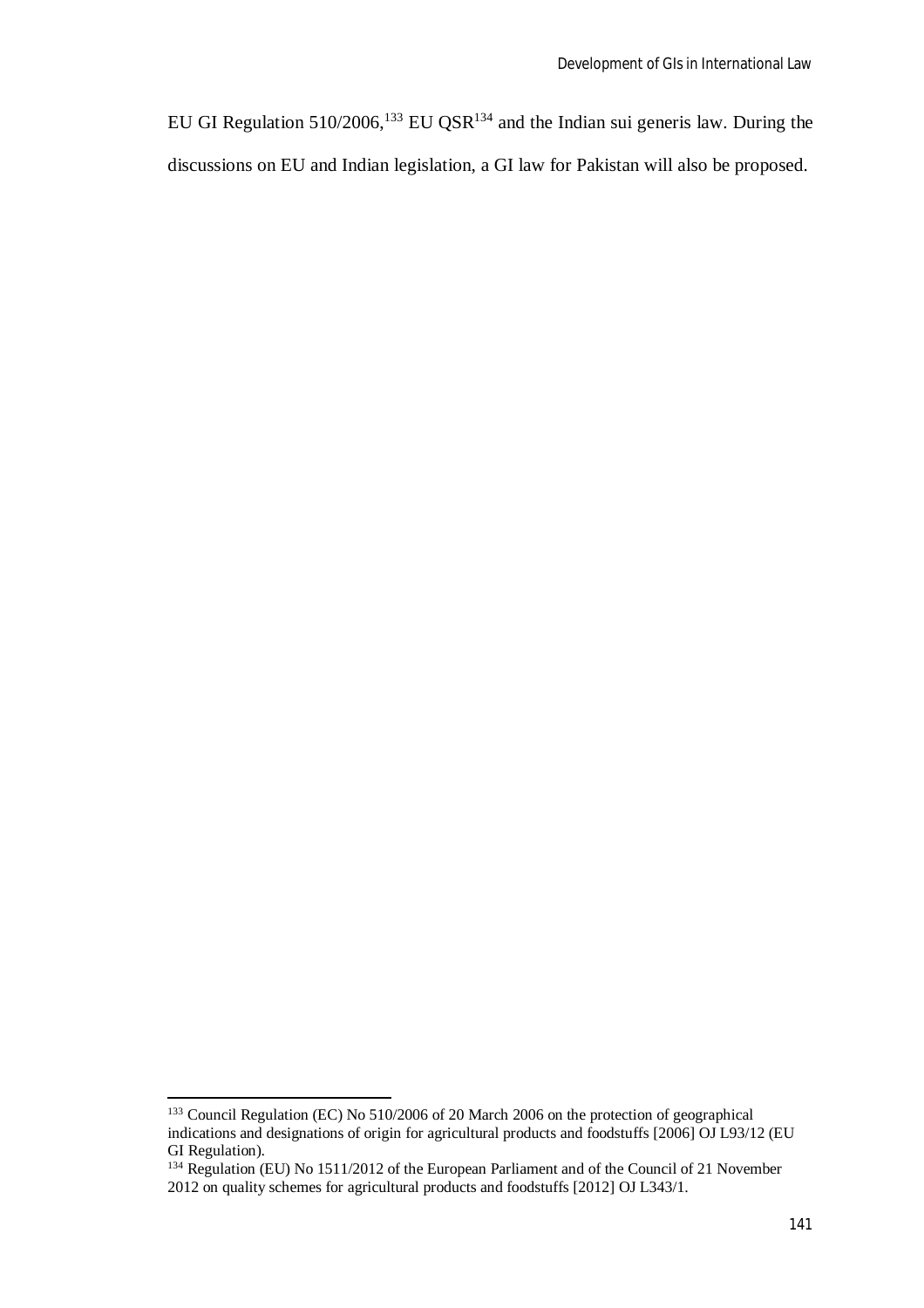#### **CHAPTER 5**

 $\overline{\phantom{a}}$ 

# **EU AND INDIAN SUI GENERIS LAWS: WAY FORWARD FOR PAKISTAN 5.1 INTRODUCTION**

The developments of GIs in international law, the historical development of sui generis law and the efforts made for its enactment in Pakistan were discussed in the last chapter. This chapter will analyse the main provisions of EU and Indian sui generis laws. The chapter will suggest a way forward for Pakistan to adopt its own sui generis law based on these systems. Such a law would provide better protection for GIs in Pakistan and would also promote rural and economic development.<sup>1</sup>

Both EU and India have been successful in protecting their GIs through their respective legislation. By 2010, there were 2768 GIs registered in Europe,<sup>2</sup> and by March 2014 India had registered 215 GIs for different products ranging from tea, coffee, agricultural products, textiles, horticulture to foodstuffs and handicrafts. Out of these,  $52<sup>3</sup>$  registered GIs belong to the agriculture sector. This registration for the protection of GIs in India started on 15 September 2003.<sup>4</sup> Registered GIs are also expanding in terms of economic potential. According to a comprehensive study in 2012 in the EU where GIs are protected under sui generis law, the worldwide sales value of GI products relating to

 $2$  European Commission, 'O&A: European Commission Study on the value of EU GIs'

<http://europa.eu/rapid/press-release\_MEMO-13-163\_en.htm> accessed 25 August 2014.

<sup>3</sup> Out of these 52, 49 GIs are registered in the category of agriculture and 3 in the foodstuffs category.

 $<sup>1</sup>$  A detailed discussion can be found in Chapter 2 and 3 on the legal and economic advantages of</sup> terroir-based sui generis law for the better protection of GIs and economic development. There is also a theoretical discussion on advantages of institutional reform. The next chapter will include a detailed discussion on present institutional framework and proposed reforms.

 $4$  For the complete list of Indian GIs, see  $\langle$ http://ipindia.nic.in/girindia/ $>$  accessed 15 August 2014.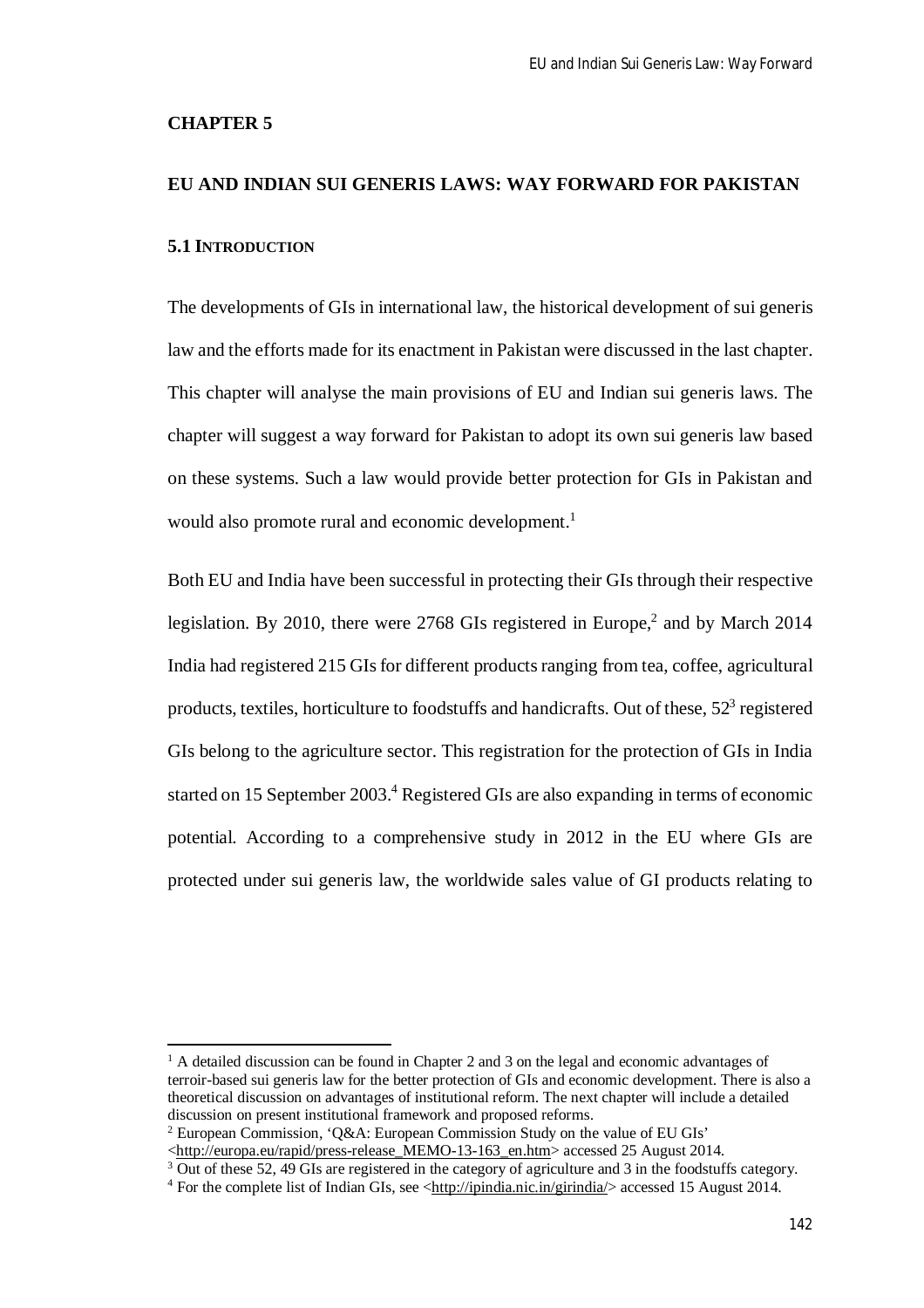agriculture and foodstuffs is 15.8 billion Euros. It is 29% of the overall sales value of GIs of Europe worldwide.<sup>5</sup>

## **5.2 EU SUI GENERIS REGIME**

EU Council Regulation 2081/92<sup>6</sup> was the first comprehensive sui generis legislation for the registration and protection of GIs and designations of origin for agricultural products and foodstuffs in Europe. In the same year, Council Regulation 2082/92<sup>7</sup> on certificates of specific character for agricultural products and foodstuffs, such as pasta and chocolate, was also enacted. However, Council Regulation 2081/92 was declared discriminatory against foreign applicants for the registration of GIs in Europe by a WTO Dispute Panel and subsequently repealed and replaced by EU Council Regulation  $510/2006$ .<sup>89</sup> In the same year, a new Council Regulation  $509/2006$ <sup>10</sup> was also enacted for Traditional Specialities Guaranteed (TSGs) even though TSGs were not the subject of the WTO Panel review.<sup>11</sup>

<sup>5</sup> Tanguy Chever, Christian Renault, Severine Renault and Violen Romieu, 'Value of Production of Agricultural products and Foodstuffs, Wines, Aromatised Wines and Spirits Protected by a Geographical Indication (GI)' (Final Report for European Commission, 2012) 6 <http://ec.europa.eu/agriculture/external-studies/2012/value-gi/final-report\_en.pdf> accessed 25

August 2014.

<sup>6</sup> Council Regulation (EEC) No 2081/92 of 14 July 1992 on the protection of geographical indications and designations of origin for agricultural products and foodstuffs [1992] OJ L208/1.

<sup>&</sup>lt;sup>7</sup> Council Regulation 2082/92 on certificates of specific character for agricultural products and foodstuffs [1992] OJ L 208/9. See also GE Evans, *The Simplification and Codification of European Legislation for the Protection of Geographical Indications* (Edward Elgar 2013) 1. 'It created a scheme for the registration of Traditional Specialities Guaranteed (TSG), a term that refers to the name of a food that is produced using traditional raw materials, composition, or method of production. TSGs were also conceived as a Community-wide instrument entitling rightholders, subject to compliance with the specification, to produce and market the traditional product using the protected name.' <sup>8</sup> Council Regulation (EC) No 510/2006 of 20 March 2006 on the protection of geographical indications and designations of origin for agricultural products and foodstuffs [2006] OJ L93/12. <sup>9</sup> See Michael Blakeney, *The Protection of Geographical Indications, Law and Practice* (Edward Elgar 2014) 69.

<sup>&</sup>lt;sup>10</sup> Council Regulation (EC) No 509/2006 of 20 March 2006 on agricultural products and foodstuffs as traditional specialities guaranteed [2006] OJ L93/1, 3.

 $11$  See Evans (n 7) 1.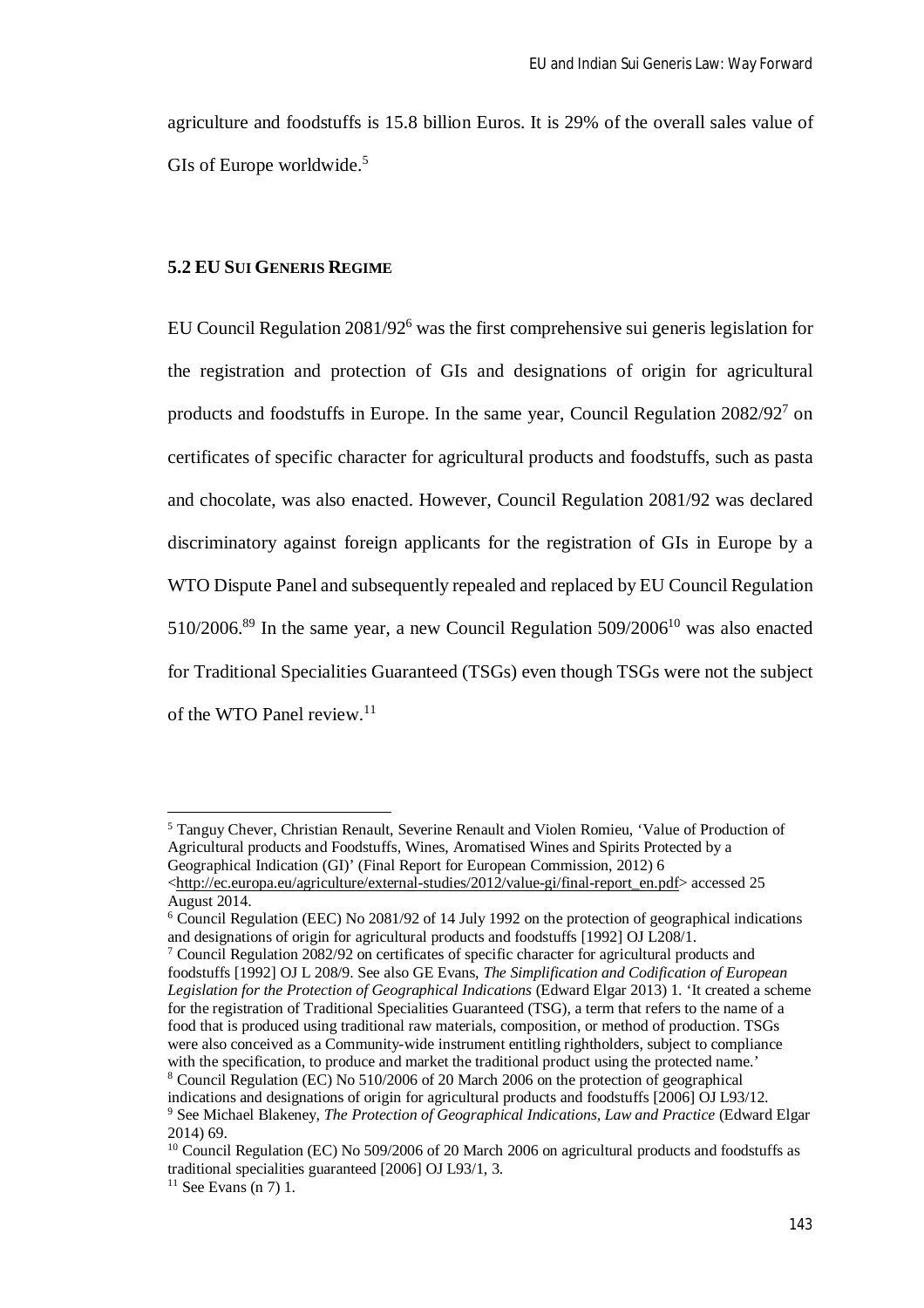In 2006, the European Commission announced a review of the policy of the Community system for the protection of GIs. It stated concerns about increasing global competition for agricultural commodities.<sup>12</sup> Further, the Green Paper of 2008 contended that there was growing international competition for both agricultural commodities and valueadded products. Because of Europe's comparative advantage in quality 'given the very high level of safety ensured across the food chain by EU legislation', the paper suggested that 'the EU farmers' should build on their reputation for quality products.<sup>13</sup>

The Green Paper's findings were supported by the ensuing circumstances as the Commission's determination to rely on a 'quality policy' coincided with consumers' concern over food provenance and safety. The term 'food quality' acquired a new relational significance where quality was related not only to the product's physical features but also its farming attributes and environmental values. By linking the agricultural products to the place of production, the GI became the medium through which assurances of quality were communicated to consumers. Therefore, the Green Paper manifested strong support for the use of GIs as a means of informing consumers about the qualities of products.<sup>14</sup>

Around the time of the above discussed Green Paper, one of the concerns for the EU was the global financial crisis and its effect on economic growth. In response to this situation, the EU's growth strategy for ten years from 2010-2020 was announced as the 'Europe 2020' policy. The main feature of this policy was to highlight knowledge and

<sup>&</sup>lt;sup>12</sup> See European Commission, 'Opinion of the European Economic and Social Committee on

Geographical Indications and Designations' [2008] OJ C204/57 para 1.2.2. See also Blakeney (n 9) 69. <sup>13</sup> European Commission, 'Green Paper on Agricultural Product Quality: Product Standards, Farming Requirements and Quality Schemes' (2008) 4

<sup>&</sup>lt;http://ec.europa.eu/agriculture/quality/policy/consultation/greenpaper\_en.pdf> accessed 29 August 2014.

 $14$  Evans (n 7) 2.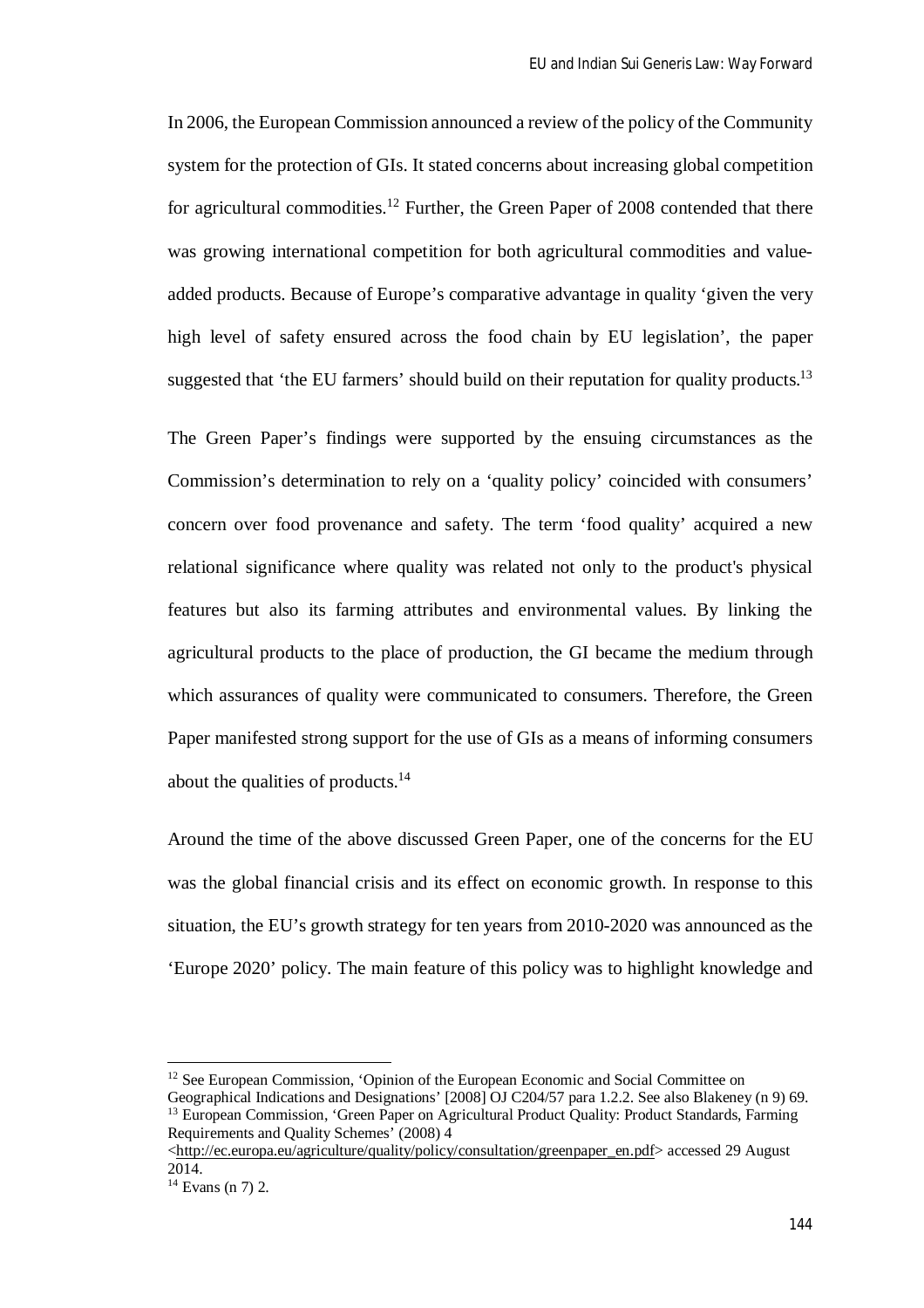innovation.<sup>15</sup> This policy aimed to achieve 'a competitive economy based on knowledge and innovation, and fostering a high-employment economy delivering social and territorial cohesion. Agricultural product quality policy should therefore provide producers with the right tools to better identify and promote those of their products that have specific characteristics while protecting those producers against unfair practices'.<sup>16</sup>

In line with these priorities, EU Regulation 510/2006 was replaced by EU Quality Schemes Regulation 1151/2012 for agricultural products and foodstuffs.<sup>17</sup> According to this new Regulation, there was a need to 'address certain issues, to clarify and simplify some rules and to streamline the procedures of this scheme'.<sup>18</sup> According to Recital 21 of this Regulation, lessons and experience were gained from EU Regulation 2081/1992 and EU Regulation 510/2006. Both EU Regulation 510/2006 and EU Regulation 509/2006 were repealed by Regulation 1511/2012.<sup>19</sup> This Regulation covers agricultural products and foodstuffs intended for human consumption.<sup>20</sup> It provides a unified structure by repealing and amending the current, individual regulations for the protection of PDOs, PGIs and  $TSGs$ <sup>21</sup> There is significant change in the regulatory

<sup>15</sup> Blakeney (n 9) 70.

<sup>&</sup>lt;sup>16</sup> Regulation (EU) No 1511/2012 of the European Parliament and of the Council of 21 November 2012 on quality schemes for agricultural products and foodstuffs [2012] OJ L343/1, Recital 5.

<sup>&</sup>lt;sup>17</sup> 'Until the Quality Schemes Regulation was adopted and entered into force on 03 January 2013, the concept "quality schemes" was not used at the legislative level.' See Vadim Mantrov, *EU Law on Indications of Geographical Origin: Theory and Practice* (Springer 2014) 152.

<sup>18</sup> Regulation 1511/2012, Recital 5.

<sup>&</sup>lt;sup>19</sup> Article 58(1) of Regulation 1511/2012 states that:

<sup>&#</sup>x27;Regulations (EC) No 509/2006 and (EC) No 510/2006 are hereby repealed.

However, Article 13 of Regulation (EC) No 509/2006 shall continue to apply in respect of applications concerning products falling outside the scope of Title III of this Regulation, received by the Commission prior to the date of entry into force of this Regulation'.

<sup>20</sup> See Regulation 1511/2012, Article 2(1).

<sup>&</sup>lt;sup>21</sup> See Evans (n 7) 3. According to Evans, 'A full list of the separate Regulations the Single Regulation would replace is given in Recital 7 of the Proposal for a Regulation on Agricultural Product Quality Schemes. Note: in view of the significance of the Simplification Programme, wine is significant by its absence from the proposal for a Single Regulation. Historically, Community regulations for wine have been the subject of a separate instrument, and recent reform of the legislation has seen the convergence of quality schemes for other agricultural products. Regulation No. 479 of April 2008 on the Common Organization of the Market in Wine<sup>21</sup> provides both Protected Designations of Origin (PDO) and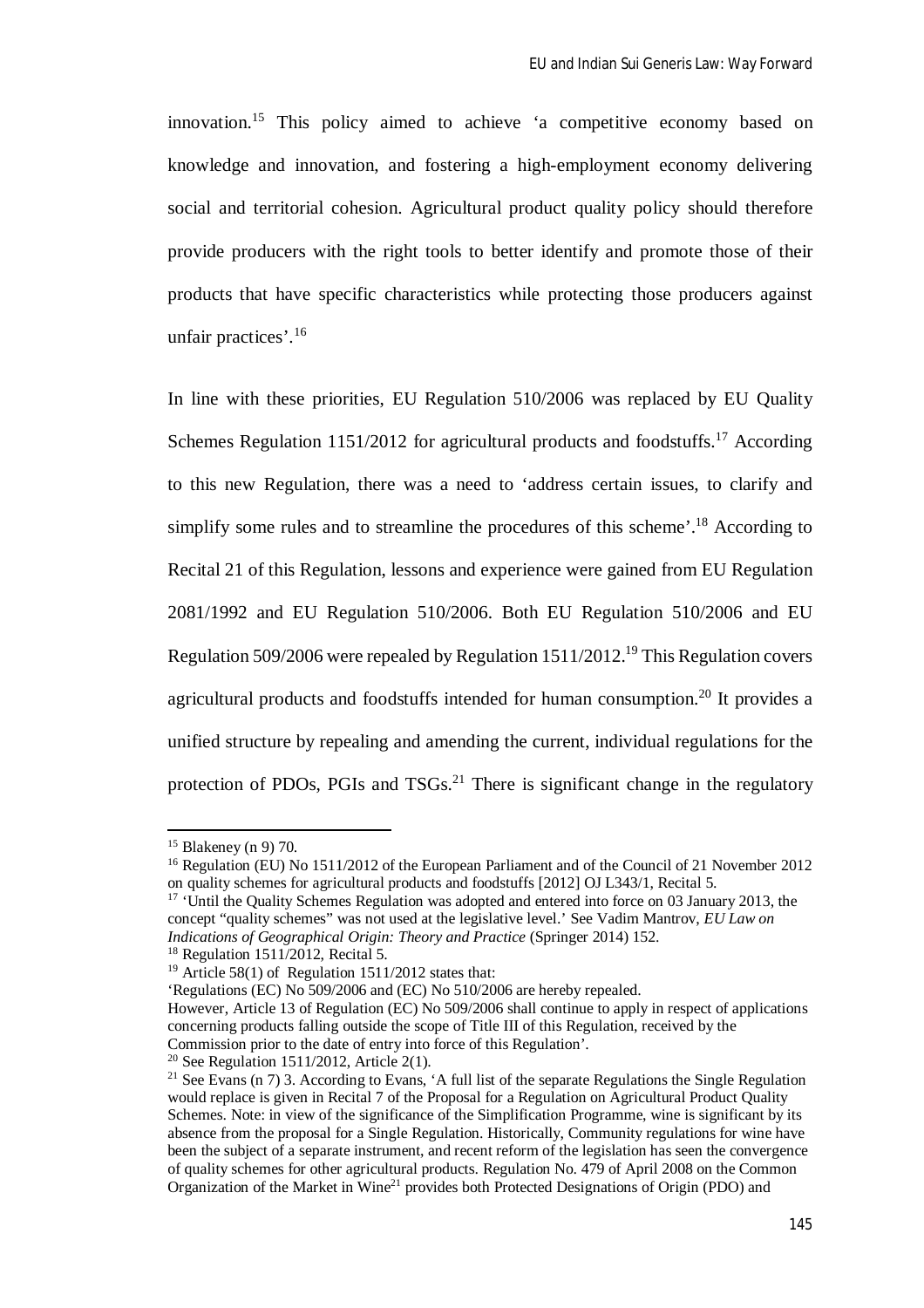structure compared to the repealed Regulation 510/2006 which only covered agricultural products and foodstuffs. The structure of Regulation 1511/2012 provides various kinds of rules. It is set within a unified structure for different kinds of quality schemes which were the subject of separate regulations.<sup>22</sup> First, it includes general provisions applicable to all three quality schemes under the Regulation. Second, it includes specific rules for separate quality schemes. In it, protected designations of origin and protected GIs are covered by Title II. TSGs can be found in Title III. Further, a new category of 'optional quality terms' has been created under Title IV.<sup>23</sup> Nevertheless, for the purpose of this chapter only the provisions related to GIs will be considered.

Also for the purpose of this chapter, the provisions of both Regulation 1511/2012 and the recently repealed Regulation 510/2006 will be examined. The repealed Regulation 510/2006 is examined because the current Regulation stands on its foundation. Regulation 510/2006 had successfully protected hundreds of GIs across Europe for more than half a decade in recent years. Examination of both the laws will offer a broad spectrum of the sui generis regime by showing how the two compare in Europe.

If the Recitals of the Regulation 1151/2012 are compared, the policy underpinnings of the Regulation include the promotion of quality and agricultural diversity,  $24$  consumer

Protected Geographical Indications (PGI) in respect of certain wine sector products. Nonetheless, in response to an industry consultation, for the present the Commission elected to maintain a regime for wines differentiated from that for other food products. "This Regulation shall not apply to grapevine products with the exception of wine vinegars, or to spirit drinks or to aromatised wines": Single Regulation, Art. 2(2): 2.'

 $22$  Evans (n 7) 4.

<sup>&</sup>lt;sup>23</sup> See Regulation 1511/2012; see also Mantrov (n 17) 4, 5.

 $24$  Regulation 1511/2012, Recital 1.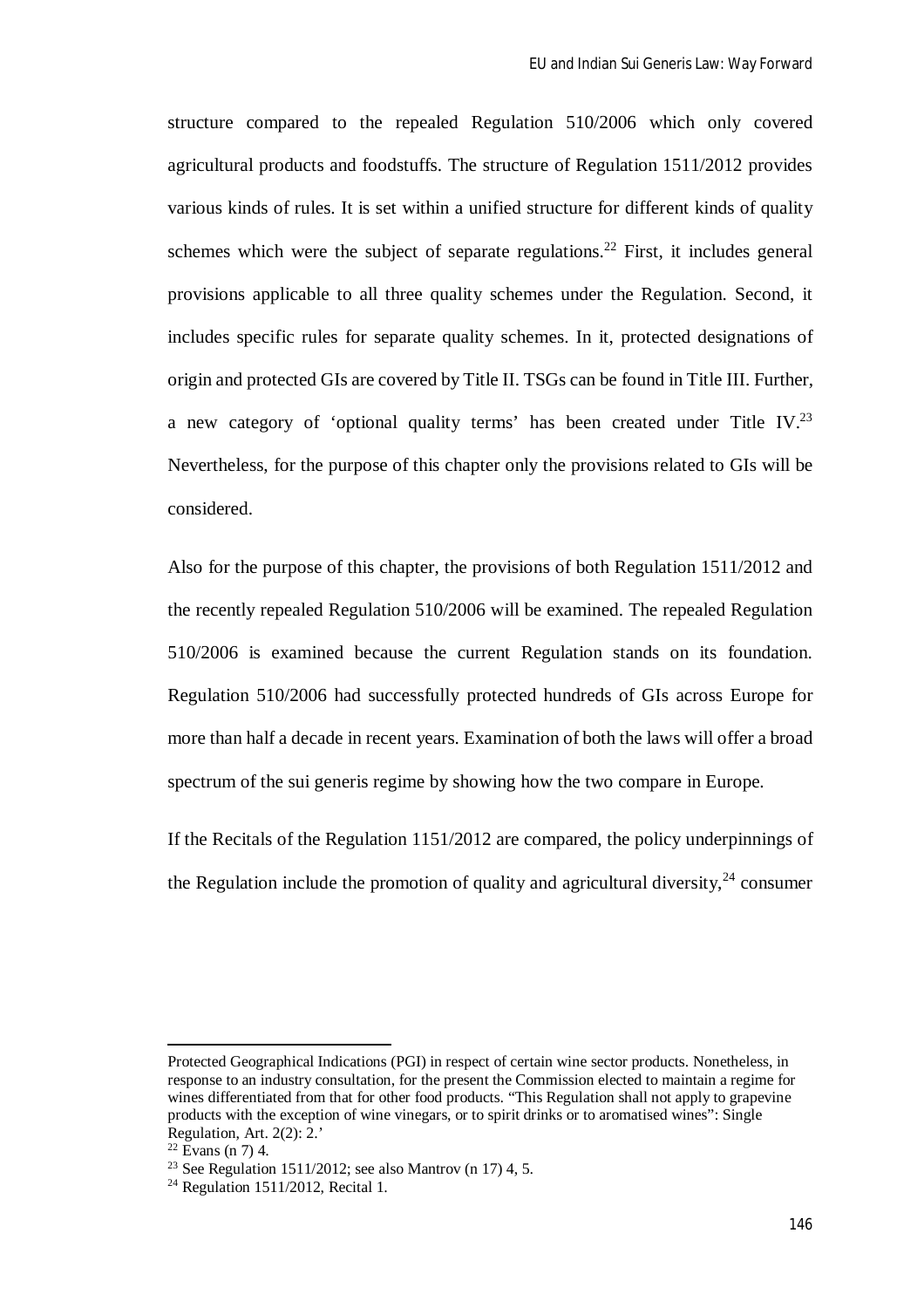demands,<sup>25</sup> fair competition,<sup>26</sup> development of the rural economy<sup>27</sup> and legislative coherence.<sup>28</sup> With regard to rural development, it states that:

[Q]uality schemes are able to contribute to and complement rural development policy as well as market and income support policies of the common agricultural policy (CAP). In particular, they may contribute to areas in which the farming sector is of greater economic importance and, especially, to disadvantaged areas.

Article 1(1) of this Regulation gives the following objective:

[T]o help producers of agricultural products and foodstuffs to communicate the product characteristics and farming attributes of those products and foodstuffs to buyers and consumers, thereby ensuring:

(a) fair competition for farmers and producers of agricultural products and foodstuffs having value-adding characteristics and attributes;

(b) the availability to consumers of reliable information pertaining to such products;

(c) respect for intellectual property rights; and

(d) the integrity of the internal market.

Another objective described in Article 1(1) relates to rural development. It states that the measures provided in this Regulation 'are intended to support agricultural and processing activities and the farming systems associated with high quality products, thereby contributing to the achievement of rural development policy objectives'.

Article 1(2) further describes the objectives of the Regulation of identifying the product attributes by the establishment of quality schemes and 'protection of names and terms that, in particular, indicate or describe agricultural products with: (a) value-adding characteristics; or (b) value-adding attributes as a result of the farming or processing methods used in their production, or of the place of their production or marketing.' Further according to Recital 18 of this Regulation:

<sup>25</sup> ibid Recital 2.

<sup>26</sup> ibid Recital 3.

 $27$  ibid Recital 4.

<sup>28</sup> ibid Recital 9.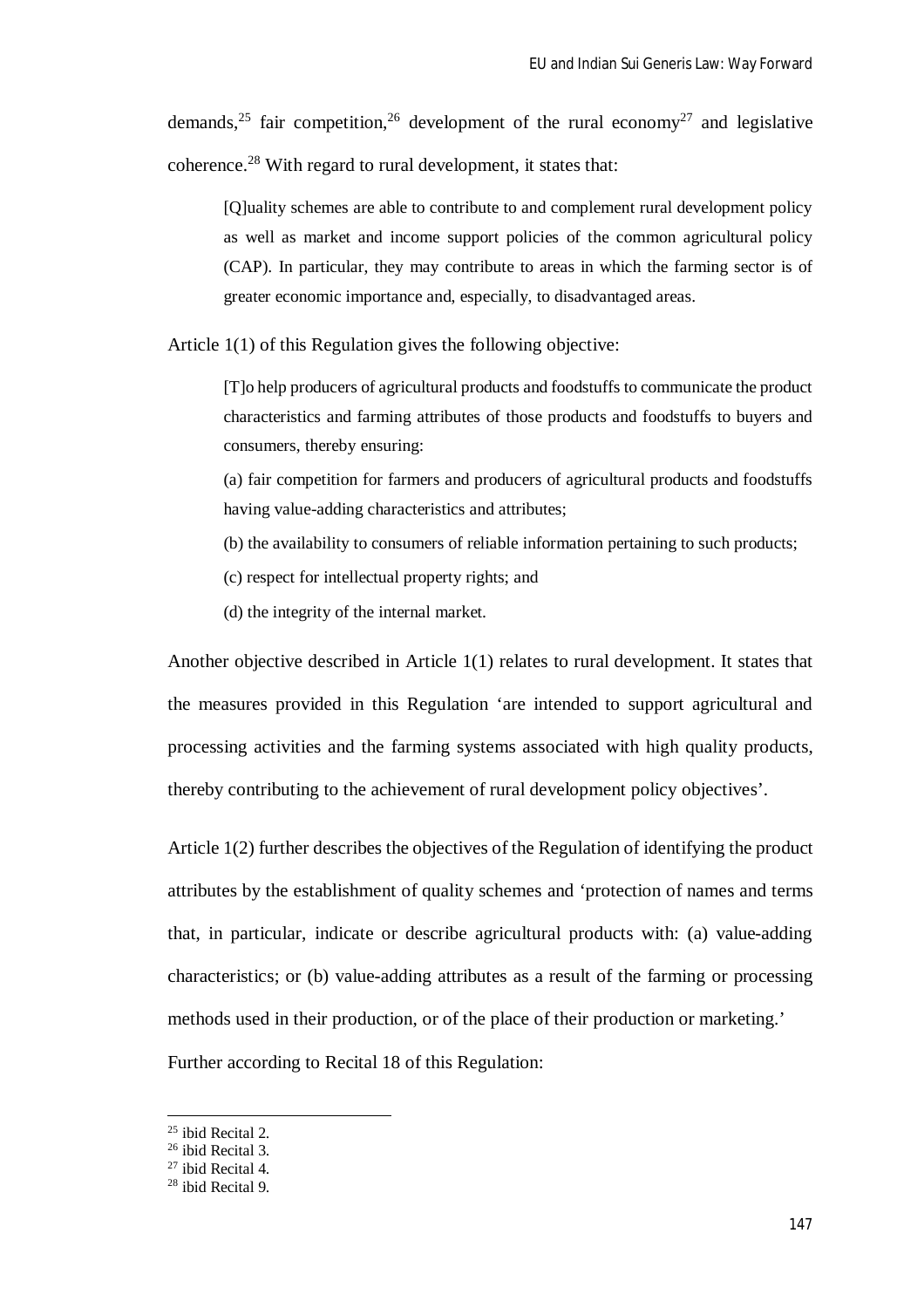[T]he specific objectives of protecting designations of origin and geographical indications are securing a fair return for farmers and producers for the qualities and characteristics of a given product, or of its mode of production, and providing clear information on products with specific characteristics linked to geographical origin, thereby enabling consumers to make more informed purchasing choices.

The provision of precise information to consumers about the place of origin, characteristics and production methods through labels will fulfil consumers' expectations of being able to find suitable products relatively easily by minimising information asymmetry between the producer and the consumer. This mitigation of information asymmetry is taken as one of the economic justifications of GIs in international literature.<sup>29</sup>

The preamble to Regulation 510/2006 is similar to the preamble to 1511/2012. It aimed to achieve the objectives of the promotion of rural economies; improvements to the incomes of farmers; diversification of agricultural production; protection of intellectual property; and ensuring fair competition between the producers of GIs. This would increase consumer choice and information, promote credibility of the protected names in the eyes of consumers and ensure that clear and succinct information is provided to consumers on the origins of the products.<sup>30</sup>

## **5.3 INDIAN SUI GENERIS LAW**

The Indian GI Act 1999<sup>31</sup> came after the TRIPS Agreement. Its preamble states that it is enacted 'to provide for the registration and better protection of geographical indications relating to goods'. According to the GIs Registry of India, there are four

 $29$  Cerkia Bramley, 'A review of the socio-economic impact of geographical indications: considerations for the developing world' (Paper prepared for presentation at the WIPO Worldwide Symposium on Geographical Indications June 22–24 2011, Lima, Peru) 1.

<sup>30</sup> See EU Regulation 510/2006.

<sup>&</sup>lt;sup>31</sup> See <http://ipindia.nic.in/girindia/GI\_Act.pdf> accessed 3 September 2014.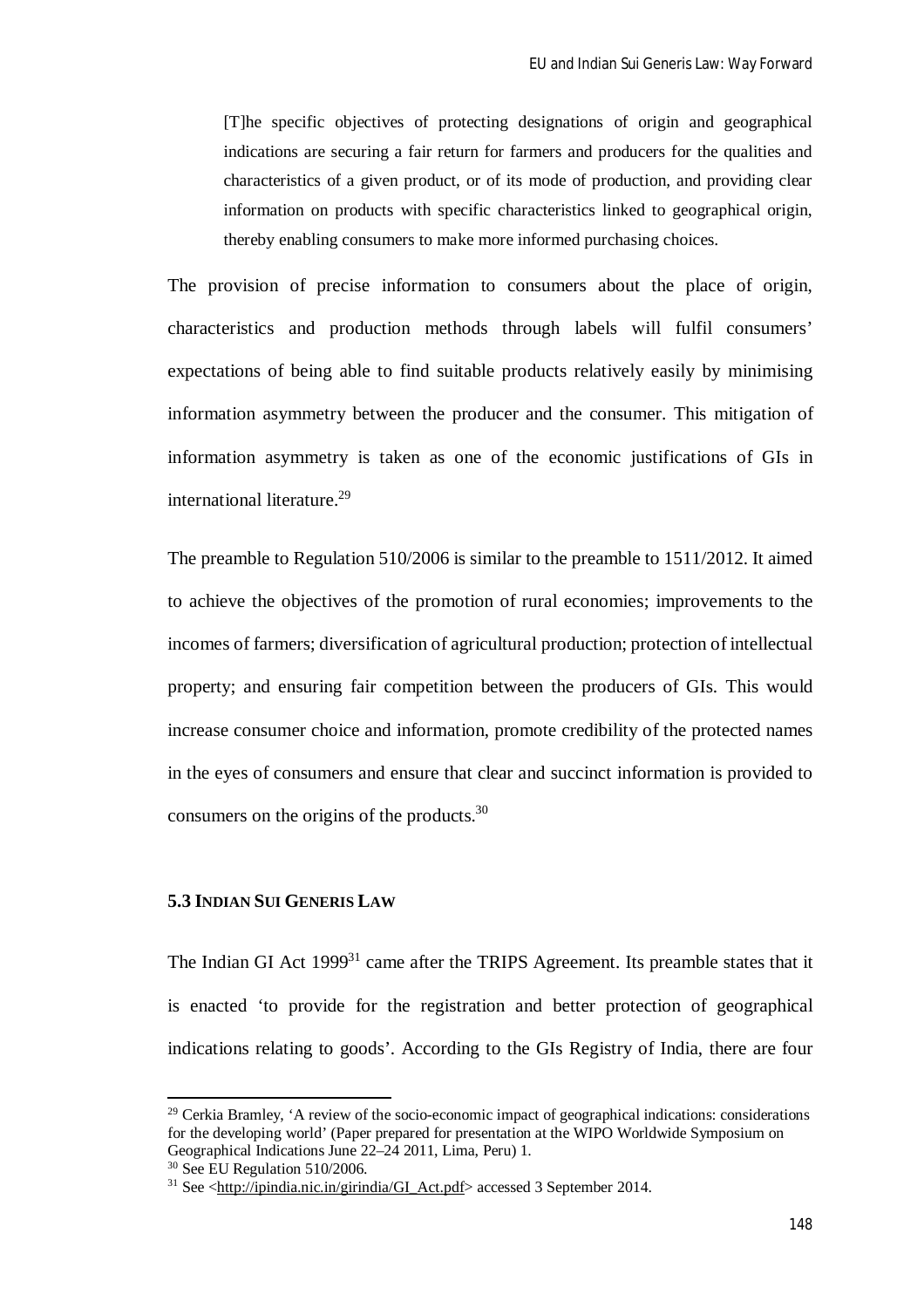benefits of registration of GIs: it confers legal protection on the registered GI in India; it thwarts unauthorised use of a registered GI; through legal protection it boosts exports; and finally it promotes the economic well-being of producers of the GIs in a geographical territory.<sup>32</sup>

The protection of Darjeeling tea<sup>33</sup> and its other valuable  $\text{GIs}^{34}$  prompted the Indian government to legislate a separate sui generis law for the protection of GIs in India. India is cognisant of the economic potential of its GIs for rural development and its exports. That is why it 'has put into place an elaborate legal system to recognize at home and to demand recognition overseas for food and other products that are special to traditions and locations in the country'.<sup>35</sup>

# **5.4 KEY PROVISIONS OF EU AND INDIAN SUI GENERIS REGIMES AND WAY FORWARD FOR PAKISTAN**

EU sui generis law protects GIs for agricultural products and foodstuffs only whereas the Indian GI Act of 1999 covers GIs for all goods,  $36$  including agricultural products. There are some similarities and a few differences in the number of provisions of EU and Indian sui generis laws. The main provisions of the sui generis laws of the EU and

<sup>33</sup> For a definition of Darjeeling tea, see the *Tea Board of India v The Republic of Tea, Inc* 80 USPD 2D 1881 (TTAB 2006). 'Darjeeling is a district located in the state of West Bengal, India and that tea has been cultivated, grown and produced in the 87 "tea gardens" located in this region for 150 years. The gardens are located … at elevations up to over 2000 metres above mean sea level … [D]ue to the "unique and complex combination of agro-climate conditions" in the region and the production regulations imposed, Darjeeling tea 'has a distinctive and naturally occurring quality and flavour … as "the champagne of teas"'. See also Marsha A Echols, *Geographical Indications for Food Products: International Legal and Regulatory Perspectives* (Kluwer Law International 2008) 105. <sup>34</sup> Like Coorg Orange, Mysore Betel Leaf, Basmati Rice, Coorg Green Cardamom, Eathomozy Tall

 $32$  See Geographical Indications Registry of India, 'FAQs' <http://ipindia.nic.in/girindia/> accessed 15 August 2014.

Coconut and many others.

<sup>35</sup> See Echols (n 33) in particular Chapter 4, 105.

<sup>36</sup> See Preamble of Indian GI Act 1999.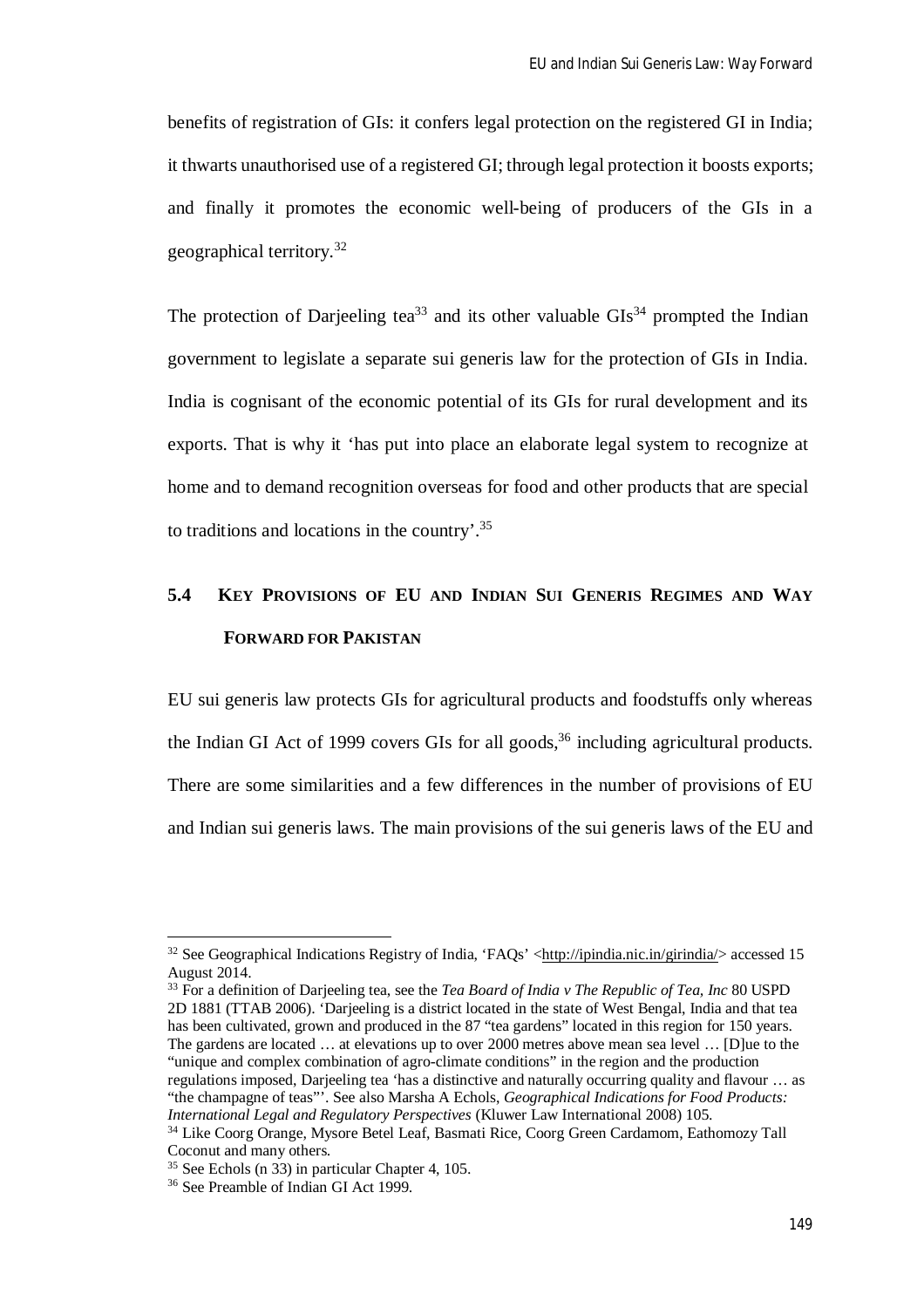India will be analysed below under different themes. This analysis will be followed by suggestions for how Pakistan can adopt its sui generis law based on these themes.

# **5.5 DEFINITIONS OF GEOGRAPHICAL INDICATIONS IN EU AND INDIAN SUI GENERIS LAWS**

Under the recently repealed EU Regulation 510/2006, GIs could be registered in two ways: as PGIs and as PDOs.<sup>37</sup> There was an equal scope of protection for PDOs and PGIs under Regulation 510/2006. However they were different in terms of 'character and extent of the linkage of production to the defined geographical area'.<sup>38</sup> The requirements for the registration of GIs as PDOs were stringent as the 'product must not only originate in the place but its quality also must be exclusively due to a particular geographical environment with its inherent natural as well as human factors'.<sup>39</sup> However, if we examine the definition of PGIs under Regulation 510/2006, the guarantees of authenticity and quality could at times seem hollow.<sup>40</sup> Under Article 2 of

 $37$  Subsections 2(1)(a) and Article 2(1)(b) of Article 2 of Regulation 510/2006 define PGI and PDO respectively.

Article 2 - Designation of origin and geographical indication

<sup>&#</sup>x27;1. For the purpose of this Regulation:

<sup>(</sup>a) "designation of origin" means the name of a region, a specific place or, in exceptional cases, a country, used to describe an agricultural product or a foodstuff:

<sup>-</sup> originating in that region, specific place or country,

<sup>-</sup> the quality or characteristics of which are essentially or exclusively due to a particular geographical environment with its inherent natural and human factors, and

<sup>-</sup> the production, processing and preparation of which take place in the defined geographical area; (b) "geographical indication" means the name of a region, a specific place or, in exceptional cases, a country, used to describe an agricultural product or a foodstuff:

<sup>-</sup> originating in that region, specific place or country, and

<sup>-</sup> which possesses a specific quality, reputation or other characteristics attributable to that geographical origin, and

<sup>-</sup> the production and/or processing and/or preparation of which take place in the defined geographical area.

GIs can also be protected in EU under Regulation 207/2009 as the Community Trademark.'

<sup>&</sup>lt;sup>38</sup> Gail Evans, 'Protection of Geographical Indications in the European Union and the United States under Sui Generis and Trade Mark Systems: Signs of Harmonisation?' [2013] 1 IPQ 19. <sup>39</sup> ibid 21.

<sup>40</sup> See Dev Gangjee, *Relocating the Law of Geographical Indications* (Cambridge University Press 2012) 211.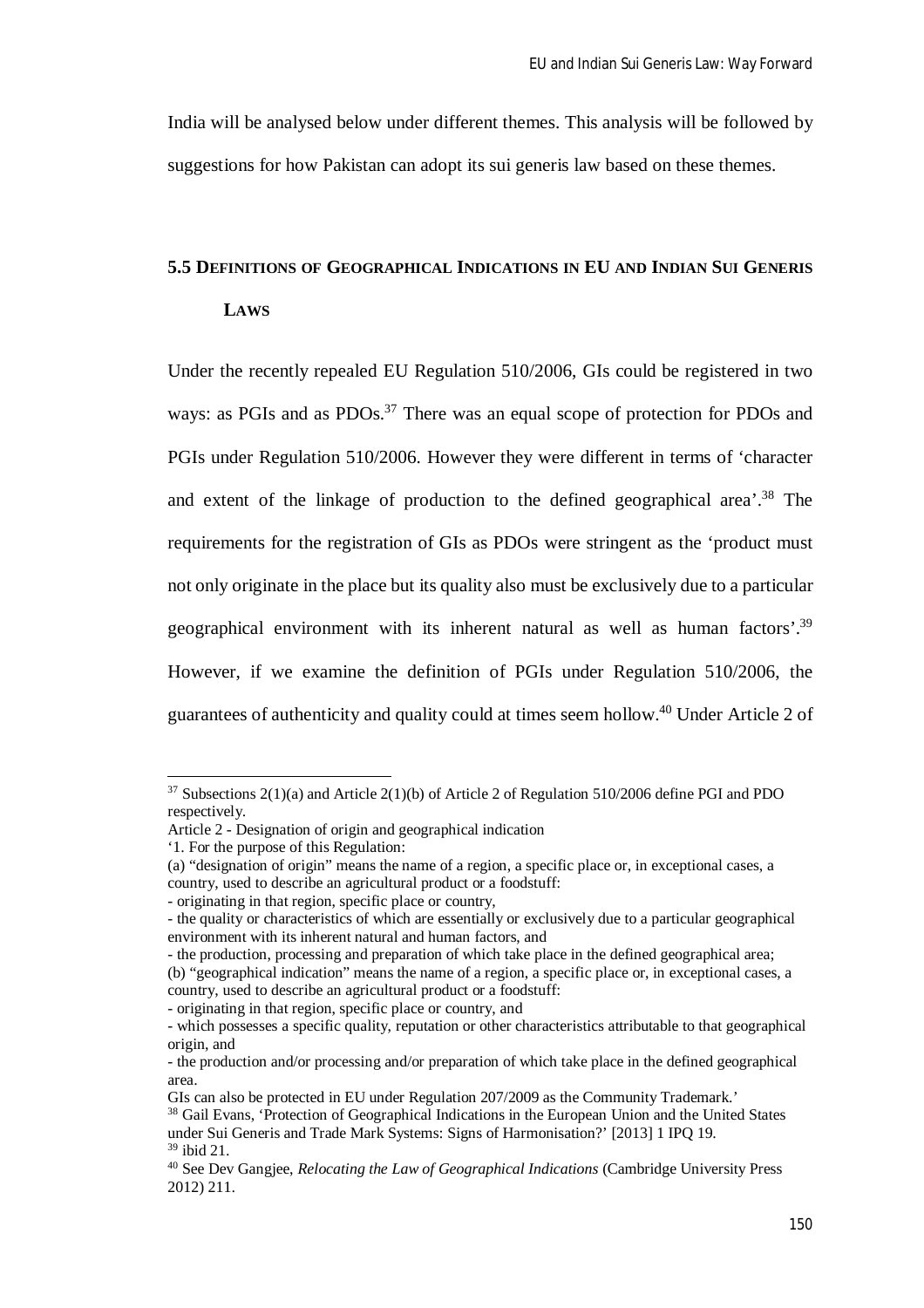this Regulation, the registration of PGIs required 'the production and/or processing and/or preparation … to … take place in the defined geographical area'. Therefore, for PGIs raw material could be sourced from outside the designated geographical boundaries of the GI.<sup>41</sup> Moreover, Article 2 required the quality, reputation or other characteristics to be generally 'attributable' rather than 'essentially due' to that area. This made the link of the product with the origin very flexible and few producer groups had the capacity to collectively mobilise production and were unable to benefit from the marketing exclusivity offered by the GI system.<sup>42</sup> These relaxed criteria might compromise quality and that was why the European Commission Green Paper on Agricultural Product Quality contemplated the question of making the criteria for PGIs more stringent in order to emphasise the link between the geographical area and the product.<sup>43</sup>

The current Regulation 1151/2012 therefore amended the definition of PGI to adapt it precisely according to the definition of GIs in the TRIPS Agreement. Article 5(2) defines 'geographical indication' as a name which identifies a product:

(a) originating in a specific place, region or country;

(b) whose given quality, reputation or other characteristic is essentially attributable to its geographical origin; and

 $41$  See ibid 211.

 $42$  See Evans (n 38) 'At its most attenuated point the definition of a PGI simply requires a link between the product and reputation of the place'.

<sup>43</sup> European Commission, 'Green Paper on Agricultural Product Quality' COM (2008) 641 Final Brussels, 15 October 2008, 13-14

<sup>&</sup>lt;http://ec.europa.eu/agriculture/quality/policy/consultation/greenpaper\_en.pdf> accessed 5 September 2014. See also Gangjee (n 40) 211; European Commission, 'Agricultural Product Quality Policy Impact Assessment: Part B, Geographical Indications' 122

<sup>&</sup>lt;http://ec.europa.eu/agriculture/quality/policy/com2009\_234/ia\_annex\_b\_en.pdf> accessed 22 August 2014; Evans (n 38) 22.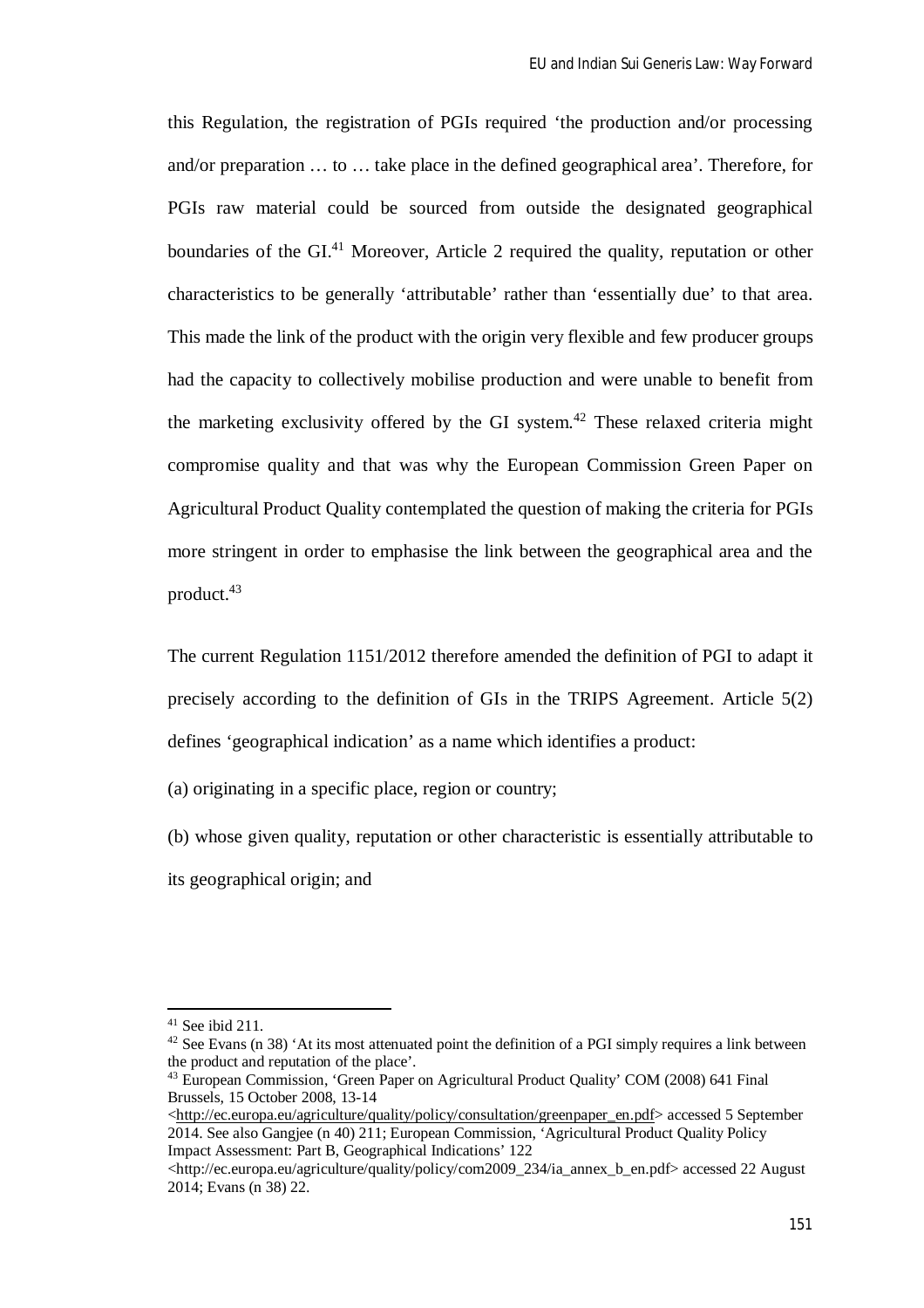(c) at least one of the production steps should take place in the defined geographical area.

This amended definition of a PGI resolves the deficiencies of the previous definition of PGI under Regulation 510/2006. It enhances the requirement for a link between the product and the designated geographical origin. However, the link of the reputation of the product alone will be sufficient in this case. Although a link of characteristics is not a must in this definition of PGI, it is still closer to the terroir concept of GIs than the definition under the previous Regulation.

The definition of PDO under  $1511/2012$  is almost the same.<sup>44</sup> The definition in Regulation 510/2006 referred to 'the production, processing and preparation of which take place in the defined geographical area'. In contrast, Regulation 1151/2012 only refers to 'the production steps', and this change is yet to be tested in case law. According to Evans:

It is an open question whether this attempt to simplify the wording may have unintended consequences with respect to the drafting of the product specification, and the scope of protection accorded to the PDO. Will producer groups, particularly those lacking recourse to the legal expertise necessary to drafting the product specification, understand that production may go so far as to encompass slicing and packaging? It is possible that the lack of specificity in the primary text could defeat the aim of the GI in assisting small holders to maximize returns for specialty products.<sup>45</sup>

The Indian GI Act<sup>46</sup> has a more extensive definition of GIs. Section 2 gives it as follows:

<sup>44</sup> Article 5(1) of Regulation 1511/2012 defines 'designation of origin' as a name which identifies a product: (a) originating in a specific place, region or, in exceptional cases, a country; (b) whose quality or characteristics are essentially or exclusively due to a particular geographical environment with its inherent natural and human factors; and (c) the production steps of which all take place in the defined geographical area.

 $45$  See Evans (n 6, 7).

<sup>46</sup> Section 2(1) of Indian GI Act where the full name is given - The Geographical Indications of Goods (Registration and Protection) Act, 1999.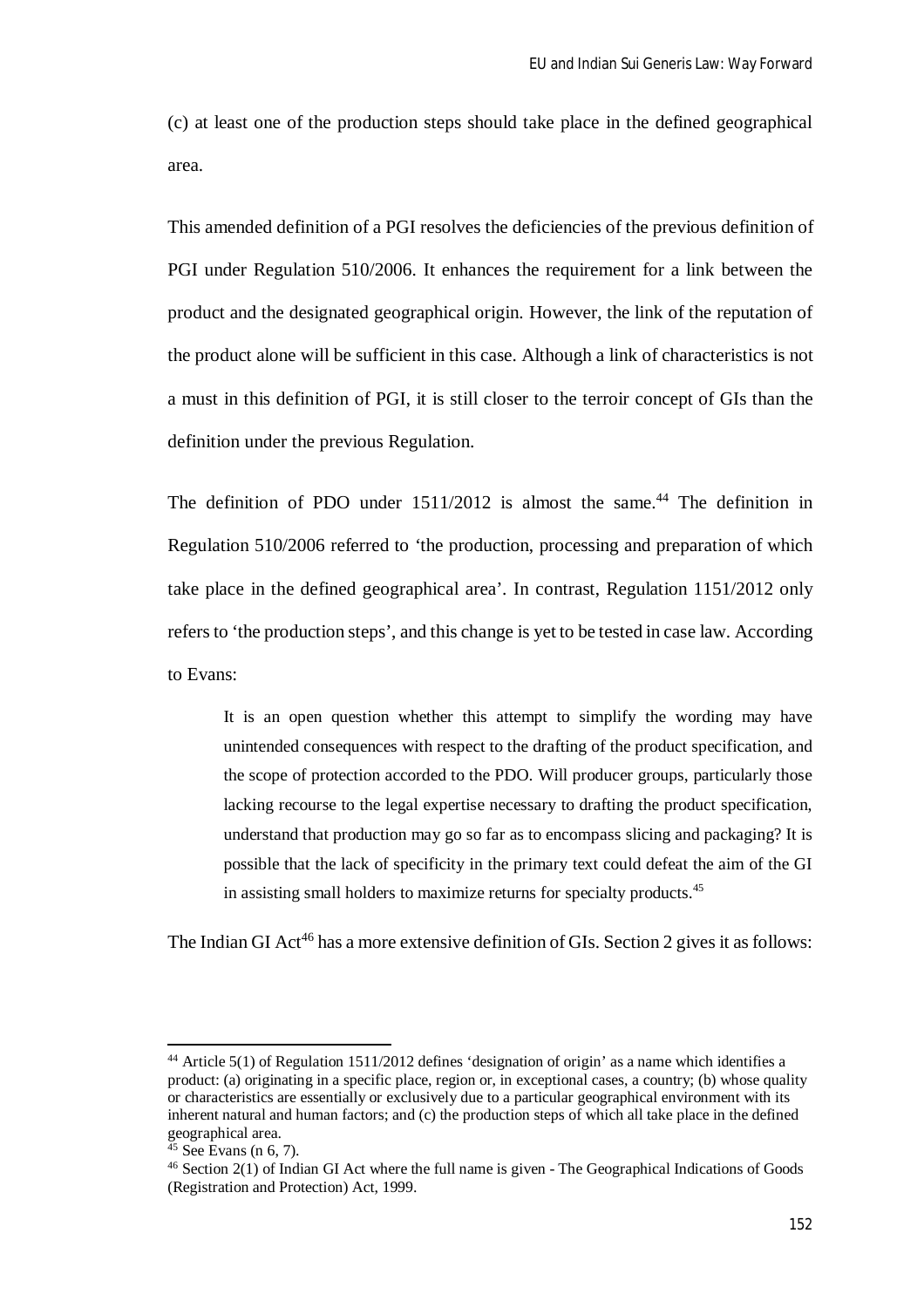[G]eographical indication, in relation to goods, means an indication which identifies such goods as agricultural goods, natural goods or manufactured goods as originating, or manufactured in the territory of a country, or a region or locality in that territory, where a given quality, reputation or other characteristic of such goods is essentially attributable to its geographical origin and in case where such goods are manufactured goods one of the activities of either the production or of processing or preparation of the goods concerned takes place in such territory, region or locality, as the case may be. $47$ 

This definition is comprehensive and similar to the definition in the TRIPS Agreement. It includes all the goods in the category of admissible GIs. Further, as already discussed in the last chapter, the words 'essentially attributable' are understood to establish a causal connection between the quality of the product or other distinctive features and the origin of the goods.<sup>48</sup> There is also flexibility and predictability in terms of a single definition as compared to different definitions in Regulation 510/2006. Moreover, there is also an explanation with the definition of GIs in the Indian Act. It states that:

[F]or the purposes of this clause, any name which is not the name of a country, region or locality of that country shall also be considered as the GI if it relates to a specific geographical area and is used upon or in relation to particular goods originating from that country, region or locality, as the case may be.<sup>49</sup>

This explanation is given to cover GIs such as Basmati which is not the name of a region but rather relates to a specific area both in India and Pakistan.

Looking at the definitions of GIs in Regulation 510/2006 and the Indian GI Law, it may be beneficial for Pakistan to adopt two definitions. The definition of 'geographical indications' as given in the Indian sui generis law may be emulated by Pakistan. India's definition is very comprehensive; however, it is flexible like the definition of PGI under

<sup>47</sup> See Section 2 of Indian GI Act 1999.

 $48$  See Gangiee (n 40).

 $49$  Gangiee (n 40).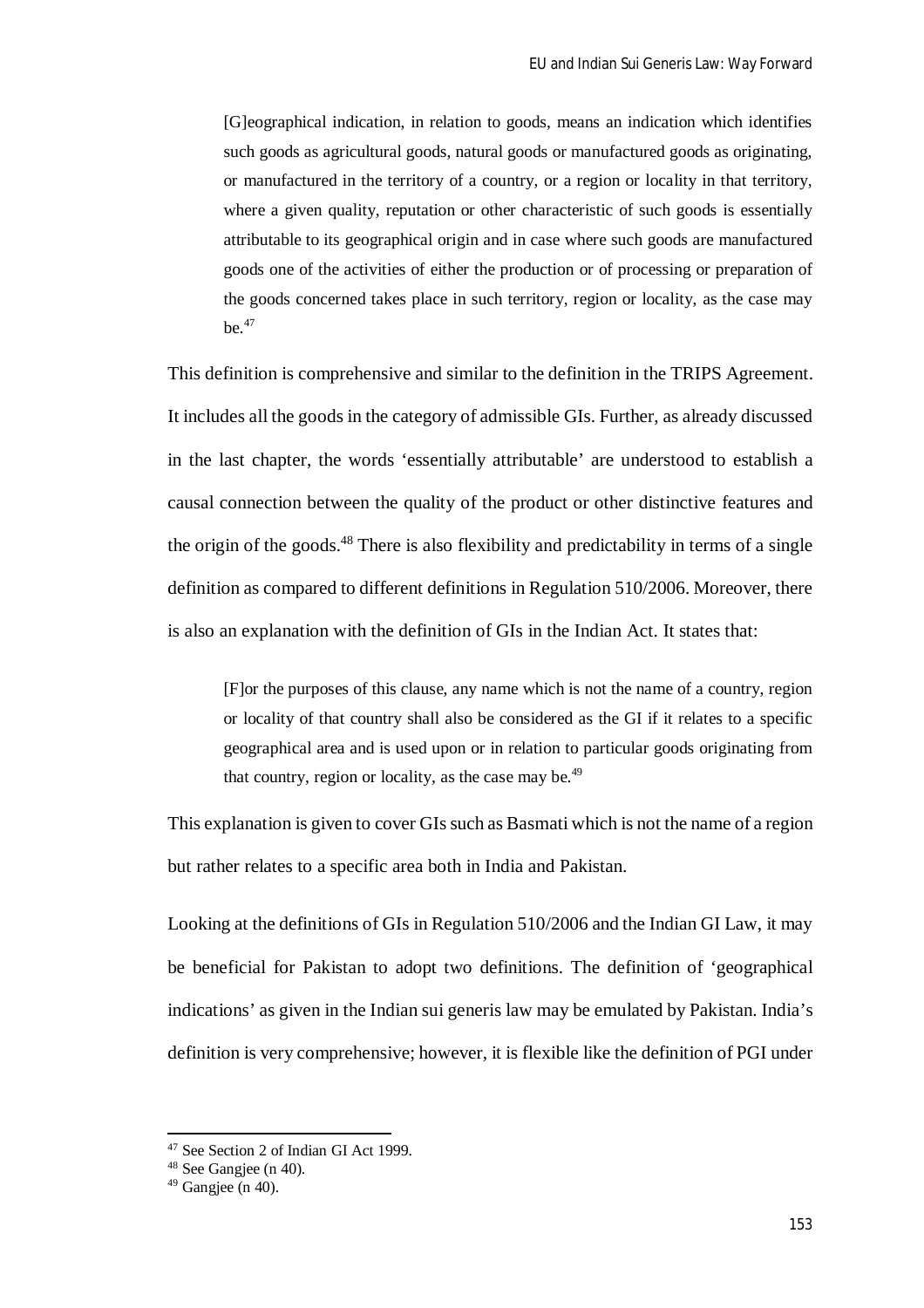the current EU Regulation 1151/2012. Further, for those products which have characteristics or quality essentially due to the designated geographical origin and have more than one production process carried out in the concerned territory, Pakistan may emulate the definition of PDO under the EU's repealed Regulation 510/2006. As discussed in chapter 2, Pakistan's present definition<sup>50</sup> of GIs under the Trademarks Ordinance 2001 does not require there to be a 'causal link' between the product and its geographical origin since the words used as a link are not 'essentially attributable' rather only 'attributable'. The Indian GI Law definition and the PDO definition under Regulation 510/2006 caters for the need for a 'causal link'.

The EU protects its GIs through different regulations. For example, agriculture and foodstuffs are protected through the EU GI Regulation and wines are protected through EU Council Regulation  $1493/1999$ <sup>51</sup> On the other hand, Indian sui generis law regulates all goods. Since Pakistan has yet to enact its GI law, it would be advisable to adopt the definitions of GIs and PDOs which apply to all goods eligible to become GIs. It will be administratively and financially more viable to have one law for the protection of GIs for all goods in Pakistan.<sup>52</sup>

 $50$  The definition of GIs in the Trademarks Ordinance is covered in Section 2(xix) which states that '"geographical indication" in relation to goods originating in a particular country or in a region or locality of that country means a mark recognised in that country as a mark indicating that the goods: (a) originated in that country, region or locality; and (b) have a quality, reputation or other characteristic attributable in the geographical region'. Here the last part of the definition of GIs under Pakistan's law states that GIs 'have quality, reputation or other characteristics attributable in their Geographical Origin' whereas the word 'essentially' is missing which is in the TRIPS definition. It states that: 'quality, reputation and other characteristics of the good is essentially attributable to its geographical origin'.

<sup>51</sup> EU Council Regulation 1493/1999 of 17 May 1999 on the common organization of the market in wine [1999] OJ L179/1 and later amendments.

<sup>52</sup> Interview with Registrar of Trademarks (September 2013, Pakistan).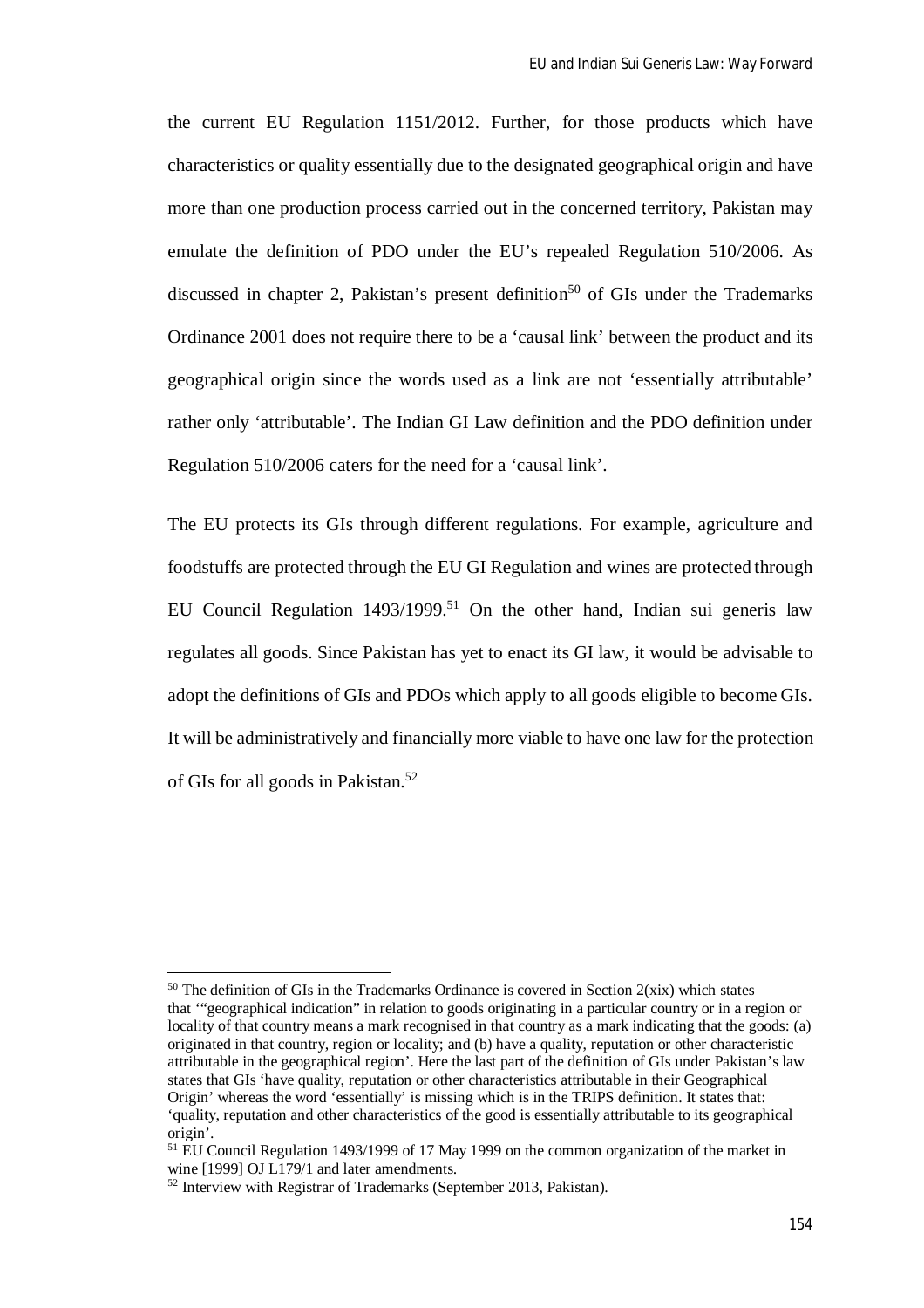### **5.6 PRODUCT SPECIFICATIONS UNDER EU AND INDIAN SUI GENERIS LAWS**

The application procedure under EU regulations is comprehensive and the system is planned based on the concept of product specifications from which the characteristics or reputation of the product and geographical region are derived. However, there are further improvements in the recently implemented Regulation 1151/2012. Article  $4^{53}$ of Regulation 510/2006 dealt with product specification. It demanded from applicants when registering the following information: the name of the product; a description of the product; any specific labelling rule for the agricultural product or foodstuff in question; definition of the demarcated region; a description of the production practices to obtain the product; and the evidence establishing a link between the product and the specific region.<sup>54</sup> Article  $7(1)^{55}$  of Regulation 1511/2012 gives a detailed list of specifications like the one given in the repealed EU Regulation. In the repealed

<sup>53</sup> See Article 4 of Regulation 510/2006.

<sup>54</sup> Cerkia Bramley, Delphine Marie-Vivien and Estelle Biénabe, 'Considerations in Designing an Appropriate Legal Framework for GIs in Southern Countries' in Cerkia Bramley, Estelle Biénabe and Johan Kirsten (eds), *Developing Geographical Indications in the South: the Southern African Experience* (Springer Science + Business Media 2013) 18

<sup>&</sup>lt;http://dlgsir.rtzahak.ir/deadmarshal/word%20&%20pdf/ali/Developing%20geological%20indications %20in%20the%20south.pdf> accessed 25 August 2014.

 $55$  Article 7(1) states that:

<sup>&#</sup>x27;A protected designation of origin or a protected geographical indication shall comply with a specification which shall include at least: (a) the name to be protected as a designation of origin or geographical indication, as it is used, whether in trade or in common language, and only in the languages which are or were historically used to describe the specific product in the defined geographical area; (b) a description of the product, including the raw materials, if appropriate, as well as the principal physical, chemical, microbiological or organoleptic characteristics of the product; (c) the definition of the geographical area delimited with regard to the link referred to in point  $(f)(i)$  or  $(ii)$ of this paragraph, and, where appropriate, details indicating compliance with the requirements of Article 5(3); (d) evidence that the product originates in the defined geographical area referred to in Article 5(1) or (2); (e) a description of the method of obtaining the product and, where appropriate, the authentic and unvarying local methods as well as information concerning packaging, if the applicant group so determines and gives sufficient product-specific justification as to why the packaging must take place in the defined geographical area to safeguard quality, to ensure the origin or to ensure control, taking into account Union law, in particular that on the free movement of goods and the free provision of services; (f) details establishing the following: (i) the link between the quality or characteristics of the product and the geographical environment referred to in Article 5(1); or (ii) where appropriate, the link between a given quality, the reputation or other characteristic of the product and the geographical origin referred to in Article  $5(2)$ ; (g) the name and address of the authorities or, if available, the name and address of bodies verifying compliance with the provisions of the product specification pursuant to Article 37 and their specific tasks; (h) any specific labelling rule for the product in question.'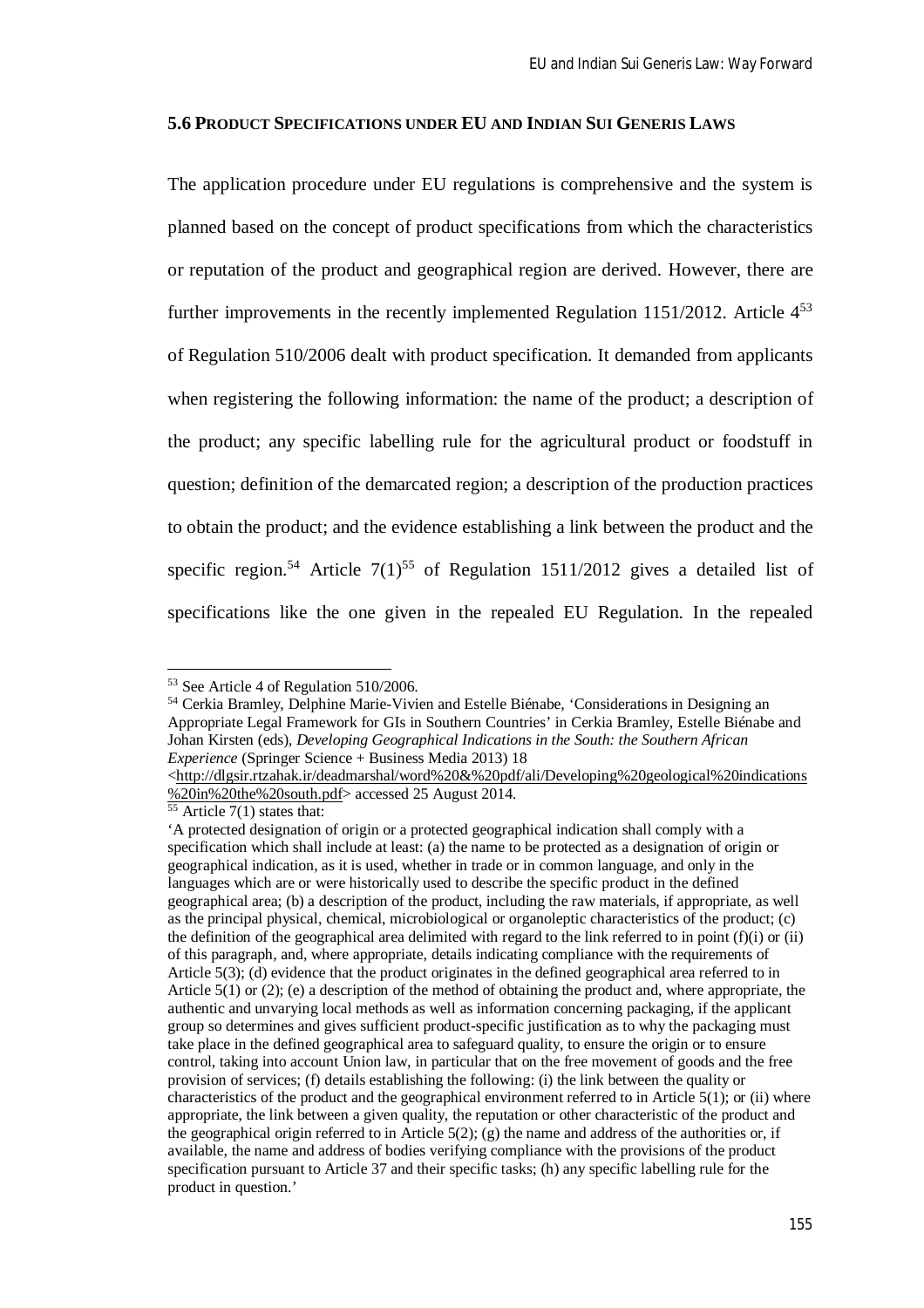Regulation, a PGI required only the production or processing to take place in the designated geographical area. The raw material could be sourced from outside.

There was research conducted before the legislative changes in Regulation 510/2006. It showed that some consumer groups of member states were concerned that consumers were being misled with respect to the origin of the raw materials.<sup>56</sup>

The current Regulation  $1151/2012$  is more comprehensive<sup>57</sup> than the products specification given in Regulation 510/2006. It has also taken care of the above described concerns of the consumers. There are additional provisions in Regulation 1151/2012. Its Article 7(3) empowers the EC to 'lay down further rules as to the content of a product specification'. Further, Article  $5(4)^{58}$  allows the legislature to provide restrictions and derogations with regard to the sourcing of the raw materials.<sup>59</sup>

Section 11(2) of 'The Geographical Indications of Goods (Registration and Protection) Act 1999' provides the requirements to be submitted in order to apply for a GI in India. These requirements are reiterated and further enhanced in Section 32(1) of the GI Rules made under Section  $87(1)^{60}$  of the Indian GI Act. These include the following:

<sup>56</sup> Evans (n 7) 8.

<sup>57</sup> See Regulation 1511/2012, Article 7.

<sup>58</sup> Article 5(4) states that:

<sup>&#</sup>x27;In order to take into account the specific character of production of products of animal origin, the Commission shall be empowered to adopt delegated acts, in accordance with Article 56, concerning restrictions and derogations with regard to the sourcing of feed in the case of a designation of origin. In addition, in order to take into account the specific character of certain products or areas, the Commission shall be empowered to adopt delegated acts in accordance with Article 56, concerning restrictions and derogations with regard to the slaughtering of live animals or with regard to the sourcing of raw materials.

These restrictions and derogations shall, based on objective criteria, take into account quality or usage and recognised know-how or natural factors.'

 $59$  See also Evans (n 7) 8.

 $60$  Section 87(1) of Indian GI Act states:

<sup>&#</sup>x27;The Central Government may, by notification in the Official Gazette and subject to the condition of previous publication, make rules to carry out the provisions of this Act.'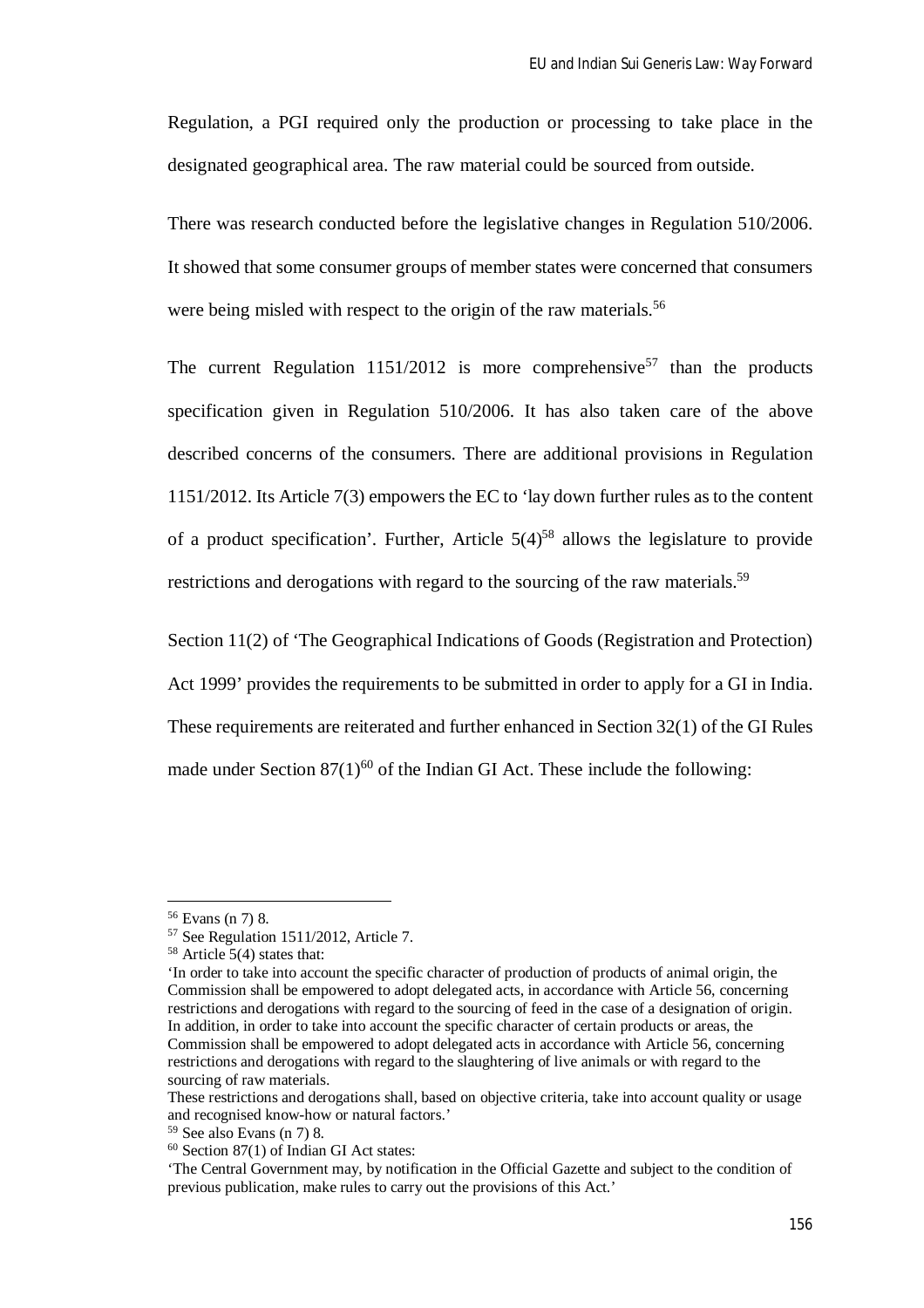- a statement about how the GI serves to designate the goods as originating from the concerned territory with regard to specific quality. Reputation or other characteristics that are due essentially or exclusively to the geographical environment, with its inherent natural and human factors, and the production, processing or preparation of which take place in such a geographical location;
- the class of goods applied for the GI and geographical map of the territory concerned;
- the particulars of the appearance of the GI, whether it is comprised of the words or figurative elements or both;
- an affidavit stating how the applicant asserts to represent the interest of the association of persons or producers or any organization or authority established by or under any law;
- the standards benchmark for the use of the GI or the industry standard as regards the production, exploitation, manufacture or making of the goods having specific quality, reputation, or other characteristic of such goods that is essentially attributable to its geographical origin with the detailed description of the human creativity involved, if any or other characteristic from the definite geographical location;
- the particulars of the mechanism to certify that the standards, quality, integrity and consistency or other special characteristic in respect of the goods to which the GI relates which are maintained by the producers, maker or manufacturers of the goods, as the case may be;
- the particulars of special human skill involved or the distinctiveness of the geographical environment or other inherent characteristics associated with the GI to which the application relates;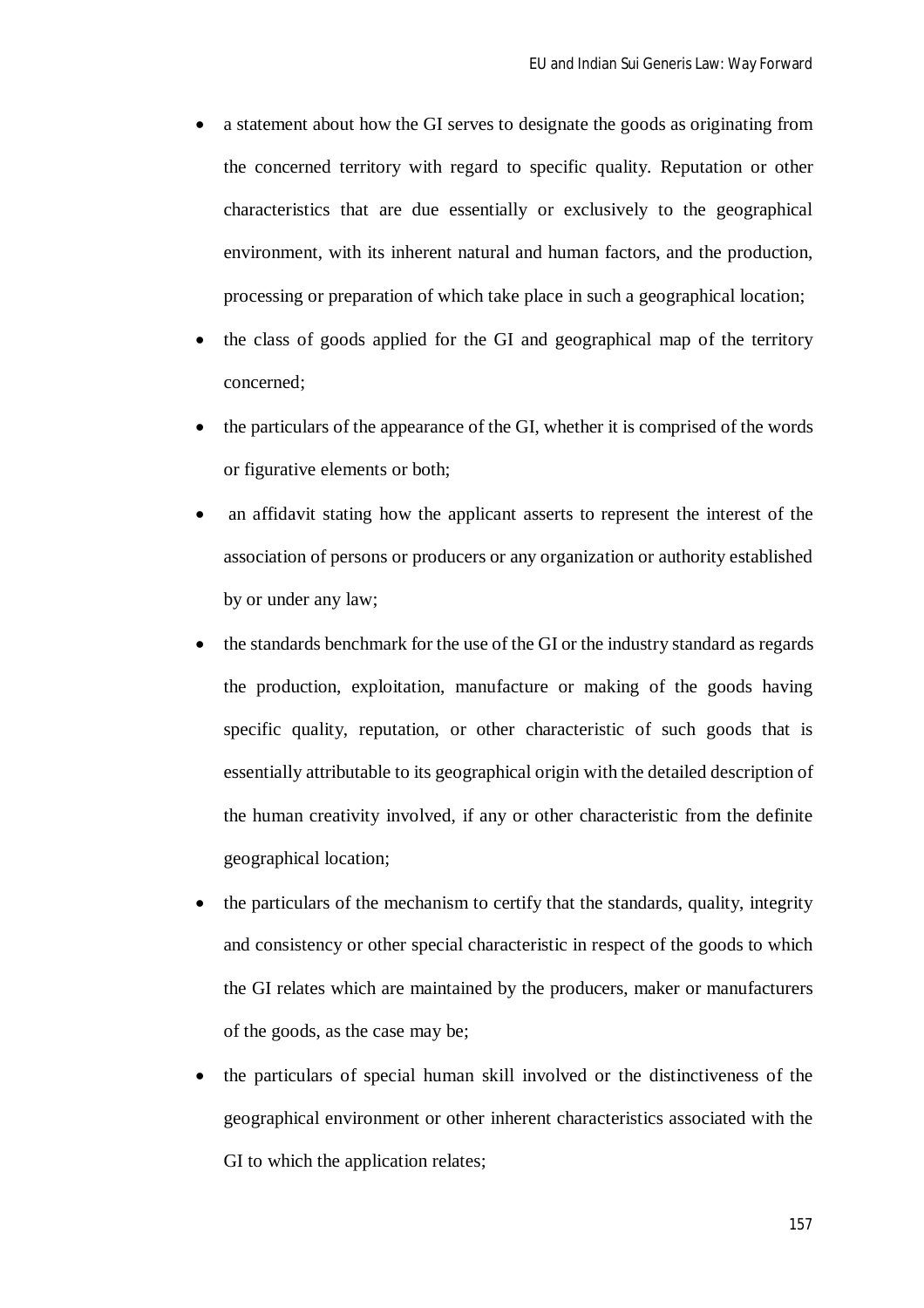the particulars of the inspection structure, if any, to control the use of the GI with regard to the goods for which application is made in the definite geographical region mentioned in the application.

The Indian GI Act does not indicate any specific term to describe the processing or production method that is mandatory. However, it requires a 'statement' which must be part of the application for registration. This statement has to expound how the GI designates the goods having specific geographical origin with regards to quality, reputation or other characteristics due to the geographical environment. In contrast, the term 'product specification' is used by EC Regulations  $510/2006$  and  $1151/2012$ .<sup>61</sup> For a GI to be registered under the former EU GI Regulation and the current 1151/2012, the agricultural or food product must comply with the 'product specification'.

Moreover, in the case of the Indian GI Law, the specifications have been detailed in the Rules made under the Act whereas in the case of the EU, Regulation 1151/2012 itself provides for the specifications in detail. There are always potential opportunities for challenges in the courts of law against the Rules and whether they are framed in line with the actual law.

The EU Regulation is more comprehensive in terms of specifications detailed in Article 7 of Regulation 1151/2012. It ensures quality and authenticity of the product by asking for evidence of origin, details about production method, information with regard to packaging and details on demarcation of geographical area. Further, the Regulation requires that specifications must link the agricultural product to the designated geographical origin. Compliance with the processing or the production process is mandatory once the GI is granted. Pakistan can emulate the EU in this regard and make

 $61$  See Echols (n 33) Chapter 4, 161.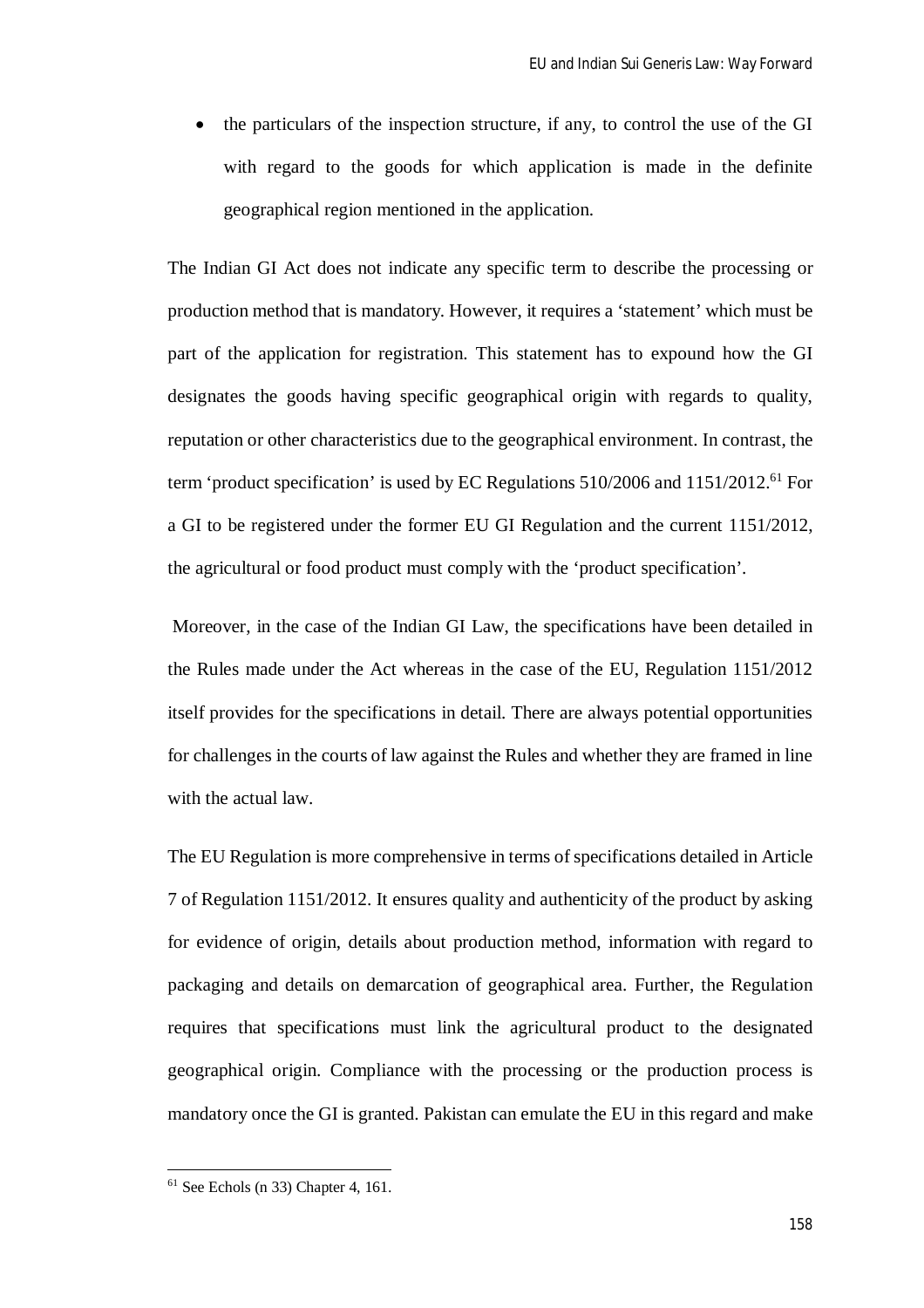a comprehensive list of specifications for the application of GIs under its potential GI law. The product specification ensures standards and the quality of the product and this 'will have a strong influence not only on the quality of the product but also on its image'.<sup>62</sup> This mechanism will guarantee the authenticity of the registered GIs and will attract a price premium. This will provide better protection to GIs and will result in rural development and higher incomes for farmers.

According to the former President of the REAP, many problems for Pakistani exports will be solved if a law is provided that demands comprehensive specifications with regard to production method, proof of link between the characteristics of the product and the geographical area, packaging and labelling conditions. The REAP President informed me that at times export products from Pakistan were not produced according to specifications or there were health related issues. He said that rice exports, fish exports and mango exports have been facing export bans due to restrictions from different parts of the world, such as the EU, under bilateral agreements or due to SPS and TBT<sup>63</sup> Agreements of the WTO. He said that this would help Pakistan earn billions of dollars in its exports from its GIs, such as rice, mangoes and kinoos.<sup>64</sup> An assurance

<sup>62</sup> D Barjelle and JM Chappius, 'Transactions Costs and Artisanal Food Products' (Swiss Federal Institute of Technology, Paper presented at the 4<sup>th</sup> Annual Conference of the International Society for New Institutional Economics 2000) 13.

<sup>&</sup>lt;sup>63</sup> Technical barriers to Trade Agreement is a mandatory Agreement of the WTO. According to Echols, 'the product specification is a technical regulation and is subject to the Agreement on Technical Barriers to Trade'. He said that both TRIPS Agreement and TBT Agreement apply to GIs and in the GIs dispute at WTO, both Agreements were cited by the complainant. However the Panel did not rule on the TBT claim. See Echols (n 33) Chapter 4, 160. Agreement on TBT defines a technical regulation as 'a document which lays down product characteristics or their related processes and production methods, including the applicable administrative provisions, with which compliance is mandatory. It may also include or deal exclusively with terminology, symbols, packaging, marking or labelling requirements as they apply to a product, process or production method.' See

<sup>&</sup>lt;www.wto.org/english/docs\_e/legal\_e/17-tbt\_e.htm> accessed 19 August 2014.

<sup>&</sup>lt;sup>64</sup> Interview with REAP Chairman. Only Basmati exports apart from domestic consumption in Pakistan varies from 0.6 to 1.2 billion dollars. Last year, it was at its lowest at 0.6 billion.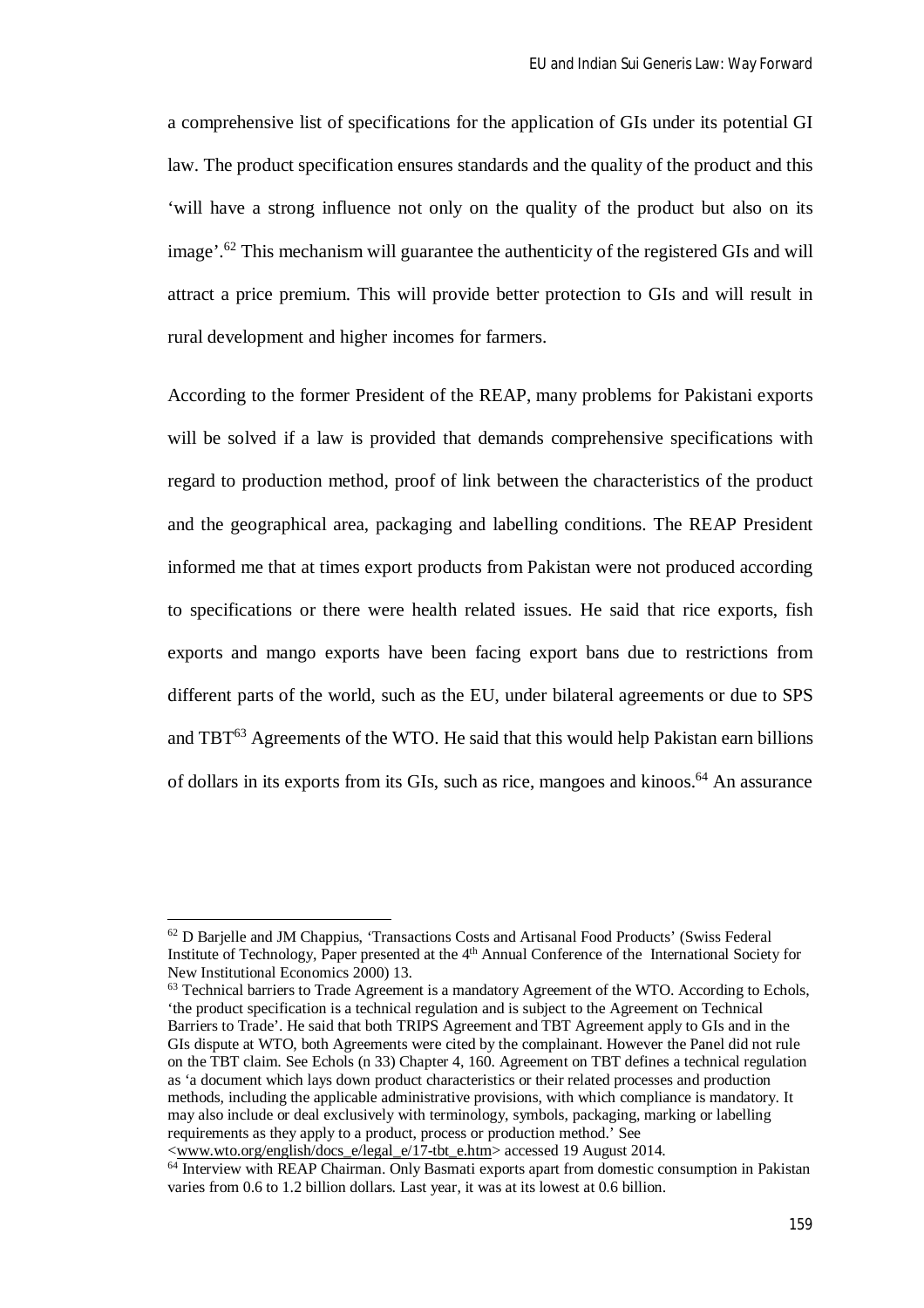of quality would enhance sales and bring premium prices for GIs which would ensure higher incomes for the farmers in addition to economic development.

# **5.7 APPLICATION AND REGISTRATION OF GIS UNDER EU AND INDIAN SUI GENERIS LAWS**

Application and registration of GIs are important components of any sui generis law. Codifying the process in a law for simple matters such as an application for registration or an opposition filed against the registration of GI can have trade consequences.<sup>65</sup> EU Regulation 2081/92 was challenged in the WTO and part of this challenge was based on these procedural grounds.

The direct role of the state for the registration of GIs in India as an applicant is the main difference between the category of applicants for registering GIs in the EU and India. The Indian GI Act takes into account its peculiar economic circumstances and the capacity of the stakeholders. A group of producers is generally the originator of an application for registration of a GI. This group holds property rights in the GI on behalf of all the members of the group.<sup>66</sup>

According to Article 5 of the EU Regulation, only a group<sup>67</sup> was entitled to apply for registration of GIs. Similarly, a group is also entitled to do so under the current EU

<sup>65</sup> Echols (n 33) 159.

<sup>&</sup>lt;sup>66</sup> Echols (n 33) 162. According to Echols, 'some might say they also hold the geographical indication for the benefit of the community. This idea gains in significance as the reputation of the GI and local foods become elements of rural tourism and rural development.'

<sup>67</sup> Article 5 of Regulation 510/2006 states:

<sup>&#</sup>x27;1. Only a group shall be entitled to apply for registration.

For the purposes of this Regulation, "group" means any association, irrespective of its legal form or composition, of producers or processors working with the same agricultural product or foodstuff. Other interested parties may participate in the group. A natural or legal person may be treated as a group in accordance with the detailed rules referred to in Article 16(c).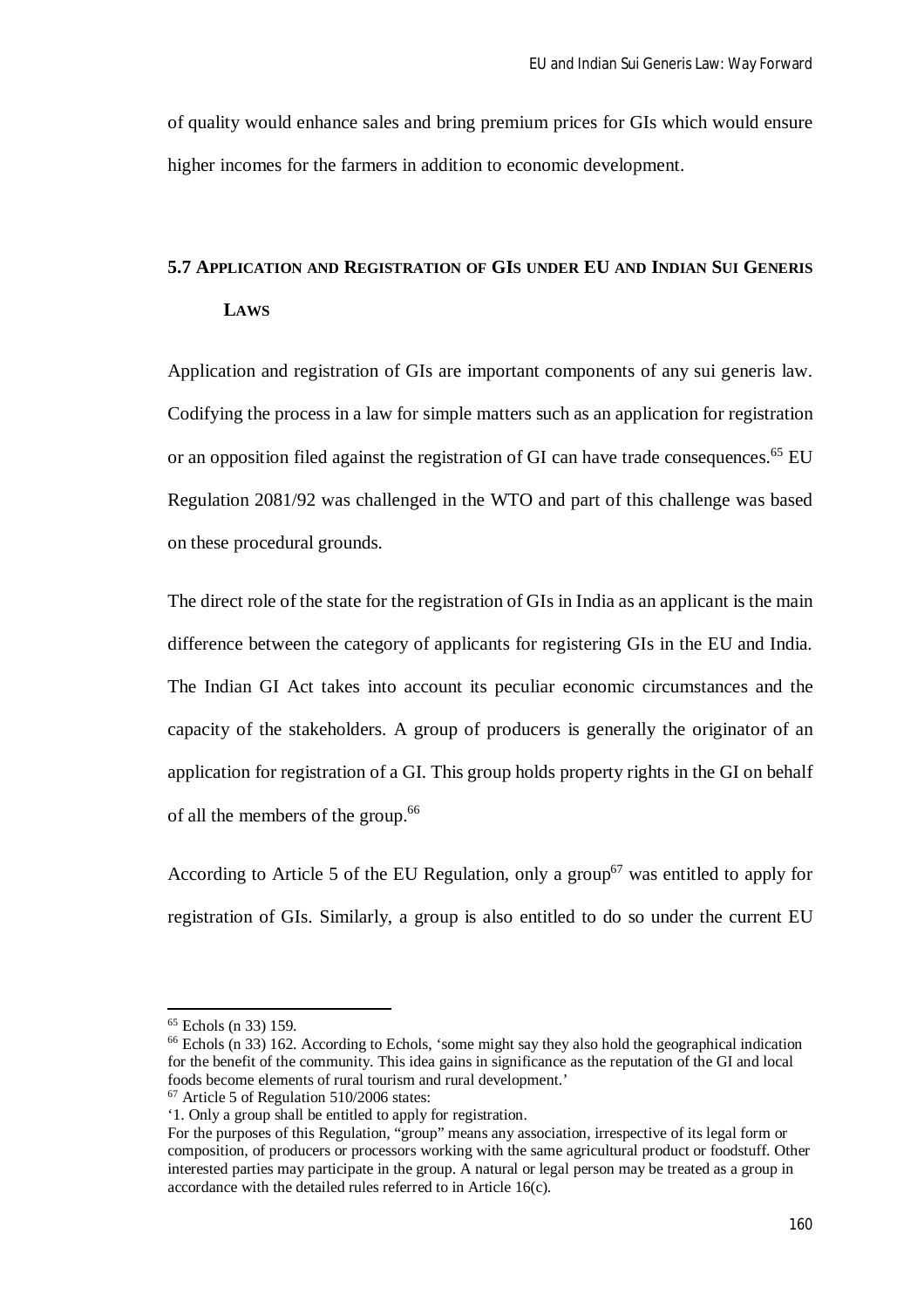Regulation.<sup>68</sup> On the other hand, the Indian GI Act of 1999 allows any association of persons or producers or any organisation or authority established by or under any law for the time being in force that represents the interests of the producers of the concerned goods to apply for registration.<sup>69</sup> Accordingly, the Indian GI Act has implicitly allowed the state to register GIs directly. A producer's association or an authority, e.g., 'The Tea Board of India'<sup>70</sup> which represents the producers, can be registered as proprietors for the protection of GIs in India. That is why in India the majority of the GIs are registered, protected and promoted by the Indian Government through different organisations, such as APEDA,<sup>71</sup> the Tea Board of India and the Spice Board of India.

An application for the registration of a GI is submitted under Article 8(1) of the QSR. It requires the name and address of the applicant, details of specification as given in Article 7 of the Regulation and a single document setting out the main points of the specification: the name, a description of the product, including, where appropriate, specific rules concerning packaging and labelling, and a concise definition of the geographical area and a description of the link between the product and the

In the case of a name designating a trans-border geographical area or a traditional name connected to a trans-border geographical area, several groups may lodge a joint application in accordance with the detailed rules referred to in Article 16(d).'

Articles 5, 6, 7, 12 and 15 of Regulation 510/2006 provide the procedure for filing a PGI or a PDO. <sup>68</sup> Article 3(2) of Regulation 1511/2012, "'group" means any association, irrespective of its legal form, mainly composed of producers or processors working with the same product'.

 $69$  Section 11(1) of Indian GI Act 1999:

<sup>&#</sup>x27;Any association of persons or producers or any organization or authority established by or under any law for the time being in force representing the interest of the producers of the concerned goods, who are desirous of registering a geographical indication in relation to such goods shall apply in writing to the Registrar in such form and in such manner and accompanied by such fees as may be prescribed for the registration of the geographical indication.'

<sup>70</sup> See Tea Board <www.tea.nic.in> accessed 20 August 2014, 'Tea Board is a government body established by the Tea Act in 1953 to develop and implement a certification program to regulate and control all aspects of the production and sale of teas from different Indian regions, including tea from the Darjeeling region of India. The composition of the Tea Board is diverse, comprised of members representing owners of tea estates, the state governments, members of Parliament, workers' representatives, exporters, packers and consumers.' *Tea Board of India v The Republic of Tea* (n 33). See also Echols (n 33) 107.

<sup>&</sup>lt;sup>71</sup> The Agriculture  $\&$  Processed Food Products Export Development Authority under the APEDA Act 1986.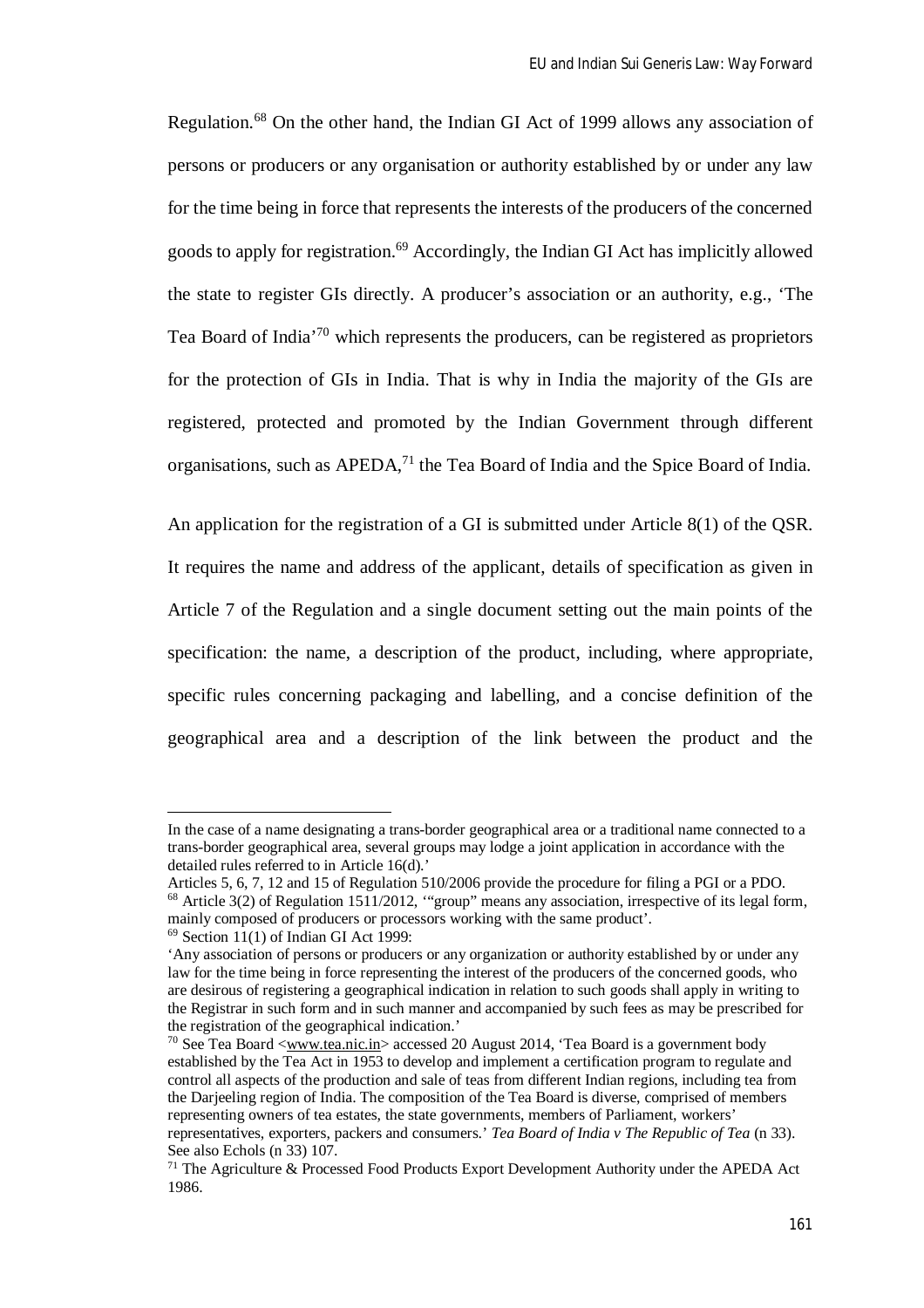geographical origin.<sup>72</sup> Article 50(1) of the Regulation relates to the scrutiny of the applications. The Commission has six months to examine the application in the light of Article 49 of the Regulation. If the conditions laid down in the Regulation are met, the Commission will publish the single document in the Official Journal of the European Union  $(OJEU)$ .<sup>73</sup>

Any member state or third party may object to the proposed registration within three months from the date of publication in the OJEU.<sup>74</sup> In case 'the Commission receives no notice of opposition or no admissible reasoned statement of opposition under Article 51, it shall adopt implementing acts, without applying the procedure referred to in Article 57(2), registering the name<sup> $.75$ </sup> There is an improvement in the time line in Regulation 1511/2012 compared to Regulation 510/2006. Under the former, the Commission had twelve months to scrutinise an application, and the opposition period during which an interested party could object to the proposed registration of the name was six months.<sup>76</sup>

Application for registration of GIs in India is made under Section  $11(1)^{77}$  of the Indian GI Act. However, as explained above under 'Product Specifications', the application

 $\overline{\phantom{a}}$ 

'Where, based on the scrutiny carried out pursuant to the first subparagraph of paragraph 1, the Commission considers that the conditions laid down in this Regulation are fulfilled, it shall publish in the *Official Journal of the European Union*:

 $72$  See Regulation 1511/2012 Article 8(1).

 $73$  Article 50(2)(a) states:

<sup>(</sup>a) for applications under the scheme set out in Title II, the single document and the reference to the publication of the product specification'

 $74$  See Regulation 1511/2012, Article 51(1).

<sup>75</sup> See ibid Article 51(2).

<sup>76</sup> See Regulation 510/2006, Article 6 and Article 7.

 $77$  11(1) 'Any association of persons or producers or any organization or authority established by or under any law for the time being in force representing the interest of the producers of the concerned goods, who are desirous of registering a geographical indication in relation to such goods shall apply in writing to the Registrar in such form and in such manner and accompanied by such fees as may be prescribed for the registration of the geographical indication.' See

 $\sim$ wipo.int/wipolex/en/text.jsp?file\_id=128105> accessed 13 November 2013.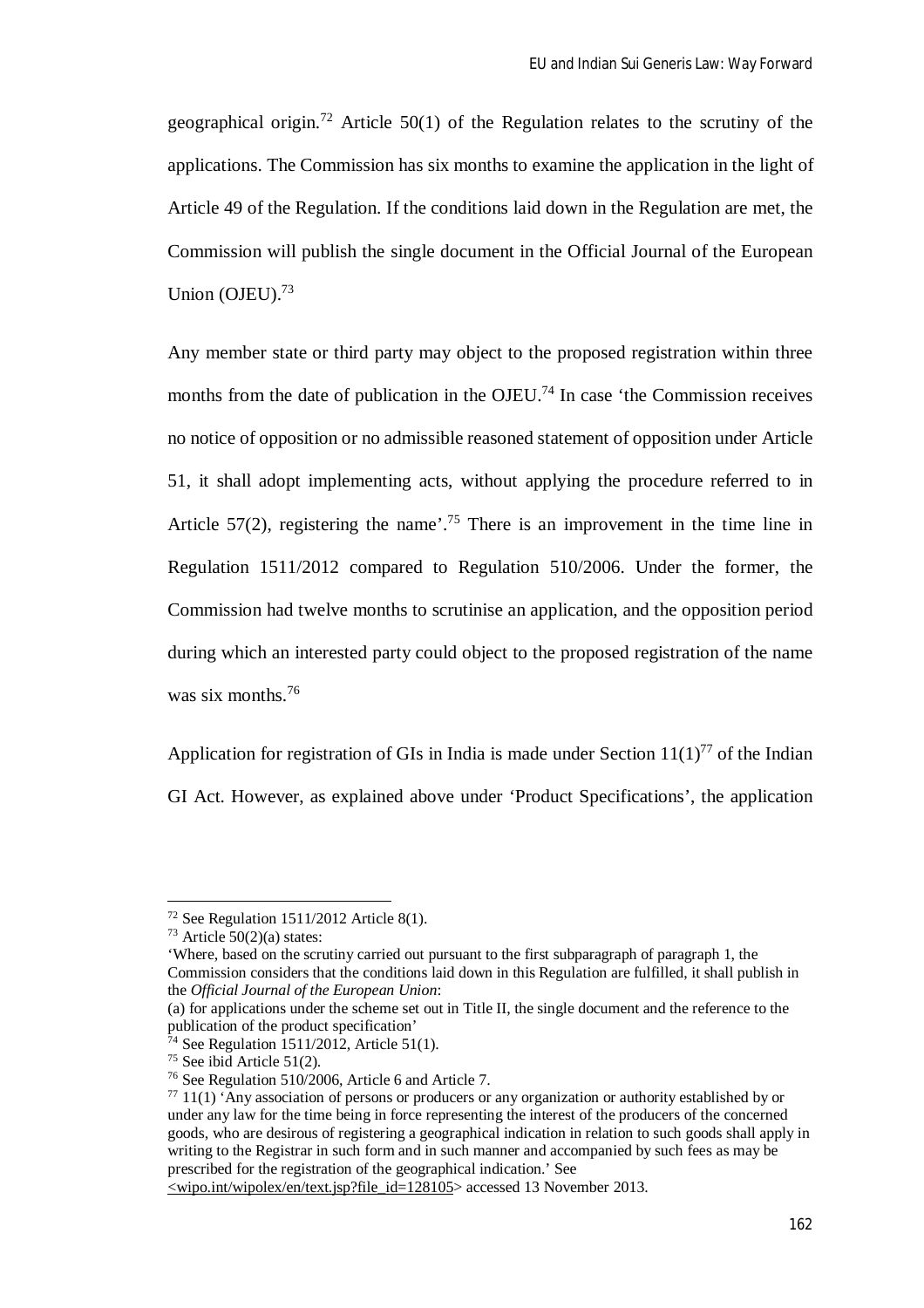has to fulfil the requirements contained in Section 11(2) of the Indian GI Act read with Section 32(1) of the Indian GI Rules.

On receipt of an application, the Indian GI law states that:

[T]he Registrar shall examine the application and the accompanying Statement of Case as required under rule 32(1) as to whether it meets the requirements of the Act and the Rules and for this purpose, he shall ordinarily constitute a Consultative Group of not more than seven representatives chaired by him from organization or authority or persons well versed in the varied intricacies of this law or field to ascertain the correctness of the particulars furnished in the Statement of Case referred to in rule 32(1) which shall ordinarily be finalised within three months from the date of constitution of the Consultative Group. Thereupon, the Registrar shall issue a Examination Report on the application to the applicant.<sup>78</sup>

The Registrar may altogether refuse or may accept the application or may attach certain conditions on the basis of the comments given by the consultative group. Two months are given for compliance from the date of issuance of the examination report to the applicant. Upon a satisfactory reply, the application is accepted and published in the bimonthly GI Journal. Upon advertisement, any person, for a maximum of 4 months, can oppose the application in writing. If no opposition comes or in the event of an opposition and the case is decided in favour of the applicant then the concerned GI is registered along with the authorised users and the particulars are included in the GI Register.<sup>79</sup>

Pakistan is a developing country like India, with a weak private sector and an economy in transition. The Indian government has played an effective role since the enactment of its GI Law. Most of the GIs registered in India are state-owned and in many of them

<sup>78</sup> Section 33 of the Indian GI Rules under Indian GI Act 1999.

<sup>79</sup> Kasturi Das, 'Prospects and Challenges of Geographical Indications in India' (2010) 13 JWIP 148.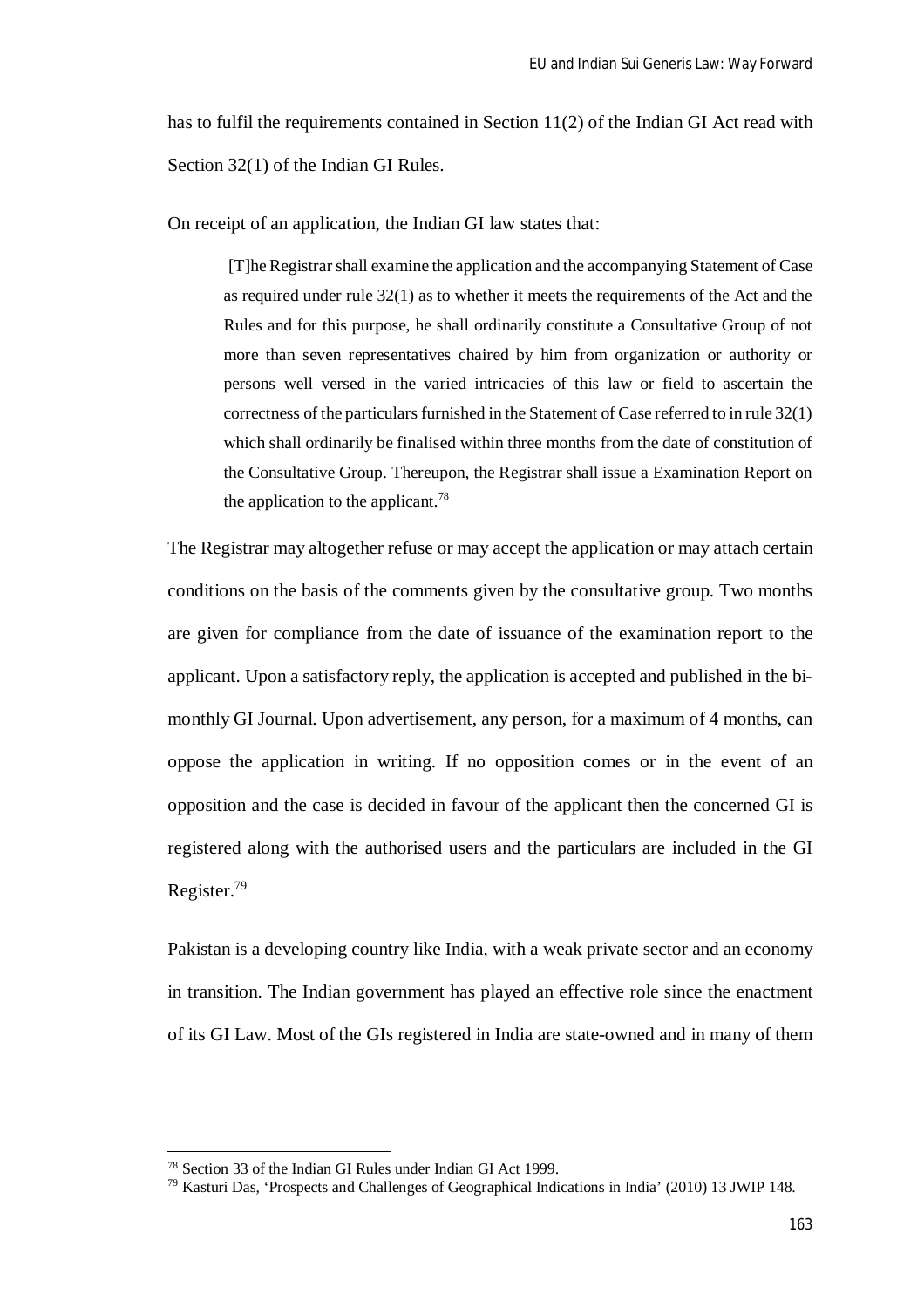the state has facilitated the registration in tandem with the private sector.<sup>80</sup> Pakistan can legislate along the lines of the Indian GI Act with regard to the provisions related to the 'applicants'. This will enable the state to play an active role in the registration of GIs. It will facilitate the government institutions of Pakistan, such as the Trade Development Authority of Pakistan (TDAP), the Pakistan Horticulture Development and Export Board (PHDEB), and provincial agricultural departments to play an important role in registering and promoting GIs in Pakistan.<sup>81</sup> Further, with regard to the application and the process of opposition and subsequent advertisement or publication of the application for registration, both the EU and India have comprehensive systems. However, the Pakistani government may seek to emulate the Indian example here because India is not part of any customs union and hence the process of registration is relatively simpler. The timeline for registration of GIs is also quicker than the EU. In this way, public institutions in Pakistan can register GIs. Registration of GIs is badly needed in Pakistan as there is not a single GI registered at this time. The role of the government is likely to result in the speedy registration of the GIs in the same way as India, and will promote trade and rural development in Pakistan.

## **5.8 GENERIC NAME UNDER EU AND INDIAN SUI GENERIS LAWS**

 $\overline{a}$ 

Regulation 510/2006 defined the term 'generic name' as the name of an agricultural product or a foodstuff which, although it relates to the place or the region where this

<sup>&</sup>lt;sup>80</sup> Interview with Ex-Special Secretary and Additional Secretary Cabinet Division of Pakistan and Head of TDAP (September 2013).

<sup>81</sup> Interview with Ex-Special Secretary and Additional Secretary Cabinet Division of Pakistan and Head of TDAP (September 2013).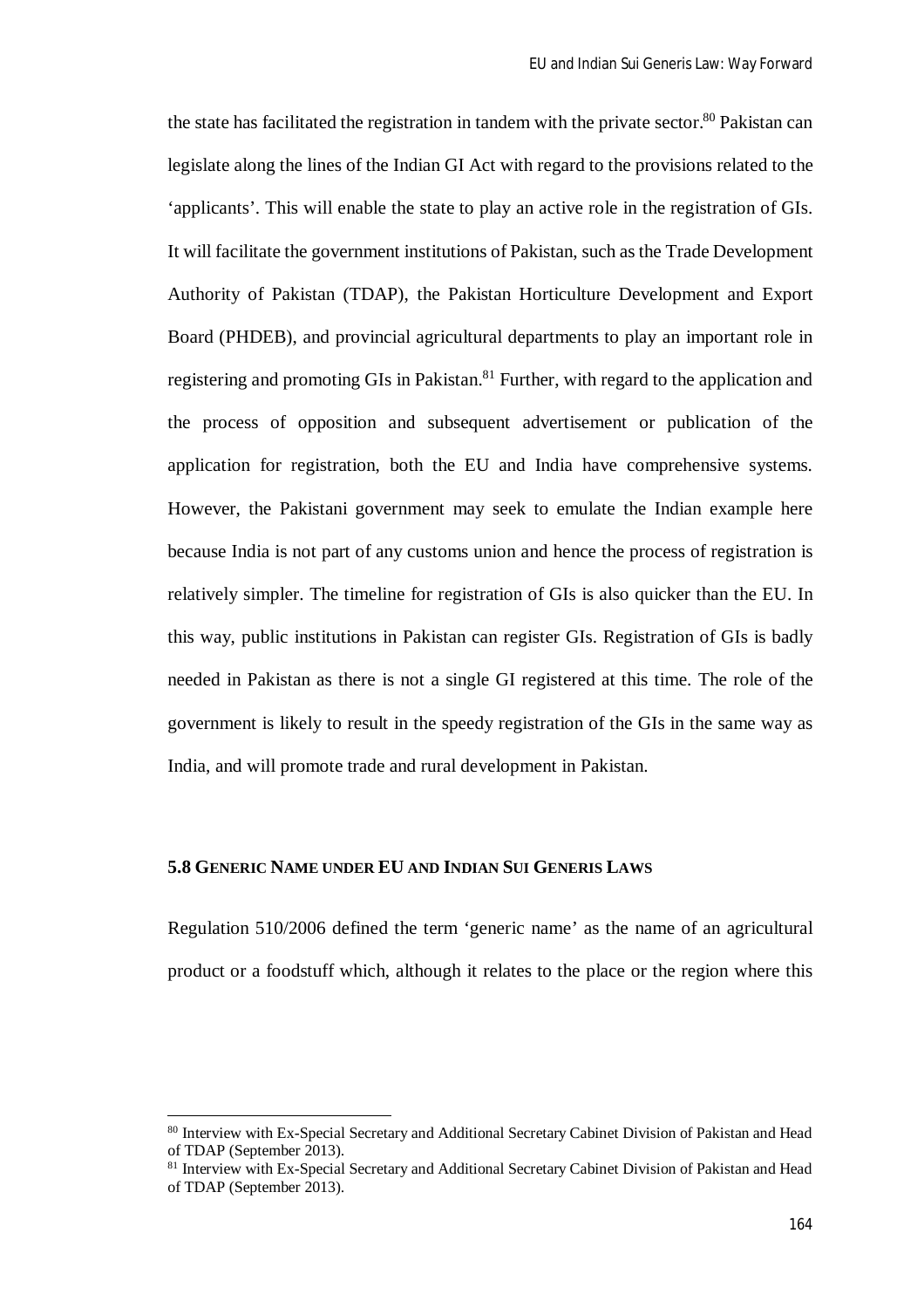product or foodstuff was originally produced or marketed, has become the common name of an agricultural product or a foodstuff in the Community.<sup>82</sup>

The definition of 'generic' is no different under the current 1511/2012 except that the phrase 'in the Union' has been added at the end of the definition. This addition of the phrase at the end of the definition 'is likely to provoke debate over the extent of generic use throughout the EU necessary to invoke a successful defence to an action for infringement' as set out in Article 13(1) of the current Regulation which states that 'where a protected designation of origin or a protected geographical indication contains within it the name of a product which is considered to be generic, the use of that generic name shall not be considered to be contrary to points (a) or (b) of the first subparagraph<sup>'.83</sup>

Moreover, Article  $13(2)^{84}$  of Regulation 1511/2012 gives indefinite protection to the registered GIs. It states that 'protected designations of origin and protected geographical indications shall not become generic'. This protection is very cost effective for the owners of the GIs registered compared to those systems where GIs are

 $82$  Article 3(1) of Regulation 510/2006:

<sup>&#</sup>x27;Names that have become generic may not be registered.

For the purposes of this Regulation, a "name that has become generic" means the name of an agricultural product or a foodstuff which, although it relates to the place or the region where this product or foodstuff was originally produced or marketed, has become the common name of an agricultural product or a foodstuff in the Community.

To establish whether or not a name has become generic, account shall be taken of all factors, in particular:

<sup>(</sup>a) the existing situation in the Member States and in areas of consumption;

<sup>(</sup>b) the relevant national or Community laws.'

<sup>&</sup>lt;sup>83</sup> See Regulation 1511/2012, Article 13(1). Article 13(1)(a) and 13(1)(b):

<sup>&#</sup>x27;(a) any direct or indirect commercial use of a registered name in respect of products not covered by the registration where those products are comparable to the products registered under that name or where using the name exploits the reputation of the protected name, including when those products are used as an ingredient;

<sup>(</sup>b) any misuse, imitation or evocation, even if the true origin of the products or services is indicated or if the protected name is translated or accompanied by an expression such as 'style', 'type', 'method', 'as produced in', 'imitation' or similar, including when those products are used as an ingredient.'

<sup>84</sup> Regulation 1511/2012, Article 13(2) states that 'protected designations of origin and protected geographical indications shall not become generic'.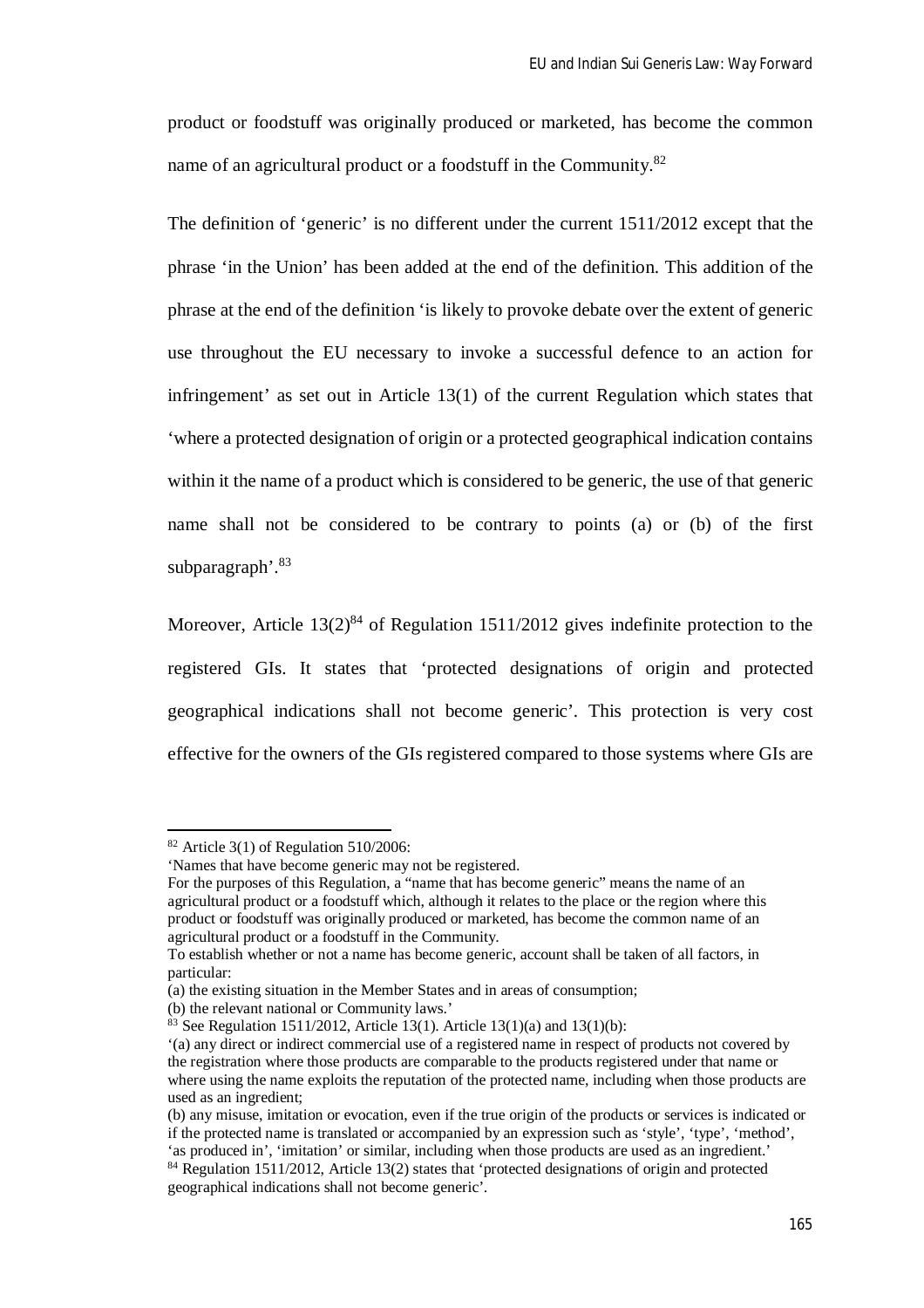registered as collective marks or certified marks, where GIs are to be renewed every ten years. However, there is a caveat. The indefinite protection for registered PDOs and PGIs is subject to meeting conditions of product specification. Article  $54(1)(a)$ stipulates that the Commission may cancel a PDO or a PGI 'where compliance with the conditions of the specification is not ensured'.<sup>85</sup>

According to section 9 of the Indian GI Act 1999, generic names cannot be registered. Generic names are defined in explanation 1 of section 9 of the Indian GI Act which states that 'generic names or indications' in relation to goods means the name of a good which, although it relates to the place or the region where the good was originally produced or manufactured, has lost its original meaning and has become the common name of such a good and serves as a designation for or indication of the kind, nature, type or other property or characteristic of the good. Further, it is explained in section 9 that in order to determine the generic name, all factors should be taken into account including the existing situation in the region or place in which the name originates and the area of consumption of the goods. $86$ 

<sup>&</sup>lt;sup>85</sup> See Regulation 1511/2012, Article 54(1)(a). See also Regulation 510/2006 Articles 4 and 12; Evans (n 38) 24.

<sup>86</sup> Explanation 1 and 2 of Section 9 of Indian GI Act 1999:

*<sup>&#</sup>x27;*Explanation 1: For the purposes of this section, "generic names or indications", in relation to goods, means the name of a goods which, although relates to the place or the region where the goods was originally produced or manufactured, has lost its original meaning and has become the common name of such goods and serves as a designation for or indication of the kind, nature, type or other property or characteristic of the goods.

Explanation 2: In determining whether the name has become generic, account shall be taken of all factors including the existing situation in the region or place in which the name originates and the area of consumption of the goods.'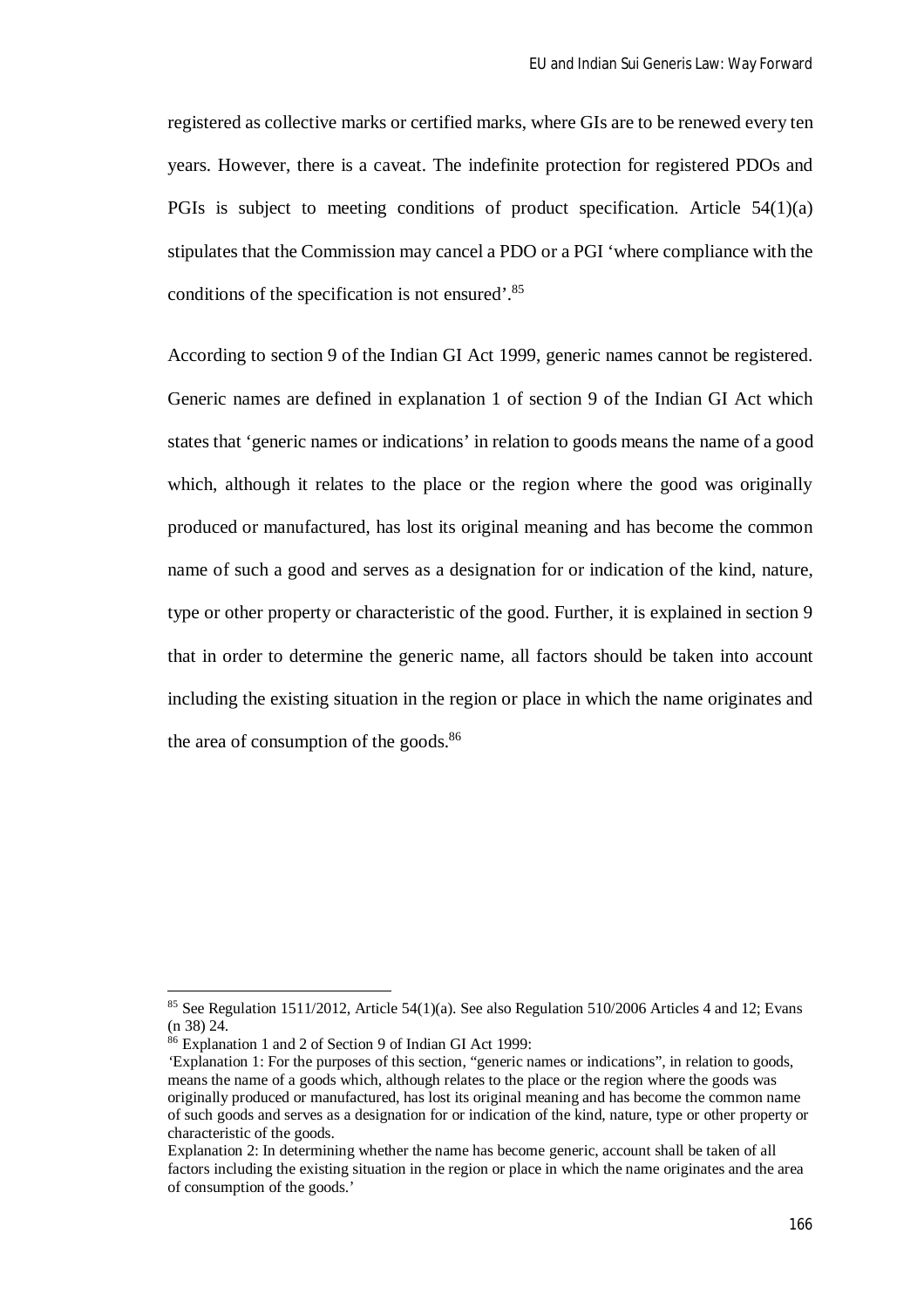GIs are registered for ten years under the Indian GI Act and have to be renewed after every ten year interval.<sup>87</sup> This is normally not the case in sui generis laws of GIs, like in the EU, as it involves extra cost and may invite litigations<sup>88</sup> at the time of renewal. Under the present Trademarks Ordinance of Pakistan, GIs are initially registered for ten years. This registration has to be renewed every ten years. It would be advantageous for Pakistan to introduce EU-like provisions in any GI legislation. This would save the registered GIs from generic attacks and would also be convenient for the owners to register it once and for all. For assurance of continued quality and authenticity, such as in the EU, this indefinite registration should be subject to fulfilling the specifications given by the applicants at the time of registration of GIs.

# **5.9 GREATER LEVEL OF PROTECTION UNDER EU AND INDIAN SUI GENERIS LAWS**

Article 13 of QSR relates to the overall protection of GIs. Article 13(1)b provides for additional protection<sup>89</sup> to agricultural products as a TRIPS plus provision.<sup>90</sup> Under Article 13(1)b, registered names will be protected against 'any misuse, imitation or evocation, even if the true origin of the product is indicated or if the protected name is translated or accompanied by an expression such as "style", "type", "method", "as

<sup>87</sup> Section 18(1) of GI Act of India:

<sup>&#</sup>x27;The registration of a geographical indication shall be for a period of ten years, but may be renewed from time to time in accordance with the provisions of this section.'

<sup>88</sup> Litigation may be in the form of an assertion by third parties that the GI has become generic. Although this attack can be made at any time, at renewal stage it can create undue delays and complications for re-registration and would involve legal costs.

<sup>89</sup> Under Article 23 of TRIPS there is additional protection for wines and spirits. For example, even if the consumers are not confused regarding the origin, GI cannot be used by unauthorised users such as an American or Pakistani trader cannot write 'Pakistani made Roquefort Cheese' or 'Made in America Roquefort Cheese'.

<sup>&</sup>lt;sup>90</sup> Article 23 of TRIPS Agreement binds the member states to give additional protection to wines and spirits registered as GIs. For a detailed discussion on it see chapter 2 under heading of Additional Protection. Although members of the WTO are not obliged to protect agricultural products such as wines and spirits, the EU has gone beyond minimum requirements of TRIPS Agreement and has granted additional protection to agricultural products beyond wines and spirits as per Article 13(1)b of Regulation 510/2006.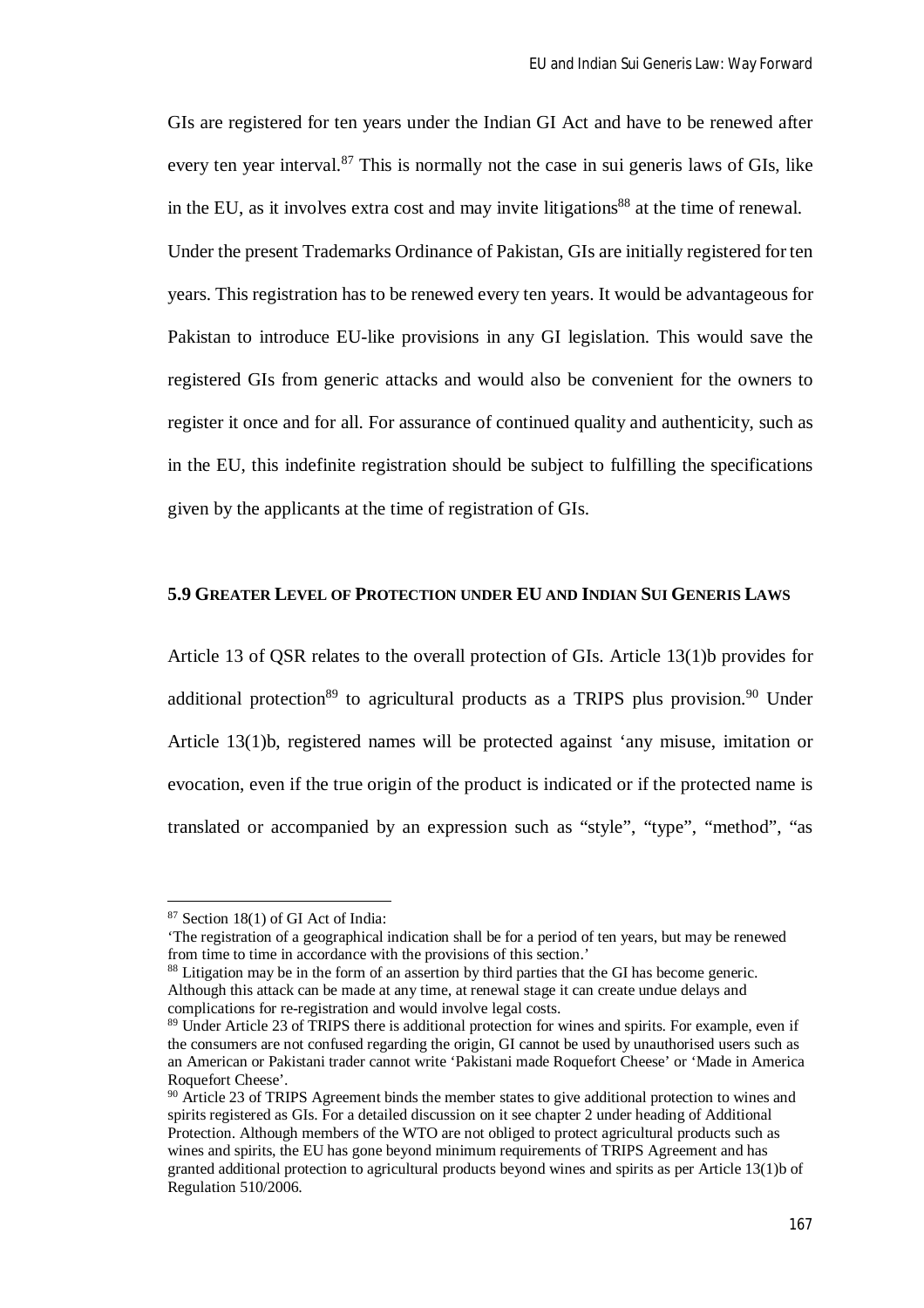produced in", "imitation" or similar'. It is exactly the same as the provision provided in EU Regulation 501/2006.

Under the Indian GI law, GIs notified by the central government of India have additional protection in the same way as the EU. This means that if Basmati is registered and notified for additional protection in India then the use of Basmati in an evocative manner, such as Basmati type, style, kind, or imitation will be taken as an infringement under section 22 of the Indian GI Act.<sup>91</sup>

The Indian GI law says that in respect of such notified goods, infringement will include, inter alia, the use of such expressions as 'kind', 'style', 'imitation' or like expressions by unauthorized users. Such additional protection requires no proof of likelihood of deception. Such prohibition also applies to translations, and the use of such GIs for notified goods would be forbidden whenever the goods did not come from the area in question.

GIs are being seen as useful IPRs for developing countries because of their potential to localise economic control, promote rural socio-economic development and enable economic returns to holders of indigenous knowledge. These factors lie at the heart of

<sup>91</sup> As per section 22(2) of Indian GI Act, 'the Central Government may, if it thinks necessary so to do for providing additional protection to certain goods or classes of goods under sub-section (3), by notification in the Official Gazette, specify such goods or class or classes of goods, for the purposes of such protection.' Further, Section 22(3) of this Act states that 'any person who is not an authorised user of a geographical indication registered under this Act in respect of the goods or any class or classes of goods notified under sub-section (2), uses any other geographical indication to such goods or class or classes of goods not originating in the place indicated by such other geographical indication or uses such other geographical indication to such goods or class or classes of goods even indicating the true origin of such goods or uses such other geographical indication to such goods or class or classes of goods in translation of the true place of origin or accompanied by expression such as "kind", "style", "imitation", or the like expression, shall infringe such registered geographical indication.'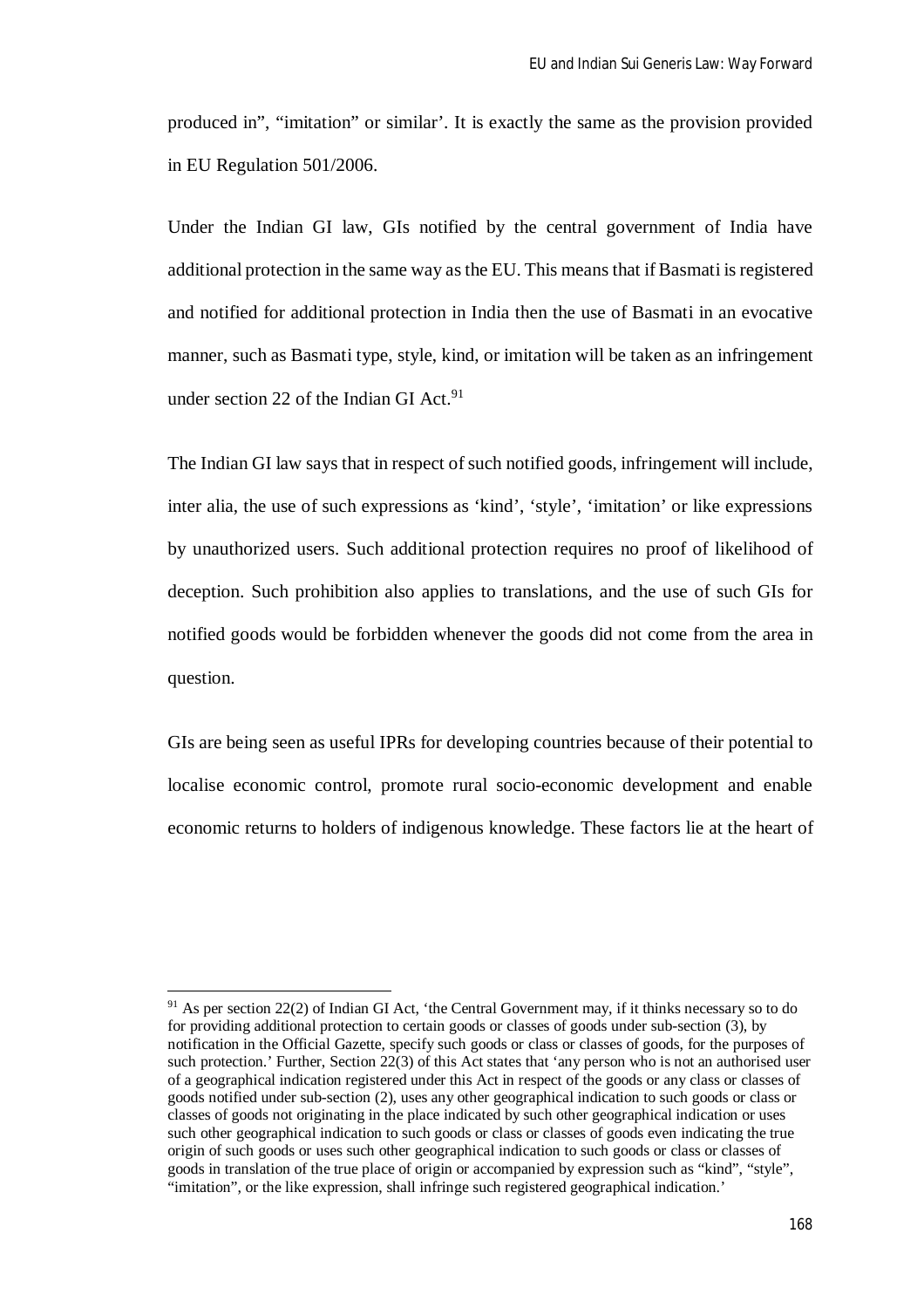the demand for stronger protection for products, other than wines and spirits, at the TRIPS Council by many developing countries.<sup>92</sup>

Pakistan has many GIs in the agriculture, food and handicraft sectors which need additional protection for the above said reasons. It is supporting the stance of the EU at the WTO for additional protection of agricultural products under the TRIPS Agreement. Pakistan is part of the 'Friends of GIs'<sup>93</sup> in the international negotiations at the WTO and has demanded additional protection for all the products on the basis of the text of Paragraph 18 of the Doha Declaration which provides a mandate to launch negotiations on an extension.<sup>94</sup> It is interesting to note that all the countries which are members of 'Friends of GIs', such as India, Turkey and Switzerland, have enacted sui generis laws for the protection of their respective GIs except Pakistan. It is in the interests of Pakistan to provide greater protection for its GIs. This will provide better protection to the producers and farmers of GIs against infringement as the owner will not have to prove the element of confusion. According to Mr Zulfiqar Ahmed, senior member of PIPRA, there has been illegal trading of GIs within Pakistan where unscrupulous elements are selling GIs, such as Basmati, illegally. He was of the opinion that additional protection would help the genuine producers to contest their cases in the courts of law in a relatively easier way and with fewer legal costs. It is a separate process to gain additional protection under Indian law and this may be more time consuming due to the bureaucratic process. It will be better for Pakistan to emulate Article 13(1)b of the EU

<sup>92</sup> D Rangnekar, 'The International Protection of Geographical Indications: The Asian Experience' (UNCTAD/ ICTSD Regional Dialogue Intellectual Property Rights (IPRs), Innovation and Sustainable Development, Hong Kong, 8–10 November).

<sup>93</sup> See WTO, Doha Ministerial Declaration (Doc WT/MIN(01)/11, 14 November 2002). See also Felix Addor, 'The Way Ahead – What Future for Geographical Indications?' (Worldwide Symposium on Geographical Indications, Parma (Italy), 27-29 June 2005).

<sup>94</sup> Communication of Secretary MINFAL, Government of Pakistan (October 2006(1)). Copy is with the author.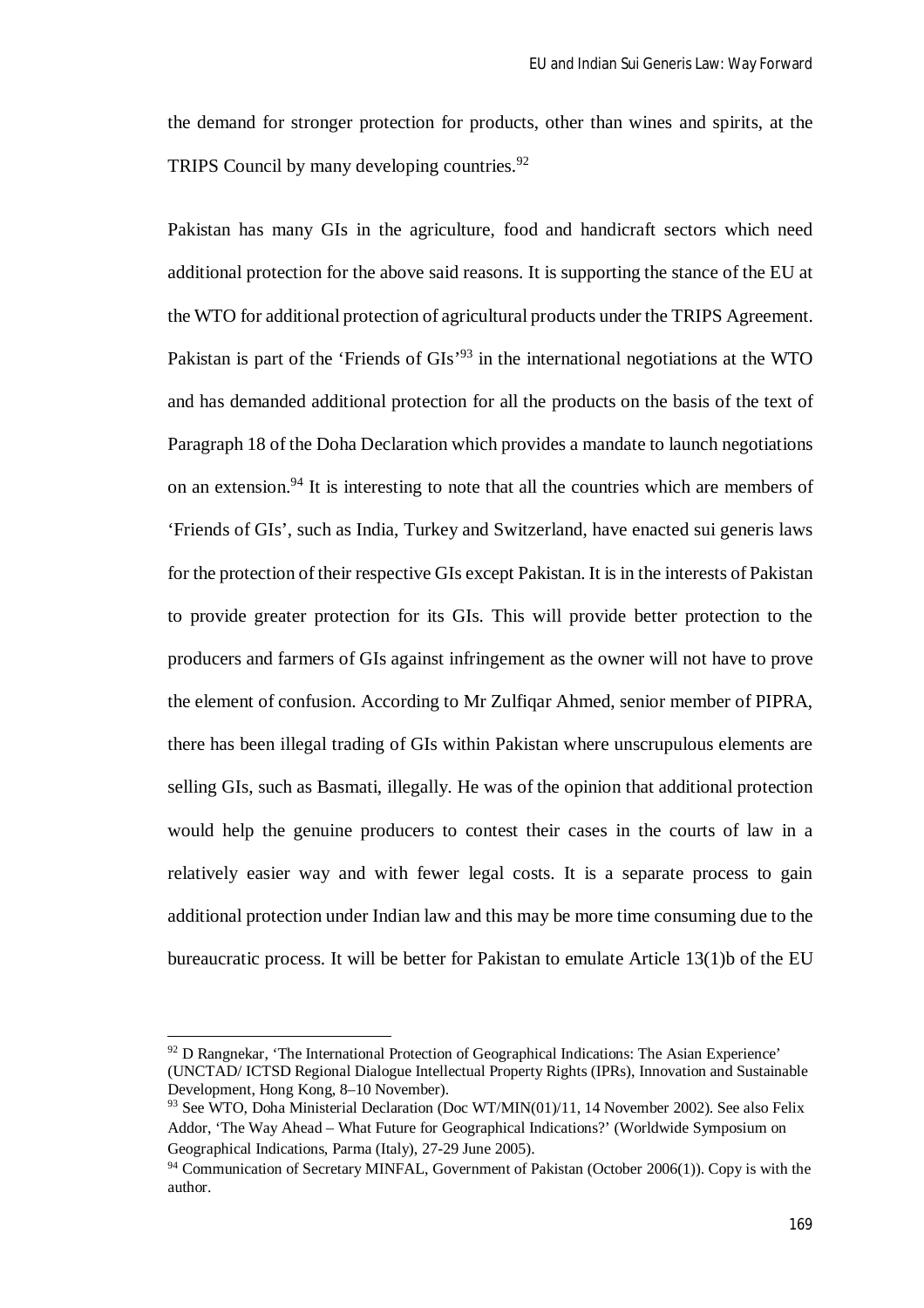Regulation in order to give additional protection to its GIs in its potential sui generis law.

# **5.10 HOMONYMOUS GEOGRAPHICAL INDICATIONS UNDER EU AND INDIAN SUI GENERIS LAWS**

WIPO defines homonymous GIs as:

[T]hose that are spelled or pronounced alike, but which identify products originating in different places, usually in different countries. In principle, these indications should coexist, but such coexistence may be subject to certain conditions. For example, it may be required that they be used in association with additional information as to the origin of the product in order to prevent consumers from being misled. A GI may be refused protection if, due to the existence of another homonymous indication, its use would be considered potentially misleading to consumers with regard to the product's true origin.<sup>95</sup>

Both EU and Indian sui generis laws provide for the possibility of registration of homonymous GIs.<sup>96</sup> Regulation 1511/2012 provides that a homonymous GI should be registered even in the presence of a name already registered subject to actual risk of

<sup>95</sup> WIPO, 'Geographical Indications: An Introduction' 34

<sup>&</sup>lt;www.wipo.int/export/sites/www/freepublications/en/geographical/952/wipo\_pub\_952.pdf> accessed 20 August 2014.

<sup>&</sup>lt;sup>96</sup> Article 23.3 says that 'in the case of homonymous geographical indications for wines, protection shall be accorded to each indication, subject to the provisions of paragraph 4 of Article 22. Each Member shall determine the practical conditions under which the homonymous indications in question will be differentiated from each other, taking into account the need to ensure equitable treatment of the producers concerned and that consumers are not misled.' Although this provision is for wines only yet both Regulation 510/2006 and Indian GI Act of 1999 provide for all other goods as well under respective sui generis laws.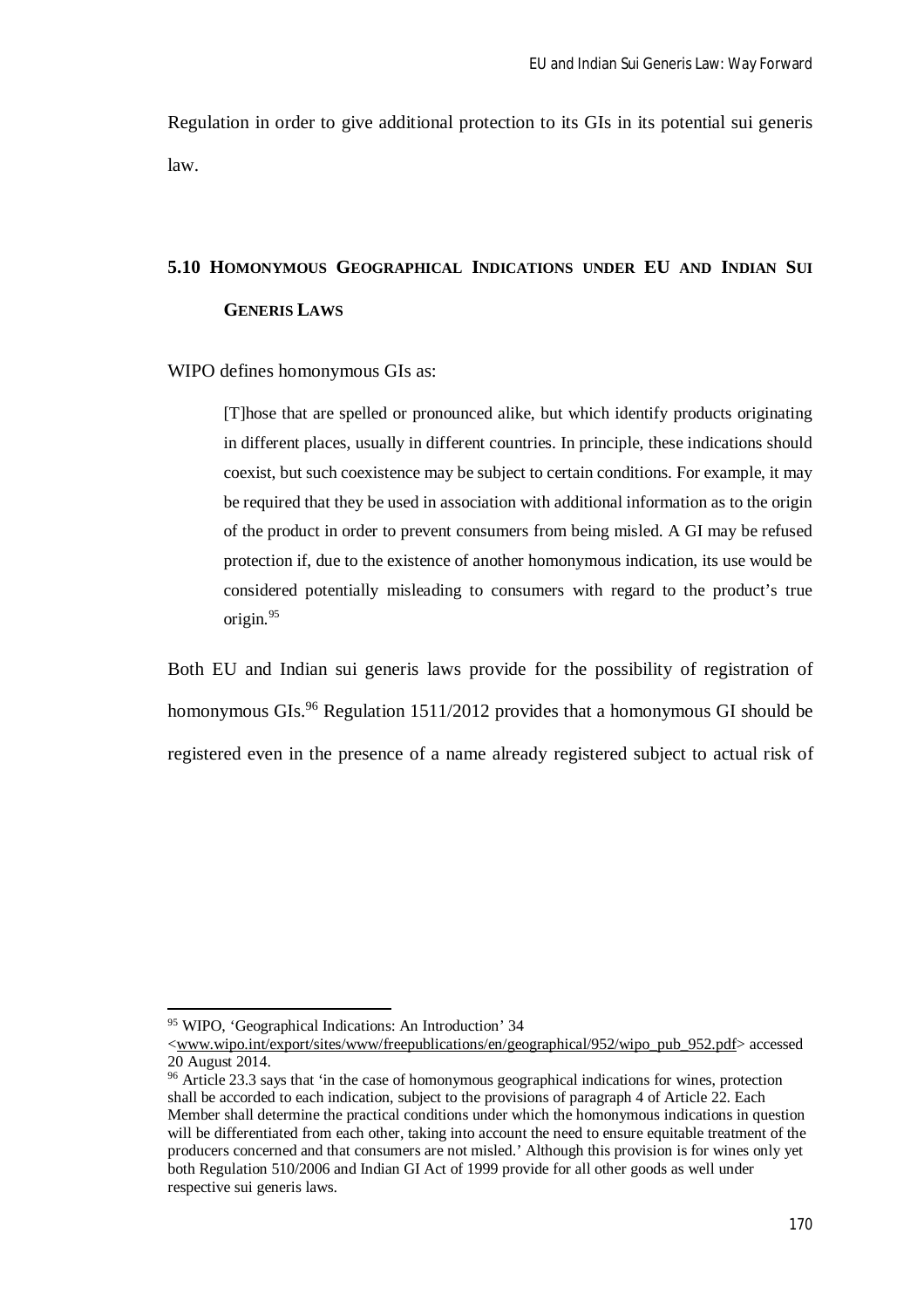confusion and due regard for local and traditional usage.<sup>97</sup> Article 3(3) of the repealed EU Regulation also defined homonymous marks along the same lines.<sup>98</sup>

India provides for homonymous GIs as per Section  $10^{99}$  of the Indian GI Act 1999 which states that:

[A] homonymous geographical indication may be registered under this Act, if the Registrar is satisfied, after considering the practical conditions under which the homonymous indication in question shall be differentiated from other homonymous indications and the need to ensure equitable treatment of the producers of the goods concerned, that the consumers of such goods shall not be confused or misled in consequence of such registration.

There is a difference between the EU and Indian definitions. The EU Regulation states that 'a name proposed for registration that is wholly or partially homonymous with a name already entered in the register … may not be registered unless there is sufficient distinction in practice between the conditions of local and traditional usage and presentation of the homonym registered subsequently'. Hence, it seems difficult for those homonymous names to be registered which do not differentiate in terms of local conditions and traditional usage. For example, Basmati rice is a famous GI of both India and Pakistan and both the territories share local conditions as they border each other.<sup>100</sup>

 $\overline{a}$ 

'A name proposed for registration that is wholly or partially homonymous with a name already entered in the register established under Article 11 may not be registered unless there is sufficient distinction in practice between the conditions of local and traditional usage and presentation of the homonym registered subsequently and the name already entered in the register, taking into account the need to ensure equitable treatment of the producers concerned and that consumers are not misled. A homonymous name which misleads the consumer into believing that products come from another

 $97$  Regulation 1511/2012, Article 6(3) states:

territory shall not be registered even if the name is accurate as far as the actual territory, region or place of origin of the products in question is concerned.

<sup>98</sup> See Regulation 510/2006, Article 3(3).

<sup>&</sup>lt;sup>99</sup> Section 10 of the GI Act states that: 'Subject to the provisions of Section 7, a homonymous geographical indication may be registered under this Act, if the Registrar is satisfied, after considering the practical conditions under which the homonymous indication in question shall be differentiated from other homonymous indications and the need to ensure equitable treatment of the producers of the goods concerned, that the consumers of such goods shall not be confused of misled in consequence of such registration.'

<sup>100</sup> See also WIPO – Standing Committee on Trademarks, Industrial Designs and Geographical Indications, 'Possible solutions for conflicts between trademarks and geographical indications and for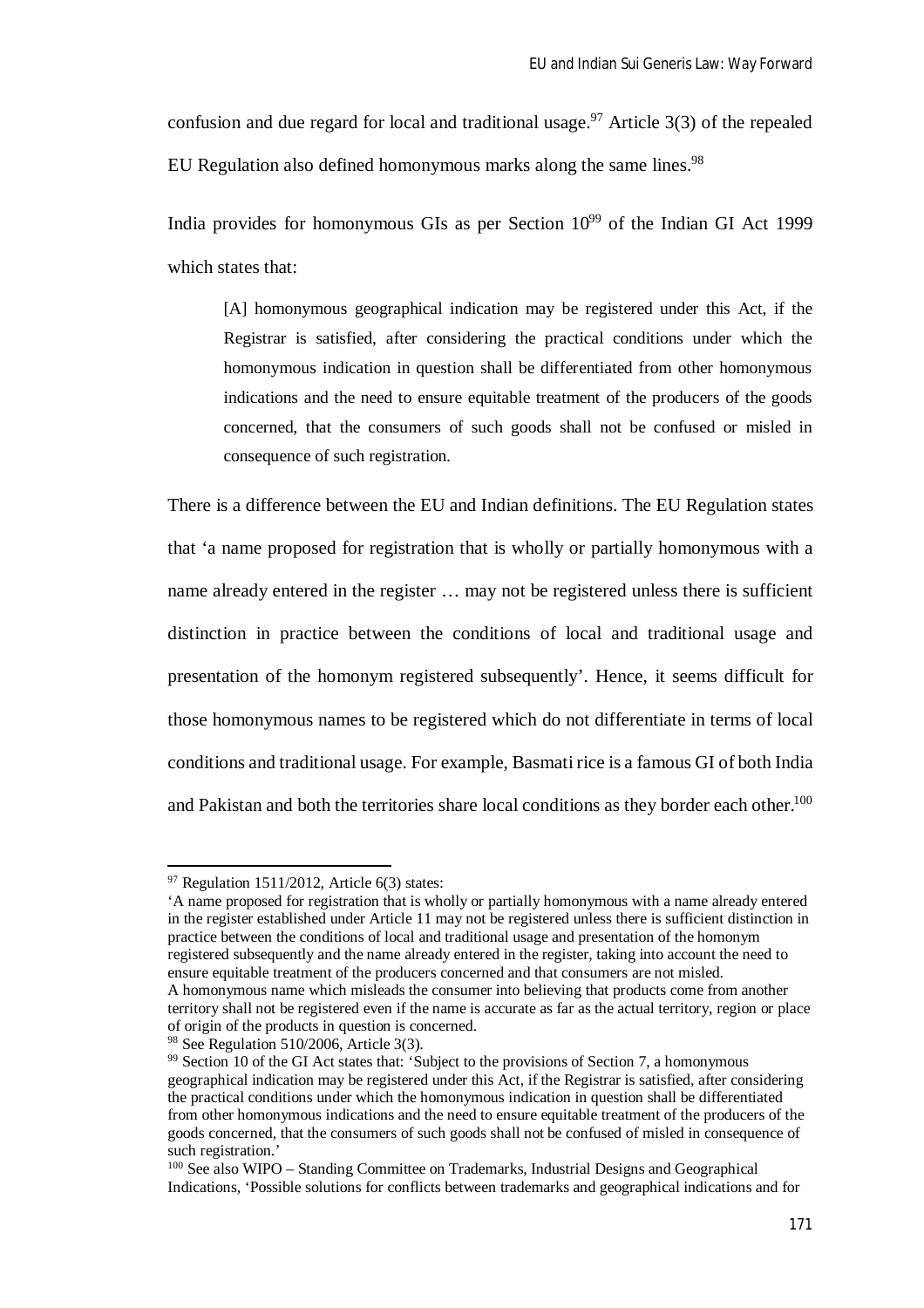However, the Indian definition looks wider in terms of its applicability. There seems more room in it to accommodate such situations as discussed above.

This is an important provision in the context of Pakistan. Both India and Pakistan<sup>101</sup> have many homonymous GIs, like Basmati, Pashmina, and Phulkari, owing to their shared history. They have both also invested plenty of time and finances in litigation fighting for their rights over various homonymous GIs and there is continued disagreement on this issue.<sup>102</sup> Having said that, there are negotiations going on between Pakistan and India for a joint registration system for Basmati.<sup>103</sup> Under these circumstances, it would be in the interests of Pakistan to include this provision for all its GIs in its future sui generis law as India has done in its sui generis law.

# **5.11 RELATIONSHIP BETWEEN TRADEMARKS AND GEOGRAPHICAL INDICATIONS UNDER EU AND INDIAN SUI GENERIS LAWS**

Keeping in mind the limitations under the TRIPS Agreement, $104$  both EU and Indian sui generis laws provide provisions defining the relationship between trademarks and

conflicts between homonymous geographical indications'

<sup>&</sup>lt;http://www.wipo.int/edocs/mdocs/sct/en/sct\_5/sct\_5\_3.doc> accessed 14 August 2014. See also discussion on Homonymous marks in chapter 1.

<sup>&</sup>lt;sup>101</sup> India and Pakistan were part of one nation before 1947 and share much of their history and traditions.

<sup>&</sup>lt;sup>102</sup> Interview with Additional Secretary Cabinet of government of Pakistan (September 2013). Pakistan government, BGA and Rawalpindi Chamber have opposed registration of GIs Basmati, Phulkari and Pashmina in Indian GI Registry. Copies of official documents confirming this are with the author. <sup>103</sup> For details pl see last chapter.

<sup>&</sup>lt;sup>104</sup> Article 24.5 of TRIPS protects trademarks applied or registered in good faith or that have been in use before the date of application of provisions of the GI Section in that Member in part VI or before the geographical indication is protected in its country of origin, then the measures taken for the implementation of this section shall not prejudice eligibility for or the validity of the registration of a trademark, or the right to use a trademark, on the basis that such a trademark is identical with, or similar to, a geographical indication. This provision protects trademarks and is also called a grandfather clause (The grandfather clause is the TRIPS provision, which allows right holders to maintain certain acquired rights - even ifTRIPS inconsistent) in favour of trademarks that are identical with or similar to GIs subject to certain conditions. However, it is possible to see that under Article 22.3 of TRIPS, Members are required to refuse or invalidate the registration of a trademark which contains a GI with respect to goods not originating in the territory indicated if it misleads the public. Article 24.5 is an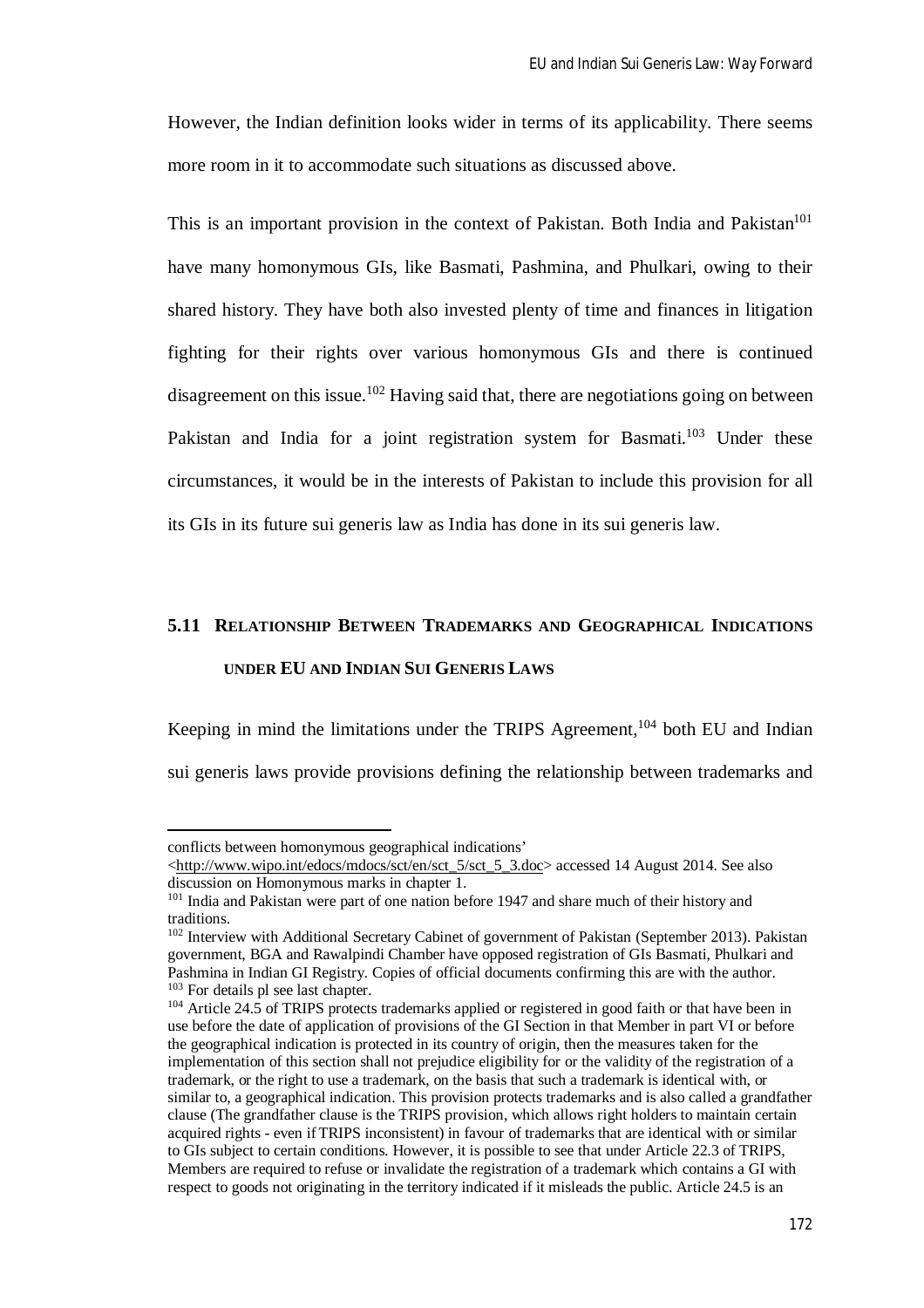GIs. Article 14(1) of the current Regulation and the same Article in Regulation 510/2006 'require the refusal or invalidation of a trade mark, in circumstances where it would constitute an infringement of the PDO'.<sup>105</sup>

Article 14(2) of EU Regulation 510/2006 dealt with the relations between earlier trademarks and registered GIs. It states that:

With due regard to Community law, a trademark the use of which corresponds to one of the situations referred to in Article 13 which has been applied for, registered, or established by use, if that possibility is provided for by the legislation concerned, in good faith within the territory of the Community, before either the date of protection of the designation of origin or geographical indication in the country of origin or before 1 January 1996, may continue to be used notwithstanding the registration of a designation of origin or geographical indication.

There is a change in the corresponding Article 14(2) of the current Regulation as it does not refer to '1 January 1996' with regard to the date of protection of any conflicting trademark. It states that:

Without prejudice to Article 6(4), a trade mark the use of which contravenes Article 13(1) which has been applied for, registered, or established by use if that possibility is provided for by the legislation concerned, in good faith within the territory of the Union, before the date on which the application for protection of the designation of origin or geographical indication is submitted to the Commission, may continue to be used and renewed for that product notwithstanding the registration of a designation of origin or geographical indication … In such cases, the use of the protected designation of origin or protected geographical indication shall be permitted as well as use of the relevant trade marks.

exception to Article 22.3. However, TRIPS is protecting GIs interest as well since Members while implementing Article 24.5 will allow coexistence of trademarks and GIs and later registered GIs will not be invalidated for protected trademarks under Article 24.5 of TRIPS Agreement. See also Felix Addor and Alexandra Grazioli, 'Geographical Indications beyond Wines and Spirits: A Roadmap for a Better Protection for Geographical Indications in the WTO/TRIPS Agreement' (2002) 5(6) JWIP 865, 872.

<sup>&</sup>lt;sup>105</sup> Evans (n 7) 19. 'The Court of First Instance held that the OHIM Board of Appeal had erred in finding that the existence of PDO "Grana Padano" did not prevent registration of the mark "Grana Biraghi" Grana Case T-291/03, Consorzio per la tutela del Formaggio Grana Padano v OHIM, Biraghi SpA, Court of First instance, 2007, para 89. Regarding Biraghi's defence that the "grana" is generic'.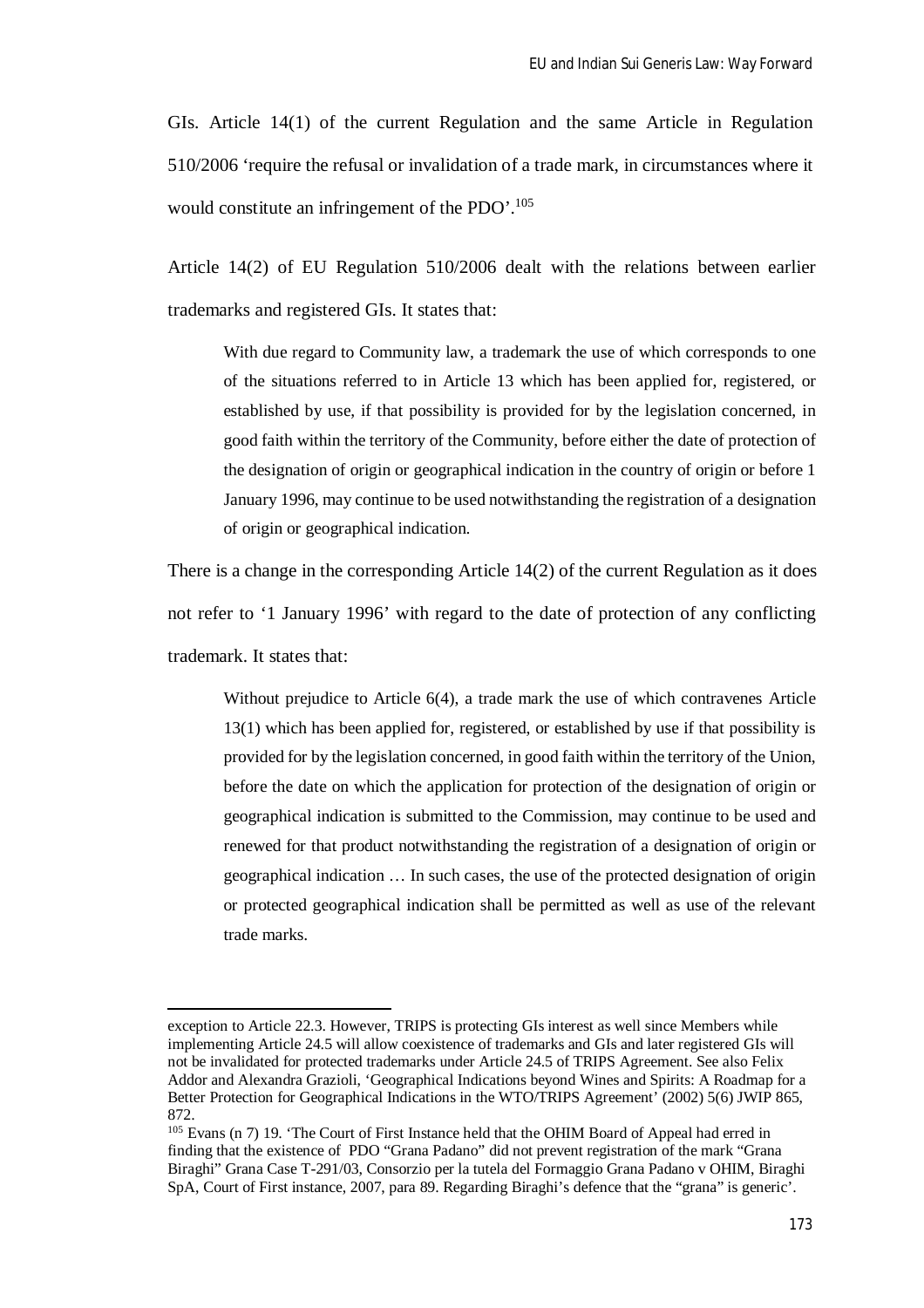The last sentence is also an addition which reiterates the principle of coexistence between GIs and trademarks subject to the provisions of the Regulation 1511/2012.

This means that the EU Regulation gives priority to GIs contrary to the  $FITFIR<sup>106</sup>$ principle. It is possible for a later registered GI to coexist with a prior trademark whereas a later registered trademark will be invalidated and cannot coexist with a prior GI. This aspect of the EU Regulation was unsuccessfully challenged by the USA and Australia at the WTO.<sup>107</sup>

With regard to India, Section  $26(1)^{108}$  of the Indian GI Act is in agreement with Article 14(2) of Regulation 510/2006 with respect to continuous validity of prior registered trademarks that come into conflict with later registered GIs. Further, Section  $25(a)^{109}$  of the Indian GI Act has given the powers of 'suo moto'<sup>110</sup> to its Registrar to rectify the

<sup>&</sup>lt;sup>106</sup> It stands for 'first in time, first in right' and the formal fairness of this right 'rests on the assumption of complete functional equivalence between these two types of signs', which are trademarks and GIs. See Gangjee (40) 255.

<sup>&</sup>lt;sup>107</sup> Details may be seen in chapter 3 under 3.7.

<sup>108</sup> Section 26(1) states that: 'Where a trade mark contains or consists of a geographical indication and has been applied for or registered in good faith under the law relating to trade marks for the time being in force, or where rights to such trade mark have been acquired through use in good faith either- (a) before the commencement of this Act; or

<sup>(</sup>b) before the date of filing the application for registration of such geographical indication under this Act;

nothing contained in this Act shall prejudice the registrability or the validity of the registration of such trade mark under the law relating to the trade marks for the time being in force, or the right to use such trade mark, on the ground that such trade mark is identical with or similar to such geographical indication.'

<sup>109</sup> Section 25 of the GI Act:

<sup>&#</sup>x27;Notwithstanding anything contained in the Trade Marks Act, 1999, the Registrar of Trade Marks referred to in

Section 3 of that Act, shall, suo moto or at the request of an interested party, refuse or invalidate the registrations

of a trade mark which-

<sup>(</sup>a) contains or consists of a geographical indication with respect to the goods or class or classes of goods

not originating in the territory of a country, or a region or locality in that territory which such geographical indication indicates, if use of such geographical indications in the trade mark for such goods,

is of such a nature as to confuse or mislead the persons as to the true place of origin of such goods or class

or classes of goods.'

<sup>110</sup> This means 'on their or its own initiative, without external prompting or explicit demand'. See <www.wordwebonline.com/en/suomoto> accessed 19 November 2013.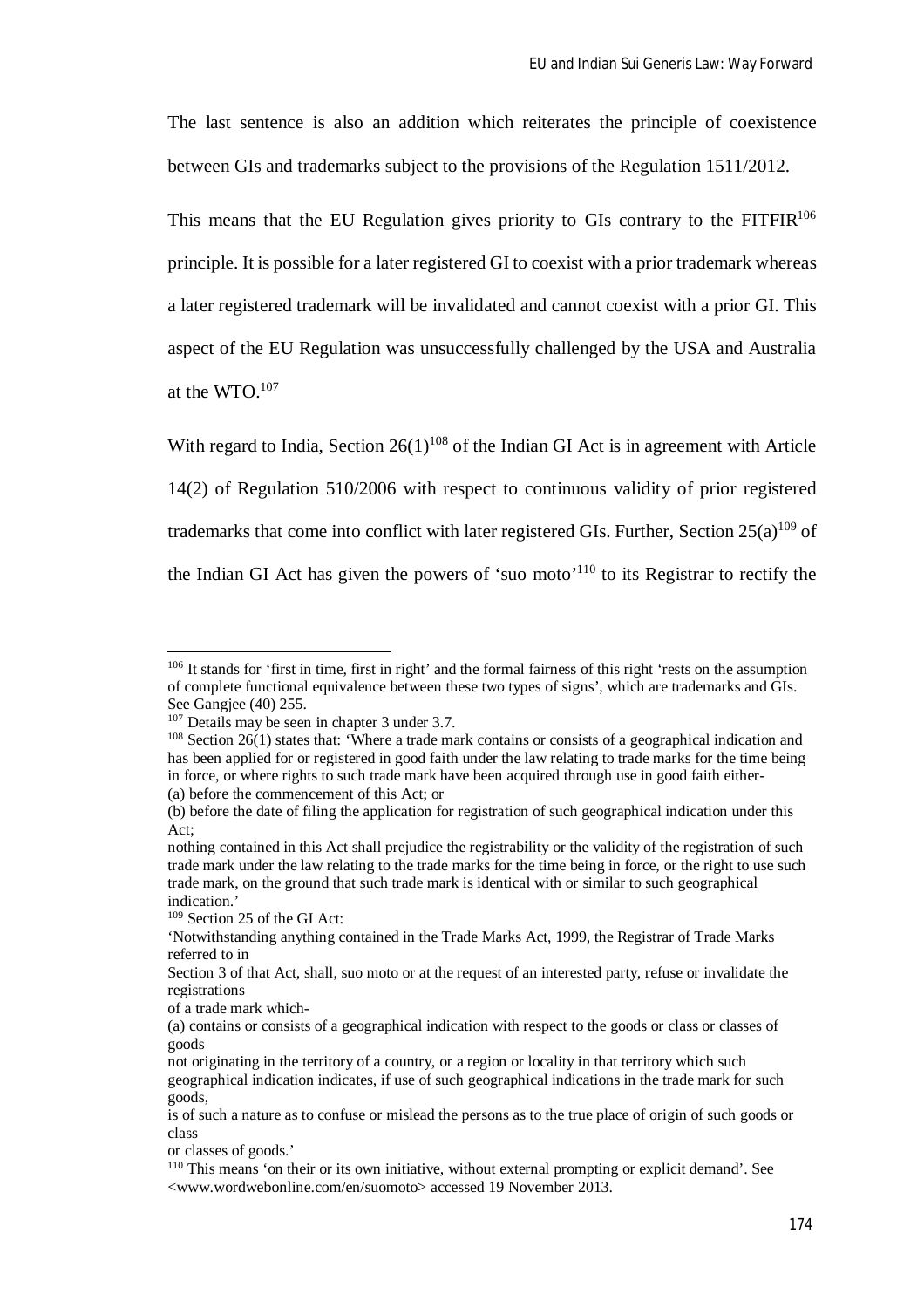Registrar of Trademarks in such cases or to do so if a third party applies to the Registrar if a trademark contains or consists of a GI with respect to the goods or class or classes of goods not originating in the territory of a country or if use of such GIs in the trade mark for such goods is of such a nature as to confuse or mislead the persons as to the true place of origin of such goods or class or classes of goods. Section 25(a) tallies with section 14(1) of the EU Regulation and is more stringent since it puts a responsibility on the Registrar of Trademarks by giving 'suo moto' powers to rectify the register of GIs if there is any violation of Section 25(a).

Pakistan has hundreds of GIs but, as mentioned in previous chapters, not a single GI has yet been registered due to inadequacies of the law and institutions.<sup>111</sup> It needs to emulate Indian and EU sui generis laws and enact similar provisions so that it can register its GIs without the danger of invalidity on the FITFIR principle. Pakistan has yet to register its GIs and the FITFIR principle can be problematic in allowing registration which has already been delayed due to the above said reasons. Being a developing country with an old agriculture economy and rich cultural heritage, Pakistan will benefit from providing an equivalent clause, such as is found in the EU and India, in its potential sui generis law.

<sup>&</sup>lt;sup>111</sup> The inadequacy of the law was discussed in detail in chapter 2 and the inadequacies of institutions may be seen in chapter 6. Since under the present law the State cannot apply for collective marks, it is an impediment. Further, institutions such as the TDAP and Agriculture departments are not mandated by the Ministry of Commerce. This was confirmed by the Registrar of Trademarks in his interview.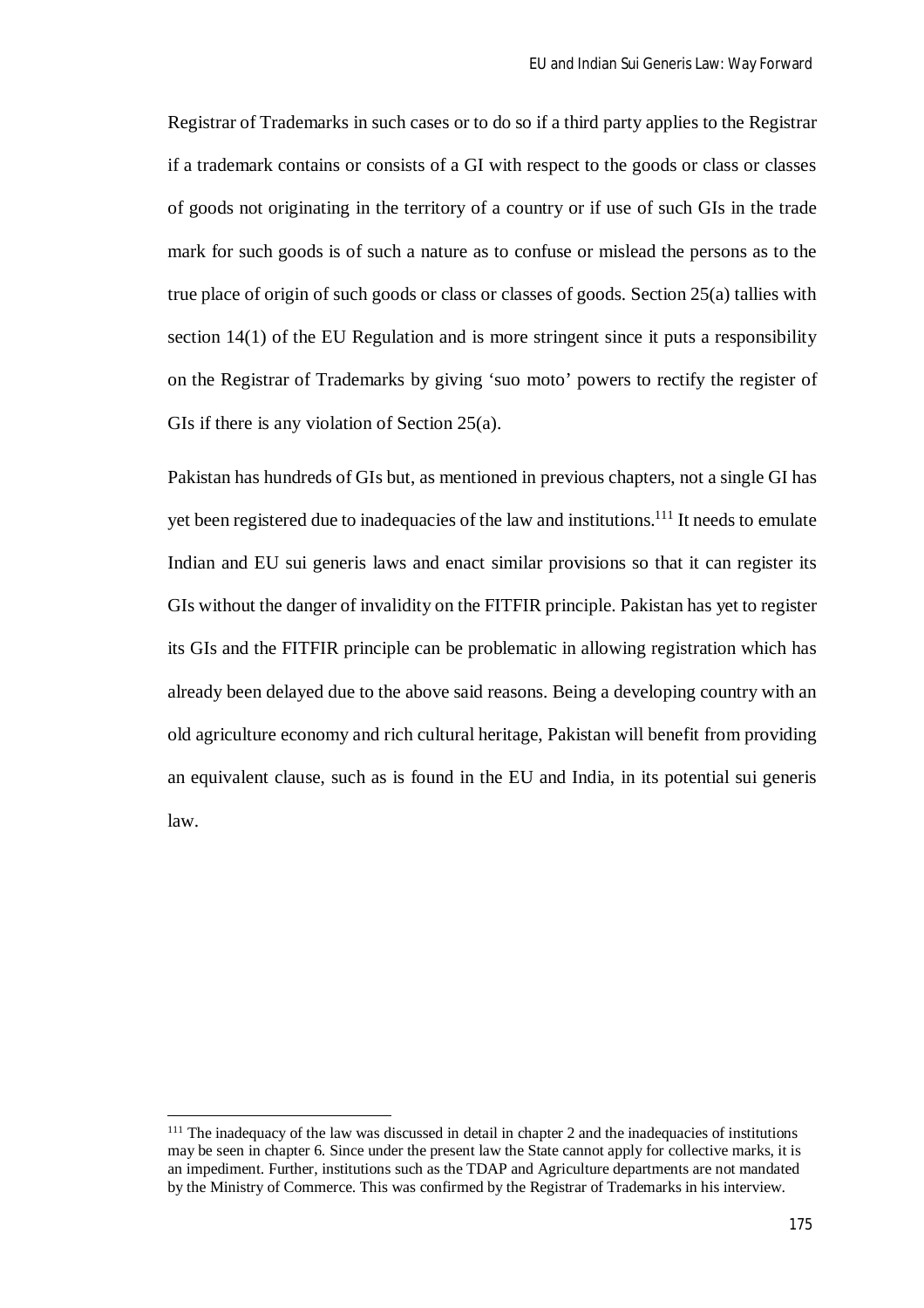#### **5.12 OFFICIAL CONTROLS AND VERIFICATION UNDER EU AND INDIAN SUI GENERIS**

## **LAWS**

 $\overline{a}$ 

Article  $10^{112}$  and Article  $11^{113}$  of Regulation 510/2006 entrusted responsibilities to member states of the EU to ensure official control and verification of compliance with specifications. The product specifications under this Regulation<sup>114</sup> had to be met in order to allow for registration. According to Article  $11(1)$ , authorities<sup>115</sup> or a control

<sup>&</sup>lt;sup>112</sup> Official Control is covered by Article 10 of Regulation 510/2006. It states that:

<sup>&#</sup>x27;1. Member States shall designate the competent authority or authorities responsible for controls in respect of the obligations established by this Regulation in conformity with Regulation (EC) No 882/2004.

<sup>2.</sup> Member States shall ensure that any operator complying with this Regulation is entitled to be covered by a system of official controls.

<sup>3.</sup> The Commission shall make public the name and address of the authorities and bodies referred to in paragraph 1 or in Article 11 and update it periodically.'

<sup>&</sup>lt;sup>113</sup> Verification of compliance with specifications is covered by Article 11 of Regulation 510/2006. It states that:

<sup>&#</sup>x27;1. In respect of geographical indications and designations of origin relating to a geographical area within the Community, verification of compliance with the specifications, before placing the product on the market, shall be ensured by:

<sup>-</sup> one or more competent authorities referred to in Article 10 and/or

<sup>-</sup> one or more control bodies within the meaning of Article 2 of Regulation (EC) No 882/2004 operating as a product certification body.

The costs of such verification of compliance with the specifications shall be borne by the operators subject to those controls.

<sup>2.</sup> In respect of the geographical indications and designations of origin relating to a geographical area in a third country, verification of compliance with the specifications, before placing the product on the market, shall be ensured by:

<sup>-</sup> one or more public authorities designated by the third country and/or

<sup>-</sup> one or more product certification bodies.

<sup>3.</sup> The product certification bodies referred to in paragraphs 1 and 2 shall comply with and, from 1 May 2010, be accredited in accordance with European standard EN 45011 or ISO/IEC Guide 65 (General requirements for bodies operating product certification systems).

<sup>4.</sup> Where, the authorities referred to in paragraphs 1 and 2, have chosen to verify compliance with the specifications, they shall offer adequate guarantees of objectivity and impartiality, and have at their disposal the qualified staff and resources necessary to carry out their functions.'

<sup>&</sup>lt;sup>114</sup> Moreover, details were given in Regulation 1898/2006 laying down the rules for the implementation of

Regulation 510/2006. See Commission Regulation (EC) No 1898/2006 of 14 December 2006 which laid down detailed rules of implementation of Council Regulation (EC) No 510/2006 on the protection of geographical indications and designations of origin for agricultural products and foodstuffs [2006] OJ L369/1

<sup>&</sup>lt;http://ec.europa.eu/translation/swedish/guidelines/documents/agri\_geographical\_indications\_origin\_e n.pdf> accessed 25 August 2014.

 $\frac{115}{115}$  Referred in Article 10 of Regulation 510/2006. 'For example in the case of Parma Ham, the authority which oversees producers' compliance with the required standards of manufacture is an association of producer representatives, by Italian law, the *Consorzio del Prosciutto di Parma*. The *Consorzio* or association that manages the PDO is responsible for ensuring the quality of their product by monitoring the use of the name in trade and, if necessary, informing the authorities of unauthorised use or practice.' Evans (n 38) 24.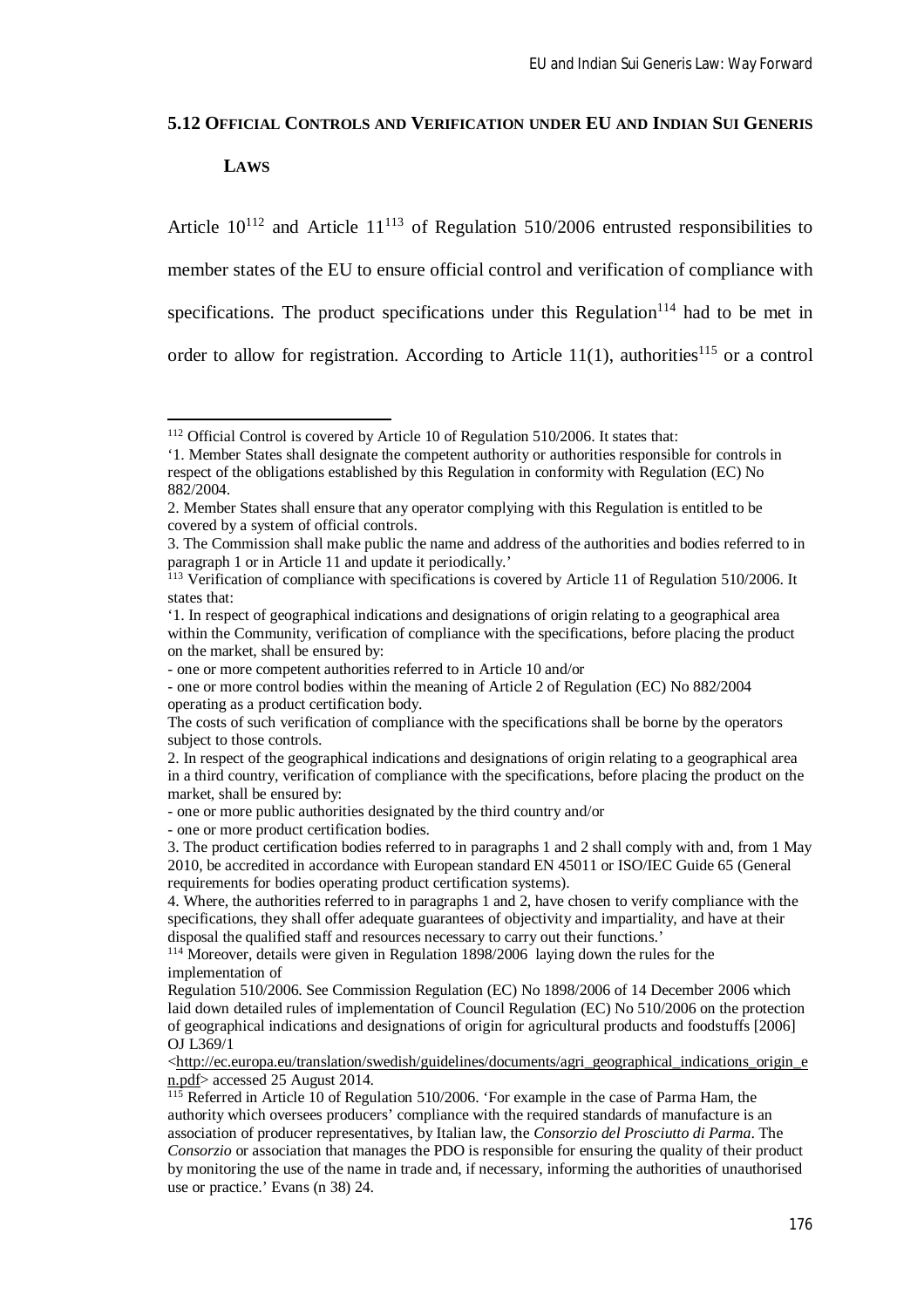body, as defined in Article  $2^{116}$  of Regulation 882/2004,<sup>117</sup> should ensure that control of compliance with product specifications are met before products are placed on the market as referred to in Article 10 of Regulation 510/2006. Further, according to Article 11(4) of Regulation 510/2006, authorities verifying compliance with the specifications 'shall offer adequate guarantees of objectivity and impartiality, and have at their disposal the qualified staff and resources necessary to carry out their functions'. Moreover, the costs of such verification of compliance with the specifications are borne by the operators subject to those controls.<sup>118</sup>

The obligation to establish and maintain systems for inspection and compliance rested with the national authorities under the repealed EU Regulation 510/2006. Nevertheless, 'due to the lack of a supervisory authority at the EU level' problems arose 'with the quality and inadequate guarantees of objectivity with regard to inspection procedures'.<sup>119</sup>

According to Recital 46 of 1511/2012, the added value of the geographical indications is based on consumer trust. It is only credible if it is accompanied by effective verification and controls.<sup>120</sup> Title V of Regulation deals with 'Common Provisions'. Its chapter 1 is devoted to 'official controls for protected designations of origin, protected geographical indications and traditional specialities guaranteed'. Articles 35 to 40

<sup>116</sup> Article 2 of EU Regulation 882/2004 provides a definition of a competent authority as 'the central authority of a Member State competent for the organisation of official controls or any other authority to which that competence has been conferred'.

<sup>117</sup> See Corrigendum to Regulation (EC) No 882/2004 of the European Parliament and of the Council of 29 April 2004 on official controls performed to ensure the verification of compliance with feed and food law, animal health and animal welfare rules [2004] OJ L165/1. Article 2 of Regulation 882/2004 defines a control body as an independent third party to which the competent authority has delegated certain control tasks.

<sup>118</sup> EU Regulation 510/2006, Article 11(1).

 $119$  See Evans (n 7) 9.

 $120$  See 1511/2012, Recital 46. The duty to establish controls is the responsibility of the national competent authorities in consonance with Regulation (EC) No 882/2004 for the control of geographical indications.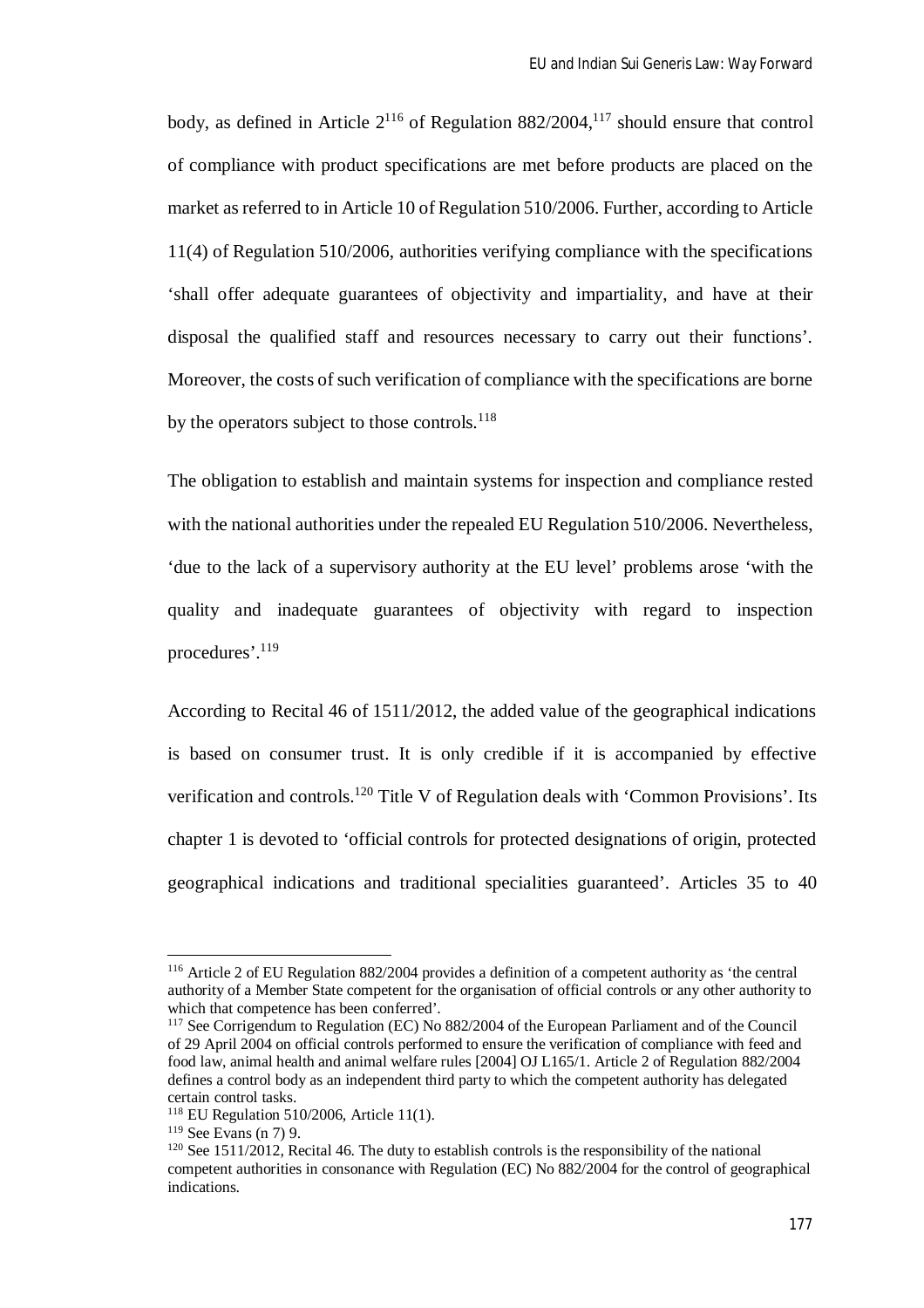comprehensively deal with the official controls of GIs.<sup>121</sup> These Articles are more inclusive than the ones provided under the repealed Regulation 510/2006 as they provide 'minimum common rules on official controls to ensure a product follows the specification and to ensure correct labelling in the marketplace are also laid down'.<sup>122</sup> The GI products which are consistent with general EU controls with respect to the monitoring of animal health, animal feed and food law are made subject to monitoring and control by Regulation 1511/2012 at each stage of processing, production and distribution.<sup>123</sup> Further, Regulation  $1511/2012$  improved the compliance with EU controls by referencing that 'the most relevant articles are incorporated in the Single Regulation;<sup>124</sup> in addition, the legislators intend for competent authorities to meet certain operational criteria in order to ensure their objectivity and effectiveness;<sup>125</sup> that international standards are used for the operation and accreditation of the control bodies'.<sup>126</sup> <sup>127</sup>

The ex officio system of inspection in the EU is not present in the Indian sui generis law. However, under the Rules of the Indian GI Act 1999 different particulars have to be submitted with the application, such as 'the mechanism to ensure that the standards, quality, integrity and consistency or other special characteristic in respect of the goods to which the geographical indication relates, which are maintained by the producers, maker or manufacturers of the goods, as the case may be'.<sup>128</sup> In the case of India, most

<sup>&</sup>lt;sup>121</sup> These Articles also deal with the official control of TSGs but that is not under consideration in this thesis.

 $122$  See Evans (n 7) 9.

<sup>&</sup>lt;sup>123</sup> See Regulation (EC) No 882/2004 of the European Parliament and of the Council of 29 April 2004 on official controls performed to ensure the verification of compliance with feed and food law, animal health and animal welfare rules, including a system of checks at all stages of production, processing and distribution".

 $124$  See Regulation 1511/2012, Recital 46.

<sup>&</sup>lt;sup>125</sup> See ibid Recital 48.

<sup>126</sup> See ibid Recital 49.

<sup>127</sup> See Evans (n 7) 9.

 $128$  Rule 32(1): Text of The Geographical Indications of Goods (Registration and Protection) Rules,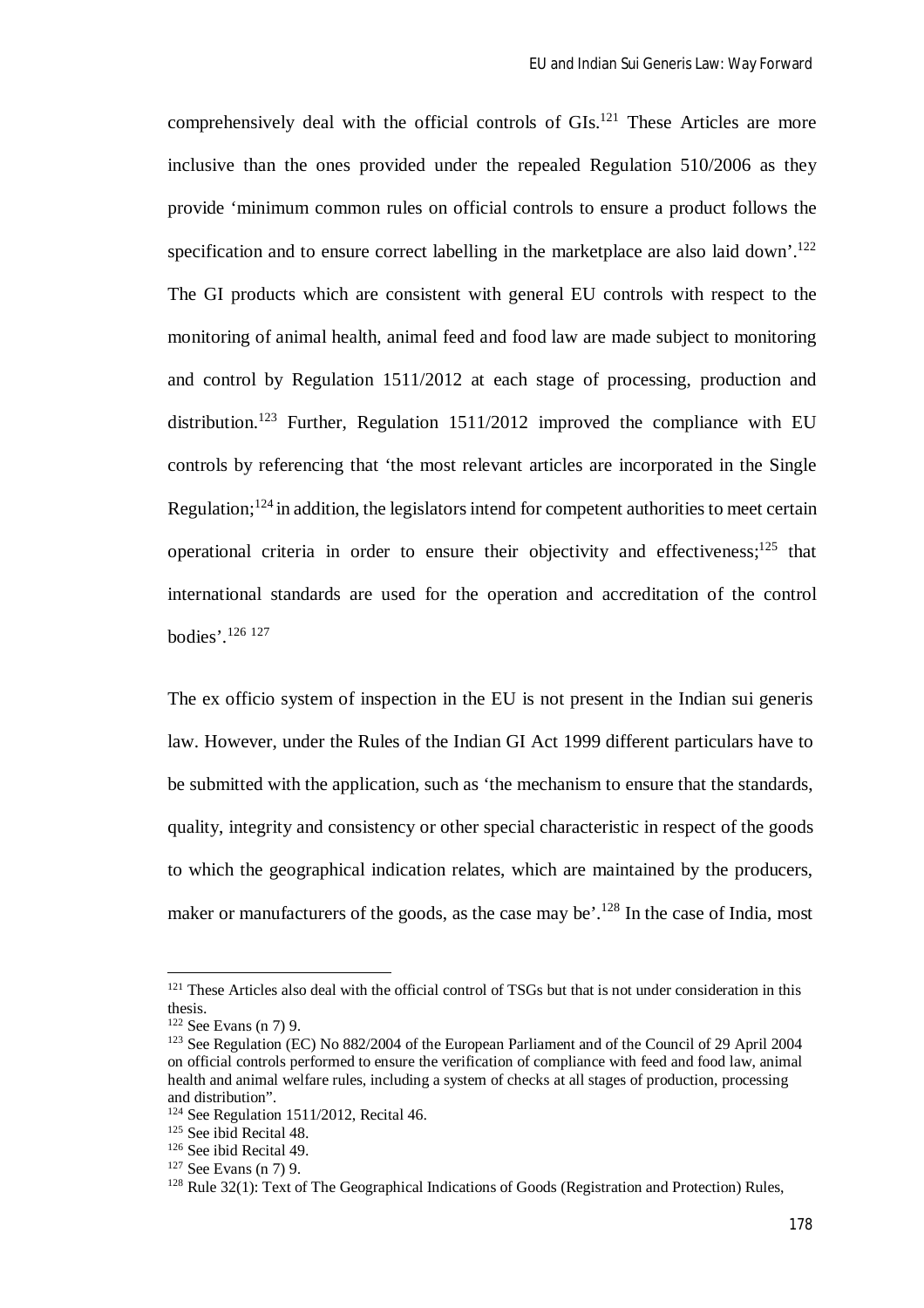of the GIs are registered by state institutions and they have their internal mechanism for carrying out verification of specification and ensuring quality control. According to the Tea Board of India:

[It] administers and regulates, under an elaborate system of control, all stages of cultivation, processing, promotion and sale of Darjeeling tea, including both domestic sales and exports of the teas to overseas markets … all of the 87 tea gardens are registered with the Tea Board and that the Tea Board regularly monitors these gardens by making periodic checks and inspections.<sup>129</sup>

Control is very important to establish compliance with specifications because otherwise there is a fear of rendering the GIs generic.<sup>130</sup> The private sector in Pakistan has neither the capacity nor the finances to effectively implement this system.<sup>131</sup> According to the former Chairman of the REAP:

As in the case of India, it will be in the interest of Pakistan to use its State institutions to register and protect GIs. Government can emulate the best practices as provided by EU law however the government should bear the main burden of cost with the private sector to do verifications of specifications to ensure quality and authenticity of its products. Further it will be difficult for small scale farmers to contribute hence there should not be burdened with regard to any cost.<sup>132</sup>

## **5.13 PROTECTION AND INFRINGEMENT UNDER EU AND INDIAN SUI GENERIS LAW**

The TRIPS Agreement allows a member to give greater protection than the minimum protection that it grants.<sup>133</sup> Article 13(1) of 1511/2012 has also granted

<sup>2002</sup> published in the Gazette of India, Extraordinary, Part II Section 3, Sub-Section (i) Extraordinary (8 March 2002) <http://ipindia.nic.in/girindia/GI\_Rules.pdf> accessed on 19 November 2013.

<sup>&</sup>lt;sup>129</sup> *Tea Board of India v The Republic of Tea* (n 33). See also Echols (n 33) Chapter 4 at 108.

<sup>&</sup>lt;sup>130</sup> See Echols (n 33) 108.

<sup>&</sup>lt;sup>131</sup> Interview with REAP Chairman (September 2013).

<sup>&</sup>lt;sup>132</sup> ibid. Also the Interview with Ex-Additional Secretary Cabinet (September 2013).

<sup>&</sup>lt;sup>133</sup> Article 22.2 of TRIPS Agreement.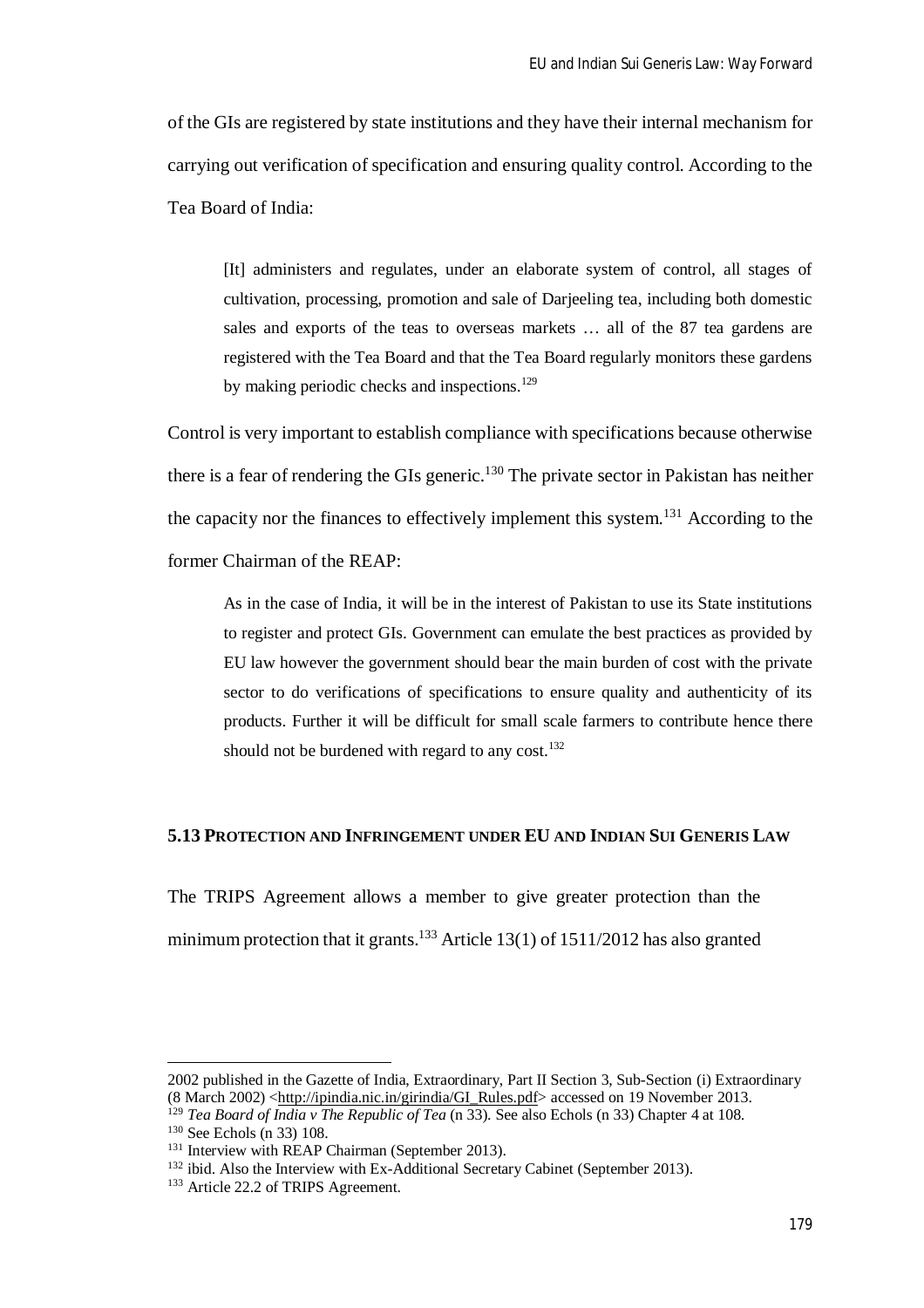TRIPS plus protection. Registered GIs in the EU sui generis law are protected against the following:<sup>134</sup>

- Direct or indirect commercial use of a registered name in respect of nonregistered product, if the non-registered and registered products are comparable, or if the non-registered product exploits the reputation of the protected name;
- Misuse, evocation or imitation of the registered name on a non-registered product, extending to expressions such as "type", "style", "method", "as produced in", "imitation" or similar;
- False or misleading indication about the provenance, origin, nature or essential qualities of products on packaging, advertising material or documents relating to the product and packing of the product that might convey a false impression as to its origin;
- All practices liable to mislead the consumer over the true origin of the product with reference to a PDO and PGI.

Article 13(1) mirrors the same Article as the repealed EU Regulation 510/2006. Nevertheless, with regard to the obligation of the member states, the repealed EU Regulation 510/2006 did not clearly specify the nature of the obligation of member states in relation to enforcement. It was not clear whether it was administrative enforcement or action against misuse of the GI.<sup>135</sup> Hence, Article 13(3) was added to the current Regulation. It states that:

Member States shall take appropriate administrative and judicial steps to prevent or stop the unlawful use of protected designations of origin and protected geographical indications, as referred to in paragraph 1, that are produced or marketed in that Member State.

<sup>&</sup>lt;sup>134</sup> See Regulation 1511/2012 Article 13(1).

<sup>135</sup> See Evans (n 7) 12.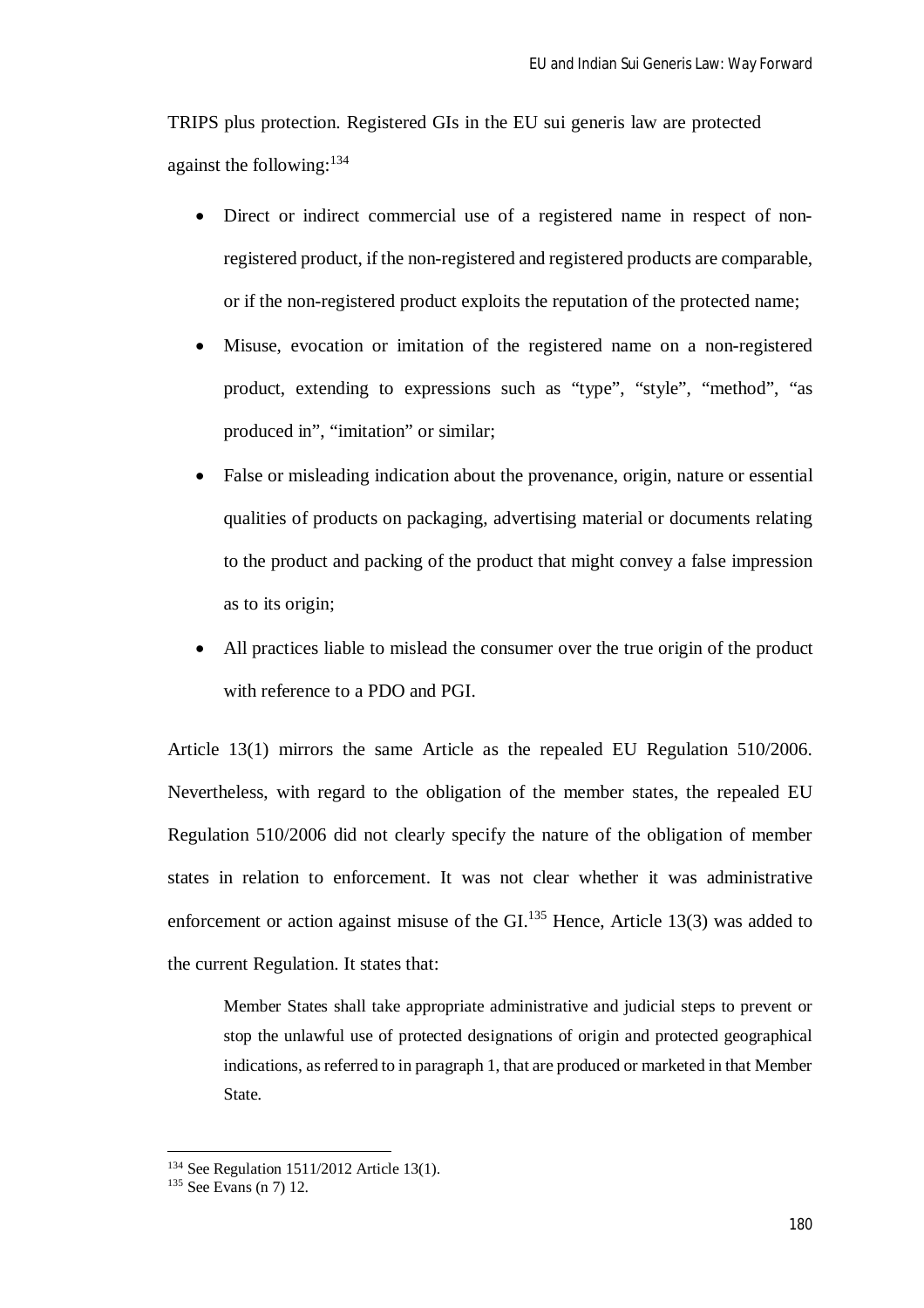In the Indian sui generis law,  $136$  a registered GI is infringed by a person who is not an authorised user and uses such a GI by any means in the designations or presentation of goods that indicates or suggests that such goods originate in a geographical area other that the true place of origin of such goods, in a manner which misleads the persons as to the geographical origin of such goods or uses any GIs in such manners which constitute an act of unfair competition; this includes passing off in respect of registered GIs. Further, unfair competition is elucidated in explanations 1 and 2 after Section 22(1) of the Indian GI Act and this is in consonance with Article 10bis of the Paris Convention.<sup>137</sup>

Both the EU and Indian sui generis systems have provided more than the minimum protection as required under TRIPS and use of the GIs accompanied by words such as 'style', and 'imitation' may be deemed as an infringement.<sup>138</sup> In this case, GI owners do not have to establish confusion in the minds of consumers in a court of law to prove infringement. This ensures a maximum protection of GIs against infringement and fewer legal costs.

<sup>136</sup> Section 22(1) of Indian GI Act 1999 states that:

<sup>&#</sup>x27;A registered geographical indication is infringed by a person who, not being an authorised user thereof,-(a) uses such geographical indication by any means in the designations or presentation of goods that indicates or suggests that such goods originate in a geographical area other than the true place or origin of such goods in a manner which misleads the person as to the geographical origin of such good; or (b) uses any geographical indication in such manner which constitutes an act of unfair competition including passing off in respect of registered geographical indication.'

<sup>&</sup>lt;sup>137</sup> 'Explanation 1: - For the purposes of this clause, "act of unfair competition" means any act of competition

contrary to honest practices in industrial or commercial matters.

Explanation 2: - For the removal of doubts, it is hereby clarified that the following acts shall be deemed to be acts of unfair competition, namely: -

<sup>(</sup>i) all acts of such a nature as to create confusion by any means whatsoever with the establishment, the goods or the industrial or commercial activities, of a competitor;

<sup>(</sup>ii) false allegations in the course of trade of such a nature as to discredit the establishment, the goods or the industrial or commercial activities, of a competitor;

<sup>(</sup>iii) geographical indications, the use of which in the course of trade is liable to mislead the persons as to the nature, the manufacturing process, the characteristics, the suitability for their purpose, or the quantity, of the goods …'

<sup>138</sup> Article 13(1)b of EU Regulation 510/2006 and Section 22(3) of Indian GI Act. However, in the case of India this is not an automatic additional protection. The Federal Government has to notify goods for this.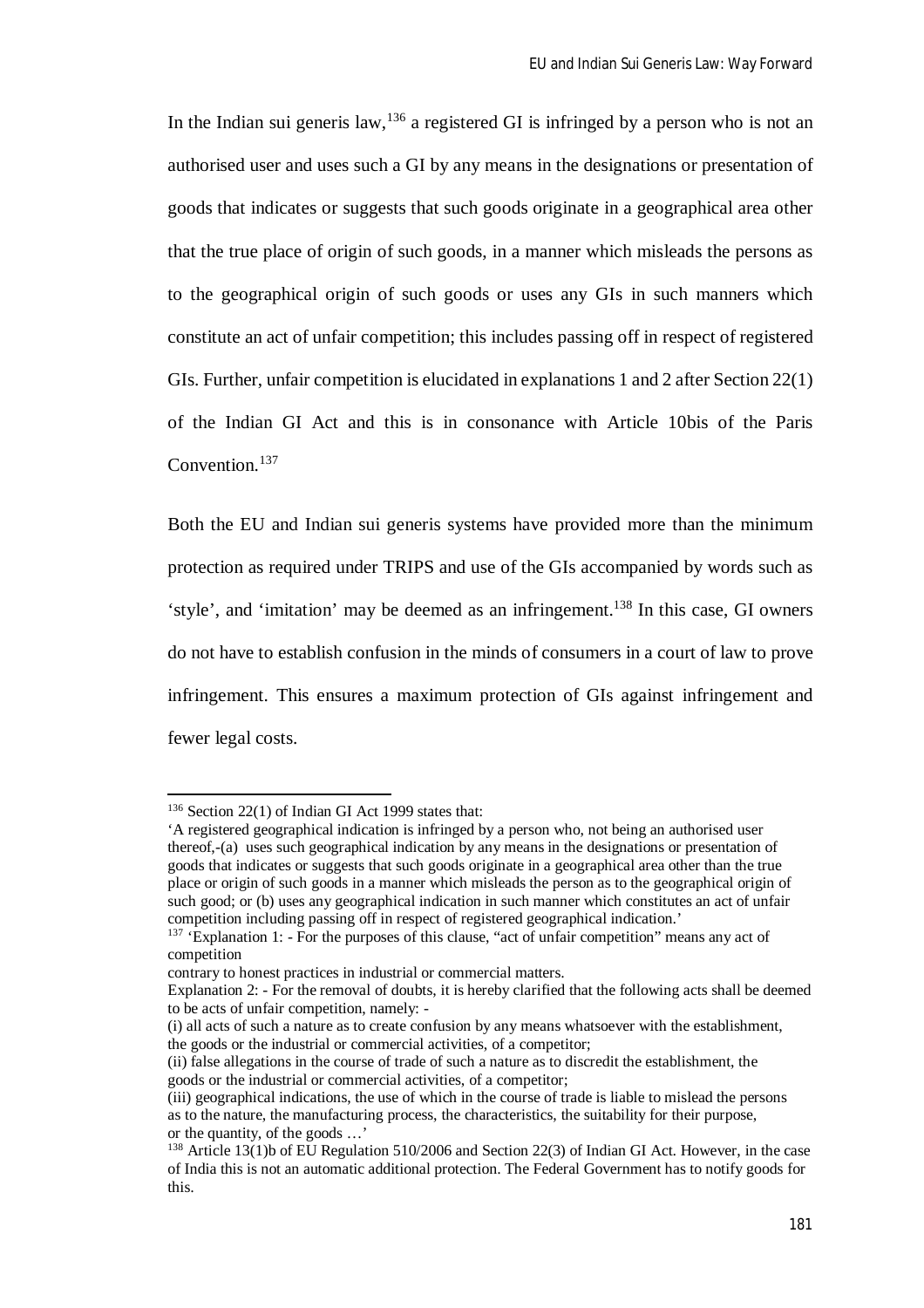The Indian GI Act provides for civil and criminal penalties for various offences. There are penalties for applying false GIs with punishment of imprisonment between 6 months to 3 years and fines between 50,000 Rupees to 300,000 Rupees under section 39.<sup>139</sup> There are penalties for improperly describing a place of business as being connected with the Geographical Indications Registry<sup>140</sup> or for falsification of entries in the Register.<sup>141</sup> Such criminal penalties are not found in the EU Regulation.

Pakistan needs to provide comprehensive provisions on infringement in its sui generis law along the same lines as India and the EU. Pakistan may consider going a step further than the EU by introducing criminal penalties in the way India has. It can be noted that there are already criminal liabilities in Pakistan for infringing trademarks under its Penal Code.<sup>142</sup>

<sup>139</sup> Section 39 of Indian GI Act states that:

<sup>&#</sup>x27;Any person who,-

<sup>(</sup>a) falsifies any geographical indication; or

<sup>(</sup>b) falsely applies to goods any geographical indication; or (c) makes, disposes of, or has in his possession, any die, block, machine, plate or other instrument for the purpose of falsifying or of being used for falsifying, a geographical indication; or (d) applies to any goods to which an indication of the country or place in which they were made or produced or the name and the address of the manufacturer or person for whom the goods are manufactured is required to be applied under section 71, a false indication of such country, place, name or address; or (e) tampers with, alters or effaces an indication of origin which has been applied to any goods to which it is required to be applied under section 71; or(f) causes any of the things above-mentioned in this section to be done, shall, unless he proves that he acted, without intent to defraud, be punishable with imprisonment for a term which shall not be less than six months but which may extend to three years and with fine which shall not be less than fifty thousand rupees but which may extend to two lakhs rupees: Provided that the court may, for adequate and special reasons to be mentioned in the judgement, impose a sentence of imprisonment for a term of less than six months or a fine of less than fifty thousand rupees.'

<sup>140</sup> Section 43 of Indian GI Act states that: 'If any person uses on his place of business, or on any document issued by him, or otherwise, words which would reasonably lead to the belief that his place of business is, or is officially connected with, the Geographical Indications Registry, he shall be punishable with imprisonment for a term which may extend to two years, or with fine, or with both.' <sup>141</sup> Section 44 of Indian GI Act states that: 'If any person makes, or causes to be made, a false entry in the register, or a writing falsely purporting to be a copy of an entry in the register, or produces or tenders or causes to be produced or tendered, in evidence any such writing, knowing the entry or writing to be false, he shall be punishable with imprisonment for a term which may extend to two years, or with fine, or with both.'

<sup>&</sup>lt;sup>142</sup> Pakistan Penal Code 1860 Section 478. See also M Farrukh Irfan Khan, 'Anti-counterfeiting 2010: A Global Guide' (April 2010) World Trademark Review 172.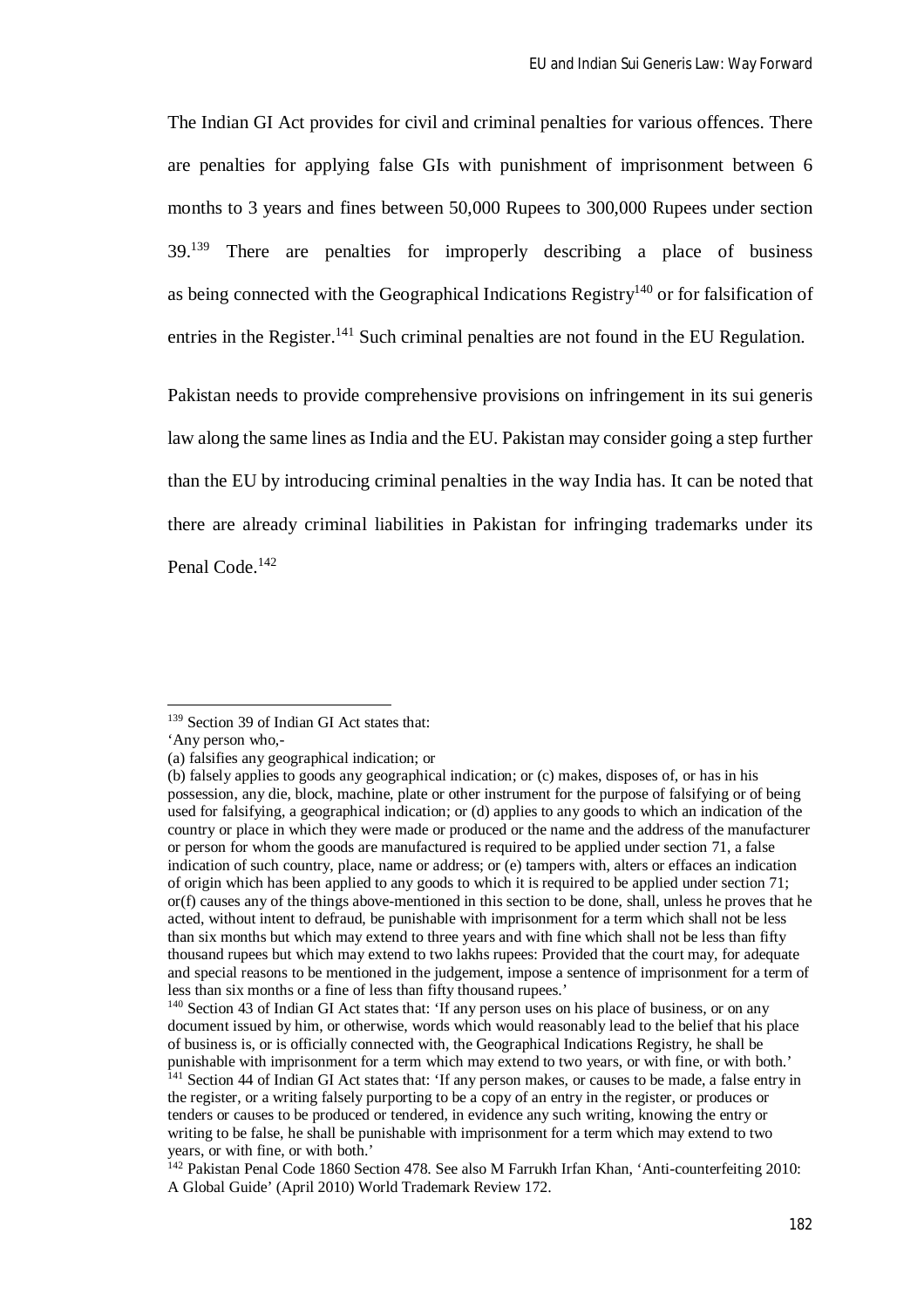Passing off is also an applicable way to protect GIs as part of the common law system in Pakistan. However, in the case of Pakistan it can introduce a definition in its potential sui generis law along the lines of section 22(1) of the Indian GI Act and Article 22.2 of the TRIPS Agreement as India has done.<sup>143</sup>

# **5.14 CONCLUSION**

 $\overline{a}$ 

In this chapter, the main provisions of the former EU Regulation 510/2006, current EU Regulation 1511/2012 and the Indian GI Act have been examined. These are comprehensive and detailed in terms of protection and enforcement of GIs. Pakistan can take advantage of these laws by using them to enact its own sui generis law.<sup>144</sup> The objectives should be broader, such as those found in Regulations 510/2006 and 1511/2012 which include higher income for farmers, better information for consumers, better protection of GIs and economic development. There are significant exports of Basmati rice, mangoes and kinoos, and other horticulture products from Pakistan. The farmers and exporters of Pakistan rely on these earnings to a great extent and therefore it would be worth considering that one of the objectives for the enactment of a new GI law should be the diversification and enhancement of Pakistan's exports.<sup>145</sup>

Pakistan's new GI law will benefit from the definitions in EU and Indian law. This will give better protection to its GIs by providing a terroir-based system designed around

<sup>143</sup> Article 22.2 of TRIPS requires its members to provide legal means for interested parties to prevent the use of any means in the designation or presentation of a good that indicates or suggests that the good in question originates in a geographical area other than the true place of origin in a manner which misleads the public as to the geographical origin of the good and also to prevent any use, which constitutes an act of unfair competition within the meaning of Article 10bis of the Paris Convention (1967). See also footnotes 138 and 139 above.

<sup>&</sup>lt;sup>144</sup> Enactment of sui generis law is envisaged under various trade policies of Pakistan. See Trade Policy of Pakistan 2010-2011.

<sup>145</sup> Pakistan relies a lot on exports of rice, mangoes, kinoos and its handicrafts. Interview with REAP, BGA. Interview with former REAP Chairman (September 2013, Pakistan).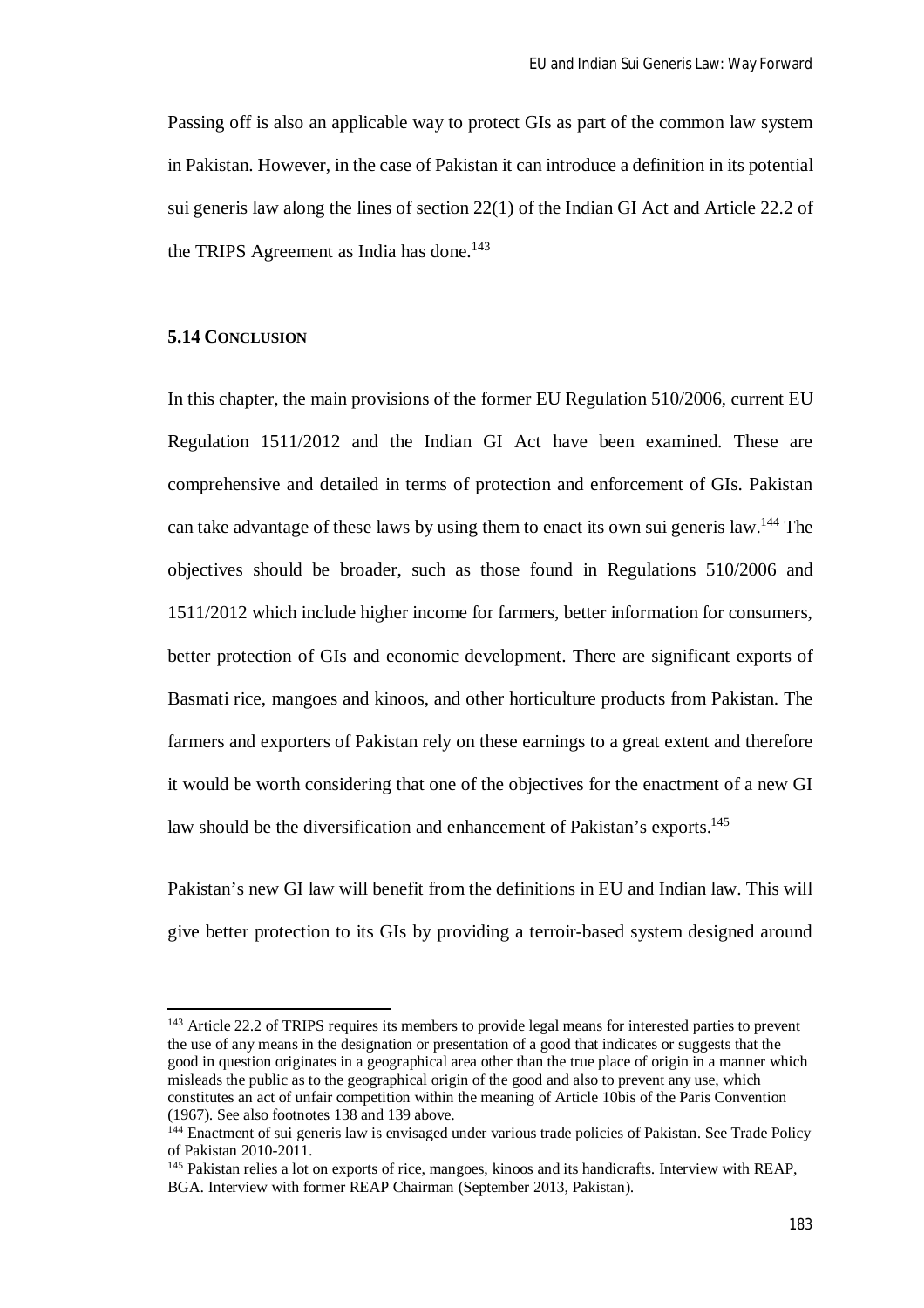the concept of product specification from which the reputation or characteristics of the product and geographic region are derived. Pakistan should also provide efficient and simple procedures for application and registration of GIs like India does. Further, it should introduce the requirement of comprehensive product specifications for registration of GIs like those provided in the EU sui generis law. Pakistan can ensure a sui generis system based on quality by emulating EU and Indian GIs laws by providing provisions on generic names, additional protection for GIs, homonymous GIs, relationship between trademarks and GIs, official controls, an inspection system, protection and enforcement. This will help in ensuring high quality GIs that derive their characteristics and reputation from a geographic region. The introduction of sui generis law is likely to work as a catalyst for the registration of GIs in Pakistan since it will allow the role of the state and institutions to speed up the process.<sup>146</sup>

The sui generis law has to be implemented by various institutions (both public and private) in the form of registration, regulation and training as the case may be, and their strength and efficiency is important to get the desired results. This task becomes difficult in the context of developing countries with weak private sectors and incapacities in the public sector. Here, the role of the state is crucial in institution building. Hence, after discussing the EU and Indian sui generis laws and the way forward for an indigenous sui generis law for Pakistan, the next chapter will deliberate on the role of the state and present institutional structures and their reform in Pakistan for the better protection of its GIs and economic development.

<sup>&</sup>lt;sup>146</sup> It is interesting to note that though Pakistan's neighbour India, which shares its civilisation with Pakistan, has many potential GIs, nevertheless, 'the initiatives to exploit this potential (in India) began only recently when the country established a sui generis system of GI protection with the enactment of the Geographical Indications of Goods (Registration and Protection) Act 1999 (GI Act), coupled with the Geographical Indication of Goods (Registration and Protection) Rules 2002. Das (n 79). See also Muhammad Hamid Ali, 'The Protection of Geographical Indications in Pakistan: Implementation of the TRIPS Agreement' (2011) 14(6) JWIP 467.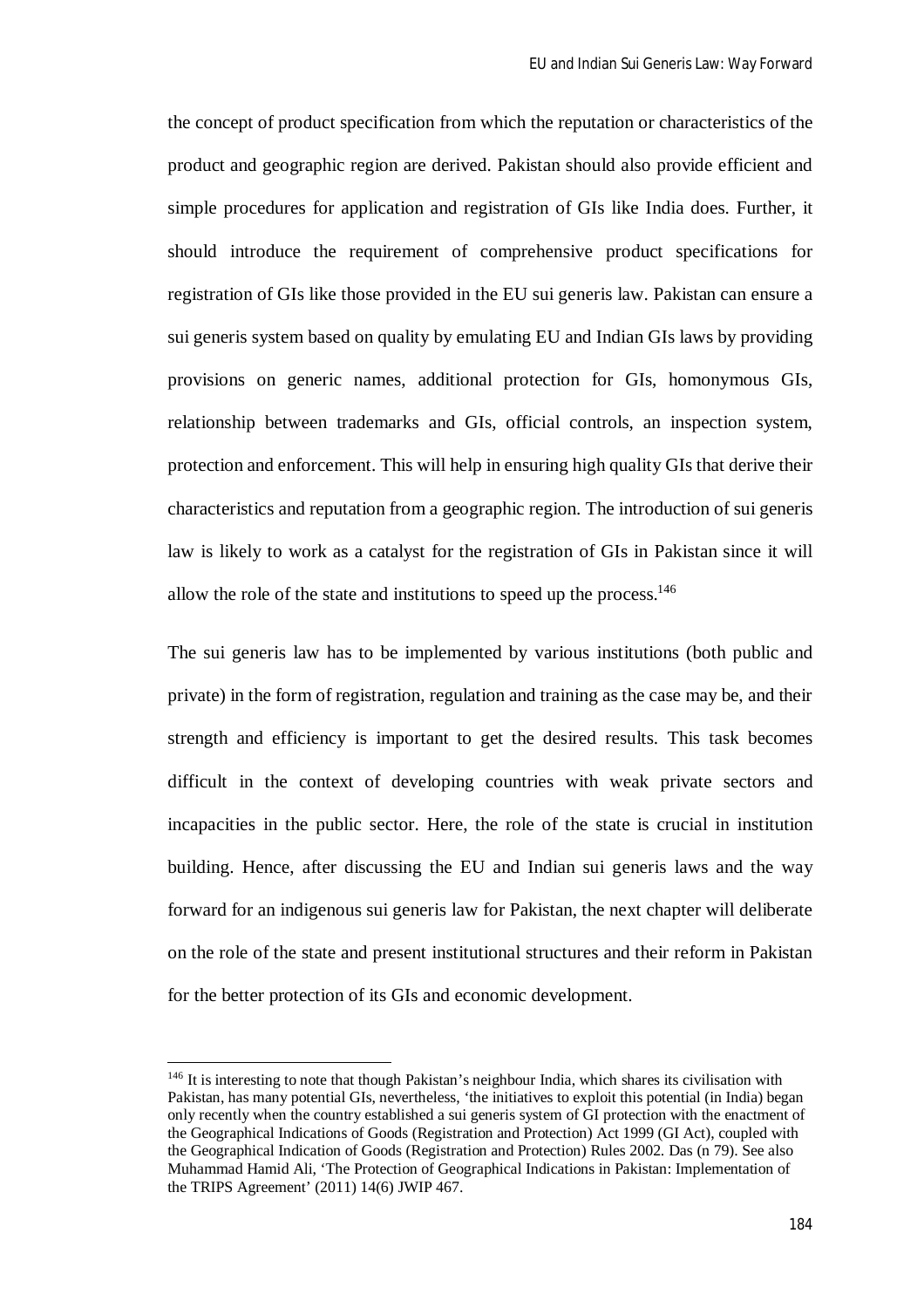#### **CHAPTER 6**

# **ROLE OF THE STATE AND INSTITUTIONAL FRAMEWORK IN PAKISTAN**

#### **6.1 INTRODUCTION**

Chapter 5 discussed the best way forward for Pakistan to enact its sui generis law in order to better protect its GIs and economic development. This way forward was proposed keeping in view the strengths of the EU and Indian sui generis laws. This chapter will begin with a debate on the present governance of GIs in Pakistan both in the public and private sector. After this, the present role of the state in Pakistan and its importance will be deliberated on. It will be followed by a description of different themes which have emerged as a result of interviews with GI stakeholders in Pakistan. These themes will help in analysing the institutional framework and the role of the state in Pakistan. Lastly, the way forward for the role of the state and institutional reforms for the governance of GIs in Pakistan will be explored and this will help towards economic development as set out in the hypothesis of this thesis. This chapter is mainly based on the interviews carried out, their analysis and the documents provided by interviewees. The details of the interviewees and the documents have already been given in chapter 1.

## **6.2 GOVERNANCE OF GIS IN PAKISTAN-PUBLIC AND PRIVATE INSTITUTIONS**

#### **6.2.1 Governance of GIs in the Public Sector**

The protection of IPRs including GIs has been looked after by various federal ministries of Pakistan. Before the promulgation of an ordinance to form the IPO, the Trade Marks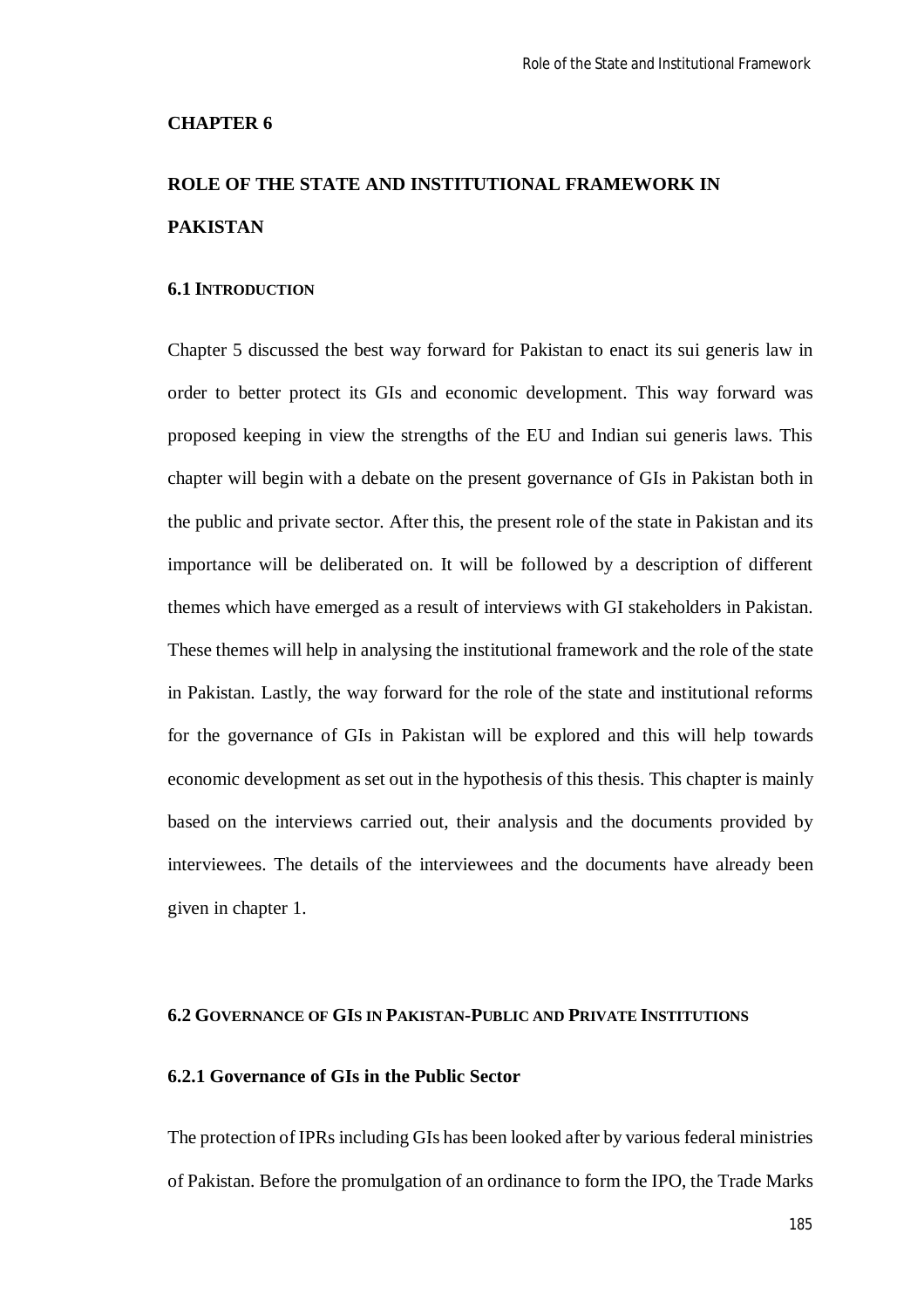Registry was administered by the Ministry of Commerce, the Copyright Office by the Ministry of Education and the Patent Office by the Ministry of Industries.<sup>1</sup> The government of Pakistan realised the significance of IPRs with its accession to the WTO.<sup>2</sup> The TRIPS Agreement was part and parcel of the WTO. At that time, Pakistan's existing laws were not in conformity with the TRIPS Agreement. For example, there was no provision of service marks in the then existing Trademarks Act 1940 and there was no provision for product patents under the Patents and Designs Act 1911. Similarly, there was no existing provision for the protection of GIs in Pakistan.<sup>3</sup> Hence, in order to implement its international commitments, Pakistan recognised the urgency of amending its existing intellectual property laws and enacting new ones. Accordingly, the Trademarks Ordinance 2001, Patents Ordinance 2000 and Copyrights Ordinance 2000 were promulgated in Pakistan. There was also a need for a specialized organisation in Pakistan to look after all the matters related to IPRs. According to the Additional Secretary Cabinet, the government of Pakistan realised that proper management and implementation of IPRs would promote economic development and investment in Pakistan. According to him, there were constant demands from the US for this 'so that there could be a focal body which could coordinate with enforcement agencies for effectively stopping optical media piracy in Pakistan'.<sup>4</sup> The Ministry of Commerce is the ministry in charge of interactions between Pakistan and the WTO.<sup>5</sup> At

<sup>&</sup>lt;sup>1</sup> Interview with Additional Secretary Cabinet (Pakistan, September 2013).

<sup>2</sup> Pakistan became a member of the WTO on 31 December 1994, the day the WTO came into being.

 $3$  Interview with Registrar of the Trademarks Registry (Pakistan, September 2013). He said that, 'the provision for protection for GIs under collective marks and certification marks was provided for first time in Pakistan under Trademarks Ordinance 2001'.

<sup>&</sup>lt;sup>4</sup> Interview with Additional Secretary Cabinet (Pakistan, September 2013). According to the Additional Secretary Cabinet, 'Pakistan also wanted to appease the USA by effectively implementing its intellectual property laws because that was one of the conditions of the US government for signing the Bilateral Investment Treaty between Pakistan and USA and subsequently a Free Trade Agreement with USA'.

<sup>5</sup> According to Additional Secretary Cabinet, there was an urgent need in Pakistan to expedite the drafting of rules of all the newly promulgated ordinances on trademarks, copyrights and patents. There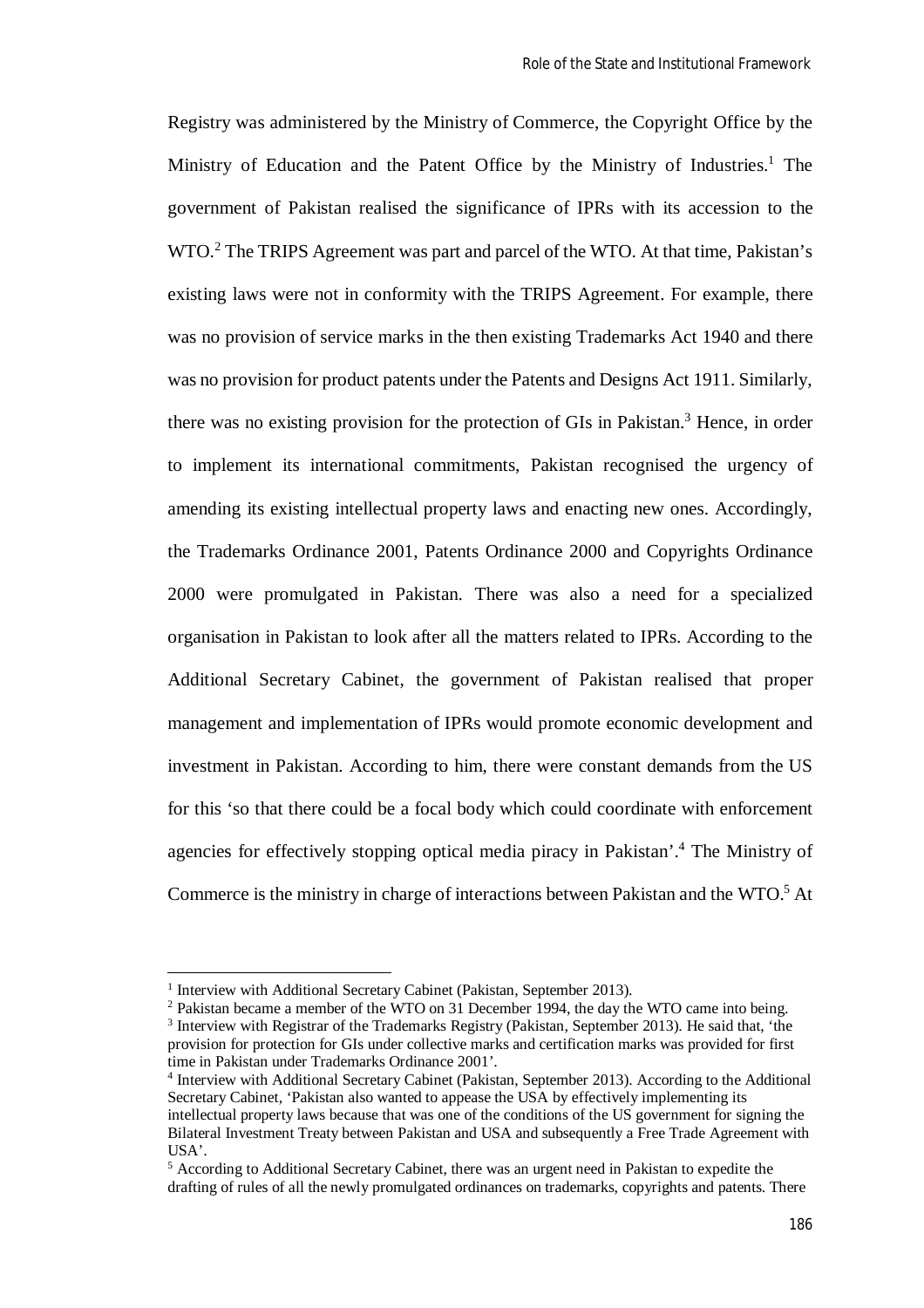this juncture, the 'Ministry of Commerce decided to move a Summary<sup>6</sup> to bring all the IPRs under its control by making an intellectual property organisation. This resulted in a turf war between Ministries to take control of overall IP issues'.<sup>7</sup> According to the Registrar of Trademarks, the Ministry of Commerce being the focal ministry of Pakistan for trade and intellectual property related issues with the WTO proposed in the Summary that this organisation should stay within it. The Ministry of Industries, which deals with the production and supply side of trade and industry in Pakistan, argued that it had been administering the Patent Office of Pakistan since its independence so it should remain with it. The Ministry of Education wanted copyright to remain as a separate subject under its control. It took five years for any decision to be taken on this, and this delay affected the decision on the approval of a stand-alone draft law on the protection of GIs in Pakistan. It was always delayed on the pretext that it should be finalised by the newly-created IPO.<sup>8</sup>

According to both the Registrar of Trademarks and the Additional Secretary Cabinet, the Ministry of Commerce was the natural choice to become the focal ministry; nevertheless, there were political connotations. According to the Additional Secretary Cabinet, 'the Minister for Commerce was not in the best books of the then Prime Minister'.<sup>9</sup> He said that despite a strong case and advocacy by the Commerce Minister,

was also need to enact new laws on 'Data Exclusivity' protection and on the protection of 'Registered Layout Designs and Integrated Circuits' in order to become TRIPS compliant.

<sup>&</sup>lt;sup>6</sup> In the interview, the Additional Secretary Cabinet said that whenever there is a change of control of an office or an organisation from one Ministry to another Ministry in Pakistan, a 'Summary' is moved for the Prime Minister by the Federal Minister asking for control. The 'Summary' gives reasons for the solicited change and seeks approval of the Prime Minister.

<sup>&</sup>lt;sup>7</sup> Interview with Additional Secretary Cabinet (Pakistan, September 2013).

<sup>8</sup> Interview with Registrar of Trademarks (Pakistan, September 2013).

<sup>&</sup>lt;sup>9</sup> The Additional Secretary Cabinet said that the then Prime Minister used to be a colleague of the Commerce Minister in the capacity of Finance Minister of Pakistan. At that time, both were potential candidates for becoming the Prime Minister. He said that 'probably this history was the cause of uneasiness between the Prime Minister and the Commerce Minister of Pakistan', and in his opinion this affected the cause of GIs.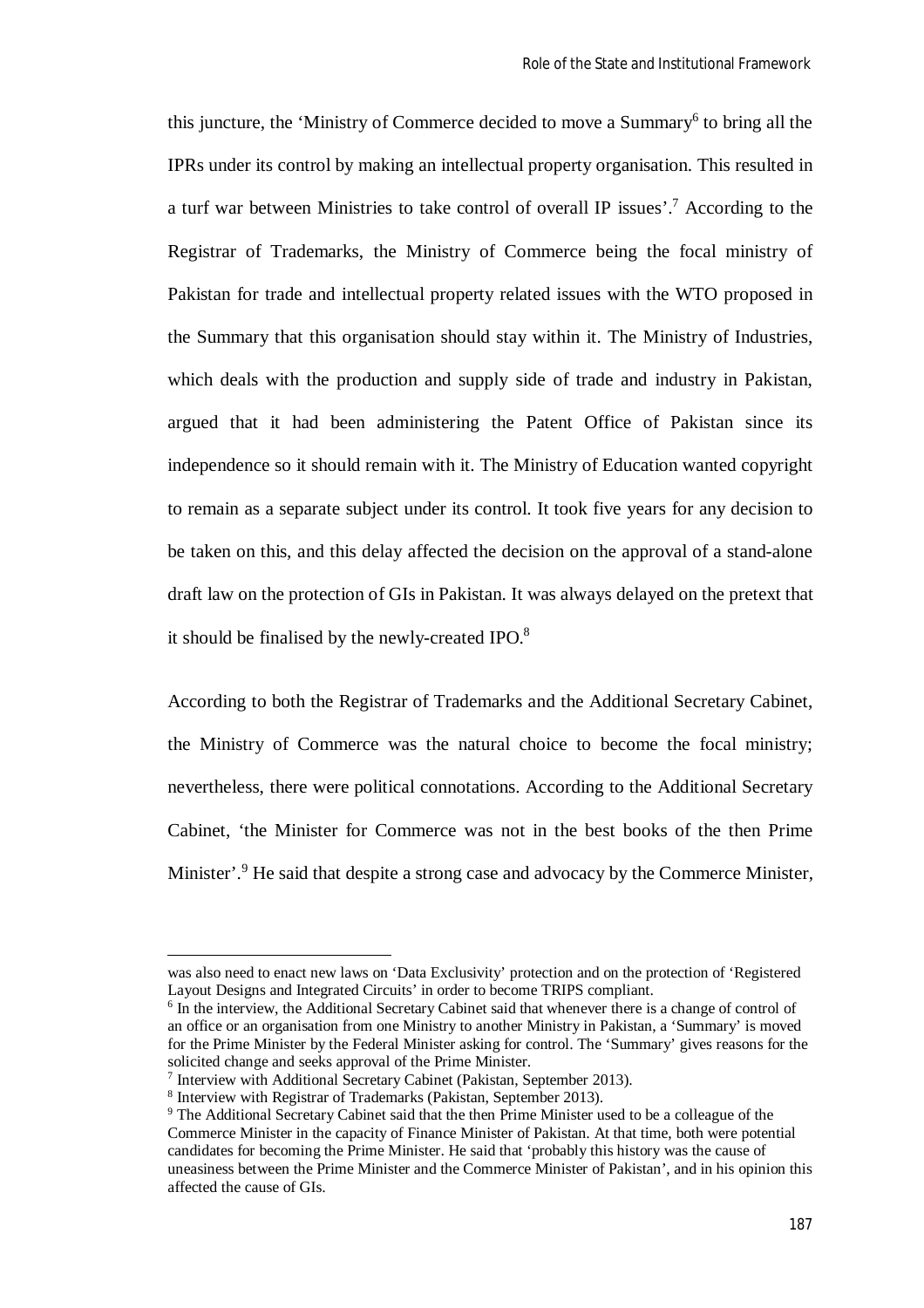the Prime Minister took all the intellectual property matters from the concerned ministries and placed them under the Commerce Division, which is looked after by the Federal Secretary Cabinet under the direct control of the Prime Minister.

The Pakistan Intellectual Property Rights Organization (PIPRO) was established through an Ordinance<sup>10</sup> in 2005 and was placed under the administrative control of the Cabinet Division whose minister in charge was the ex officio Prime Minister of Pakistan. Hence, the rules of business<sup>11</sup> were accordingly amended.<sup>12</sup>

Currently, GIs are administered in the form of collective marks and certification marks by the Trademarks Registry which is a department attached to the IPO. The Trademarks Registry had been under the Ministry of Commerce of Pakistan until 2005. The change of control of the Trademarks Registry from the Commerce Division<sup>13</sup> to the Cabinet Division had a negative effect on the efforts already taken by the Ministry of

<sup>&</sup>lt;sup>10</sup> The name of the PIPRO was subsequently amended to IPO under the IPO Act. Interview with Additional Secretary Cabinet (Pakistan, September 2013).

<sup>&</sup>lt;sup>11</sup> 'Rules of Business' are issued by the Establishment Division of the government of Pakistan. The Establishment Division is the arm of the government which controls various ministries, under the direct supervision of the Prime Minister of Pakistan, in terms of making rules and appointing higher authorities. 'Rules of Business' provide the list of activities to be administered by various divisions and ministries. In Pakistan, each division is headed by a federal secretary whereas a ministry is further headed by a political boss who is a minister. A ministry can have one or more divisions. For example, the Ministry of Commerce and Textiles of Pakistan has two divisions under one minister. One division is of commerce headed by a federal secretary and the other division is textiles headed by a separate federal secretary. Both federal secretaries report to one minister. On the other hand, the Ministry of Interior has one division hence one federal secretary and one federal minister. Interview with Additional Secretary Cabinet Mr Naved Arif (Pakistan, September 2013).

<sup>&</sup>lt;sup>12</sup> Interview with Additional Secretary Cabinet (Pakistan, September 2013). See also IPO 'About' <http://ipo.gov.pk/Contents/AboutIPO.aspx>. According to the IPO's official website, 'The Honorable Prime Minister of Pakistan placed the new organisation directly under his own supervision by attaching it with the Cabinet Division rather than any of the old Ministries, namely Ministry of Industries, Production and Special Initiatives, Ministry of Commerce and Ministry of Education which were previously supervising the patents Office, Trade Marks Registry and the Copyrights Office respectively'.

<sup>&</sup>lt;sup>13</sup> A Ministry can have one or more divisions. Each division is headed by an independent Federal Secretary like the Permanent Secretary of State in UK. The Federal Ministry of Commerce and Textile has two Divisions. One is the Commerce Division and the second is the Textile Division. The rule of business of the government of Pakistan lists the powers and functions of a Division. Until 2005, it was only the Ministry of Commerce. Recently, it has become the Ministry of Commerce and Textiles. Discussed in the interview with Mr Naved Arif, Additional Secretary Cabinet (Pakistan, September 2013).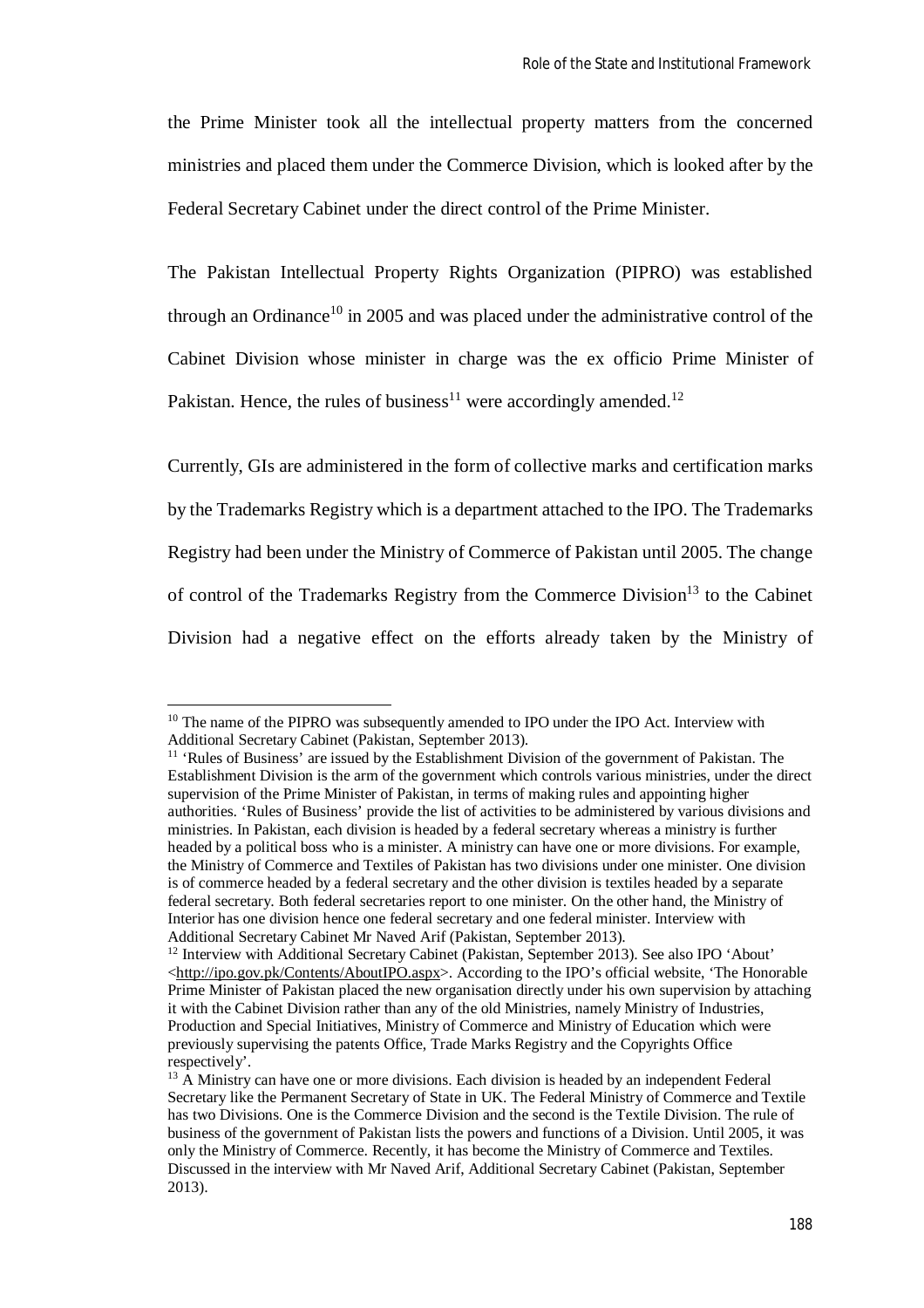Commerce. These included the already prepared stand-alone draft law on GIs and efforts to establish a GI Registry with institutional back up from the government for taking an active part in the registration of GIs of Pakistan.<sup>14</sup>

Hence, at present, the IPO is looking after intellectual property matters, including GIs, in Pakistan. According to the official website of the IPO, it was created due to the deteriorating IP situation in Pakistan. This was affecting Pakistan's economy, overseas investment and its image. In addition, 'there was also blame on Pakistan for pirated optical discs exports'.<sup>15</sup> The vision of this organization is 'to put Pakistan on the IP map of the world as a compliant and responsible country by promoting and protecting intellectual property rights'.<sup>16</sup> Its mission includes 'integrating and upgrading IP infrastructure for improved service delivery; increased public awareness and enhanced enforcement coordination for achieving the goal of being an IP based nation'.<sup>17</sup>

The role of the IPO with regard to enactment of a sui generis law in Pakistan has been discussed in chapter 4.<sup>18</sup> According to the Additional Secretary Cabinet, 'IPO has a lack of capacity in terms of human resource and it is not proactive. It also has administrative structure problems'.<sup>19</sup> The strengths and weaknesses of this organisation will be discussed in the later part of this chapter under section 6.5.2.

<sup>&</sup>lt;sup>14</sup> Interview with Additional Secretary Cabinet (Pakistan, September 2013). According to Additional Secretary Cabinet, he was in the Commerce Division then and the Ministry of Commerce had made a draft sui generis law on GIs for the better protection of GIs of Pakistan. He said that it was circulated amongst public and private stakeholders before being sent to Parliament for consideration for enactment. The inadequacies of the present system of protection of GIs in Pakistan has already been discussed in previous chapters as well as the way forward in the form of sui generis law for better protection of GIs and economic development.

<sup>&</sup>lt;sup>15</sup> See IPO, 'About' <http://ipo.gov.pk/Contents/AboutIPO.aspx> accessed 10 August 2014.  $16$  ibid.

 $17$  ibid.

<sup>&</sup>lt;sup>18</sup> See Chapter 4 under heading 6.12.

<sup>&</sup>lt;sup>19</sup> Interview with Additional Secretary Cabinet (Pakistan, September 2013).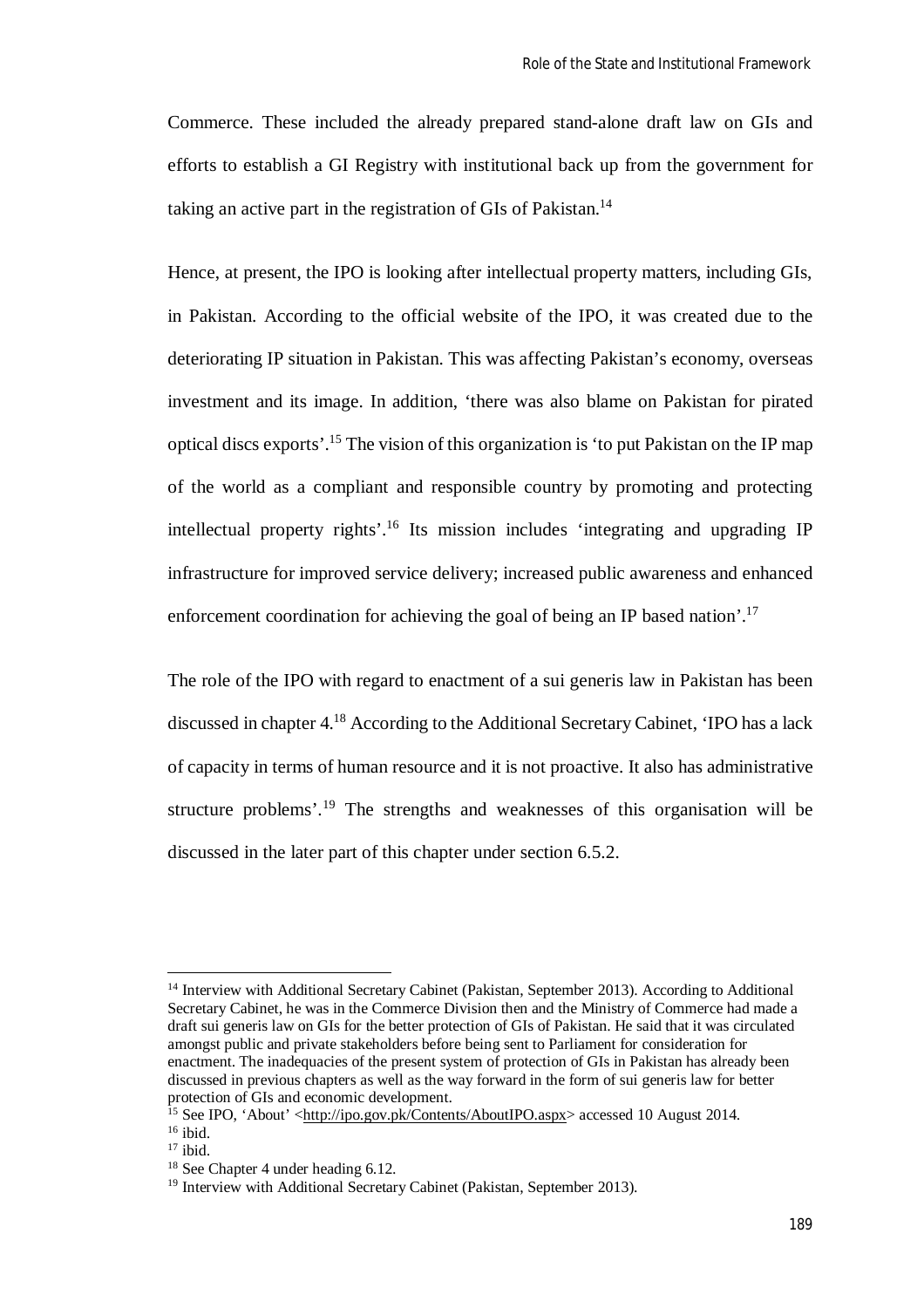#### **6.2.2 Governance of GIs in the Private Sector**

The private sector associated with GIs in Pakistan has yet to come of age. There are very few associations of farmers in Pakistan.<sup>20</sup> Existing organisations, such as kinoo growers and mango growers, have a lack of resources and no collective vision for the task of registering and protecting their GIs. According to Mr Asad Ullah, 'the reason for this backwardness is the absence of land reforms in Pakistan. Most of the farmers are poor and lack education. They need help and guidance to assert their rights.' The most organised associations at present are in the rice sector, which are the Basmati Growers Association (BGA) and the Rice Exporters Association of Pakistan (REAP).<sup>21</sup> At present, the Trademarks Registry has allowed the application of BGA for registration of the collective mark Basmati for rice in its name. Nevertheless, this has been challenged in the High Court of Sindh.<sup>22</sup> There have been no effective capacity building activities like road shows and seminars run by the government or the private sector to increase awareness of GIs and their associated economic benefits in Pakistan.<sup>23</sup> There are instances where private sector individuals have applied for registration of GIs on their own. In addition, there are a few cases where the Punjab government has helped a small number of associations to seek registration of GIs.<sup>24</sup> These applicants have not taken the wider community into confidence and most of them have been opposed at the advertisement stage in the Trademarks Registry of Pakistan.<sup>25</sup> The BGA and REAP are two established bodies in the rice sector. This sector holds the most famous GI of Pakistan, Basmati, which is worth billions of dollar of domestic commerce and

<sup>20</sup> Interview with REAP Chairman (Pakistan, September 2013).

<sup>&</sup>lt;sup>21</sup> Interviews with Additional Secretary Punjab and Mr Asad Ullah (Pakistan, September 2013).

 $22$  Interview with Registrar of the Trademarks Registry (Pakistan, September 2013).

<sup>&</sup>lt;sup>23</sup> Interviews with Mr Asad Ullah and Additional Secretary Punjab (Pakistan, September 2013).

<sup>&</sup>lt;sup>24</sup> Interview with Additional Secretary Punjab (Pakistan, September 2013).

 $^{25}$  Interview with Registrar of the Trademarks Registry (Pakistan, September 2013).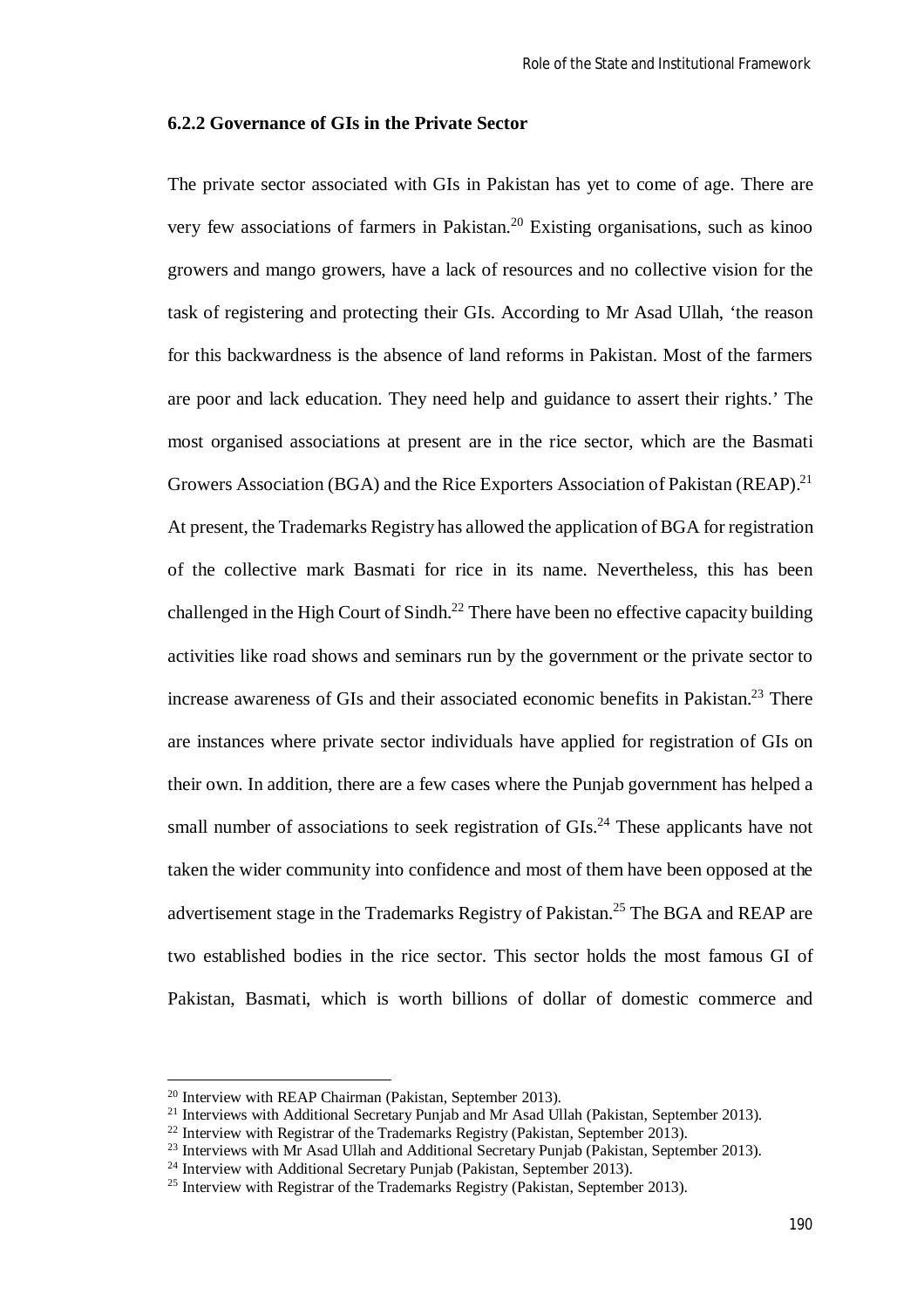exports.<sup>26</sup> Nevertheless, both the BGA and the REAP are contesting its ownership in the High Court of Sindh. The REAP Chairman is against giving a monopoly to the BGA as he fears this association will create problems for exporters by not registering them as GI users and forcing them to pay higher prices. Similarly, the BGA President was adamant that REAP had nothing to do with GI. Both the President of the BGA and the Ex-President of the REAP were of the opinion that the government should take the lead. Both admitted a lack of capacity for effectively managing a GI organisation. They also showed their concerns with regards to financial constraints and looked to the government to be a mediator and prospective owner of the Basmati rice  $GI^{27}$ . This position is corroborated by government representatives.<sup>28</sup> This situation shows the importance of the role of the state in the protection of GIs in Pakistan.

#### **6.3 ROLE OF THE STATE**

The experience and history of different countries show the importance of the role of the state in strengthening the GI sector of a country. This can be seen especially when the private sector is weak and needs support from the government. For example, the European legal framework is influenced by the French legal framework where the state played its due role for a long time for the protection of its GIs. The Ministry of Agriculture of France through its specialized body, the National Institute of

<sup>&</sup>lt;sup>26</sup> The rice exports hit all time high level of \$2.265 billion in the year 2009 -10, and in the fiscal year 2010-11, total rice exports stood at \$2.091 billion.' Export News, 'Rice exports cross \$2bn mark yet again' <http://www.tdap.gov.pk/pdf/Vol\_09\_2012.pdf> accessed 14 August 2014.

 $27$  Interviews with REAP Chairman and President BGA (Pakistan, September 2013).

 $^{28}$  Interview with Registrar of the Trademarks Registry (Pakistan, September 2013).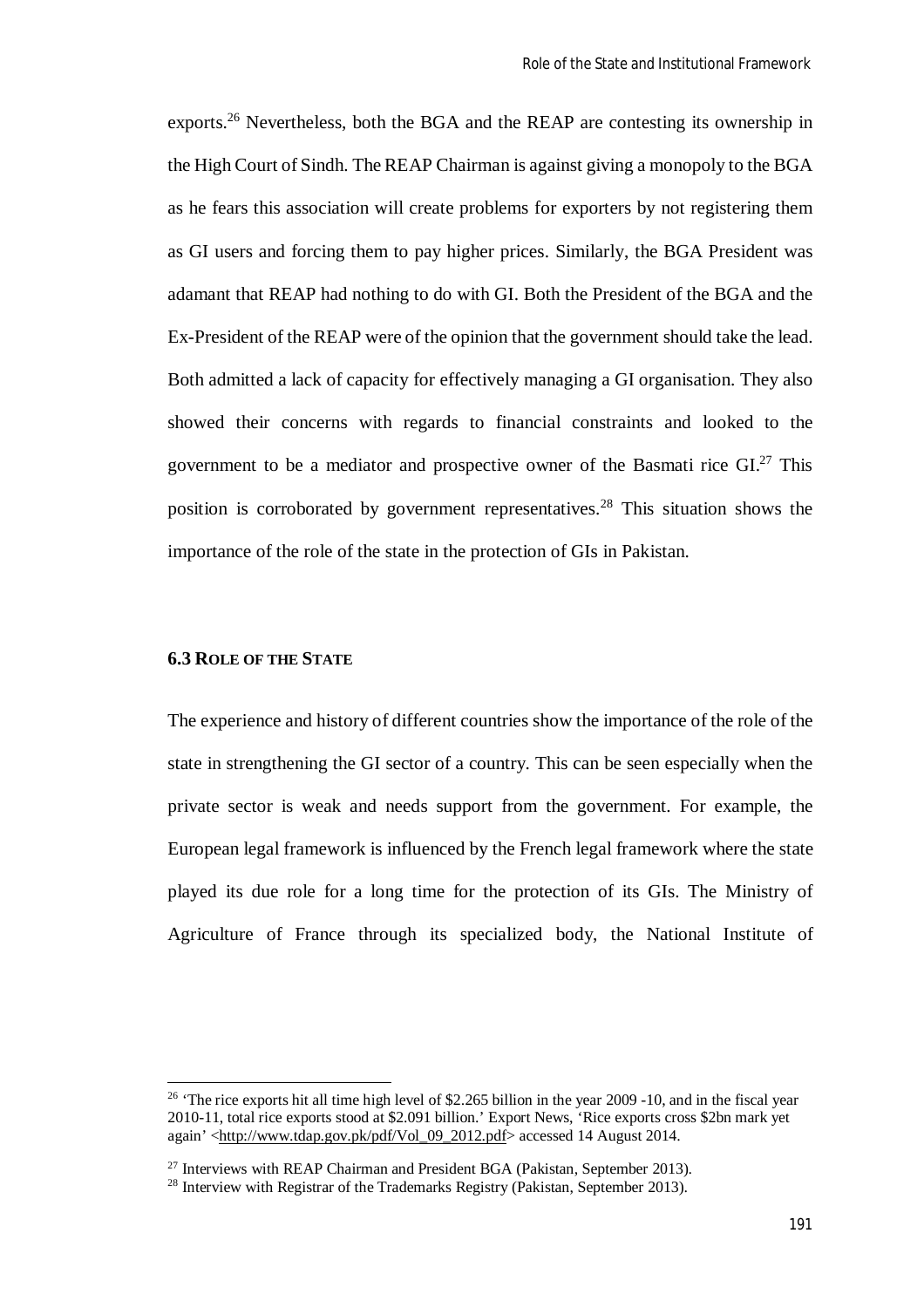Appellations of Origin (INAO), has influenced GIs as a tool of public policy since the beginning of the  $20<sup>th</sup>$  century.<sup>29</sup>

However, this role largely shifted to the private sector once it was well established. The French substantive reform of 2006 provided a withdrawal in terms of state involvement and a transfer of activities to producer organisations. This withdrawal was due to a strengthening private sector which increased its role in the building of the GI specification. Further, INAO decreased its role in the control and inspection activities.<sup>30</sup> Developing countries can follow this model and eventually transfer control to the private organizations when they have capacity and expertise to protect and promote their respective GIs. A number of factors, such as the cost of administering controls and inspection, transport infrastructure and incapacity of producers to mobilize as a group represent the matrix which hampers a country from registering its  $GIs.<sup>31</sup>$  In developing countries, the state has to play an important role to deal with these challenges.

In India, the role of the state for the protection of GIs is significant. The state and its agencies facilitate different associations in the process of filing GI applications, and in many cases state agencies are the applicants of the GI themselves.<sup>32</sup> The Ministry of Commerce of India has played an active role in the registration of GIs through various statutory bodies under its administrative control. Commodity boards, such as the Coffee Board (Coffee Act 1942), the Agriculture and & Processed Food Products Export

<sup>&</sup>lt;sup>29</sup> Delphine Marie-Vivien, 'The Role of the State in the Protection of Geographical Indications: From Disengagement in France/Europe to Significant Involvement in India' (2010) 13(2) JWIP 121, 122. <sup>30</sup> ibid 126. Marie-Vivien states that: 'It is interesting to note that the specification is now drafted by the Organization, and it undergoes a substantive examination from INAO, whereas earlier, in case of the appellation of origin, INAO together with the producers would have decided the content of the specification'. Similarly, previously the list of operators was registered at INAO, whereas the Organization will do it from now on'.

<sup>&</sup>lt;sup>31</sup> GE Evans, 'The Comparative Advantages of Geographical Indications and Community Trade Marks for the Marketing of Agricultural Products in the European Union' (2010) 41(6) IIC-INT REV 645, 646*.*

<sup>32</sup> Marie-Vivien (n 29) 122.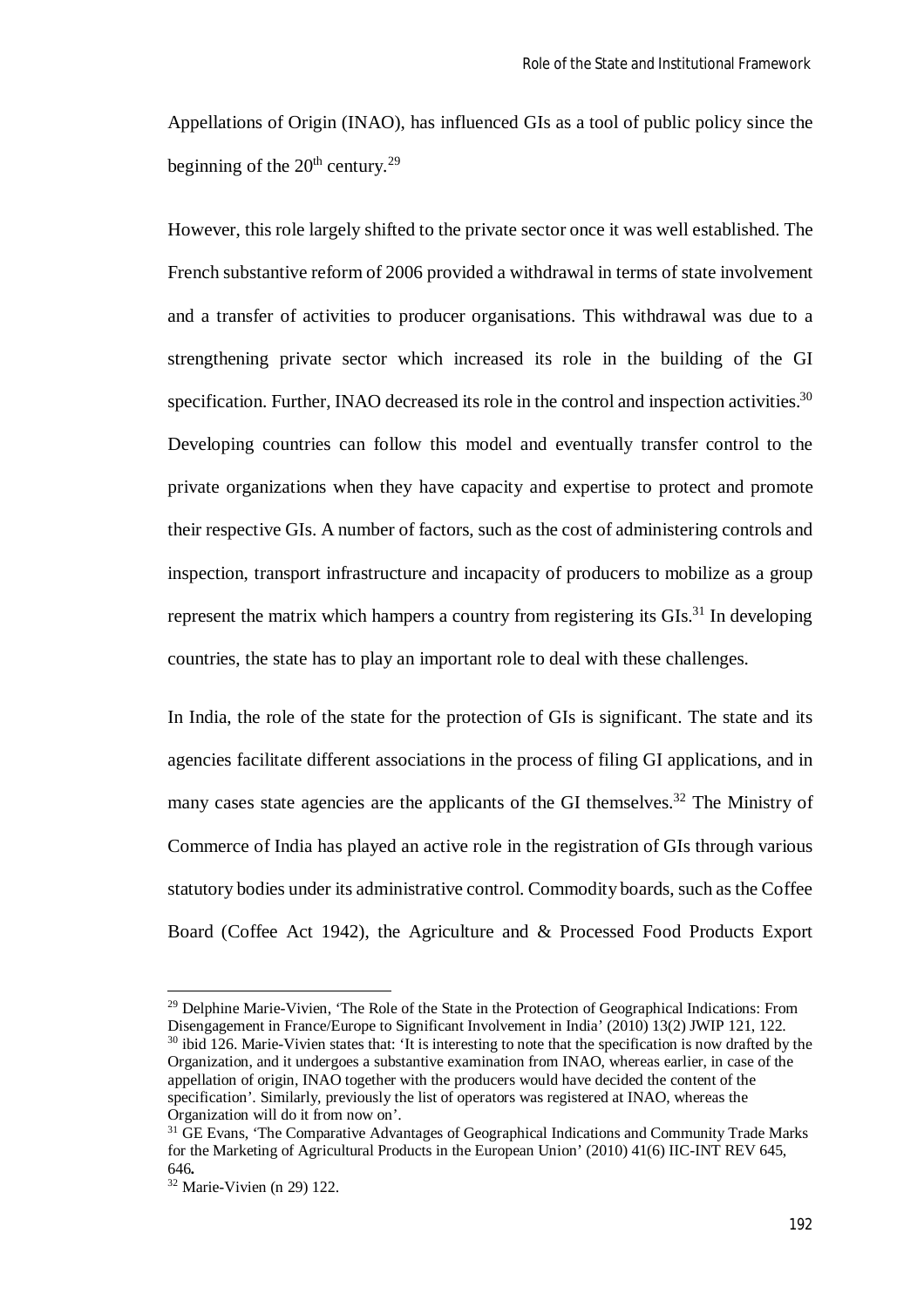Development Authority (APEDA Act 1986), the Spices Board (Spices Board Act 1986) and the Tea Board (Tea Board Act 1953), are some examples. Coorg green cardamom and Malabar pepper have been registered by the Spice Board. 'Darjeeling' tea was registered by the Tea Board of India. APEDA has pointed out potential GIs with respect to mangoes in India. Basmati Rice is also dealt with by APEDA and it is contesting the Basmati GI not only in Indian courts but also in Pakistan courts.<sup>33</sup> Hence, as an applicant of different GIs the state in India is directly engaged in defining the content of the GI application and in authorising the producers to use the GIs.<sup>34</sup> The government of India recognises GIs as a specific IPR in comparison with other IPRs like copyrights, patents and trademarks. One of the justifications 'for the involvement of the state in the protection of GI might be that the Indian GI Act has been used to protect national identity'.<sup>35</sup> The Minister of Commerce of India, Mr Maran, said in 2001 at the time of the enactment of the Indian GI Act that 'these (geographical) indications were vectors of "national, regional and local cultural identities" providing value addition to the products. In a globalising world, geographical indications represented more than a simple category of intellectual property rights.<sup>36</sup>

Like India, Pakistan has potentially hundreds of GIs that it needs to identify<sup>37</sup> and register. Pakistan has huge potential in areas such as agriculture products, horticulture

<sup>&</sup>lt;sup>33</sup> Interview with Registrar of the Trademarks Registry (Pakistan, September 2013).

 $34$  Marie-Vivien (n 29) 122.

<sup>35</sup> ibid 142.

<sup>&</sup>lt;sup>36</sup> Ministry of Commerce, 'Hon'ble Union Minister of Commerce & Industry Thiru Murasoli Maran Inaugurated Modernised Patent Office in Chennai' (Press Release)

<sup>&</sup>lt;http://www.ipindia.nic.in/ipr/photo\_gallery/inaug\_chennai.htm> accessed 23 August 2014. See also Marie-Vivien (n 29) 142. According to Marie-Vivien, 'the state is considered as being legitimate in making the list of all localized products of India, in documenting them and in moving forward by registering the GIs itself. This role of the state in India is the recognition of GIs as a specific IPR in comparison with other IPRs like patents, trademark, etc. Therefore, the concept of GI as a public right rather than a private right is understood in India through the ownership of GIs conferred to the state'. <sup>37</sup> The Punjab government has identified one hundred potential GIs. Similarly, the IPO is also working on this exercise. Interviews with Additional Secretary Punjab and DD Law (Pakistan, September 2013).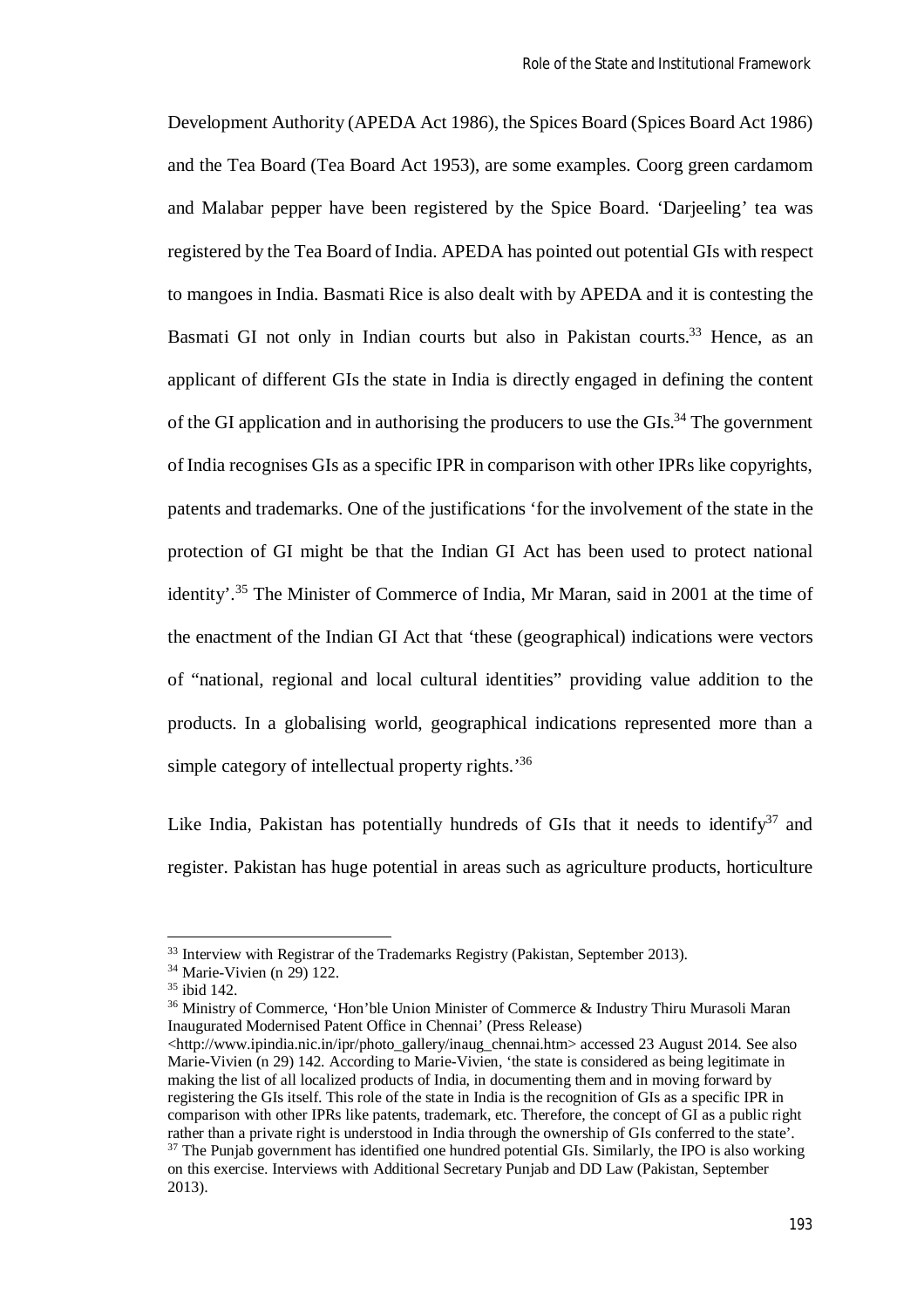products, textiles, handicrafts and beverages. There is also a need for brand-building, promotion, marketing and 'setting up an adequate governance structure amongst the various actors of the value chain might reduce the potential in terms of income distribution'.<sup>38</sup> Overall, the success of any GI depends not only on its commercial value but also on its trickle-down effect to the owners and local population in a region. While examining a case study on Tequila, Sarah Bowen concluded that, 'despite the obvious successes of Tequila case in terms of its growing market share and reputation, however, the GI for Tequila has largely failed to benefit the local population and environment in Tequila's region of origin'.<sup>39</sup> Hence, the government of Pakistan has an important role to play in the success of GIs by registering, protecting and marketing GIs, and keeping intact rural sustainability by ensuring price premium to the growers of GIs. This can be done by facilitating small and medium scale farmers in both registration and postregistration matters with regard to their GIs and helping them in the marketing and sale of their products.

The state can play its role by launching awareness campaigns for GIs in Pakistan. There is a need for road shows all over the country to sensitise the private and the public sector stakeholders. In this regard, Thailand's 'one tamboon,<sup>40</sup> one product' programme for the promotion of domestic commerce, poverty reduction and exports growth is an excellent example to emulate.<sup>41</sup> In India, a number of awareness building initiatives

<sup>&</sup>lt;sup>38</sup> Massimo Vittori, 'The Internal Debate on Geographical Indications: The Point of View of the Global Coalition of GI Products origin' (2010) 13 JWIP 304.

<sup>&</sup>lt;sup>39</sup> Bowen, S, 'Development From Within? The Potential for Geographical Indications in the Global South' (2010) 13 JWIP 231.

<sup>40</sup> Swarnim Wagle, 'Geographical Indications as Trade Related Intellectual Property: Relevance and Implications for Human Development in Asia-Pacific' (Asia Pacific Trade and Investment Initiative, UNDP Regional Centre in Colombo, 2007) 6. 'A tamboon is a local government unit which makes the third administrative subdivision level, below the district and the province, in Thailand.'

<sup>&</sup>lt;sup>41</sup> ibid, 'The government has set out to select several community products, and upgrade and certify their quality, with the intention of expanding, both their domestic and export markets. Fairs organized to generate incomes and develop local products at the grassroots in all the country's 76 provinces have led to the identification of distinctive fabrics, artistic creations, processed food and fruit, utensils,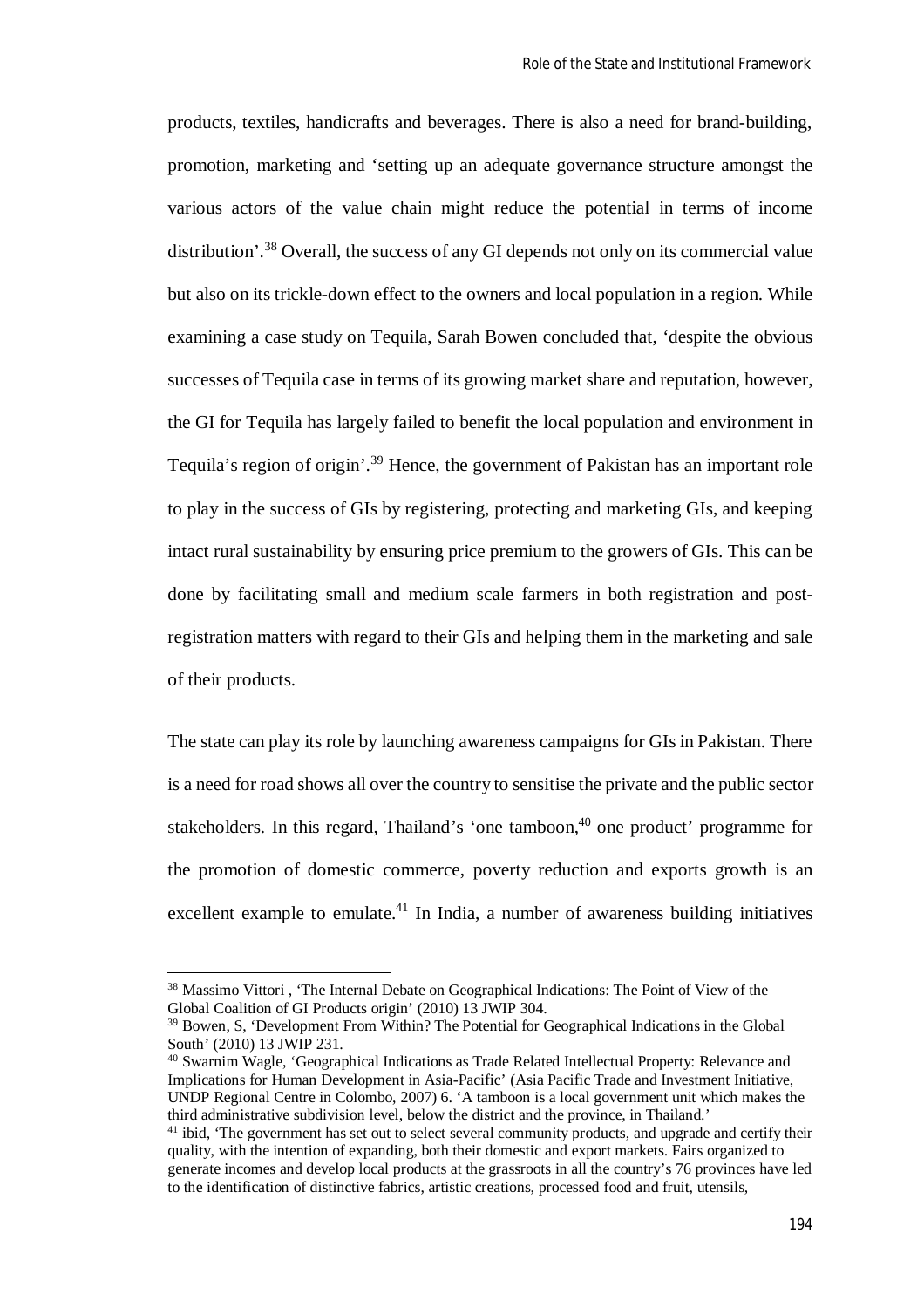have been run by its Textiles Committee, the UNCTAD India Programme,<sup>42</sup> the GI Registry and civil society organisations among others.<sup>43</sup>

Efforts were made by the government of Pakistan to enact a stand-alone law like in India and the EU for the protection of GIs in Pakistan but this has proved unsuccessful.<sup>44</sup> With regard to institution building, the government of Pakistan succeeded in placing all the IPRs under the umbrella of the IPO. However, the IPO was not placed under the Ministry of Commerce which did all the work for the formation of the IPO. The Ministry of Commerce also had the institutional memory and made the legislation for the IPO. Instead, it was placed under the Cabinet Division without any institutional memory or expertise to deal with such niche issues in the government sector.<sup>45</sup> Nevertheless, there has been no active role of the government in registering GIs. The government of Punjab started a project in order to make it easier for the private sector to register GIs. Its details are given in section 6.5.2.

# **6.4 EMERGING THEMES IN THE INTERVIEWS: STRENGTHS AND WEAKNESSES OF THE**

# **PUBLIC AND THE PRIVATE SECTOR INSTITUTIONS**

The interviews were conducted with both public and private sector stakeholders. The list and details of the stakeholders is given in chapter 1. Here, different themes will be discussed and analysed to see the institutional weaknesses and reforms in the field of GIs in Pakistan. Registration and protection of GIs could be beneficial and could usher

wickerwork and fermented liquor, among other products, which the government now seeks to promote.' See also <http://www.thai-otop-city.com/> accessed 13 August 2014.

<sup>&</sup>lt;sup>42</sup> UNCTAD India Programme is a project launched jointly by UNCTAD, Ministry of Commerce of India and DFID in 2008.

<sup>&</sup>lt;sup>43</sup> Kasturi Das, 'Prospects and Challenges of Geographical Indications in India' (2010) 13(2) JWIP 157.

<sup>44</sup> For details on this, see Chapter 4 under heading 6.12.

<sup>45</sup> Interview with Naved Arif, Former Additional Secretary Cabinet (Pakistan, September 2014).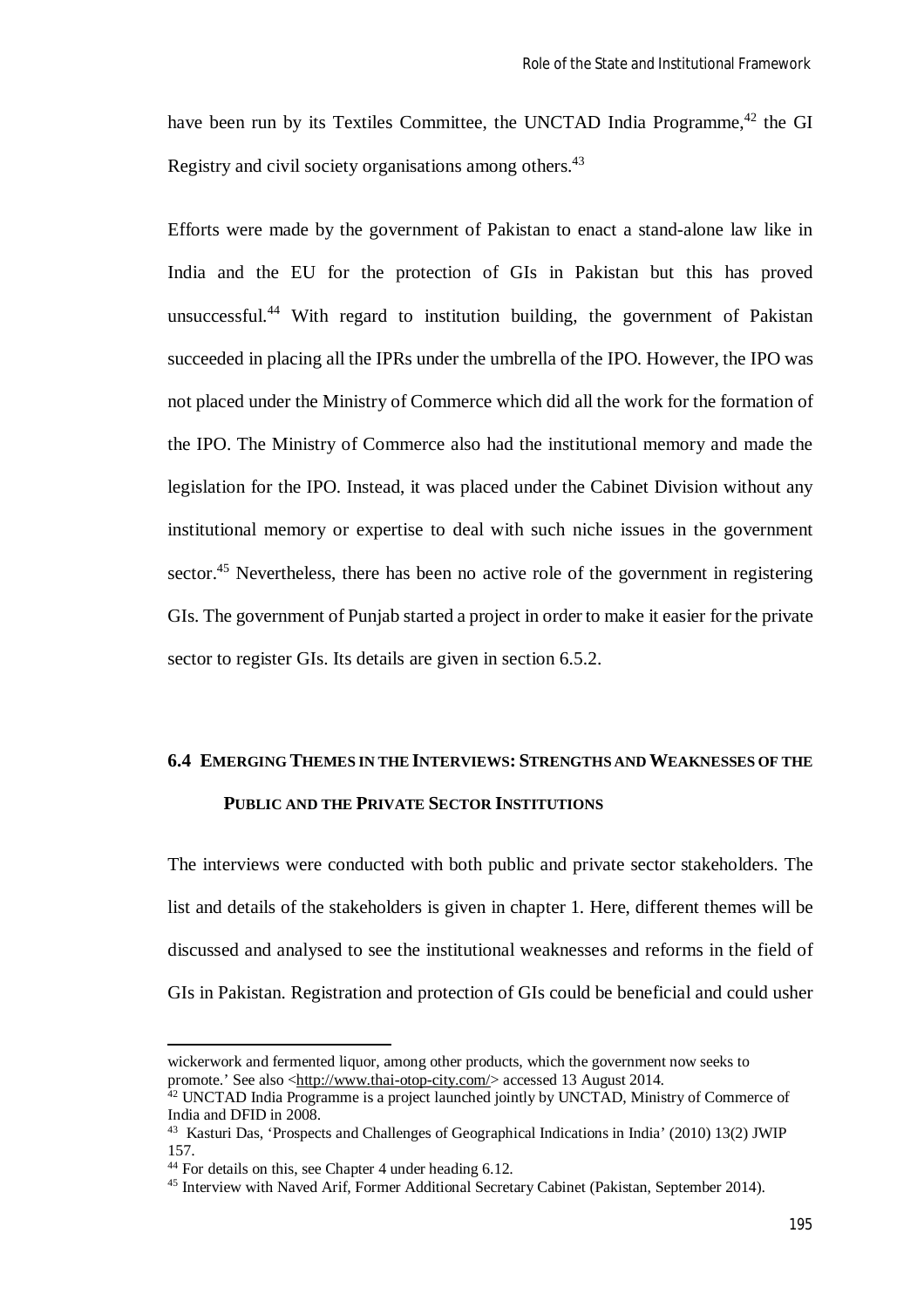in economic advantages if this is supported by adequate infrastructure of public and private institutions. Therefore, this exercise is being carried out to discuss the way forward for institutional reforms.<sup>46</sup> Basmati rice is the most famous and valuable GI of Pakistan. Hence, the private sector that represents Basmati rice was chosen for interviews. These interviews gave feedback on the institutional strengths and weaknesses, legal regime, role of the state and economic potential of GIs in Pakistan. Besides giving feedback, the interviewees shared important documents regarding protection and promotion of GIs in Pakistan.<sup>47</sup> These documents are also helpful in analysing the current situation and the way forward for institutional reform.

The interviews uncovered a number of themes and these are used as subheadings below to organise the information given by the interviewees.

#### **6.5 ROLE OF THE GOVERNMENT AND INSTITUTIONS IN THE PUBLIC SECTOR**

#### **6.5.1 Private Sector Perspective**

 $\overline{\phantom{a}}$ 

One point which is strikingly similar in the feedback given by all the private sector stakeholders is the 'laissez-faire' approach of the government sector. According to the President of the BGA and Ex-Chairman of the REAP, the government should play an active role both in providing a separate sui generis law for GIs in Pakistan and taking ownership of important GIs of Pakistan through its institutions like the TDAP, Pakistan Horticulture and Export Development Board (PHDEB) and departments of agriculture in the four provinces<sup>48</sup> of Pakistan. They gave the example of India which has achieved

<sup>46</sup> The importance of institutions in ushering economic development may be seen in Chapter 2.

<sup>&</sup>lt;sup>47</sup> Policy and projects related to documents, documents related to financial impact etc.

<sup>48</sup> Punjab, Sindh, Khyber Pakhtunkhwa and Baluchistan are the four provinces of Pakistan.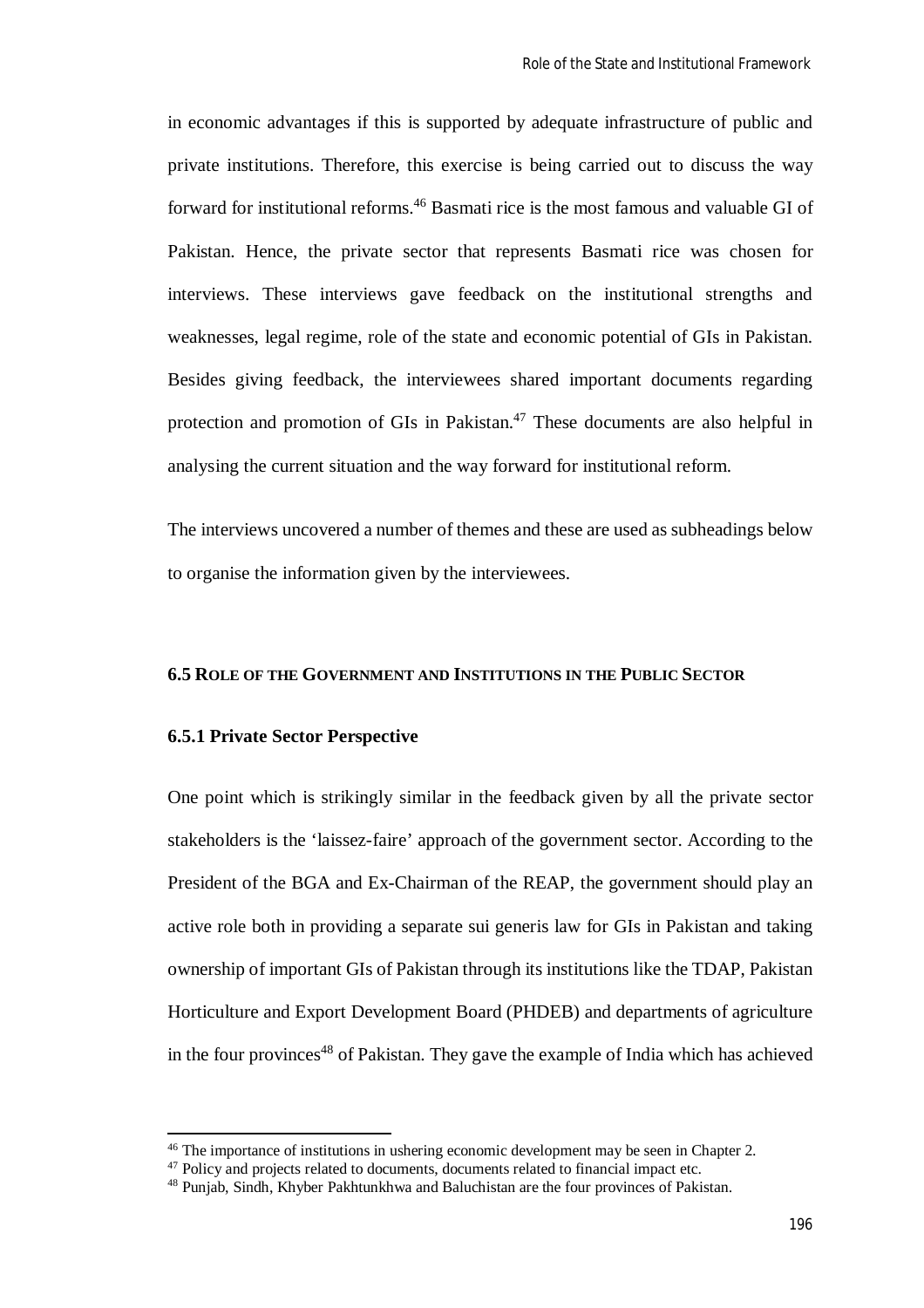a satisfactory outcome through institutions such as the APEDA and the Tea Board of India. According to the Ex-Chairman of the REAP, the Ministry of Commerce of Pakistan should be in charge of the IPO in order to strengthen its human resources and progress the enactment of a new law on GIs in Pakistan. He said this would be welcomed by both the growers and exporters of agricultural GIs of Pakistan, and that if the government would decide the specifications of the products and would also maintain the register for the users of GIs there would be harmony between the growers and the exporters. He said that both the BGA and the REAP were likely to withdraw their applications for Basmati rice GI if the government took control of it. He also said that the REAP and other stakeholders were constantly consulted by the government before 2004 when GIs were looked after by the Ministry of Commerce, and that 'had the Ministry of Commerce still been in control of GIs, a separate GI law would have been enacted'.<sup>49</sup> According to the BGA President, 'since the Ministry of Commerce is responsible for GIs at an international level in the TRIPS Council, therefore it should also be responsible domestically'. Most of the interviewees were of the opinion that the Ministry of Commerce in Pakistan and its allied departments should increase its capacity and take a lead role. They maintained that this Ministry has the institutional memory because it was the administrative ministry for GIs for a long time before 2005. It has better capacity than the other ministries and departments of the government of Pakistan. The representative of the lawyers' community also favoured the Ministry's role. Further, he said that 'trademarks and GIs are different animals' and there is also an issue of cultural preservation and well-being of farmers, hence the government's role is crucial.

<sup>49</sup> Interview with REAP Chairman (Pakistan, September 2013).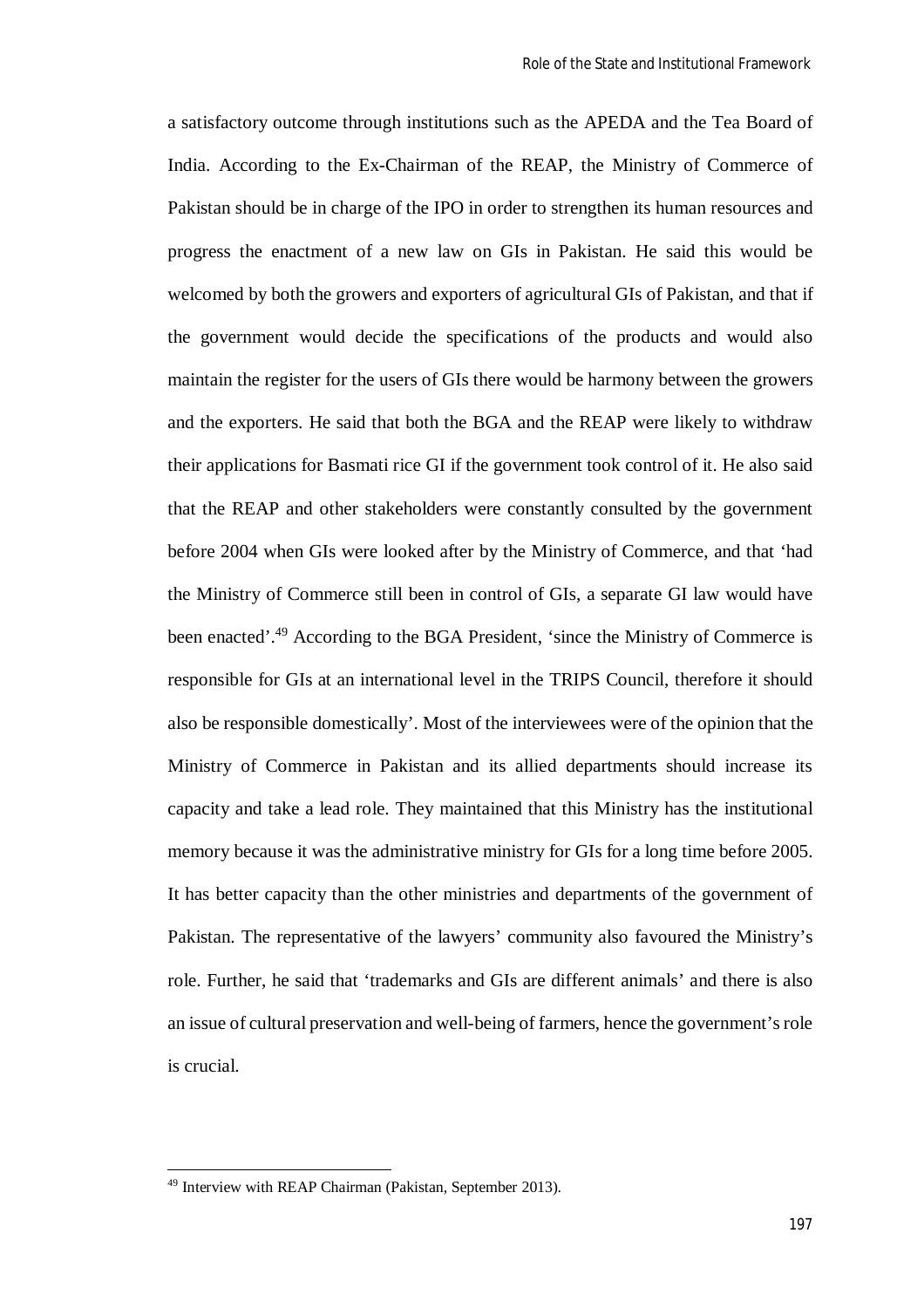According to the REAP Chairman, the Cabinet Division is not sensitive to the ideas and needs of economic development generally and has no understanding of the concept of GIs in terms of its nexus with development. He said that the IPO should be under the control of some economic ministry in order to unleash the economic potential of GIs by making a stand-alone law and reforming its institutions. He also said that the government needs to establish a state of the art institution to check the quality of its GIs that are due to be exported within its borders. He maintained that there is a need to upgrade quality check institutions that grant certifications to Pakistani exporters of Basmati rice. He said that, unfortunately, Basmati rice was being blended by some exporters and that this was giving Pakistan and its valuable GI a bad name. He proposed DNA testing of Basmati rice of Pakistan before export and suggested that PSQC and TCP should upgrade their control sections and the government should enact special laws for GIs.<sup>50</sup> One of the farmers who was interviewed raised the question of high power tariffs and costs of doing business in Pakistan. He was of the view that the government should also intervene by giving a due subsidy to the farmers in this sector for long term gains through its staple crop rice.<sup>51</sup>

#### **6.5.2 Public Sector Perspective**

 $\overline{a}$ 

The public sector stakeholders, like the private sector, agreed that there is inertia on the part of the government sector and its institutions with regard to protection and reforms in the GI sector. Except for one interviewee, all the stakeholders stressed the importance

<sup>50</sup> Interview with REAP Chairman (Pakistan, September 2013). This observation was shared by the Registrar of Trademarks in his interview.

<sup>51</sup> Interview with Mr Asadullah, Farmer near Faisalabad, Pakistan (Pakistan, September 2013). See also Dawn Reporting (Newspaper, 28 March 2014): 'the government's subsidy model is not farmer friendly'.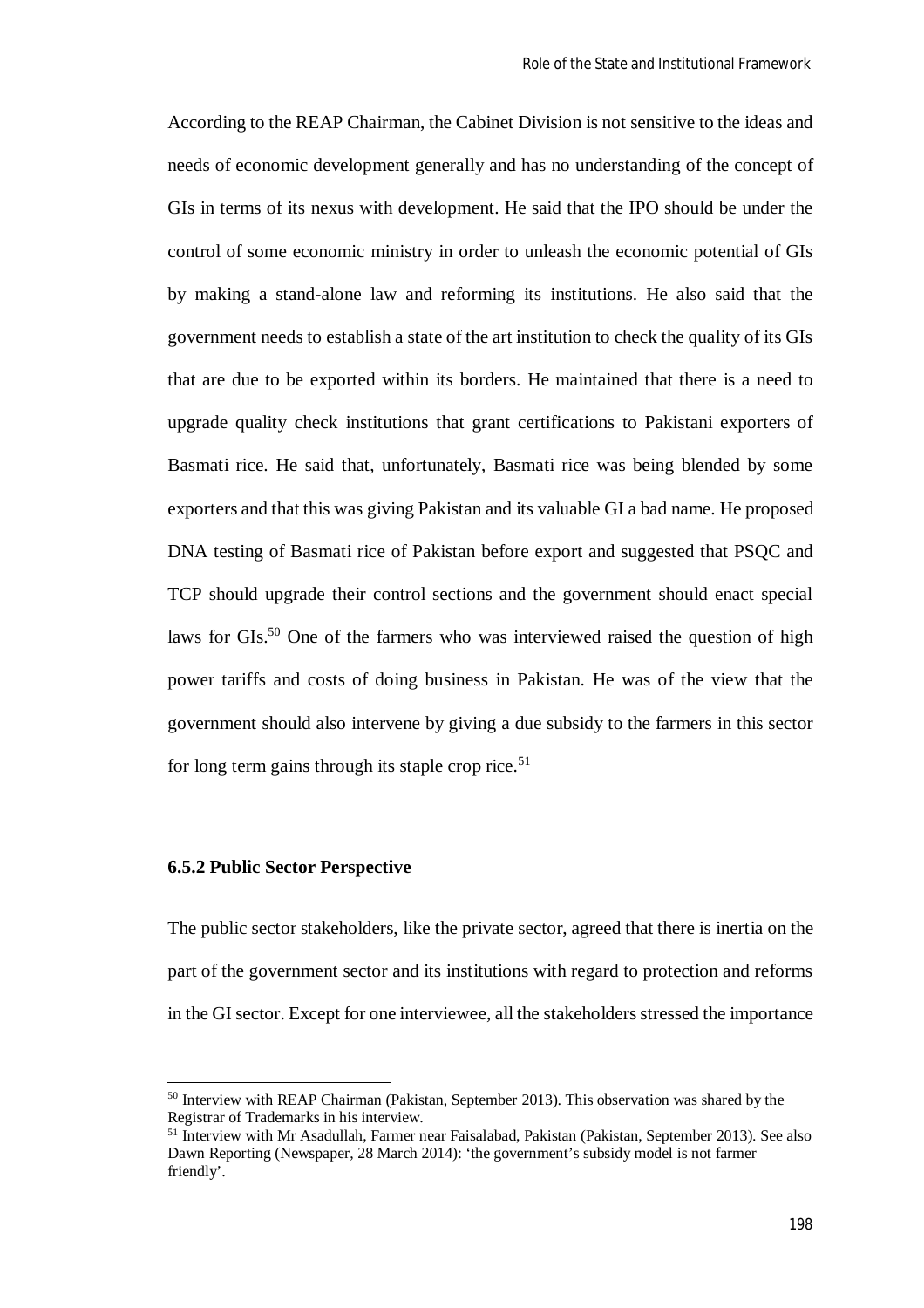of the Ministry of Commerce taking the lead role for the registration and protection of GIs in Pakistan. The Joint Secretary of the WTO, Ministry of Commerce, said that: 'sooner or later IP related matters have to be given under the control of MOC. There is consideration in the MOC to move a Summary for Prime Minister of Pakistan to this effect.'

Nevertheless, there has been evidence of the Punjab government actively working on a project to facilitate farmers associations to protect GIs originating in the Punjab. The Additional Secretary, Department of Commerce and Industries, government of Punjab (GOP), who is also working as the Chief of the WTO project in the Punjab said that the provincial government is keen to develop its GIs. He said that since Basmati rice is based in the Punjab, the government of Punjab is taking an interest in its protection as a GI, and that this is why 'the government of Punjab funded and helped BGA to register Basmati GI which is still being contested in the Sindh High Court. Nearly a dozen applications have been moved for different GIs.' He mentioned that a total of six associations have been registered with the support of this project.<sup>52</sup> He shared the project paper and explained that the project was the result of a partnership between the Punjab government and the Asian Development Bank (ADB). According to the paper, the justification of the project is as follows:

There is a strong commercial potential for goods coming from the rural SME sectors of the economy. The GI regime would entail focus on the development of local institutions and entrepreneurial capacity rather than maintaining centrally managed subsidies for a fixed set of traditional activities. The post GI regime will act in promoting diversification of products, enabling better control of the informal economy (handicrafts, agro-products), will create a more diversified profit oriented rural

 $52$  He mentioned three out of these six in the interview. These are the Basmati Growers Association, Livestock Farmers & Breeders Association and Guava Growers Association.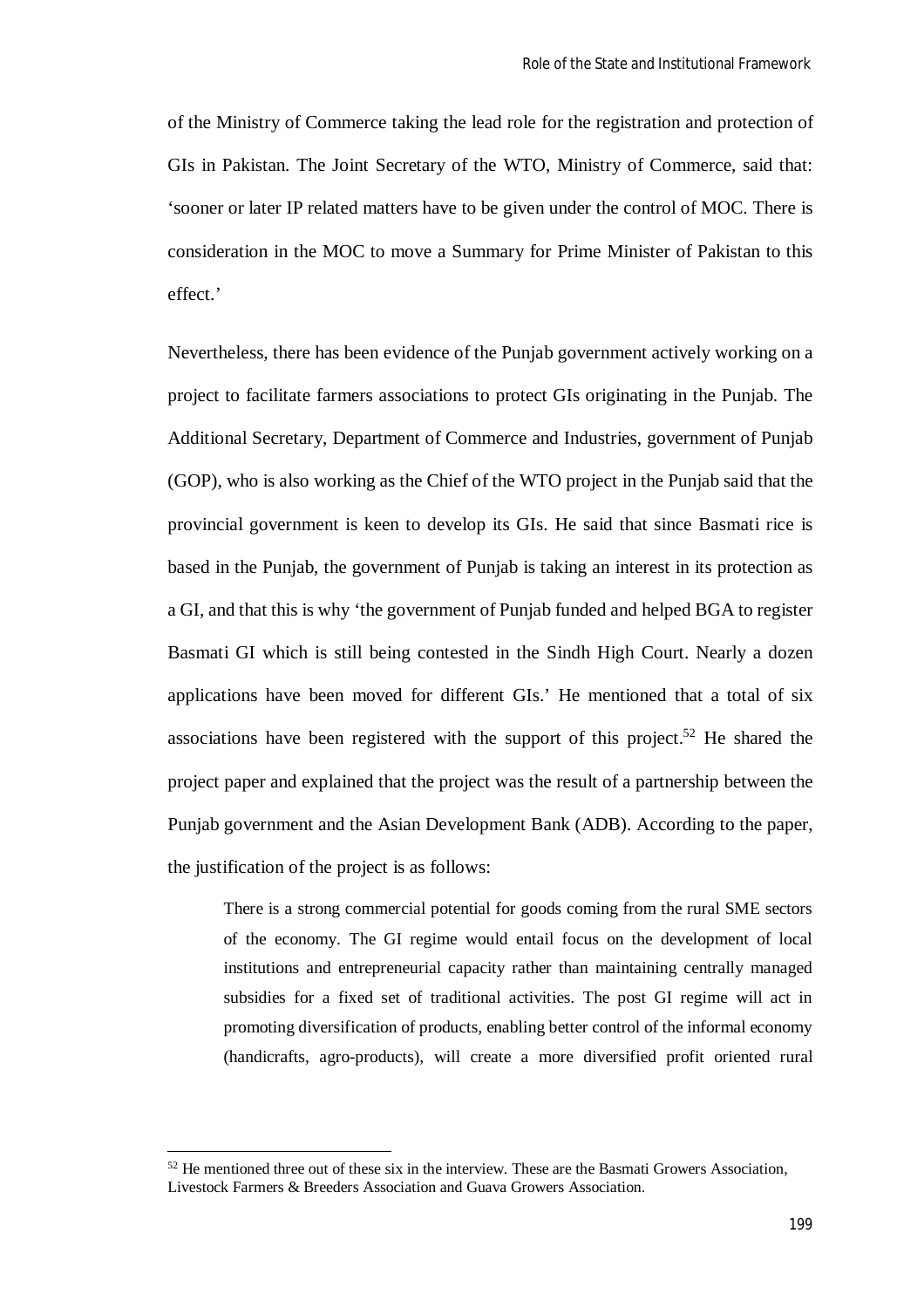economy and encourage producers to sustain their livelihoods through high quality and high value products associated with their geographical location.

In its justification it says that there are very important GIs in Punjab province which need urgent attention. They could not be registered due to incapacity and lack of awareness of the stakeholders. This includes the helplessness of the stakeholders with regard to fulfilling the formalities for registration of GIs. This is primarily due to incapacity in forming organisations, dearth of legal expertise, financial constraints and unavailability of consultants.

The project paper, whilst comparing Pakistan with India, states that 'it may also be noted that 466 applications for registration of GIs have been filed in India out of which 195 have been registered, and in contrast there are only  $11^{53}$  applications filed in Pakistan so far … there are a number of geographical indications which need to be registered at the earliest to protect the concerned stakeholders from any threat of registration of the same by some other member country of the agreement on TRIPS'. The Additional Secretary (GOP) stated that the specific objectives of the project included organising producers and stakeholders; assisting in the registration of GIs; improving the rural economy of Pakistan; protecting GIs from becoming generic; promoting GIs abroad; identifying the products; assisting producers in registration of GIs and an awareness campaign. According to the document, 'the department of industries, commerce and investment will follow a hand holding approach for the sustained economic benefit of the producers/stakeholders of all GIs within the province of Punjab'. The financial aspects of the project are discussed in 6.7.

<sup>&</sup>lt;sup>53</sup> These 11 GI applications have been made to the Trademarks Registry of Pakistan with the support of this project. These include Multan Mango (filed on 24/03/2009), Sargodha Kinnow (filed on 19/02/2009), Sharaqpur Guava (filed on 23/05/2009) among others. Communication of Government of Punjab to the Secretary, Cabinet Division, Islamabad (Letter, 24 April 2014) (Copy of the letter is with the author).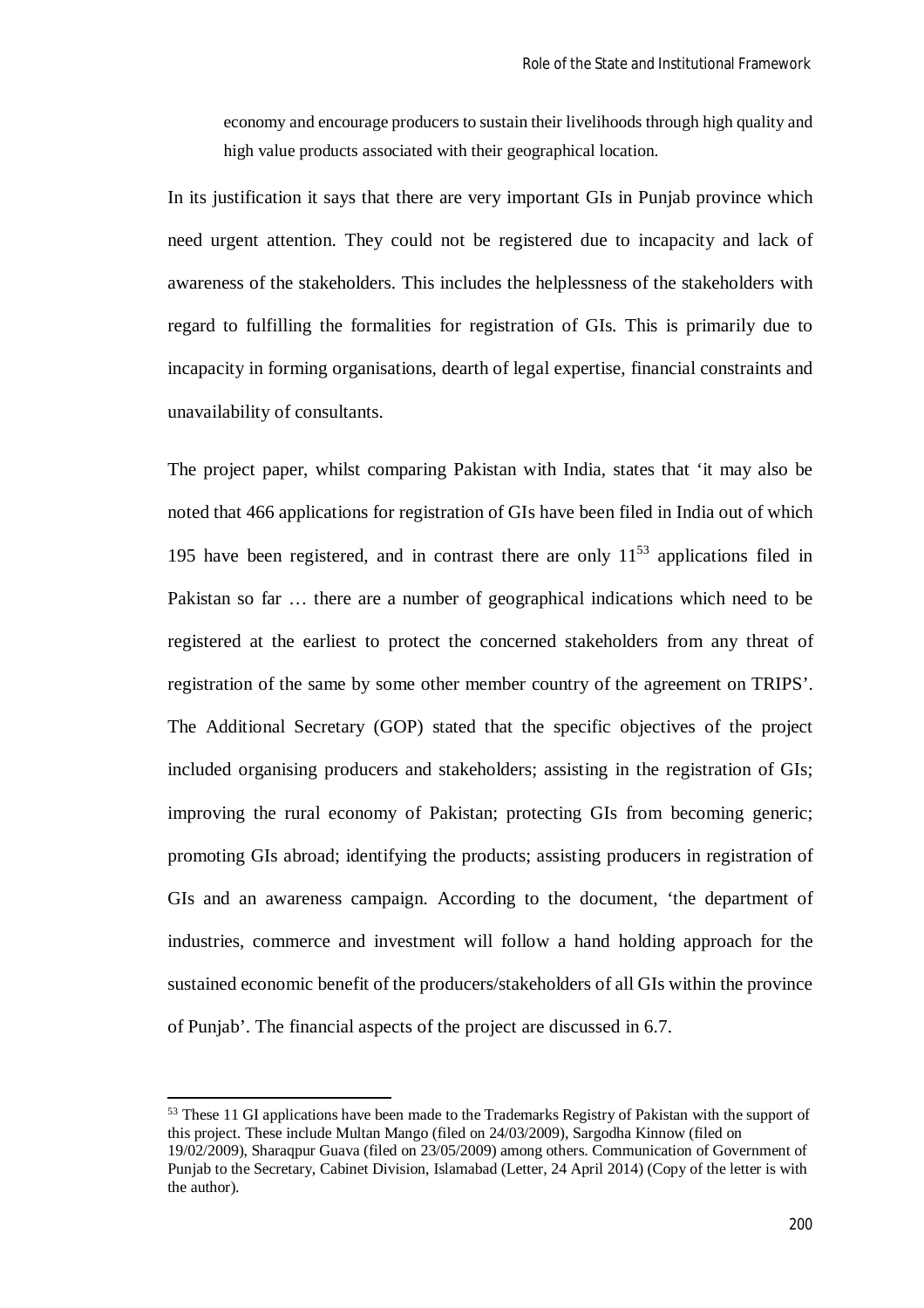The document talks about the project benefits and analysis. According to the Additional Secretary (GOP), there are intangible and tangible benefits which include more awareness amongst GI stakeholders and also protection of GIs as in the case of the ongoing application of BGA for the Basmati collective mark and the successful battle at the stage of the Trademarks Registry to exclude the opposition of APEDA from India. The document talks about general economic and social benefits, employment generation and environmental impact. As for the economic potential, it states that 'the economic impact is supposed to be multiple due to the added reputation of the product which increases its demand along with the price. Since most of the products are allied to the rural economy therefore it would add to its enrichment in a persistent and sustained manner'. The Additional Secretary (GOP) talked about the importance of terroir for protecting agricultural GIs and referred to Basmati as a relevant case. He said that there are many agricultural products in fruits and vegetables in Pakistan which have a strong link with their geographical origin. He mentioned that he was well aware of GIs and their potential and he had recently attended a comprehensive seminar on GIs organised by WIPO in Geneva. He said that 'a separate GI law should be enacted as soon as possible by federal government to provide additional protection to the agriculture GIs so that the owners are in a better position to protect their products nationally and internationally which will promote the rural economy and exports of Pakistan'.

The Additional Secretary (GOP) considered the role of the Ministry of Commerce to be vital. He explained that the Punjab government is running a project to facilitate and register GIs. However, they are facing problems due to the absence of any support and ownership by the Federal government. He said that: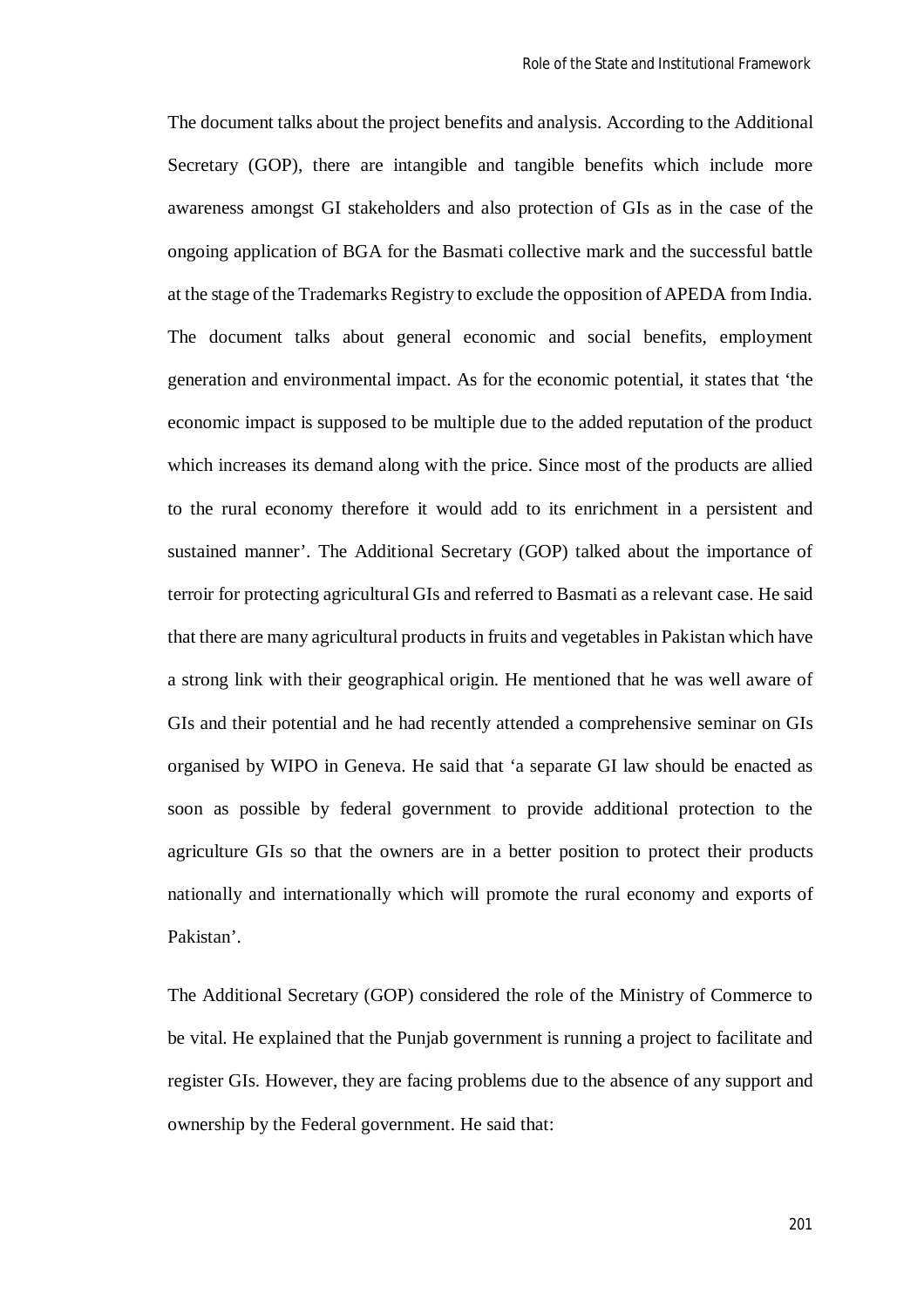Provinces are stakeholders, like private stakeholders, however, they look towards the federal government for an amicable way out. The differences between BGA and REAP can be solved if the Ministry of Commerce becomes the applicant for registration. That cannot be done as there are multiple applications pending for collective mark registration of Basmati rice in the Trademarks Registry of Pakistan and the government can neither become an applicant nor can file an opposition because the current trademark law does not allow the government institutions to be applicants for the registration of collective marks.

The Additional Secretary Cabinet stated that the establishment of the IPO was envisaged to deal with IPR issues. However, in the case of GIs the IPO could not deliver. He said that 'even before the eighteenth amendment in the Constitution of Pakistan, the IPO had more than five years to legislate a sui generis law but it could not'. Regarding the IPO, the Additional Secretary Cabinet and the Registrar of the Trademarks Registry were critical of the human resource selection in the IPO, especially at the top level. The Registrar said that there should be expert appointments in this field with tenure posts protected by law. Furthermore, it stated that:

Those officers are posted who have no experience in their entire career of IPRs related matters. There are also frequent change of Chairman and DG IPO. These frequent changes coupled with political patronage and incapacity makes the whole organization suffer at the cost of work and reforms in IP areas. Registrar Trademarks Registry explained that according to IPO Act, Chairman has lot of authority and has to lead the organization. However they were appointed on political considerations. One member of National Assembly and a former Minister was made the Chairman IPO for around five years purely on political considerations.

Problems were pointed out in the administrative structure of the IPO under the IPO Act 2012. The Deputy Director Law, IPO (DD Law) mentioned in her interview that 'according to Section  $12(2)^{54}$  of the IPO Act, the Director General is the functional head

<sup>54</sup> Section 12(3) of IPO Act says: 'The Director General shall be the functional head of the

Organization and shall be responsible for day to day administration of the affairs of the Organization.'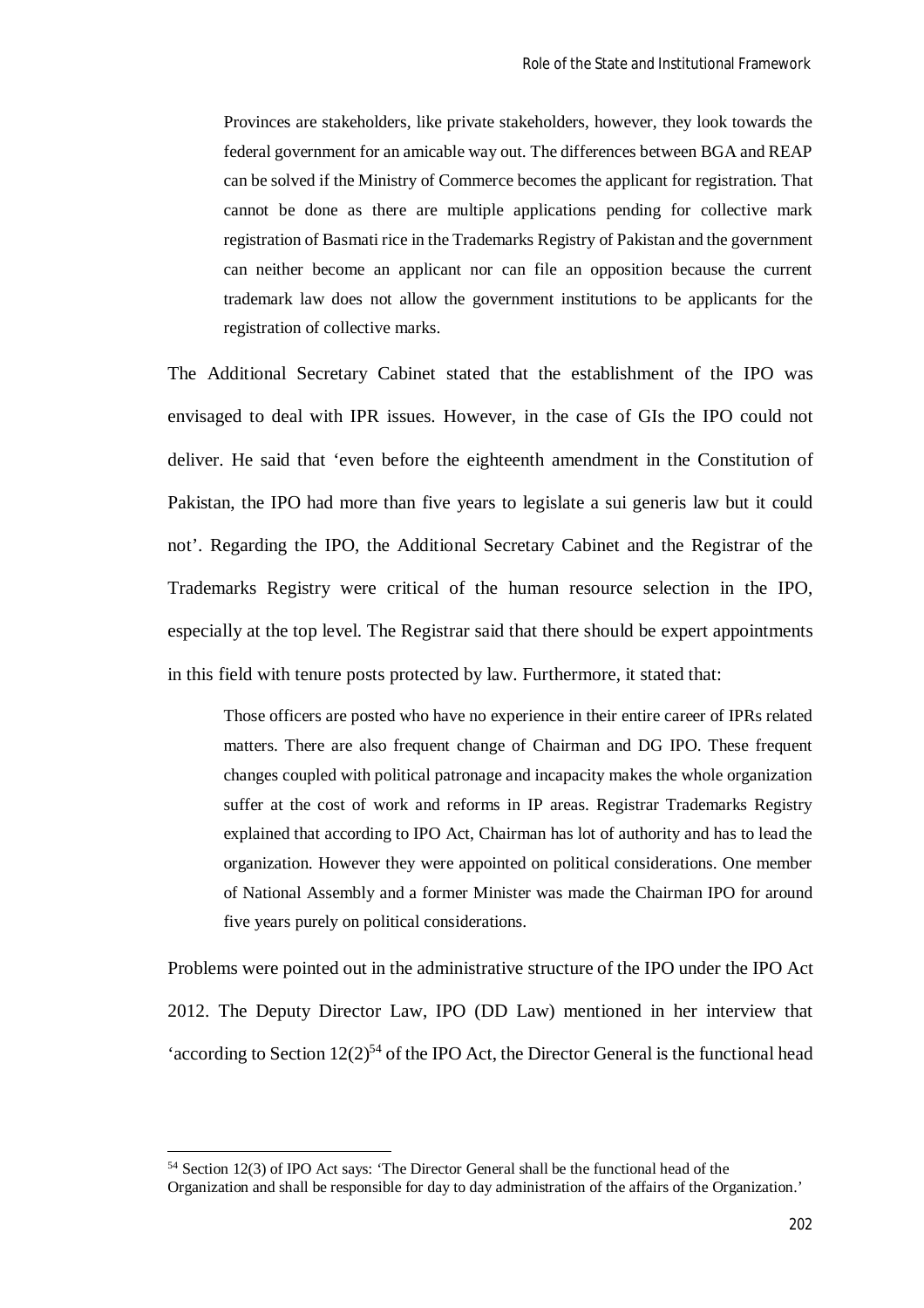whereas under Section  $11(2)$ ,<sup>55</sup> the Chairman has to supervise him'. DD Law said that orders of the IPO can only be issued by the Director General or the officers authorised by the Director General of the IPO under Section 20 of the IPO Act.<sup>56</sup> This has caused problems as there has been deadlock because of disagreement and overlapping powers between the Chairman and Director General under the IPO Act.

According to DD Law, the biggest challenge to the IPO has been the constitution of its

board besides the indifference of the government towards appointing qualified DGs and

chairmen. DD Law referred to Section 14(1) and 14(2) of the IPO Act.<sup>57</sup> According to

her:

 $\overline{a}$ 

There are 5 federal secretaries and 5 private sector members of the Board of IPO besides representatives of the four provinces of Pakistan. The names of the private sector individual have been recommended by the IPO to Prime Minister however there is no confirmation for the last 2 years despite reminders. Because of this, functions of the Board under Section  $6^{58}$  of the IPO Act are in limbo and there is no improvement in the service structure of the employees and big policy decisions are pending.

<sup>&</sup>lt;sup>55</sup> Section 11(2) of IPO Act says:

<sup>&#</sup>x27;The chairman shall supervise and oversee the Director General in the performance of his duties and responsibilities under this Act and shall guide and direct him, as deemed necessary.'

<sup>56</sup> Section 20 of IPO Act says:

<sup>&#</sup>x27;All orders, decisions and all other instruments issued by the Organization shall be authenticated only by

the signatures of such officer or officers who are authorized by the Director General in this behalf.'  $57$  Section 14(1) and 14(2) on the formation of Policy Board says:

<sup>&#</sup>x27;(1) The Federal Government shall, by notification in the official Gazette, constitute a Policy Board of the Organization consisting of the Chairman and fourteen other Members as specified in sub section  $(2)$ .

<sup>(2)</sup> The Board shall consist of the following, namely: (a) five Member from the public sector who shall be the,

<sup>(</sup>i) Secretary to the Government of Pakistan, Cabinet Division, ex officio; (ii) Secretary to the Government of Pakistan, Interior Division, ex officio; (iii) Secretary to the Government of Pakistan, Commerce Division,

ex officio; (iv) Secretary to the Government of Pakistan, Information and Broadcasting Division, ex officio; (v) Chairman, Federal Board of Revenue, ex officio; (b) five Members to be appointed by the Federal Government from private sector; and (c) four Members from the provinces, as recommended by the Provincial Governments to be appointed by the Federal Government. Eligibility criteria of these Members shall be specified by the Federal Government, by notification in official Gazette, in consultation with the Chairman.

<sup>&</sup>lt;sup>58</sup> Section 6 deals with the Functions of the Board under the IPO Act. It says:

<sup>&#</sup>x27;1) The Board shall be responsible for setting of objectives and policy guidelines of the Organization. (2) Subject to the provisions of the Act, in particular and without prejudice to the generality of subsection (1), the Board shall -- (a) take policy decisions as well as advise the Federal Government on all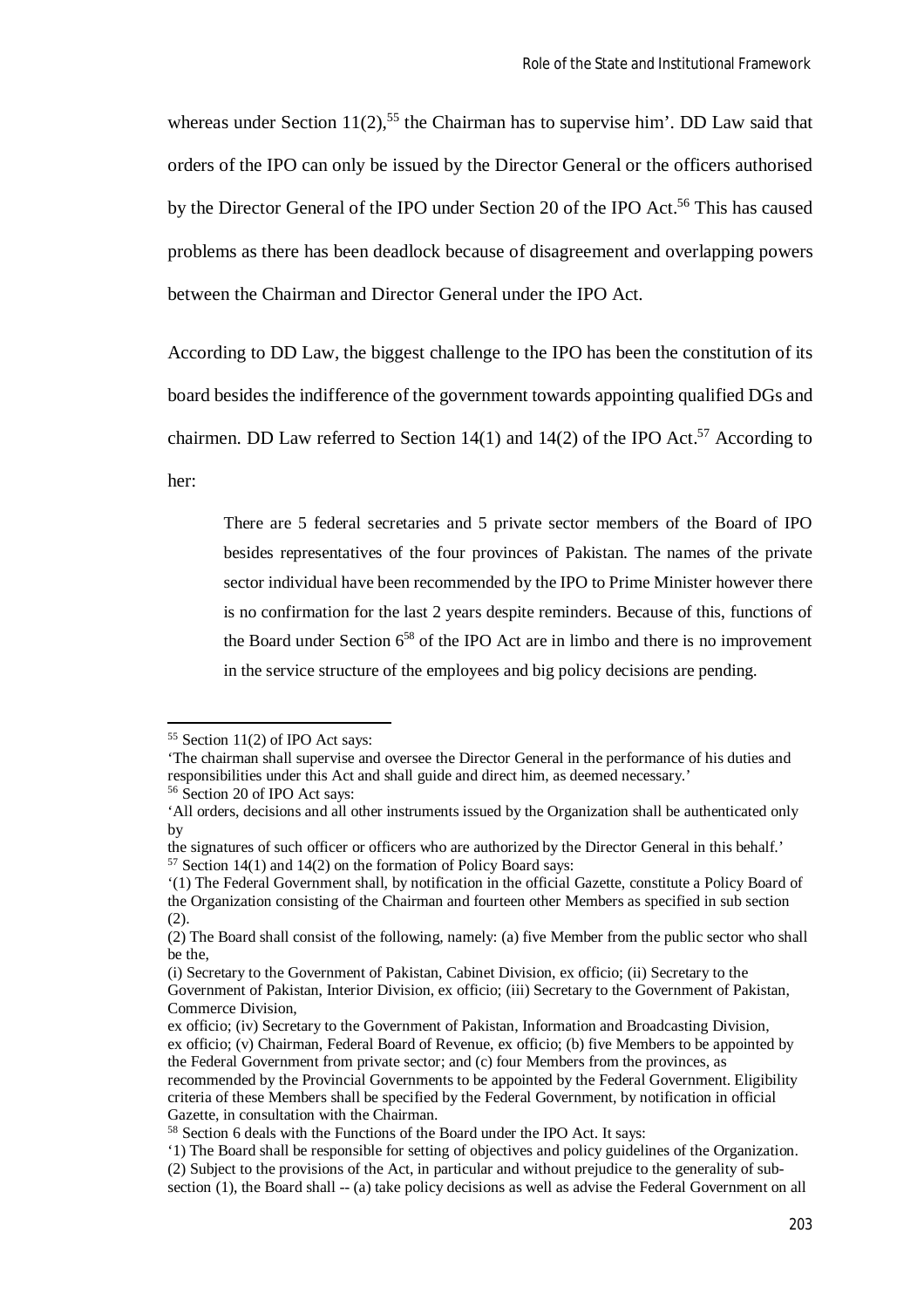The law needs to be simplified to create a small but effective board which can meet at least twice a year. DD Law mentioned that the government's indifference can be gauged from the fact that since the new government came into power, the position of Chairman is vacant<sup>59</sup> despite the clear provision in the IPO Act under Section  $9(4)^{60}$  that it has to be filled within three months of it becoming vacant.

Another anomaly according to DD Law is the absence of powers of the Principal Accounting Officer with the IPO. She said that at present, the powers of the Principal Accounting Officer for this organisation are with the Cabinet Secretary for whom this organization is never very important. She said that according to Section  $3(2)^{61}$  of the IPO Act, it is an independent organisation and like the TDAP where the TDAP Act gives powers to its Chairman as Principal Accountant Officer, this power should be

matters relating to -- (i) developing processes, service structure and propose rules for the services specifically designed to ensure protection of intellectual property laws in Pakistan; (ii) ensuring implementation of intellectual property rights in Pakistan in coordination with concerned agencies; and (iii) expressing its opinion in writing on any policy matter referred to it by the Federal Government or the Organization; (b) consider and approve policies, plans and programmes of the Organization; (c) consider and approve, with or without modification, any regulations, with respect to implementation of policy decisions proposed to be made by the Organization under this Act; (d) formulate procedures and necessary framework for utilization of funds generated or acquired through services, donations, investments or grants, etc.; (e) specify and propose fees, penalties and other charges charge able by the Organization with the approval of Federal Government for carrying out the purposes of this Act ; and (f) exercise all such powers and perform all such functions as are conferred or assigned to it under this Act. (3) All policy decisions, including the change in the previously established policy, in respect of all and any matters within the jurisdiction of the Organization shall be made only by the Board. (4) All policy decisions and directives of the Board shall be published in the official Gazette".'

<sup>&</sup>lt;sup>59</sup> According to DD Law, 'it became vacant because the last Chairman was a political appointee and he resigned before the new elections to stand as a candidate for becoming member of the National Assembly of Pakistan'.

 $60$  Section 9 (4) says:

<sup>&#</sup>x27;A vacancy in the Organization caused by the death or resignation of the Chairman shall be filled by the Federal Government within ninety days of the occurrence of such vacancy.'

<sup>61</sup> Section 3(2) of the IPO Act says:

<sup>&#</sup>x27;The Organization shall be an autonomous body having perpetual succession and a common seal with powers, subject to the provisions of this Act, to hold and dispose of property both movable and immovable and shall by the said name sue and be sued and may enter into contracts, acquire, purchase, take, hold, enjoy, covey, assign, surrender, yield up, charge, mortgage, demise, reassign, transfer or otherwise dispose of or deal with, any movable or immovable property of every description or any interest vested in it, upon such terms as it deems fit.'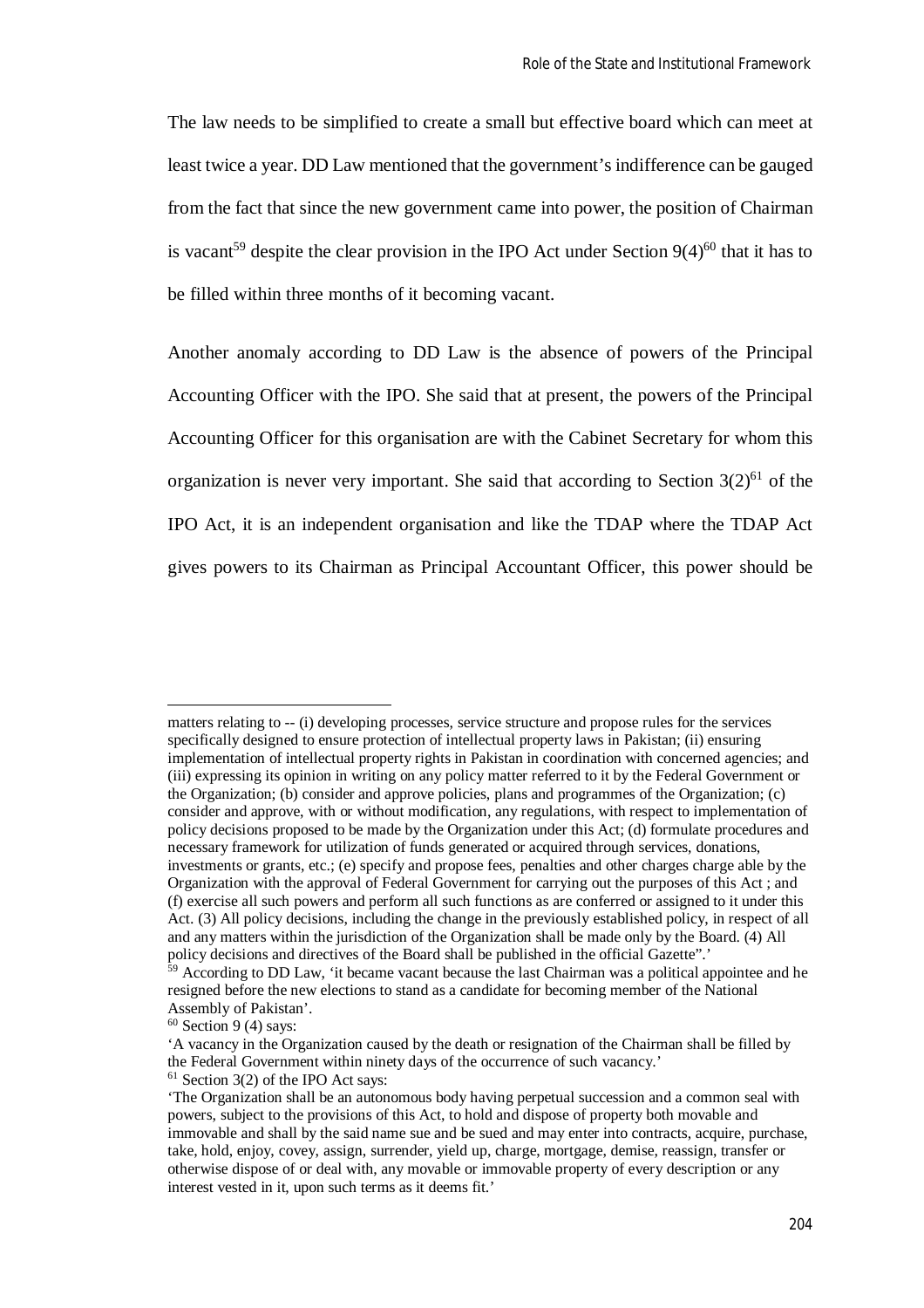given to the Director General or the Chairman of the IPO in order to run its affairs smoothly.

According to DD Law, it has been suggested by the IPO that the Registrar of Trademarks should also be designated as the Registrar of GIs once a sui generis law is enacted in Pakistan. She said that it would save administrative and financial costs for the government. However, the Additional Secretary Cabinet mentioned that the Director General IPO should be made the Registrar of Geographical Indications. He said that as head of the organisation, he would be in a better position to coordinate with any public and private inspection authorities for the implementation of product specifications. Further, the DG IPO could better coordinate with international bodies and donor agencies for financial and technical help.

According to the DD (Law) of the IPO, it has only been able to partially deliver because IPO Ordinance 2009 was struck down by an NRO judgment of the Supreme Court of Pakistan where it was held that 31 ordinances promulgated by General Musharraf<sup>62</sup> after the emergency of 3 November 2007 in Pakistan, that were subsequently given permanence in the Constitution of Pakistan by inserting 270 AAA, were declared null and void by the Supreme Court unless they were enacted by the Parliament within 4 months.<sup>63</sup>

According to the Additional Secretary Cabinet:

There is a dearth of expert human resources in the field of IPRs and especially GIs. The government should establish an advisory body for advising on all the matters relating to GIs including applications, code of practices, oppositions, appeals, economic benefits, rural uplift, cultural preservation, enhanced protection and promotion of GIs of Pakistan. The president of the committee should be a federal minister from

<sup>62</sup> General Musharraf came into power by a coup d'etat in October 1999 and remained Chief Martial Law Administrator, Chief Executive and President of Pakistan up until December 2007.

 $63$  Interview with DD (Law) of IPO (Pakistan, September 2013).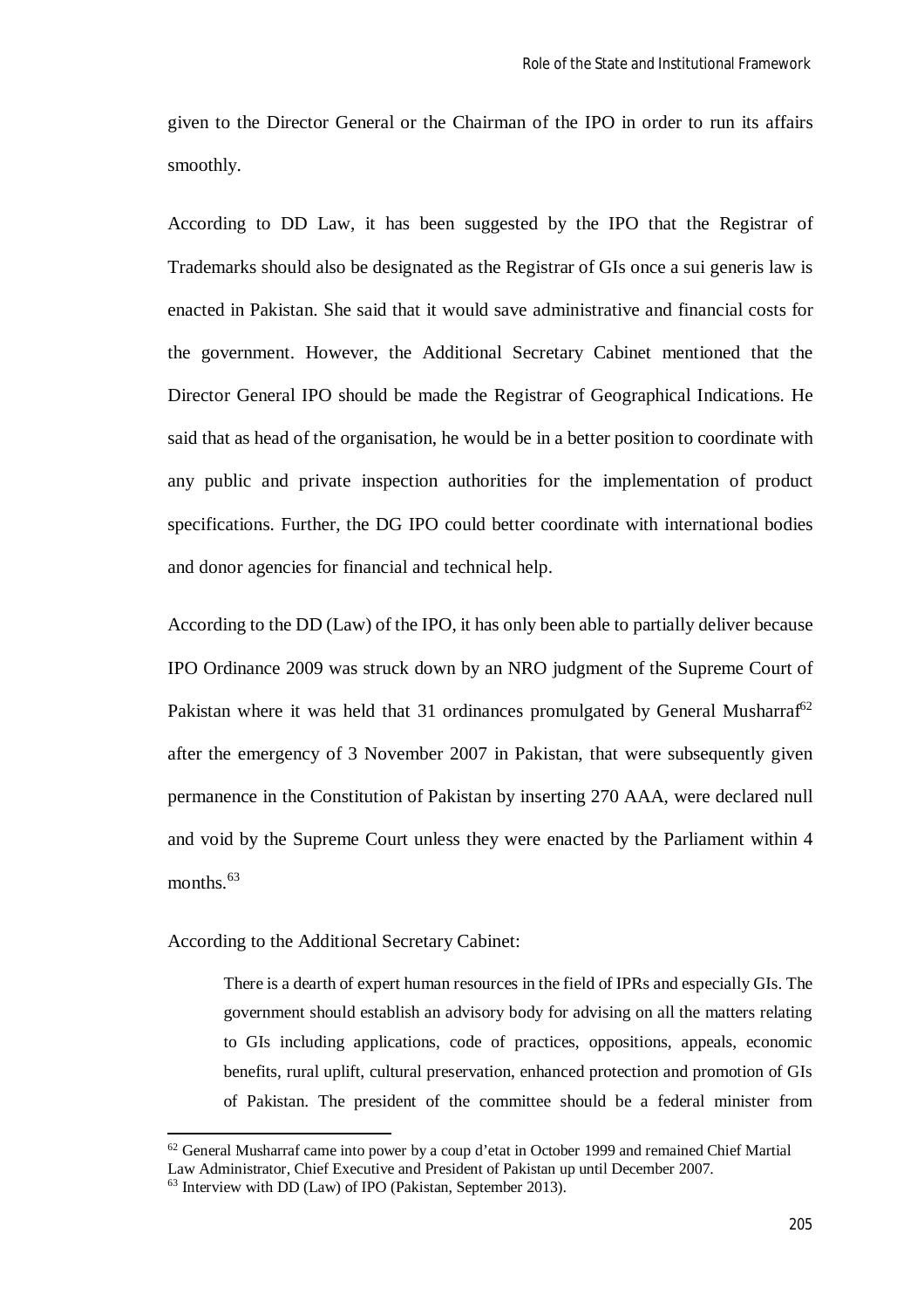commerce or agriculture whereas members should include experts on agriculture, intentional trade, environment, law and handicrafts. There should also be representation of exporters, millers, owners of GIs and consumer groups. The committee should aim to protect the identity of Pakistan's GIs, their authenticity and strong link to the terroir and quality. The committee should also endeavour to work for maximum economic benefits for the growers and the users of GIs'.

He further stated that because of the discord between different stakeholders, the committee should ensure that no stakeholder was excluded from the formulation of the code of practice of GIs.

The Additional Secretary Cabinet further suggested that the IPO should actively work with the Ministry of Commerce in order to reach a bilateral agreement on homonymous marks between Pakistan and India. He said that it was indispensable for both the countries to seriously reach an agreement on homonymous marks for a win-win situation for the benefit of their farmers in addition to taking their due share in international trade. Further, this could ensure marketing and protection of GIs in foreign markets through Pakistan's embassies and commercial attaches. At the same time, the Ministry of Commerce could spearhead economic diplomacy by negotiating for joint ownership of homonymous marks with India. Additional Secretary Cabinet also emphasized the importance of the Ministry of Commerce for its role in post-registration protection and promotion of GIs at home and abroad. He said that the Ministry of Commerce may use Pakistan's commercial attaches and embassies for the promotion and protection of its GIs abroad. He also mentioned the use of technology by India for the protection of its GIs, such as the use of a radio frequency identification system (RFID) for tracking its GI products as this provides exact data and modes of sale. He said it may also help in identifying passing off of GIs.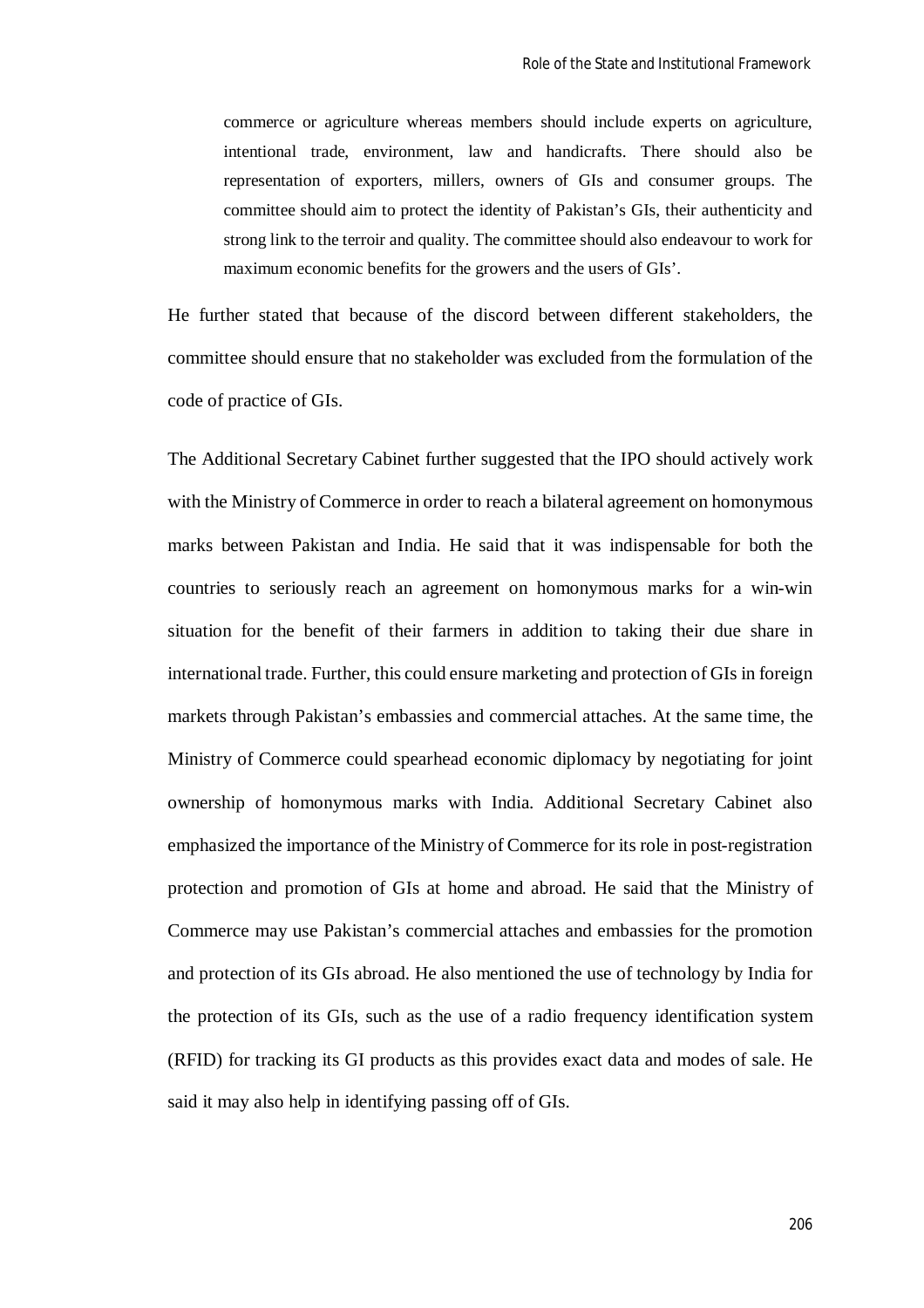#### **6.6 INADEQUACIES OF THE PRIVATE SECTOR AND ITS INSTITUTIONS**

#### **6.6.1 Private Sector Perspective**

In the Basmati sector, the main private stakeholders are basmati growers and basmati exporters. Both the President of BGA and the former Chairman of REAP acknowledged that there are serious capacity issues in the private sector in terms of understanding the issue of GIs, coupled with institutional and financial constraints for registering and protecting GIs. The BGA President was of the view that most of the farmers are illiterate and there need to be road shows in vernacular languages to give a better understanding of the importance and economic benefits of GIs.

Moreover, both the BGA President and REAP Chairman were candid in expressing their mistrust of each other's organisation. They were both of the view that the other organisation wanted to create a monopoly on the name of Basmati in Pakistan. The only way forward in their eyes was for the government to take ownership of Basmati as well as other important GIs in Pakistan.

The BGA President was of the view that the private sector also has financial constraints and his organisation has already been supported financially by the Punjab government for the registration and protection of Basmati rice as a GI.

The REAP Chairman was critical of the Punjab government and its support of the BGA and was of the view that it is a federal matter and provinces should intervene in unison with the federal government. Further, he said that the Punjab government has not involved the REAP whilst facilitating the BGA application of Basmati rice as a collective mark at the Trademarks Registry of Pakistan. The REAP Chairman said that due to the discord between the BGA and the REAP, both organisations are wasting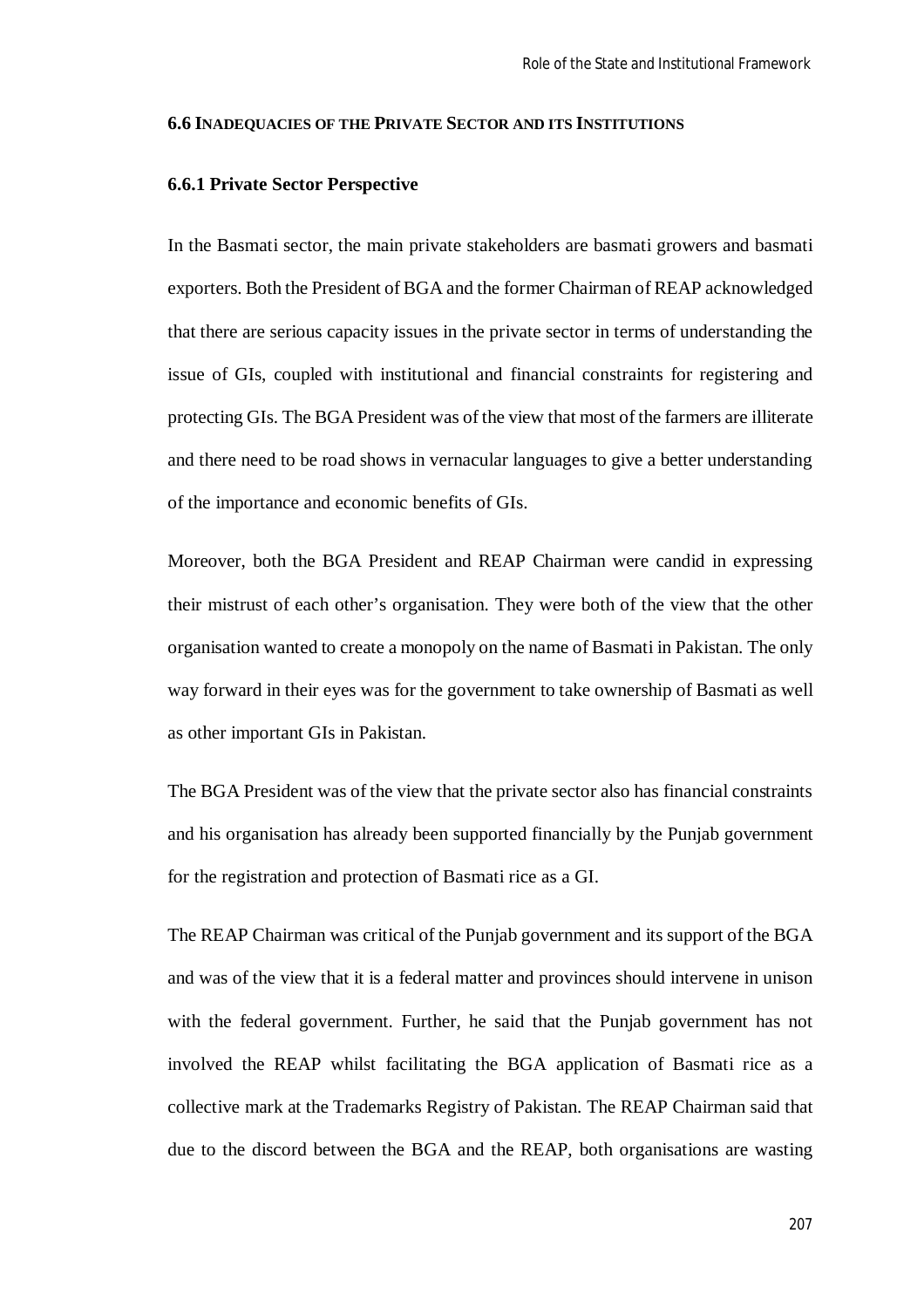millions of Rupees in litigation. This amount could have been used for the marketing and promotion of Basmati rice. The REAP Chairman also mentioned that there is no research going on in order to identify new varieties of Basmati rice. He said that Super Basmati was the last popular variety and there is a need for more research in this regard. He said that there are a number of varieties of Basmati both in India and Pakistan – '(l)ike different kinds of mangoes, there are fine differences between them'.

The REAP Chairman further maintained that:

The government should create awareness of the benefits of GIs in small and mediumscale farmers. They should be encouraged to cultivate Basmati rice in the designated area which runs for thousands of acres. It is a matter of concern for us that some of the area is now being cultivated by farmers using Chinese hybrid seed to get extra output. This practice needs to be stopped for maintaining characteristics of the land as hybrid seeds may dilute or change the characteristics in the long run.

According to Mr Asad, 'there is no subsidy given to the farmers of Basmati unlike India where Rs 12,000 are given to farmers per acre'. He mentioned that Pakistan needs to provide a level playing field for its farmers to compete in international markets and to sustain rural communities. He said the 'government should carry out an awareness campaign for them to ensure that farmers know that they will get their due premium on Basmati rice sale'.

#### **6.6.2 Government's Perspective**

All the public sector stakeholders were of the view that currently the private sector is very weak in Pakistan with regard to protection of GIs. According to the JS (WTO), small and medium-scale farmers have probably never heard the term GI. He said that government institutions, such as the TDAP, can run sustained awareness campaigns in Pakistan through their regional offices in order to inform all the stakeholders about the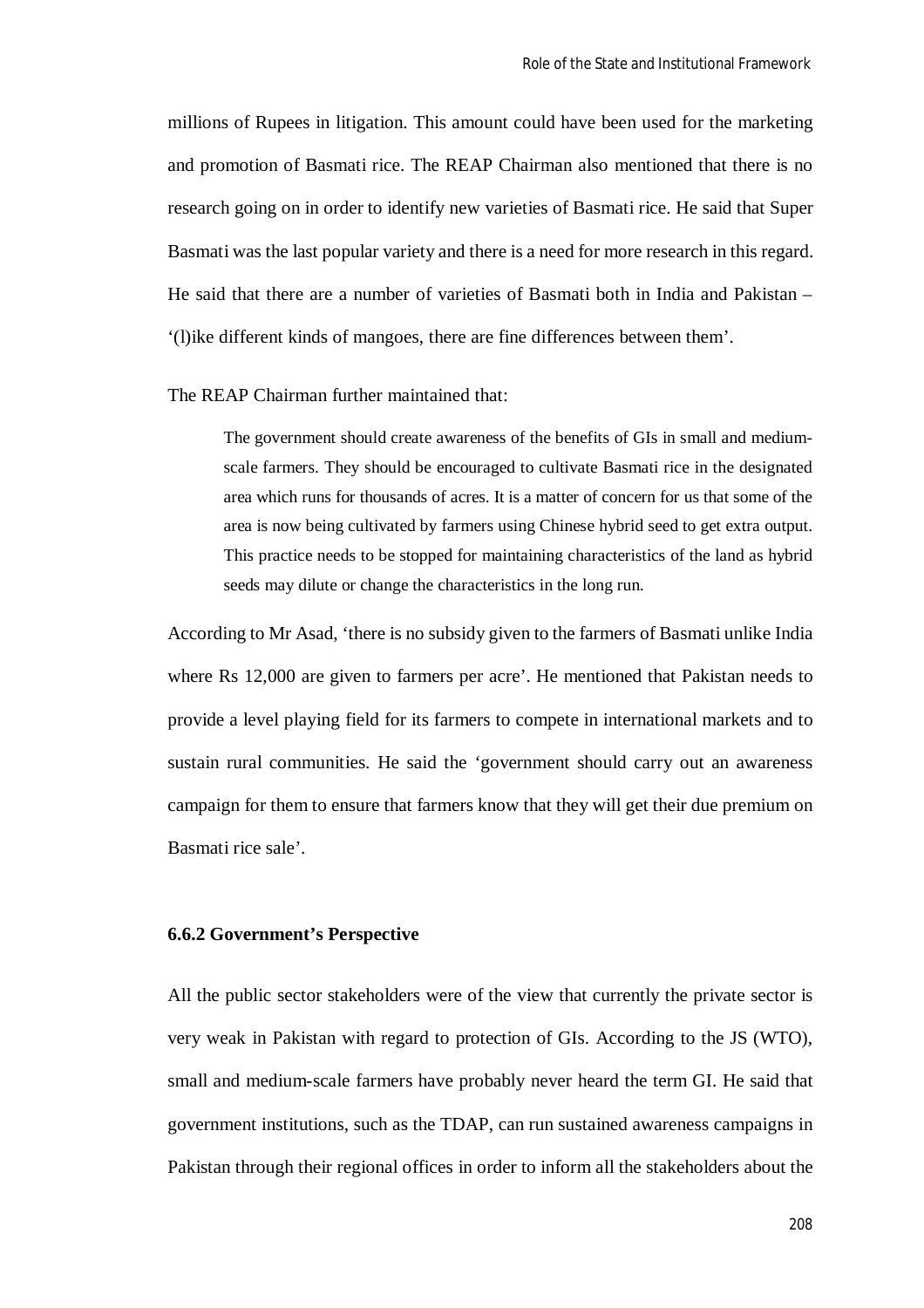importance of GIs. He further said that the IPO should arrange workshops and courses for the representatives of the private sector.

Additional Secretary Cabinet said that organisations like the WIPO and WTO would be happy to help Pakistan in this regard if Pakistan's permanent mission to the WTO in Geneva asked for their assistance. He said that there should be sustained joint road shows by IPO and farmers' associations at village level to increase the awareness of GIs.

## **6.7 OWNERSHIP OF GIS AND FINANCIAL ISSUES**

#### **6.7.1 Public Sector Perspective**

During the interviews, one of the questions related to the ownership of GIs was whether they should be owned by private growers, traders or the government. All the stakeholders were of the view that, in the same way as India, initially the government should own the GIs. The government may transfer GI ownership to GI associations once they have capacity to run their organisations and have achieved financial independence. Further, they were of the view that the government has better financial resources and that GIs are also part of Pakistan's cultural heritage. The BGA President said that the private sector cannot fund the cost of registration and especially the legal fees in cases of opposition within and outside Pakistan. He gave the example of millions of Rupees being spent by the Pakistan government in the courts of India to protect its GIs, such as Basmati, Phulkari and Kashmir Pashmina. Further, he said that there was a huge cost that until now had been borne by the BGA and REAP separately on the issue of registration of Basmati as a collective mark in Pakistan at both the Trademarks Registry of Pakistan and Sindh High Court.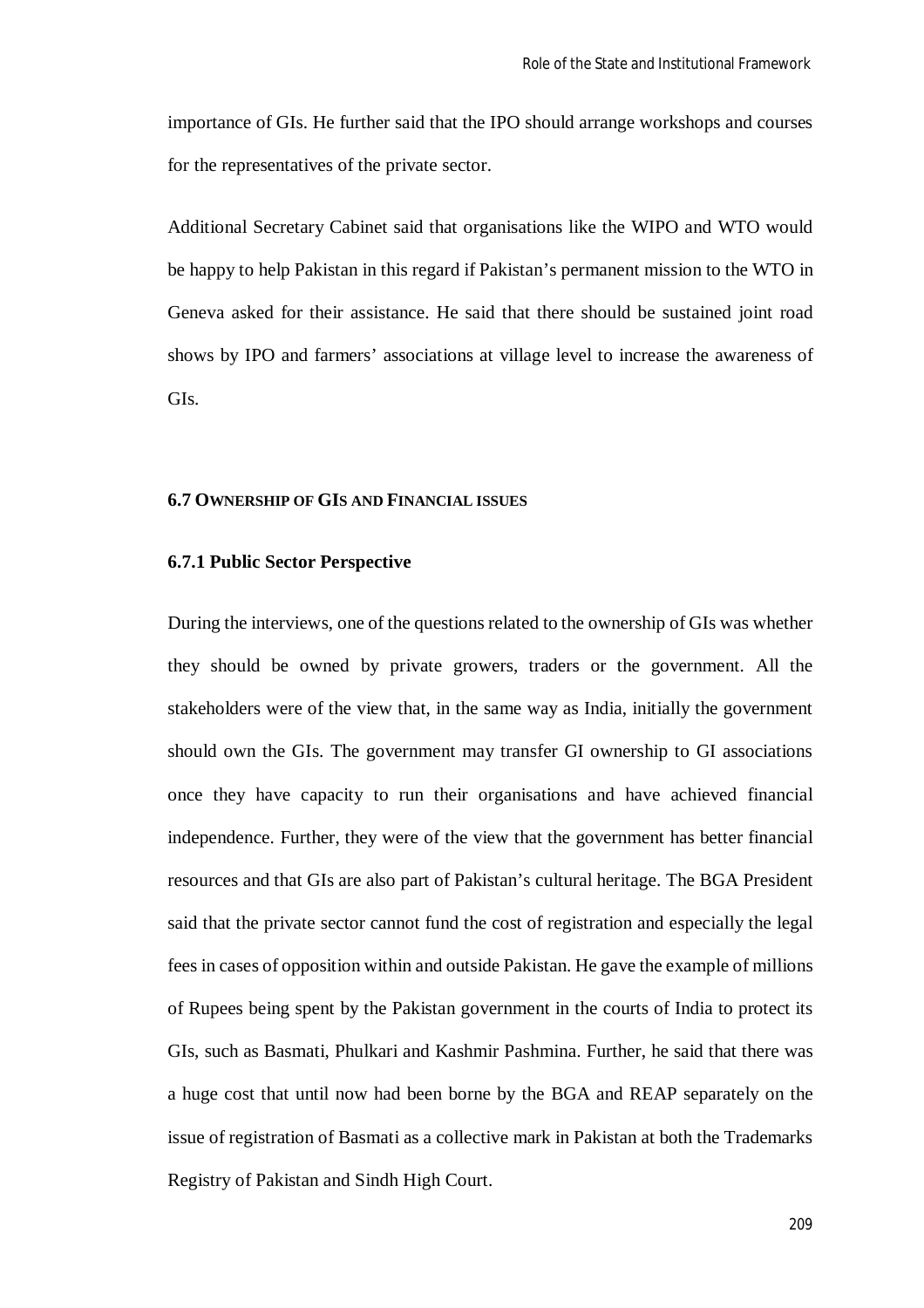The Ex-REAP Chairman said that the 'Ministry of Commerce has a pivotal role in the joint registration system proposal. Pakistan and India have many homonymous marks, and without a parallel sui generis system in Pakistan with robust institutions, Pakistan will lose out. The government should register GIs and also promote and protect them until the private sector is capable of doing it.'

Further, there was a forceful argument by the Additional Secretary (GOP) that his farmers need financial assistance for the registration, protection and promotion of GIs in Pakistan. In his view, there are a number of donors who are ready to finance such projects provided the government supports the projects.

During the interviews, all the private stakeholders pointed to the financial constraints they experienced for registering, promoting and enforcing GIs that are associated with legal and marketing costs.

#### **6.7.2 Public Sector Perspective**

Regarding finances, the Additional Secretary (GOP) said that there were ample avenues for the government to fund the GIs registration and promotion in Pakistan. He gave details about the Punjab government project worth millions of Rupees which they have already spent on the awareness of GIs and their financial assistance for registration of GIs by the BGA. This also included all the cost of lawyers from the Trademarks Registry to the cases in the superior courts of Pakistan.

As evidence, the Additional Secretary (GOP) shared the project paper with a project cost of 99.5 million Rupees for the registration of the GIs of Punjab which is the most populous province of Pakistan. It was initiated by the Industries, Commerce and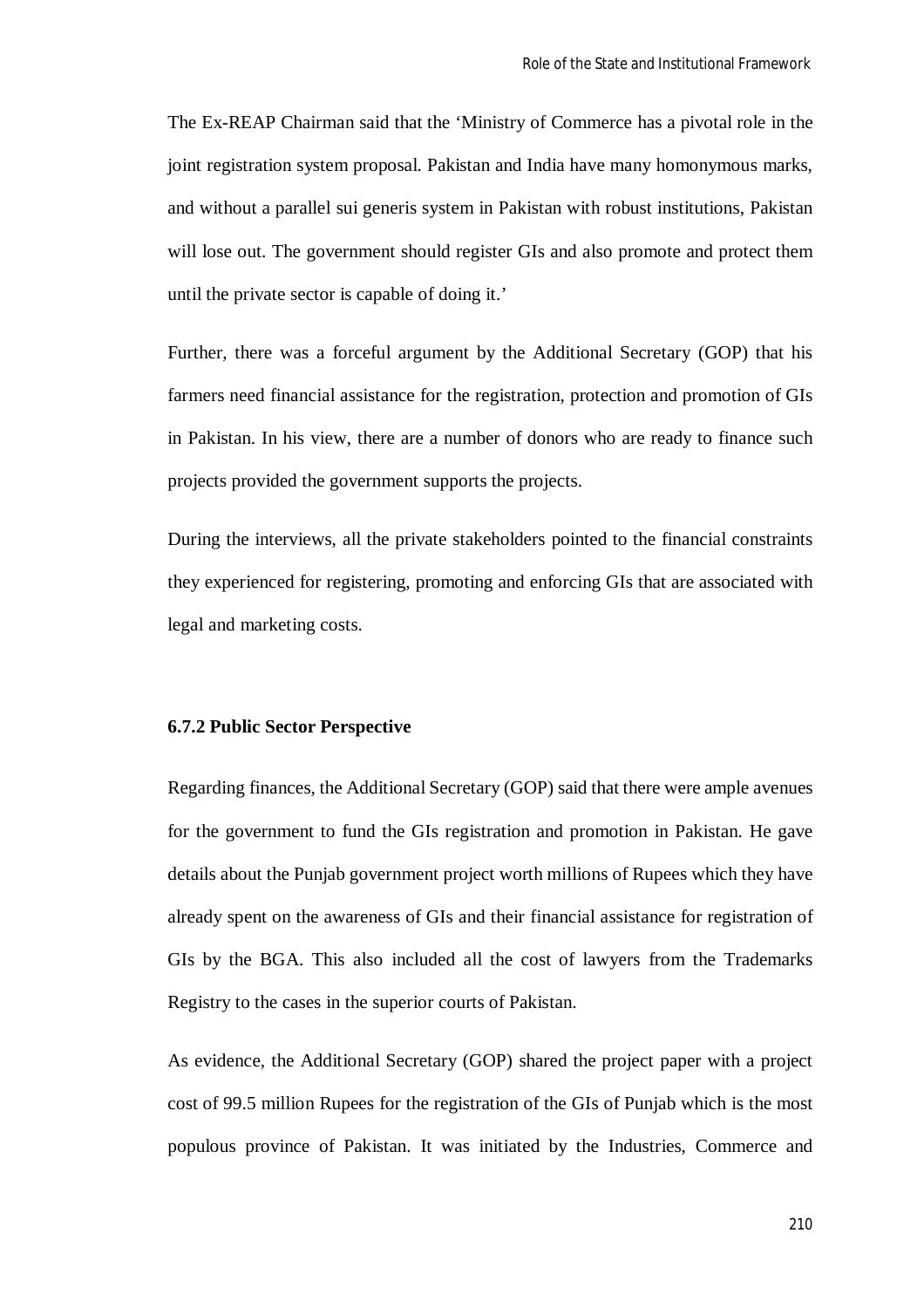Investment Department (GOP). The objectives and goals of the project have been discussed above in 6.4.

Additional Secretary (GOP) shared the project paper $64$  entitled 'Registration of Geographical Indications' carried out by the Industries, Commerce and Investment Department (GOP) with a project cost of 99.55 million Rupees. He said that the cost was borne by the ADB. Moreover, the government itself has the capacity to bear reasonable costs. According to the IPO, the receipts themselves are in the millions and if is made independent, it will be self-sustaining. The total revenue collected by the IPO in the financial year 2008-2009 was 96.52 million Rupees which was 6.5% more than the revenue collected in the year  $2007-2008$ .<sup>65</sup> According to the JS (WTO), there is provision in Export Marketing Development fund which is in the billions to finance export-oriented GIs like Basmati and mangoes. He was of the view that it would be a suitable case for the promotion of exports. Further, if the GIs are owned by the government, then there will be more support for releasing the funds from EMDF because of the predictability and government control. This Export Marketing Development Fund is managed by the Ministry of Commerce.

Further, both the JS (WTO) and Additional Secretary (GOP) mentioned the interest of many donor agencies, such as the DFID, EU, US Aid, World Bank, UNCTAD, WIPO and ADB who may be contacted for GI promotion activities funding. JS (WTO) said he had been contacted by a few agencies in the past and IPO should also work on it to boost its financial resources.

 $64$  A copy of the project paper is with the author.

<sup>65</sup> See Annual Report 2008-2009 of the IPO, 39 <http://ipo.gov.pk/UploadedFiles/AnnualReport-2009- 81201031025.pdf> accessed 4 September 2014.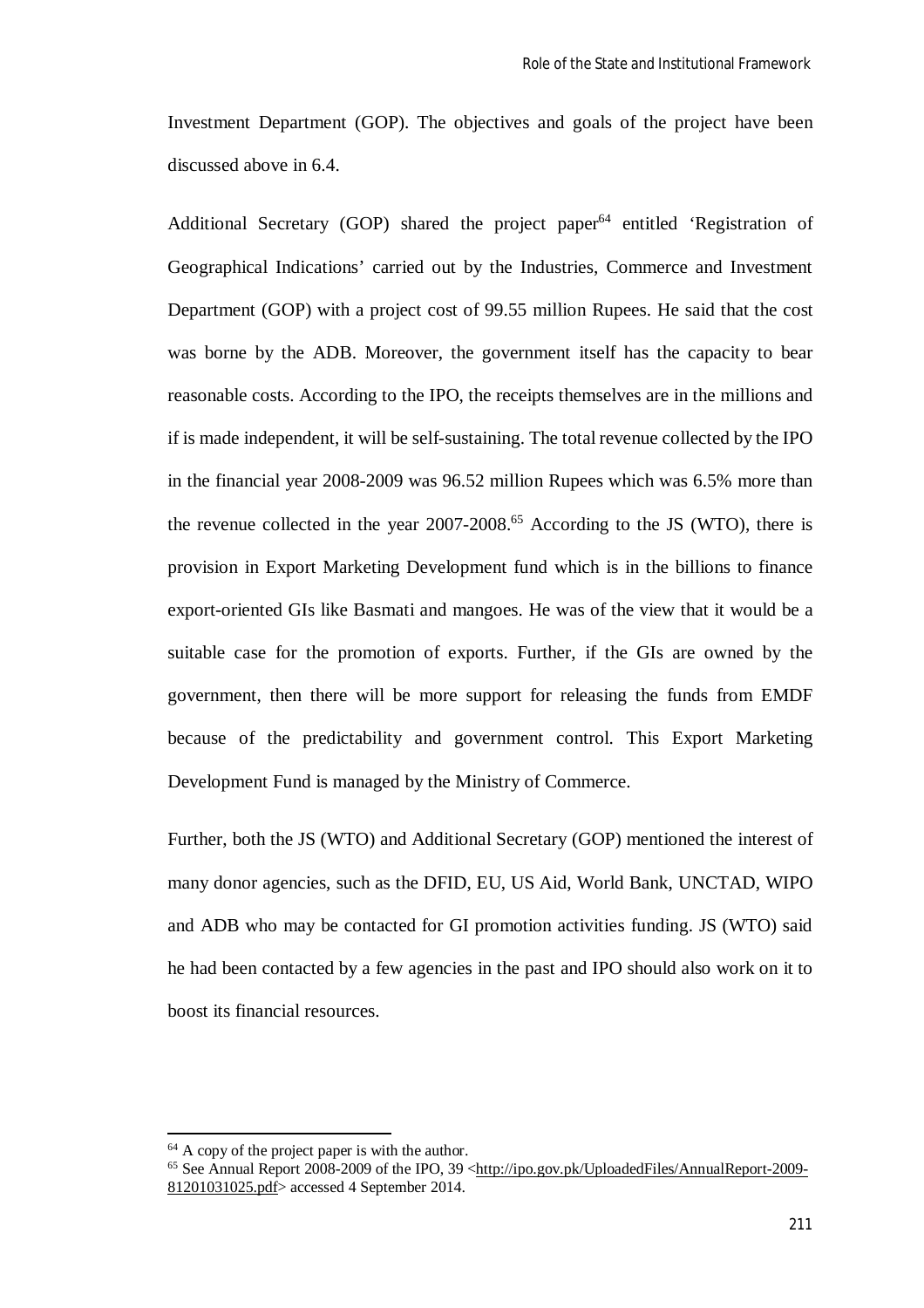#### **6.8 INSTITUTIONS OF CONTROL**

#### **6.8.1 Private Sector Perspective**

The REAP Chairman was of the view that the government should establish an institution to regulate GIs and their specifications. He said that the government could take help from its own existing organisations and could also collaborate with organisations from foreign countries in this regard.

Both the REAP Chairman and the BGA President said that the government has existing resources as there are a few accreditation bodies in the public sector. They said that one of them is the Pakistan National Accreditation Council (PNAC)<sup>66</sup> which is a national apex body working under the Ministry of Science and Technology of Pakistan. They maintained that organizations like TDAP can be authorised to create a mechanism or a body which could issue certificates in cooperation with accreditation bodies such as the PNAC.

#### **6.8.2 Public Sector Perspective**

 $\overline{\phantom{a}}$ 

With regard to the institutions that could ensure quality and specifications inspection of the GIs, the Additional Secretary Cabinet said that, in essence, there was no GI framework in the country. The system of protection of GIs is governed by the trademark system and Pakistan has yet to come up with sui generis legislation. He commented further that:

Through law and regulations, Pakistan needs to develop a robust mechanism to monitor and control the quality of its GIs. Although trademarks registry of Pakistan is

<sup>66</sup> PNAC accredits laboratories, certification bodies and inspection bodies. It is also a mutual recognition arrangement (MRA) signatory as a member of Asia Pacific Laboratory Accreditation Cooperation (APLAC) and International Laboratory Accreditation Cooperation (ILAC).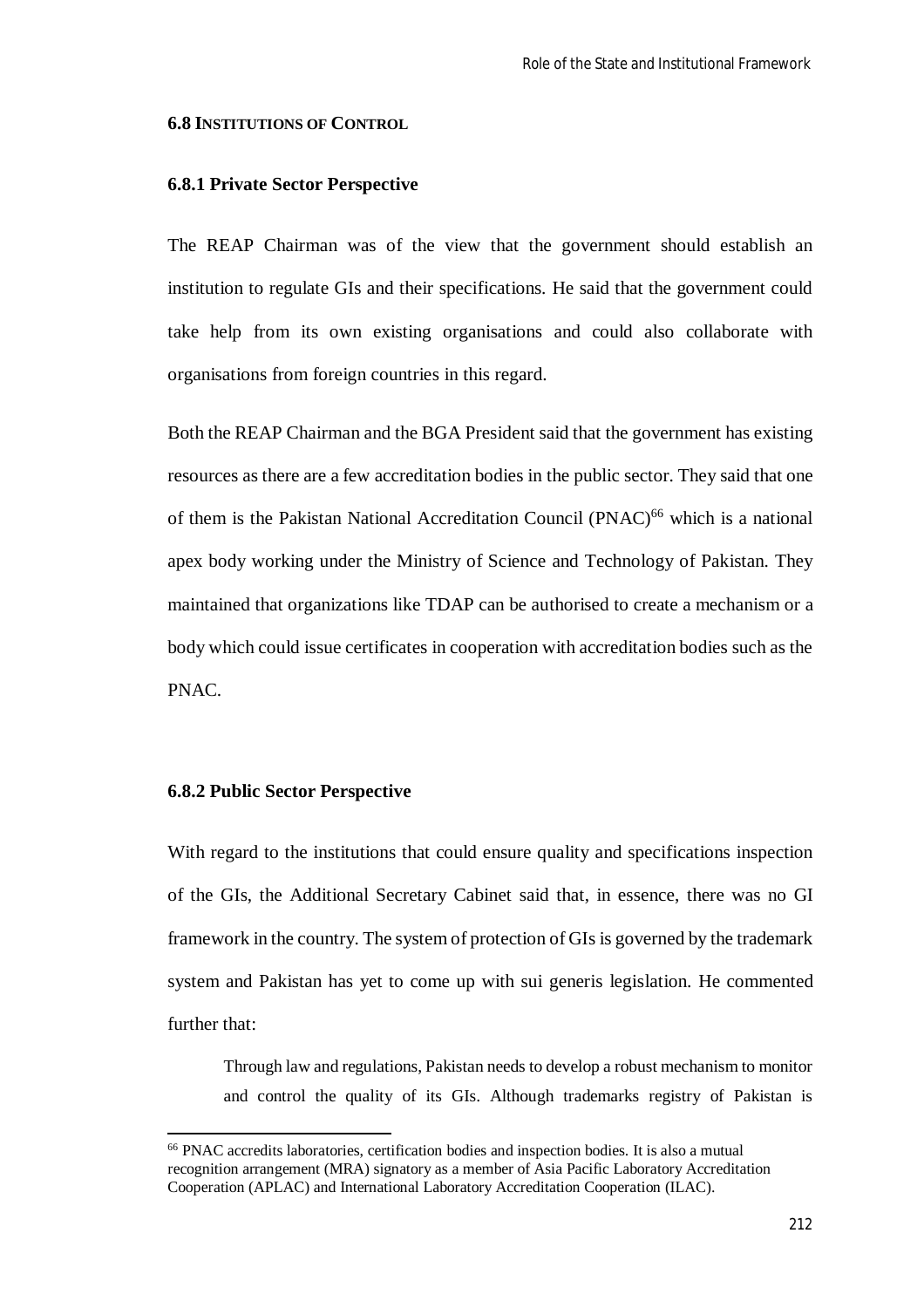entertaining applications for GIs as collective mark yet there is no mechanism to regulate the applicants for registration and the authorized users. It is a major issue and a few groups are taking advantage of the weakness of the system and trying to create monopoly by applying different GIs without consulting actual users of GIs.

Moreover, he said that anyone could make an association from a few individuals and apply for the collective mark without input from the actual or majority users. This point is reflected in the distrust between Basmati growers and exporters as well since there is distrust between both the BGA and REAP and both vocally oppose each other's attempts to take ownership of Basmati as a collective mark. They both maintain that the other organisation will usurp their right to trade in Basmati. The Cabinet Secretary said that there was a possibility in the present system that a person could manipulate the application of GIs whilst running different associations which would affect genuine users and owners of GIs. He said that if a collective mark is given to any such organisation in this scenario then the system might allow the proprietor of the collective mark to exercise unchecked discretion over allowing legitimate users to benefit or not. Moreover, by the time legitimate users gained relief from a legal forum it might be too late. He referred to the case of Basmati registration as a collective mark in the Trademarks Registry of Pakistan which has been contested in the Trademarks Registry and the High Court for many years.

The Cabinet Secretary was of the view that the government should establish an institution to regulate GIs and their specifications. He said that the government could take help from the PCSIR and could also collaborate with organisations from foreign countries in this regard. According to the Trademarks Registrar, farmers in general and small-scale farmers in particular have capacity problems and they could not devise codes of practice or regulations for GI products as required by trademark law and a sui generis system. He said that the government should provide for a separate GI law that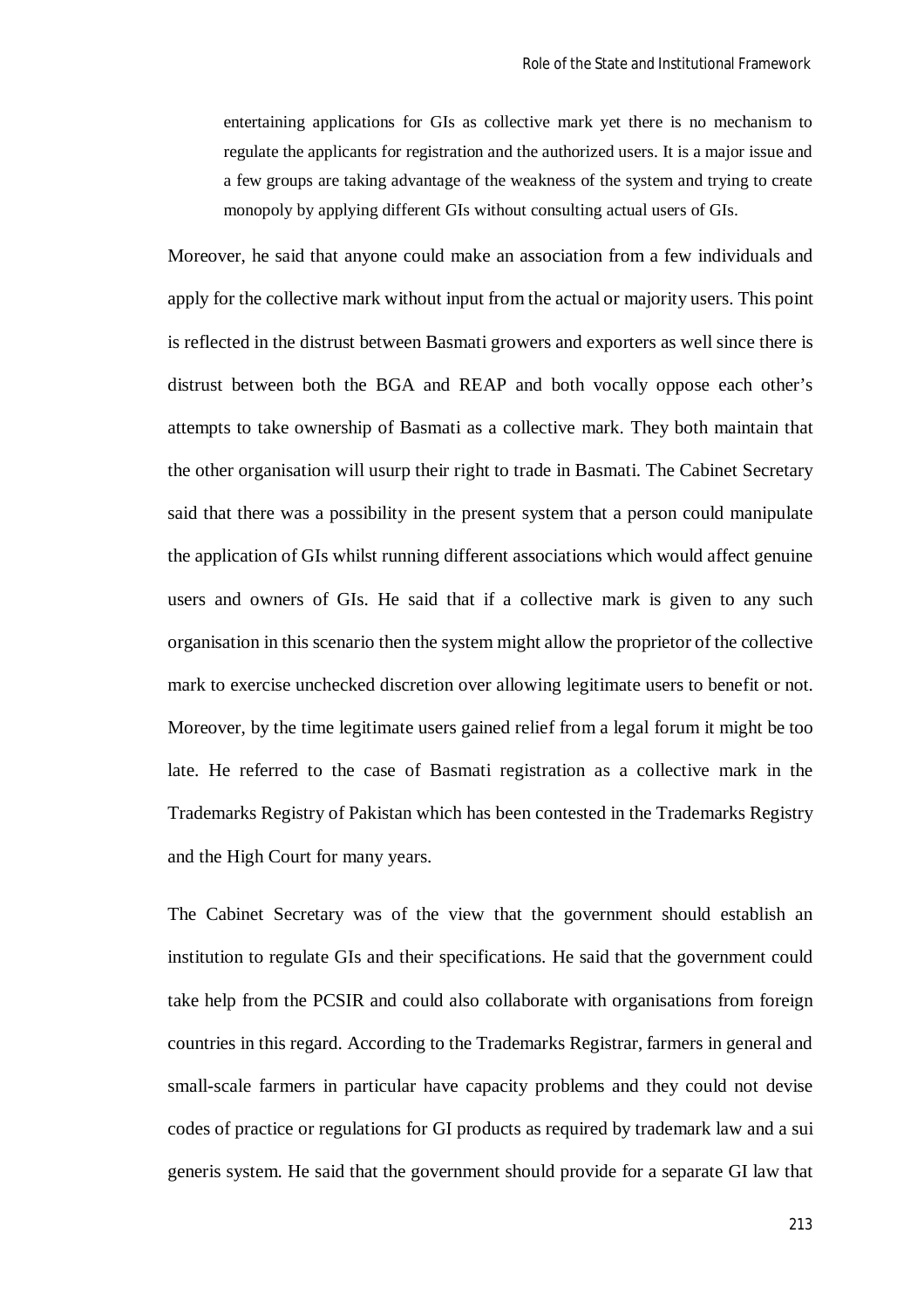incorporates codes of practice for associations and owners of GIs in Pakistan, whether in the public or private sector. The code of practice should specify the GI products' attributes with regard to its geographical origin. It should also describe the product and its production methods and modes, including processing, packaging and labeling. He said that anybody wishing to use GIs should strictly follow the requirements established by the codes of practice.

The JS (WTO) and the REAP Chairman said that there should be designated laboratories and certification bodies which should be duly accredited by accreditation bodies, and that these should have physical and chemical analysis facilities in order to test potential GI products. The bodies should be duly notified by the government of Pakistan through the GI Registry or these should be mentioned in the codes of practice. The JS (WTO) also mentioned the PNAC as a potential organisation for this task.

#### **6.9 ECONOMIC ADVANTAGES**

 $\overline{\phantom{a}}$ 

The economic advantages, especially for farmers, of protecting agriculture GIs have been discussed in the theory chapter. This was one of the questions to the stakeholders.<sup>67</sup> All the stakeholders were of the opinion that better protection of GIs would promote economic benefits for the whole chain in the private sector and they saw the role of the state and its institutions to be crucial in terms of ensuring quality maintenance, registration of GIs and their promotion.

<sup>&</sup>lt;sup>67</sup> The question was: "How do you see registration and protection of agricultural products as GIs beneficial for farmers, domestic commerce, exports, poverty amelioration and economic development?"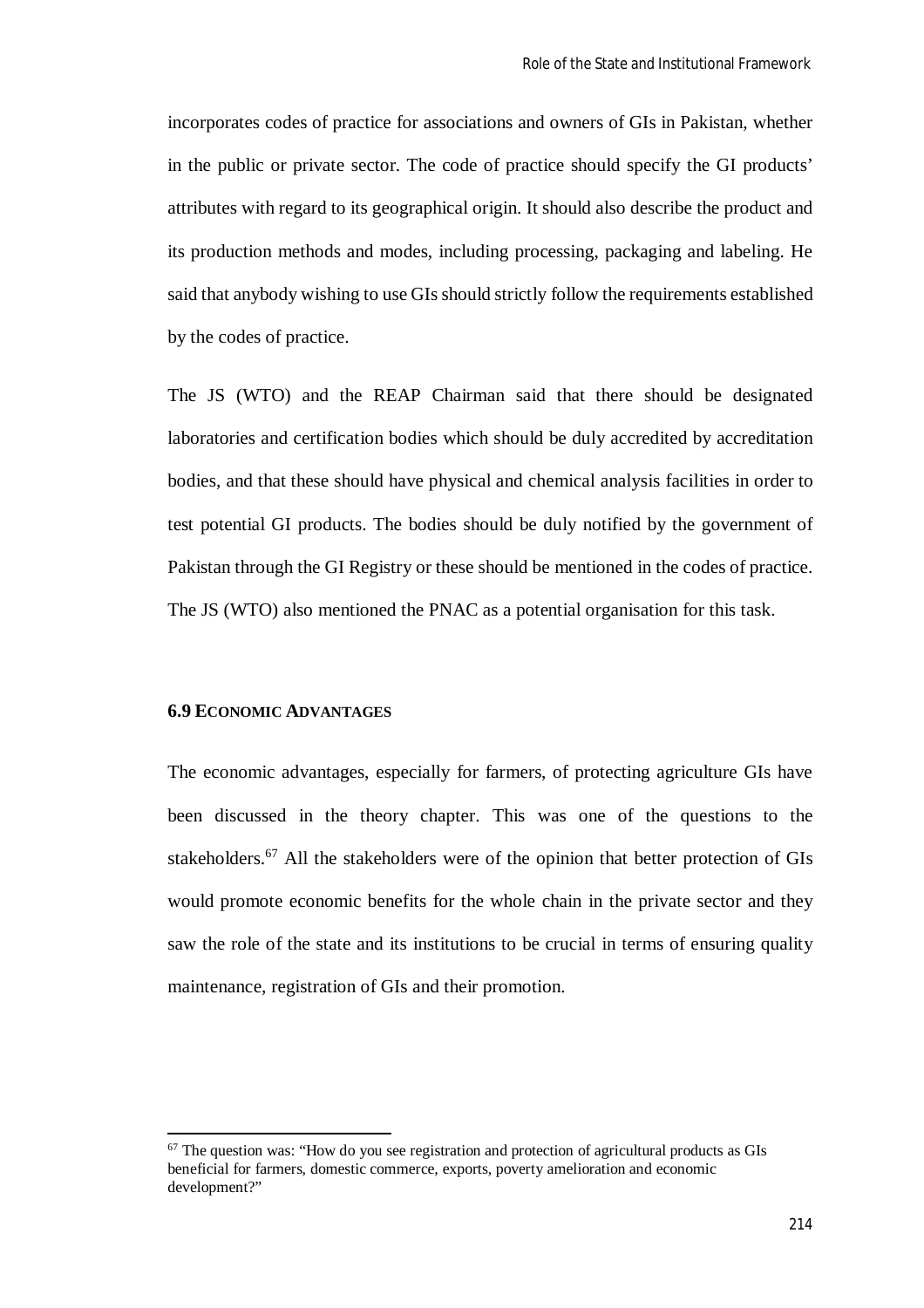#### **6.9.1 Private Sector Perspective**

The REAP Chairman said that Basmati has the potential to improve the livelihoods of farmers. He also referred to a number of GIs of Pakistan, such as Sharaqpur guava, Sindhri mangoes, Langra mangoes, Chounsa mangoes, kinoos, Falsa, and Shikri malta. He said that the rice crop accounts for 0.6% of the GDP of Pakistan and this crop is a major source of foreign exchange earnings, at more than 2 billion dollars per year.<sup>68</sup> Pakistan's rice exports surged by 22.57 percent to \$1.4 billion as compared to the export of \$1.1 billion in the same period one year ago.<sup>69</sup> The situation improved as there were no more floods in 2013-2014.<sup>70</sup> According to an exporter, overall local prices of rice are higher in comparison with international prices and there was a slight surge of value of rice exports in July to February FY 2013-14 because of the exports of Basmati rice. He further said that 'prices of fertilizers and power tariff increased manifold which has affected rice export'.<sup>71</sup>

A consumer survey conducted in 1999 in the European Union showed that 40% of consumers paid a 10% price premium for origin-based products.<sup>72</sup> One econometric study showed that some regional designations for Bordeaux wines fetched a premium of up to US \$15 per bottle if they had a Pomerol designation.<sup>73</sup> Similarly, a study

<sup>&</sup>lt;sup>68</sup> As per the Economic Survey of Pakistan 2012-2013, the crop production was estimated at 5,541,000 tonnes as against the target of 6,900,000 tons in the financial year 2013. However, a reduction of 10% took place compared to last year's production of 6,160,000. According to Haris Zamir, this was partly due to poor management and partly due to floods in that year. According to him, 'heavy monsoon rains and the release of water from India into Pakistan's rivers caused flooding in the Punjab and affected vast areas under rice cultivation. The areas affected were Sialkot, Narowal, Pasrur, Narang, Muridke and Kamoke, Hafizabad, Jhang and Chiniot … the total loss to rice growing areas in Punjab stood at 10 percent'. See Haris Zamir (article on agriculture in the Dawn newspaper, 16 September 2013).

<sup>69</sup> Business Recorder Lahore, Friday 28 March 2014.

<sup>70</sup> Interview with REAP Chairman (Pakistan, September 2013).

<sup>71</sup> Business Recorder Lahore, Friday 28 March 2014.

<sup>72</sup> Das (n 43) 148.

<sup>73</sup> See London, S and Smith, CE, 'Quality Expectations, Reputation, and Price' (1998) 64(3) Southern Economic Journal 628.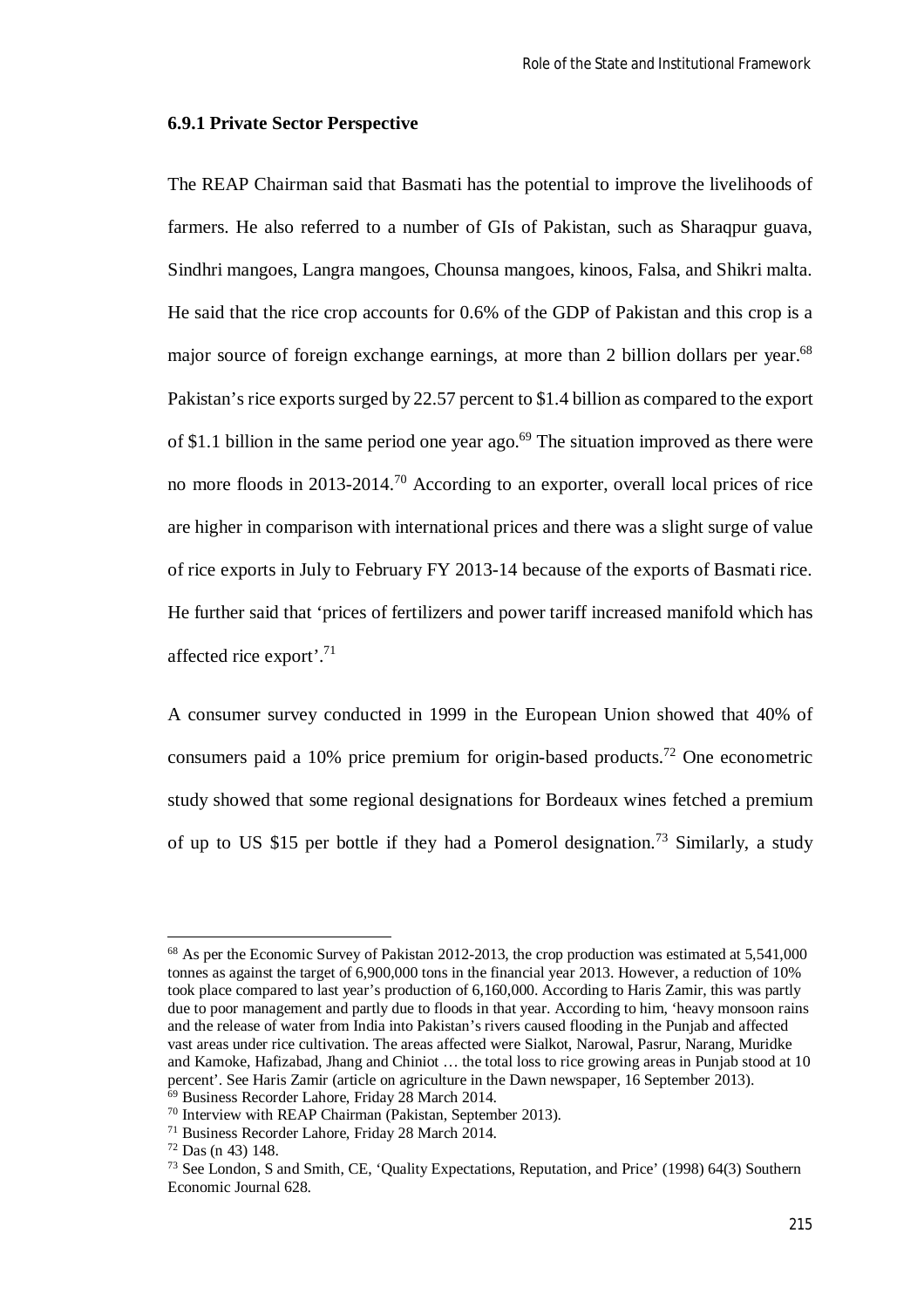conducted by UNCTAD India Programme showed that price premium in terms of agriculture based GIs was around 10-15% and 5-10% for non-agricultural GIs.<sup>74</sup>

#### **6.9.2 Public Sector Perspective**

 $\overline{a}$ 

The Additional Secretary Cabinet stated that there is huge potential for rural and economic development in Pakistan through the protection of its GIs. He said that there was not a single GI registered and, hence, by registering GIs the Pakistan government and the private sector could ensure their protection, and this would yield an economic benefit to farmers and Pakistan for years to come. He said that Pakistan would be likely to get a GSP Plus status in Europe and there would be a manifold increase in its overall exports. GIs, such as Basmati rice and horticulture products like mangoes and kinoos would benefit from it immensely, and it is important that they are registered in Pakistan and abroad in order to project them as GIs amongst international consumers. This would bring and sustain a price premium on these agricultural products.

DD Law stated that 'Pakistan should provide additional protection to its GI products. Better protection of GIs will ensure quality and also bring further economic advantages'. The JS (WTO) said that the Ministry of Commerce of Pakistan would soon be doing a study in this regard and that he had prepared a draft for a sui generis law for GIs ten years ago. However, the IPO office was placed under the Cabinet Division and the efforts of the Ministry of Commerce in enacting a separate GI Law and institutional reforms were in vain. He said that Pakistan is losing millions of dollars in foreign

<sup>74</sup> Banga, R, 'Geographical Indications: 'UNCTAD's Initiatives' (Presentation delivered in the Regional Conference on IPR Protection through Geographical Indications, co-organized by the UNCTAD India Programme and the Textile Committee, Lucknow, India, 4-5 September 2008). See also Das (n 43) 148.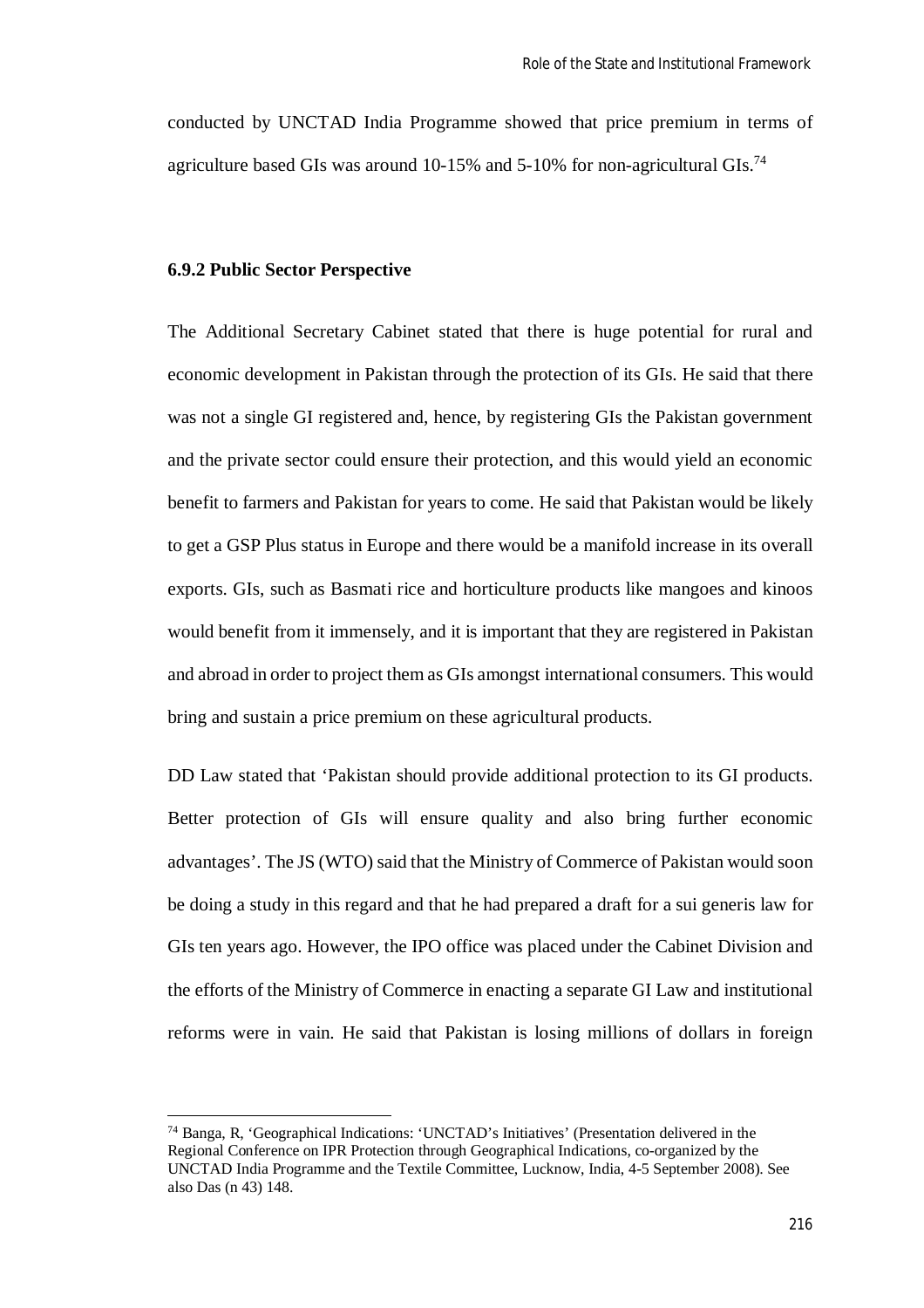exchange as its varieties of basmati, such as Super Basmati, are being used by India. He referred to the ACWL report of WIPO which states that:

More importantly, even if "basmati" were to qualify as a geographical indication, this would not affect the issue of "super basmati". To the extent that a geographical indication denotes a product that has "qualities that derive from [its] place of production and are influenced by specific local factors, such as climate and soil", this would apply to basmati rice as a whole but not separately to each variety thereof. Thus, we do not consider that the term "super basmati" could itself be registered as a geographical indication – at the very least without the term "basmati" itself having first been so registered. In addition, because "super basmati" is not a protected trademark or collective mark, we do not consider that India's decision to approve exports of that variety gives rise to any claims that may be currently enforceable under WTO law … We note also that in the longer term, many of the issues regarding the protection of Pakistan's exports of basmati rice may depend on the extent to which the term "basmati" is registered and accepted as a geographical indication. It may therefore be in Pakistan's interest to pursue the registration of "basmati" as a geographical indication, either on its own or, more likely, jointly with India.

The JS (WTO) said that one of the apprehensions in joint registration is the present protection system of GIs in Pakistan: 'In the case of joint authorship, the Pakistan government may have to upgrade its GI law by providing a sui generis law with the provision of additional protection as in the case of India'. He said that protection of GIs would promote rural development and a surge in valuable exports of Pakistan.

All the stakeholders were positive about immense potential for economic benefits and increased price premium if the GIs are registered and well protected with the intervention of the government and its institutions.

#### **6.10 WAY FORWARD**

Larson has rightly stated that: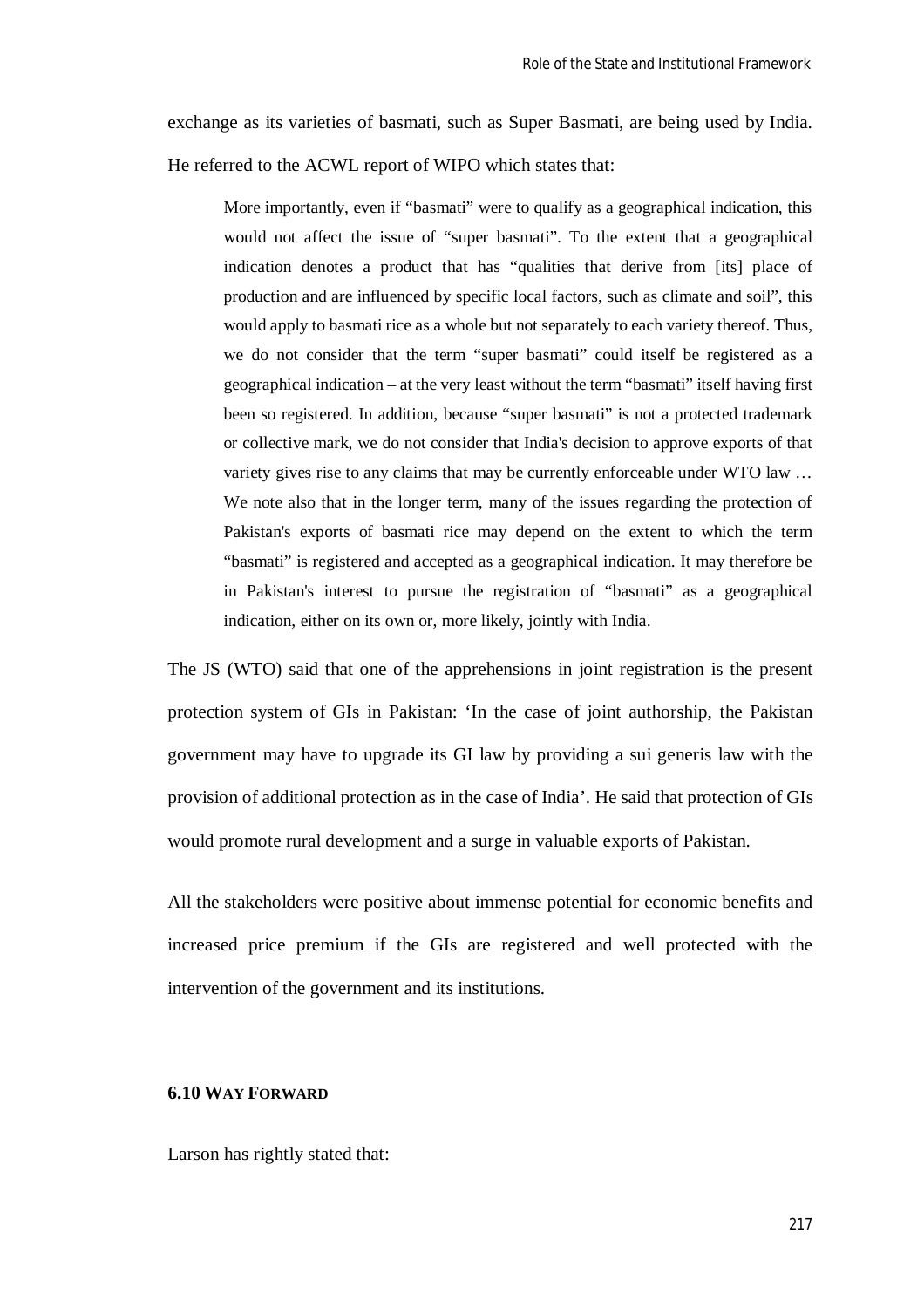The challenges for GI implementation in developing countries are greater than in developed economies because the institutional context tends to be weaker or underdeveloped vis-a-vis fraud repression, intellectual property, and natural, biological, and genetic resource management ... The enabling institutional environment in which GIs develop bears as much importance to their success as does their reputation and quality achievements.<sup>75</sup>

Taking stock of the interviews of stakeholders in Pakistan and keeping in view the realities on the ground, there is a dire need to establish an enabling institutional environment both in the public and private sector of Pakistan. In this regard, the role of the state is very crucial given the incapacity and distrust amongst the private sector of Pakistan. In the Indian experience, post-TRIPS Agreement, one can see that the state and its agencies were very active in filing applications for registration of GIs and eventually becoming proprietors. This is justified due to a lack of strong producer organisations in India.<sup>76</sup> Similarly, Pakistan has the same issue of weak producer organisations which demand an active role of the state. In the pre-TRIPS era, France started with an active role of its government and then it gradually gave more responsibilities to the producer groups.<sup>77</sup> This is worth emulating in Pakistan once the state has performed its role and the producer groups are able to run their own organisations.

The implementation of a system for the protection of GIs involves public and private

<sup>75</sup> See Jorge Larson, 'Relevance of Geographical Indications and Designations of Origin for the Sustainable Use of Genetic Resources' (Food and Agricultural Organization, Global Facilitation Unit for Underutilized Species, Rome, 2007) 55-56 <http://www.cropsforthefuture.org/wpcontent/uploads/2012/01/Relevance-of-geographical-indications-and-designations-of-origin-for-thesustainable-use-of-genetic-resources.pdf > accessed 25 August 2014.

 $\overline{a}$ 

 $76$  Marie-Vivien (n 29).

 $77$  ibid. 'The French substantive reform of 2006 provided a step backward in state involvement and transfer of activities from the state to the producer organizations. It reinforced the role of the producers in the building of the GI specification and it provided for the disengagement of INAO in the inspection and control activities.'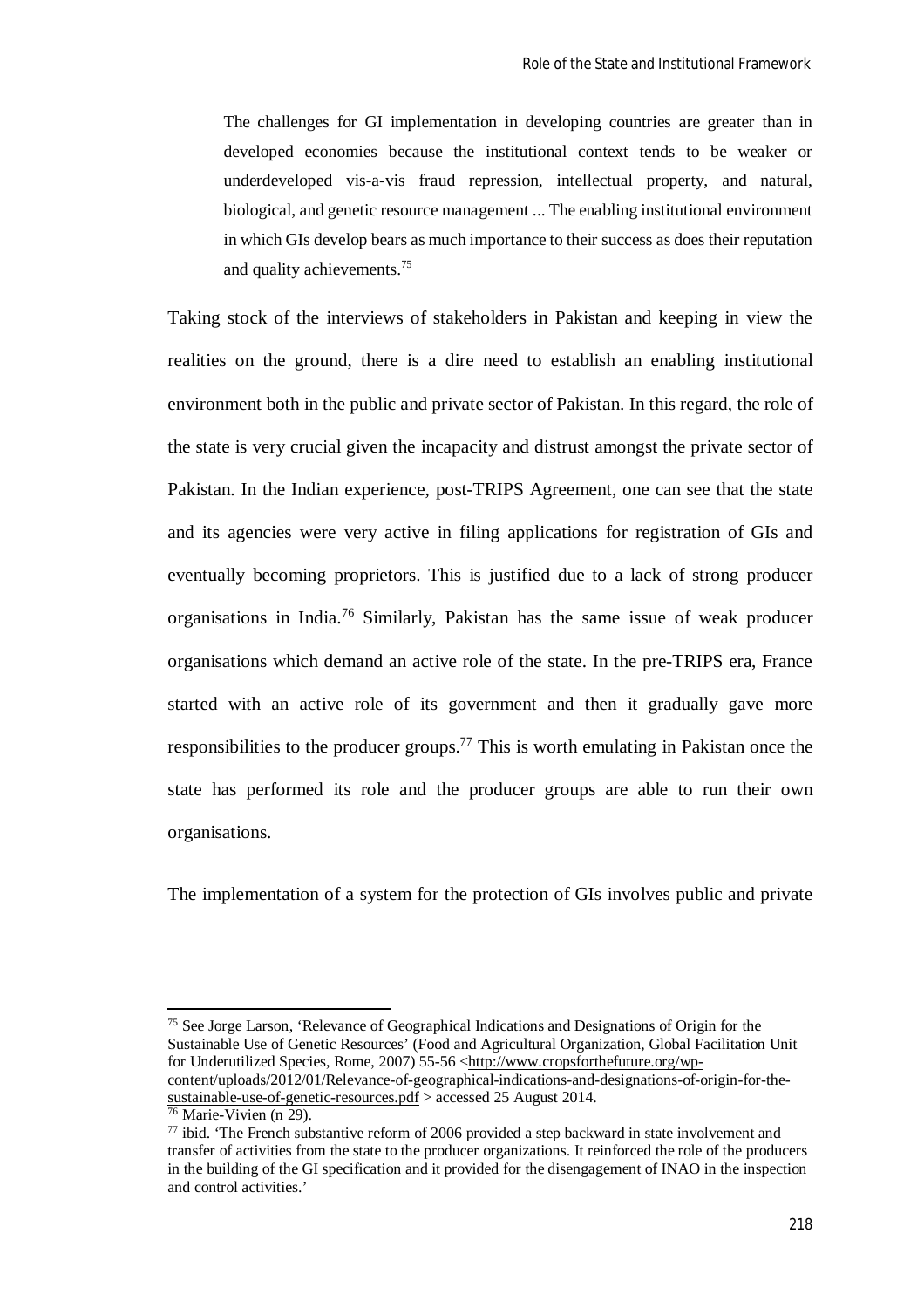institutions and a combination of these.<sup>78</sup> There is a mixed approach in the case of the EU. It created a special agricultural product quality committee on protected GIs and protected designations of origin as per Article 57 of EU Regulation 1511/2012.<sup>79</sup> According to its Recital  $58$ <sup>80</sup> it relies on member state authorities to carry out the initial examination of applications and official controls including a national opposition procedure. The member states in the EU may designate some of their controls and verification responsibilities to a competent authority or authorities responsible for official controls 'carried out to verify compliance with the legal requirements related to the quality schemes established by this Regulation'.<sup>81</sup>

In many jurisdictions, the authority over applications and for registration of GIs is placed within the already existing intellectual property administrative structure even for the implementation of a sui generis law. $82$  In India, the Controller-General of Patents, Designs and Trademarks, who is also Registrar of Trademarks, works as India's Registrar of GIs as well.<sup>83</sup> Section 3 of the Indian GI Act has centralised 'the procedure for the registration of and oversight over GIs'.<sup>84</sup>

Pakistan can benefit by adopting a procedure like India's by using the already existing apparatus. Pakistan has two options. It may designate its Registrar of Trademarks as

<sup>78</sup> See Marsha A Echols, *Geographical Indications for Food Products: International Legal and Regulatory Perspectives* (Kluwer Law International 2008) Chapter 6, 173.

<sup>&</sup>lt;sup>79</sup> See Section 57 of Regulation (EU) No 1511/2012 of the European Parliament and of the Council of 21 November 2012 on quality schemes for agricultural products and foodstuffs [2012] OJ L343/1. <sup>80</sup> Recital 58 of EU Regulation 1511/2012 says:

<sup>&#</sup>x27;To ensure that registered names of designations of origin and geographical indications and traditional specialities guaranteed meet the conditions laid down by this Regulation, applications should be examined by the national authorities of the Member State concerned, in compliance with minimum common provisions, including a national opposition procedure. The Commission should subsequently scrutinise applications to ensure that there are no manifest errors and that Union law and the interests of stakeholders outside the Member State of application have been taken into account.' <sup>81</sup> See Article 36 of EU Regulation 1511/2012.

<sup>82</sup> Echols (n 78) 174.

<sup>83</sup> See Section 3(1) of Indian GI Act 1999. The Geographical Indications of Goods (Registration and Protection) Act, 1999, Section 2(1).

<sup>84</sup> See Echols (n 78) Chapter 6, 174.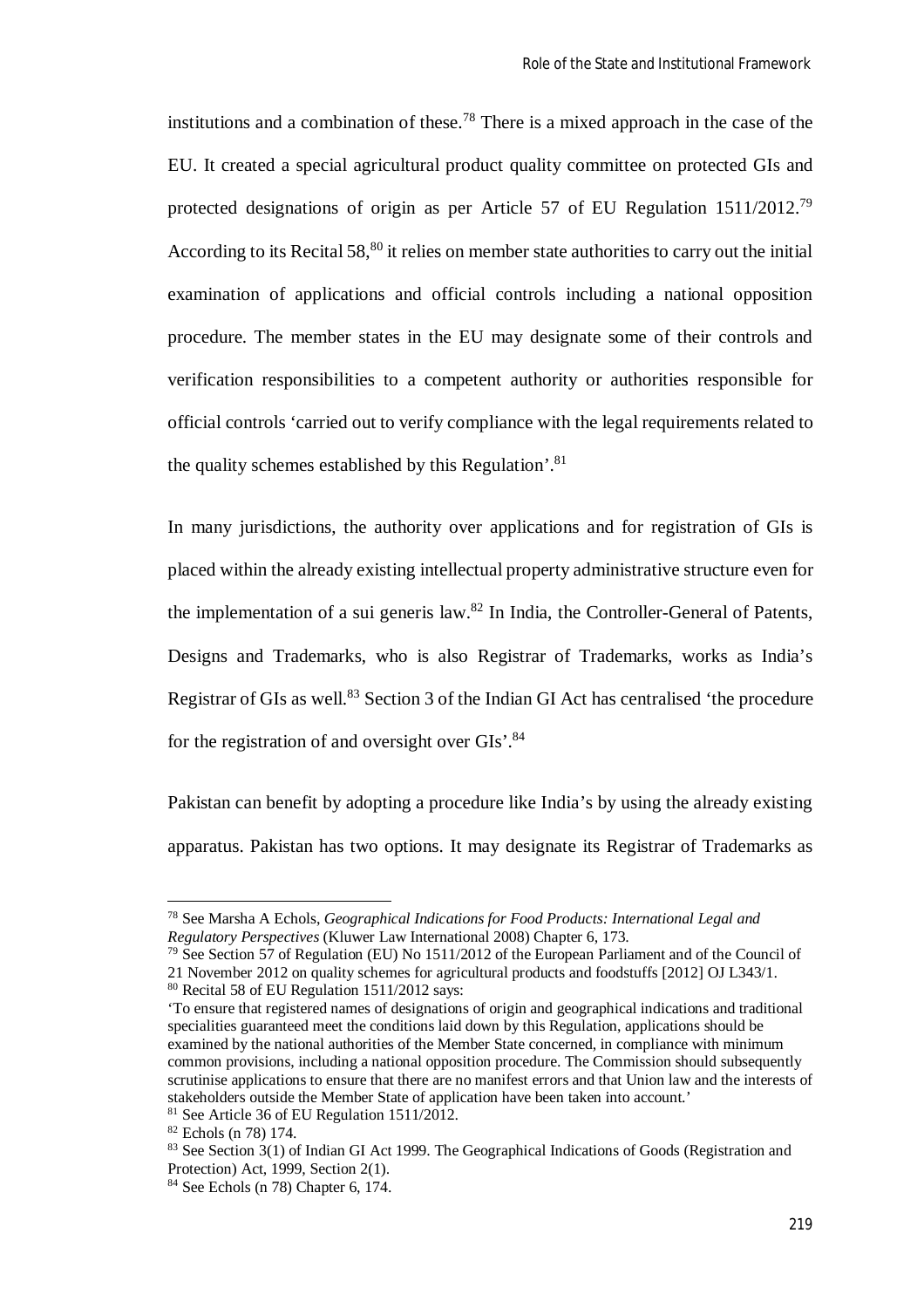the Registrar of the IPO as in the case of India or it could designate the Director General of the IPO as the Registrar of GIs in Pakistan. This may prove to be a better approach as the Registrar of Trademarks has to decide cases where there is a conflict between trademarks and GIs and it may be preferable in the interest of justice that both the Registrars are different individuals. Further, there is the risk that trademark experts may not look objectively on GIs and it will not strengthen the system as it could be under an independent body.<sup>85</sup> India has designated the Registrar of Trademarks as the Registrar of GIs in order to save financial resources. Pakistan will also save financial costs if it designates the Registrar of Trademarks or Director General of the IPO as the Registrar of GIs. In India, the oversight of GIs is also with the Registrar of Trademarks – 'Pakistan should notify competent authorities like the PNAC'.<sup>86</sup> The IPO or a body like the TDAP should issue certificates, in coordination with designated competent authorities, to the users and exporters of the agricultural products regarding their compliance with the product specifications of a registered GI. Hence, the proposal given by JS (WTO), during his interview, to make the PNAC, Pakistan's national apex body working under the Ministry of Science and Technology, is worth pursuing. It should be upgraded and declared the inspection and control body with proper legislation giving it authority to carry out this function of inspection and quality control. Compliance of product specifications is considered a very important aspect by private sector stakeholders in Pakistan for the improvement and sustenance of product quality in domestic trade and especially for exports of Pakistan. The government should ensure that small and medium-scale farmers find it easy to get compliance certificates through administrative and financial help. The government can fund such activities through its

<sup>85</sup> ibid 176.

<sup>&</sup>lt;sup>86</sup> This organisation is recommended by both private sector and public sector representatives in the interviews.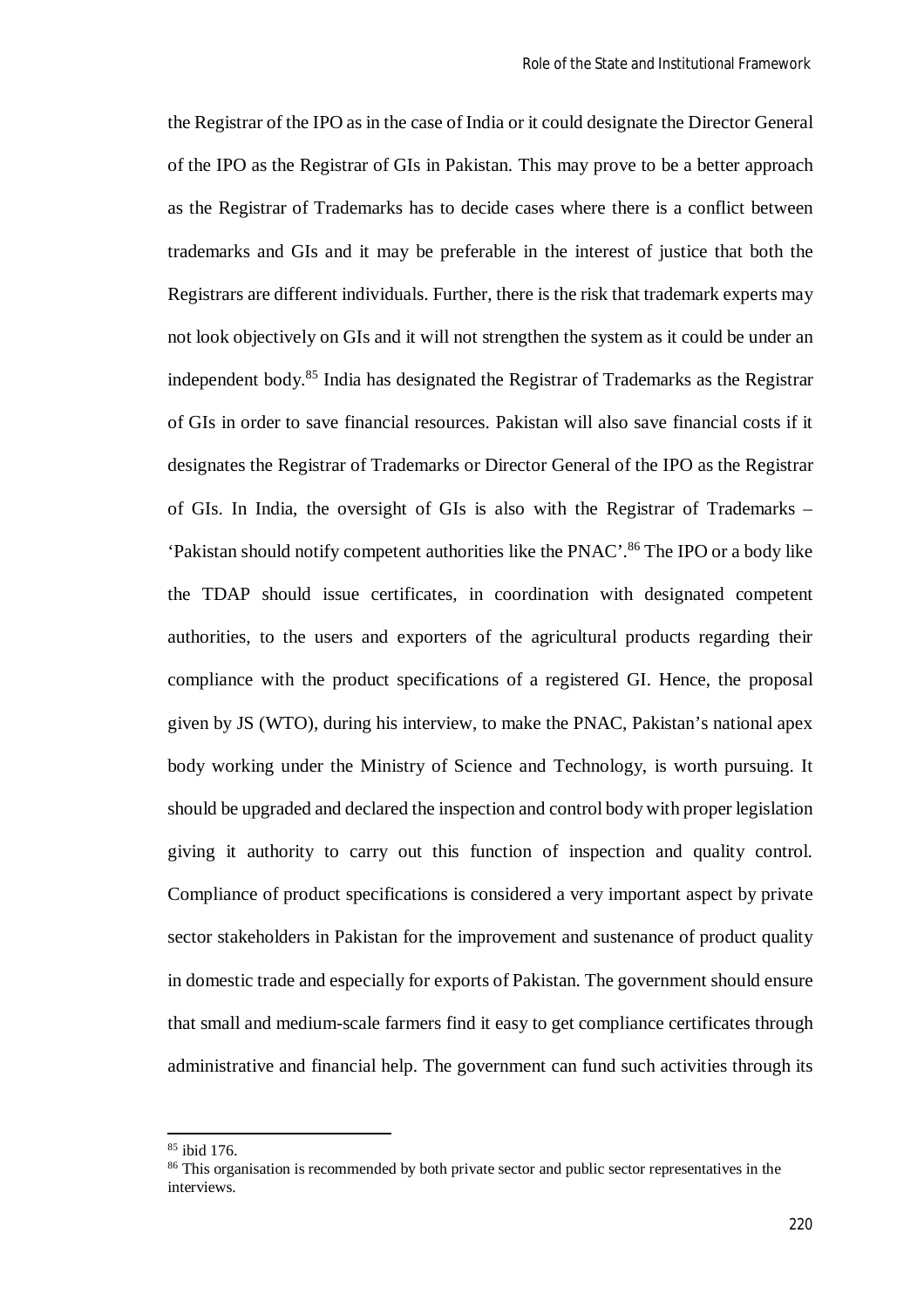receipts from the IPO office, EMDF or with the help of donor agencies as discussed above in the interviews. The process would ensure the improvement in the quality of the products and credibility in the eyes of the consumers domestically and internationally. This would increase their sales in volume and their price premium.

The government's role is also important as it should minimise conflicts when the product specifications are made. Most of the GIs that will be applied for registration are already there and need registration for their protection against free riding, dilution and any generic attack. This protection is needed for realising their full economic potential as well. The process of registration will involve reorganisation and governance of the supply chain. A number of steps will be taken to reorganise the supply chain such as the demarcation of the geographical territory, establishing good place links and making codes of practice. $87$  This may lead to modifications in distribution channels and well-established commercial relations.<sup>88</sup> Das states that: 'This often results in new economic opportunities for some new players at the cost of some pre-existing ones, thereby creating room for conflicts'.<sup>89</sup> This type of situation needs careful and fair handling and a government institution can be effective in this regard, especially in developing countries.

At present, the private sector in Pakistan is weak. It will be difficult for the private sector to finance the administrative legal and marketing costs of its famous GIs. In India, for example, Darjeeling tea is owned by the government and run by the Tea Board of India. For the protection of Darjeeling tea, the Tea Board has hired the services of a

<sup>87</sup> Das (n 43) 156.

<sup>88</sup> Dwijen Rangnekar, 'The Socio-Economics of Geographical Indications: A Review of Empirical Evidence from Europe' (UNCTAD/ICTSD Capacity Building Project on Intellectual Property Rights and Sustainable Development, 2004) 3 <http://www.ictsd.org/downloads/2008/07/a.pdf> accessed 10 August 2014.

 $89$  Das (n 43) 156.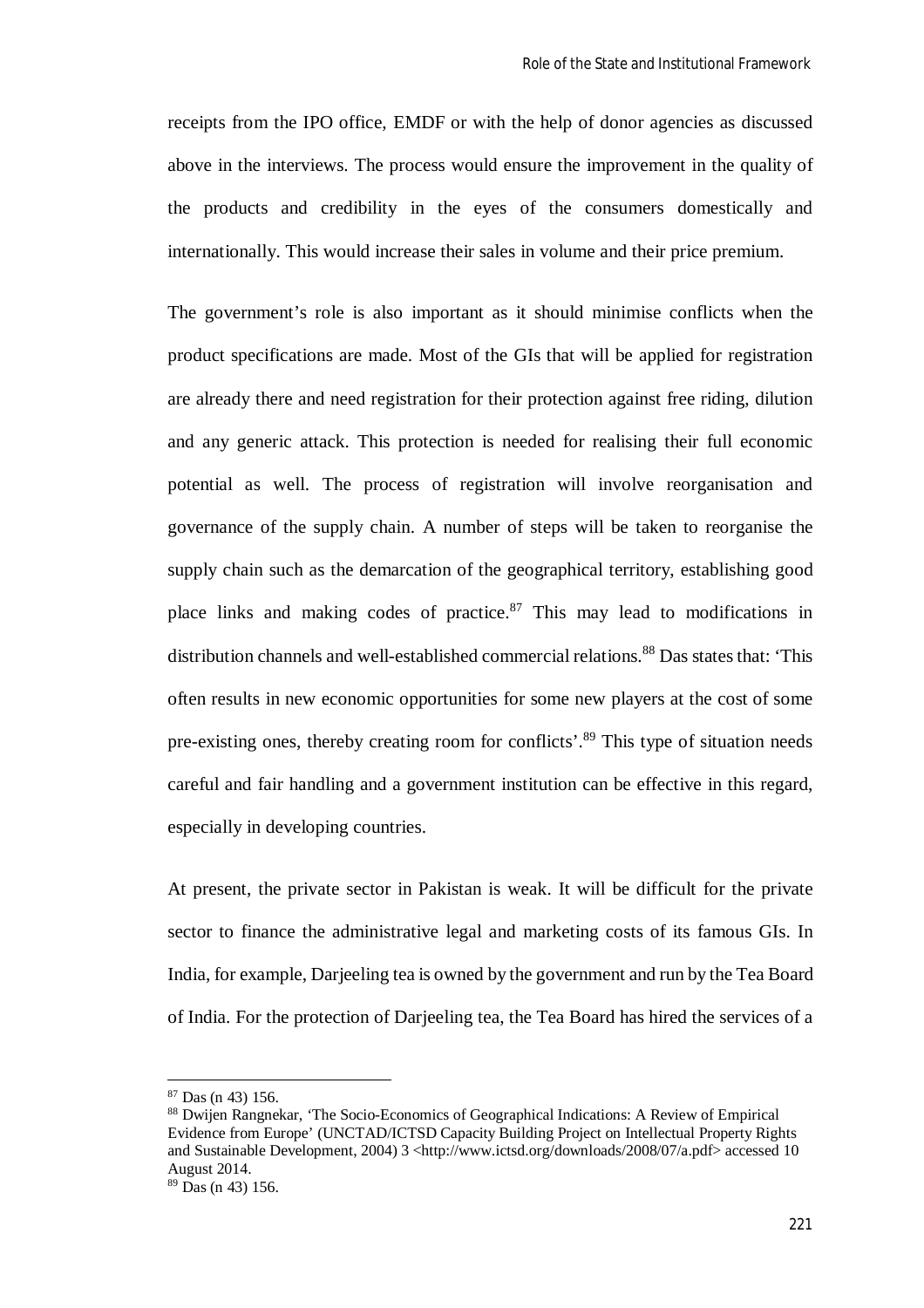worldwide watch agency, Compumark, which has reported many cases of attempted registrations and unauthorised use of Darjeeling. The Tea Board has negotiated out of court settlements with many foreign companies and has also fought 15 infringement cases costing thousands of dollars.<sup>90</sup>

The costs and administrative capacity to implement and enforce a system is crucial for the success of any system. The government in Pakistan can use its existing administrative structure to carry out the implementation of the proposed sui generis law there. Pakistan can use its organisations, like the PNAC, to implement its inspection structure. Further, Pakistan should also consider the use of technology provided it is ascertained that it will be cost effective. The Additional Secretary Cabinet mentioned using RFID in his interview in the same way as it is used in India to track its famous GIs. RFID is a global standards system which provides immediate and automatic tracking of a product through the whole supply chain globally. Each product has to be tagged and this can be read by an RFID reader anywhere in the world. In India, this technology is managed by GSI, which is a top global organisation and is promoted by the Indian Ministry of Commerce.<sup>91</sup>

The TRIPS Agreement has provisions regarding technical and financial cooperation with developing and least developed countries. These include 'support regarding the establishment of reinforcement of domestic offices and agencies relevant to these

 $\overline{a}$ 

<sup>90</sup> See Vrunda Kulkarni and Viren Konde, 'Pre and Post Geographical Indications Registration Measures for Handicrafts in India' (2011) 16 JWIP 467. See also Ravindran, S and Mathew, A, 'The protection of geographical indication in India – Case study of "Darjeeling tea"' (Altacit Global – International Property Rights Index Report, 2009). See also Echols (n 78) Chapter 6, 177. According to Echols, a 'major challenge faced by the Tea Board of India relates to legal and registration expenses, costs of hiring an international watch agency and fighting infringements in overseas jurisdictions. Thus, during the last four years the Tea Board of India has spent approximately US \$200,000 for these purposes.'

<sup>&</sup>lt;sup>91</sup> See Kulkarni and Konde (n 90). 'The Craft Development Institute in Srinagar is in the process of introducing the RFID system for Pashmina shawls.'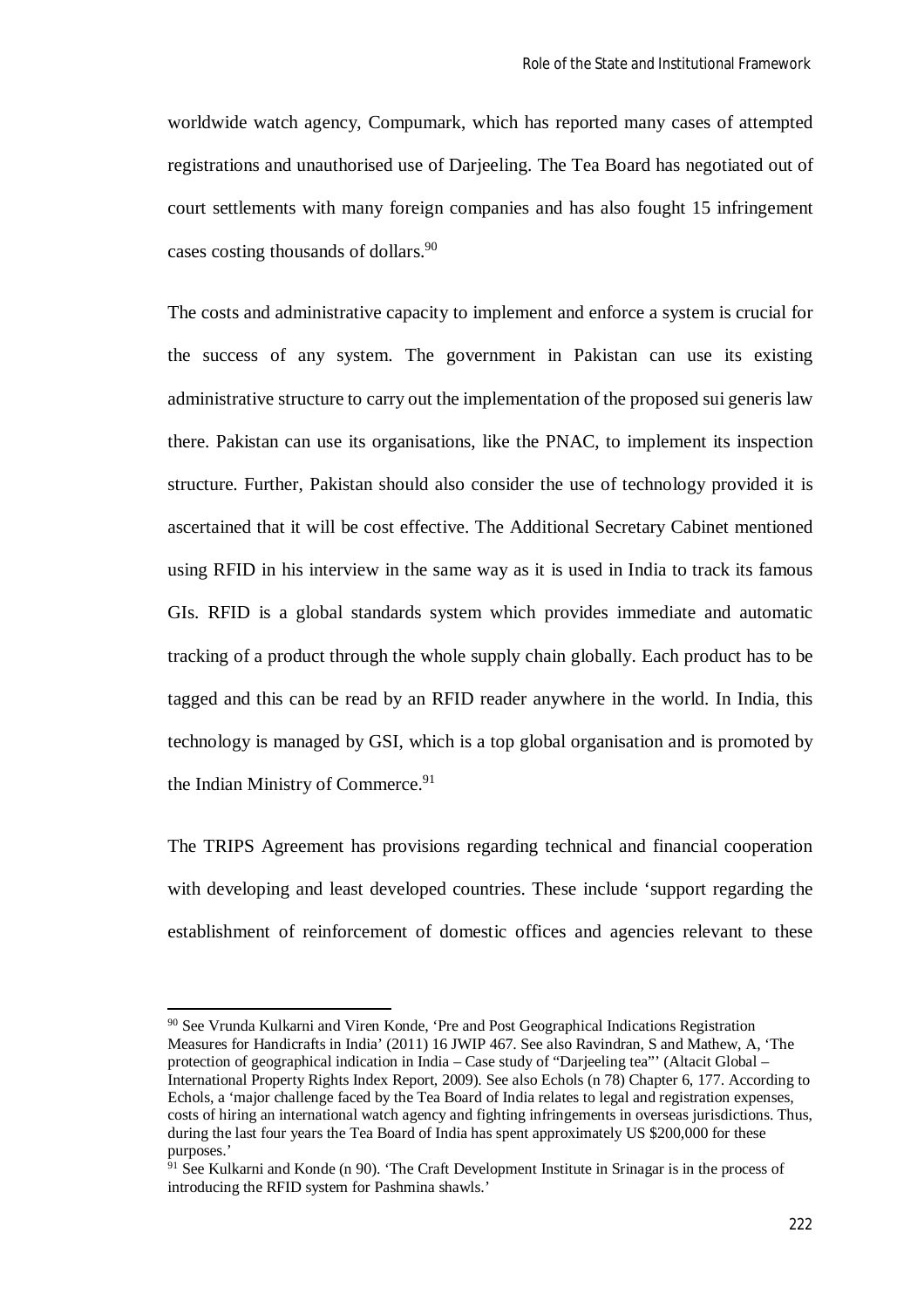[technical cooperation] matters, including the training of personnel'.<sup>92</sup> However, the financial burden of the government will have to be met to some extent by the holders of GIs.

The role of the state can best be implemented in Pakistan through the Ministry of Commerce as is evident from the consensus shown by all the stakeholders during their respective interviews. At present, the IPO is administering all the IP related issues and it is attached to the Cabinet Division of Pakistan. It will be beneficial if the IPO is placed under the control of the Ministry of Commerce. The control of GIs and trademarks was with the Ministry of Commerce before 2005. As discussed before, the Ministry of Commerce is also the focal ministry for interacting with the TRIPS Council, and Pakistan's permanent mission to the WTO in Geneva also reports to the Ministry of Commerce.<sup>93</sup> The Ministry of Commerce had drafted a separate GI law in 2004- 2005. However, due to the change of the Administrative Division, the law could not be pursued. DD Law confirmed that the IPO has taken up the same law now and proposes to go ahead with a separate GI law in order to further the role of the state, giving additional protection to Pakistan's GIs and rural development. The JS (WTO) also said in his interview that the government's role and control would be enhanced with the

<sup>&</sup>lt;sup>92</sup> See Article 67 of TRIPS Agreement deals with "Technical Cooperation". It says:

<sup>&#</sup>x27;In order to facilitate the implementation of this Agreement, developed country Members shall provide, on request and on mutually agreed terms and conditions, technical and financial cooperation in favour of developing and least-developed country Members. Such cooperation shall include assistance in the preparation of laws and regulations on the protection and enforcement of intellectual property rights as well as on the prevention of their abuse, and shall include support regarding the establishment or reinforcement of domestic offices and agencies relevant to these matters, including the training of personnel.'

<sup>&</sup>lt;sup>93</sup> Ministry of Commerce had drafted a separate GI Law back in 2004-2005; nevertheless, due to the change of administrative Division, the law could not be pursued. DD Law has confirmed that the IPO has taken up the same law now and proposes to go ahead with a separate GI law for furthering the role of the state, giving additional protection to Pakistan's GIs and rural development. JS (WTO) also said in his interview that the government's role and control would enhance the enactment of a sui generis law for GIs. He said that the 'introduction of sui generis law is likely to work as a catalyst for the registration of GIs in Pakistan since it may allow the role of the state and institutions to speed up the processes'. Interviews with DD Law and JS (WTO) (Pakistan, September 2013).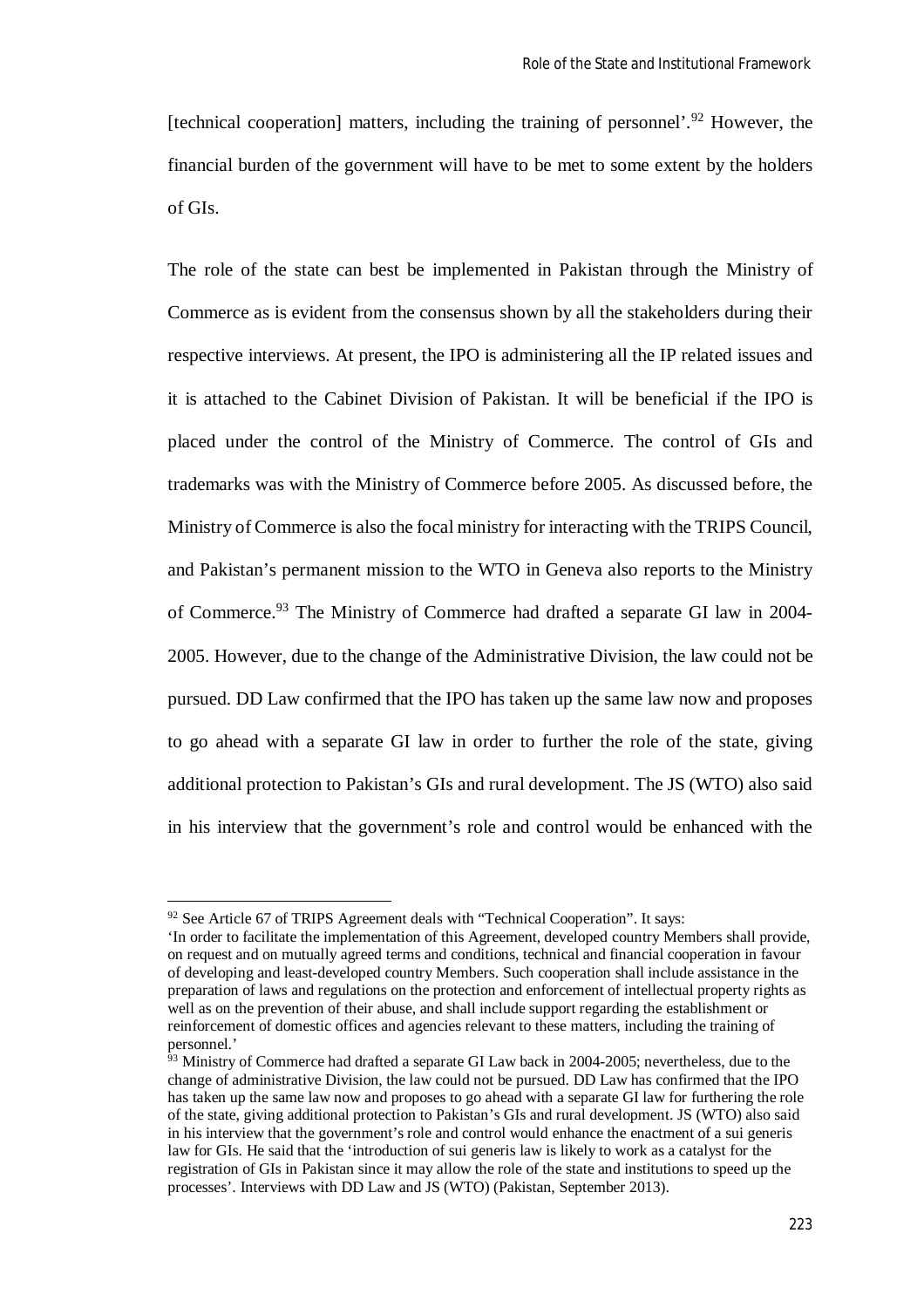enactment of a sui generis law for GIs. He said that the 'introduction of a sui generis law is likely to work as a catalyst for the registration of GIs in Pakistan since it may allow the role of the state and institutions to speed up the processes'.

It is important that IPO is made an independent body with its Director General having administrative and financial autonomy. It may be cost effective to consider keeping the post of Chairman or Director General at the top. This will also solve the problem of unity in the chain of command. This view is reflected by both the DD Law and the Additional Secretary Cabinet.<sup>94</sup> It is also important that the candidates in this organisation are skilled and experienced with regard to IPRs. The Director General should be someone who has significant experience of IPRs in the private or public sector along with experience of international trade. As mentioned in the interviews above, the post of Director General had been filled by the government from the available officers in the civil services without taking into consideration their experience or knowledge of IPRs. The government should ensure merit and transparency in the selection of officers and staff of the IPO for its smooth working. Similarly, intake in the potential GI Registry should also be made on merit.

The government should also grant financial autonomy to the IPO in order for it to carry out its activities without unnecessary delays. This can be done by making its Director General or Chairman the Principal Accounting Officer of the organisation. According to DD Law, the income from Trademarks Registry receipts has reached between Rupees 12 crore to Rupees 15 crore. Further, the Additional Secretary GOP shared that the GOP is running a project worth Rupees 99 million to protect and create awareness of GIs

 $\overline{a}$ 

<sup>&</sup>lt;sup>94</sup> Additional Secretary Cabinet was the final authority to accede in financial and administrative proposals of the IPO, outside the domain of its Director General and Chairman. Further, in the case of discord between the two, the Additional Secretary Cabinet had to decide. Therefore, his recommendation that the office of Chairman should be abolished is worth considering.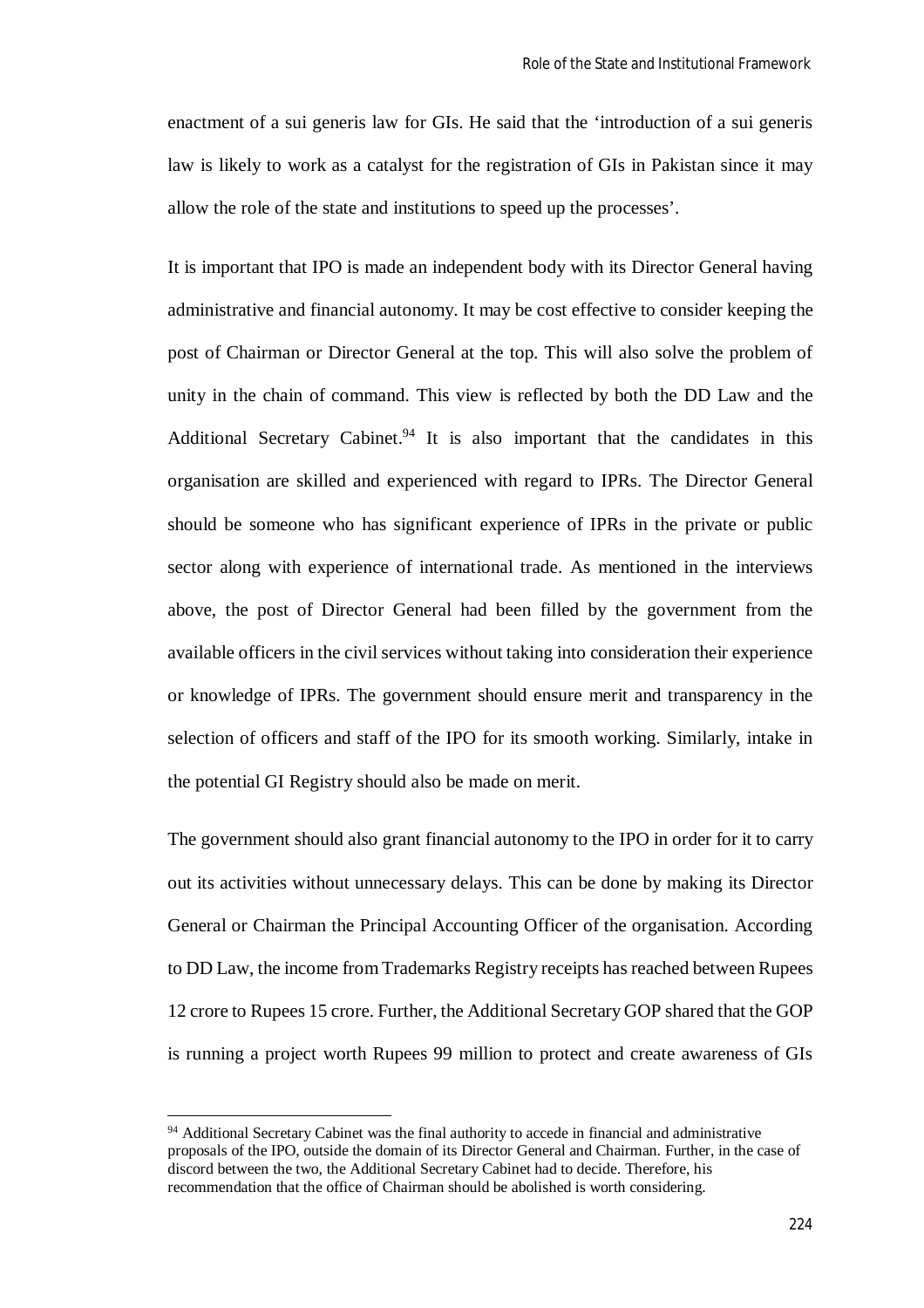with the help of the Asian Development Fund. He maintained that the numbers of donor organisations were ready to finance such projects and the IPO can take a lead in these negotiations with the donors.

For the registration of GIs, the Ex-REAP Chairman's proposal of assigning the task to the TDAP and the PHDEC of the Ministry of Commerce has some merit. The Ex-REAP Chairman gave the example of India where different commodity boards<sup>95</sup> under the administrative authority of the Indian Ministry of Commerce were actively registering GIs. Apart from the TDAP and PHDEC, the provincial government can also ask their Departments of Agriculture and Commerce to facilitate registration of GIs in Pakistan.

However, there is a caveat. The role of the institutions should be based on quality rather than quantity. The economists show consensus on this point; institutions matter for development but it is the quality of state intervention and governance which matters rather than its quantity.<sup>96</sup> This correlation between the presence of quality institutional frameworks and economic development has been discussed in detail in chapter 2.

In interviews, the President of BGA and the REAP Chairman believed that effective protection of GI products would increase with the inflow of income for farmers. The Additional Secretary Cabinet referred to multiple objectives behind the protection of GIs including protection of consumers against fraud, protection of the producer of the good against misappropriation or free riding, rural development and conservation of biological and cultural diversity. He said that by better protecting Pakistan's GIs through robust institutions and a sui generis law, the cash income of farmers would

<sup>&</sup>lt;sup>95</sup> Like the Coffee Board, the APEDA, the Spices Board and the Tea Board of India.

<sup>96</sup> Michael J Trebilcock and Mariana Mota Prado, *What Makes Poor Countries Poor? Institutional Determinants of Development* (Edward Elgar 2011) 45.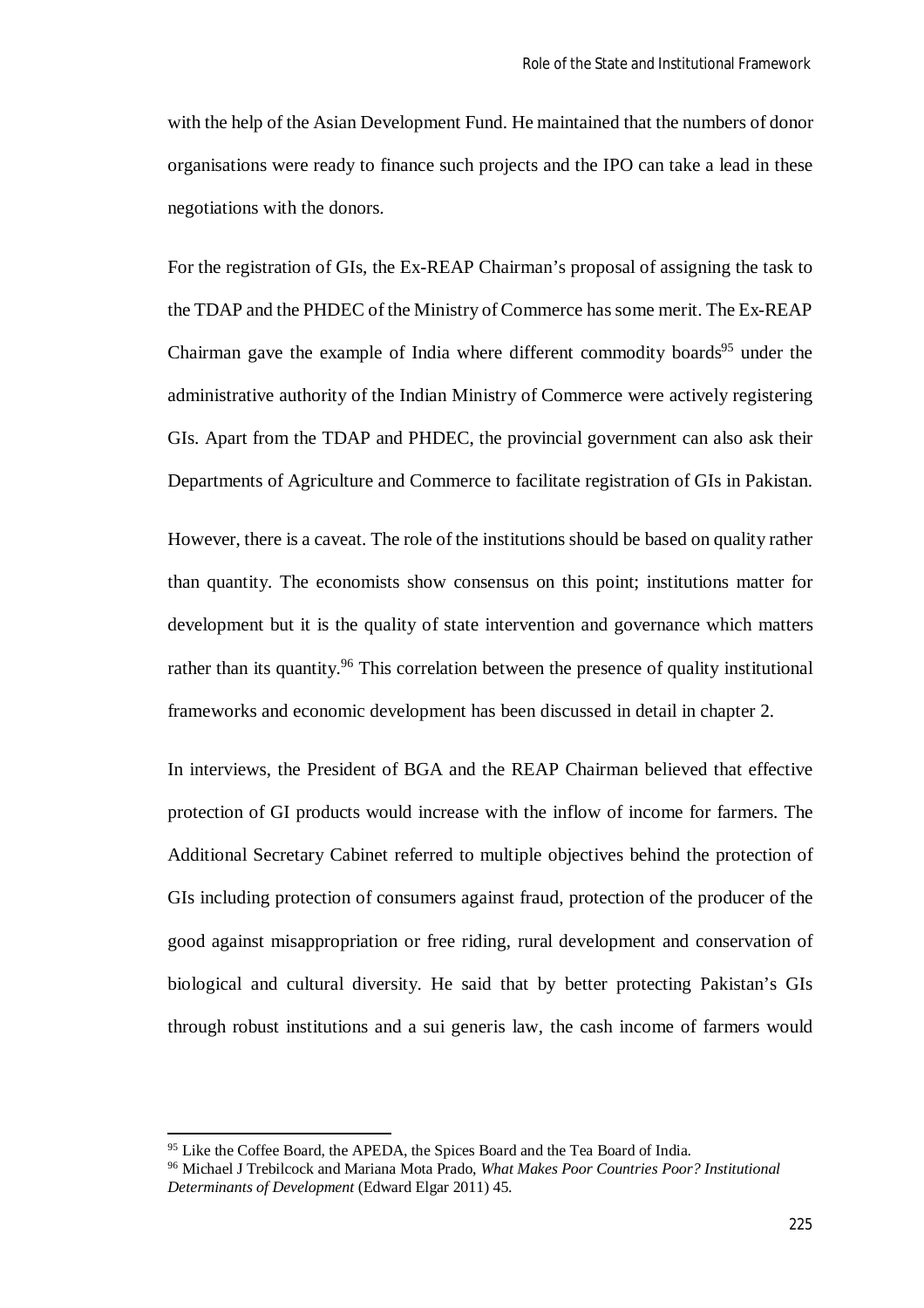increase and this would reduce overall poverty which is also the goal of the government under the Millennium Development Goals.<sup>97</sup>

There are a number of post-registration challenges with regard to GIs. The government has to play its role to create tangible economic benefits and price premium generation and sustenance. The government has to fulfil its role of protecting GIs from any free riding and infringement. Further, the government as a proprietor and facilitator of GIs also has the task of promoting and marketing its GIs in domestic and international markets. In the same way as Thailand with its 'one tamboon, one product' programme for promoting domestic commerce and exports, and India with its seminars and awareness building initiatives by government organisations and UNCTAD India programme, the government of Pakistan should widely carry out a sustained awareness campaign with the remote rural community of agriculture GIs of Pakistan. Without sufficient legal protection backed by quality institutions, there is bound to be free riding on the reputation of an appellation whereas a well-protected GI status can fetch a price premium.

### **6.11 CONCLUSION**

 $\overline{a}$ 

Taking stock of the above, it can be seen that there is a weak institutional framework both in the public and private sectors in Pakistan. There is an urgent need for the state to play an active role. Like India, the government of Pakistan can register GIs in its own name and can also protect them through its institutions like the TDAP and PHDEC. It would be worthwhile for Pakistan to provide for a separate law on GIs with a strong institutional backing for quality checks and controls. The government has resources

 $97$  Interview with Additional Secretary Cabinet (Pakistan, 2013).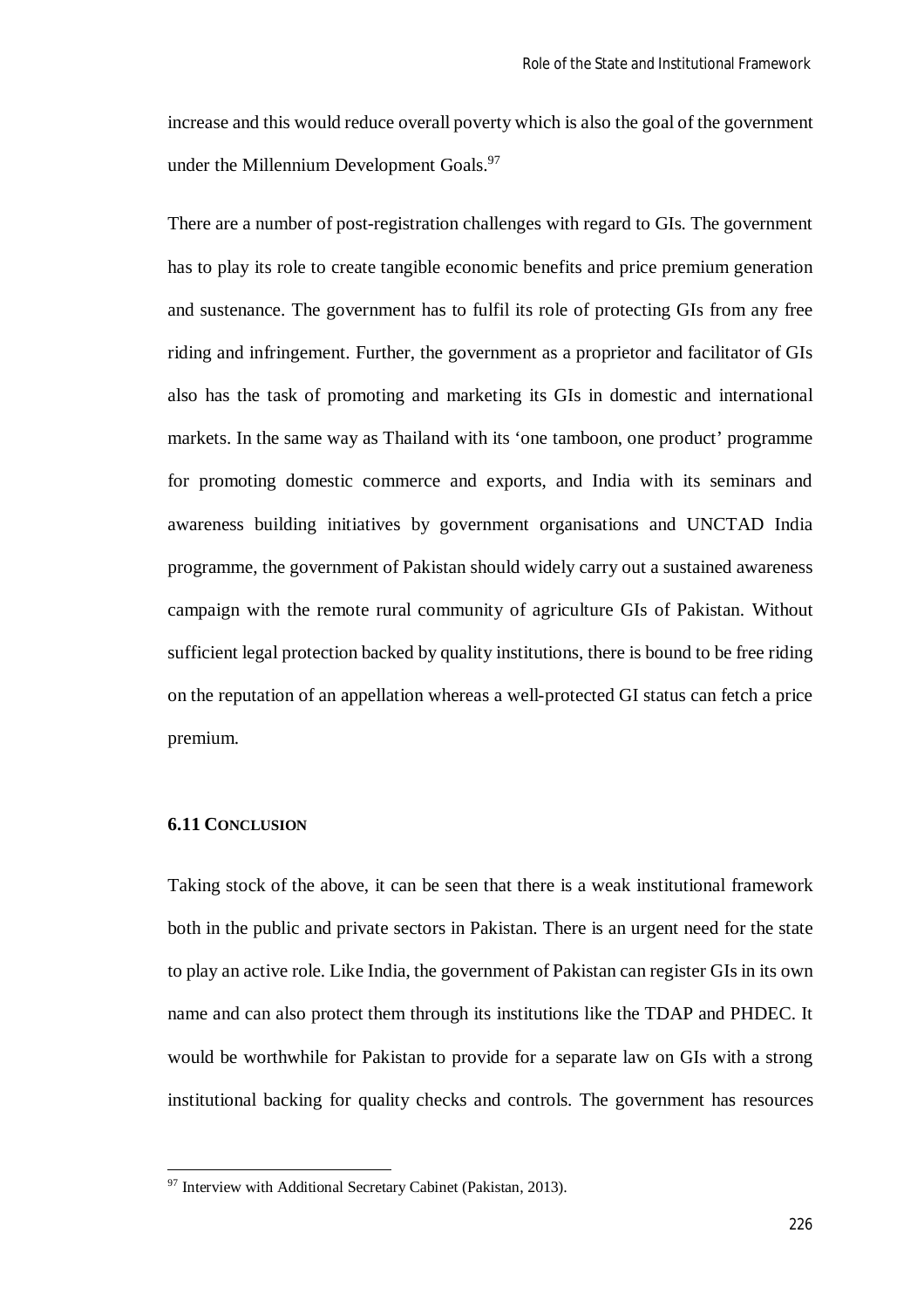which need to be channeled in the right direction. The government of Pakistan needs to create or designate institutions from the existing administrative structure in order to implement the proposed sui generis law in Pakistan. The Ministry of Commerce may take a lead role in this regard and may consider institutes such as the PNAC for such a task. The IPO is an important office but is marred by poor human resources and a lack of financial control. Its board has not been constituted in the last two years. There is a need to place this organisation under the Ministry of Commerce. It would be worthwhile making it financially independent with an efficient merit-based staff and a small but effective board to run its policy affairs. The government should also consider making the Registrar of Trademarks or Director General IPO the Registrar of GIs once a new sui generis law is in place. Further, the Pakistani government should consider upgrading and designating the PNAC as its official control body for regulating GI organizations to meet with the product specifications. The Ministry of Commerce and the IPO can use the financial resources generated through receipts and the EMDF. Further, donor agencies like the ADB, World Bank and the EU can be contacted by the Ministry of Commerce for investment in the protection and promotion of GIs of Pakistan. It can also contact the WTO and WIPO for administrative, technical and financial support. The Ministry of Commerce can also invest in R&D for identifying GIs and also establish new varieties of Basmati rice. An awareness building initiative should be conducted by the Ministry of Commerce of Pakistan along with the IPO and other trade bodies. Workshops should be arranged within Pakistan and abroad for the training of both public sector and private sector representatives. Once the producer organisations are strong and financially independent, the government can gradually transfer the proprietorship to them. The reforms of institutions for the protection of GIs will ensure better protection of GIs in Pakistan which will benefit and sustain rural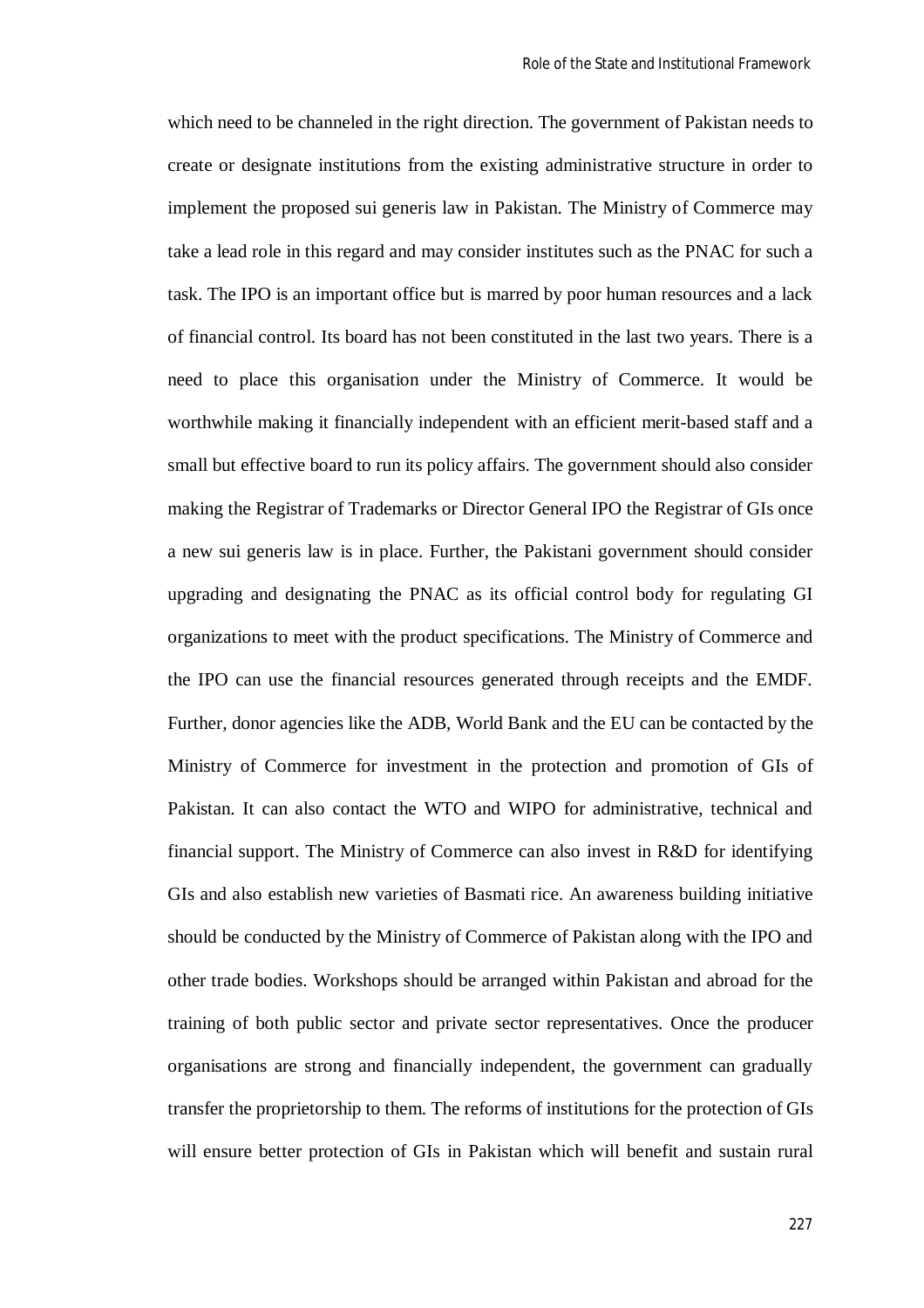communities. This will help farmers in realizing better price premiums on their GI products. The benefits of GIs for rural development and exports can be fully realized by Pakistan with an active role of the state in tandem with the provision of an adequate institutional framework.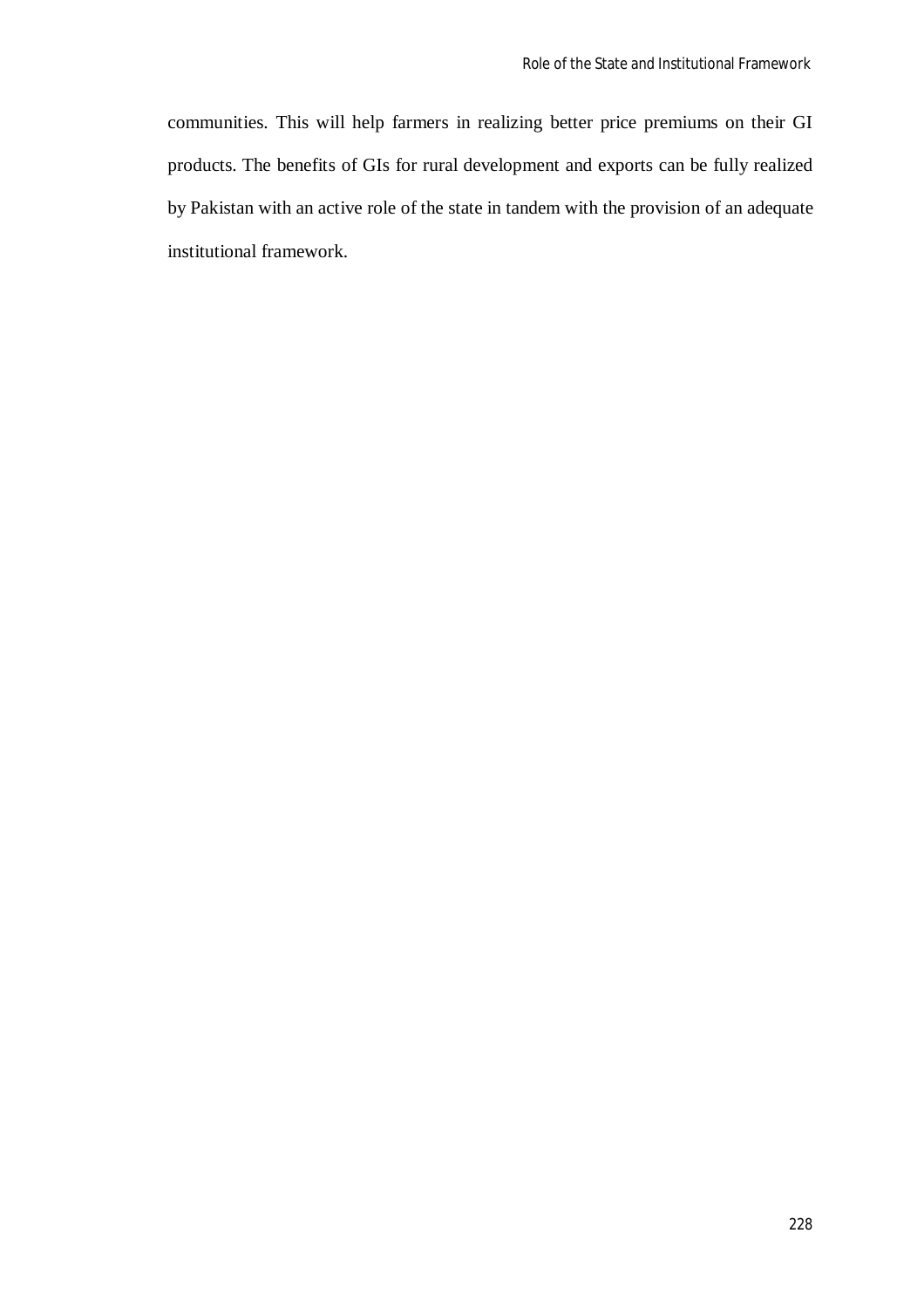#### **CHAPTER 7**

## **SUMMARY AND CONCLUSIONS**

GIs have assumed prominence in terms of juridical development and economic importance with their inclusion in the TRIPS Agreement. They are seen as an important tool for rural and economic development. Hence, their significance for agriculturebased countries has increased manifold.

This thesis has argued that a sui generis law for the regulation of agricultural GIs would facilitate better protection of GIs and economic development in Pakistan provided that it was also accompanied by the necessary institutional reforms. For countries like Pakistan with a strong agriculture base and rich culture and traditions, better protection of GIs could promote rural development and enhance its exports.

It is clear that Pakistan has hundreds of valuable GIs like Basmati rice, kinoos and Sindhri mangoes with significant trade worth billions of dollars. Nevertheless, despite the presence of hundreds of potential GIs, paradoxically, not a single GI has been registered in Pakistan. This has been due to inadequacies in the system of protection of GIs and institutional weaknesses.

This thesis has observed that Pakistan and its neighbouring country India have a similar economy, a common law system and both are part of the same Indus civilization. Until 2003, like Pakistan, India did not have a separate law for protection of its GIs. It protected its GIs under a trademark system and the registration of GIs was non-existent. However, with an active role being played by the government, India introduced a sui generis law for the protection of GIs in 2003 and created an institutional framework for registration and protection of GIs. This paid dividends for India in terms of the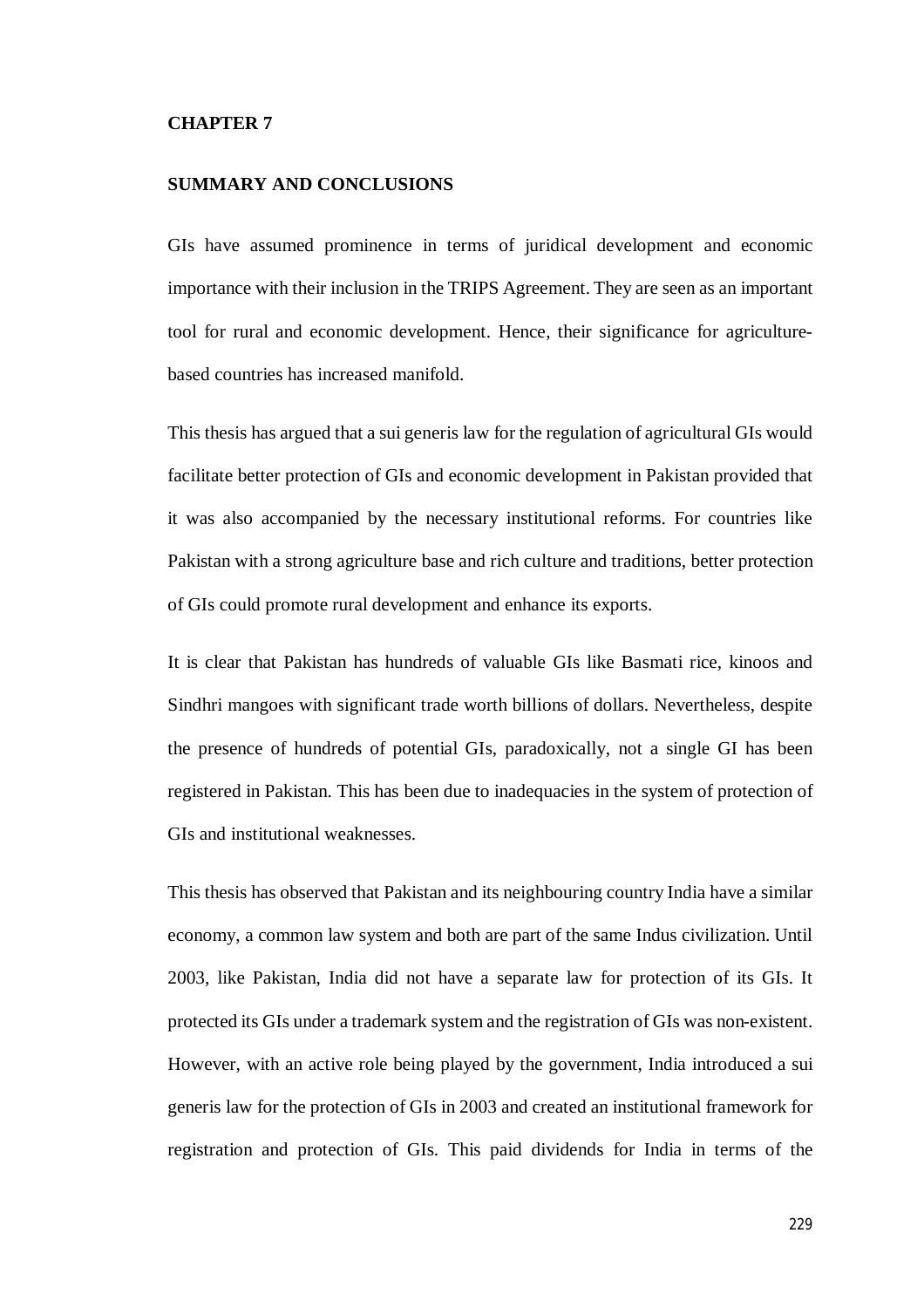registration of hundreds of its GIs and a better price premium for its farmers. Pakistan could also register and provide better protection for its GIs with a sui generis system of protection. EU and Indian sui generis systems were given as examples to show the different levels of protection between a trademark registration system and a sui generis system. The success of EU and Indian sui generis laws for the better protection of their GIs and economic development can be seen by the fact that Europe had registered 2768 GIs by 2010 whereas India had registered 215 GIs by 2014. Europe was presented as a model for sui generis law because sui generis law developed from there and it provides a comprehensive sui generis system for the regulation and protection of agricultural GIs in the form of the QSR. <sup>1</sup> The previous EU Regulation 510/2006<sup>2</sup> for the protection of agricultural GIs was also analysed to provide a broad understanding of the EU sui generis system of protection. Indian sui generis legislation was presented because both Pakistan and India share a history, legal systems, civilization and economic conditions.

It was also observed that, according to the TRIPS Agreement,<sup>3</sup> there were different ways that countries protected their GIs but the most prevalent forms were a sui generis law or a trademark law. In Pakistan, GIs are protected under a trademark law and they may be registered as collective or certification marks under its Trademarks Ordinance 2001.<sup>4</sup> This thesis has shown that although Pakistan provided for the protection of its GIs through a trademark law, there were efforts being made by the government to enact a separate sui generis law. Nevertheless, the interviews of the stakeholders show that a sui generis law could not be enacted because of administrative incapacity and inertia

<sup>1</sup> Regulation (EU) No 1511/2012 of the European Parliament and of the Council of 21 November 2012 on quality schemes for agricultural products and foodstuffs [2012] OJ L343/1.

<sup>&</sup>lt;sup>2</sup> Council Regulation (EC) No 510/2006 of 20 March 2006 on the protection of geographical

indications and designations of origin for agricultural products and foodstuffs [2006] OJ L93/12. <sup>3</sup> Agreement on Trade-Related Aspects of Intellectual Property Rights, (Annex 1c, Marrakesh

Agreement Establishing the World Trade Organization, signed 15 April 1994).

<sup>&</sup>lt;sup>4</sup> An Ordinance to amend and consolidate the law relating to trade marks (Ordinance No 19 of 2001, 13 April 2001) (Trademarks Ordinance).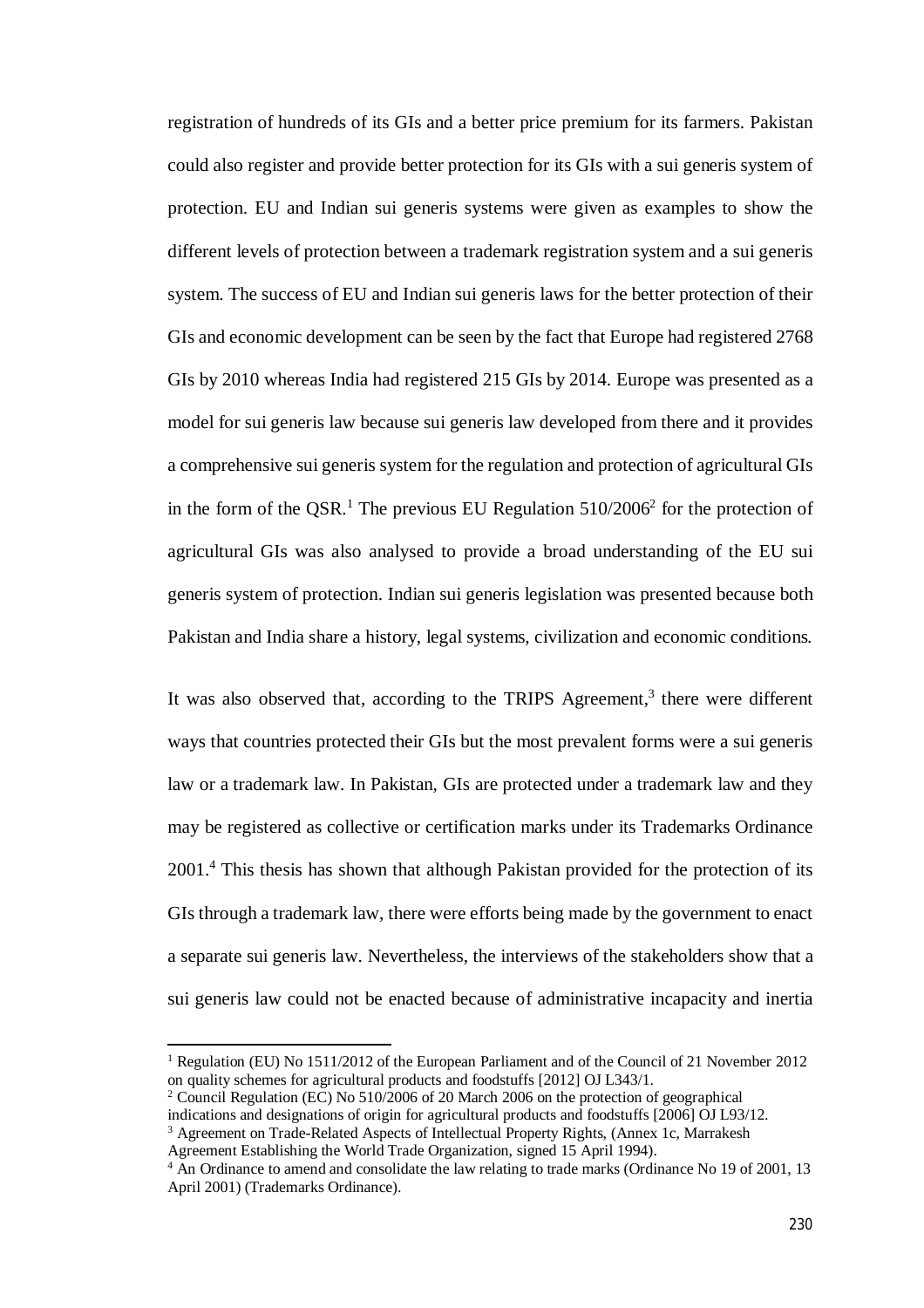on the part of the IPO. This inertia was due to a lack of clarity on the interpretation of the legal position of GIs, whether they were subject to the control of the federal government or provincial governments.

Another discussion centred on the fact that Pakistan is part of a group of countries called 'Friends of GIs' which are demanding an extension of additional protection under the TRIPS Agreement at the WTO for all agricultural products beyond wines and spirits. All the members of this group have their own sui generis law in their respective jurisdictions except Pakistan. This is an anomaly and Pakistan is working towards the introduction of a sui generis system of protection in Pakistan.

Evidence was presented that there was a better price premium for farmers in Europe and India once their GIs were registered under their respective sui generis systems. The policies of Europe, India and international academic literature provide evidence that GIs have the potential to increase rural incomes. A comprehensive study in 2012 in the EU, where GIs are protected under sui generis law, showed that the worldwide sales value of GI products relating to agriculture and foodstuffs was on the rise in the EU. It was 15.8 billion Euros in 2010. According to a study conducted by UNCTAD India Programme in 2008, the price premium in terms of agriculture-based GIs was around 10-15%. One of the objectives behind the EU QSR and the Indian GI Act 1999<sup>5</sup> is rural and economic development.

It was observed that Pakistan shares many homonymous GIs with India. Pakistan would need to protect those GIs in the international market and India might gain registration in the absence of protection of those GIs in Pakistan. Pakistan cannot register its GIs abroad until it gives them protection at home and hence Pakistan is losing commercial

 $\overline{a}$ 

<sup>5</sup> The Geographical Indications of Goods (Registration and Protection) Act, 1999 (Indian GI Act).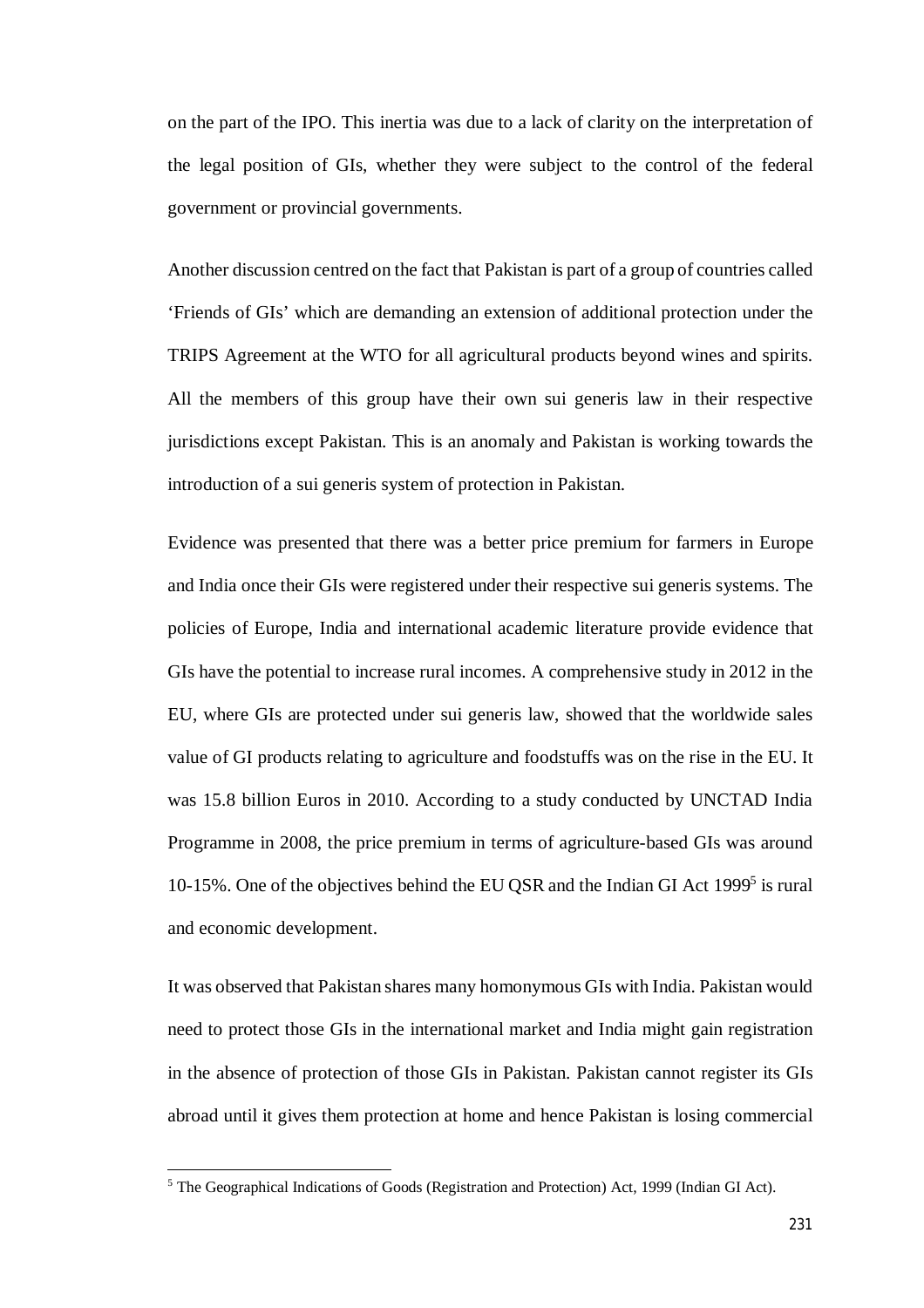opportunities. Pakistan and India have been negotiating for a possible agreement on the joint registration of Basmati rice but Pakistan might have to introduce a sui generis law before any comprehensive agreement on joint registration of homonymous GIs with India could take place.

Chapter 2 presented the legal and economic rationale behind GIs and showed the developmental aspect of agricultural GIs and the correlation between law, institutions and development. Differences and similarities between trademarks and GIs were also presented. It established that a system of protection under a trademark law was devoid of the terroir concept. The role of terroir, based on a product-place nexus, was an important basis of the legal and economic rationale of GIs. Due to their peculiar legal and economic rationale, GIs usher in rural and economic development. The potential of agriculture GIs for rural and economic development was also shown. It was also established that reforms in law and institutions promote economic development. This aspect was shown when the thesis proposed a separate GI law for regulation of agricultural GIs in Pakistan along with institutional reforms for better protection of its GIs and economic development.

Chapter 3 established that there are inadequacies in the present system of protection of GIs in Pakistan and the state is not playing an active role in the protection of GIs in Pakistan. The state could not play a direct role in the registration of GIs as the trademark law did not allow the government institutions to apply for a GI as a collective mark. It was established that there is weak protection for GIs under the trademark registration system of Pakistan with regard to registrability, dilution, coexistence issues between GIs and trademarks, and enforcement as compared to a sui generis registration system. Further, a trademark system of protection did not provide for additional protection of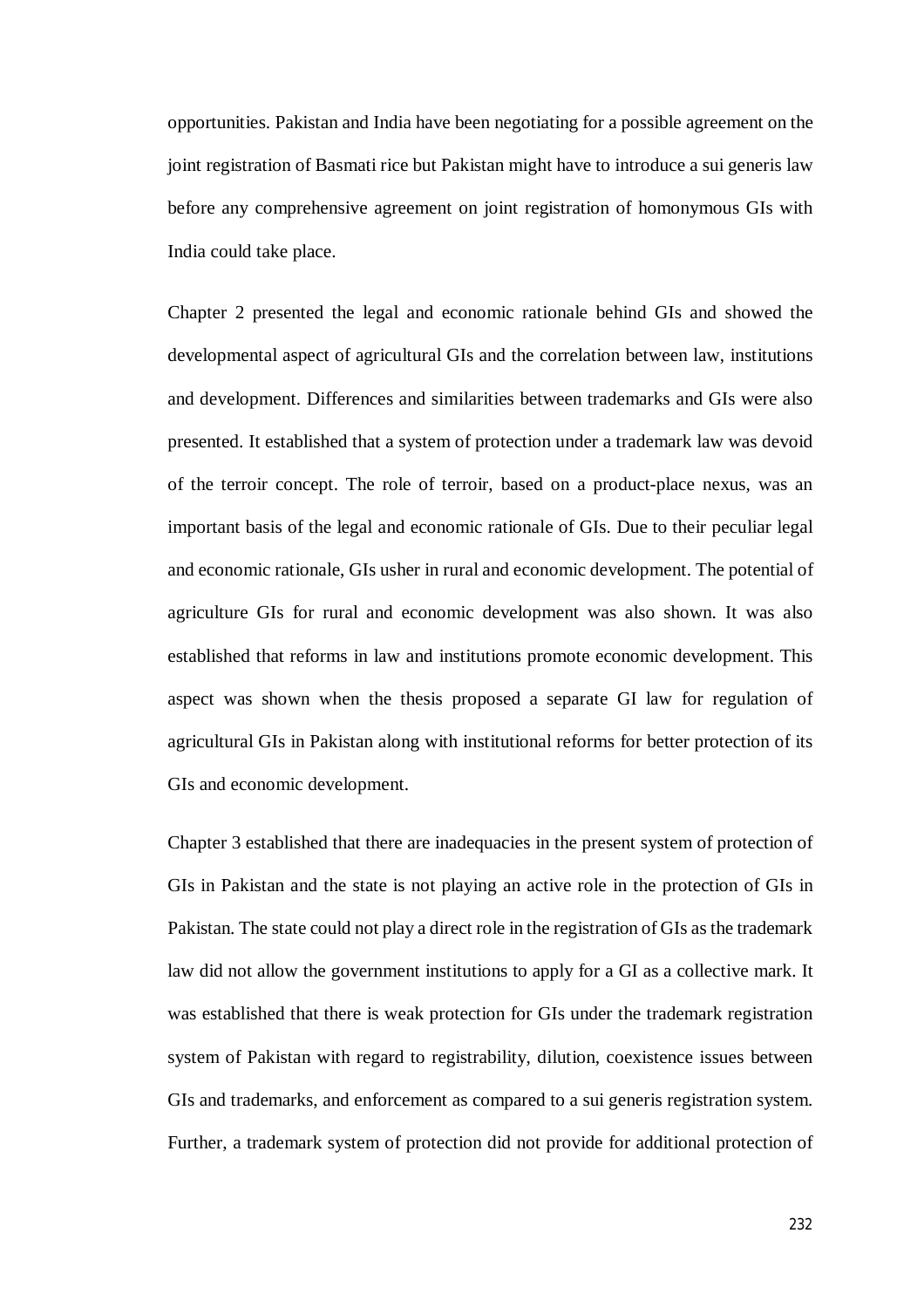GIs unlike a sui generis system of protection such as is found in the EU and India. Provision of additional protection was an important component of a sui generis law as it gives the protection to GIs against misuse, imitation or evocation. It was presented that such protection would lower the costs of right holders in the court of law because they would not have to prove consumer confusion if their GI was infringed. The case law of Europe and the legislation of the EU and Indian sui generis systems were discussed as examples to shed light on the different levels of protection between the trademarks registration system and the sui generis system. It was shown that the definition of a GI under the Trademarks Ordinance ignored the terroir logic for the protection of GIs under sui generis law. It was established that a sui generis system could provide better regulation for registration and protection of GIs in Pakistan. Moreover, better protection would benefit Pakistan and its farmers by establishing economic and rural sustainability attached to well-protected GIs in terms of employment generation, higher income for farmers and export benefits.

After establishing the need for a sui generis law for Pakistan in order to better protect its GIs and economic growth, this thesis examined the expansion of GIs law internationally and showed how the terroir concept gradually became the foundation of GI law in the Lisbon Agreement and was eventually included in the definition of GIs in the TRIPS Agreement. The thesis also revealed the history of sui generis law, which emerged from France and Europe, and how the Phylloxera crisis of the nineteenth century in France strengthened the sui generis system and provided better protection and quality maintenance of GIs. It was also shown that the government of Pakistan has been making efforts for the enactment of a GI law for almost a decade. With the help of the interviews of public and private sector stakeholders in the GI sector of Pakistan,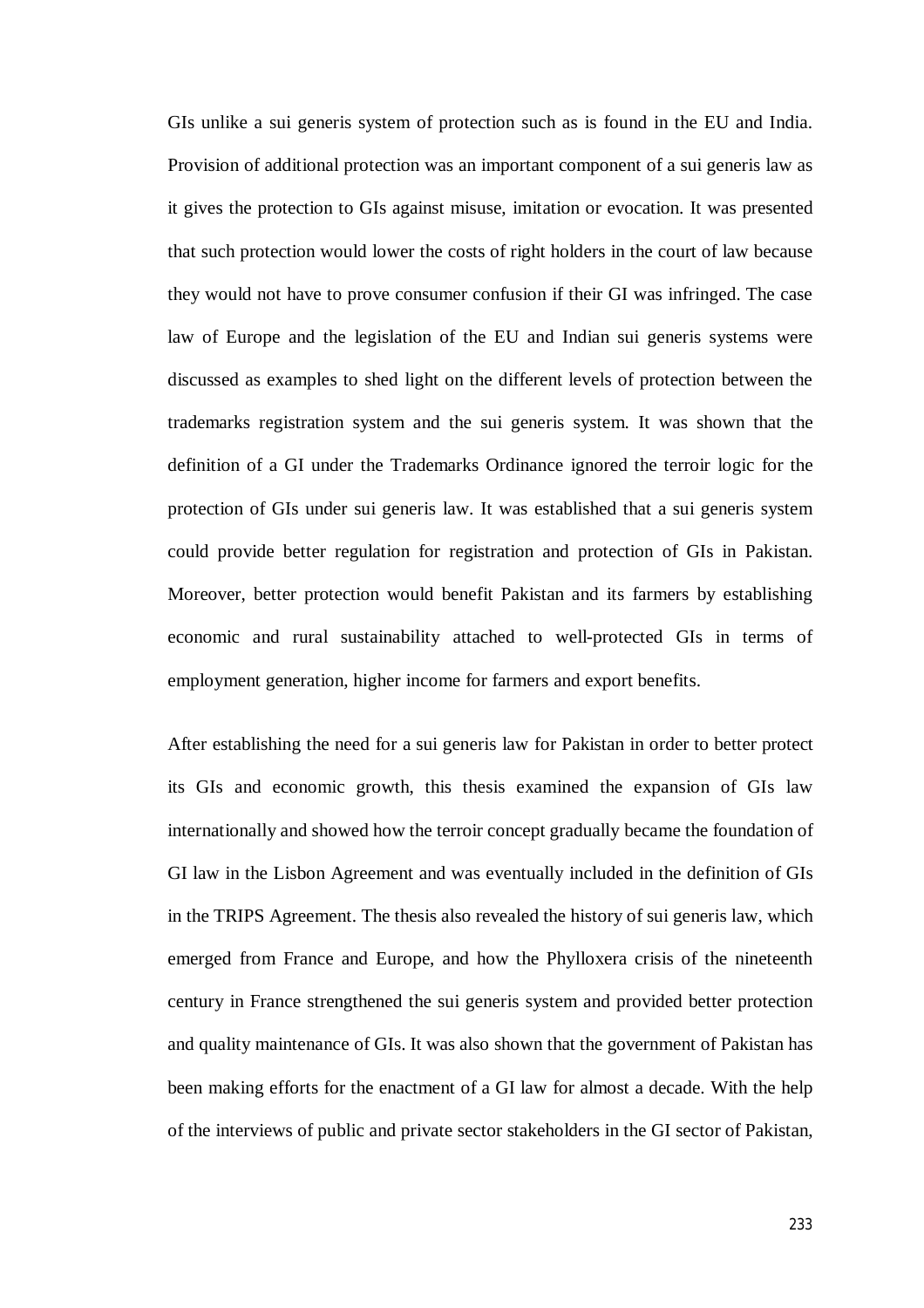reasons for this delay were established and these included administrative and institutional weaknesses.

Chapter 5 showed the way forward for Pakistan to legislate its own sui generis law for better protection of its GIs. It showed that Pakistan's new GI law would benefit from the definitions in EU and Indian laws. This would provide better protection to its GIs by establishing a terroir-based system designed around the concept of causal link between the characteristics, quality or reputation of the product and designated geographic region. Pakistan could provide efficient and simple procedures for application and registration of GIs like India. Further, Pakistan could also introduce the requirement of comprehensive product specifications for registration of GIs like those provided in the EU sui generis law. Pakistan could enact a sui generis system for better protection of its GIs by emulating EU and Indian GIs laws, on generic names, additional protection for GIs, homonymous GIs, relationship between trademarks and GIs, official controls, inspection system, protection and enforcement. This chapter established that if Pakistan enacted a sui generis law along the lines of the EU and Indian GI laws accommodating them according to its best interests, it would provide better protection of its GIs and usher in economic development.

Once the way forward for the legislation of Pakistan's sui generis law was shown, the thesis established the importance of institutional reforms and the role of the state in this regard. Proposals for reforms were presented in the light of the interviews conducted with stakeholders of GIs in Pakistan. Hence, chapter 6 showed the current governance of GIs in both the public and private sectors of Pakistan and the role of the state in the protection of GIs. With the help of interviews from private and public sector stakeholders in Pakistan, the inadequacies and the absence of the institutional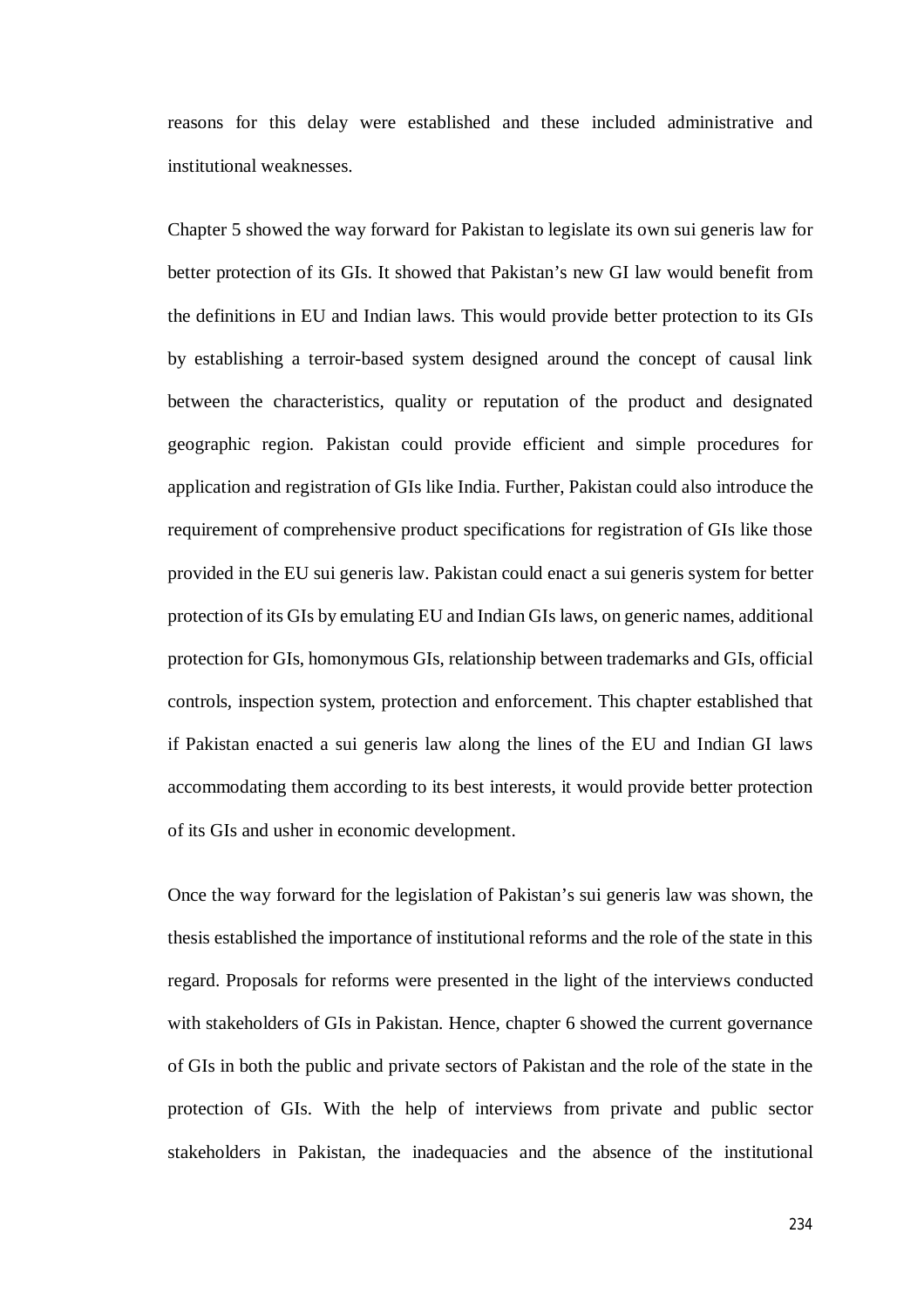framework for the protection of GIs was established. It showed that the proposed sui generis law in Pakistan had to be implemented by various institutions and the role of the state in Pakistan was vital in this regard. It established that, in a sui generis system of regulation, like India the Pakistan government could register its GIs in its name through its existing institutions, such as TDAP and PHDEC. Pakistan could save its financial resources by upgrading its existing institutional infrastructure to create a GI Registry and an inspection authority. The thesis suggested that the current Registrar of Trademarks or Director General of the IPO could be made the Registrar of GIs in Pakistan. Further, an official controls institution could be established by upgrading and designating PNAC or another competent state owned body as a competent authority to ensure compliance of the product specifications by proprietors of GIs in Pakistan. Reforms of the IPO were proposed which would make it financially independent with an efficient human resource intake. There could be a small but effective board to run its affairs. The importance of the Ministry of Commerce was indicated and the idea of placing the IPO under the administrative control of this Ministry was suggested. The Ministry of Commerce had been looking after GIs related issues before 2005 and was the focal ministry to communicate on IPRs issues at the WTO. It was established that placing the IPO under the Ministry of Commerce would help in the early enactment of a sui generis law in Pakistan and institutional reforms for the protection of GIs in Pakistan. It was also shown that the Ministry of Commerce and the IPO could generate enough financial resources through receipts coming to the IPO from applications in the trademarks office and EMDF. Further, for administrative, technical and any additional financial support, the Ministry of Commerce and the IPO could negotiate with donor international organisations and agencies like WIPO, WTO, ADB and the World Bank. In order to deal with capacity building of farmers along with the public and private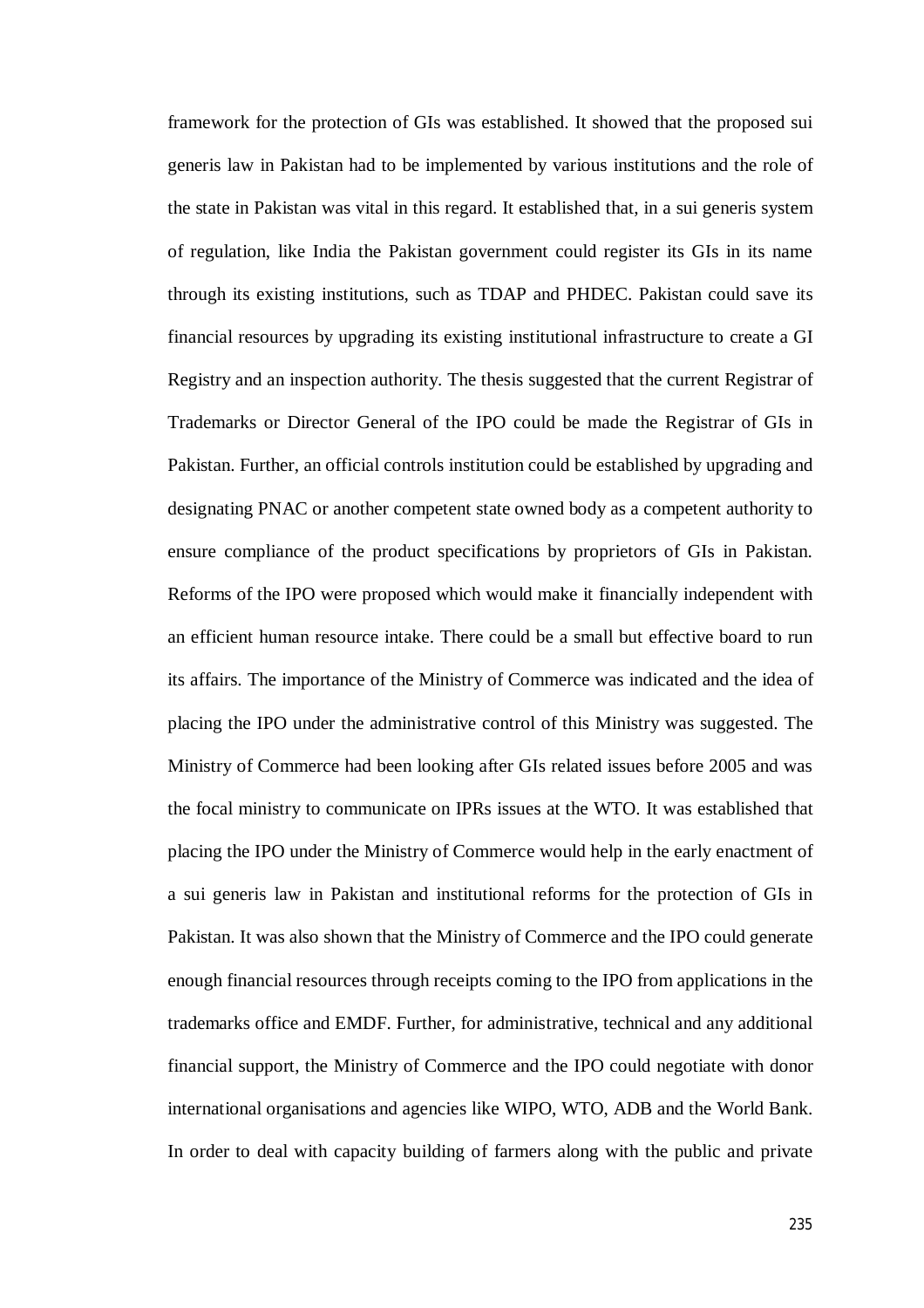sector stakeholders, the Ministry of Commerce and IPO could impart training at home and from abroad from institutions like WIPO and WTO. Further, the Ministry of Commerce and IPO could hold seminars and run awareness campaigns directed at farmers and GI stakeholders as carried out by the India UNCTAD programme. Once the private sector institutions were efficient and had capacity to run a GI organisation, the government might transfer control of GIs to them gradually. It was established that the provision of an effective institutional framework in the public and private sector in Pakistan would promote rural and economic development with overall welfare of the growers of various GIs in Pakistan.

This thesis recognised that in order to ensure early registration, better protection of its GIs and economic development, it would be in the interests of Pakistan to introduce a sui generis law along with institutional reforms at the earliest opportunity. It was also established that an active role of the state in this regard was crucial for the early enactment of a separate GI law and institutional reforms. Therefore, it was established that a sui generis law for the regulation of agricultural GIs would facilitate better protection of GIs and economic development in Pakistan provided that it was also accompanied by the necessary institutional reforms.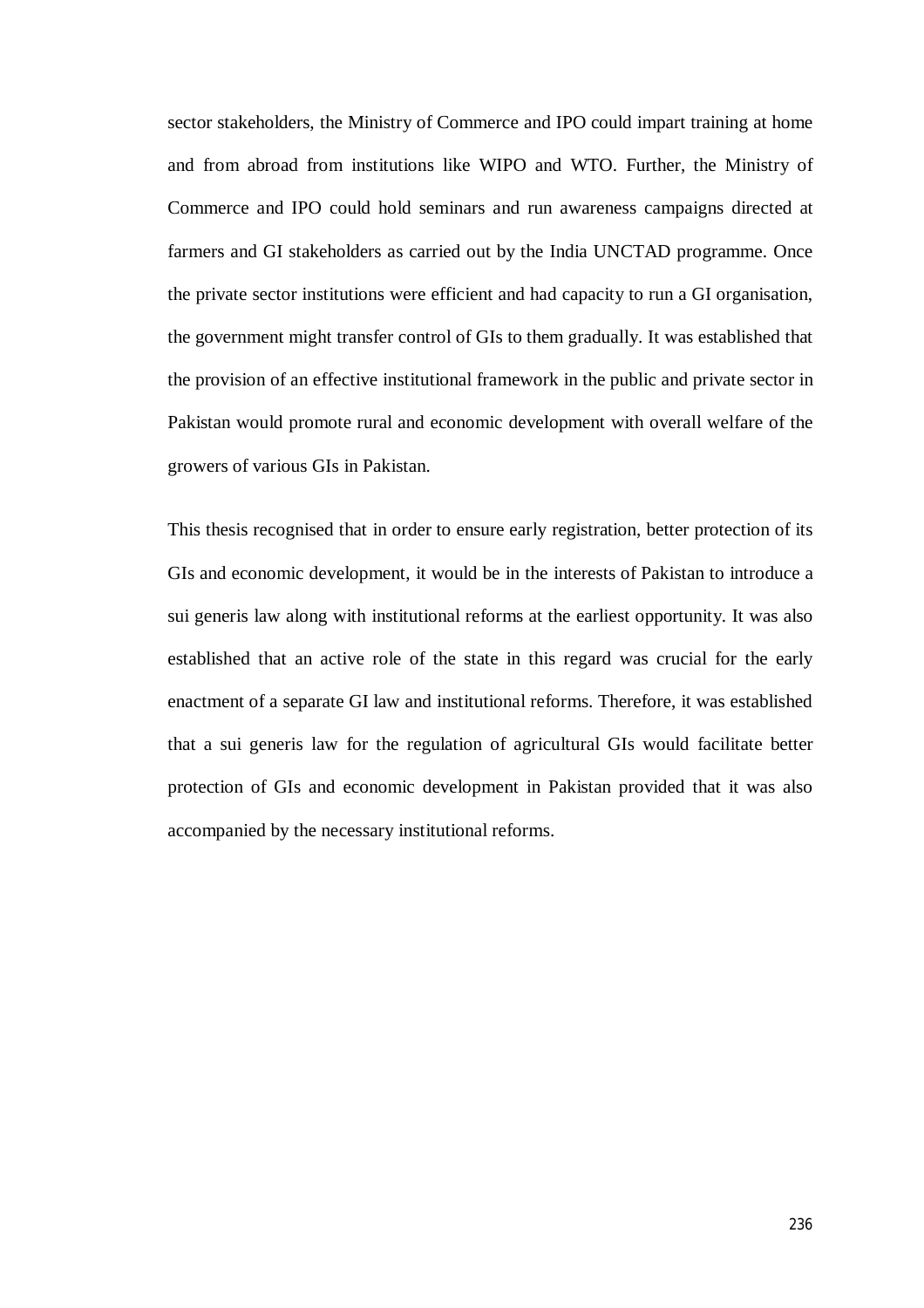# **TABLE OF CASES**

*Bayerische Bier* [2009] ECR 1-5491, [2009] ETMR 61

*Bureau National Interprofessional du Cognac v Gust Ranin Oy (GRO)* (C-4/10 and C-27/10) [2011] ETMR 53

Case C-347/03) *Regione autonoma Friuli-Venezia Giulia v Ministero delle Politiche Agricole e Forestali* [2005] ECR I-3785

Case C-132/05 *Commission of the European Communities v Federal Republic of Germany* [2008] ECR 1-00957

Case C-87/97 Consorzio per la tutela del formaggio Gorgonzola [1999] ECR 1-1301

*HP Bulmer Ltd and Showerings Ltd V J Bollinger SA*, 636

*Chocosuisse Union des Fabricants Suisse de Chocolat v Cadbury Ltd* [1998] RPC 117, 128 (Ch D)

*Comite' Interprofessional du Vin de Champagne v Wineworths Group Ltd* [1991] 2 NZLR 432 (Wellington HC)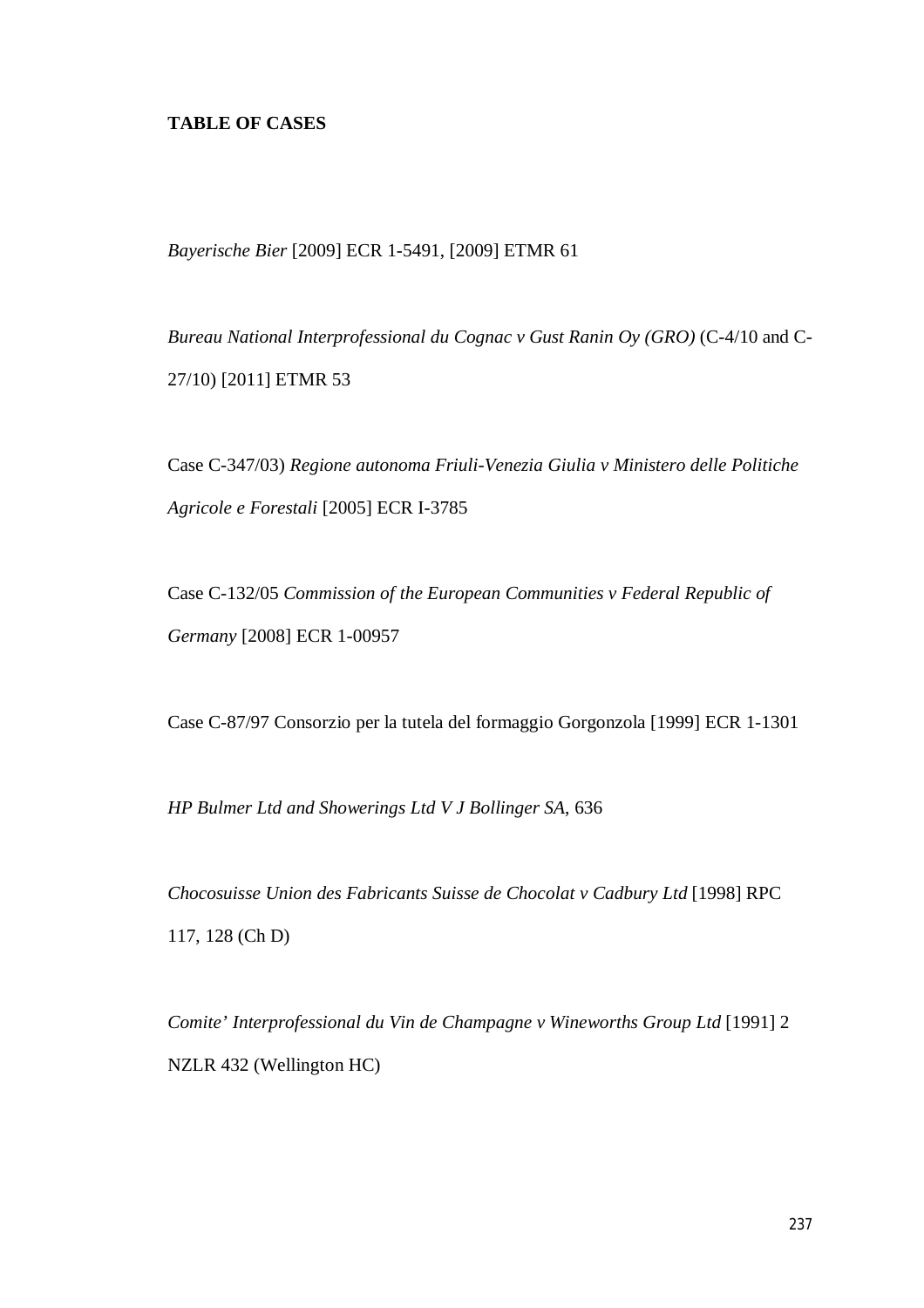*Community of Roquefort v William Fehndrich Inc* 303 F 2d 494, 133 USPQ 633 (2d Cir 1962)

*Consorzio del Prosciutto di Parma & Salumificio S RitaSpA v Asda Stores Ltd & Hygrades Food Ltd* (C-108/01) [2003] ECR 1-5121, [2004] ETMR 23 (*Parma v Asda*)

*Consorzio per la Tutela del Formaggio Grana Padano v OHIM, Biraghi SpA* (T-291/03) [2007] ECR 11-3081, [2008] ETMR 3

*Criminal Proceedings against Yvon Chiciak and Others* (*Époisses) C-129/97 and C-130/97 [1998] ECR 1-3315*

*European Communities – Protection of Trademarks and Geographical Indications for Agricultural Products and Foodstuffs–Report of the Panel* (15 March 2005) WTO/DS174/R

*Erven Warnink BV v J Townend & Sons (Hull) Ltd* [1979] FSR 397 (HL)

*Feta* [2005] ECR 1-9115; [2006] ETMR 16

*Gerolsteiner Brunnen GmbH & Co v Putsch Gmbh* (C-100/02) [2004] ECR 1-69, [2004] ETMR 40

Grana Case T-291/03, Consorzio per la tutela del Formaggio Grana Padano v OHIM, Biraghi SpA (Court of First Instance, 2007)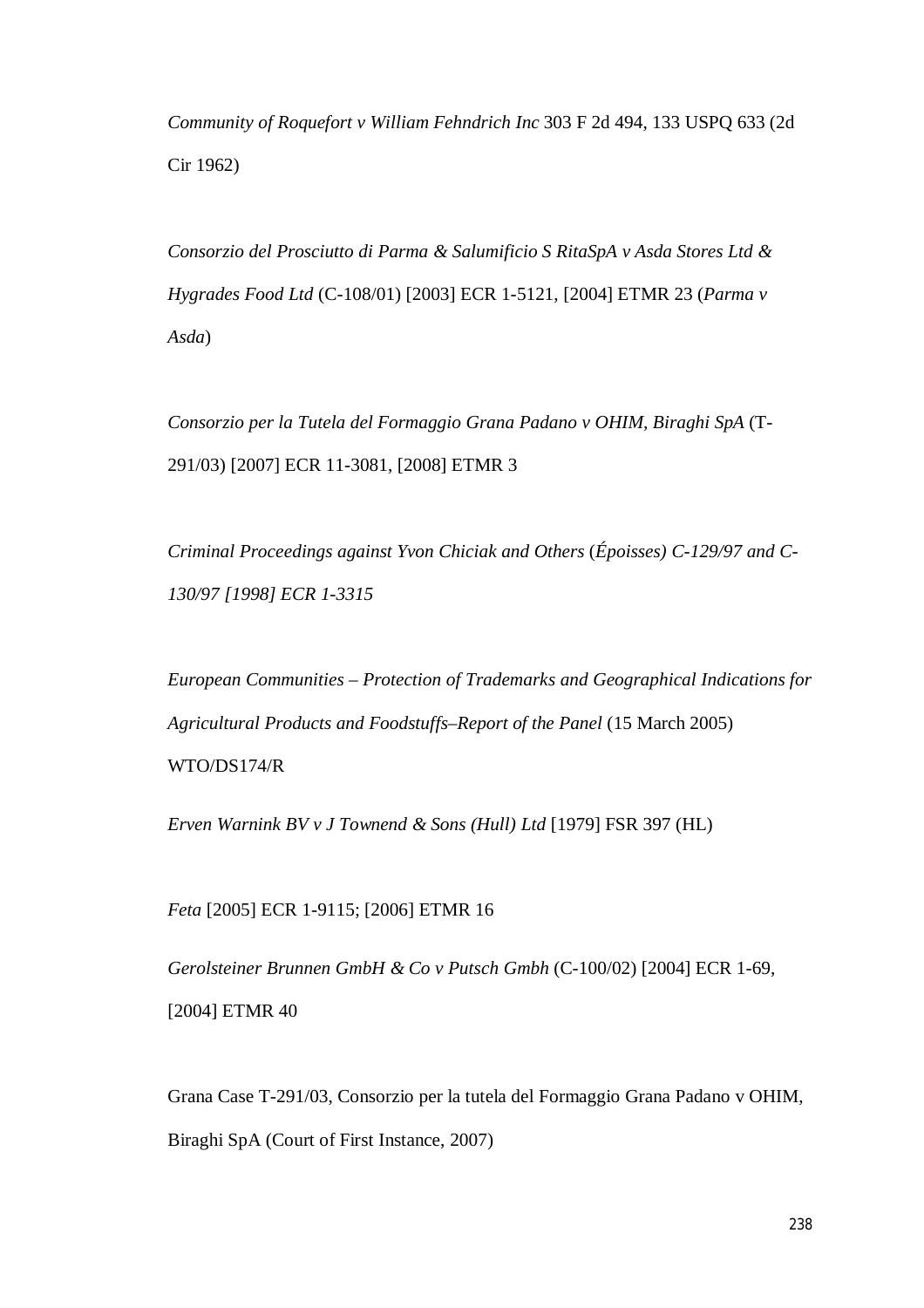*J Bollinger v Costa Brava Wine Co Ltd* [1960] Ch 262

*Pilsen Urquell* v *Industrie Poretti SpA* [1998] ETMR 168, 172 (Corte Suprema di Cassazione 1996)

*PLD 1976 Karachi 895, 900*

*PLD 1990 SC 1074*

*PLD 1990 SC 313*

*PLJ 1991 SC 57*

*Tea Board of India v The Republic of Tea* (92006) 80 USPQ 2d 1881 (TTAB)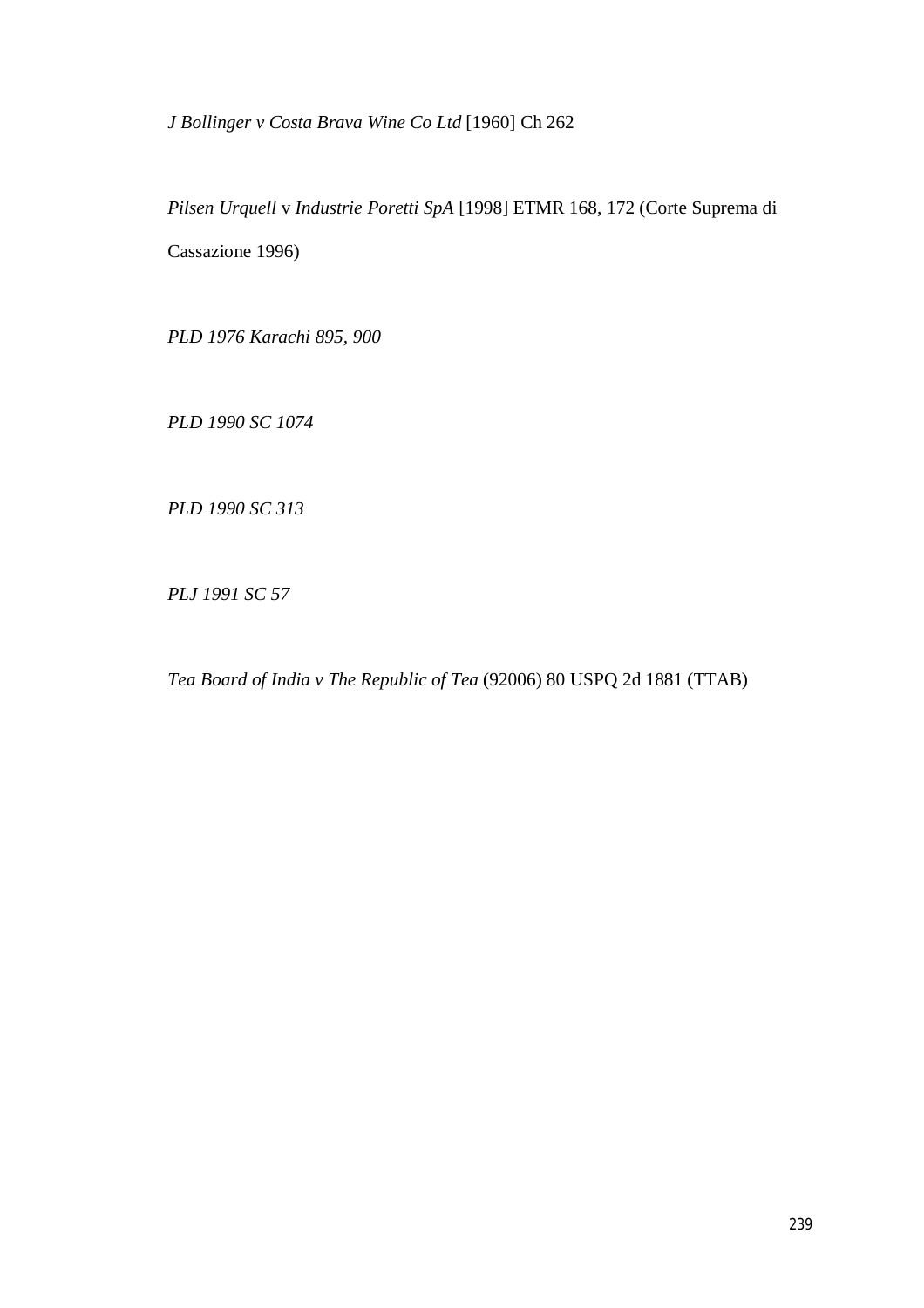## **BIBLIOGRAPHY**

Addor F and Grazioli A, 'Geographical Indications beyond Wines and Spirits: A Roadmap for a Better Protection for Geographical Indications in the WTO/TRIPS Agreement' (2002) 5(6) JWIP 865

Addor F, 'The Way Ahead – What Future for Geographical Indications?' (Worldwide Symposium on Geographical Indications, Parma (Italy), 27-29 June 2005)

Aghion P and Howitt P, *Endogenous Growth Theory* (MIT Press 1998)

Agreement between European Community and the Republic of South Africa on Trade in Wines [2002] OJ L28/4

Agreement between the European Community and Australia on Trade in Wine [2002] OJ L28/3

Agreement on Trade-Related Aspects of Intellectual Property Rights, (Annex 1c, Marrakesh

Agreement Establishing the World Trade Organization, signed 15 April 1994)

AIPPI Working Committee, 'Response to Question 191: Relationship between Trademarks and Geographical Indications' (2006) 3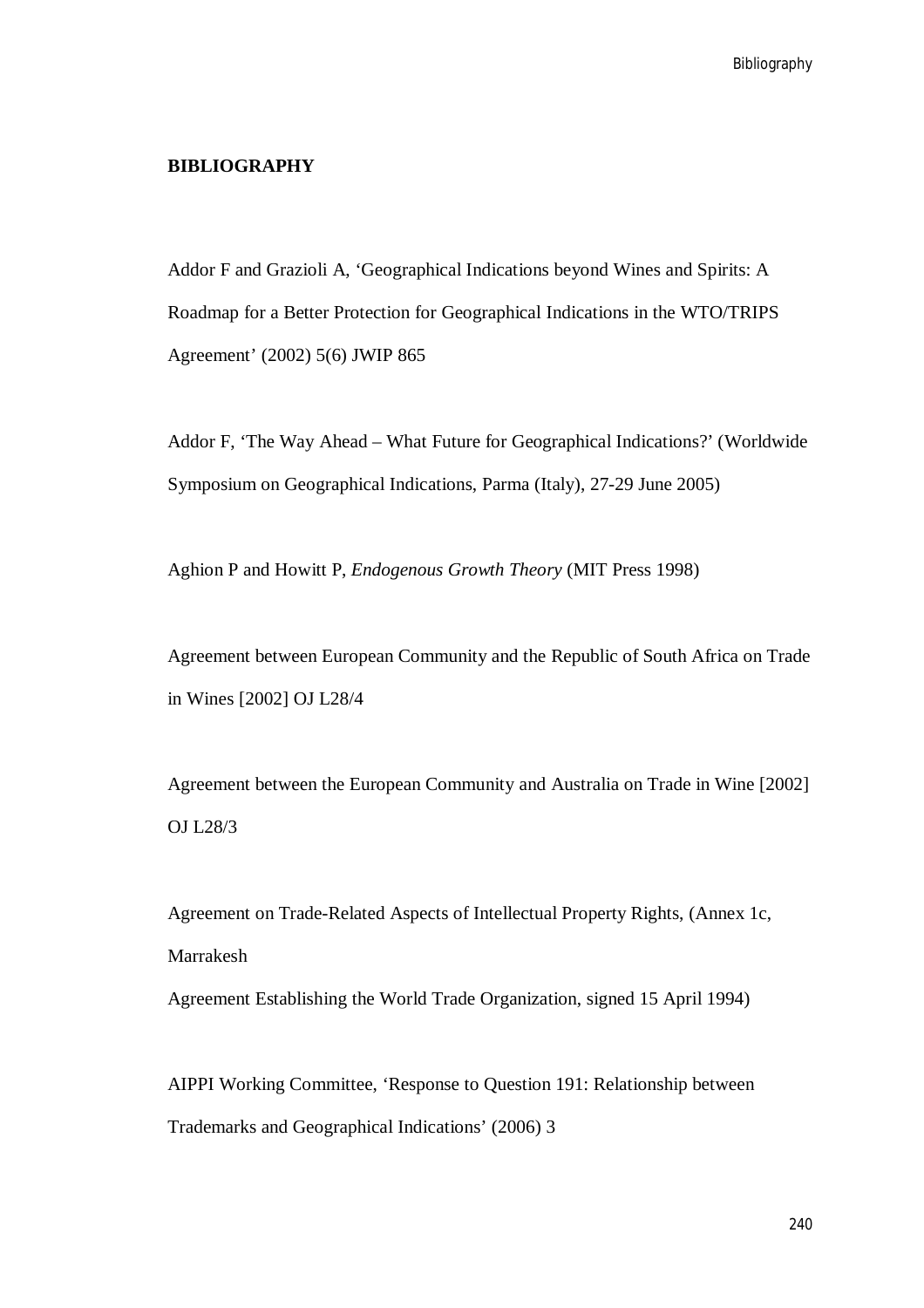<https://www.aippi.org/download/commitees/191/SR191English.pdf> accessed 17 August 2014

Ali MH, 'The Protection of Geographical Indications in Pakistan: Implementation of the TRIPS Agreement' (2011) 14(6) JWIP 467

Audier J, 'Protection of Geographical Indications in France' (Lecture, Symposium on the Protection of Geographical Indications in the Worldwide Context, WIPO, Eger, Hungary, 24-25 October 1997)

Augustin-Jean L, 'The Globalization of Geographical Indications: The Challenge for Asia' in Louis Augustin-Jean, Hélène Ilbert and Neantro Saavedra-Rivano (eds), *Geographical Indications and International Agricultural Trade: The Challenge for Asia* (Palgrave Macmillan 2012)

Baeumer L, 'Protection of Geographical Indications under WIPO Treaties and Questions Concerning the Relationship between those Treaties and the TRIPS Agreement' (October 1997) WIPO/GEO/EGR/97/1 Rev

Banga R, 'Geographical Indications: 'UNCTAD's Initiatives' (Presentation delivered in the Regional Conference on IPR Protection through Geographical Indications, coorganized by the UNCTAD India Programme and the Textile Committee, Lucknow, India, 4-5 September 2008)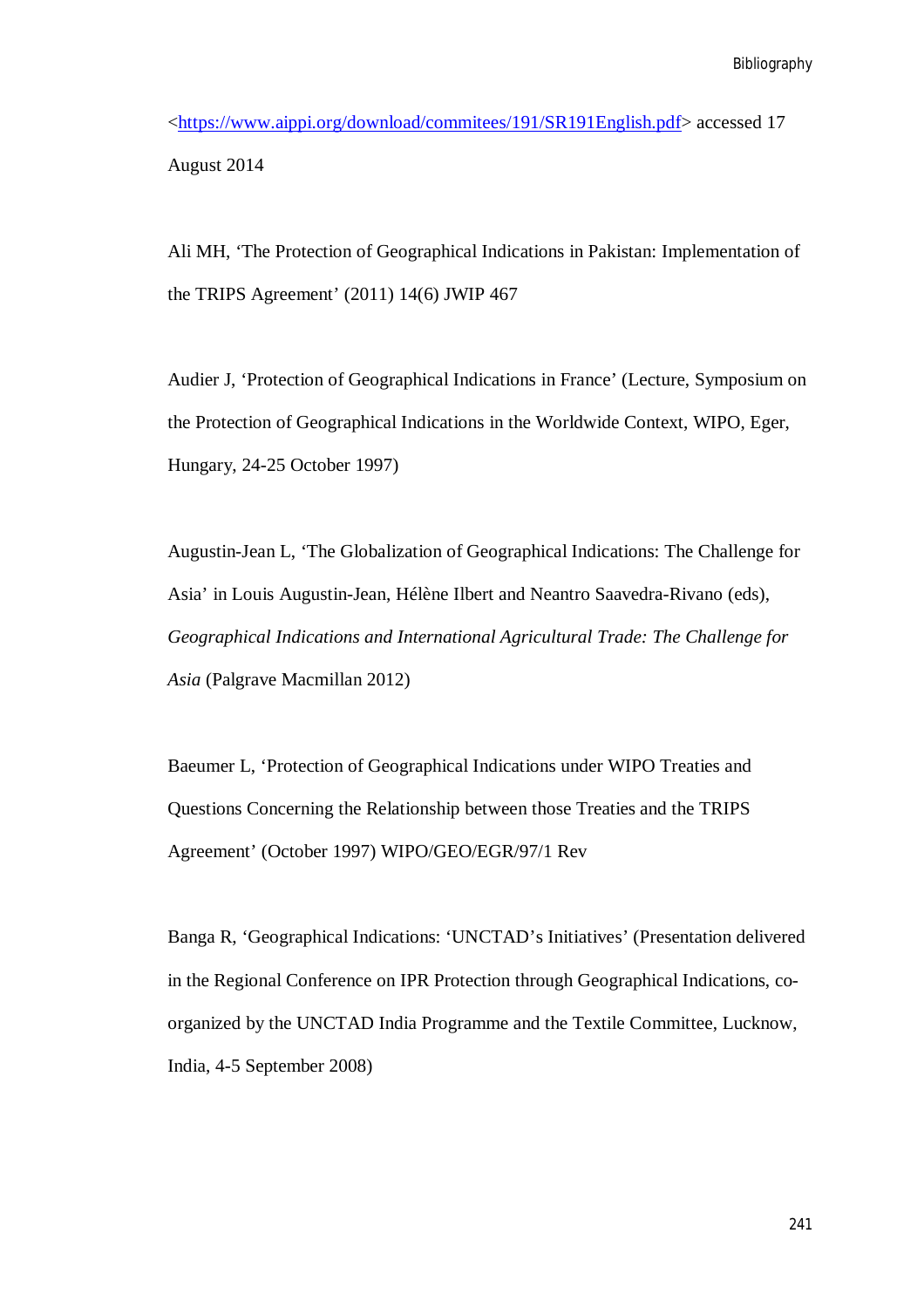Bibliography

Bardhan P, 'Symposium on the State and Economic Development' (1990) 4 Journal of Economic Perspectives 3

Barham E, 'Translating "Terroir": Social Movement Appropriation of a French Concept' (Paper presented at the Workshop on International Perspectives on Alternative Agro-Food Networks, Quality, Embeddedness, and Bio-Politics, at the University of California, Santa Cruz October 12-13, 2001)

Barham E, 'Translating terroir: the global challenge of French AOC labelling' (2003) 19(1) Journal of Rural Studies 127

Barjelle D and Chappius JM, 'Transactions Costs and Artisanal Food Products' (Swiss Federal Institute of Technology, Paper presented at the  $4<sup>th</sup>$  Annual Conference of the International Society for New Institutional Economics 2000)

Belletti G and Merescotti A, 'Origin Products, Geographical Indications and Rural Development' in Elizabeth Barham and Bertil Sylvander (eds), *Labels of Origin For Food: Local Development, Global Recognition* (CABI 2011)

Belletti G, 'Origin labelled products, reputation and heterogeneity of firms' in B Sylvander, D Barjolle and F Arfini, *The socio-economics of origin labelled products in agro-food supply chains: spatial, institutional and co-ordination aspects* (Serie Actes et Communications, 17, INRA, Paris 2000)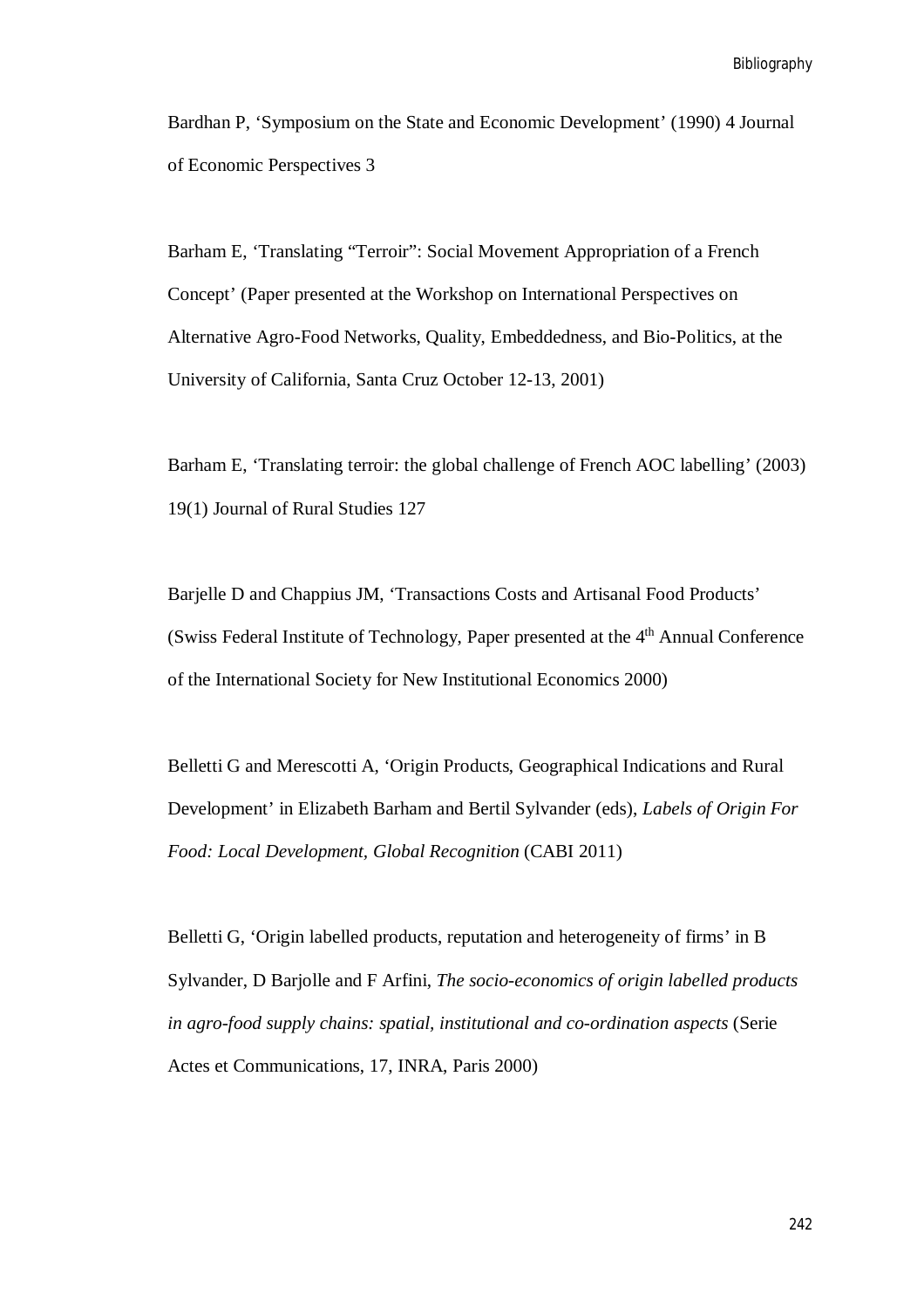Benard Y, 'Geographical Indication around the World' (22 July 2003) WIPO/GEO/SFO/O3/20/Rev

Bendekgey L and Mead CH, 'International Protection of Appellations of Origin and Other Geographic Indications' (1992) 82 Trademark Reporter 765

Berard L and Marchenay P, 'Tradition, regulation and intellectual property: local agricultural products and foodstuffs in France' in SB Brush and D Stabinsky (eds) *Valuing Local Knowledge: Indigenous Peoples and Intellectual Property Rights* (Island Press 1996)

Blakeney M, 'Geographical Indications and TRIPS' in Michael Blakeney and others, *Extending the Protection of Geographical indications* (Earthscan 2012)

Blakeney M, *The Protection of Geographical Indications, Law and Practice* (Edward Elgar 2014)

Bodenhausen GHC, *Guide to the Application of the Paris Convention for the Protection of Industrial Property* (Bureau de l'Union 1968)

Bowen S, 'Development From Within? The Potential for Geographical Indications in the Global South' (2010) 13 JWIP 231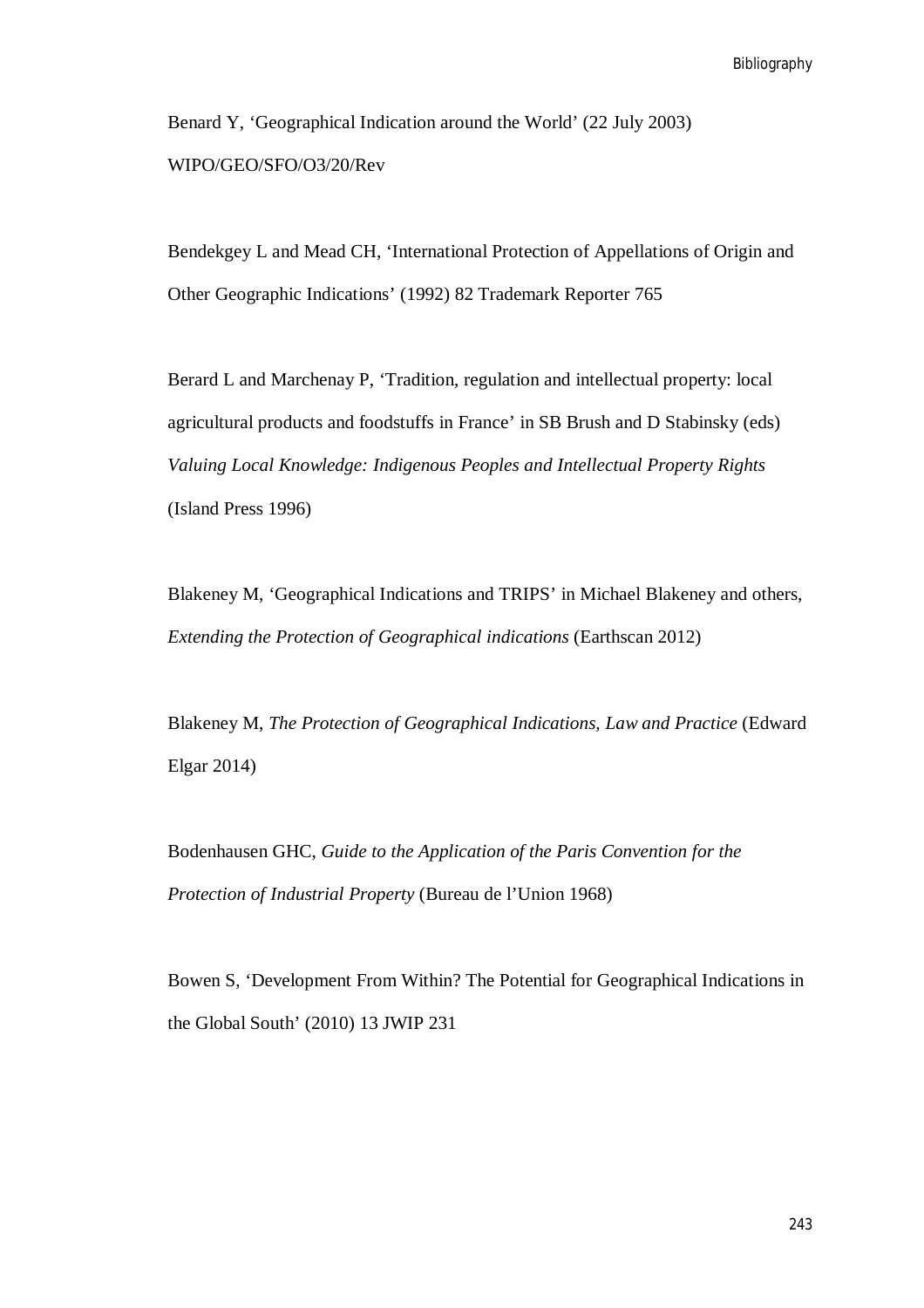Bramley C and Biénabe E, 'Why the need to consider GIs in the South' in C Bramley, E Biénabe and Johan Kirsten (eds), *Developing Geographical Indications in the South: the Southern African Experience* (Springer Science + Business Media 2013) 6

Bramley C, 'A Review of the Socio-Economic Impact of Geographical Indications: Considerations for The Developing World' *(*Paper prepared for presentation at the WIPO Worldwide Symposium on Geographical Indications, Lima, Peru, 22 June 2011)

Bramley C, Biénabe E and Kirsten J (eds), *Developing Geographical Indications in the South: the Southern African Experience* (Springer Science + Business Media 2013)

Bramley C, Marie-Vivien D and Biénabe E, 'Considerations in Designing an Appropriate Legal Framework for GIs in Southern Countries' in Cerkia Bramley, Estelle Biénabe and Johan Kirsten (eds), *Developing Geographical Indications in the South: the Southern African Experience* (Springer Science + Business Media 2013)

Broad R and Cavanagh J, 'The death of the Washington Consensus' in Walden F Bello, Nicola Bullard and Kamal Malhotra (eds), *Global Finance: New Thinking on Regulating Speculative Capital Markets* (Zed Books 2000)

Bulmer-Thomas, *The Economic History of Latin America since Independence* (CUP 2003)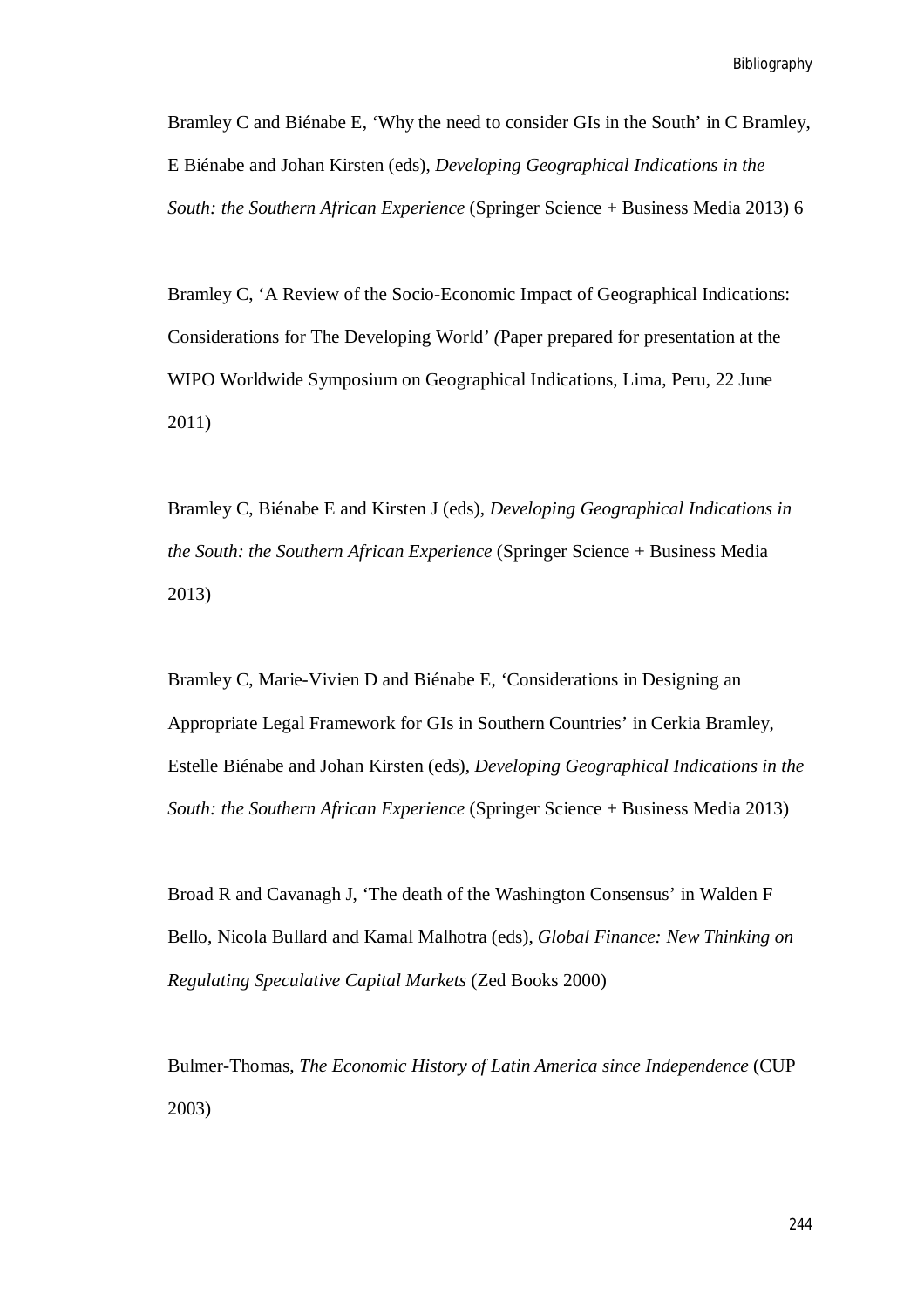Bibliography

Chen J, 'A Sober Second Look at Appellation of origin: How the United States will Crash France's Wine and Cheese Party' (1996) 5 Minnesota Journal of Global Trade 37

Chever T, Renault C, Renault S and Romieu V, 'Value of Production of Agricultural products and Foodstuffs, Wines, Aromatised Wines and Spirits Protected by a Geographical Indication (GI)' (Final Report for European Commission, 2012)

Coatsworth J, 'Structures, Endowments and Institutions in the Economic History of Latin America' (2005) 40(3) Latin America Research Review 126

Commission Regulation (EC) No 1829/2002 of 14 October 2002 amending the annex to Regulation (EC) No 1107/96 with regard to the name Feta [2002] OJ L277/10

Commission Regulation (EC) No 1898/2006 of 14 December 2006

Commission, 'Proposal for a Regulation of the European Parliament and of the Council on Agricultural Product Quality Schemes' COM (2010) 733 final

Communication of Government of Punjab to the Secretary, Cabinet Division, Islamabad (Letter, 24 April 2014)

Communication of Secretary of MINFAL Pakistan (October 2006)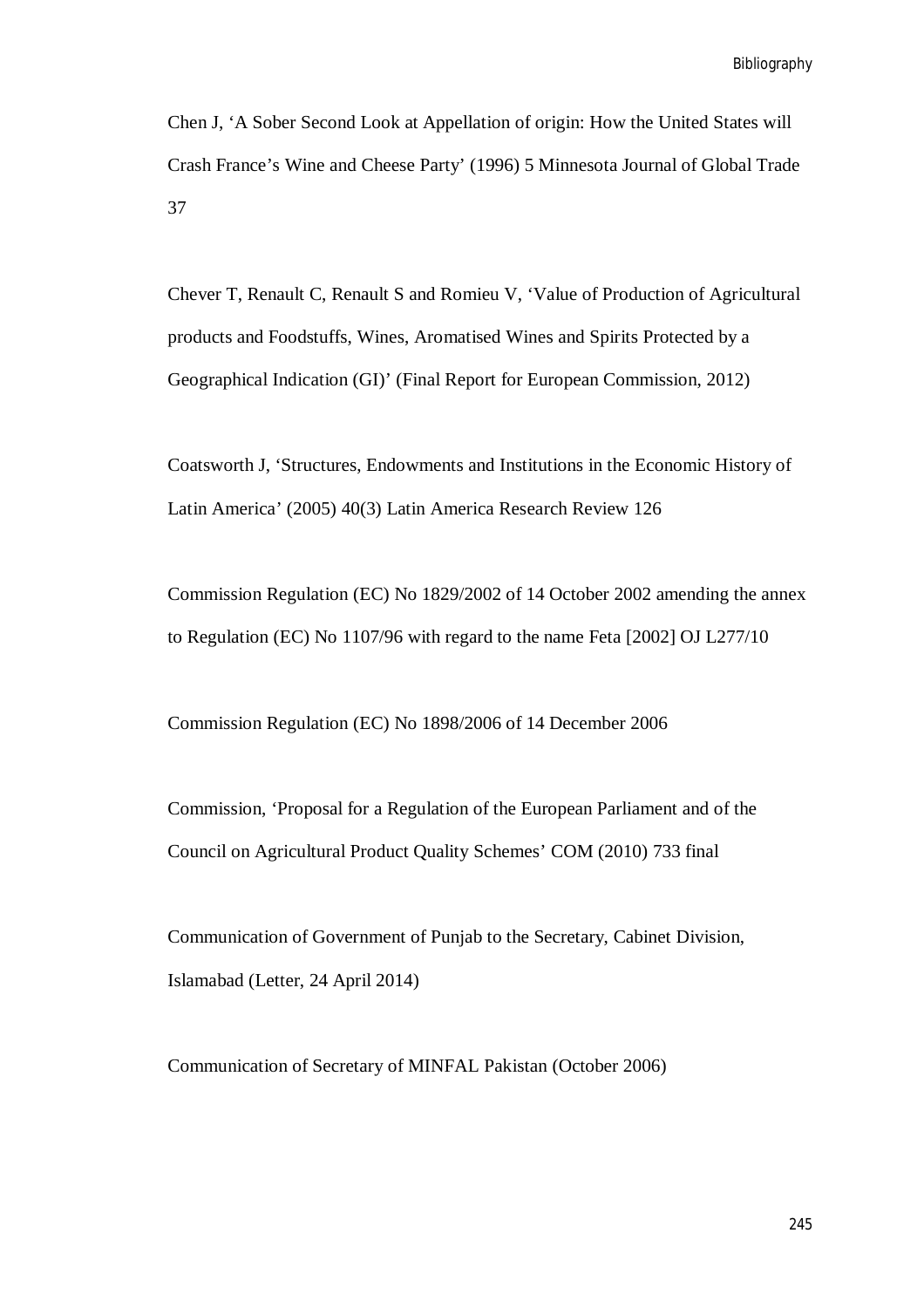Correa CM, *Trade Related Aspects of Intellectual Property Rights: A Commentary on the TRIPS Agreement* (Oxford University Press, 2007)

Council Regulation (EC) No 207/2009 of 26 February 2009 on the Community Trade Mark [2009] OJ L78/1

Council Regulation (EC) No 509/2006 of 20 March 2006 on agricultural products and foodstuffs as traditional specialities guaranteed [2006] OJ L93/1

Council Regulation (EC) No 510/2006 of 20 March 2006 on the protection of geographical indications and designations of origin for agricultural products and foodstuffs [2006] OJ L93/12

Council Regulation (EEC) No 1576/89 of 29 May 1989 laying down general rules on the definition, description and presentation of spirit drinks

Council Regulation (EEC) No 2081/92 of 14 July 1992 on the protection of geographical indications and designations of origin for agricultural products and foodstuffs [1992] OJ L208/1

Council Regulation 2082/92 on certificates of specific character for agricultural products and foodstuffs [1992] OJ L208/9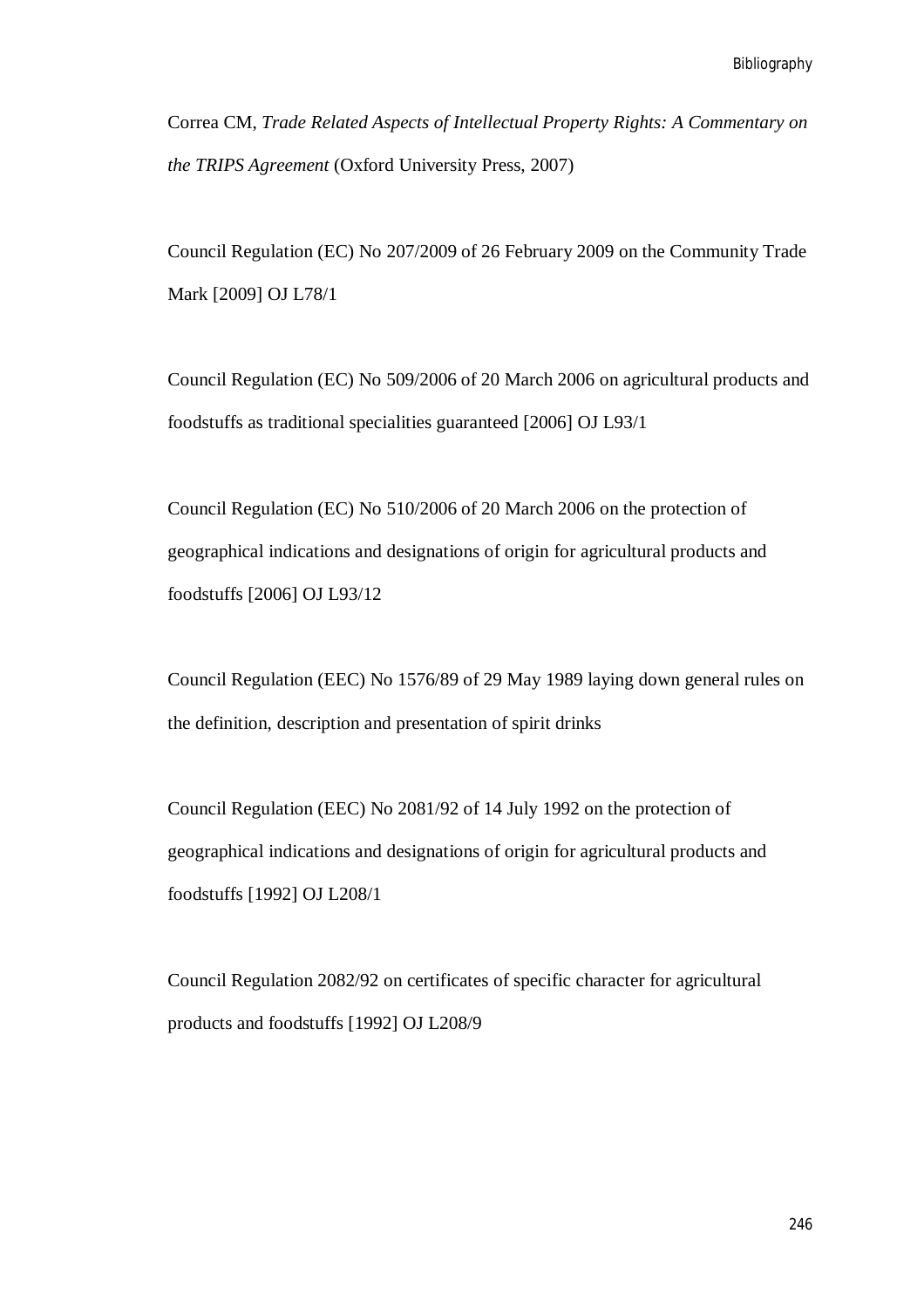Current Social, 'Agriculture Studies & Updates'

<http://www.currentsocial.com/agriculture/agriculture-sector-of-pakistan-

introduction.html> accessed 14 August 2014

Cushing GD, 'On Certain Cases Analogous to Trade Marks' (1891) 4 Harvard Law Review 321

Das K, 'International Protection of India's Geographical Indications with Special Reference to "Darjeeling" Tea' (2006) 9(5) JWIP 483

Das K, 'Prospects and Challenges of Geographical Indications in India' (2010) 13(2) JWIP 157

de Soto H, *The Other Path: The Invisible Revolution in the Third World* (Basic Books 1989)

Decret du 16 Juillet 1947 Fixant La Composition Du Comite National Des Appellations d'Origine (19 July 1947) Journale Officiel 6948

Diamond SA, 'The Historical Development of Trademarks' (1983) 73 TMR 230

Echols MA, *Geographical Indications for Food Products: International Legal and Regulatory Perspectives* (Kluwer Law International 2008)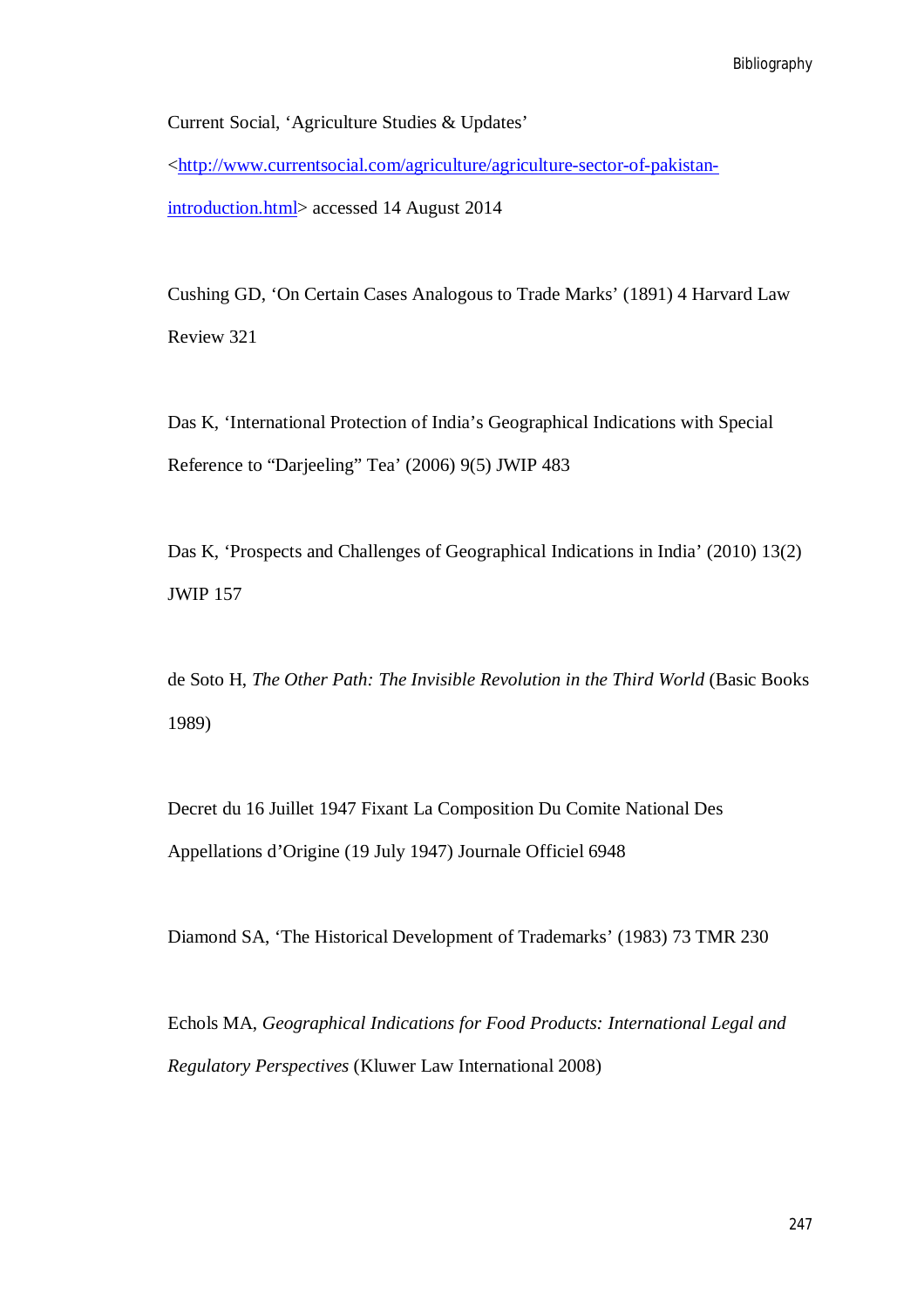EU Council Regulation 1493/1999 of 17 May 1999 on the common organization of the market in wine [1999] OJ L179/1

European Commission, 'Agricultural Product Quality Policy Impact Assessment: Part B, Geographical Indications' <http://ec.europa.eu/agriculture/quality/policy/com2009\_234/ia\_annex\_b\_en.pdf> accessed 22 August 2014

European Commission, 'Green Paper on Agricultural Product Quality' COM (2008) 641 Final Brussels, 15 October 2008, 13-14 <http://ec.europa.eu/agriculture/quality/policy/consultation/greenpaper\_en.pdf> accessed 5 September 2014

European Commission, 'Green Paper on Agricultural Product Quality: Product Standards, Farming Requirements and Quality Schemes' (2008) 4 <http://ec.europa.eu/agriculture/quality/policy/consultation/greenpaper\_en.pdf> accessed 29 August 2014

European Commission, 'Opinion of the European Economic and Social Committee on Geographical Indications and Designations' [2008] OJ C204/57

European Commission, 'Protection of Geographical Indications of Origin, Designations of Origin and Certificates of Special Character for Agricultural Products and Foodstuffs: Guide to Community Regulations' (Working Document of the Commission Services, 2nd edn, 2004)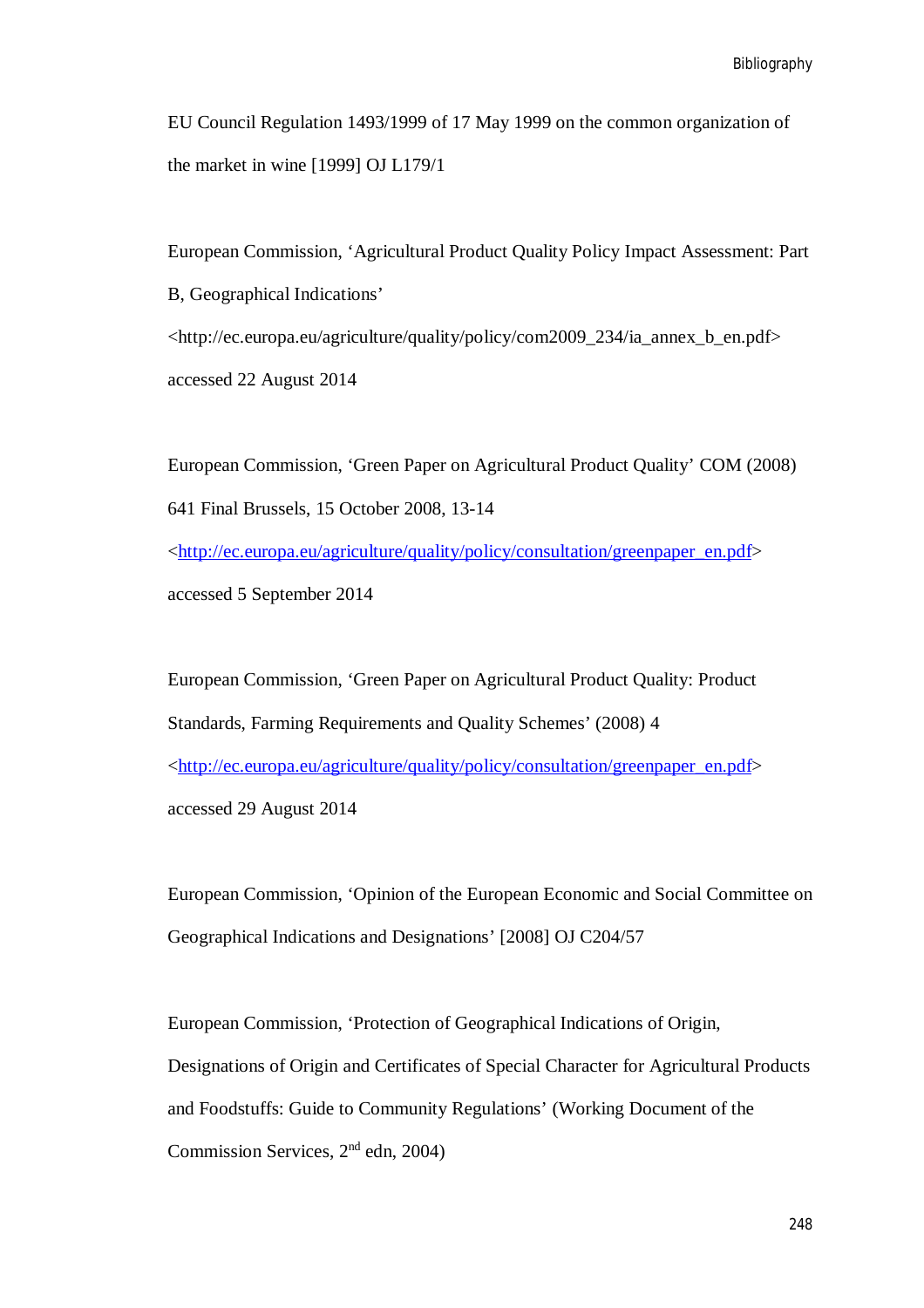Bibliography

European Commission, 'Q&A: European Commission Study on the value of EU GIs' <http://europa.eu/rapid/press-release\_MEMO-13-163\_en.htm> accessed 25 August 2014

European Commission, 'Response to the Checklist of Questions: Review under Art 24.2' (26 March 1999) IP/C/W/117/Add 10

European Commission, 'Why do Geographical Indications matter to us? (Memo/03/160/Brussels, 30 July 2003)

European standard EN 45011 or ISO/IEC Guide 65 (General requirements for bodies operating product certification systems).

Evans G, 'Protection of Geographical Indications in the European Union and the United

States under Sui Generis and Trade Mark Systems: Signs of Harmonisation?' [2013] 1 IPQ 19

Evans G, 'The Strategic Exploitation of Geographical Indications and Community Trademarks for the Marketing of Agricultural Products in the European Union' (2010) 1(2) WIPO J 159

Evans GE and Blakeney M, 'The Protection of Geographical Indications after Doha: Quo Vadis?' (2006) Journal of International Economic Law 575

249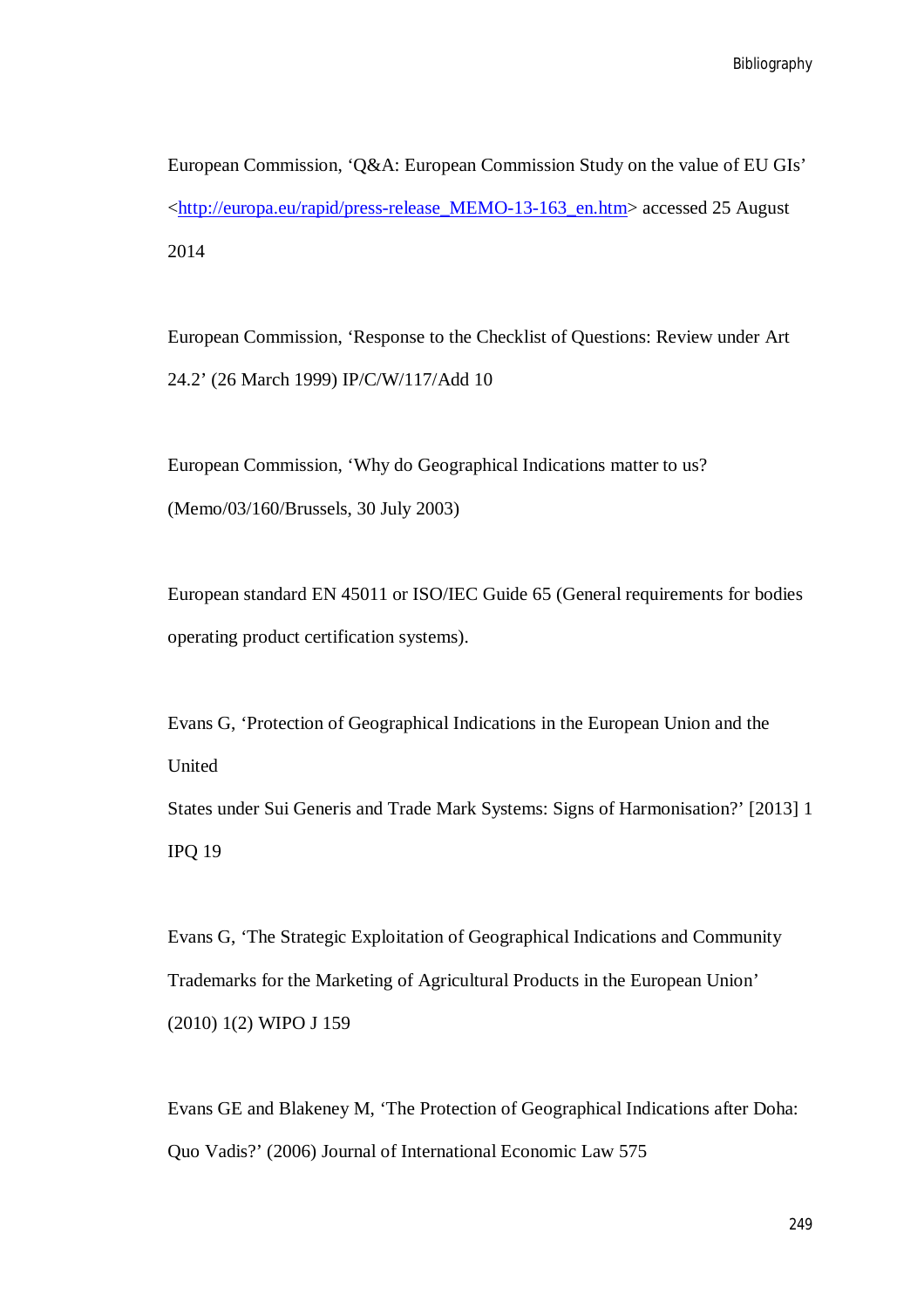Bibliography

Evans GE, 'The Comparative Advantages of Geographical Indications and Community Trade Marks for the Marketing of Agricultural Products in the European Union' (2010) 41(6) *IIC-INT REV* 645

Evans GE, 'The Comparative Advantages of Geographical Indications and Community Trade Marks for the Marketing of Agricultural Products in the European Union' (2010) 29 (1) Yearbook of European Law 224

Evans GE, *The Simplification and Codification of European Legislation for the Protection of Geographical Indications* (Edward Elgar 2013)

Export News, 'Rice exports cross \$2bn mark yet again' <http://www.tdap.gov.pk/pdf/Vol\_09\_2012.pdf> accessed 14 August 2014

Fine B and Leopold E, *The World of Consumption* (Routledge 1993)

FitzSimmons M and Goodman D, 'Incorporating nature: environmental narratives and the reproduction of food' in B Bruce and N Castree (eds), *Remaking Reality: Nature at the Millennium* (Routledge 1998)

Fukuyama F, 'Development and the limits of institutional design' in Global Development Network' (St Petersburg, Russia, 20 January 2006) <http://depot.gdnet.org:6666/gdnshare/pdf2/gdn\_library/annual\_conferences/seventh\_ annual\_conference/Fukuyama\_Plenary1.pdf> accessed 14 August 2014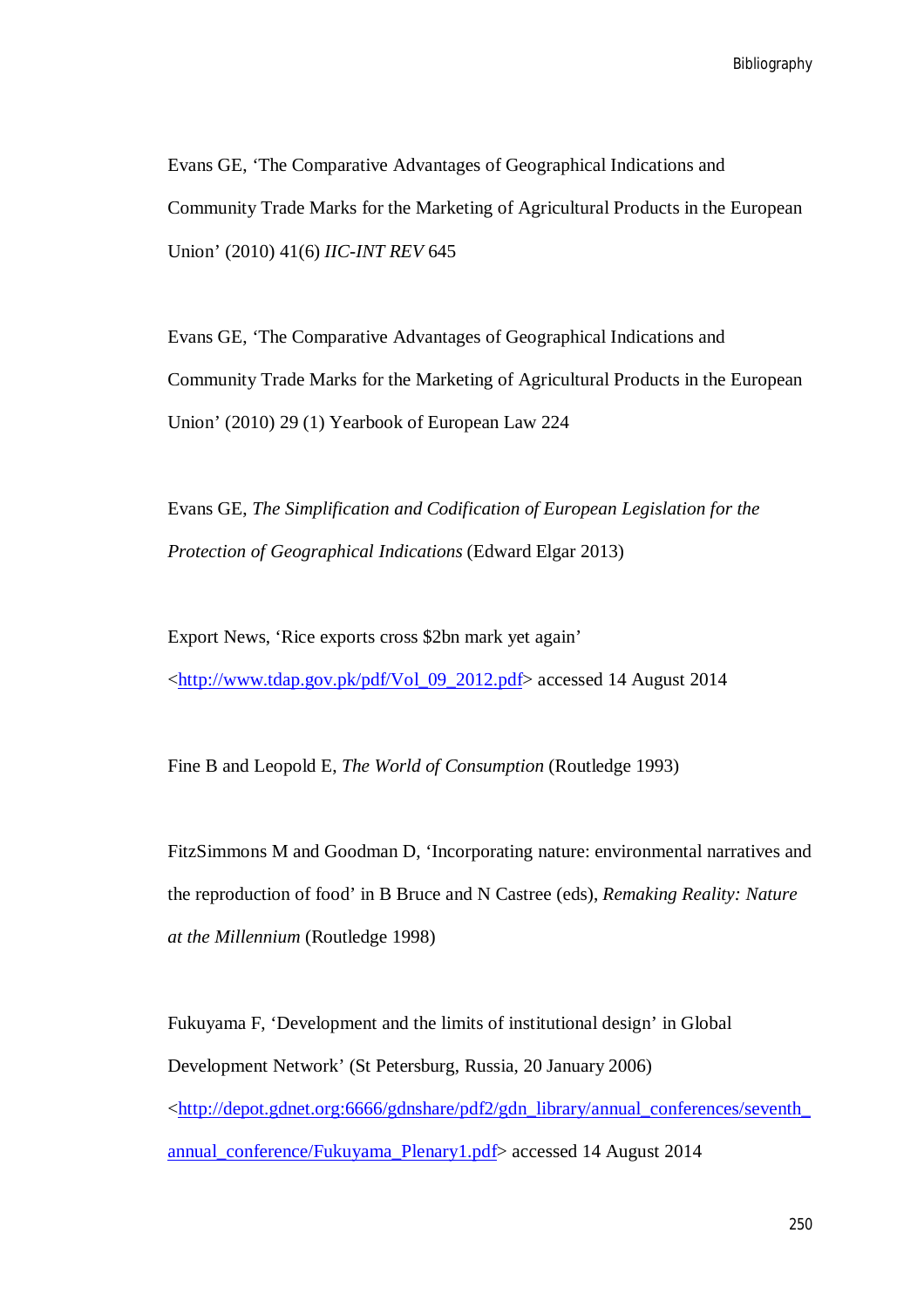Gangjee D, 'Protecting Geographical Indications as Trade Marks: Prospects and Pitfalls' (Report for the Institute of Intellectual Property, Tokyo 2006).

Gangjee D, 'Protecting Geographical Indications as Trademarks: The Prospects and Pitfalls' (Institute of Intellectual Property, Tokyo, March 2006)

Gangjee D, 'Say Cheese! A Sharper Image of Generic Use through the Lens of Feta' (Oxford Intellectual Property Research Centre, 2007) 18 <http://www.oiprc.ox.ac.uk/papers/EJWP0706.pdf> accessed 24 August 2014

Gangjee D, *Relocating the Law of Geographical Indications* (Cambridge University Press 2012)

Garcia Munoz-Na'jar LA, 'Some Notes on the Protection of Appellations of Origin in Countries with Emerging Economies: the Andean Community' (November 2001) WIPO/GEO/MVD/01/6

Geographical Indications Registry of India, 'FAQs' <http://ipindia.nic.in/girindia/> accessed 15 August 2014

Gervais D, 'The Lisbon Agreement's Misunderstood Potential' (2009) 1 WIPO Journal 87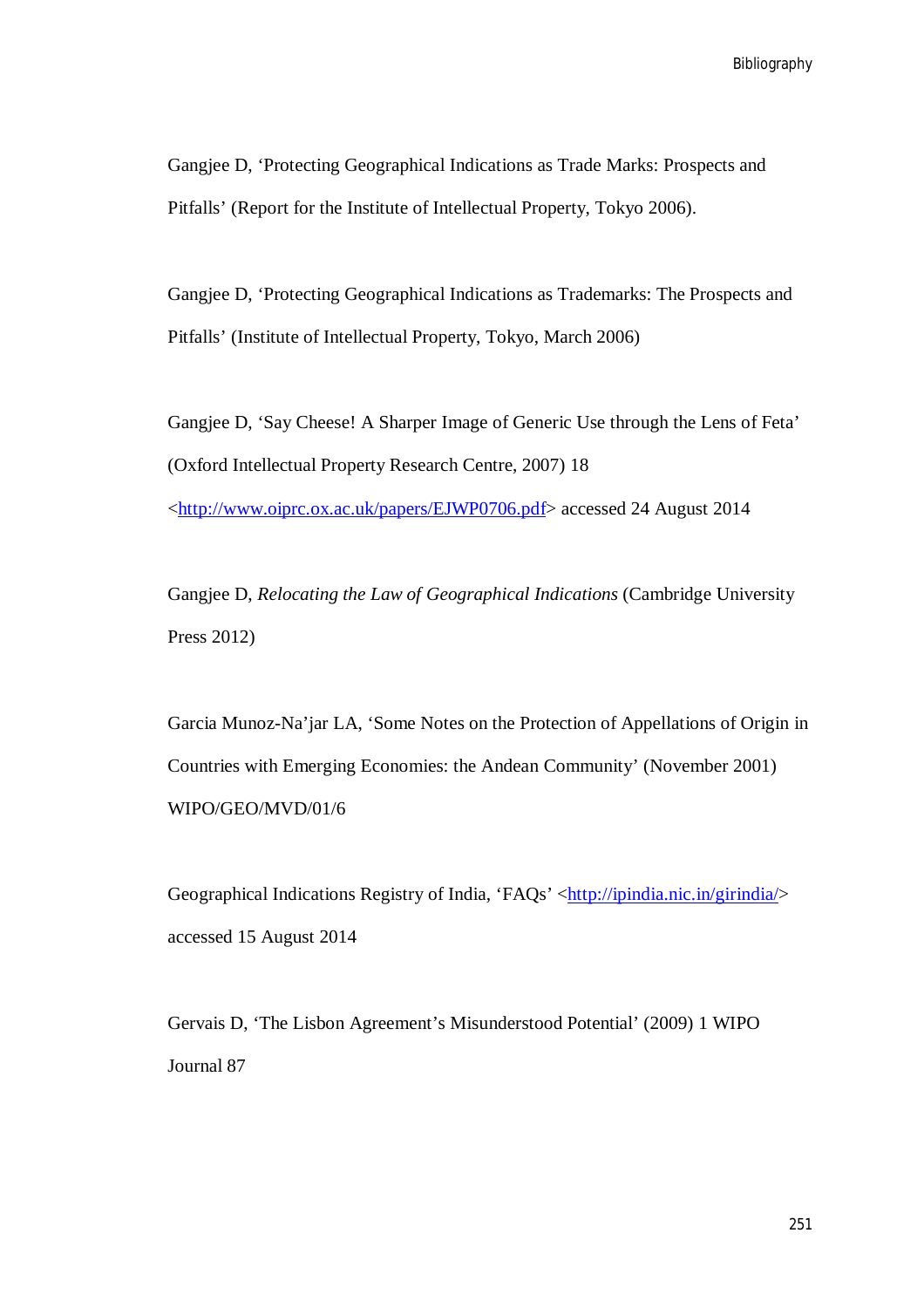Gervais D, *The Trips Agreement: drafting history and analysis* (2<sup>nd</sup> edn, Sweet and Maxwell 2003)

Ghatak S, *Introduction to Development Economics* (4<sup>th</sup> edn, Routledge 2003)

Gilg A, *Countryside Planning: The First Half Century* (2<sup>nd</sup> edn, Routledge 1996)

Giovanucci D and others, 'Guide to Geographical Indications: Linking Products and their Origins' (2009) <http://papers.ssrn.com/sol3/papers.cfm?abstract\_id=1736713> accessed 10 August 2014

Government of Pakistan, 'Overview of the Economy'

<http://finance.gov.pk/survey/chapters\_14/Overview.pdf> accessed 14 August 2014

Gueze M, 'Protection of Geographical Indications under the TRIPS Agreement and Related Work of the World Trade Organisation' (October 1997) WIPO/GEO/EGR/97/2

Hodgson GM, 'The Approach of Institutional Economics' (1998) XXXVI Journal of Economic Literature 168

Indian APEDA Act 1986

Indian Geographical Indications of Goods (Registration and Protection) Act 1999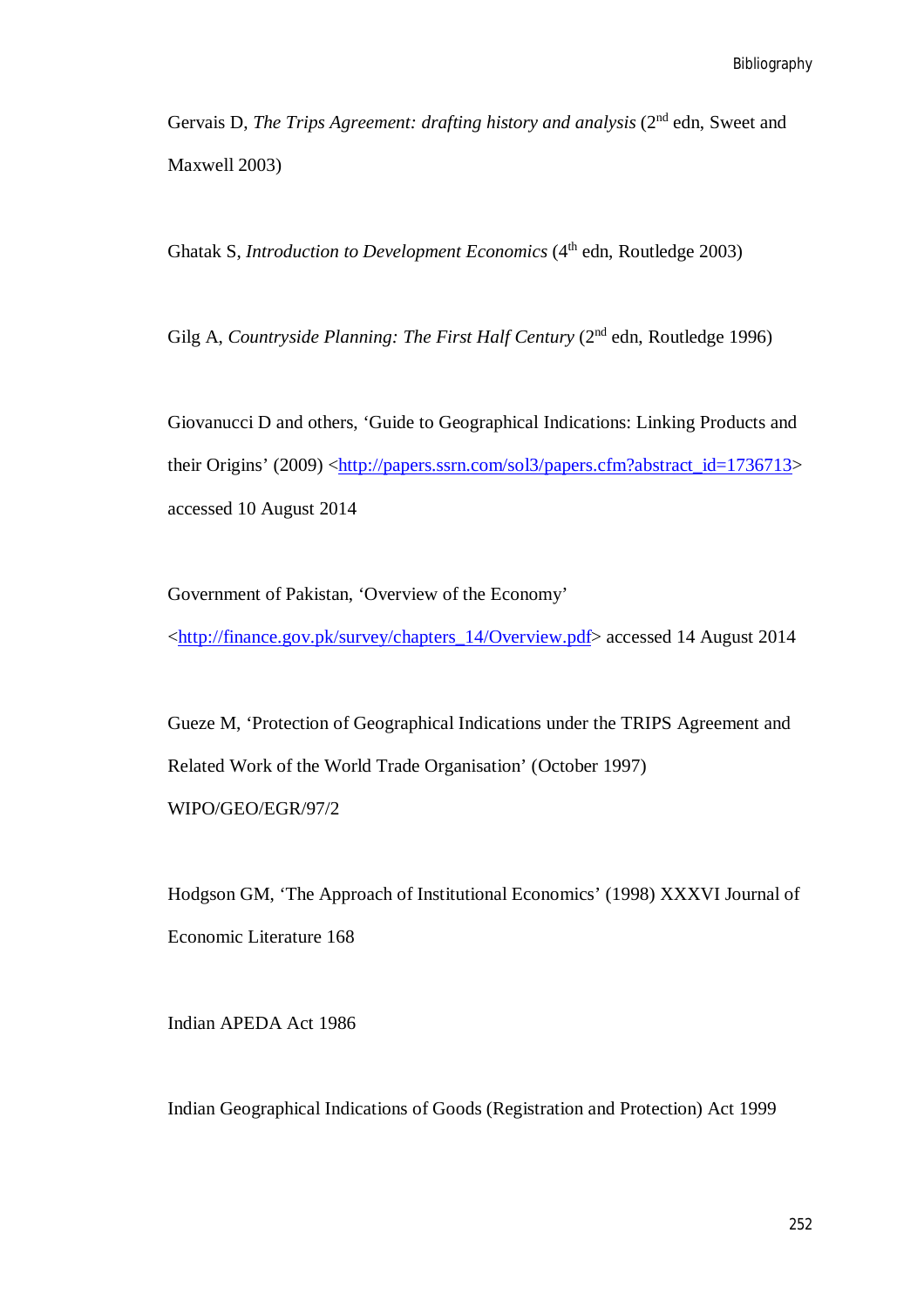Indian Geographical Indications of Goods (Registration and Protection) Rules 2002

Interview with Additional Secretary Cabinet (Pakistan, September 2013)

Interview with Additional Secretary Punjab (Pakistan, September 2013)

Interview with President BGA (Pakistan, September 2013)

Interview with DD Law of IPO (Pakistan, September 2013)

Interview with Former REAP Chairman (Pakistan, September 2013)

Interview with JS (WTO) of Ministry of Commerce of Pakistan (Pakistan, September 2013)

Interview with Mr Asadullah, Prominent Farmer near Faisalabad, Pakistan (Pakistan, September 2013)

Interview with Registrar of Trademarks (Pakistan, September 2013)

Interview with Sheikh Kashif, Civil Judge (Pakistan, September 2013)

Interview with Mr Zulfiqar Ahmed, IP Lawyer (Pakistan, 2013)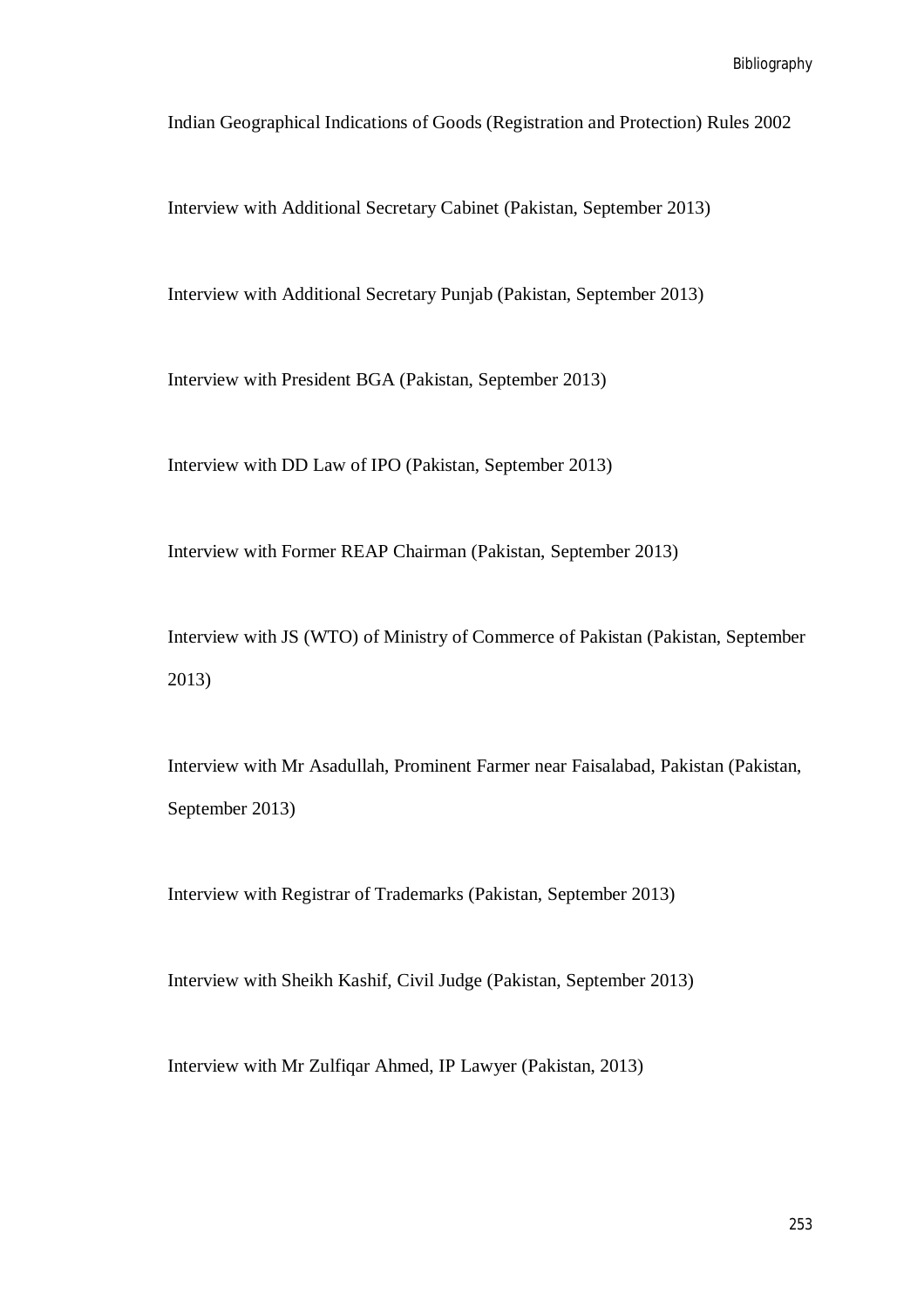Interview with two domestic traders and exporters of rice who wanted to remain anonymous

IPO, 'Annual Report 2008-2009' <http://ipo.gov.pk/UploadedFiles/AnnualReport-2009-81201031025.pdf> accessed 4 September 2014

Irfan Khan MF, 'Anti-counterfeiting 2010: A Global Guide' (April 2010) World Trademark Review 172

Jena PR and Grote U, 'Changing institutions to protect regional heritage: A case for geographical indications in the Indian Agrifood sector' (2010) 28(2) Development Policy Review 217.

Josling T, 'The War on Terroir: Geographical Indications as a Transatlantic Trade Conflict' (2006) 57(3) Journal of Agricultural Economics 337

Josling T, 'What is in a Name? The Economics, Law and Politics of Geographical Indications for Foods and Beverages' (Freeman Spogli Institute for International Studies, Stanford University, January 2006)

Josling T, Roberts D and Orden D, *Food Regulation and Trade* (Peterson Institute for International Economics 2004)

Kaufmann D, 'Governance Redux: The Empirical Challenge' in Xavier Sala-i-Martin (ed), *The Global Competitive Report 2003-2004* (OUP 2004).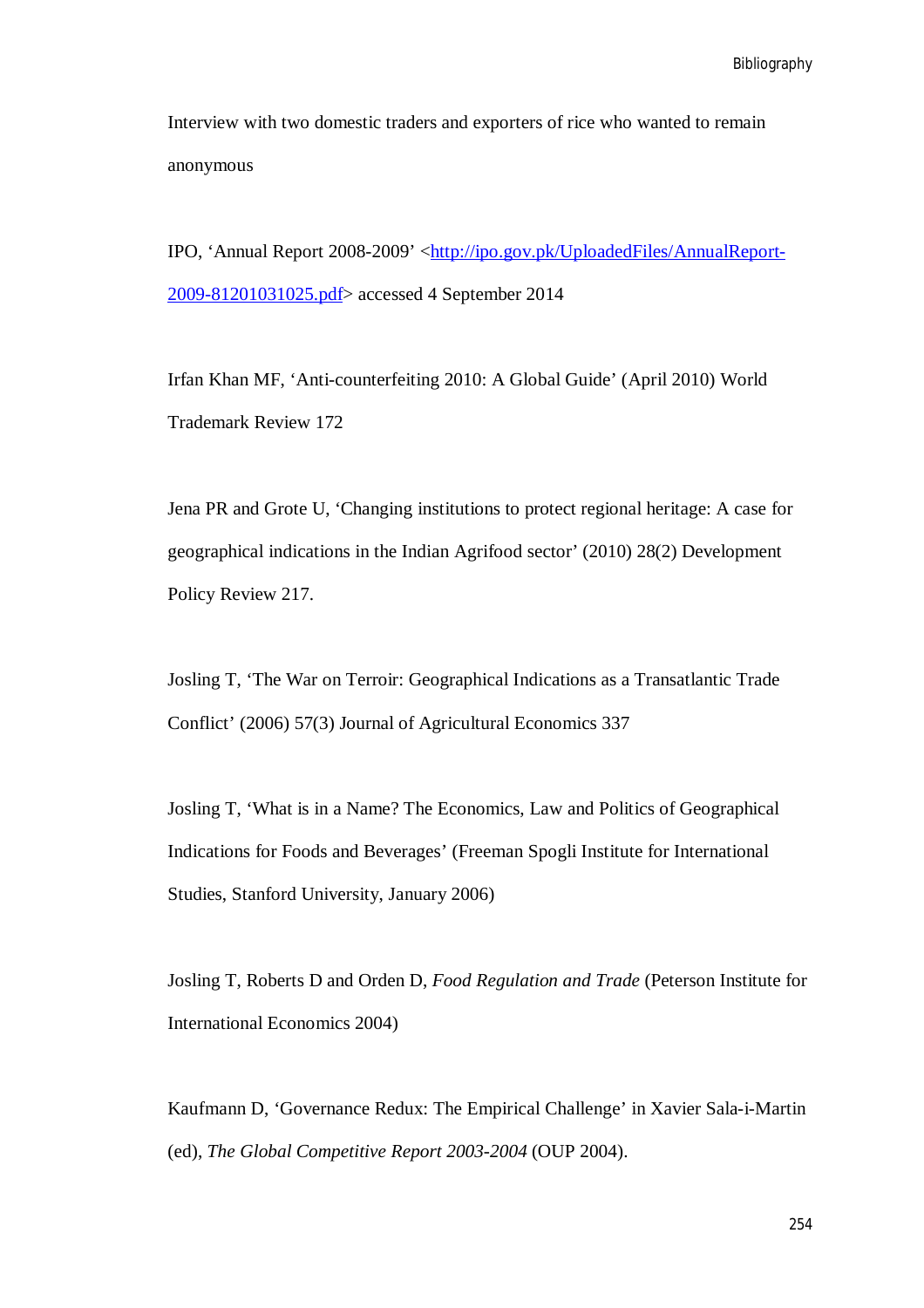Kireeva I and O'Connor B, 'Geographical Indications and the TRIPS Agreement: What Protection is Provided to Geographical Indications in WTO Members?' (2010) 13(2) JWIP 275

Kulkarni V and Konde V, 'Pre and Post Geographical Indications Registration Measures for Handicrafts in India' (2011) 16 JWIP 467

Ladas S, *Patents, Trademarks and Related Rights* (Harvard 1975)

Ladas SP, *The International Protection of Industrial Property* (Harvard University Press 1930)

Lagprugne D, 'Trademarks and geographical names in the field of wine production' (1983) 81 Patent and Trademark Review 60

Lanham Act 15 USCA S 1064(30)

Larson J, 'Relevance of Geographical Indications and Designations of Origin for the Sustainable Use of Genetic Resources' (Food and Agricultural Organization, Global Facilitation Unit for Underutilized Species, Rome, 2007)

Letter of the Federal Secretary MINFAL to the IPO

Letter of Trade Minister India No (5) (Com.2-17/2006, 22 May 2007)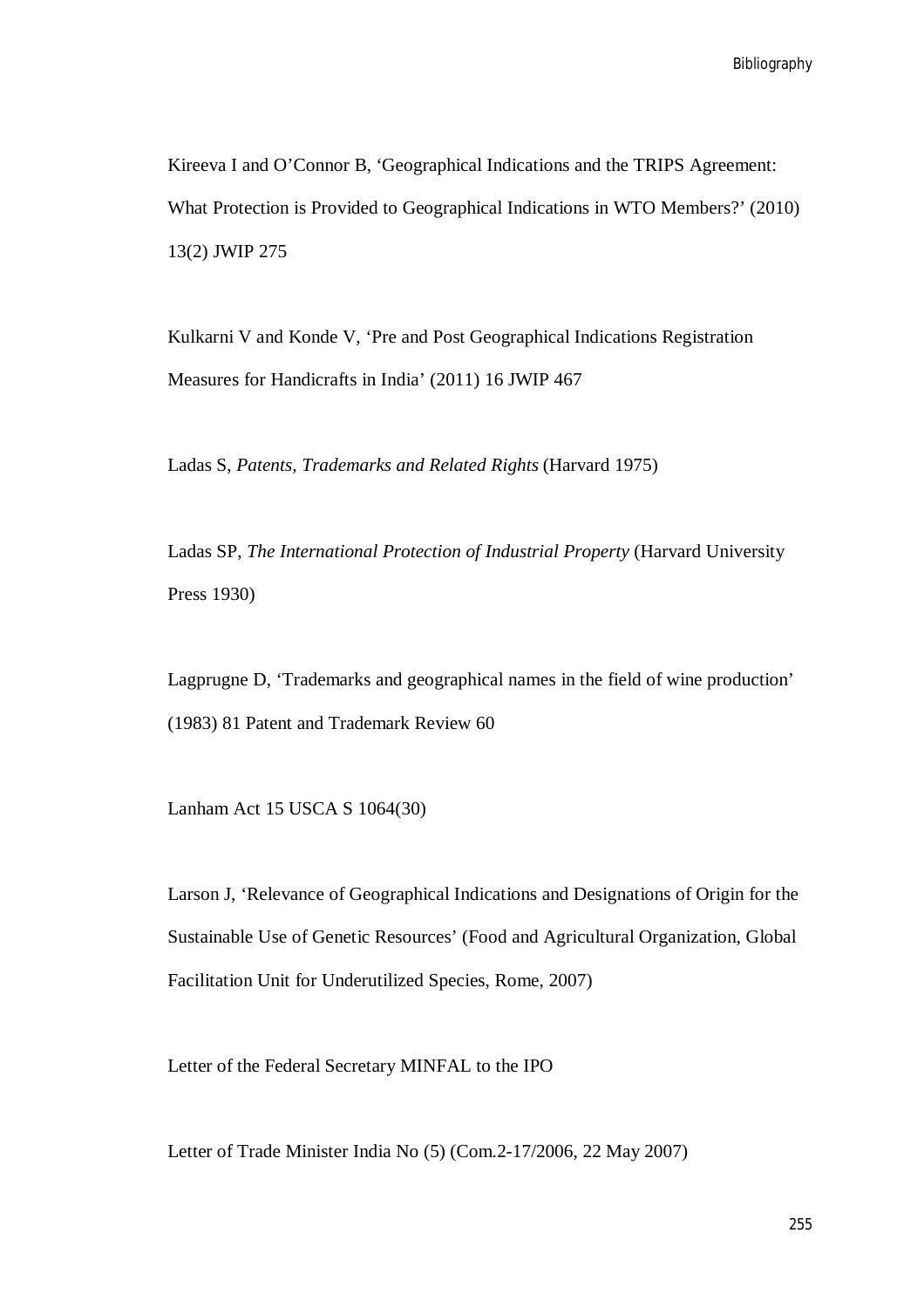Letter of Trade Minister No (6) (6 November 2007)

Lisbon Agreement for the Protection of Appellations of Origin and their International Registration (31 October 1958, amended 28 September 1979)

London S and Smith CE, 'Quality Expectations, Reputation, and Price' (1998) 64(3) Southern Economic Journal 628

Lorvellec L, 'You've Got to Fight for Your Right to Party: A Response to Professor Jim Chen' (1996) 5 Minnesota Journal of Global Trade 65

Madrid Agreement Concerning the International Registration of Marks (adopted 14 April 1891 amended 28 September 1979).

Madrid Agreement for the Repression of False or Deceptive Indications of Source on Goods (14 April 1891, as amended 14 July 1967) 828 UNTS 389

Madrid Protocol, 'List of Contracting Parties'

<http://www.wipo.int/treaties/en/ShowResults.jsp?treaty\_id=8> accessed 11 August 2014

Mantrov V, *EU Law on Indications of Geographical Origin: Theory and Practice* (Springer 2014)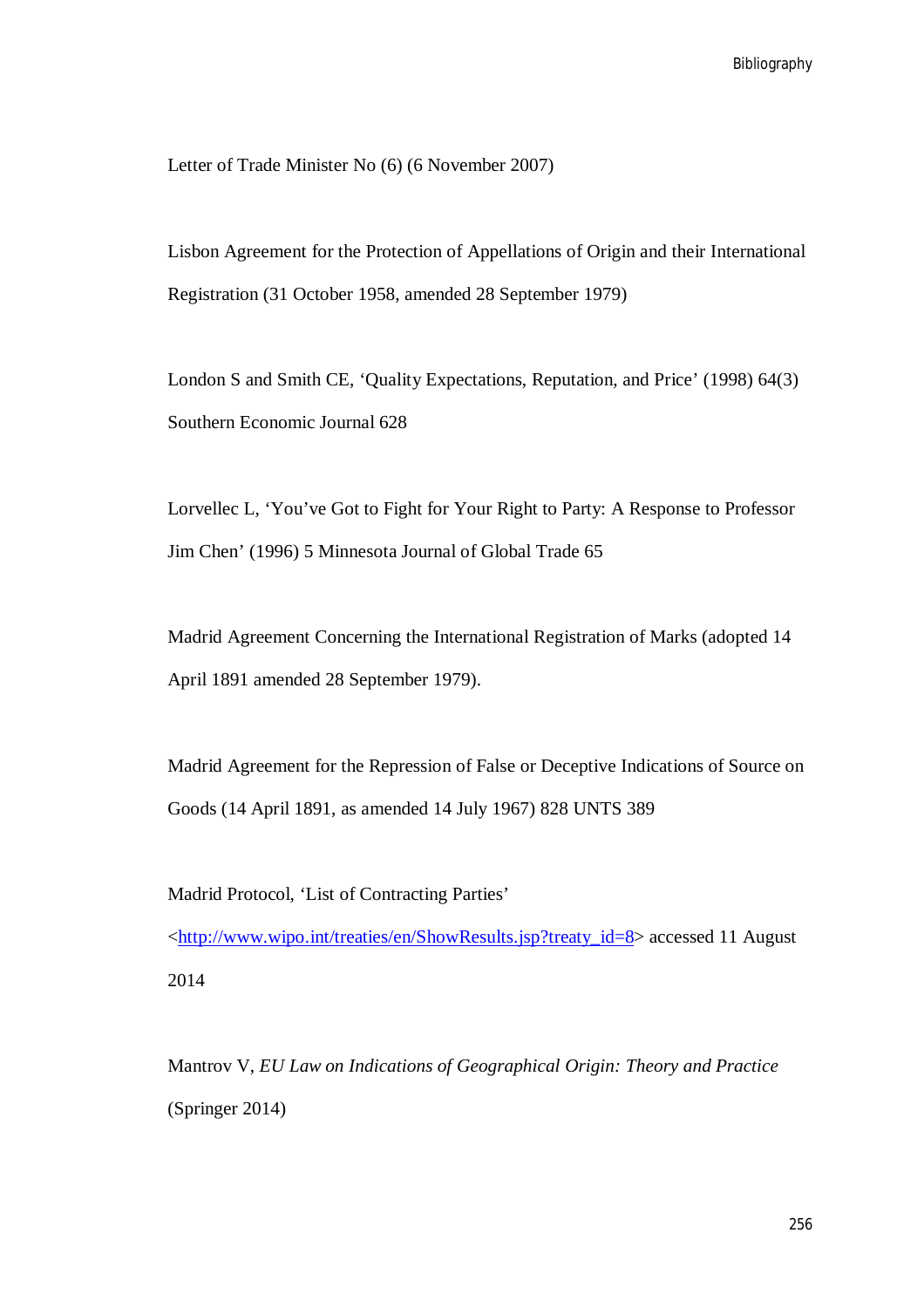Marie-Vivien D, 'The Role of the State in the Protection of Geographical Indications: From Disengagement in France/Europe to Significant Involvement in India' (2010) 13(2) JWIP 121

Marrakesh Agreement Establishing the World Trade Organization (signed 15 April 1994)

Marsden T, Banks J and Bristow G, 'Food supply chain approaches: exploring their role in rural development (2000) 40(4) Sociologia Ruralis 224

McAdams R, 'The Legal Construction of Norms: A Focal Point Theory of Expressive Law' (2000) 86 *Virginia Law Review* 1649

McAdams R, 'The Origin, Development and Regulation of Norms' (1997) 96 *Michigan Law Review* 338

McCarthy JT and Devitt VC, 'Protection of geographical denominations: domestic and international' (1979) 69 TMR 199

McCarthy JT, *McCarthy on Trademarks and Unfair Competition* (4<sup>th</sup> edn, Thomson West 2011)

Merriam Webster's Collegiate Dictionary (10th edn, 2002)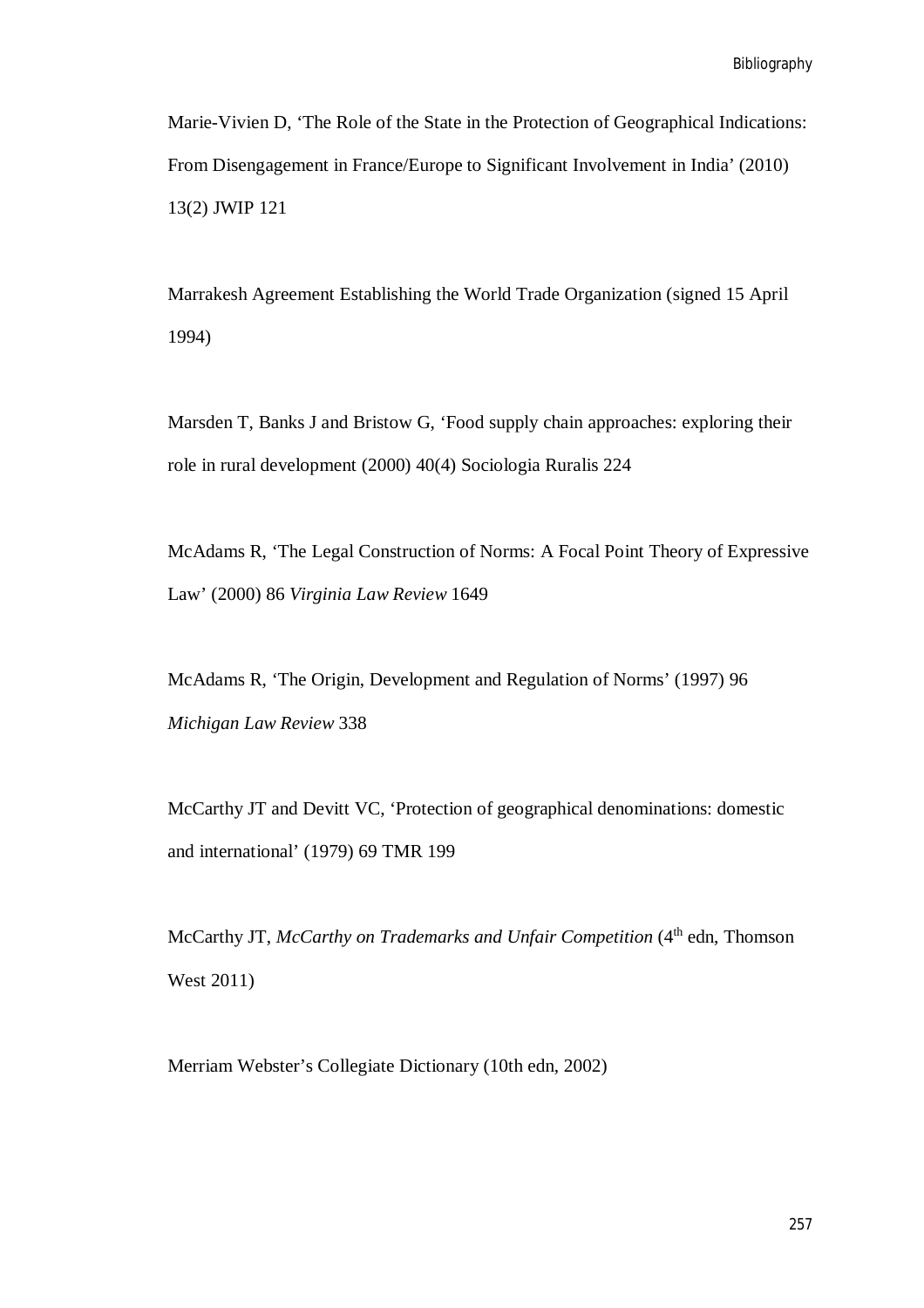Ministry of Commerce (Government of Pakistan), 'Strategic Trade Policy Framework of Pakistan 2009-12'

<http://webcache.googleusercontent.com/search?q=cache:hiol73Plz\_EJ:www.pakista ntanners.org/documents/PTA-

173%2520ST%2520Policy%2520Frame%2520Work%25202009-

12.pdf+strategic+trade+policy+framework+2009-

12+pakistan+geographical+indications+law&cd=2&hl=en&ct=clnk&gl=uk> accessed 28 Feb 2013

Ministry of Commerce, 'Hon'ble Union Minister of Commerce & Industry Thiru Murasoli Maran Inaugurated Modernised Patent Office in Chennai' (Press Release) <http://www.ipindia.nic.in/ipr/photo\_gallery/inaug\_chennai.htm> accessed 23 August 2014

Moran W, 'Rural Space as Intellectual Property' (1993) 12 Political Geography 263 Mukand S and Rodrick D, 'In Search of the Holy Grail: Policy Convergence, Experimentation and Economic Performance' (2005) 95 American Economic Review 374

Nair LR and Kumar R, *Geographical Indications: A Search for Identity* (LexisNexis Butterworths 2005)

Nelson P, 'Information and Consumer Behaviour' (March-April 1970) Journal of Political Economy 78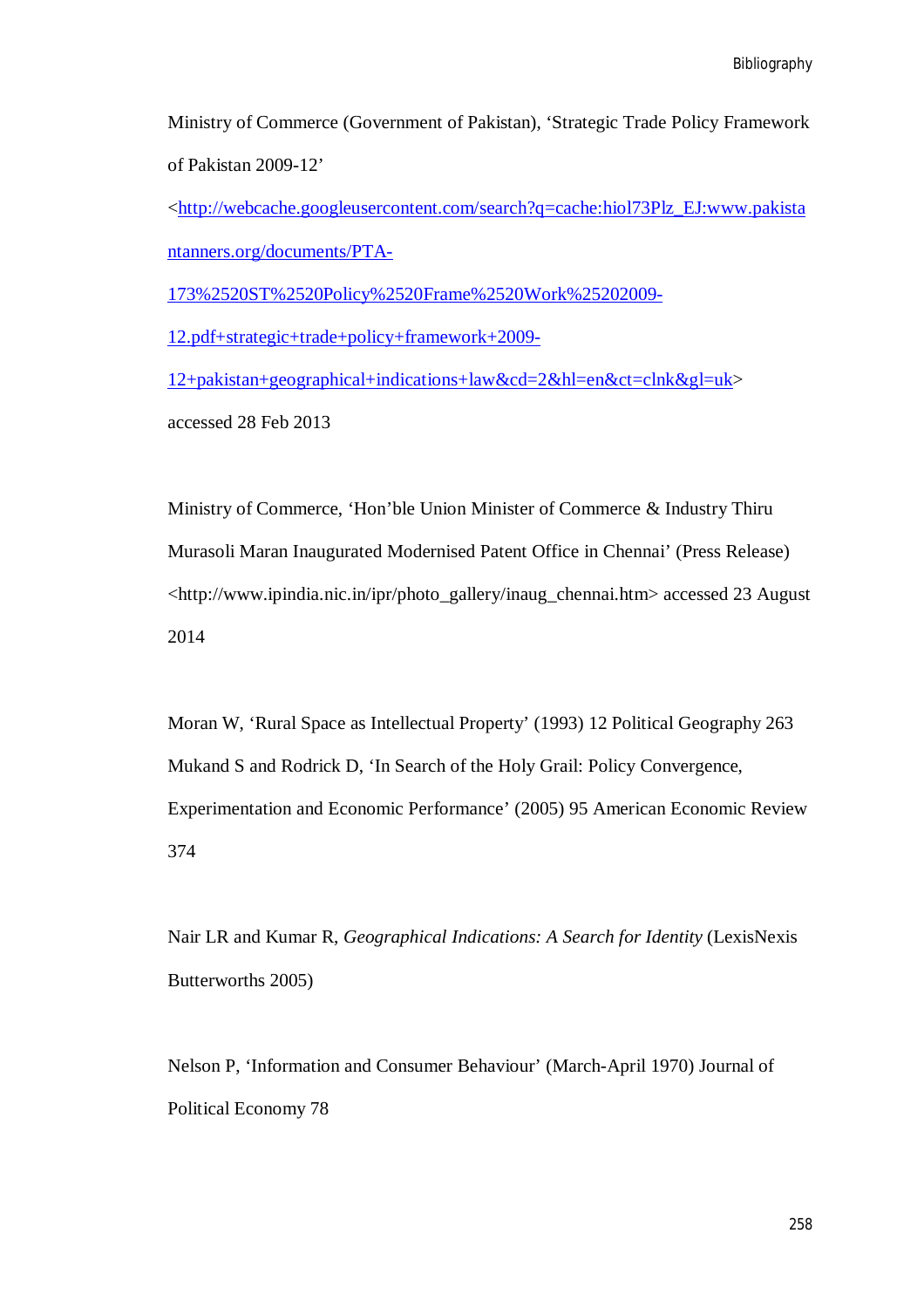Nims HD, *The Law of Unfair Business Competition* (Baker, Voorhis & Co 1909)

North D, 'The New Institutional Economics in Third World development' in J Harris and others (eds), Economics and Third World Development (Routledge 1995)

O'Connor B, *Geographical Indications and TRIPS* (Cameron May 2004)

O'Connor B, *The Law of Geographical Indications* (Cameron May 2004)

Ostertag M, 'International Unions for the Protection of Industrial, Literary and Artistic Property' (1926) 25 Michigan Law Review 107

Pacciani A and others, 'The role of typical products in fostering rural development and the effects of regulation (EEC 2081/92)' (73rd Seminar of the European Association of Agricultural Economists, ANCONA, 28-30 June 2001) <http://www.origin-food.org/pdf/partners/belmarscaparole.pdf> accessed 13 August 2014

Pakistan – An Ordinance to amend and consolidate the law relating to trade marks (Ordinance No 19 of 2001, 13 April 2001) (Trademarks Ordinance)

Pakistan Economist, 'The prospects for Kino Exports' <http://www.pakistaneconomist.com/issue2003/issue50/i&e2.asp> accessed 13 August 2014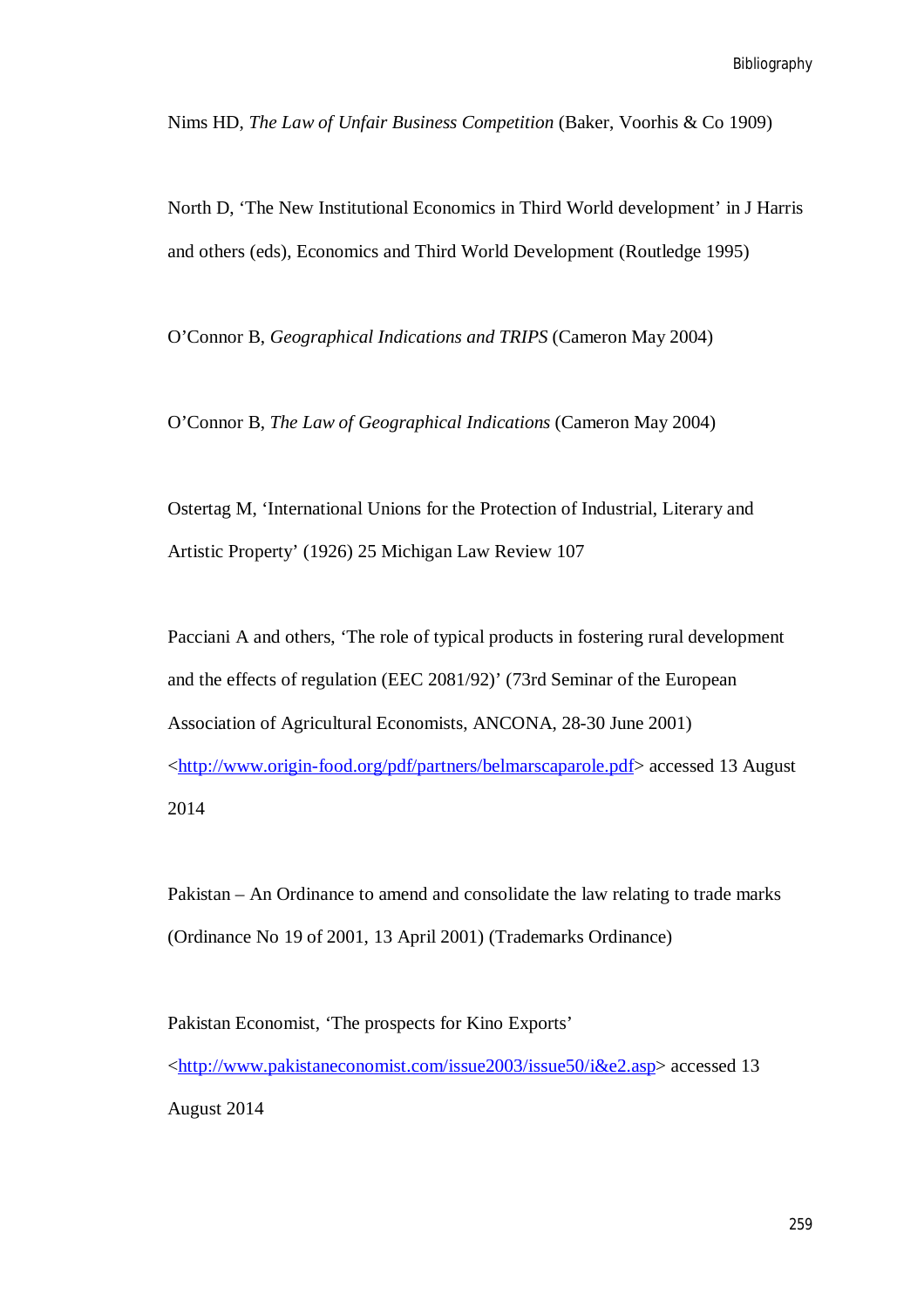Pakistan Penal Code 1860

Pakistani Intellectual Property Organization of Pakistan Act 2012

Pakistani Trademarks Ordinance 2001

Pande R and Udry C, 'Institutions and development: a view from below' in R Blundell, W Newey and T Persson (eds), *Proceedings of the 9th World Congress of the Econometric Society* (CUP 2005).

Paris Convention for the Protection of Industrial Property (20 March 1883, last amended 28 September 1979)

Passeri S, 'Protection and Development of Geographical Indications in Asia' (Conference on IP in Hong Kong and Mainland China: Best Practices and International Impact, 22 March 2007)

Protocol relating to the Madrid Agreement Concerning the International Registration of Marks (signed 28 June 1989)

Rangnekar D, 'The International Protection of Geographical Indications: The Asian Experience' (UNCTAD/ICTSD Regional Dialogue in collaboration with IDRC, University of Hong Kong, Hong Kong, November 2004)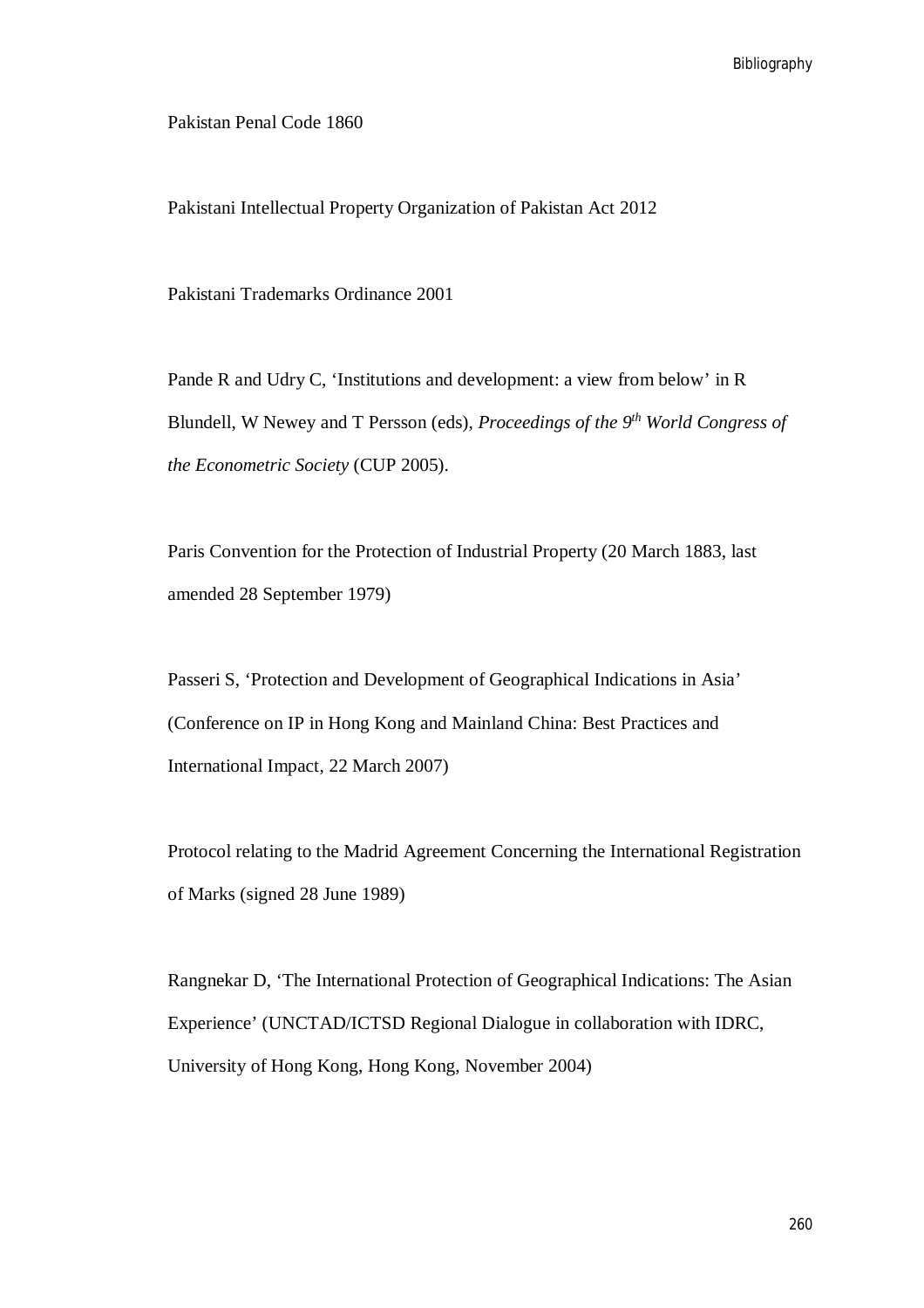Rangnekar D, 'The Law and Economics of Geographical Indications: Introduction to Special Issue of The Journal of World Intellectual Property' (2010) 13(2) JWIP 77

Rangnekar D, 'The Socio-Economics of Geographical Indications: A Review of Empirical Evidence from Europe' (UNCTAD/ICTSD Capacity Building Project on Intellectual Property Rights and Sustainable Development, 2004) <http://www.ictsd.org/downloads/2008/07/a.pdf> accessed 10 August 2014

Rastoin JL, 'The Concept of Terroir as the Basis of Corporate Strategy in Agribusiness: The European Social, Economic and Institutional Model' in Louis Augustin-Jean, Hélène Ilbert and Neantro Saavedra-Rivano (eds), *Geographical indications and international agricultural trade: the challenge for Asia* (Palgrave Macmillan 2012)

Ravindran S and Mathew A, 'The protection of geographical indication in India – Case study of "Darjeeling tea"' (Altacit Global – International Property Rights Index Report, 2009).

Regulation (EC) No 110/2008 of the European Parliament and of the Council of 15 January 2008

Regulation (EC) No 882/2004 of the European Parliament and of the Council of 29 April 2004 on official controls performed to ensure the verification of compliance with feed and food law, animal health and animal welfare rules [2004] OJ L165/1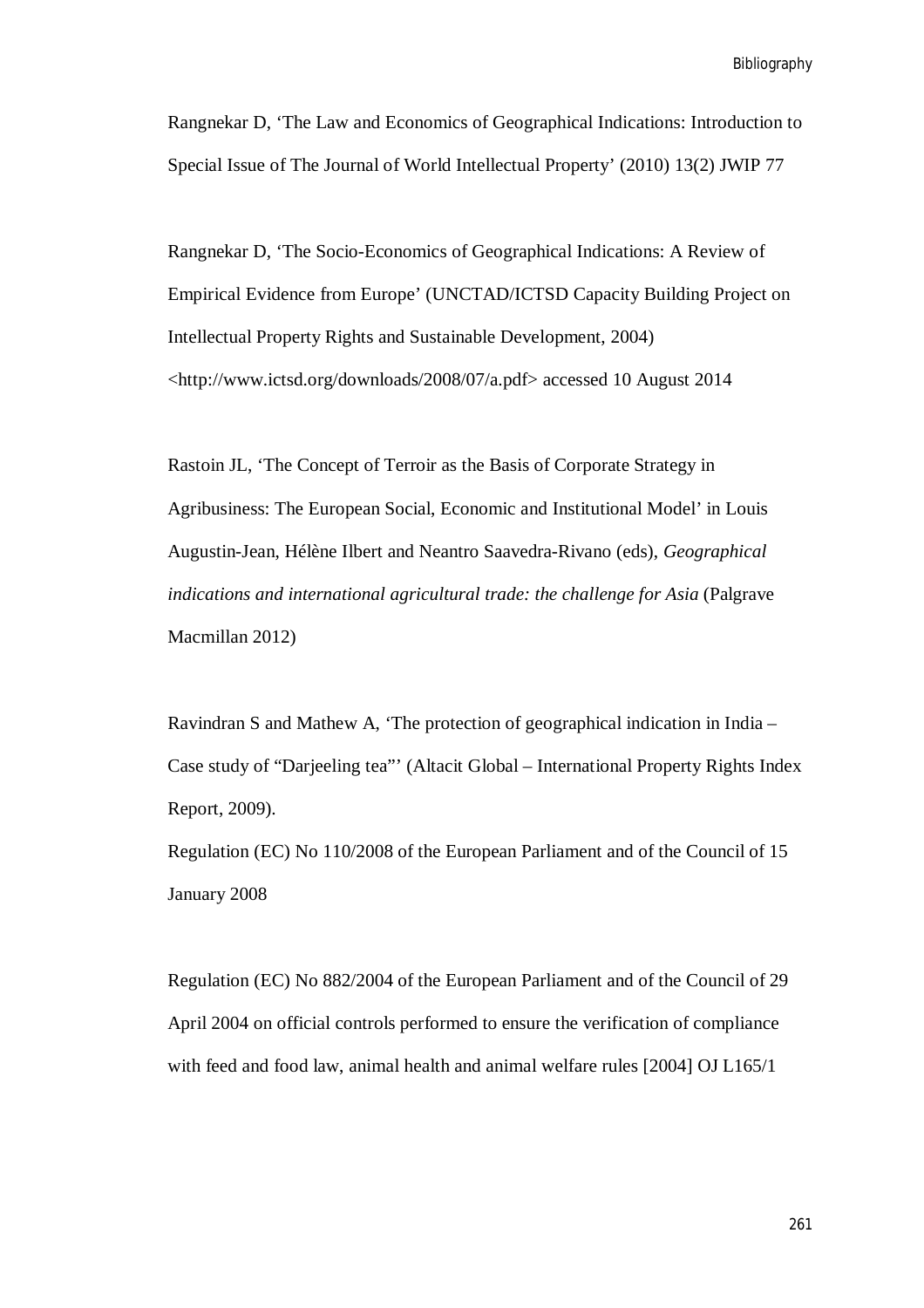Regulation (EU) No 1511/2012 of the European Parliament and of the Council of 21 November 2012 on quality schemes for agricultural products and foodstuffs [2012] OJ L343/1

Report by the Committee of Experts on the International Protection of Geographical Indications (1st Session, Geneva, 28 May-1 June 1990) GEO/CE/1/2

*Resource Book on TRIPS and Development, UNCTAD-ICTSD* (CUP 2005)

Rodrick D, 'Goodbye Washington Consensus, Hello Washington Confusion? A Review of the World Bank's Economic Growth in the 1990s: Learning from a Decade of Reform' (2006) 44(4) Journal of Economic Literature 973

Romer PM, 'The Origins of Endogenous Growth' (1994) 8 Journal of Economic Perspectives 3

Schechter FI*, The Historical Foundation of Law Relating to Trade-Marks* (1925) September 2013)

Sylvander B, 'Development of Origin labelled Products: Humanity, Innovation and Sustainability' (Dolphins WP7 Report, January 2004)

Tamanaha B, 'The Lessons of Law and Development Studies' (1995) 89(2) American Journal of International Law 478.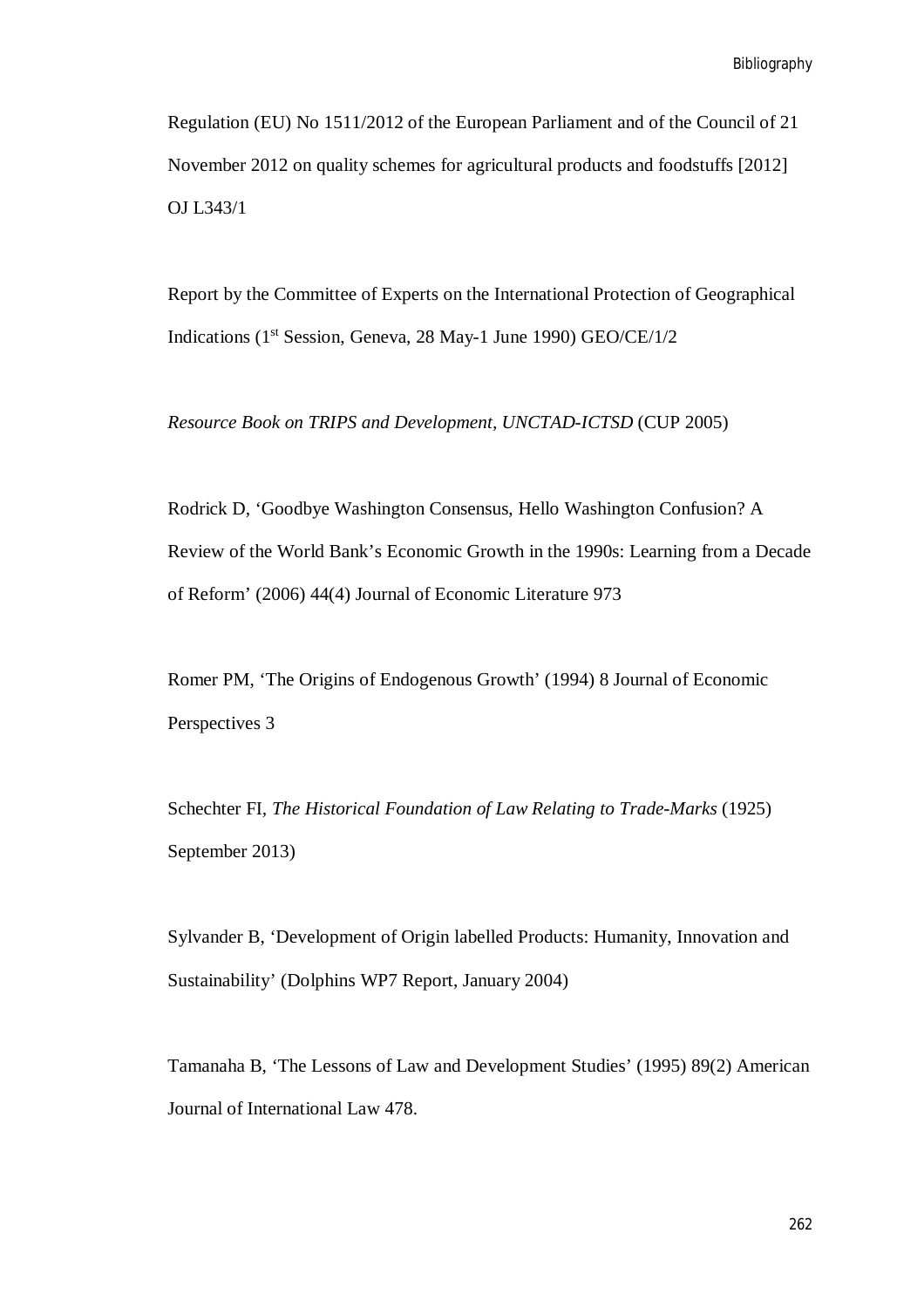Bibliography

Thevenod-Mottet E and Marie-Vivien D, 'Legal Debates on Geographical Indications' in Elizabeth Barham and Bertil Sylvander (eds), Labels of Origin For Food; O'Connor 'The Law of Geographical Indications'

Todaro M and Smith S, *Economic Development* (11<sup>th</sup> edn, Addison Wesley 2012)

Trebilcock M, 'What makes poor countries poor? The role of institutional capital in economic development', in Eduardo Buscaglia and others (eds), *The Law and Economics of Development* (JAI Press 1997)

Trebilcock MJ and Mota Prado M, *What Makes Poor Countries Poor? Institutional Determinants of Development* (Edward Elgar 2011)

Trubek D and Galanter M, 'Scholars in Self-Estrangement: Some Reflections on the Crisis in Law and Development Studies in the United States' (1974) 4 Wisconsin Law Review 1062

Trubek D and Santos A (eds), *The New Law and Economic Development: A Critical Appraisal* (CUP 2006)

Trubek D, 'The Rule of Law and Development Assistance: Past, Present and Future' in

Unwin T, *Wine and the Vine* (Routledge 1991)

Urry J, *Consuming Places* (Routledge 1995)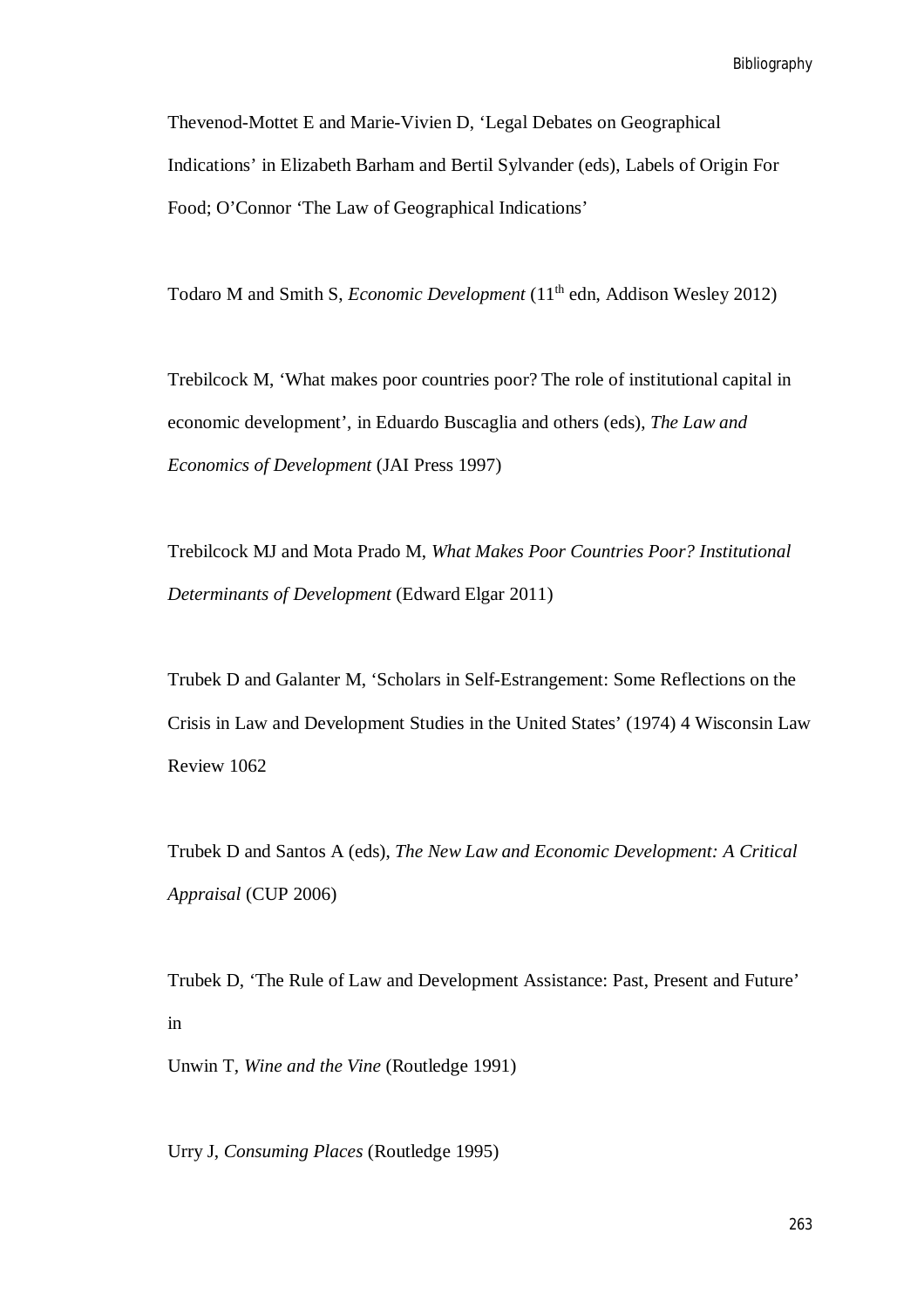Van der Ploeg JD and Long A (eds), *Born from Within: Practice and Perspectives of Endogenous Rural Development* (Van Gorcum 1994)

Vittori M, 'Trademarks; geographical names' (March 1982) Journal of Business Law 137

Vittori M, 'The Internal Debate on Geographical Indications: The Point of View of the Global Coalition of GI Products origin' (2010) 13 JWIP 304

Wagle, S, 'Geographical Indications as Trade-Related Intellectual Property: Relevance and Implications for Human Development in Asia- Pacific' (Discussion Paper, Asia-Pacific Trade and Investment Initiative: UNDP Regional Centre in Colombo, 2007)

Warner CK, *The Winegrowers of France and the Government since 1875* (Columbia University Press 1960)

Whalen P, 'Insofar as the Ruby Wine seduces them' (2009) 18 Contemporary European History 68

Williamson J, 'The Washington Consensus as policy prescription for development' in Timothy Besley and Roberto Zagha (eds), *Development Challenges in the 1990s: Leading Policymakers Speak from Experience* (OUP 2005)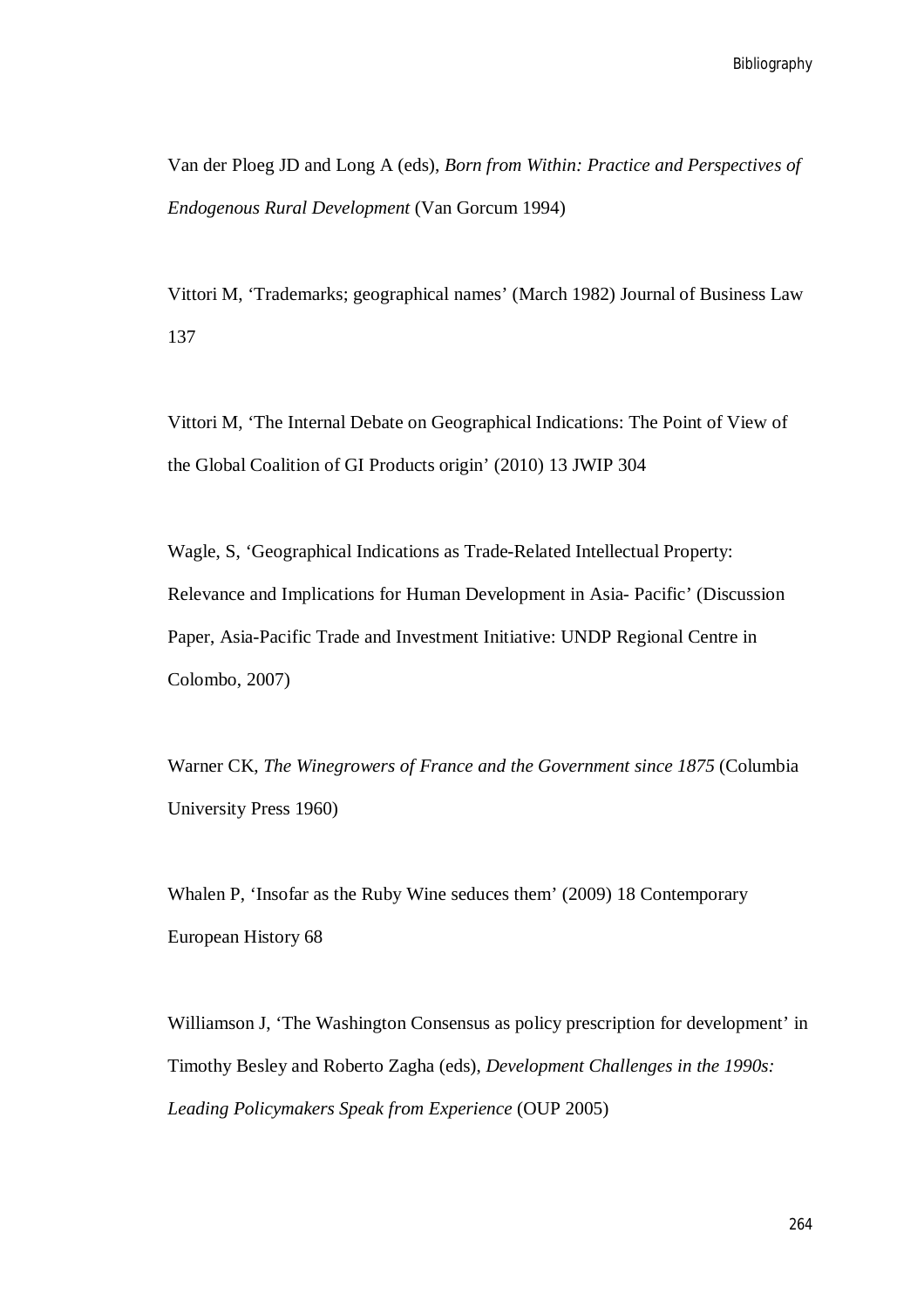Bibliography

Wilson JE, 'Terroir: The Role of Geology, Climate, and Culture in the Making of French Wines' (Wine Wheels) (Wine Appreciation Guild 1998) 55

WIPO – Standing Committee on Trademarks, Industrial Designs and Geographical Indications, 'Possible solutions for conflicts between trademarks and geographical indications and for conflicts between homonymous geographical indications' <http://www.wipo.int/edocs/mdocs/sct/en/sct\_5/sct\_5\_3.doc> accessed 14 August 2014

WIPO, 'About Geographical Indications: Why do Geographical Indications need Protection' <<u>www.wipo.int/geo\_indications/en/about.html</u>> accessed 14 August 2014

WIPO, 'Geographical Indications: An Introduction' <www.wipo.int/export/sites/www/freepublications/en/geographical/952/wipo\_pub\_95 2.pdf> accessed 20 August 2014

WIPO, 'Geographical Indications: Historical Background, Nature of Rights, Existing Systems for Protection and Obtaining Effective Protection in Other Countries  $(SCT/6/3, 6<sup>th</sup> Session, Geneva 2001)$ 

<www.wipo.int/edocs/mdocs/sct/en/sct\_6/sct\_6\_3.pdf> accessed 14 August 2014

WIPO, 'List of the Contracting Parties' <http://www.wipo.int/export/sites/www/treaties/en/documents/pdf/madrid\_source.pdf > accessed 24 August 2014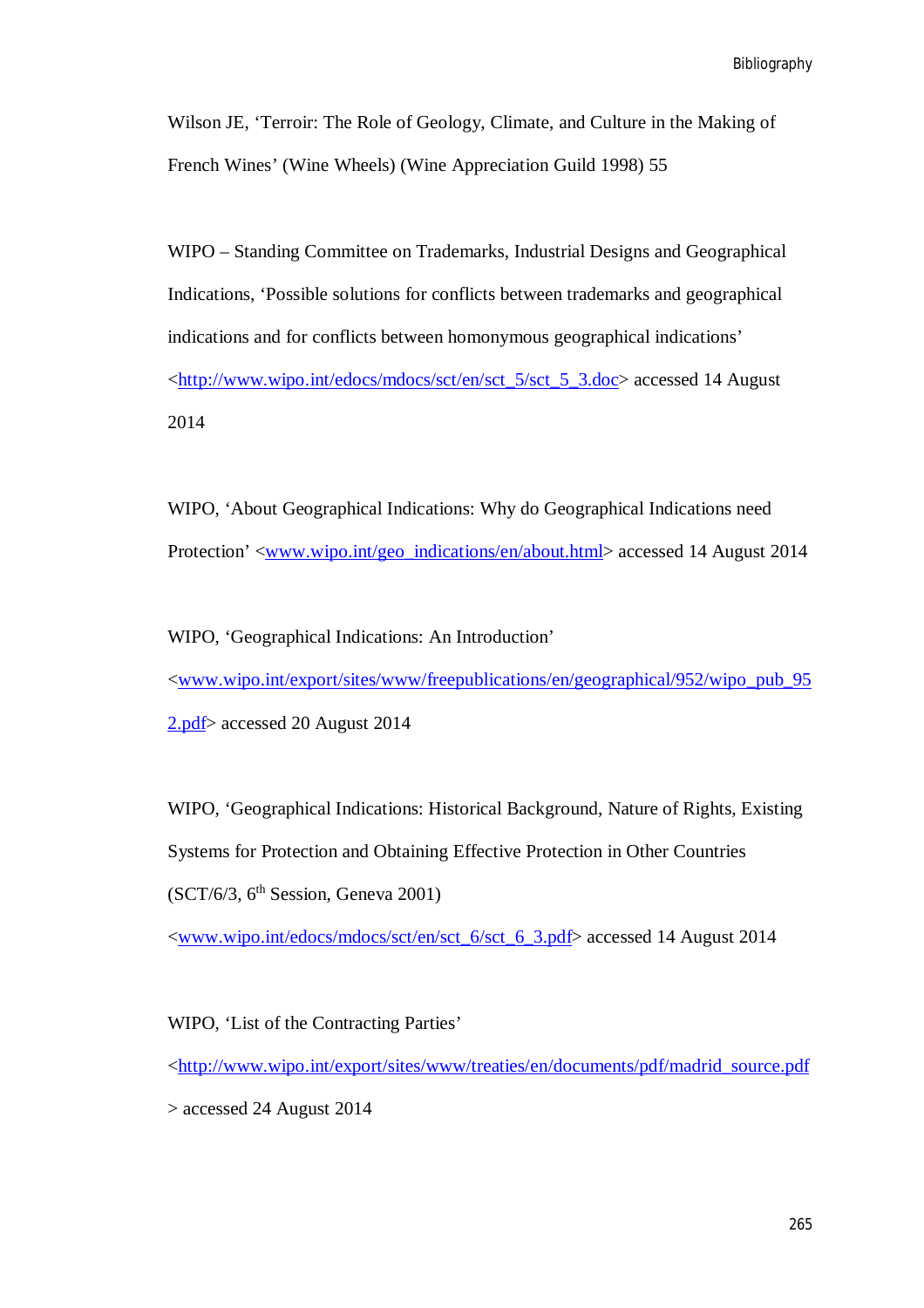WIPO, 'Model Law for Developing Countries on Appellations of Origin and Indications of Source' (Geneva 1975)

WIPO, 'Possible solutions for conflicts between trademarks and geographical indications and for conflicts between homonymous geographical indications' (Document SCT 5/3, 8 June 2000)

<http://www.wipo.int/edocs/mdocs/sct/en/sct\_5/sct\_5\_3.doc> accessed 14 August 2014

WIPO, 'Possible solutions for conflicts between trademarks and geographical indications and for conflicts between homonymous geographical indications' (Document SCT 5/3, 8 June 2000)

<http://www.wipo.int/edocs/mdocs/sct/en/sct\_5/sct\_5\_3.doc> accessed 14 August 2014

WIPO, 'Possible solutions for conflicts between trademarks and geographical indications and for conflicts between homonymous geographical indications' (Document SCT 5/3, 8 June 2000) 20

<http://www.wipo.int/edocs/mdocs/sct/en/sct\_5/sct\_5\_3.doc> accessed 14 August 2014

WIPO, 'Summary' <http://www.wipo.int/treaties/en/ip/paris/summary\_paris.html> accessed 1 August 2014

WTO Doc WT/MIN(01)/11 of 14 Nov 2002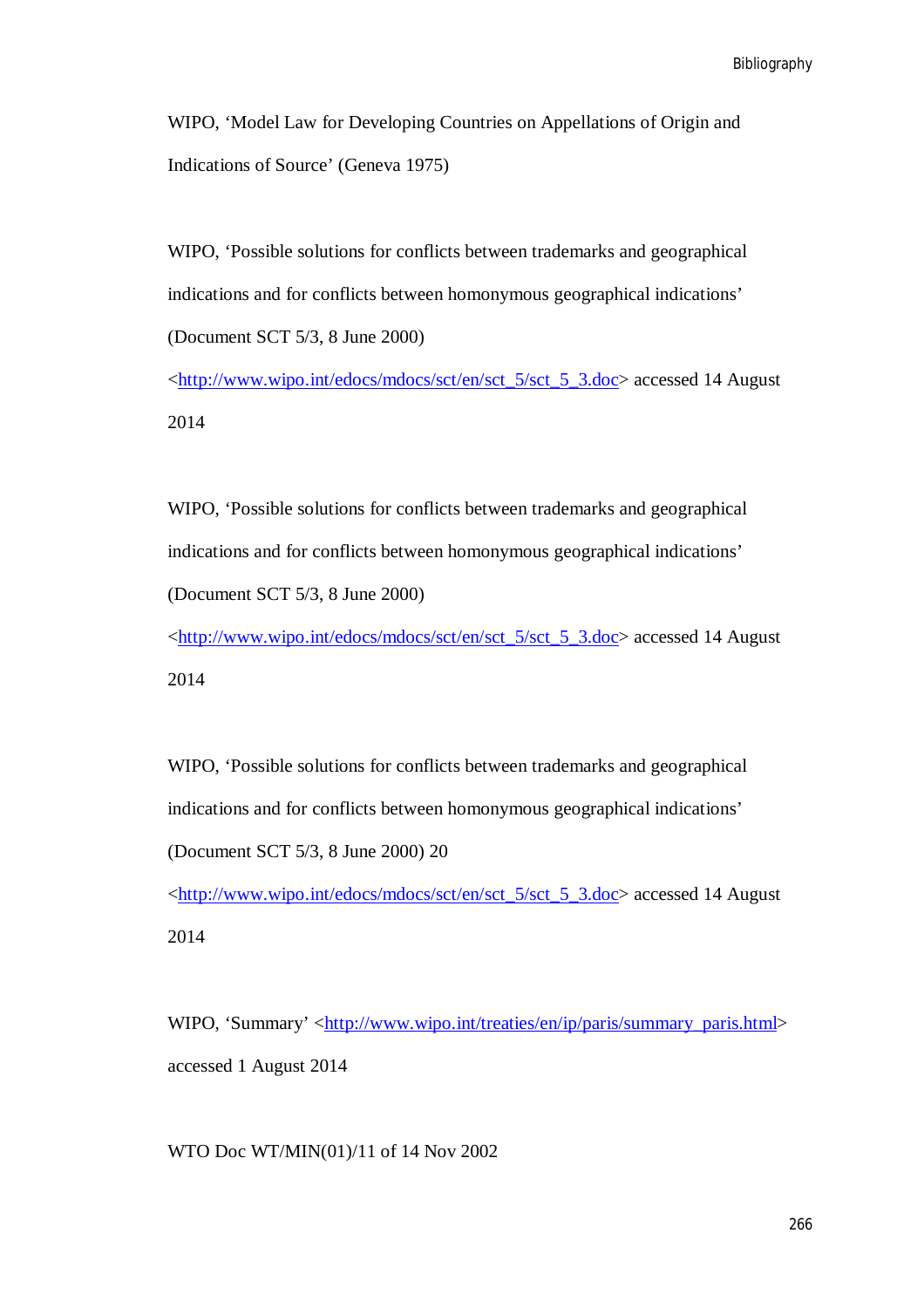WTO, 'Doha Development Agenda'

<http://www.wto.org/english/tratop\_e/dda\_e/dda\_e.htm> accessed 26 April 2006

WTO, 'Doha Ministerial Declaration' (November 2001) WT/MIN(01)/DEC/1

WTO, 'Draft Modalities for TRIPS Related Issues' (19 July 2008) (Communication) TN/C/W/52

WTO, 'General Agreement on Tariffs and Trade: General Text of the Agreement' (Geneva, July 1986)

WTO, 'Report (1996) of Council for TRIPS' (6 Nov 1996) IP/C/8

Zago AM and Pick D, 'Labelling policies in Food Markets: Private incentives, Public Intervention and Welfare Effects (2004) 29(1) Journal of Agricultural and Resource Economics

Zagrafos D, 'Geographical Indications and Socio-Economic Development' (IQ Sensato, Working Paper 3, December 2008)

Zamir H (article on agriculture in the Dawn newspaper, 16 September 2013)

Zulfiqar M and others, 'Trade Liberalization could Improve Producers Profitability in Agriculture: A case of Basmati Rice'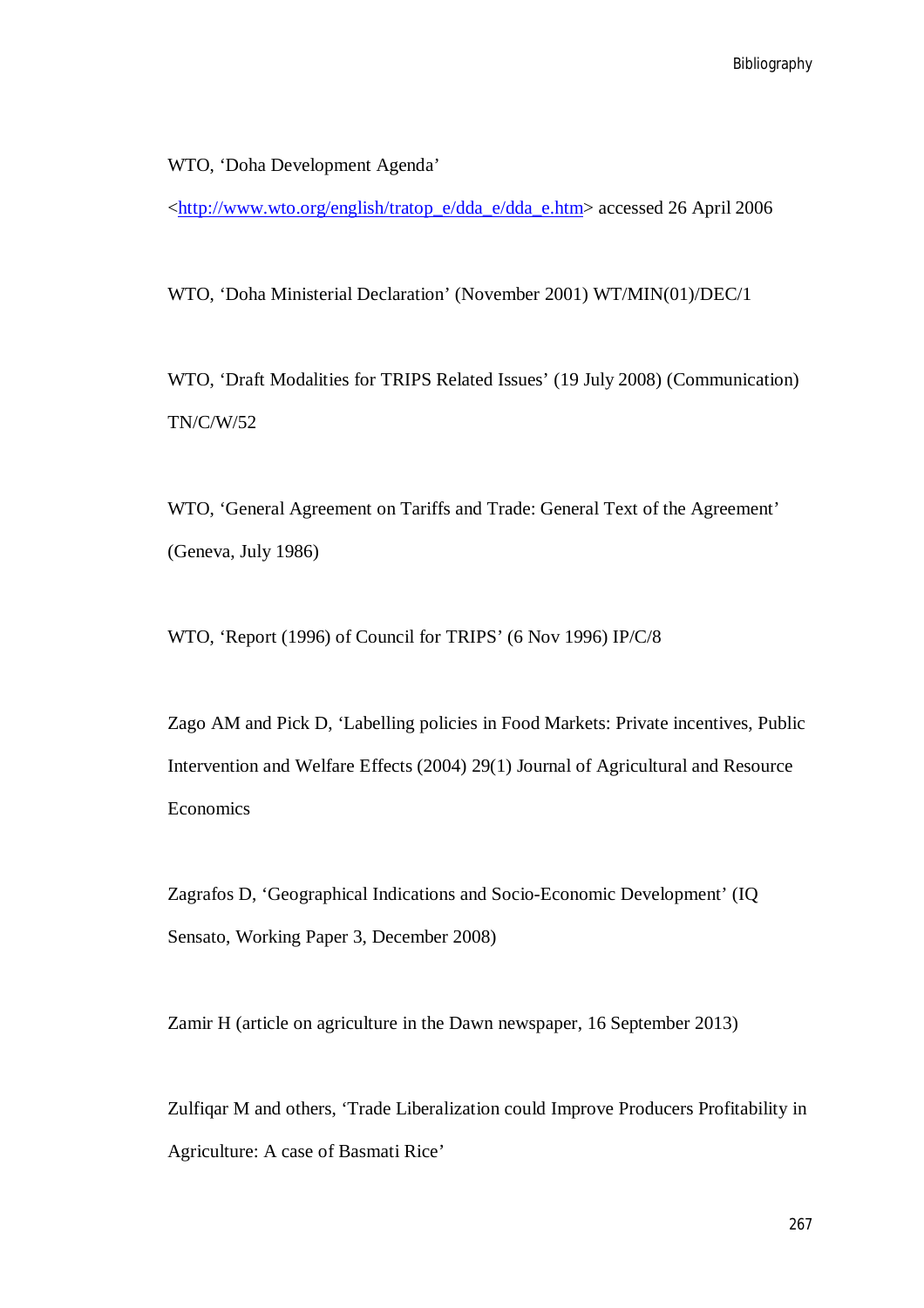<http://pide.org.pk/psde/pdf/Day2/Muhammad%20Zulfiqar.pdf> accessed 15 August

2014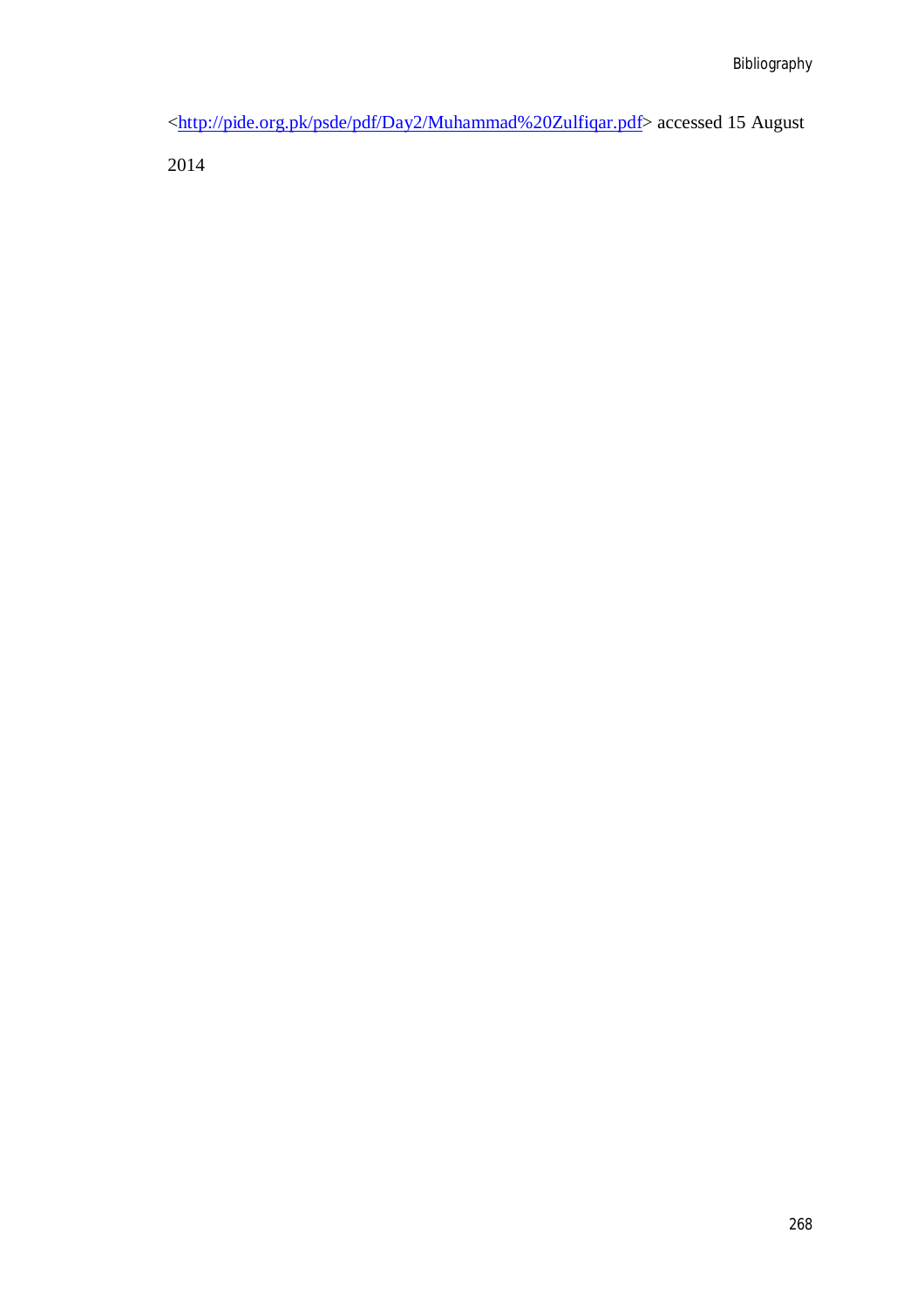**ANNEX I**

## **APPROVAL OF ETHICS COMMITTEE FOR INTERVIEWS**



## **Queen Mary, University of London**

|  | Room W117 |
|--|-----------|
|--|-----------|

Queen's Building

Mile End Road

London

E1 4NS

#### **Queen Mary Research Ethics Committee**

Hazel Covill

Research Ethics Committee Administrator

Tel: +44 (0) 20 7882 7915

Email: h.covill@qmul.ac.uk

c/o Professor Spyros Maniatis

Room 1.2

Centre for Commercial Law

 67-69 Lincoln's Inn Fields Mile End Road London  $14<sup>th</sup>$  July 2014

To Whom It May Concern:

## **Re: QMREC1370a – Protection of GIs in Pakistan Through Legal and**

#### **Institutional Reform for Economic Development.**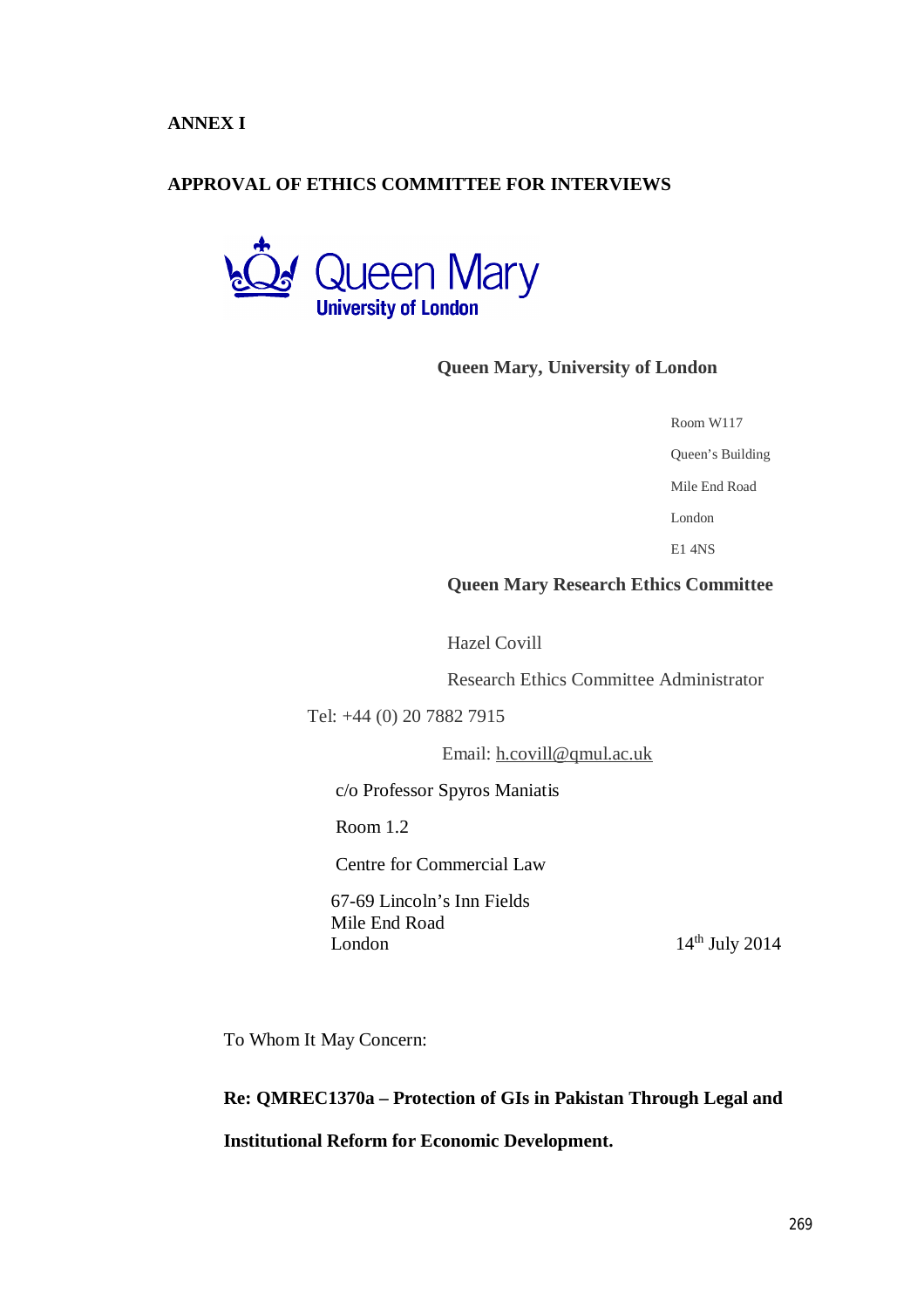I can confirm that the Chair of the Research Ethics Committee (Ms Elizabeth Hall) has assessed the above research as coming within our parameters for fasttrack ethical approval. This assessment meant that the research work of Mr Hamid Ali does not present any ethical concerns; is extremely low risk; and thus did not require any additional scrutiny by the full Research Ethics Committee.

Yours faithfully

; Shink ff

Ms Hazel Covill

Research Ethics Committee Administrator

Patron: Her Majesty the Queen

Incorporated by Royal Charter as Queen Mary and Westfield College, University of London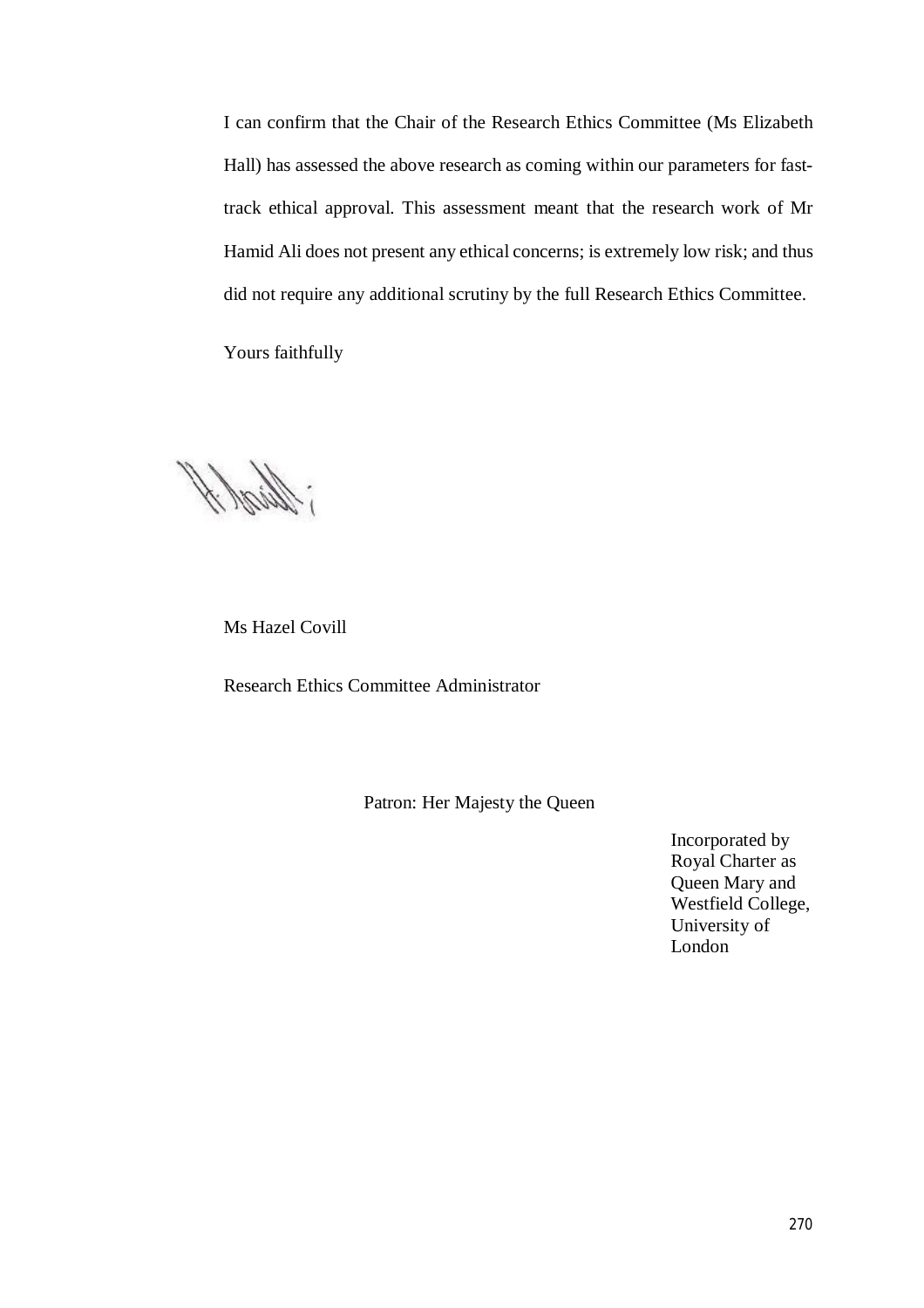# **ANNEX II**

#### **Interview Questions from the Public and Private Sector Stakeholders**

- You obviously know about GIs/ have you heard about GIs? How do you see the potential of GIs in Pakistan
- What are the obstacles?
- What is the role of the government?
- How you see Pakistan's Stance at International level?
- What are the enforcement issues?
- Do you know if government of Pakistan is introducing sui generis law for the protection of its GIs? Do you see a sui generis protection system better than the current system of protection of GIs in Pakistan?
- How do you see registration and protection of agricultural products as GIs beneficial for farmers, domestic commerce, exports, poverty amelioration and economic development? Do you see Institutional Failure?
- Which are the private stakeholders in Basmati and generally?
- Is private sector strong enough to register and protect GIs?
- Are there different interests within market stakeholders?
- Why there is no GI definition under IP Act?
- What are ownership issues and financial issues?
- What are pre and post registration issues?
- Do you know if any GI is registered and how about their promotions?
- Do you know any marketing strategy?
- How you see India and Europe doing in GIs?
- Can government apply for collective marks?